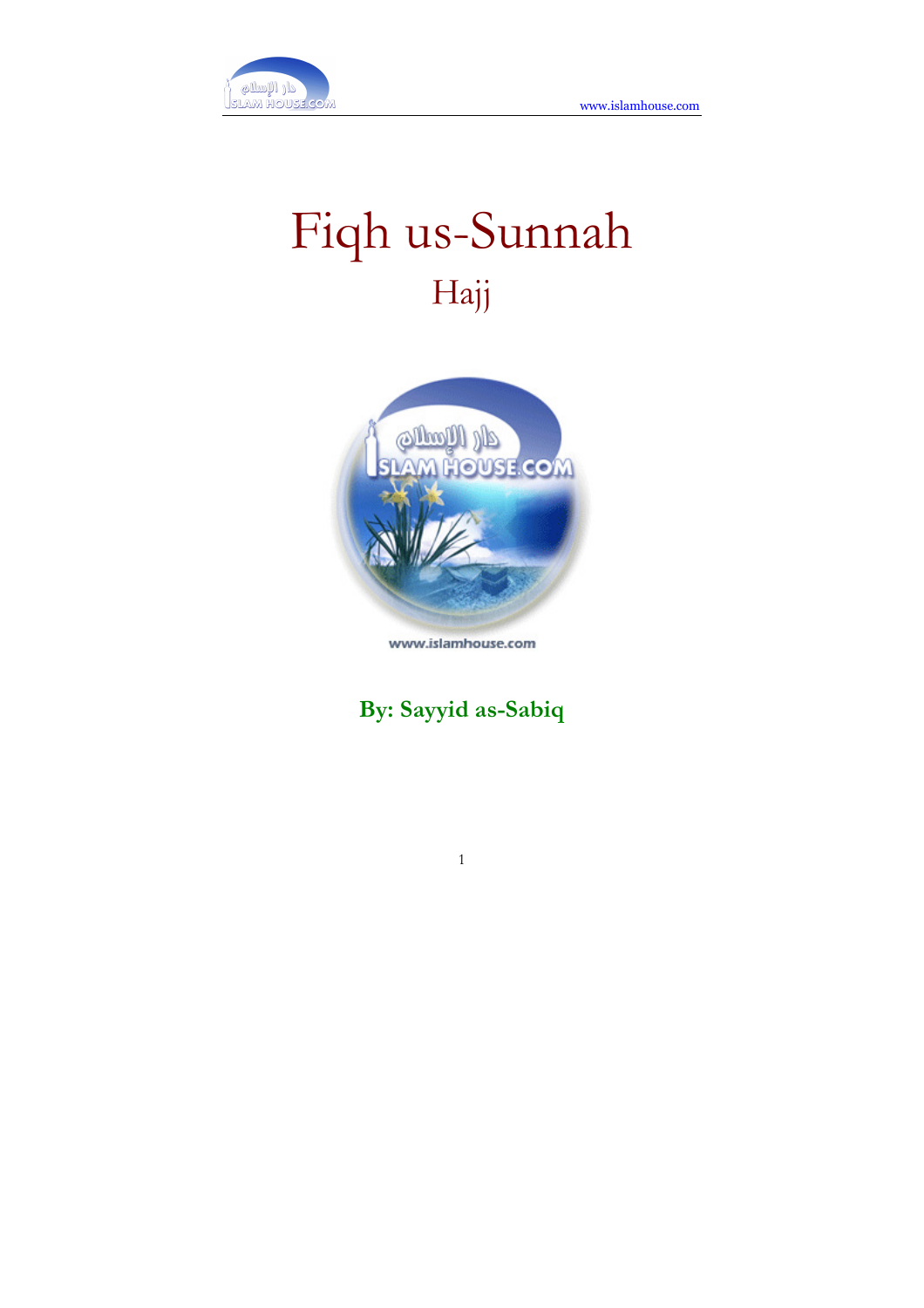

This material has been reviewed and forwarded for publishing and distribution by the English language section of the Department of Islamic Resources.

Form #: 3909 Date: 17/11/1425

If you have any corrections, comments, or questions about this publication, please feel free to contact us at:

en@islamhouse.com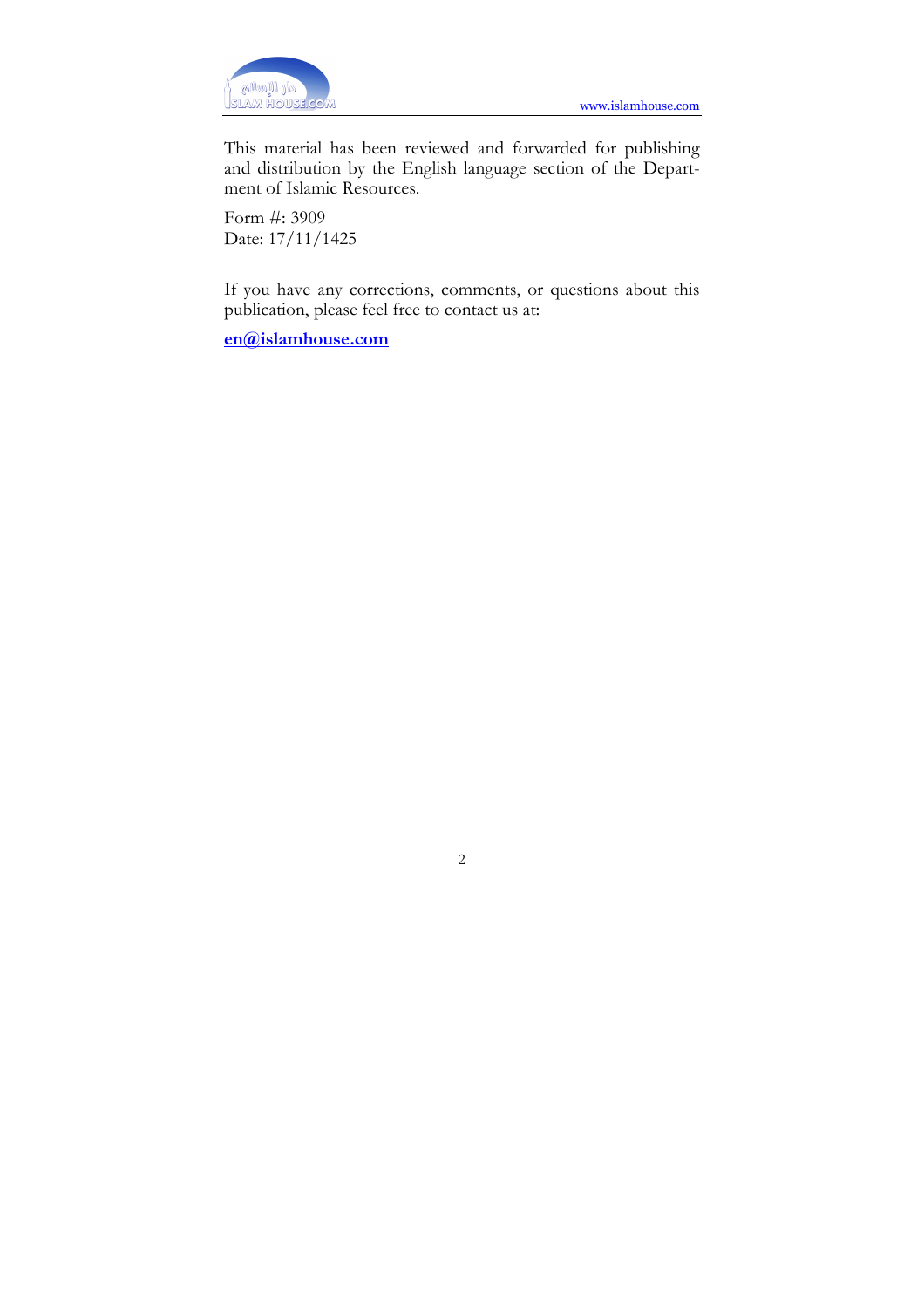

### Chapter One: Pilgrimage: A General Definition, Its Excellence and **Prerequisites**

#### Allah, the Exalted One, says:

"The first House (of worship) appointed for men was that at Bakka; (Bakka is one of the names of Makkah) full of blessings and guidance for all kinds of beings: in it are signs manifest (for example), the station of Abraham-- whoever enters it attains security; pilgrimage thereto is a duty men owe to Allah--those who can afford the journey; but if any deny faith, Allah stands not in need of any of His creatures" (Qur'an 3.96-97).

#### Definition of Hajj:

The majority of the scholars hold that Hajj was prescribed in the sixth year after Hijrah (Migration of the Prophet (peace be upon him) from Makkah to Madinah) for it was then that the following verse concerning it was revealed:

"And complete the Hajj and 'Umrah in the service of Allah" (Qur'an 2.194).

This conclusion is based on the understanding that the "completion" in the above verse in fact refers to the time when it was first made obligatory. This view is also supported by 'Alqamah, Masrouq, and Ibrahim An-Nakh'i, who substitute "And establish" for "And complete" in the above verse, as reported by At-Tabarani on sound authority. Ibn-al-Qayyim, however, is inclined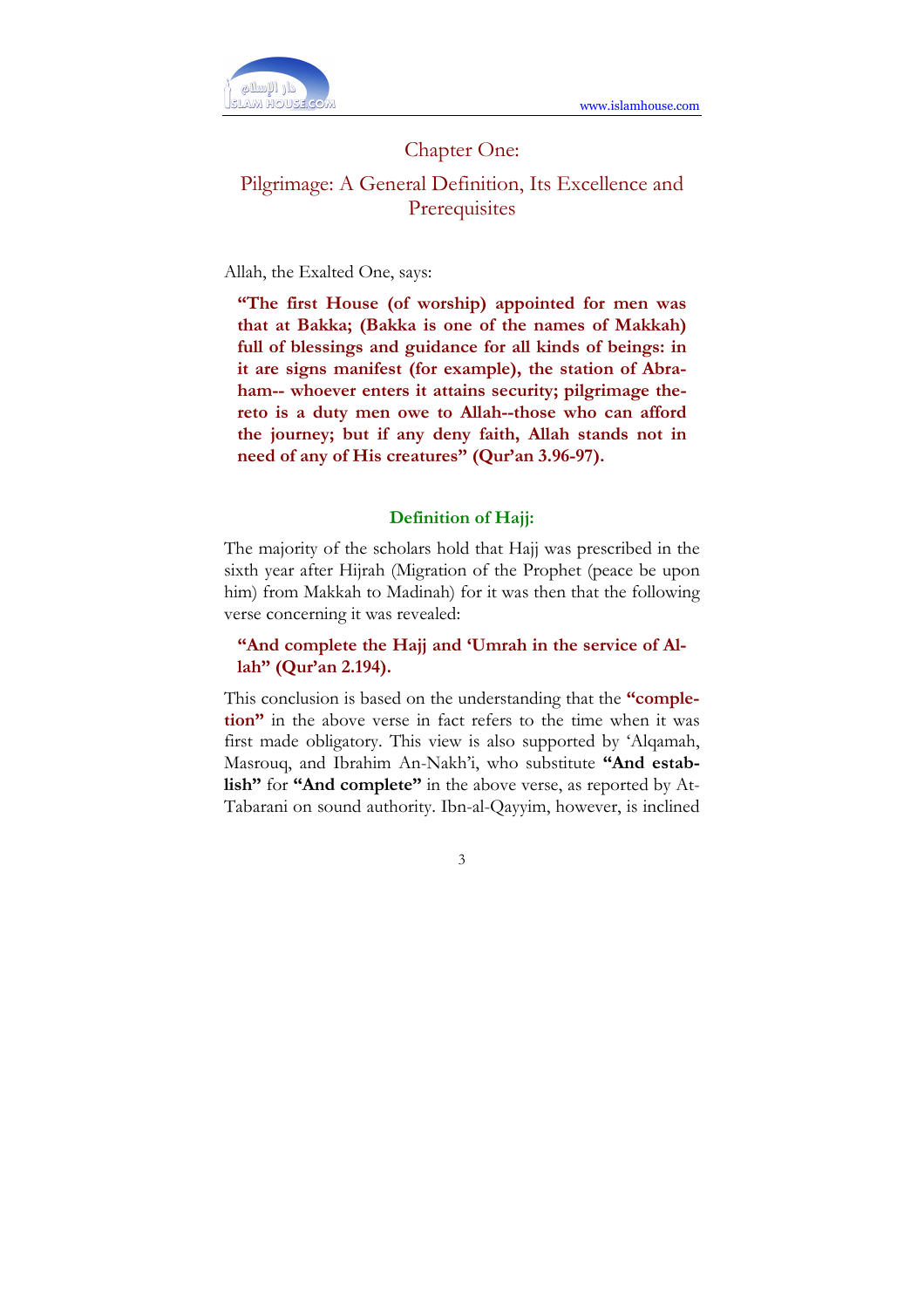

to the view that Hajj was made obligatory in the ninth or the tenth year of Hijrah.

#### Excellence of Hajj:

The Divine Law Giver exhorted Muslims to perform Hajj. In this regard we may refer to the following:

#### Hajj - One of the Best Deeds:

Abu Hurairah reported that the Prophet (peace be upon him) was once asked:

"What is the best deed?" He replied: "To have faith in Allah and His Messenger." The enquirer asked: "What next?" The Prophet (peace be upon him) said: "To strive in the cause of Allah." "What is the next best thing?" He replied: "Hajj Mabrur (a faultless Hajj that is free of sin and is graced with Divine acceptance and pleasure)."

Al-Hasan said: "It means that a person after performance of Hajj should desire and be inclined to the life of the Hereafter rather than the material pleasures of this world." Another report transmitted on sound authority from the Prophet (peace be upon him) says that a righteous performance of Hajj is crowned by feeding the needy and speaking kind words to men.

#### Hajj: A Form of Jihad:

Al-Hasan ibn Ali says that a man came to the Prophet (peace be upon him) and said: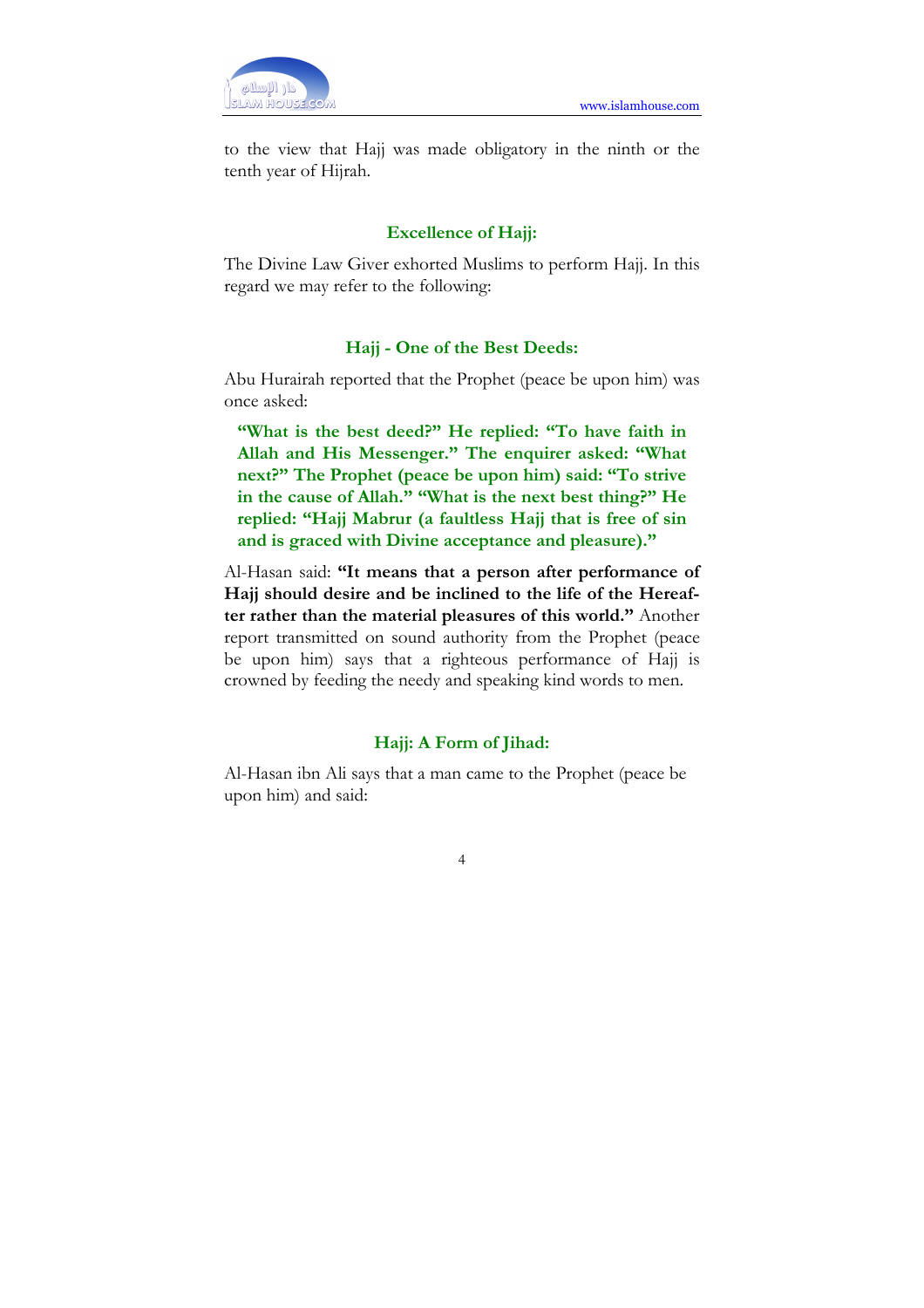

"I am a coward and a weak person. Is there anything I can do?" The Prophet (peace be upon him) said: "You may go for a jihad (striving) that involves no fighting, that is, Hajj." This is reported by Abdur Razzaq and At-Tabarani, and all its narrators are trustworthy.

Abu Hurairah narrates that the Prophet (peace be upon him) said:

"Hajj is the jihad for the old, the weak and the women." (This is reported by Nasa'i with a reliable chain of narrators)

'Aishah reports that she once said:

"O Prophet of Allah! Jihad (striving or fighting in the cause of Allah) is the best deed. Should we (women) then, not actively participate in it?" The Prophet (peace be upon him) replied: "The best jihad for you is Hajj Mabrur." (Bukhari and Muslim)

In another report 'Aishah says:

"I once asked the Prophet (peace be upon him): 'O Prophet of Allah! Should not we (women) strive and actively participate in the Islamic war with you?' The Prophet (peace be upon him) replied: 'The best and the most beautiful striving for you in the cause of Allah is Hajj Mabrur.' " (Bukhari and Muslim)

'Aishah commented: "After hearing this from the Prophet (peace be upon him) I shall never cease performing Hajj."

#### Hajj Wipes Off Past Sins:

Abu Hurairah reported that the Prophet (peace be upon him) said: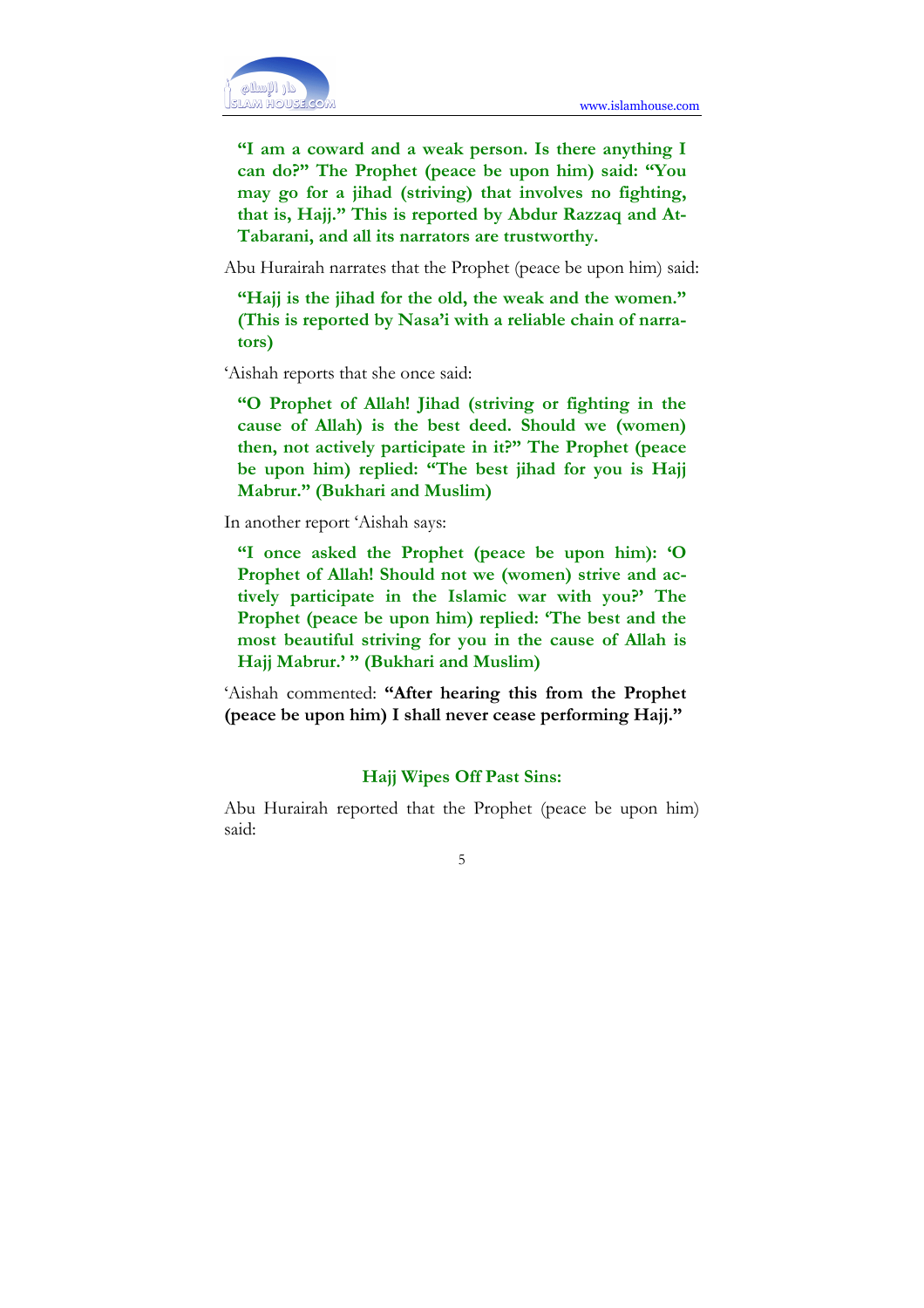

"He who performs Hajj for Allah's pleasure and avoids all lewdness and sins will return after Hajj free from all sins as he was the day his mother gave birth to him." (Bukhari and Muslim)

'Amr ibn al-'As says:

"When Allah guided me to Islam, I went to the Prophet (peace be upon him) and said to him: 'O Prophet of Allah! Stretch out your hand so that I may pledge my allegiance to you.' The Prophet (peace be upon him) stretched out his hand to me, but I withdrew my hand. The Prophet (peace be upon him) asked: 'O 'Amr! what is the matter with you?' I said: 'I would like to stipulate a condition! 'The Prophet (peace be upon him) asked: 'What is it?' I said: 'That all my past sins be forgiven!' The Prophet (peace be upon him) said: 'O 'Amr! Do you not know that Islam wipes off all past sins, and hijrah (leaving one's home and hearth for Allah's cause) wipes off all sins, and (similarly) Hajj wipes off all past sins!"' (Muslim)

Abdullah ibn Mas'ud narrated that the Prophet (peace be upon him) said:

"Alternate between Hajj and 'Umrah (regularly), for these two remove poverty and sins just as the blacksmith's bellows removes all impurities from metals like iron, gold and silver. The reward for Hajj Mabrur is nothing short of Paradise." (Nasa'i and Tirmidhi, who regards it a sound hadith)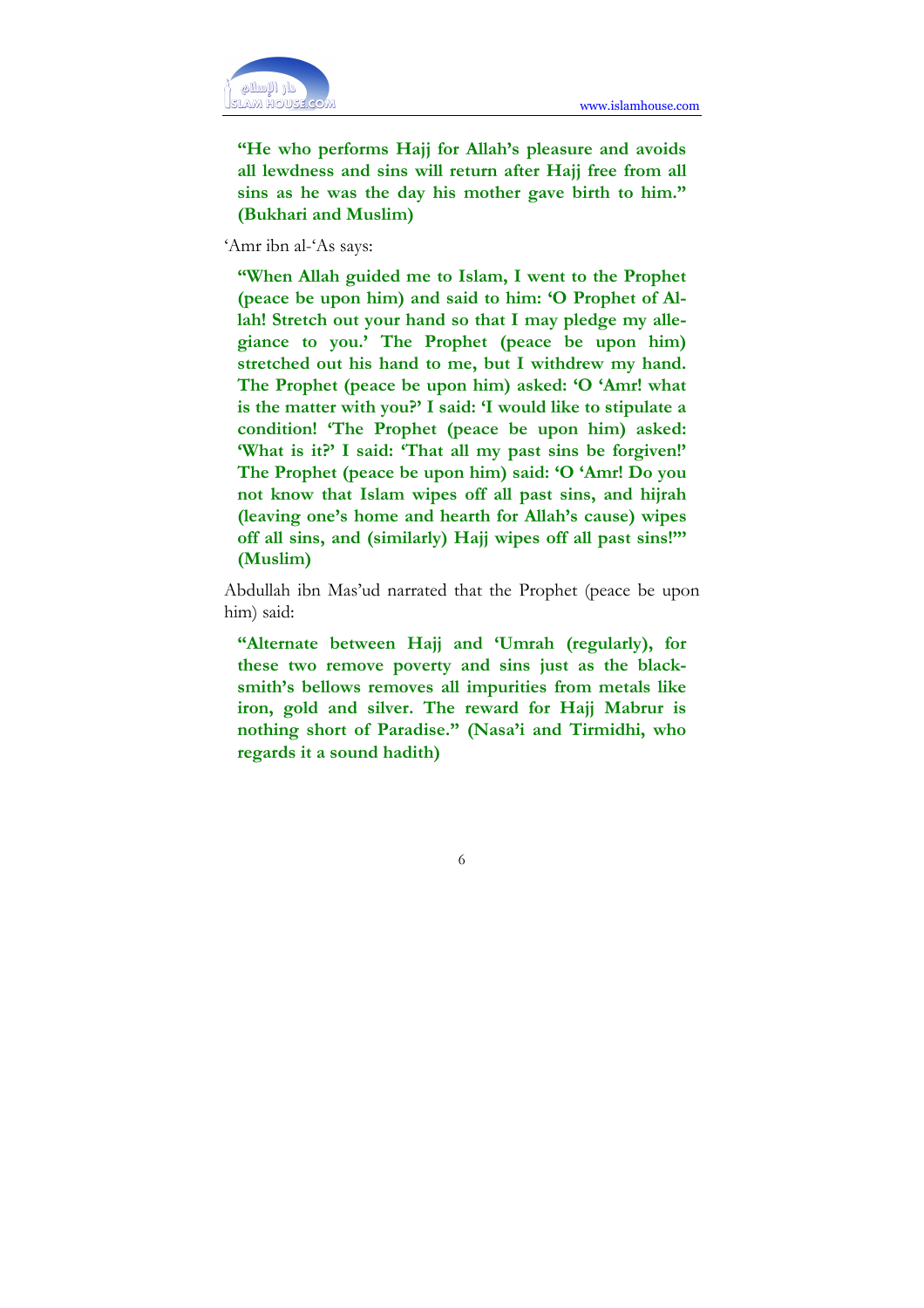

#### Pilgrims are Allah's Guests:

Abu Hurairah reported that the Prophet (peace be upon him) said:

"Pilgrims and those performing 'Umrah are Allah's guests; their prayers are answered and their supplications for forgiveness are granted."

This is reported by Nasa'i, Ibn Majah, Ibn Khuzaimah and Ibn Hibban in their collections of Sahih hadith. In the last two we read:

"And Allah's guests are three: A pilgrim performing Hajj, one performing 'Umrah, and a person who fights in the cause of Allah."

#### The Reward of Hajj is Paradise:

Abu Hurairah says the Prophet (peace be upon him) said:

"All sins committed in between the performance of one 'Umrah and another are expiated and erased, and the reward of Hajj Mabrur is nothing save Paradise." (Bukhari and Muslim) In another sound hadith Ibn Joraij relates from Jabir that the Prophet (peace be upon him) said: "This House of Allah (the Ka'bah) is the pillar of Islam, so whosoever heads to it with the intention of performing Hajj or 'Umrah is under Allah's security. If he should die (during his trip) he is granted Paradise, and if he returns home safely, he returns with reward and gain."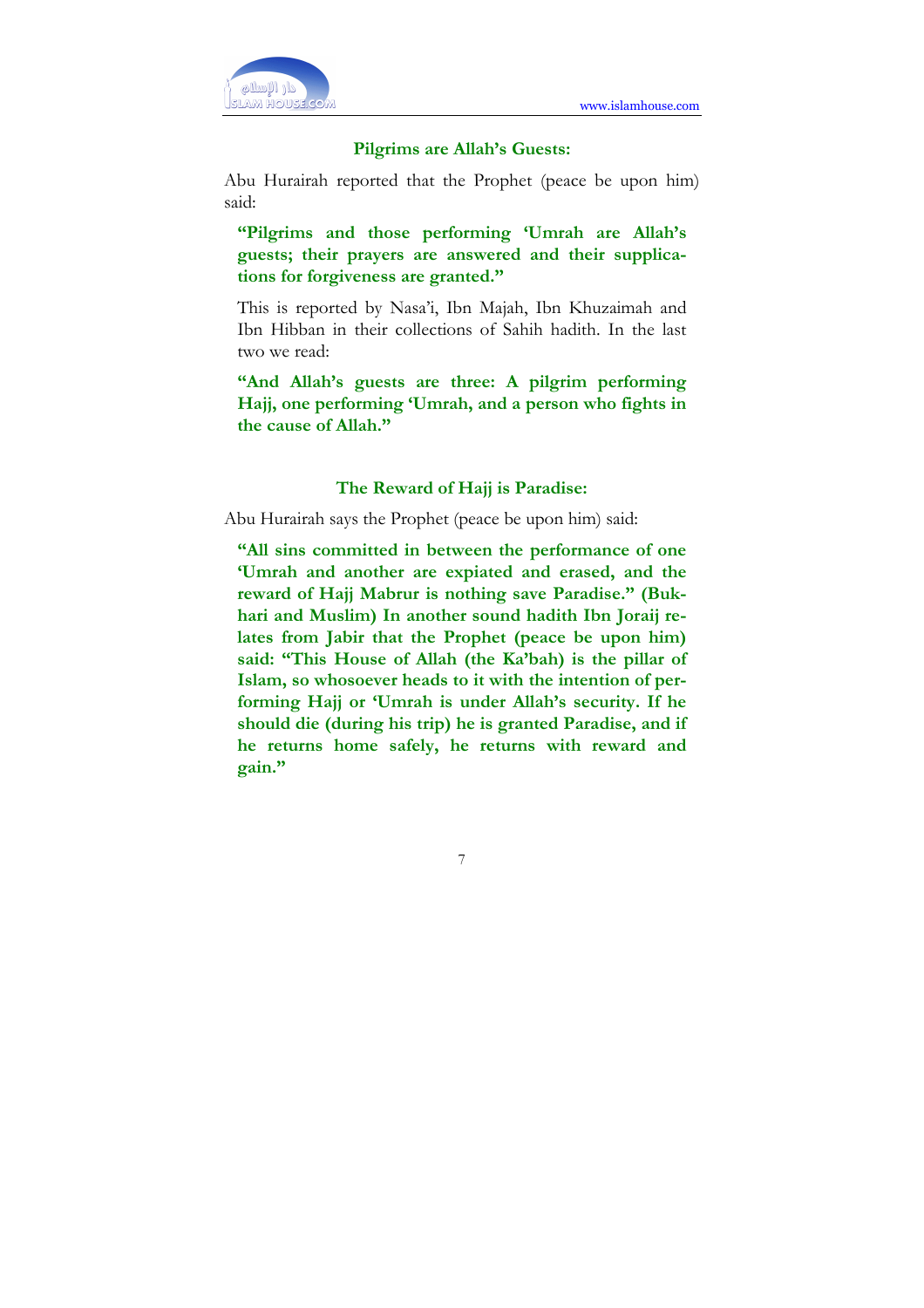

#### The Excellence of Spending in Hajj:

Buraidah reports the Prophet (peace be upon him) as saying:

"Spending during Hajj is akin to spending in the cause of Allah, and every dirham thus spent will be rewarded seven hundred times over." (Reported by Ibn Abi Shaibah, Ahmad, At-Tabarani and Al-Baihaqi)

#### Can the Performance of Hajj Be Deferred to a More Convenient Time or Must It Be Performed Immediately after One is Able to Do So?

Ash-Shafi'i, Ath-Thawri, Al-Awza'i and Mohammad bin al-Hasan are of the opinion that Hajj may be performed at any time during one's life, and there is nothing wrong if someone, for whom it is obligatory, delays it until a later date in his (or her) life, for, although Hajj was prescribed in the  $6<sup>th</sup>$  year of Hijrah, the Prophet (peace be upon him) delayed it until the  $10<sup>th</sup>$  year of Hijrah when he performed it along with his wives and many of his companions. Had performing it earlier been essential the Prophet (peace be upon him) would have never delayed it.

Ash-Shafi'i says: "We, therefore, are convinced that Hajj is obligatory upon a Muslim, male or female, from the age of puberty until before his death."

Abu Hanifah, Malik, Ahmad, some of Ash-Shafi'i's followers and Abu Yusuf are of the opinion that Hajj must be performed as soon as one is (physically and financially) in a position to do so. This opinion is based on a hadith that is related by Ibn 'Abbas that the Prophet (peace be upon him) said:

"He who intends to perform Hajj let him do so expeditiously, for he may well fall sick, may lose his mount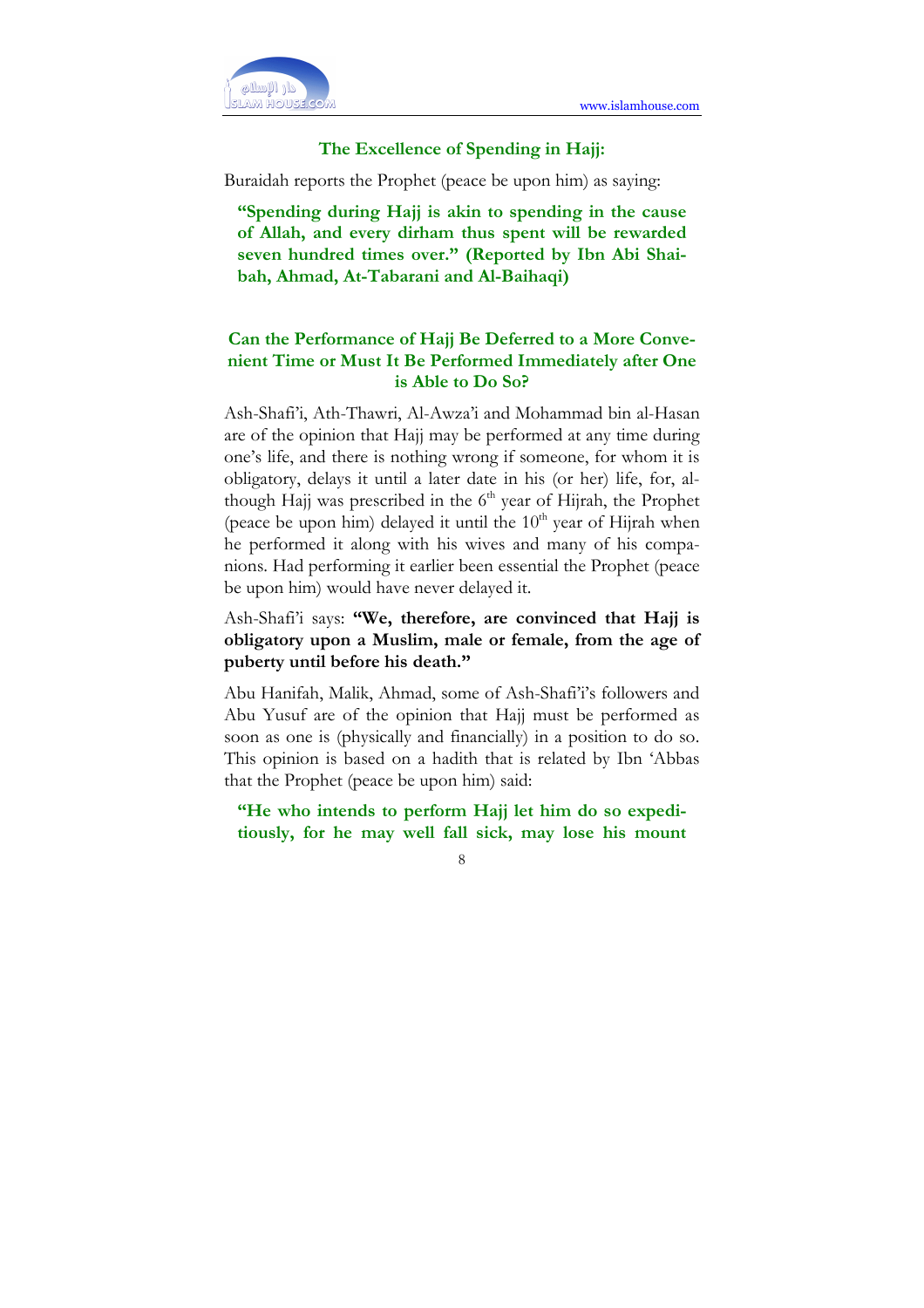

#### (ability to bear expenses of the journey) or he may be prevented by some other exigency." (Reported by Ahmad, Al-Baihaqi, At-Tahawi and Ibn Majah)

In another report by Ahmad and Al-Baihaqi, we read that the Prophet (peace be upon him) said:

"Hasten to perform Hajj - the basic obligation - for you don't know what might happen to you," meaning "one may fall sick or be prevented by some other exigency."

The earlier scholars interpreted these ahadith saying it was commendable for a person to perform Hajj as soon as possible provided he had the ability to do so.

#### Prerequisites for Hajj:

There is a consensus among jurists concerning the prerequisites that must be found in a person for Hajj to be incumbent on him:

- 1. He must be a Muslim.
- 2. He must be an adult.
- 3. He must be of a sound state of mind.
- 4. He must be free.

#### 5. He must have the necessary power and ability.

Anyone lacking any of these conditions is not obligated to perform Hajj. All these conditions, that is, being a Muslim, being of adult age and of sound mind, being free, and possessing the power to discharge a duty are equally valid with respect to all other forms of worship in Islam. This is based on a hadith of the Prophet (peace be upon him) which says: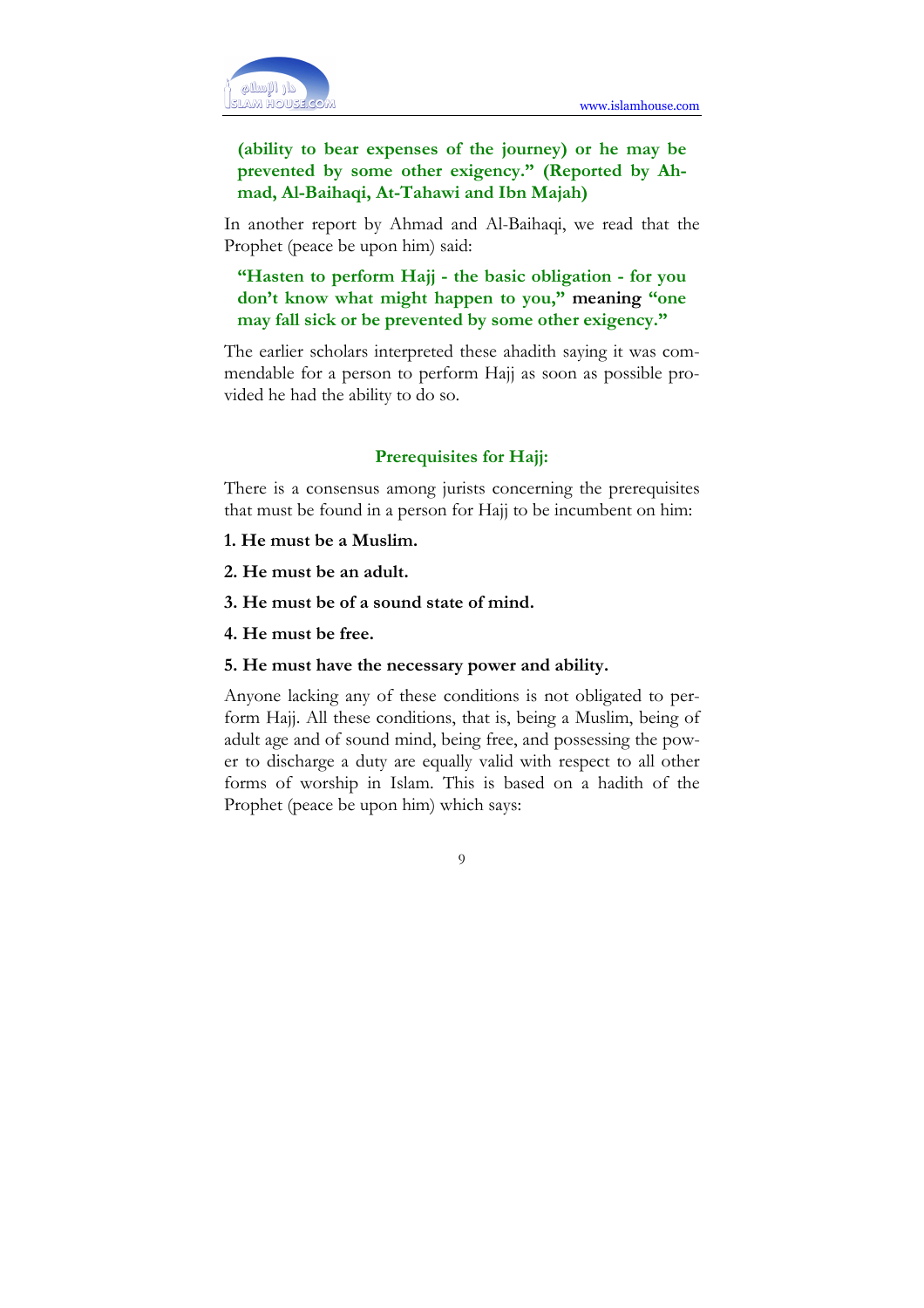

"Three persons are not to be held accountable: a sleeping person until he awakes, a minor until he comes of age, and a mentally disturbed person until he regains his reason."

Freedom is an essential prerequisite for Hajj, for this worship needs time as well as financial ability. A slave lacks both, for all his time is spent in the service of his master, and financially he lacks the ability to undertake this obligation. The Qur'an says:

"Pilgrimage thereto is a duty men owe to Allah - those who can afford the journey" (3.97).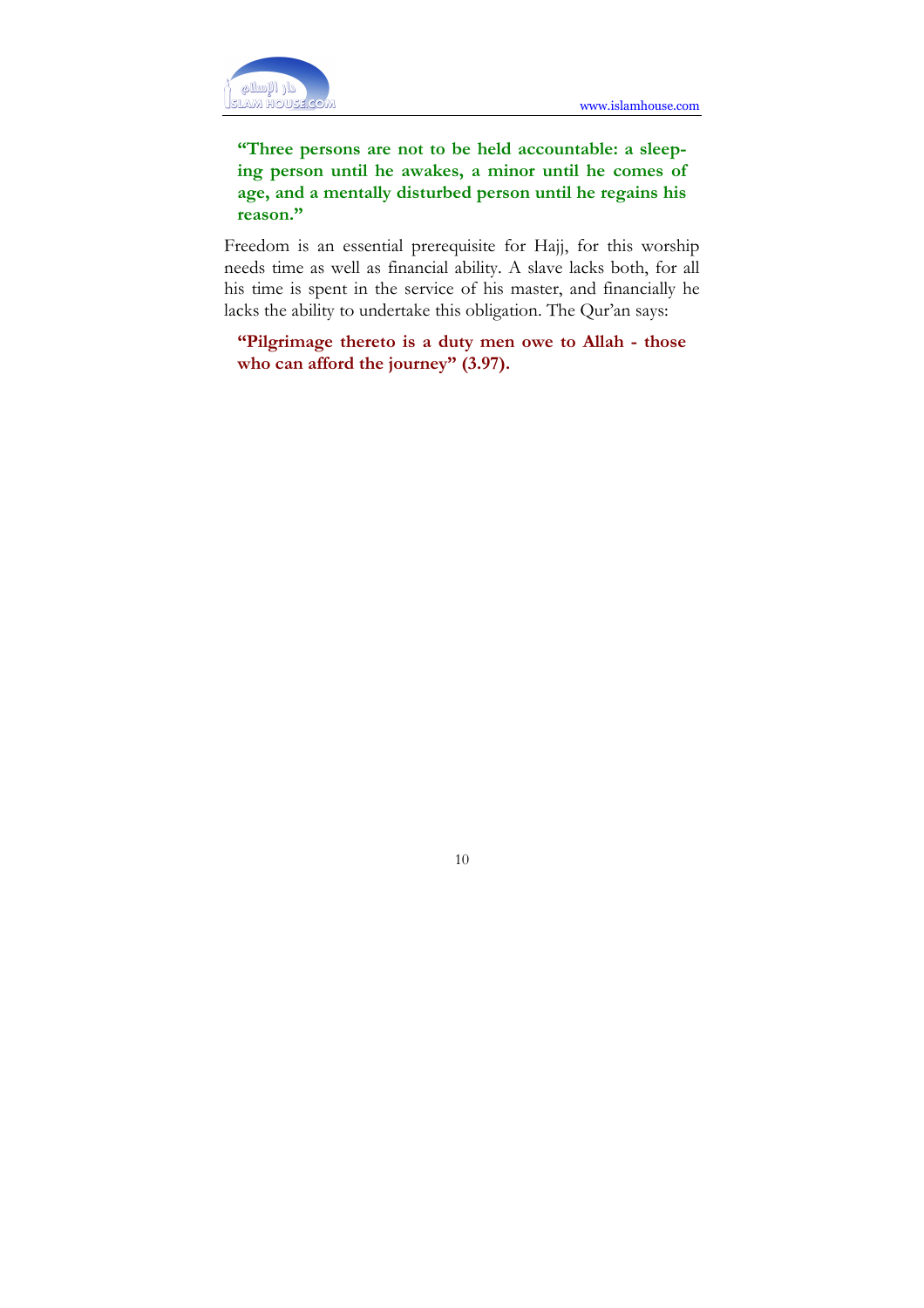

#### Chapter Two:

The Ability To Perform Hajj - What Does It Imply?

The ability to perform Hajj, which is one of its essential conditions, includes the following:

1. A person must be healthy and physically fit. If one is disabled by old age or a disease that is incurable or is unable to perform Hajj for some other similar reason, he may, if he is financially capable, assign someone else to perform Hajj on his behalf and at his expense. This will be discussed later under "Hajj On Behalf of Another Person."

2. The journey to Hajj must be safe so that the pilgrim's life and possessions are safe and secure from any danger. If one is afraid for one's life from highwaymen or an epidemic or if one is afraid to be robbed of one' s possessions, then such a one is deemed as one of those who cannot afford the journey for Hajj .

There is, however, a difference of opinion among scholars regarding the entry fees and other charges levied on pilgrims. Can a person be excused and reckoned as unable financially to perform Hajj because of these charges? Ash-Shafi'i and others are of the view that the presence of these levies does qualify a person to be classified as unable to perform Hajj, even though the levy involved may be paltry. The Maliki scholars disagree for they do not regard this as a sufficient reason for a person to be deemed as unable to perform Hajj, unless the amount involved is too exorbitant or is demanded repeatedly.

3. One must possess the necessary provision and also the requisite means of journey. Necessary provision here means that the intending pilgrim must have sufficient supplies for himself as well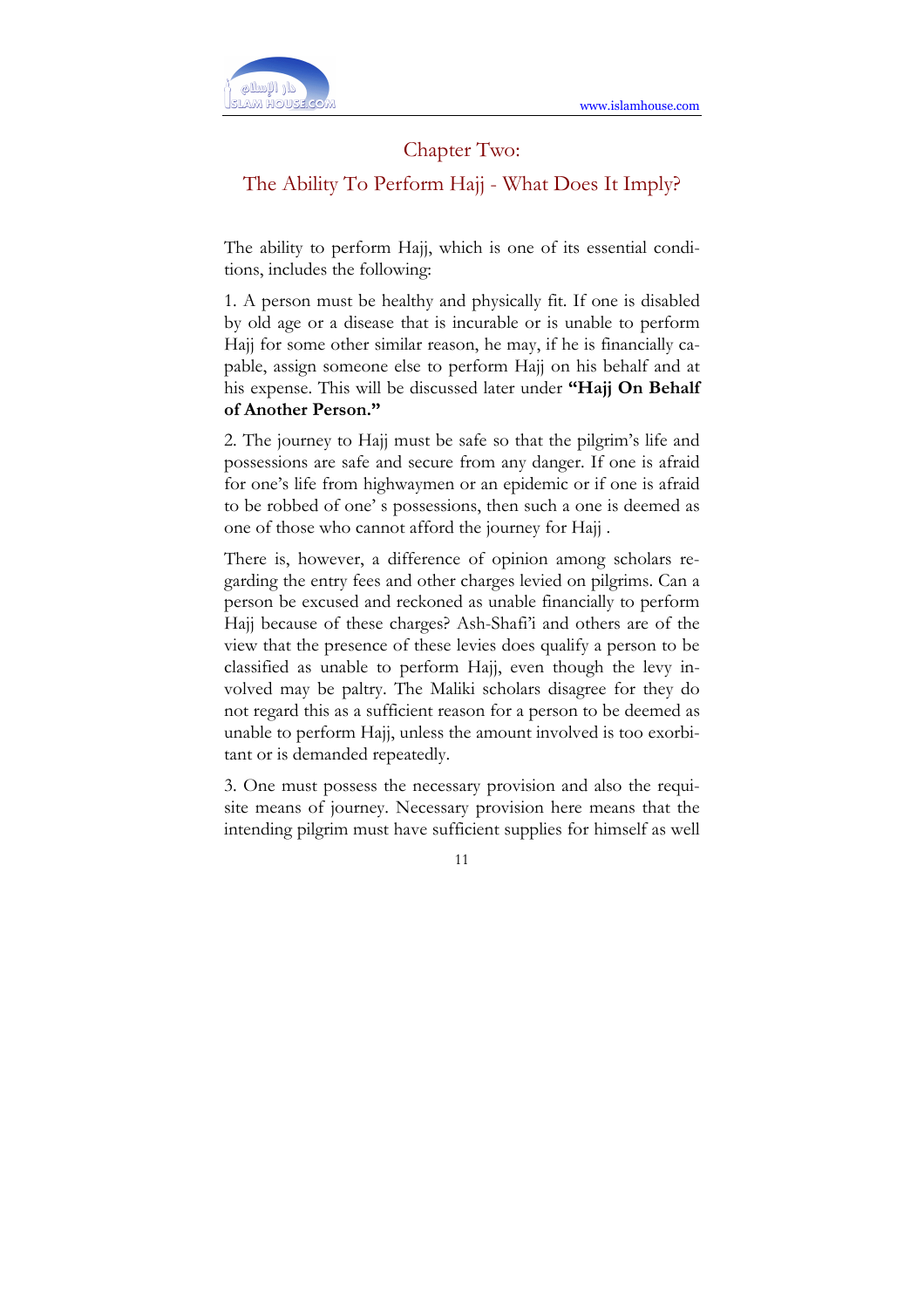دار الاسلام AM HOUS

٦

as for his family that he leaves behind. These supplies include sufficient and adequate clothing, housing, means of traveling, and tools for the pursuit of his trade or profession besides the financial means for the journey. (The person intending to perform Hajj should not sell his clothes, his personal belongings, or his house- even if they were abundant to get money for Hajj) Means of traveling imply that which enables him to go to Hajj and come back, whether it is by land, by sea, or by air. This concerns those who live far from Makkah and cannot walk there.

As for those who live in the vicinity of Makkah, this condition does not apply, for they are so close that they can go for Hajj on foot.

Some ahadith explain the Qur'anic words

#### "those who can afford the journey," (Qur'an 3.97)

as meaning provision of food and means of journey. Anas reports that the Prophet (peace be upon him) when once asked about the meaning of

#### "those who can afford"

said:

#### "It means possessing means of sustenance and transportation." (Ad-Daraqutni considers this hadith sound)

Al-Hafiz remarks: "Most probably its chain of transmitters is not traceable to the Prophet (peace be upon him). Tirmidhi as well has reported it on the authority of Ibn 'Umar but its chain of transmitters is weak. Abdul Haqq remarked: "All its chains of transmitters are weak." Ibn Al-Mundhir says: "It is not traceable to the Prophet (peace be upon him) and the correct position is that it is a sound but incompletely transmitted ha-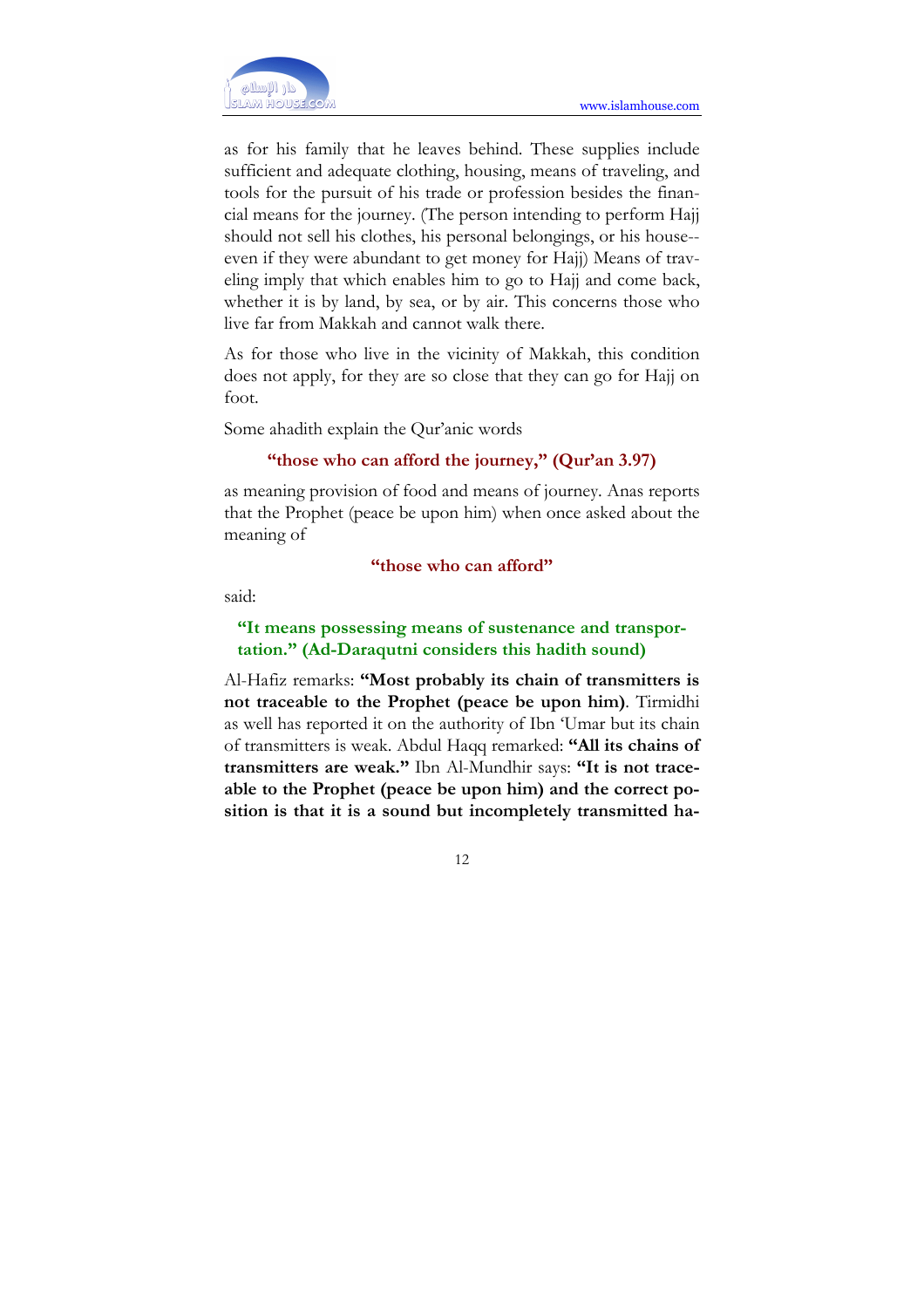

dith whose chain of authorities does not go back to the Prophet (peace be upon him)."

Ali (may Allah be pleased with him) narrates that the Prophet (peace be upon him) once said:

"He who possesses sufficient provisions and means of journey for the performance of Hajj and yet does not do so, let him die the death of a Jew or a Christian." For Allah says in the Qur' an:

"Pilgrimage thereto is a duty men owe to Allah - those who can afford the journey." (Transmitted by Tirmidhi, but among the narrators of this hadith are included "Halal" ibn Abdullah, who is unknown, and "Al-Harith" whom Ash-Sha'bi and others have described as a liar)

All these ahadith are weak in authority, yet most scholars regard provisions and means of journey as a necessary condition for Hajj. If a person has neither the necessary provisions nor means of travel, he is not obligated to perform Hajj.

Ibn Taimiyyah says: "These ahadith are musnad (A report which is traceable in uninterrupted ascending order of the narrators to its first authority) and have a sound chain of authorities, some are mursal (A hadith transmitted by a successor (atabi+), young or old, without mentioning the Companion who might have heard it from the Prophet directly. Ash-Shafi'i considers such a hadith weak, while Abu Hanifah and Malik consider it sound) and others are mauquf. (A hadith reported from a Companion through words or acts uninterruptedly or otherwise) They all prove that the ability to arrange one's provisions and possession of means of journey is a necessary prerequisite for Hajj, and this despite the fact that the Prophet (peace be upon him) knew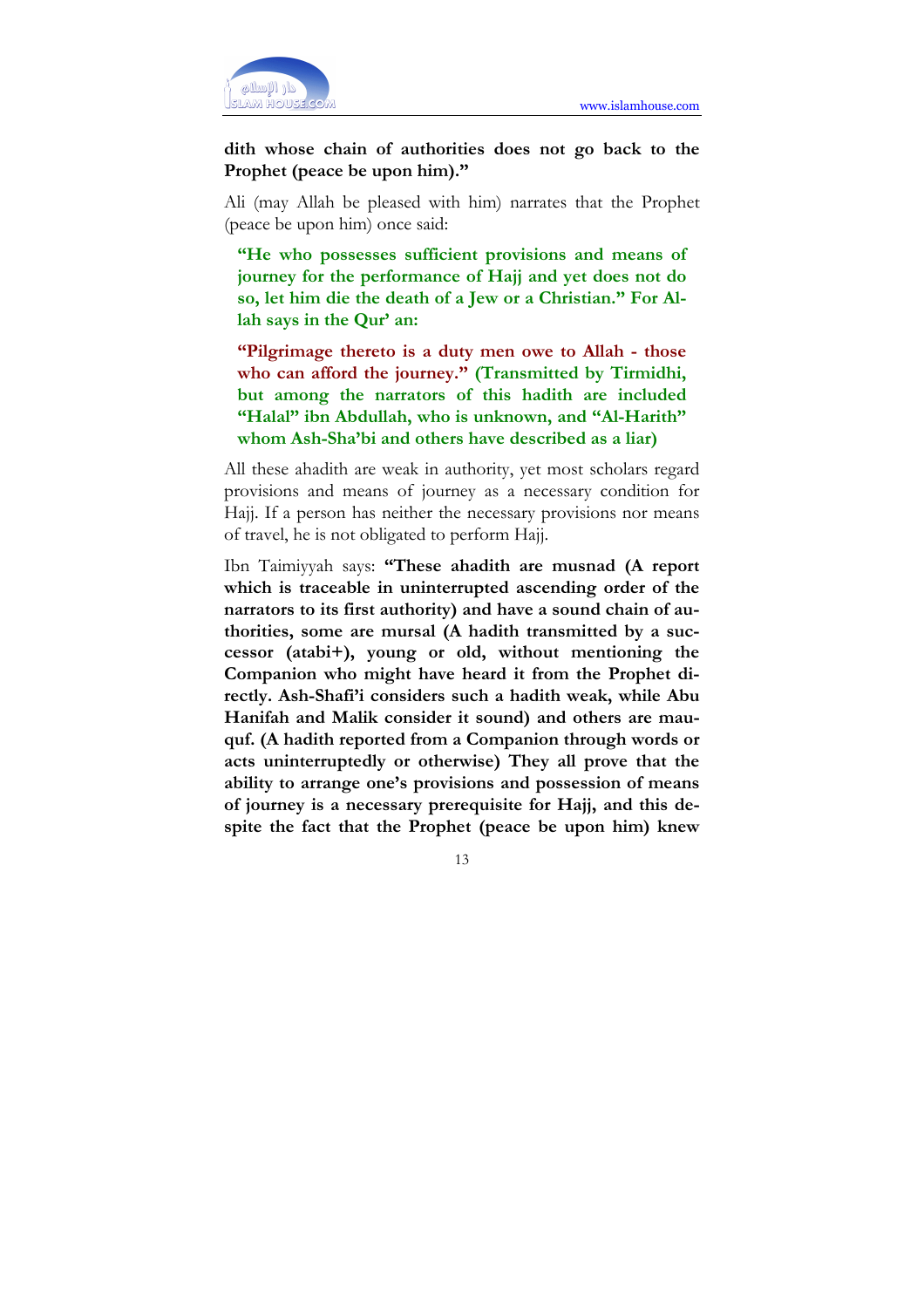

that many of the people (in his time) were able to go for Hajj on foot. Similarly the words of Allah:

"Pilgrimage thereto is a duty men owe to Allah - those who can afford the journey..."

…underline the fact that ability and power are the necessary prerequisite for all forms of worship. It signifies the unspecified power or a little bit more than what may be necessary. In the case of sawm (fasting) and salah (obligatory prayers) the financial ability is superfluous and is not specified in the Qur'an, unlike Hajj for which it is an important requirement. Similarly, Hajj is a form of worship which involves traveling for which one must be in possession of sufficient means to support oneself (and one's family), as well as be able to shoulder the cost of the journey as in jihad.

In this regard we may refer to the Qur'anic verse (9.91-92)

"Nor is there any blame on those who find no resources to spend, nor is there (blame) on those who come to you to be provided with mounts, and when you said, 'I can find no mounts for you."'

In Al-Muhadhib we read: "If someone has the money to buy provisions and the passage to Hajj but he needs it to pay his debts, Hajj is not binding on him, whether the settlement of the debt is required immediately or is due after a time. The debts that are due for immediate settlement must be paid at once, whereas the Hajj may be performed later on in life. But if he spends all that he has on Hajj he may not be in a position to pay off his debt."

Similarly, if one is in need of a dwelling or a servant to help him, he may be classified as unable to perform Hajj. Likewise, if one needs to take a wife because he fears he may not be able to avoid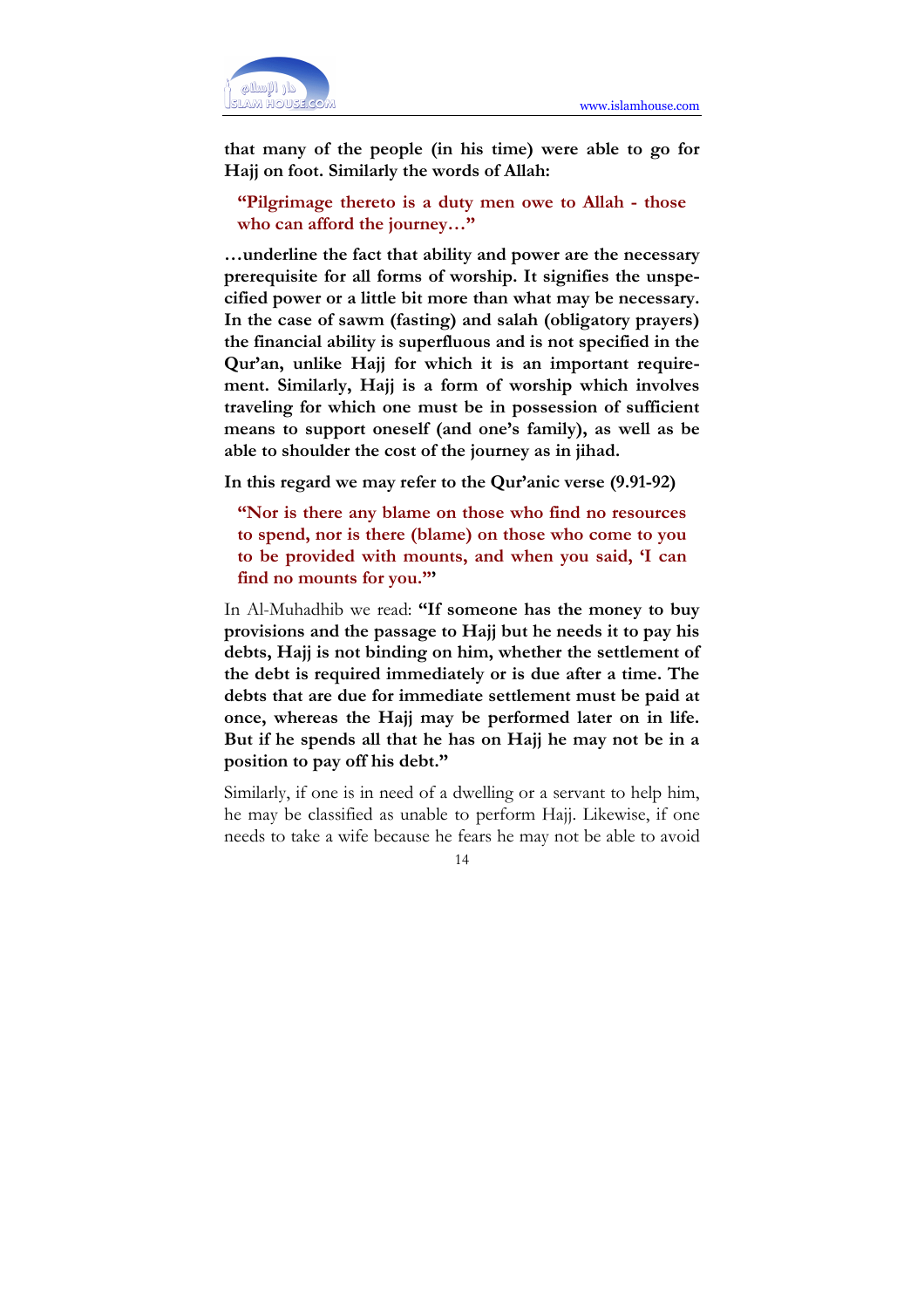

evil, he must get married, for it is his immediate need. Furthermore, if one needs goods for his business to obtain requisite resources therefrom, such a one, according to Abul 'Abbas, Ibn Sarih, may be classified as unable to perform Hajj in view of his specific need. Al-Mughni says: "If the debt is owed to a wealthy person who does not demand immediate settlement of the loan, defers settlement to a later stage, and is ready to permit the debtor to proceed for Hajj, then such a debtor is (technically) able to perform Hajj. But in case the lender cannot afford to defer settlement of the loan, the debtor would be reckoned as unable to perform Hajj."

According to the Shafi'i school: "If someone offers another a free passage for Hajj, one is not obliged to accept the offer, for it is a favor and involves distress of being obliged to another person. If, however, such an offer is made by one' s son to perform Hajj, then one is obligated to do so, for one can perform it without being beholden to anyone else."

The Hanbali school is of the view that an offer of financial help by someone else does not obligate a person to perform Hajj, nor does this classify him as (financially) capable of performing it, whether the offer comes from a stranger or a relative and whether the offer provides means of travel and provision, or linanacial help as such.

5. There must also be no obstruction which may prevent people from undertaking the journey for Hajj, like fear of torture or imprisonment by a tyrannical ruler.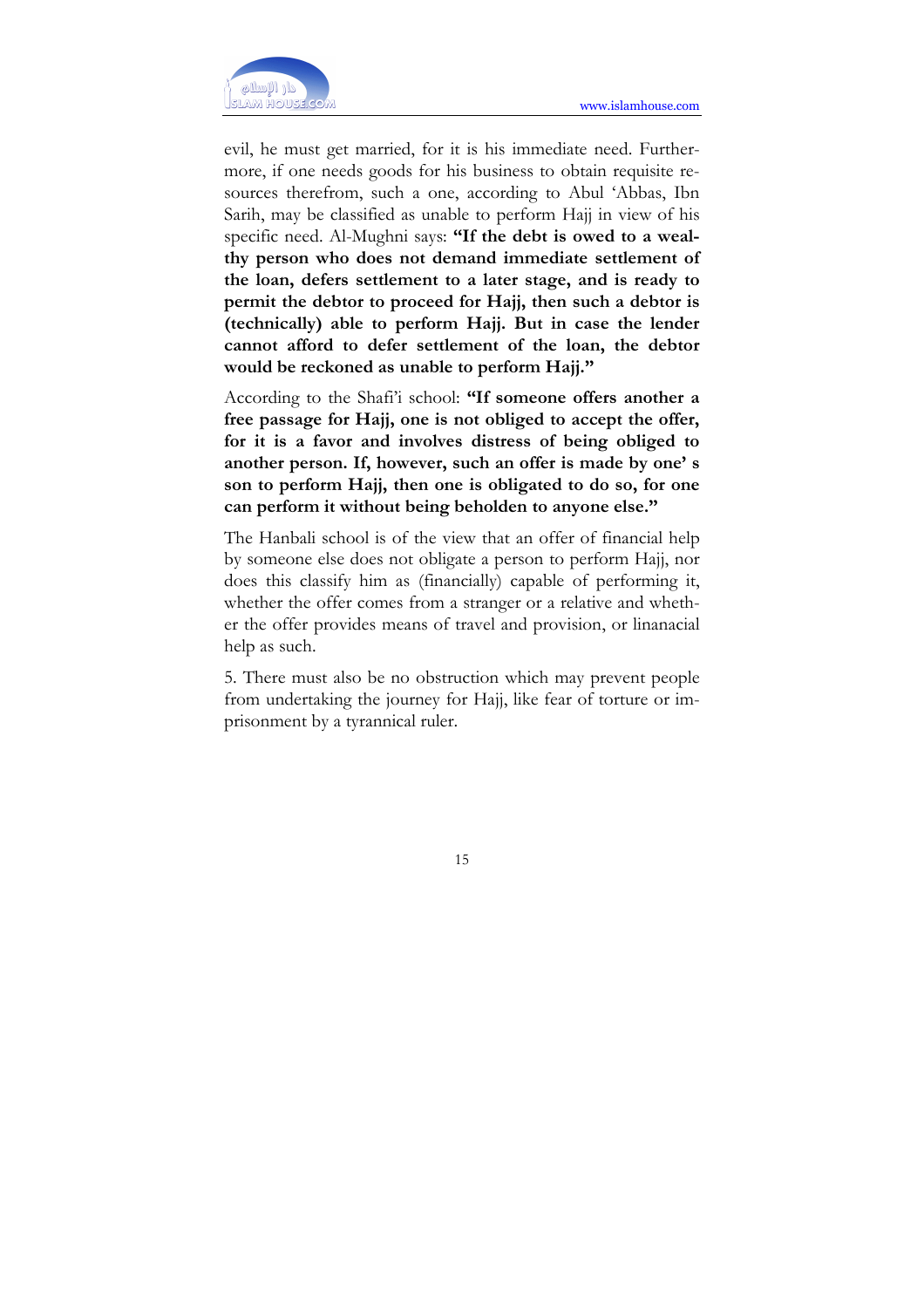

#### Hajj of a Minor and a Slave:

Though Hajj is not compulsory for these two groups it is quite valid if they perform one, but it will not suffice them as regards the Hajj prescribed in Islam.

Ibn 'Abbas reports: "The Prophet (peace be upon him) said:

'Any minor (child) who performs Hajj must perform it again after coming of age; any slave who performs Hajj and is then freed, must perform his Hajj again'." (Reported by At-Tabarani on sound authority)

As-Sa'ib bin Yazid says: "My father performed Hajj with the Prophet (peace be upon him) who was performing his Farewell Hajj, while I was only seven years old." This was reported by Ahmad, Bukhari and Tirmidhi, who noted: "All scholars agree that if a minor performs Hajj, he must repeat his Hajj upon coming of age. Likewise a slave who performs Hajj, and thereafter gains his freedom, must also repeat his Hajj if he is in a position to do so."

It is also reported from Ibn 'Abbas that during a Hajj a woman lifted a boy, and asked the Prophet,

"Will this boy be rewarded for Hajj?" The Prophet (peace be upon him) answered: "Yes, and you too will be rewarded." (The boy will be rewarded for his obedience, while the mother will be rewarded for helping and instructing him to perform Hajj. This hadith is also reported from 'Umar)

Jabir reports:

"We performed Hajj with the Prophet (peace be upon him) and a number of women and children were with us.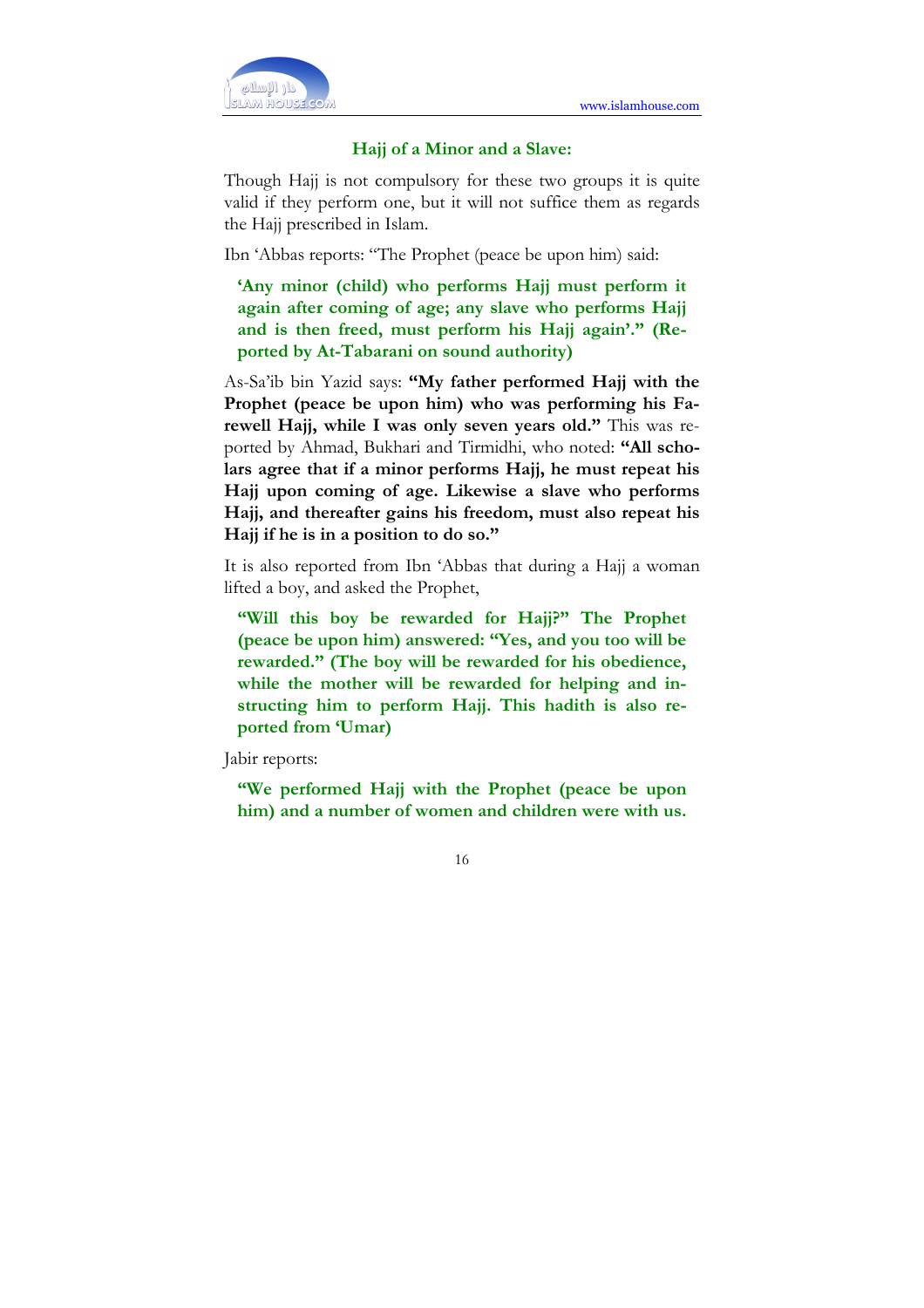

#### We said talbiyah on behalf of the children, and (also) threw pebbles on their behalf."

This is narrated by Ahmad and Ibn Majah.

If a minor is able he may himself declare the state of ihram and perform the rites of Hajj. Otherwise, his guardian (An-Nawawi said: "The guardian who declares the state of ihram on behalf of a non-discerning minor, is the guardian of his properties, i.e., his father, grandfather, or the guardian appointed by law." Conceming the mother, the scholars differ. Some are of the opinion that her ihram on his behalf is only valid if she is appointed by law as his guardian. Others claim that her ihram is valid even if she is not the guardian) must declare the state of ihram and say talbiyah on his behalf, circumambulate round Ka'bah, run between Safa and Marwah, stay at 'Arafah and throw stones on his behalf. If, on the other hand, a minor attains the age of puberty on or before the Day of 'Arafah, his Hajj is then credited to him. The same applies to a slave who is liberated on or before the Day of 'Aratah. Malik and Ibn Al-Mundhir say: "To both of these people their Hajj cannot be credited as (replacement for) the obligatory Hajj, for they intended a supererogatory worship while putting on ihram; its supererogatory status cannot be transformed into an obligatory worship."

#### Hajj of a Woman

Hajj is obligatory both for women and men alike; they must perform it whenever they meet the above mentioned prerequisites for it. In the case of a woman it is essential that she be accompanied by her husband or some other mahram (Al-Hafiz said in his Al-Fath: "According to the scholars. the condition for being a mahram to a woman is that legally it should be impossible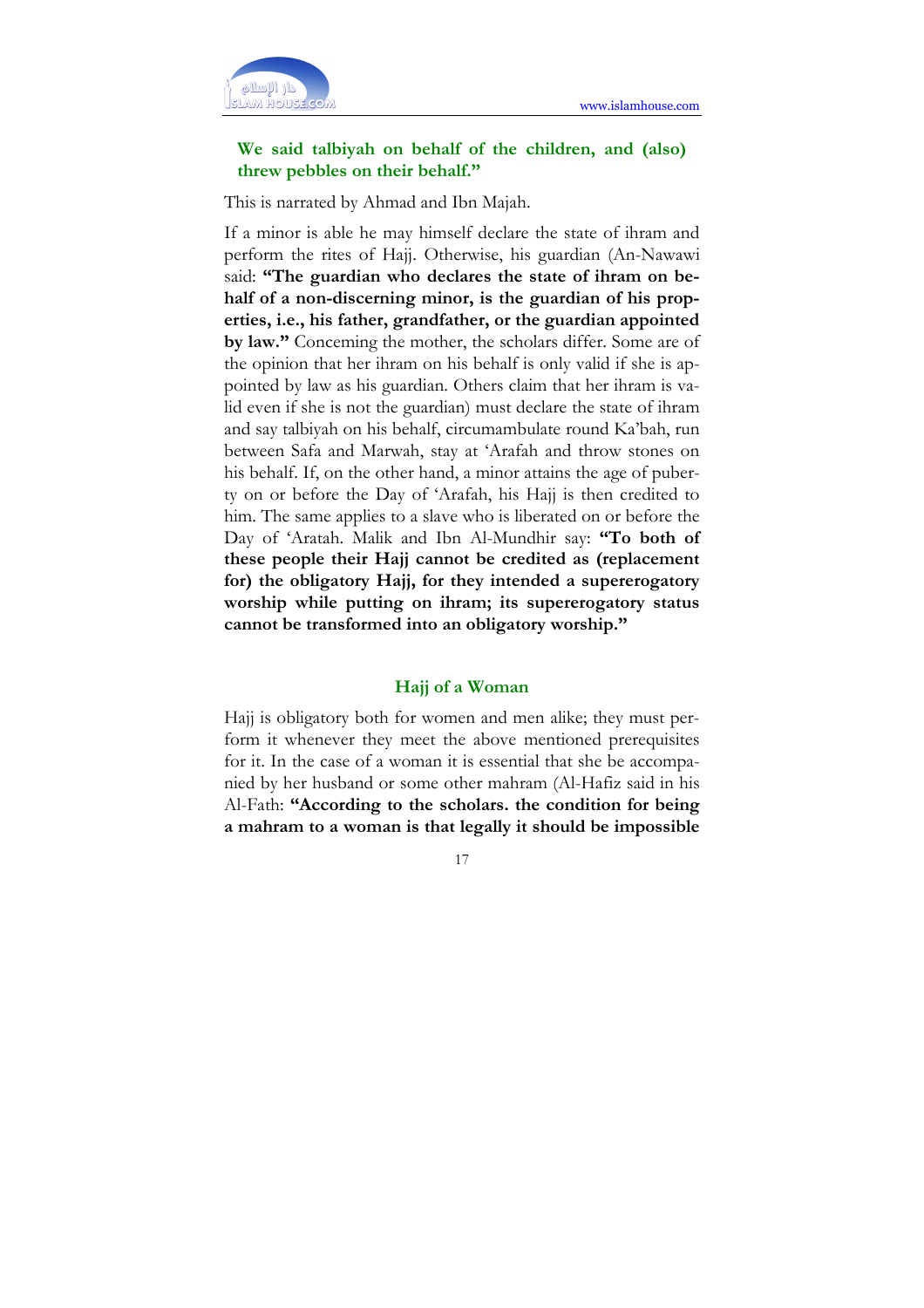

for such a man to ever marry her) relative on the journey for Hajj."

Ibn 'Abbas reports: "I heard the Prophet (peace be upon him) saying:

'A man must never be alone with a woman unless there is a mahram with her. A woman also may not travel with anyone except a mahram relative.' A man stood up and asked: 'O Prophet of Allah! My wife has gone for Hajj while I am enlisted for such and such a battle, what should I do?" The Prophet (peace be upon him) replied, 'Go and join your wife in Hajj." (Reported by Bukhari and Muslim; the words given here are of Muslim's. This order underlines something desirable; it does not obligate the husband or the mahram to travel with the woman, if there is no one else but him. No one is obligated to give up his convenience so that another person might do what is not required of him)

Yahya bin 'Abbad reported that a woman from Iraq wrote to Ibrahim An-Nakh'i: "I have not yet performed the prescribed Hajj; for although I am rich, I have no mahram who may accompany me on this trip." He wrote her back: "You are one of those whom Allah has not given the means to perform (Hajj)." Abu Hanifah, Al-Hassan, At-Thauri, Ahmad and Ishaq all hold a similar view on this issue.

Al-Hafiz says: "Among the Shafi'ite scholars the most commonly accepted opinion in this regard is that a woman may travel with her husband, or one of her mahram relatives, or a group of trustworthy women, or even one such (trusted) woman companion." According to one view, reported by Al-Karabisi and recorded as sound in Al-Muhadhib, a woman may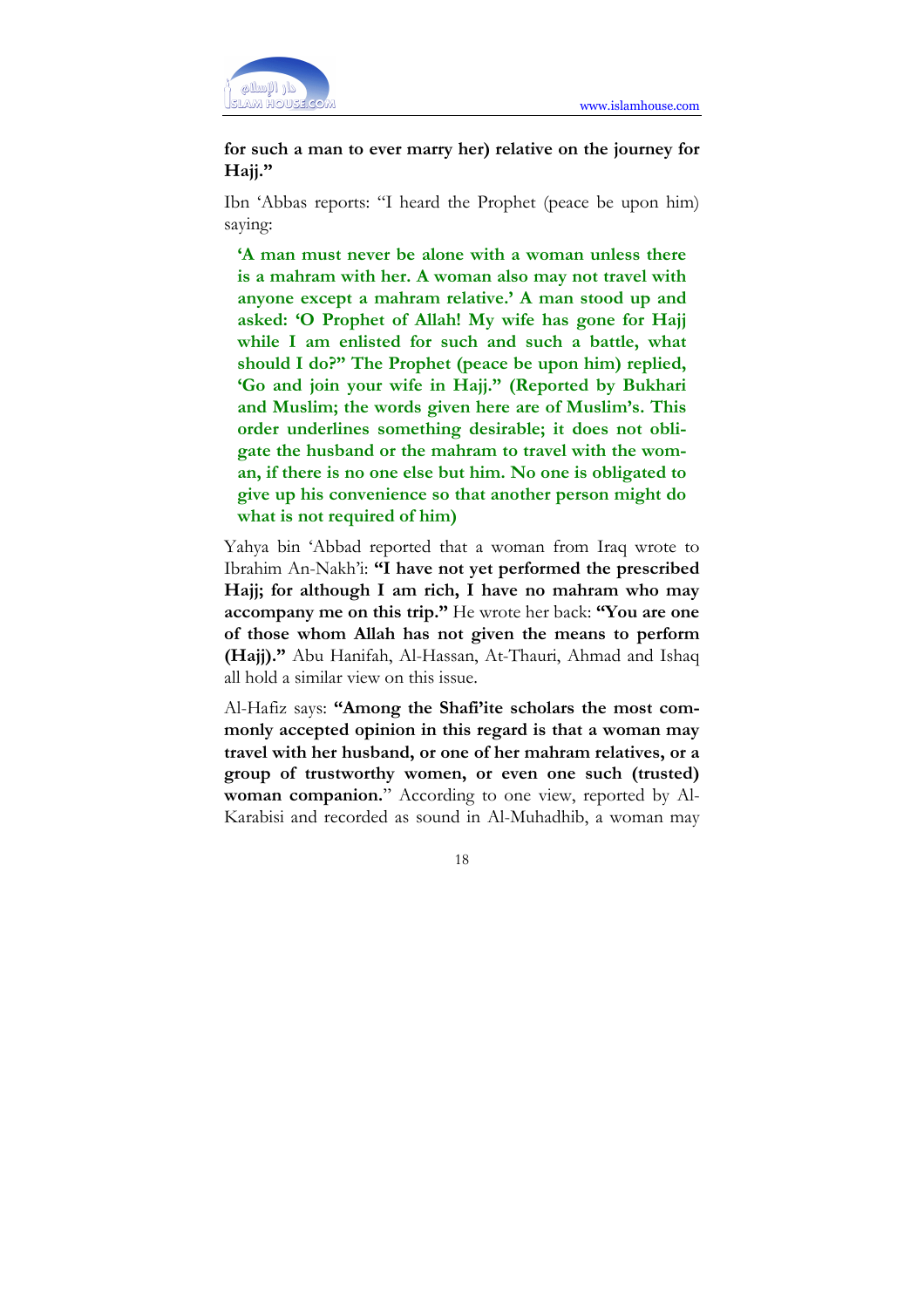

travel by herself provided the way to Hajj is secure and safe. This applies to both Hajj and 'Umrah.

It is reported in Subul as-Salaam: "A group of scholars hold that an old woman may travel without being accompanied by any mahram relative."

This permission for a woman to travel without a mahram in the company of trusted companions or when the journey to Hajj is safe is supported by what is reported by Bukhari from 'Adi ibn Hatem, who says:

"I was with the Prophet (peace be upon him) when a man came to him and complained of poverty. Another man complained about highway robbery. Thereupon the Prophet (peace be upon him) said: 'O 'Adi! Have you seen the city of Hira in Iraq?' I said: 'No, but I have heard about it.' The Prophet (peace be upon him) said: 'If you lived long enough you will see that a woman will travel from Hira and will perform Tawaf round Ka'bah, and she will have no fear except that of Allah."

This opinion is supported by the fact that 'Umar gave permission to the wives of the Prophet (peace be upon him) to perform Hajj while accompanied by 'Uthman and Abdur-Rahman ibn 'Awf. 'Uthman would announce them to people telling them to avoid looking at them or coming close to their camels. If, however, a woman fails to abide by this provision and performs Hajj alone without being accompanied by any mahram - her Hajj would still be valid.

The author of Subul as-Salaam says that Ibn Taimiyyah said: "Hajj of a woman without a mahram is valid, and likewise of a person who is financially not able to perform it."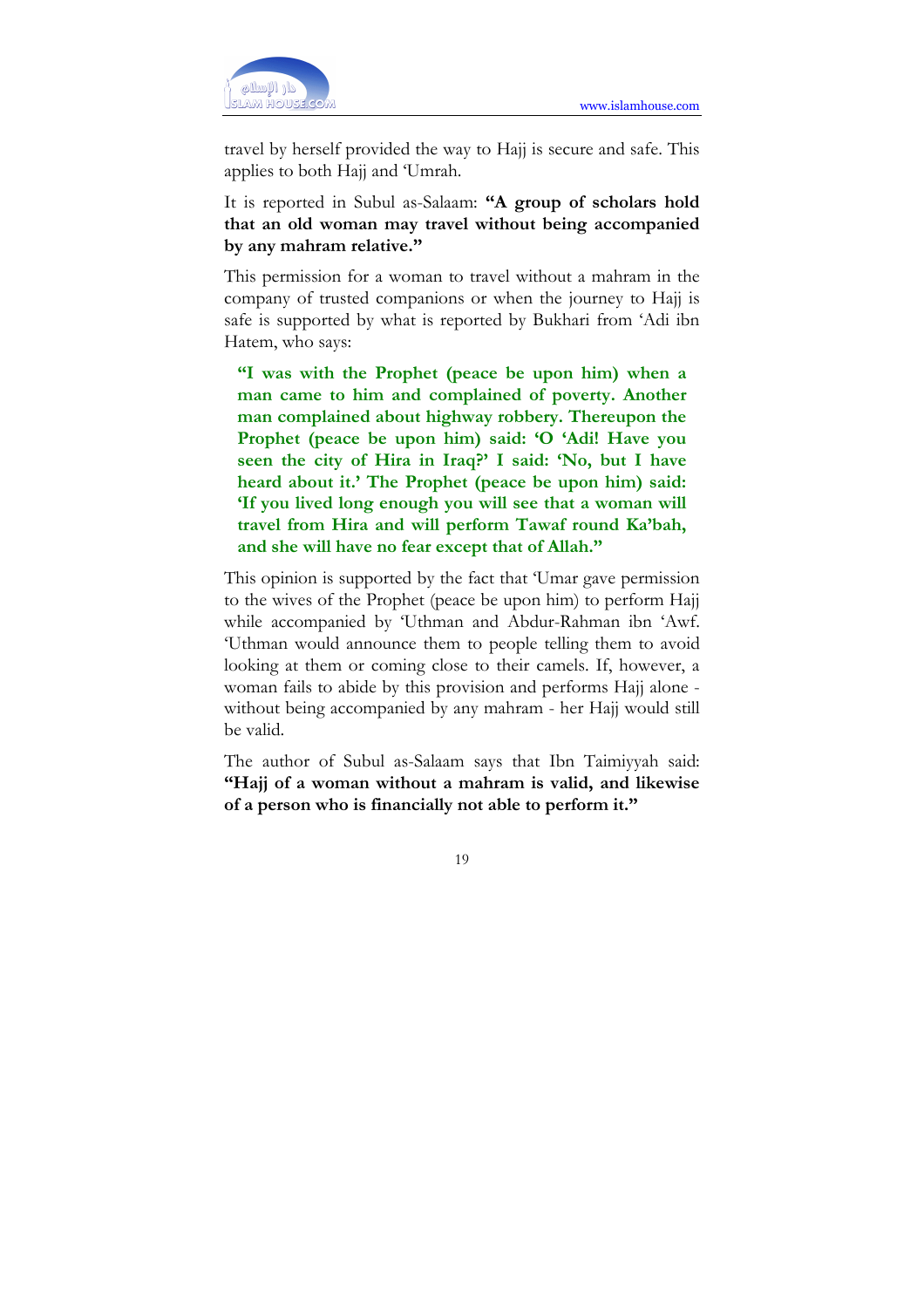

In brief, those for whom Hajj is not compulsory due to sickness, poverty, fear of highway robbery, or in the case of a woman because no mahram is available to accompay her, if these people nonetheless perform Hajj, it will be credited to their account. Some of them try their best (and exert themselves to the utmost) like those performing Hajj on foot, while others are guilty of sins, such as those who beg others to help them perform Hajj, or a woman that performs Hajj without a mahram male companion. Notwithstanding their valid excuse, if any of these people perform Hajj, it will be quite valid, for their sin relates to their (choice of unlawful) means and has no bearing on the objective as such.

It is reported in Al-Mughni: "If a person, not obliged to perform Hajj because he is unable (financially) to do so, should seek to perform Hajj, suffering hardship, traveling on foot and without necessary provisions, his Hajj will be quite valid and acceptable."

#### A Woman Should Seek Her Husband's Permission for Hajj

It is desirable for a woman to seek her husband's permission for the prescribed Hajj. Then if he grants her the permission she may leave for Hajj; in case he refuses to give permission, she may still proceed for Hajj, for a husband should not forbid his wife from performing obligatory Hajj. It is an obligatory act of worship. It is unlawful to obey anyone in something that involves disobedience to Allah. A woman should perform obligatory Hajj as soon as possible, just as she should offer her prescribed daily prayers at their earliest prescribed times. In either case a husband has no right to prevent his wife from doing what is her obligatory duty. The same applies when a wife has vowed a Hajj, because it is ob-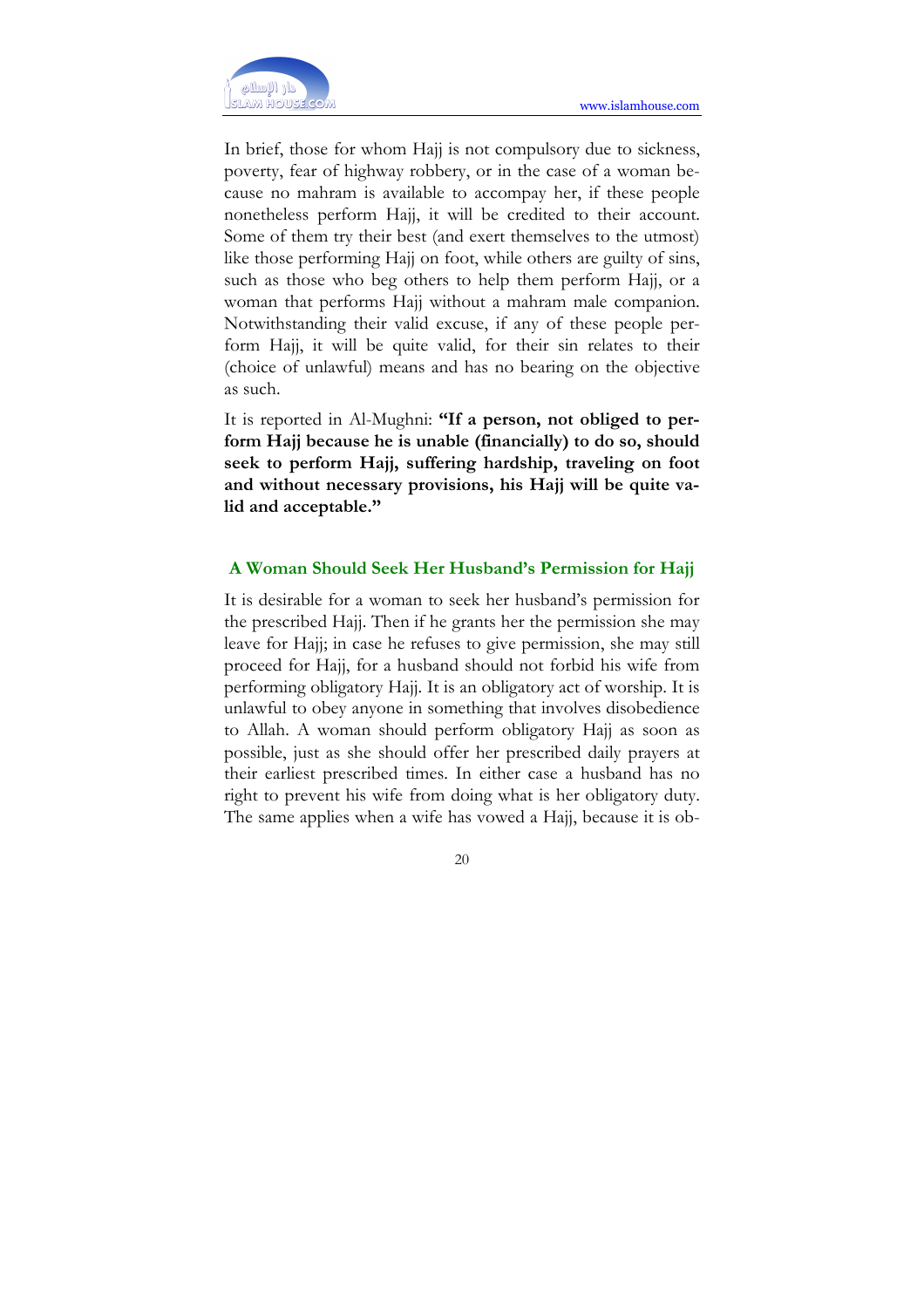

ligatory like the prescribed Hajj. In the case of supererogatory Hajj, however, the husband may prevent his wife, and the wife must obey her husband. This is supported by a hadith reported by Ad-Daraqutni on the authority of Ibn 'Umar who narrated that while speaking about a wealthy lady whose husband had refused to give her permission to perform Hajj, the Prophet (peace be upon him) said:

"She must not go for Hajj except by her husband's permission."

#### He Who Dies Without Performing Obligatory Hajj:

If a person dies before performing obligatory Hajj or if one vowed to perform Hajj but died before fulfilling one' s vow, his heir must assign someone to perform Hajj on behalf of the deceased. All the ensuing expenses in this regard must be paid out of the deceased's property, as indeed must be any debts left by him.

Ibn 'Abbas narrates that a woman from the tribe of Johainah came to the Prophet (peace be upon him) and said:

"My mother had vowed to perform Hajj but she died before fulfilling her vow, should I perform Hajj on her behalf? The Prophet (peace be upon him) said: "Yes, perform Hajj on her behalf. Would you not pay off any debts your mother might have left behind upon her death? Pay off what you owe to Allah, for He is most deserving of settlement of His debt." (Bukhari)

This hadith underlines the obligation of performing Hajj on behalf of a deceased person, whether or not he leaves a will to this effect (it is a kind of debt for the deceased), and all debts left by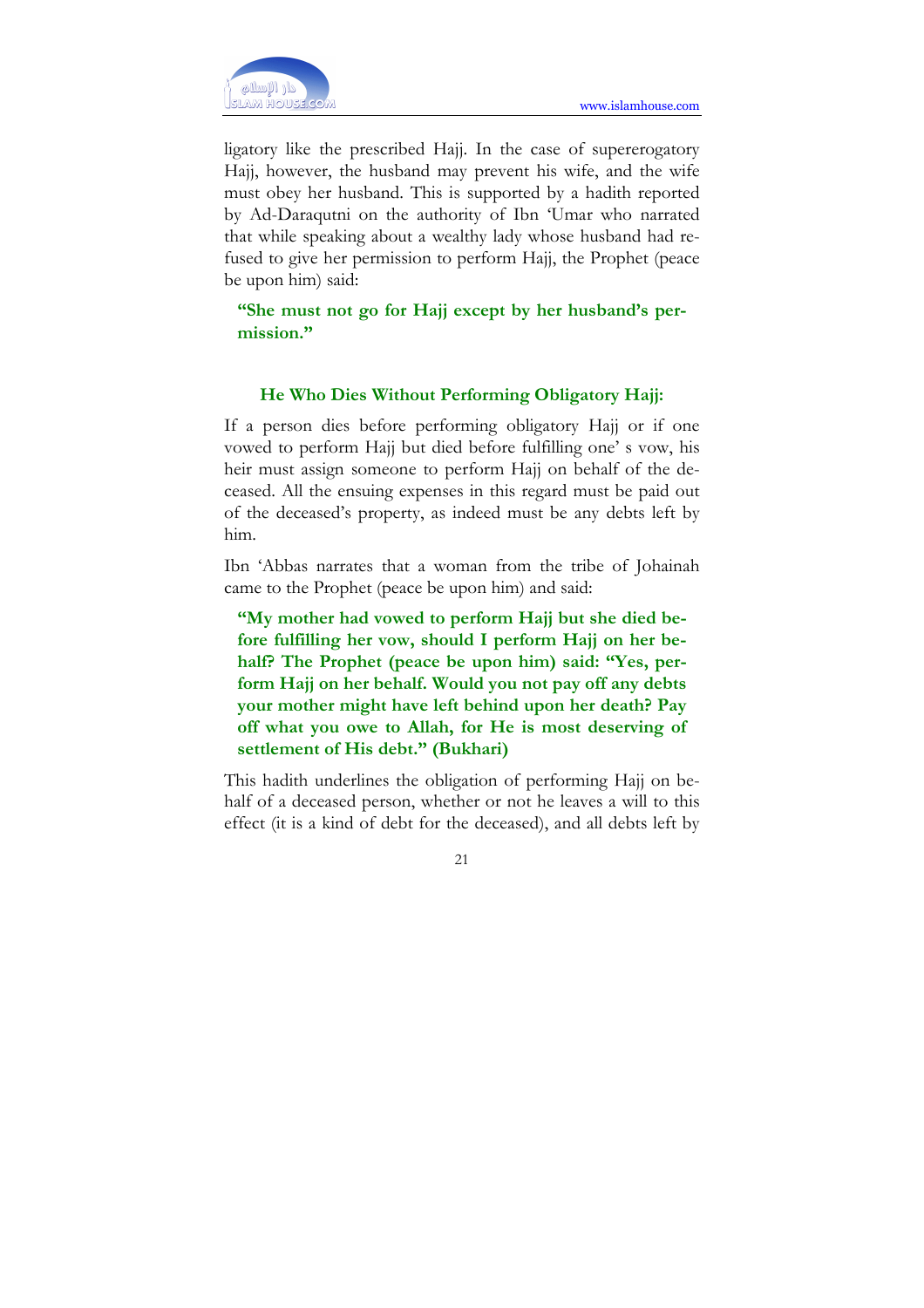

the deceased must be settled, just as all other financial obligations such as zakah, an atonement or a vow transacted by the deceased has to be fulfilled.

Ibn 'Abbas, Zaid bin Thabit, Abu Hurairah, and Ash-Shafi'i hold this opinion. They consider that the expenses of the substitute (the hired person) must be paid out of the wealth of the deceased before dividing it up among his heirs.

In case the wealth is insufficient to cover both the cost of Hajj (by the substitute) and settlement of the deceased's debts, the expense of Hajj must be paid first, as the Prophet (peace be upon him) said:

#### "Allah is most deserving that His debt be paid back."

Imam Malik says: "A person may perform Hajj on behalf of the deceased only if the deceased leaves a will to that effect. If the deceased leaves no such will, then a Hajj on his behalf may not be performed, for this worship involves, more than anything else, physical exertion and struggle and as such, no other person can replace or substitute another person. If a deceased makes a will regarding it, then Hajj may be performed, meeting all its cost from out of one third of the share of his heritage."

#### Hajj On Behalf of Others:

If someone has the ability to perform Hajj but afterwards he is unable to perform it due to sickness or old age, he must arrange for someone else to perform Hajj on his behalf, for he may never be able to do it himself. In this respect, such a person is very much like the deceased, hence the permission for him to choose his substitute in Hajj.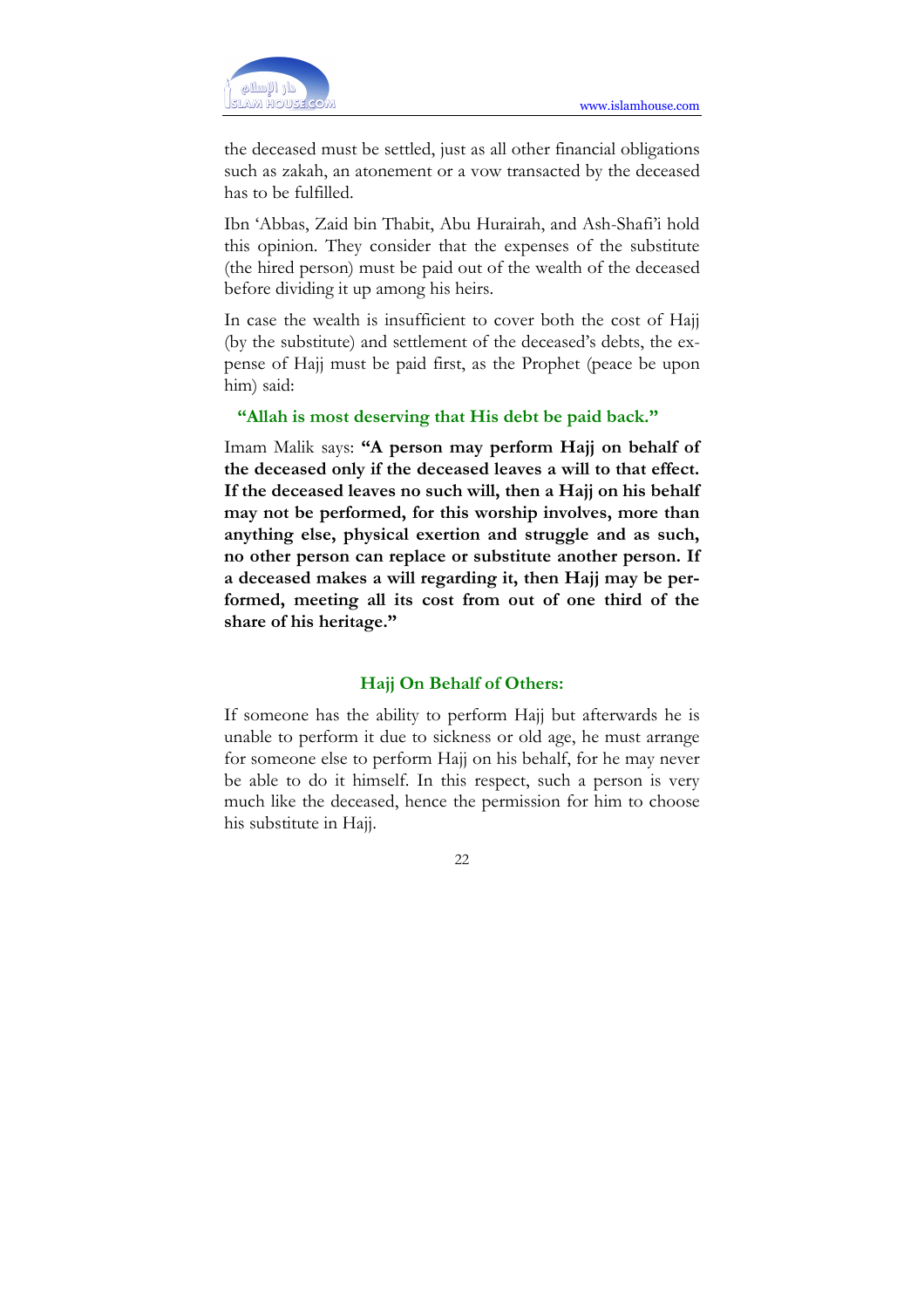

This is based on a hadith reported by Al-Fadl ibn 'Abbas, who says:

"A woman of Khath'am said, 'O Prophet of Allah! Allah has prescribed Hajj for His servants. (Now that) I am grown up, I find that my father is an old man, and he cannot ride on the camel (for long). Should I perform Hajj on his behalf?' The Prophet (peace be upon him) said: 'Yes.'" This happened during the Farewell Hajj. (Reported by the Group)

Tirmidhi considers it a sound hadith with a sound chain and adds: "On this topic, reports other than this hadith are also found; they are of sound authority, and the companions of the Prophet (peace be upon him) believed and practiced accordingly; they held that one may perform Hajj on behalf of a deceased person." At-Thawri, Ibn al-Mubarak, Ash-Shafi'i, Ahmad and Ishaq also hold a similar view. Imam Malik says: "If the deceased leaves a will that someone perform a Hajj on his behalf, then it may be performed." Some scholars like Ibn Mubarak and Ash-Shafi'i say that it is permissible for an old man, who is unable to perform Hajj on his own, to arrange for a substitute to do it on his behalf.

The above hadith also lends support to the view that, both for a man or a woman, it is quite permissible to perform Hajj on behalf of another man or woman. There is nothing against this in the Qur'an or hadith.

#### Position of a Sick Person Who Recovers:

If a sick person recovers after someone has performed Hajj on his behalf, he will be considered as having performed his obligatory duty, and he will not be required to repeat it, for it would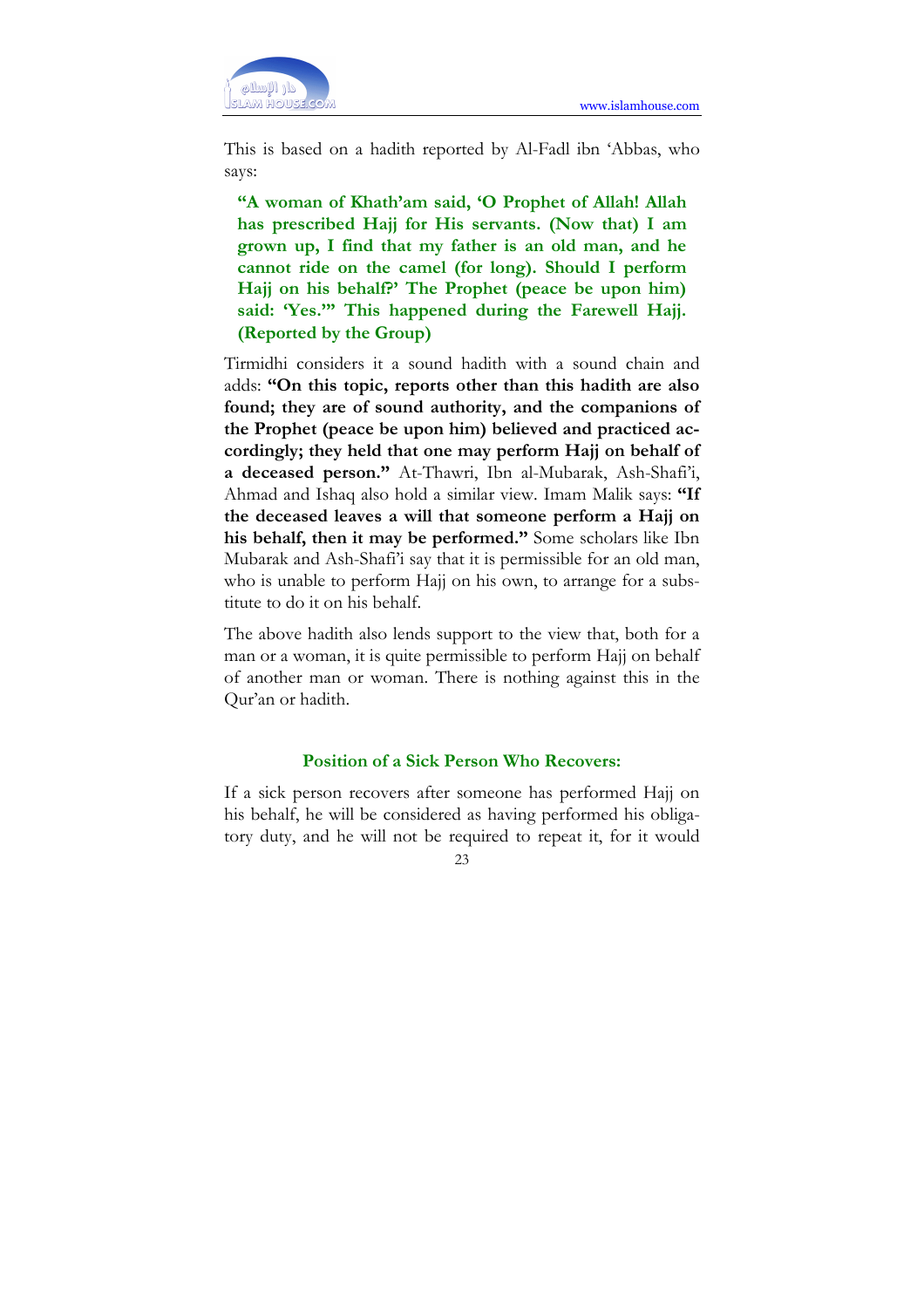

imply the obligation of performing two obligatory pilgrimages (rather than one). This is Imam Ahmad's view. The majority of scholars are, however, of the view that such a substitutory Hajj will not suffice a man to absolve him of his obligation, for his recovery shows that his case was not really hopeless (and he should therefore repeat it), for the decisive factor in this respect is cessation of illness and restoration of his health.

Ibn Hazim is inclined to the first view. He says: "When the Prophet (peace be upon him) commanded to perform Hajj on behalf of those who are unable to walk or ride (i.e., cannot travel for Hajj), and told that this will pay off their debt to Allah, then indeed the debt is settled, and their effort accepted." And surely if an obligation is removed or fulfilled, there is no justification for its repetition, especially when there is nothing in the texts to support it. Had such a repetition been necessary, the Prophet (peace be upon him) must have clearly mentioned it, but as he did not, there is no reason for its repetition.

#### Conditions for Performing Hajj on Behalf of Others:

Before performing Hajj on behalf of someone else, a person must have performed his own Hajj. This is based on the hadith in which Ibn 'Abbas narrates that the Prophet (peace be upon him) heard a man saying:

"O Allah! Here I am in response to Your call on behalf of Shabrumah." The Prophet (peace be upon him) asked him: "Have you performed your own Hajj?" He replied: "No", whereupon the Prophet (peace be upon him) told him: "You must perform Hajj on your own behalf first, and then tor Shabrumah." (Abu Daw'ud and Ibn Majah)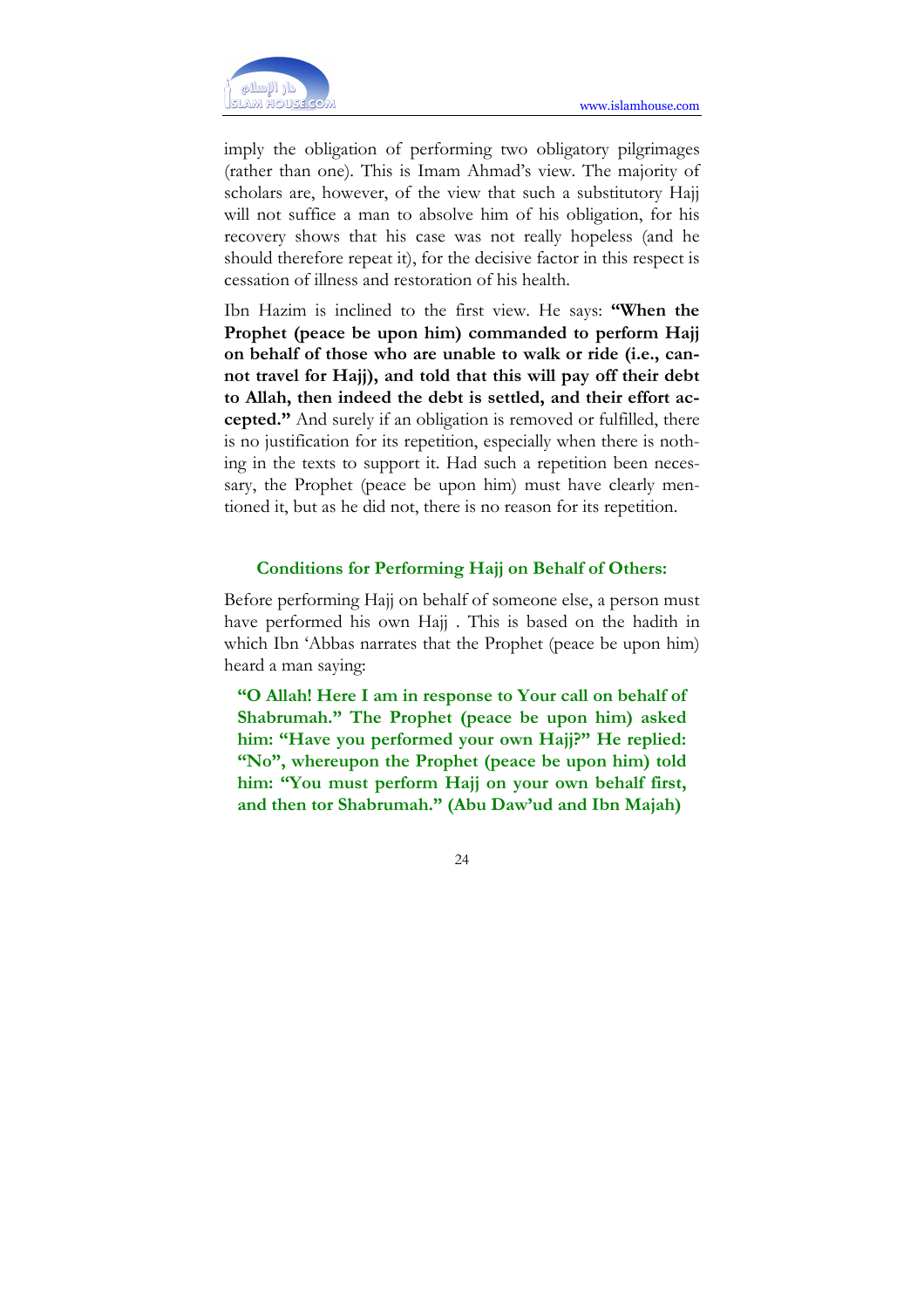

#### Al-Baihaqi says: "Its chain of authorities is sound, and in this regard it is the most genuine report."

Most of the scholars hold that it is not proper for a person to perform Hajj on behalf of others prior to performing it on his own behalf, whether or not he is able or unable to do so.

#### Hajj in Fulfillment of a Vow While Having to Perform Obligatory Hajj:

According to the verdict of Ibn 'Abbas and 'Ikrimah if a person performs Hajj in fulfillment of a vow, while he has yet to perform the prescribed Hajj, then it should suffice him (and absolve him) trom both. 'Ata and Ibn 'Umar, on the other hand, hold that one must first perform the Hajj obligatory on him, and thereafter perform another Hajj to fulfil his vow.

No Sarorah (Delaying) in Islam:

Ibn 'Abbas reports: "The Prophet (peace be upon him) said:

'There is no Sarorah (delaying performance of obligatory Hajj) in Islam.'" (Ahmad and Abu Daw'ud)

Al-Khattabi remarks: "The word sarorah has two meanings:

1. a person who does not marry and leads a life of celibacy, like monastic Christians; or

2. someone who has not performed Hajj. In other words this means that no one able to perform Hajj should fail to do so, because in Islam there is no delaying of obligatory Hajj.

Some scholars refer to it as a proof that a person who has not performed Hajj is not allowed to perform Hajj on behalf of others. Al-Awza'i, Ash-Shafi'i. Ahmad and Ishaq hold this view. Ma-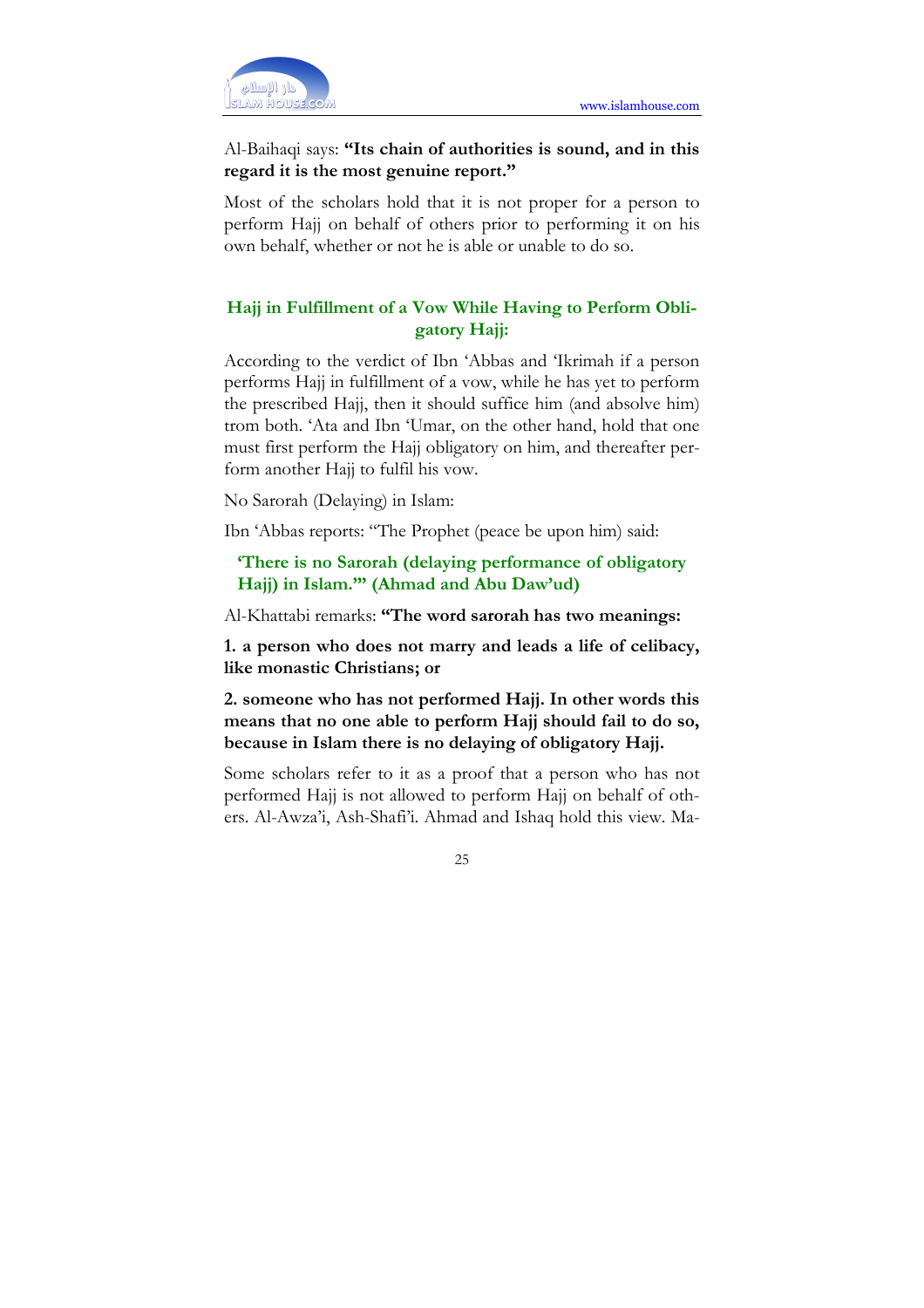

lik and Ath-Thawri say: "Such a person's Hajj depends on his own intention." Al-Hasan Al-Basri, 'Ata and An-Nakh'i also hold a similar view.

#### Getting a Loan for Hajj:

Abdullah ibn Abi 'Awfa relates:

"I asked the Prophet (peace be upon him) about a man who has not performed Hajj, 'Should he not get a loan to perform Hajj?' The Prophet (peace be upon him) replied: 'No"' (Al-Baihaqi).

#### Performing Hajj with Unlawfully Gained Money:

Someone performing Hajj with unlawfully gained money, may technically fulfil his prescribed duty of pilgrimage, but according to the majority of the scholars, he will be guilty of sin for doing so. Imam Ahmad disagrees and holds that such a Hajj is not enough for a person to absolve him of his prescribed obligation, and this is more correct as the sahih hadith says:

#### "Surely, Allah is Pure, and He does not accept anything but what is pure (and clean)."

Also it is reported by Abu Hurairah that the Prophet (peace be upon him) said:

"As soon as a pilgrim sets out for Hajj with a provision which is lawful, and puts his foot in the stirrup (rides his mount) and calls out: 'O, Allah! Here I am in response to Your call,' an announcer answers him from the heavens above, saying: 'Your call has been heard; you are a happy one; your provisions are lawful, your mount is lawful and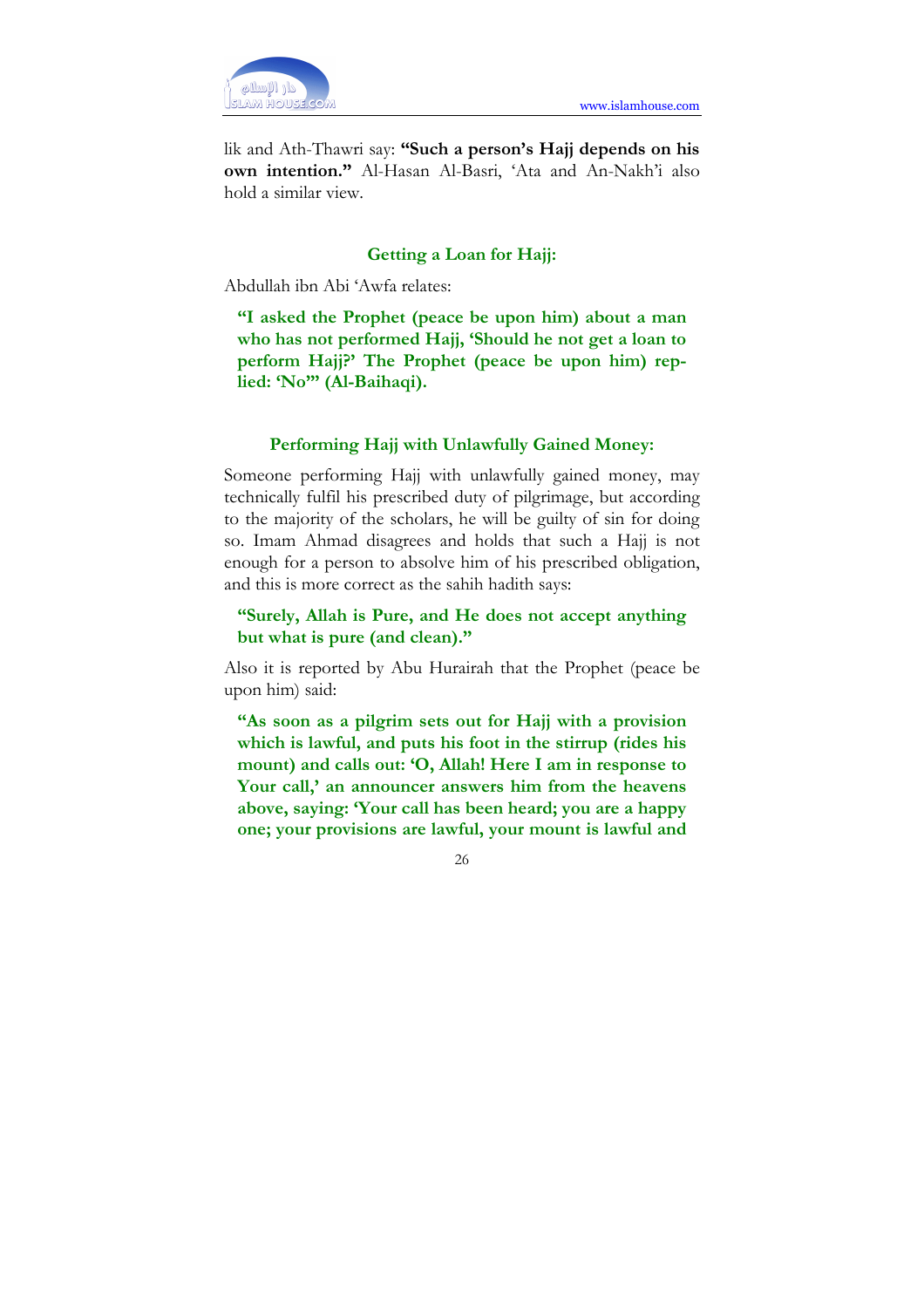

your pilgrimage is free of sin and acceptable.' But, if his provisions are unlawfully gained, and he puts his foot in the stirrup and calls out: 'O Allah! Here I am in response to Your call,' an announcer from the heavens above answers him back, saying: 'Your call is not accepted; nor are you welcome; your food is unlawful; your provisions are unlawful; and your pilgrimage is not free of sin and is unacceptable."'

Al-Mundhri says: "This is reported by At-Tabarani in Al-Awsat, and also by Al-Asbahani in a mursal hadith from Aslam, the freed slave of 'Umar bin al-Khattab."

#### What is Better in Hajj: Riding or Walking?

Al-Hafiz writes in Al-Fath: "Ibn al-Mundhir says there is a difference of opinion as to what is better for a pilgrim, walking or riding during the Hajj."

The majority of scholars hold riding is better, for the Prophet (peace be upon him) did so, and because it is more helpful (in concentrating) on praying and making supplications to Allah, apart from other benefits. Ishaq bin Rahoweh says: "Walking is preferable for it involves more exertion and hardship (in the cause of Allah)." We may say that whether a person walks or rides during Hajj depends on each person and his particular circumstance .

Bukhari has transmitted from Anas (may Allah be pleased with him) that the Prophet (peace be upon him) saw a man leaning on both sides on his two sons, whereupon he asked:

"What is the matter with this man?" The people said: "He has vowed to walk during Hajj." The Prophet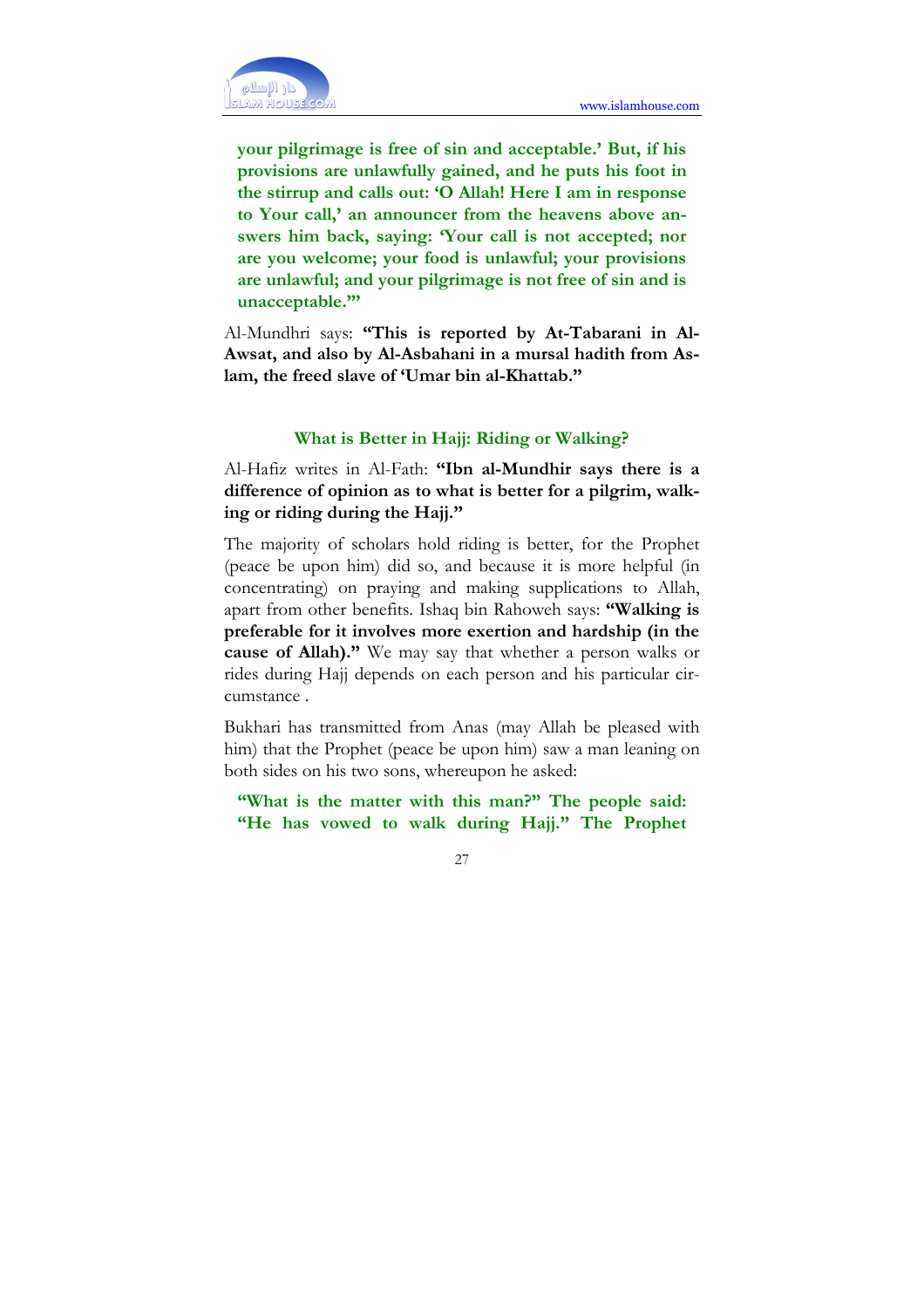

(peace be upon him) said: "Allah is in no need whatever of torturing this man." Then he commanded the man to perform his Hajj riding."

#### Doing Business and Leasing Rides During Hajj:

There is no harm if a pilgrim engages in trade and business during Hajj or 'Umrah. Ibn 'Abbas said:

"In the beginning when Hajj was prescribed, the people used to trade at Mina, 'Arafah, and the market place of Dhul-Majaz (A place close to 'Arafah) during the Hajj season, but they feared it might be forbidden for them while in a state of ihram. Thereupon Allah revealed the verse (Qur'an 2.198): 'It is no crime in you if you seek of the bounty of your Lord (during pilgrimage).'"

This is reported by Bukhari, Muslim and Nasa'i.

Commenting on the above verse, Ibn 'Abbas adds:

"The people used to shun business while in Mina, so they were instructed to engage in business or trade while pouring down from 'Arafah."

Abu Omamah At-Taimi narrates that he said to Ibn 'Umar:

"I rent mounts to people during Hajj season, and the people tell me that my Hajj is void." Ibn 'Umar asked him: "Do you not don Hajj garb, say talbiyah, go around the House of Allah, pour down from 'Arafah, and stone the Satan?" The man said, "Yes, I do." Ibn 'Umar said: "Then your Hajj is quite valid (and you will be rewarded for it). A person came to the Prophet (peace be upon him) and asked him something similar to what you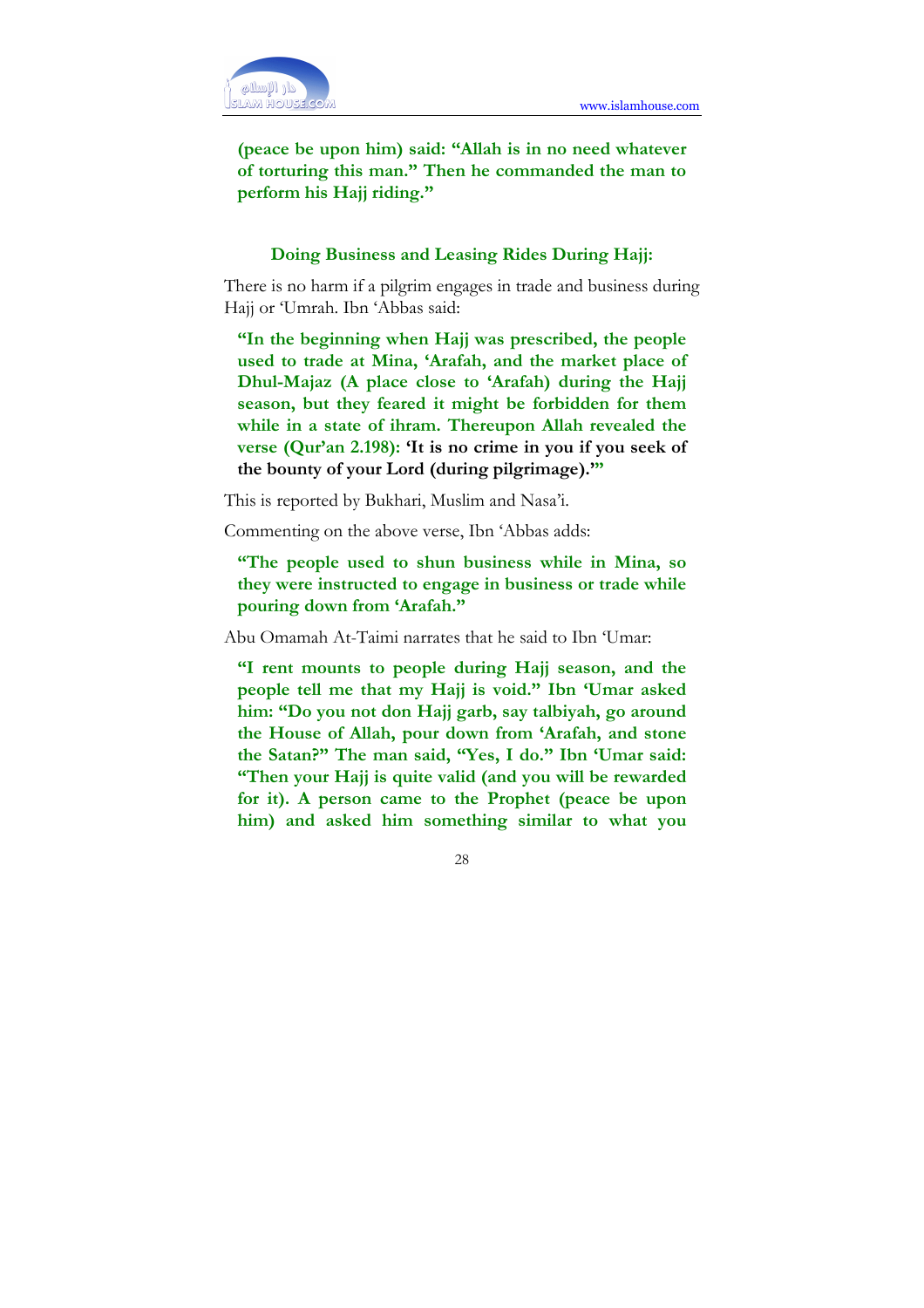

asked me, whereupon the Prophet (peace be upon him) remained silent until this verse (Qur'an 2.198) was revealed to him:

"It is no crime in you if you seek the bounty of your Lord (during Hajj season)."

Then the Prophet (peace be upon him) sent for the man and recited the verse to him, saying: "Your Hajj is valid." This is reported by Abu Daw'ud and Sa'id ibn Mansur. Al-Hafiz Al-Mundhri said Abu Omamah is not known (as a narrator).

Ibn 'Abbas says that a man asked him:

"I hire myself to these people to guide them in performing their rites of Hajj; will I have a reward for Hajj?" Ibn 'Abbas said: "Yes." (And then he recited)

"To these will be allotted what they have earned; and Allah is quick in account." (Qur'an 2:202)

This is transmitted by Al-Baihaqi and Ad-Daraqutni.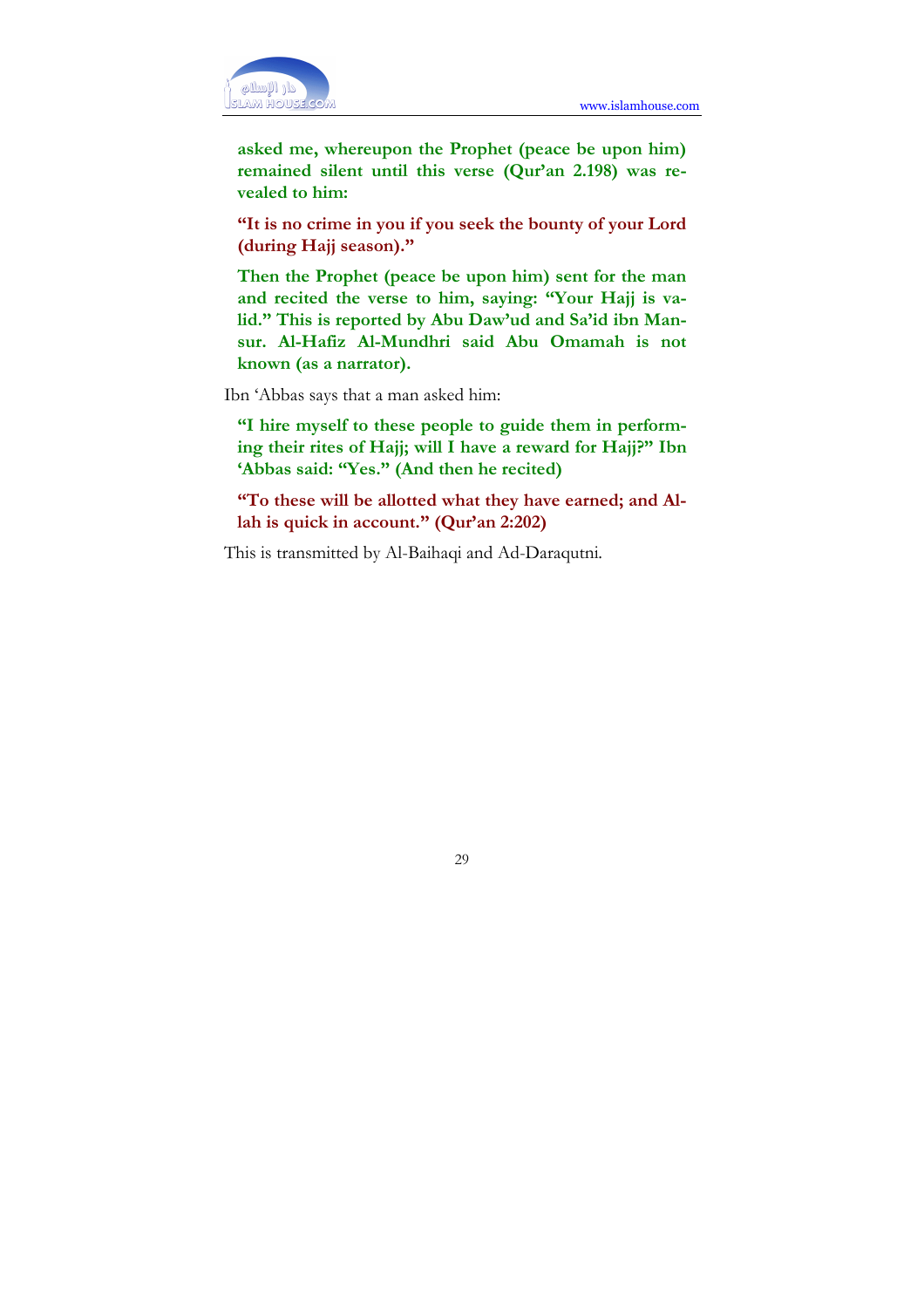

#### Chapter Three:

#### The Hajj Of The Prophet (Peace Be Upon Him)

A Detailed Account:

Muslim reports:

"Abu Bakr ibn Abi Shaibah and Ishaq bin Ibrahim told us that Hatem bin Isma'il al-Madani reported of Ja'far bin Mohammad and he of his father, saying, 'We visited Jabir bin Abdullah (he was blind) and he began inquiring about the people (who had come to see him) till it was my turn. I said: "I am Mohammad ibn Ali ibn Hussein." He placed his hand on my head and opened my upper button and then the lower one, and then placed his hand on my chest (in order to bless me). I was during those days a young boy, and then he said: "You are welcome, my nephew. Ask whatever you want to ask." I asked him a question but it was time for prayer. He stood up covering himself in his mantle. Whenever he placed its ends upon his shoulders they slipped down because it was short (in size). Another mantle was, however, Iying on the clothes rack nearby (and he put it on) and led the prayer. I said to him: "Tell me about the Hajj of the Prophet (peace be upon him)." He held up his nine fingers and said: "The Prophet (peace be upon him) stayed in Madinah for nine years but did not perform Hajj. Then, in the tenth year he made a public announcement to the effect that Allah's Messenger was about to perform the Hajj. A large number of people came to Madinah, and all of them were eager to emulate the Prophet (peace be upon him) and follow his actions.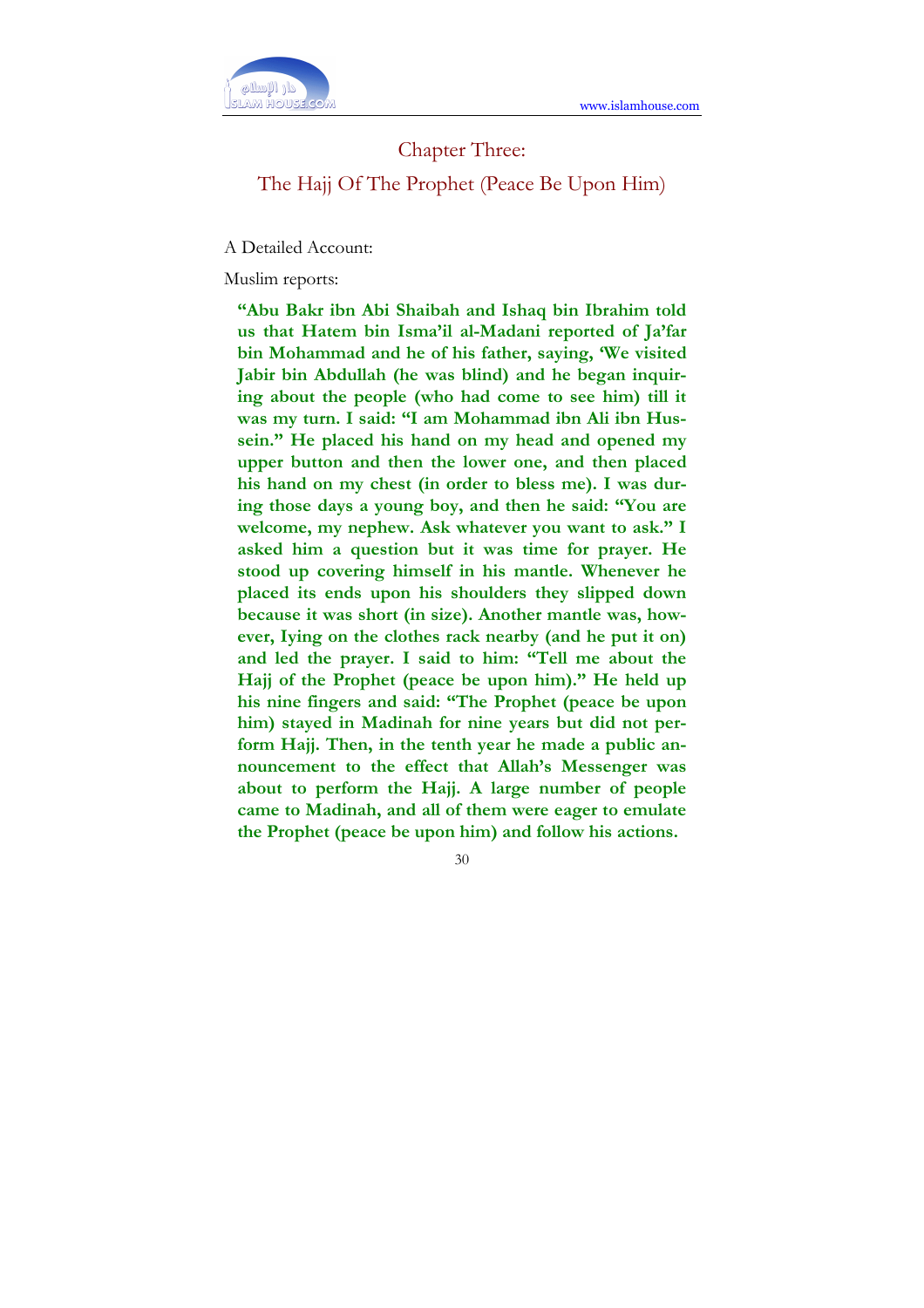

"We set out with him until we reached Zhul-Hulaifah, where Asma bint 'Umais gave birth to Mohammad ibn Abi Bakr. She sent a message to the Prophet (peace be upon him) asking him: "What should I do?" He said, "Take a bath, bandage your private parts and put on ihram.

"The Prophet (peace be upon him) then prayed in the mosque and then mounted al-Qaswa (his she-camel) and it stood erect with him on its back at al-Baida. As far as I could see in front of me, behind me, on my right and on my left, I saw riders and pedestrians. The Messenger of Allah (peace be him) was prominent among us and the (revelation) of the Qur'an was descending upon him, and it is he who knows (its true) interpretation. Whatever he did, we also did.

He pronounced the Oneness of Allah (saying): Labbaika Allahumma labbaik labbaika la sharika laka labbaik, innal hamda wan-ni'mata laka wal mulk, la sharika lak (O Allah! I hasten to You. You have no partner. I hasten to You. All praise and grace is Thine and the Sovereignty too; You have no partner). And the people also pronounced this talbiyah which they pronounce today. The Messenger of Allah (peace be upon him) did not disapprove of anything in it, but he azhered to his own talbiyah.

Jabir said: "We did not have any other intention but that of Hajj only, being unaware of the 'Umrah, but when we came with him to the House (of Allah), he touched the Black Stone (Hajar al Aswad) and made seven circuits, running three of them and walking four. Then going to the Station of Ibrahim, he recited: "And adopt the Sta-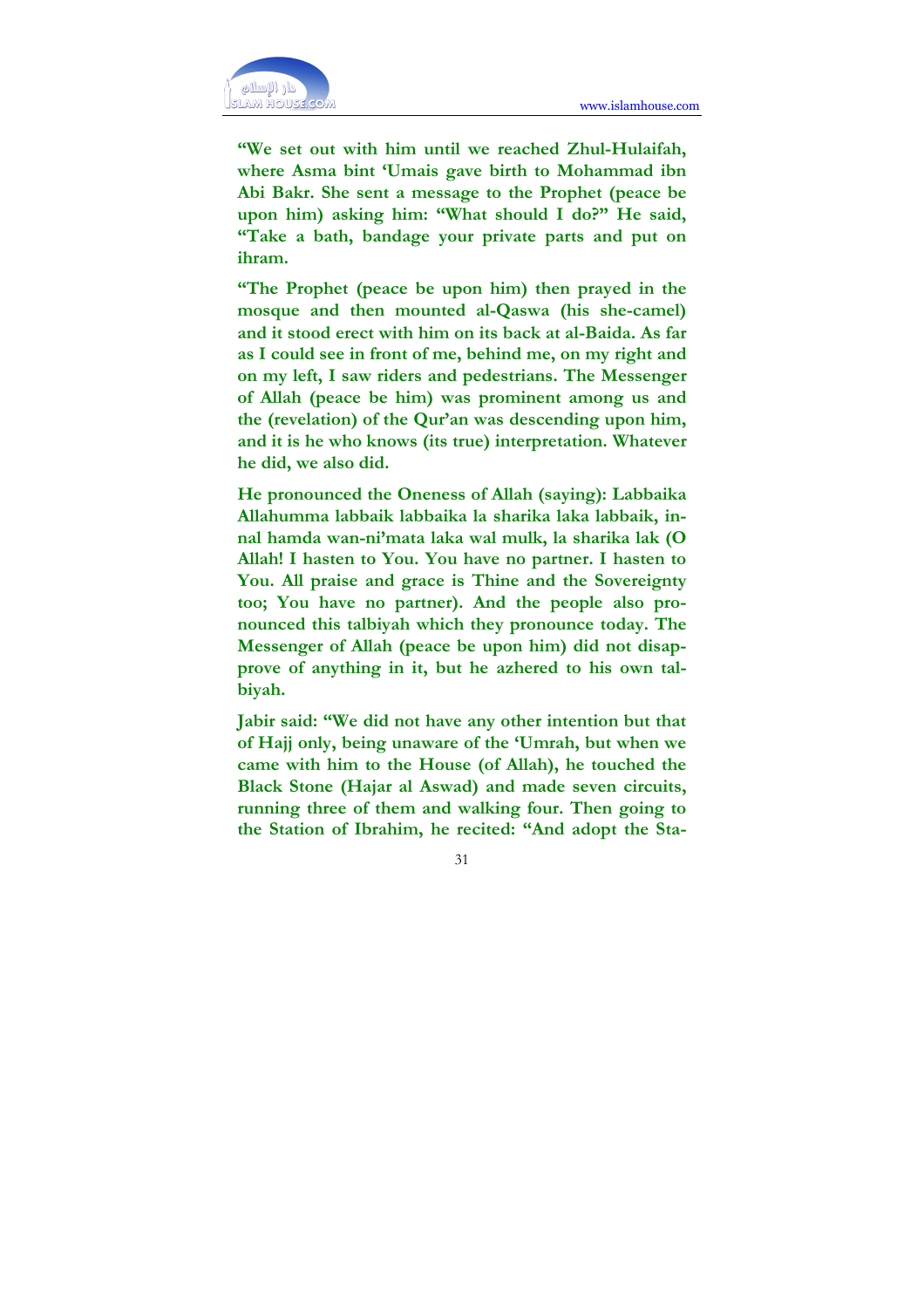

tion of Ibrahim as a place of prayer." (Qur'an 2.125) He stood at a place where the Station (of Ibrahim) was between him and the House. There he prayed two rak'ahs reciting Surah Al-lkhlas, and Surah Al-Kafirun. He then returned to the Black Stone (Hajar al A.sl~ad) and kissed it. Then he went out of the gate to Safa, and as he approached it he recited: "Al-Safa and al-Marwah are among the signs appointed by Allah," (Qur'an 2.15) (adding:) I begin with what Allah began. He first mounted Safa until he saw the House, and facing Qiblah he declared the Oneness of Allah and glorified Him and said: La ilaha illa Allah wahdahu la sharika lahu, lahul mulk wa lahul hamd, wa huwa 'ala kulli sha'in qadeer, la ilaha illallahu wahdahu anjaza wa'dahu, wa nasara 'abdahu, wa hazamal ahzaba wahdah (There is no God but Allah, One, He has no partner. His is the Sovereignty, to Him praise is due, and He is Powerful over everything. There is no God but Allah alone, Who fulfilled His promise, helped His servant and routed the confederates alone").

He said these words three times making supplications in between. He then descended and walked towards Marwah, and when his feet touched the bottom of the valley, he ran; and when he began to ascend, he walked till he reached Marwah. There he did as he had done at Safa.

"When it was his last round of Marwah he said: 'If I had known beforehand what I have come to know afterwards, I would not have brought sacrificial animals and would have offered it as an 'Umrah. So, he among you who has not the sacrificial animals with him should put off ihram and treat it as an 'Umrah. Suraqa ibn Malik ibn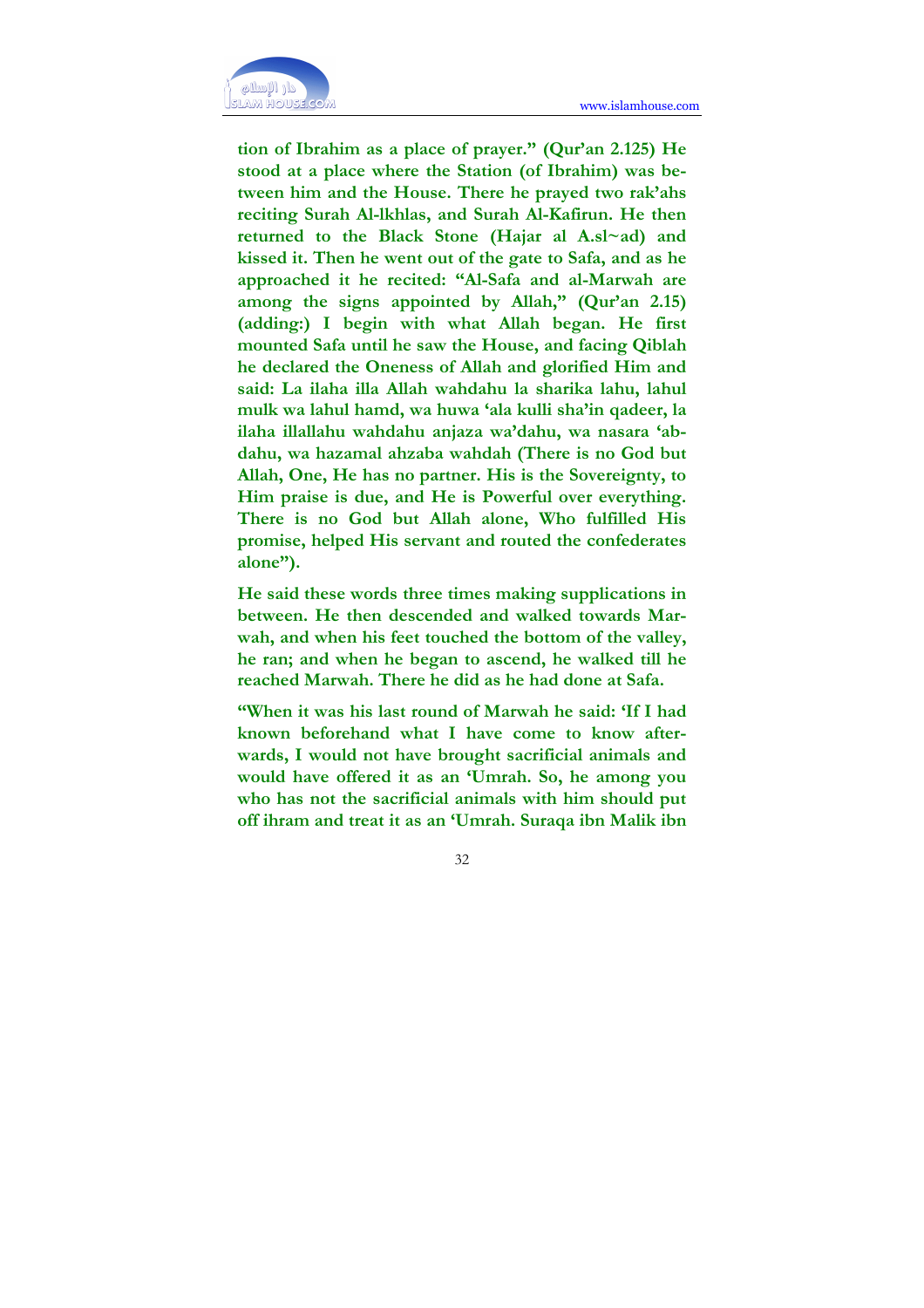

Ju'tham got up and said, 'Messenger of Allah, does it apply to the present year, or does it apply forever? Thereupon the Messenger of Allah (peace be upon him) intertwined the fingers (of one hand) into another and said twice: 'The 'Umrah has become incorporated in the Hajj,' (adding): 'No, but forever and ever.'

"Ali came from Yemen with the sacrificial animals for the Prophet (peace be upon him) and found Fatimah (Allah be pleased with her) to be one among those who had put olf ihram. put on dyed clothes, and had applied kuhl\*. Ali showed diiapproval of it, whereupon she said: 'My father has commanded me to do this.' (The narrator) said that Ali used to say in Iraq: 'I went to the Messenger of Allah (peace be upon him) showing annoyance at Fatimah for what she had done, and asked the Prophet (peace be upon him) regarding what she had narrated from him, and told him that I was angry with her, whereupon the Prophet (peace be upon him) said: 'She has told the truth; she has told the truth.'

"(The Prophet then asked Ali): 'What did you say when you put on ihram?' I (Ali) said: 'O Allah, I am putting on ihram for the same purpose as Your Messenger has put it on.' Thereupon the Prophet (peace be upon him) told him, 'I have with me sacrificial animals, so do not put off the ihram.'

"(Jabir) said: 'The total number of those sacrificial animals brought by Ali from Yemen and of those brought by the Prophet (peace be upon him) was one hundred. All the people except the Prophet (peace be upon him) and those who had with them sacrificial animals, put off ihram and got their hair clipped. When it was the day of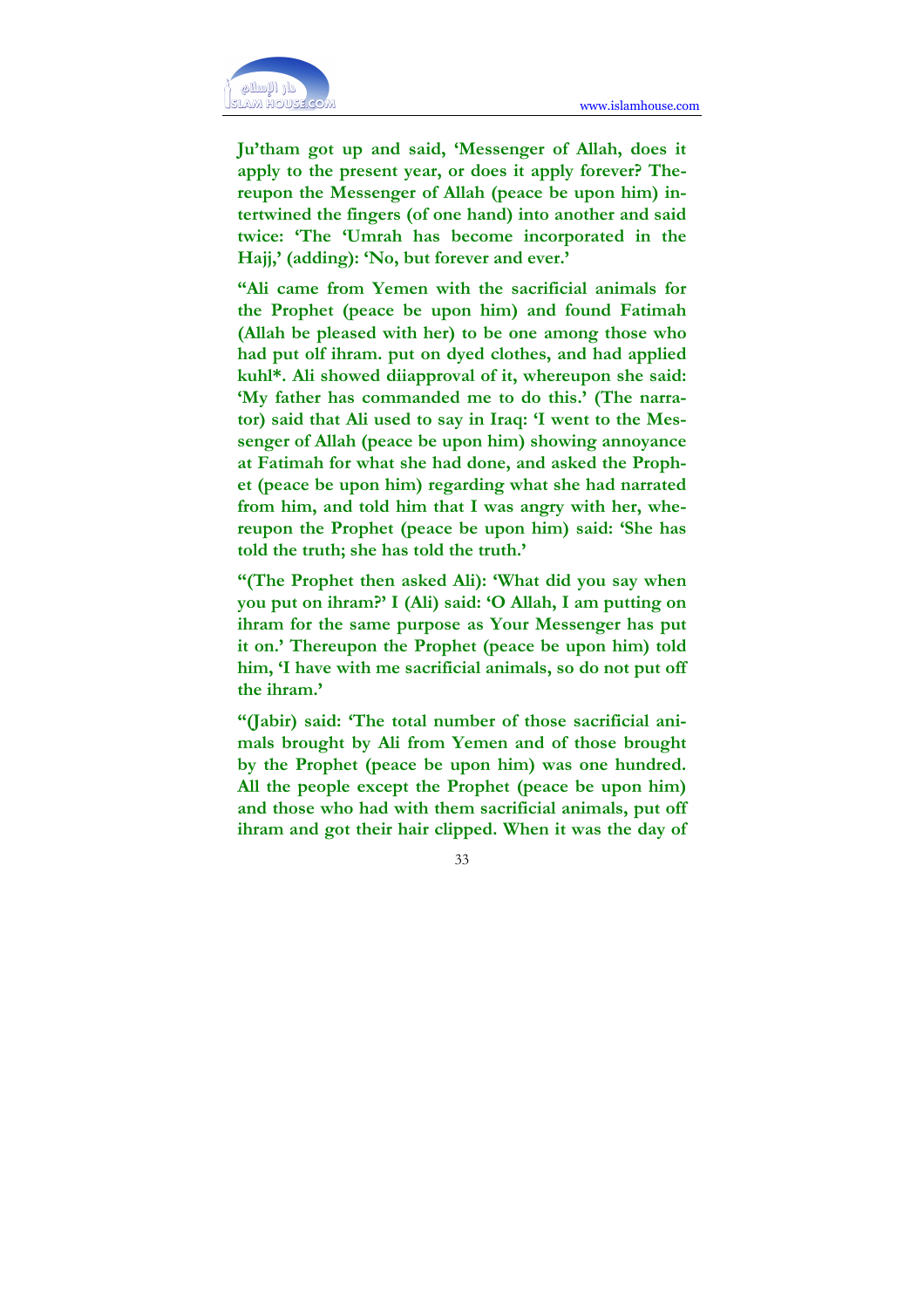

Tarwiya (8th of Zhul-Hijjah) they went to Mina and put on the ihram for Hajj and the Messenger of Allah (peace be upon him) rode and led there, the noon, afternoon, sunset, 'Isha and dawn prayers. He then waited a little till the sun rose, and commanded that a tent of hair should be pitched at Namira.

"The Messenger of Allah (peace be upon him) then set out and the Quraish did not doubt that he would halt at Al-Mash'ar Al-Haram (the sacred site) as the Quraish used to do in the pre-Islamic period. The Messenger of Allah (peace be upon him), however, passed on till he came to 'Arafah and he found that the tent had been pitched for him at Namira. There he got down till the sun had passed the meridian; he commanded that al-Qaswa be brought and saddled for him. Then he came to the bottom of the valley, and addressed the people saying: Verily your blood, your property are as sacred and inviolable as the sacredness of this day of yours, in this month of yours, in this town of yours.

Behold! Everything pertaining to the Days of Ignorance is under my feet, and completely abolished. Abolished are also the blood-revenges of the Days of Ignorance. The first claim of ours on blood-revenge which I abolish is that of the son of Rabi 'a ibn al-Harith, who was nursed among the tribe of Sa'd and killed by Huzhail. And the usury of the pre-Islamic period is abolished, and the first of our usury I abolish is that of 'Abbas ibn 'Abd al-Muttalib, for it is all abolished.

Fear Allah concerning women! Verily you have taken them on the security of Allah, and intercourse with them has been made lawful unto you by word of Allah. You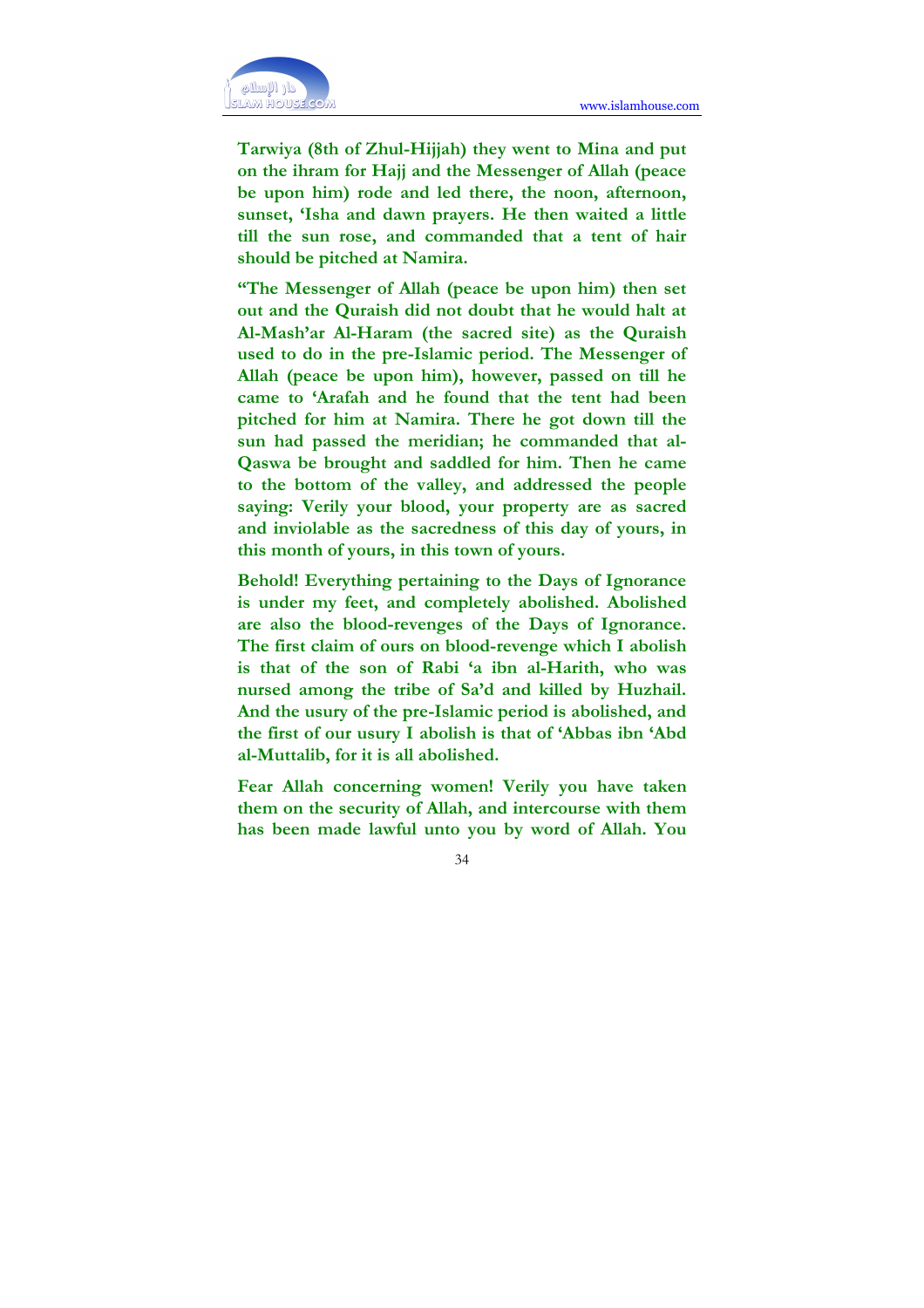

too have rights over them, in that they should not allow anyone to sit on your bed whom you do not like. But if they do that, you can chastise them but not severely. Their rights upon you are that you should provide them with food and clothing in a fitting manner.

I have left among you the Book of Allah, and if you hold fast to it, you will never go astray. And you will be asked about me (on the Day of Resurrection), (now tell me) what would you say? They (the audience) said: "We will bear witness that you have conveyed (the message), discharged (the ministry of Prophethood) and given wise (sincere) counsel." He (the narrator) said: "He (the Holy Prophet) then raised his forefinger towards the sky and pointing it at the people (said): 'O Allah, be witness. O Allah be witness,' saying it thrice'."

"Then azhan was pronounced and later on iqama and the Prophet (peace be upon him) led the noon prayer. Then another Iqama was pronounced and the Prophet (peace be upon him) led the afternoon prayer and he observed no other prayer in between the two. (This proves the validity of joining Zuhr and 'Asr prayer on this day, at this place. There is consensus on it, but there is disagreement as to its cause. Abu Hanifah and some Shafi'i scholars hold that it is a part of Hajj, but the majority of Shafi'i scholars hold it is due to journey) The Messenger of Allah (peace be upon him) then mounted his camel and came to the place where he was to stay. He made his she-camel, al-Qaswa, turn towards the rocky side, with the pedestrian path Iying in front of him. He faced the Qiblah, and stood there until the sun set, and the yellow light diminished somewhat, and the disc of the sun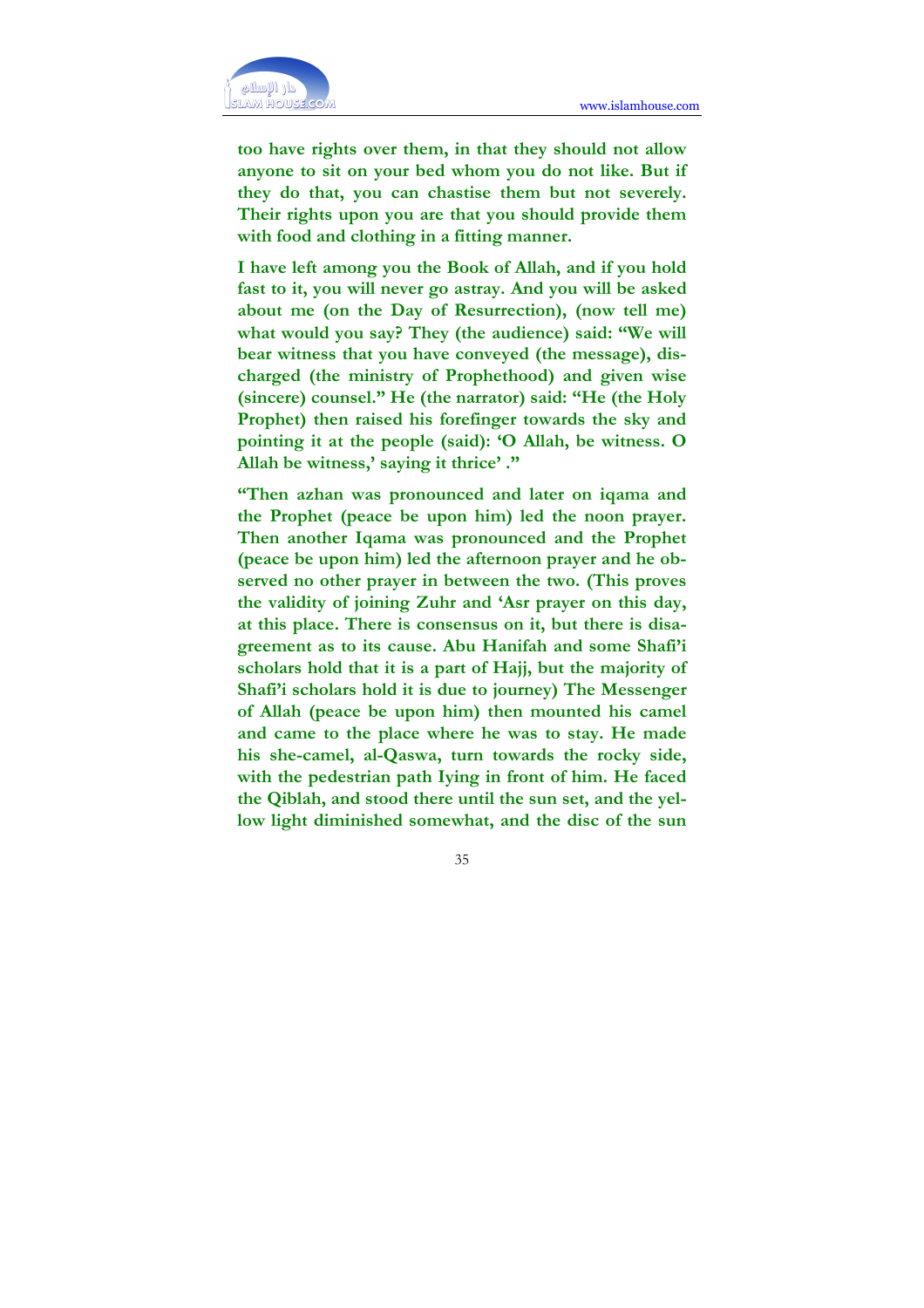

totally disappeared. He made Usama sit behind him, and pulled the nosestring of Qaswa so forcefully that its head touched the saddle (in order to keep her under perfect control), and pointing out with his right hand, advised the people to be moderate (in speed) saying: "O people! calmness, calmness!" Whenever he passed over an elevated tract of land, he slightly loosened the nosestring of his camel till she climbed up. This is how he reached al-Muzdalifah."

"There he led the evening and 'Isha prayers with one azhan and two iqamas and did not glorify (Allah) in between them (i.e. he did not observe supererogatory rak 'ahs between Maghrib and 'Isha prayers). The Messenger of Allah (peace be upon him) then lay down till dawn and offered the dawn prayer with an azhan and iqama when the morning light was clear. He again mounted al-Qaswa, and when he came to Al-Mash'ar Al-Haram, he faced Qiblah, and supplicated to Allah, Glorified Him, and pronounced His Uniqueness and Oneness, and kept standing till the daylight was very clear.

"He then went quickly before the sun rose, and seated behind him was Al-Fadl ibn 'Abbas, who wa.s a man with beautiful hair, fair complexion, and handsome face. As the Messenger of Allah (peace be upon him) moved on, a group of women riding camels was also passing. Al-Fadl began to look at them. The Messenger of Allah (peace be upon him) placed his hand on Al-Fadl's face who then turned his face to the other side, and began to look, and the Messenger of Allah (peace be upon him) turned his hand to the other side and placed it on Al-Fadl's face. He again turned his face to the other side till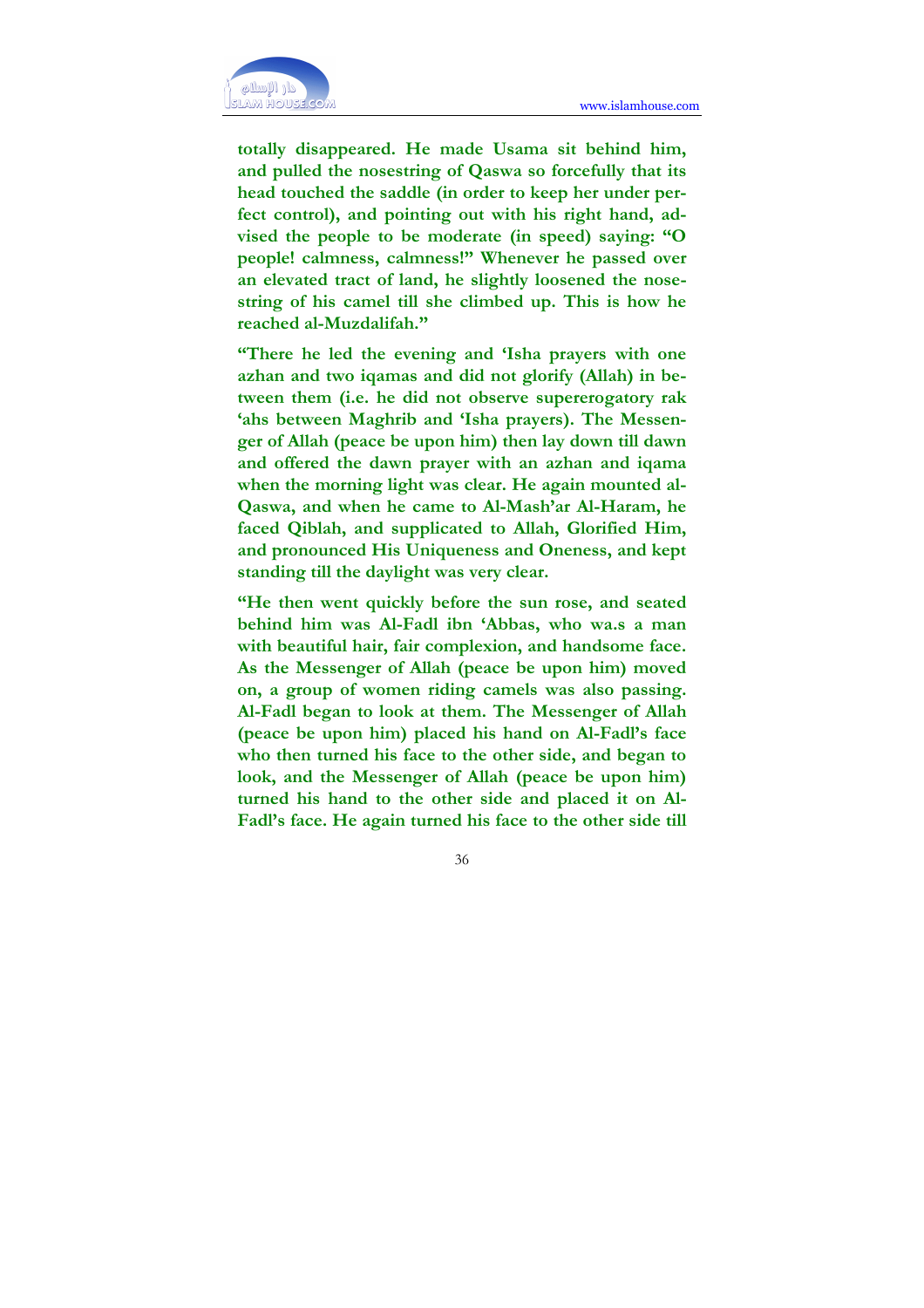

he came to the bottom of Muhassir. He urged her (al-Qaswa) a little, and, following the middle road, (This proves that it is sunnah to follow a different road on the way back from Arafah than the one taken while going toward it. The Prophet (peace be upon him) went by the Dab road to Arafah. Similarly he used to take different routes going to or coming back from 'Eid prayers) which comes out at the greatest Jamarah, he came to the Jamarah which is near the tree. At this he threw seven small pebbles, saying, 'Allahu Akbar' while throwing every one of them in a manner in which the small pebbles are thrown (holding them with fingers) and this he did while at the bottom of the valley. (That is, he stood there at a place where Mina, Arafah and Al-Muzdalifah were on his right, and Makkah on his left side)

"He then went to the place of sacrifice, and sacrificed sixty-three (camels) with his own hand. He shared the remaining camels with Ali, who sacrificed them. He then commanded that a piece of meat from each sacrificed animal be put in a pot. When it was cooked, both of them (the Prophet and Ali) ate some of it and drank its soup.

"The Messenger of Allah (peace be upon him) again rode and came to the House (of Allah), where he performed Tawaf Al-Ifadah and oftered the Zuhr prayer at Makkah. He came to the tribe of 'Abd al-Muttalib, who were supplying water at Zamzam, and said: 'Draw water, O Banu 'Abd al-Muttalib; were it not that people would usurp this right of supplying water from you, I would have drawn it along with you.' So they handed him a bucket and he drank from it."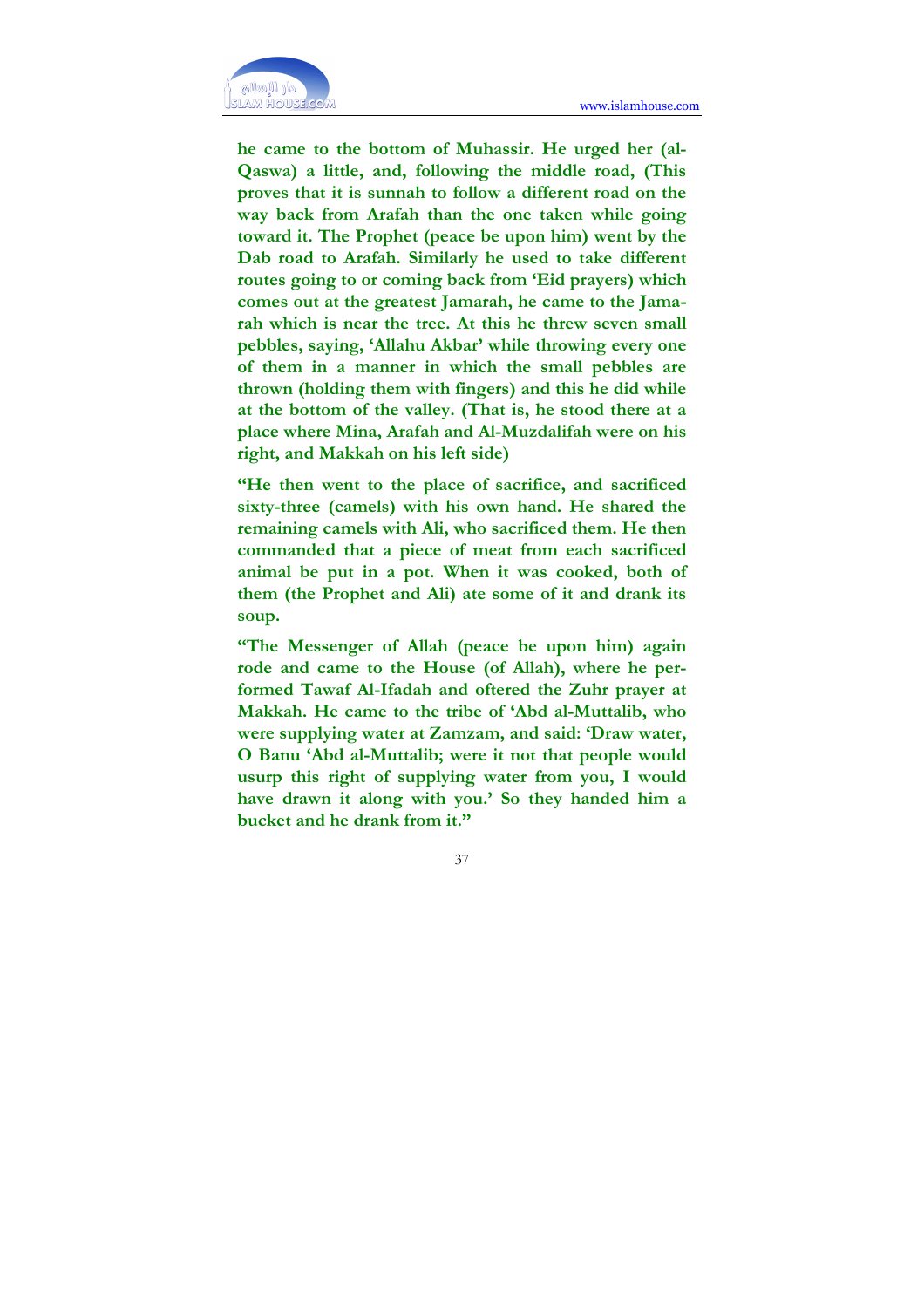

The scholars said: "This hadith is one of its kind. It contains lots of valuable information." Al-Qadi 'Iyad said: "Many scholars have spoken (and written) at great length about the legal injunctions contained in this hadith." Abu Bakr ibn Al-Munzhir has listed a large part of these identifying about one hundred and fifty injuctions. He observes that if he had analysed more closely this number would almost double.

The scholars said: This hadith indicates that for the women giving birth to a child or having monthly periods it is sunnah - and much more so for others - to take a bath when they intend to perform Hajj or 'Umrah. It also teaches us that the women who are menstruating or are still in their confinement after childbirth, should clean themselves properly, cover their private parts with a piece of cotton, then declare their ihram. It also indicates that ihram must be declared after offering either a fard or a supererogatory prayer. After declaring ihram one should utter talbiyah loudly and preferably use the same words as used by the Prophet (peace be upon him). However, there is no harm in adding similar phrases as 'Umar did:

# "O Allah! I answer Your call, You Who gives blessings and good favors. I answer Your call fearing You, and wishing Your favor."

This hadith also indicates that a pilgrim must first come to Makkah where one must perform circumambulation of arrival in Makkah (Tawaf qudoom), and touch the Black Stone--if possible- -and make the first three rounds running, while making the other four walking at normal speed. The running is done around the Ka'bah except between the Yemeni Corner and the Black Stone.

After making the Tawaf one must go to the Station of Ibrahim (peace be upon him) and recite the verse: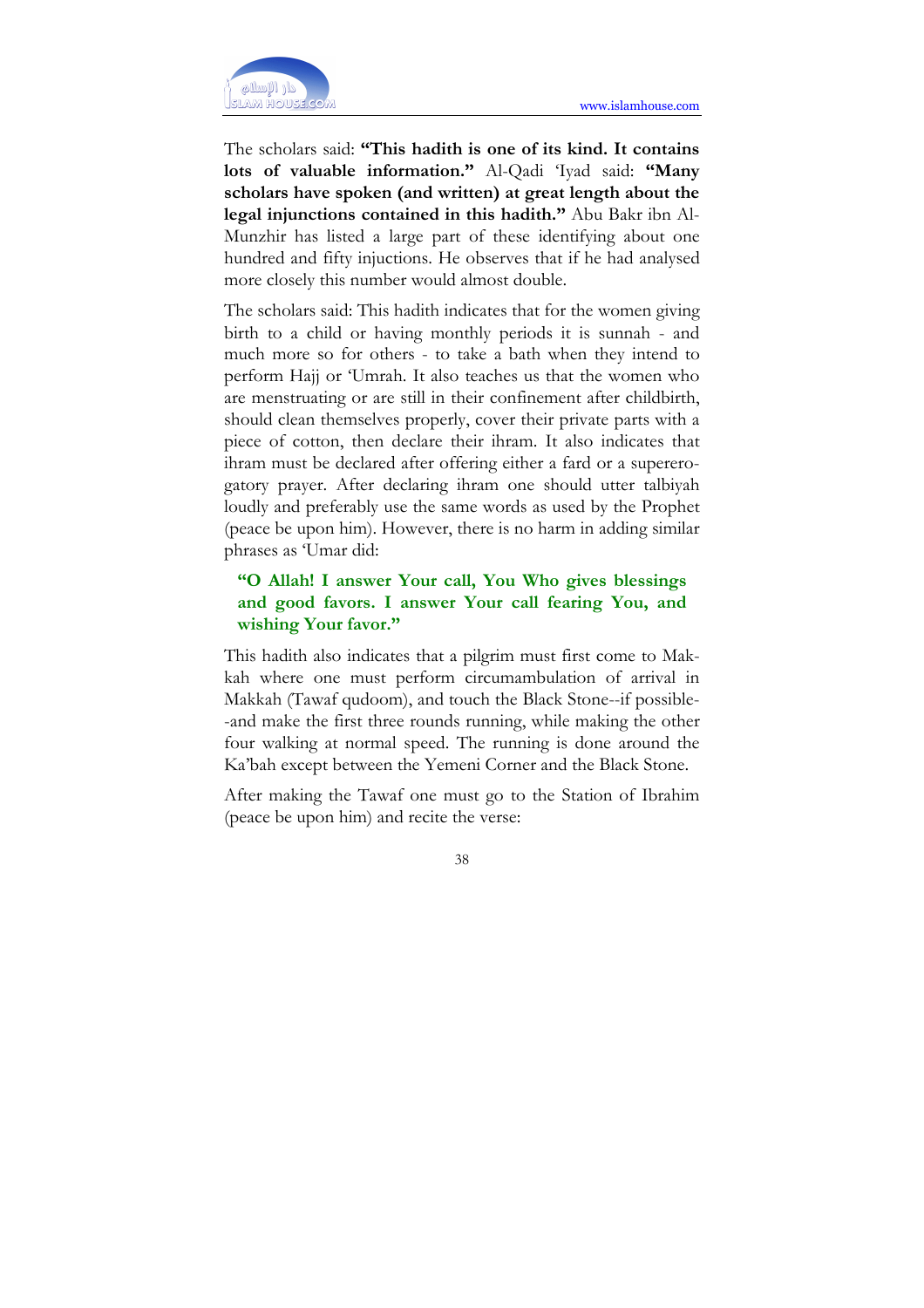

### "Take the Station of Ibrahim as a place for prayer."

Then standing there, with the Station of Ibrahim between him and the Ka'bah, he should pray two rak'ahs reciting after Al-Fatihah, Surah Al-Kafirun in the first rak'ah, and Surah Al-lkhlas in the second rak'ah. This hadith also indicates that touching the Black Stone again prior to leaving the Sacred Mosque is recommended (if possible), just as one did upon entering it. There is consensus among the scholars that touching (kissing) the Black Stone is sunnah.

After that, one must make Sa'i and for this purpose go to mount Safa. climb it, face the Ka'bah and make supplications three times to Allah. Then. one must climb down and walk toward Marwah, while jogging in the marked area called bainal milain between Safa and Marwah every time one passes this area during the seven rounds not just in the first three rounds as in Tawaf. On reaching Marwah one should climb it just as one climbed Safa, make supplications, and make remembrance.

Completion of all these rites will complete one's 'Umrah. Now one should either shave one's head or clip some of one's hair to get out of the state of ihram. This is precisely what the Companions of the Prophet (peace be upon him) did when the Prophet (peace be upon him) commanded them to change their Hajj to 'Umrah. As for the pilgrim who is combining Hajj and 'Umrah, he must not shave or clip his hair, but should remain in his state of ihram.

On the  $8<sup>th</sup>$  of Zhul-Hij jah. those who had put off their ihram after making 'Umrah, should again put on ihram to perform pilgrimage, and then head to Mina with those who combine Hajj and 'Umrah. It is sunnah to offer the five daily prayers in Mina and to spend the night of the 9th of Zhul-Hijjah there.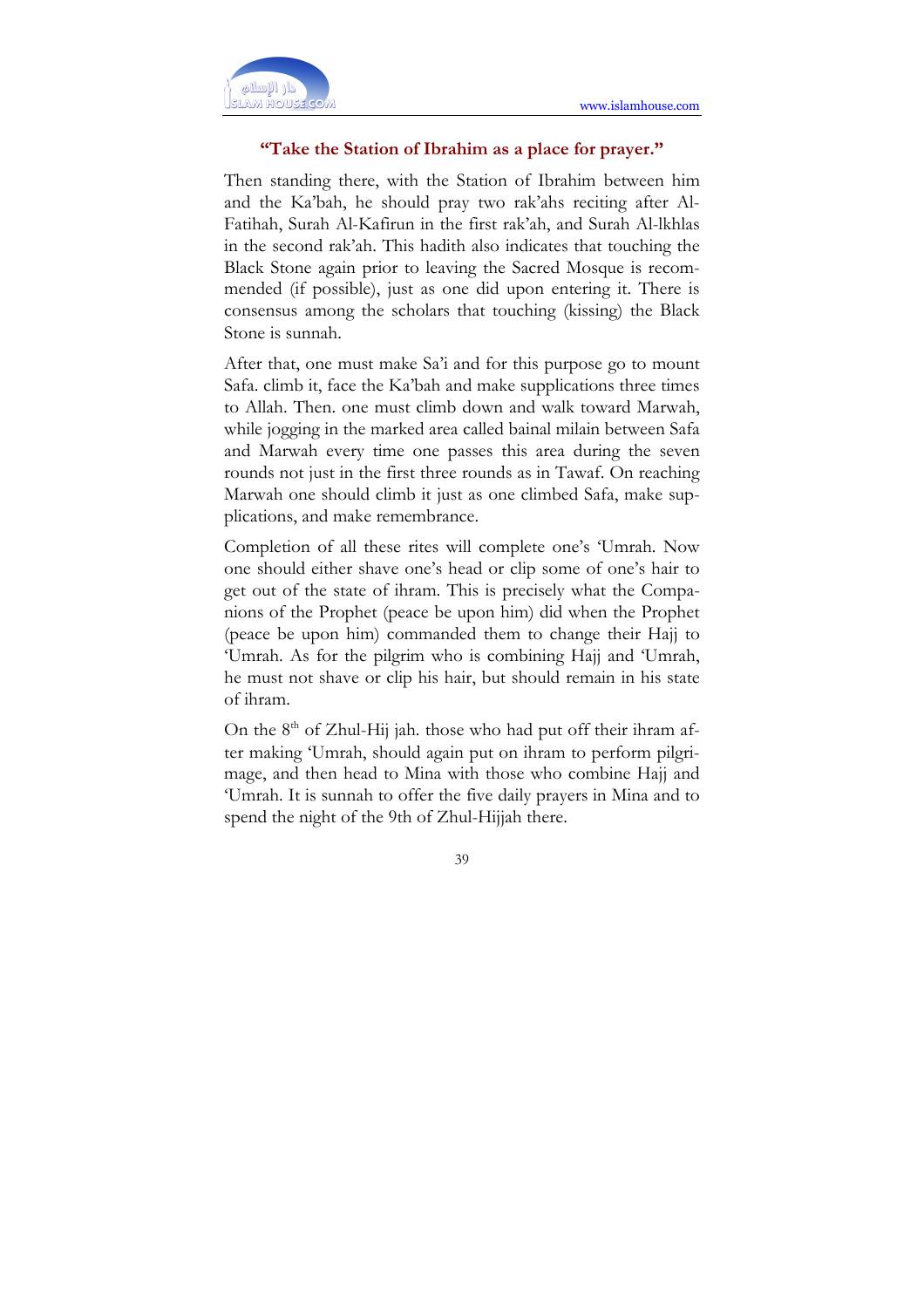It is also sunnah not to leave Mina for 'Arafah until after the sunrise, and not to enter 'Arafah until the sun begins to decline, and after ot'fering both Zuhr and 'Asr prayers, which the Prophet (peace be upon him) offered at Namira which is not a part of 'Arafah. The Prophet (peace be upon him) did not enter his quarters at 'Arafah until after otfering Zuhr and 'Asr prayers. Moreover, it is also sunnah of the Prophet (peace be upon him) to offer some supererogatory (nawafil) prayers in between these two prayers.

The imam should give a sermon before the prayer, which is one of the sunnah sermons in pilgrimage. The second sermon is given by the imam on the 7th of Zhul-Hijjah after Zuhr prayer in the Ka'bah. The third of these sunnah sermons is delivered on the 10th of Zhul-Hijjah, the day of slaughtering. And the fourth sermon is given on the day the people leave (yawm an-nafr)--the 11th day of Zhul-Hijjah.

This hadith also contains some important manners and etiquette for performing Hajj and 'Umrah:

-2- It is better to spend the time at 'Arafah riding one's mount.

-3- It is better to stand by the rocks or close to them as the Prophet (peace be upon him) did.

-4- One should face Qiblah while in 'Arafah.

-5- One must stay at one's quarters in 'Arafah until sunset.

-6- One should make supplications to Allah, raising one's hands to one's chest, and after the sunset calmly and quietly leave 'Arafah. And if one is in a leading position one should ask others to do likewise.

-7- Upon arriving at Al-Muzdalifah, one should combine Maghrib and 'Isha prayers with one azhan and two iqamahs.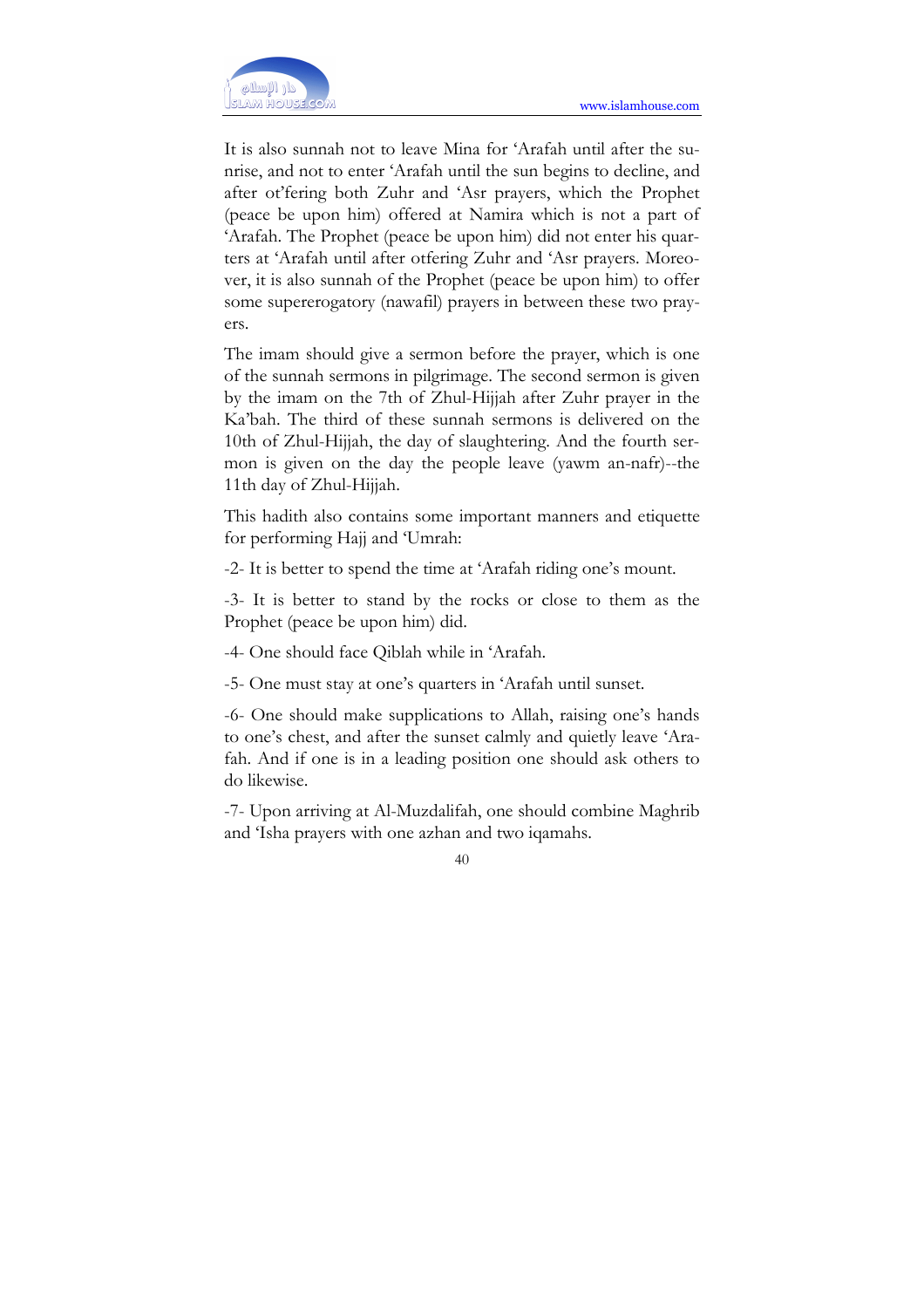

-8- One may not offer any nawafil prayers in between these two prayers. There is consensus among Muslim scholars about combining these two prayers. They differ, however, concerning the reason for it. Some claim that it is a part of the rites of the Hajj, while others say it is a permission granted to them, because they are traveling.

-9- Spending the night at Al-Muzdalifah is also sunnah. All scholars agree that it is part of the Hajj rites. They do, however, differ on whether spending the night there is obligatory or sunnah.

-10- It is also sunnah to offer Fajr prayer at Al-Muzdalifah, and then depart from it for Al-Mash'ar Al-Haram to stop there and make supplications. Stopping there is a part of the Hajj rite.

-11- It is sunnah to leave Al-Mash 'ar Al-Haram when dawn is well advanced and go to the bottom of Mohassir valley. When in this valley one should walk fast because this is the place where Allah's wrath descended upon the Companions of the Elephant.

-12- On reaching the jamarah--jamarah al 'aqabah--one should throw seven pebbles at it, and with each throw say Allahu Akbar. The pebbles should be no more than the size of a cereal seed (beans).

-13- After this one should offer his sacrifice, if one has one, slaughtering it with one's own hands. After slaughtering one may shave one's head.

-14- Now one must go to Makkah to perform Tawaf ifadah also known as Tawaf az-ziyarah or circumambulation of visit.

One is thereafter permitted to engage in any lawful activity that was unlawful for him while in the state of ihram, including sexual intercourse with one's wife. A person who has thrown pebbles at Jamarah al- 'Aqabah, but has not performed the circumambula-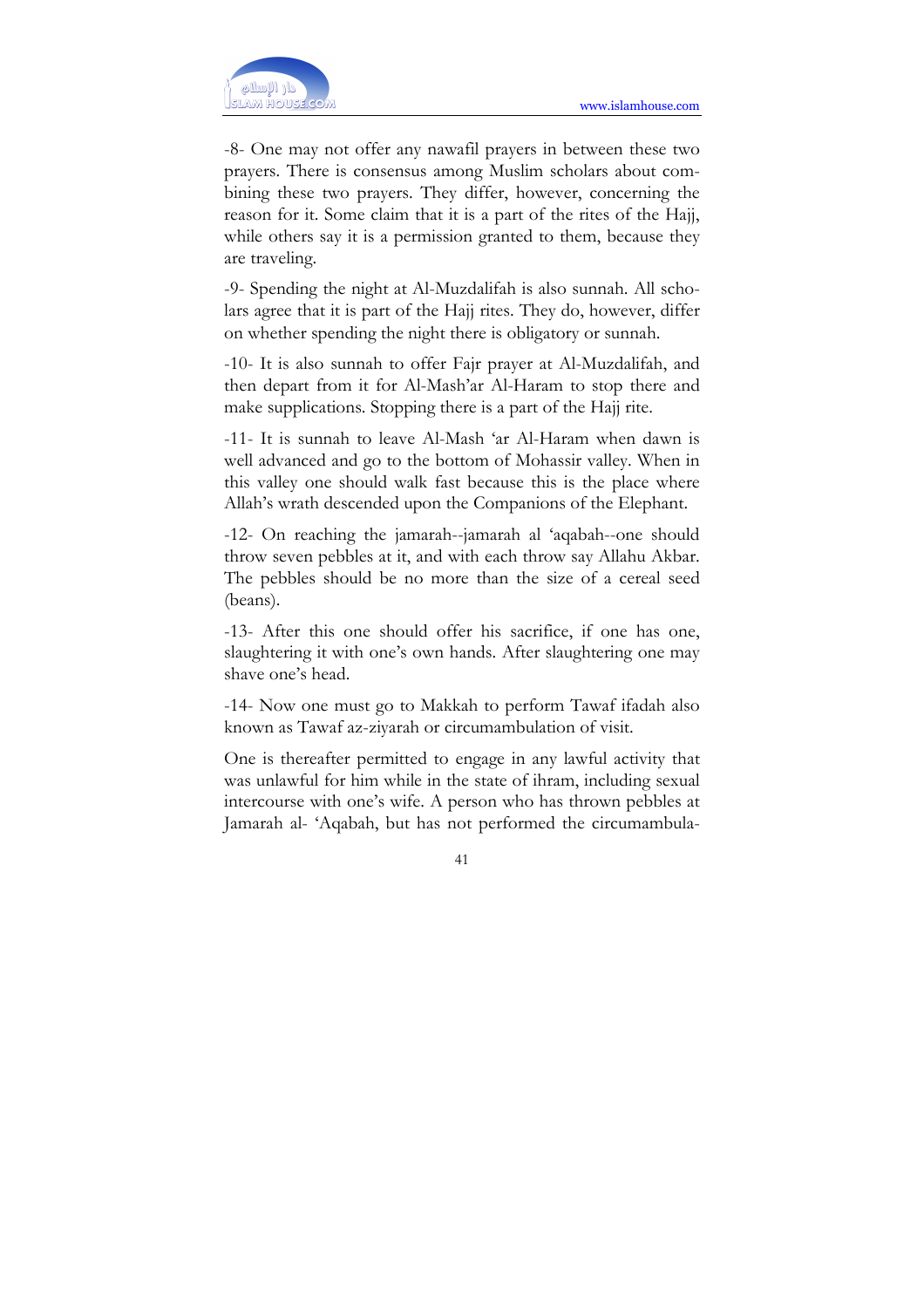

tion of if adah (or ziyarah) may engage in any lawful activity except sexual intercourse with his wife.

That is the guidance of the Prophet (peace be upon him) concerning Hajj. It explains what he meant when, according to a hadith, he said:

# "Take your rites from me,"

…for his Hajj alone is the real and true Hajj.

In the following pages we will deal in detail with all these rites, and the opinions of various scholars concerning them.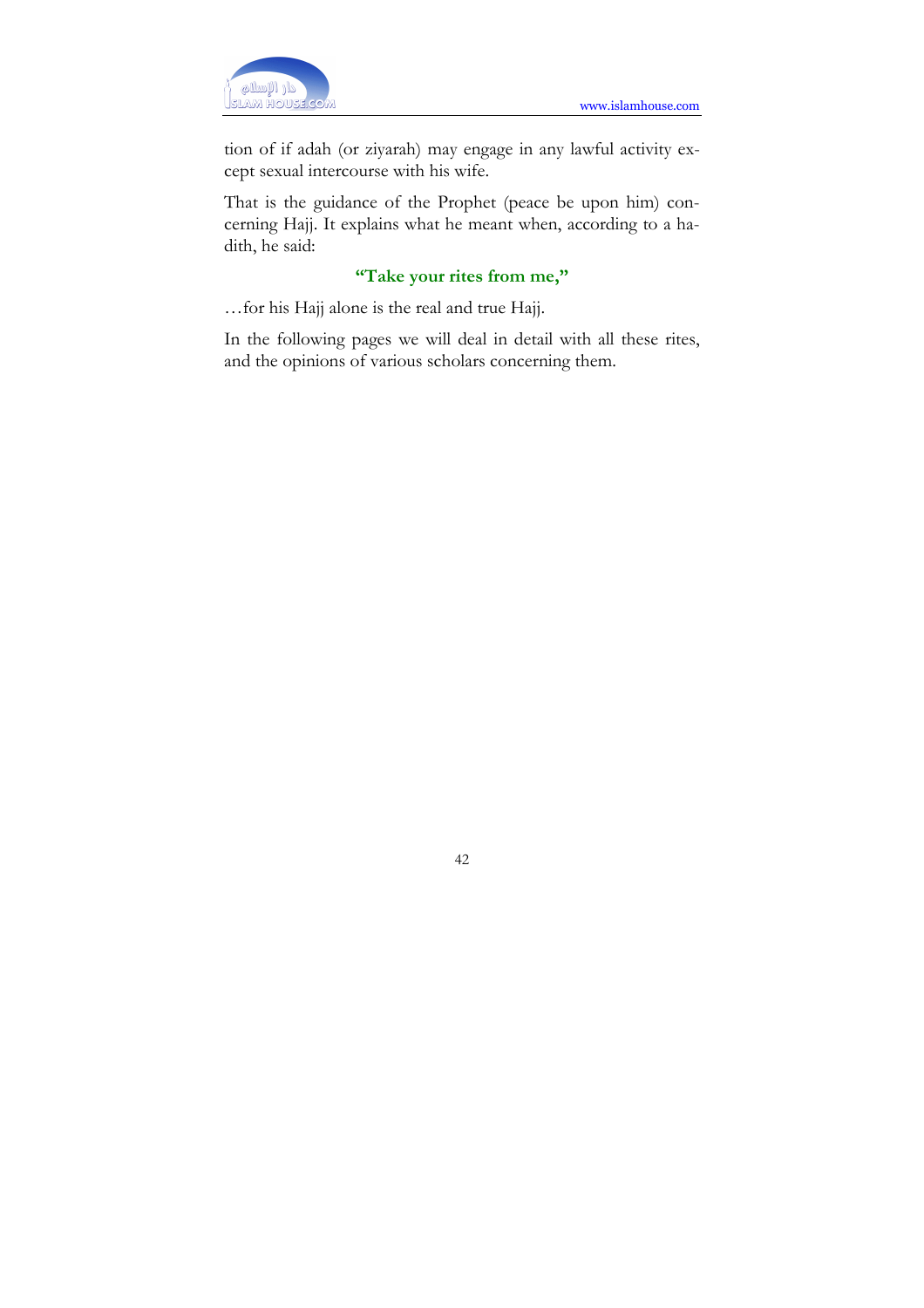

## Chapter Four:

### Mawaqit: Fixed Times And Places For Ihram

### Fixed Times:

This refers to the specific period of time when the rites of Hajj have to be performed to be valid. This is clear from the words of Allah:

# "They Ask You Concerning The New Moons. Say: They Are But Signs To Mark Fixed Periods Of Time (In The Affairs Of) Men, And For Hajj"

and

### "For Hajj are the months well-known." (Qur'an 2.197)

 The Muslim scholars are agreed that the months of Hajj are the months of Shawwal and Dhul-Qui'dah. They differ about the month of Dhul-Hijjah, whether only the first ten days of it are included in the months of Hajj or the entire month. Ibn 'Umar, Ibn 'Abbas, Ibn Mas'ud, the Hanafi and Shafi'i school, and Ahmad are of the opinion that only its first ten days are included in the months of Hajj, while Malik holds the entire month of DhulHijjah as one of the Hajj months. Ibn Hazm supports Malik's opinion, saying that the words, "For Hajj are the months well-known," does not mean two months and a part of other months.

Similarly we know that of the rites of Hajj, the throwing of pebbles at jamarah takes place on the 13th of Dhul-Hijjah, while the scholars agree that the circumambulation of Ifadah, which is one of the essential rites of Hajj, may be performed anytime in the month of Dhul-Hijjah. There is no disagreement on this point. It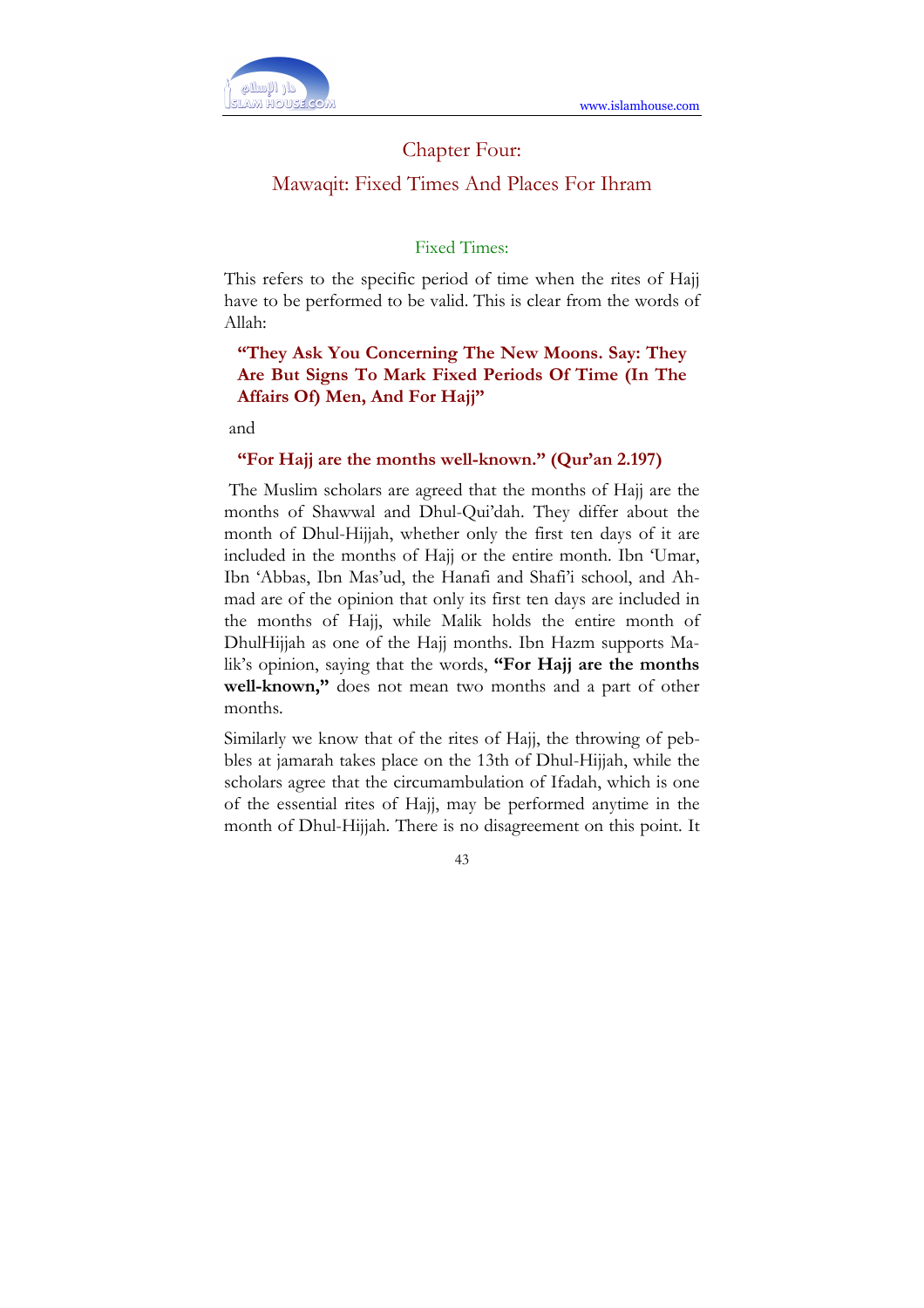

is, therefore, quite correct to say that all three months are the months of Hajj.

The effects of disagreement are apparent mainly in the rites performed after slaughtering the sacrificial animal. Those who consider the entire month of Dhul-Hijjah a Hajj month, hold there is no penalty for delay in slaughtering an animal. On the other hand, those who hold that only its first ten days are included in the period of Hajj are of the opinion that such a person must offer a penalty and offer a sacrifice for delay.

### Putting on Ihram Before the Months of Hajj:

Ibn 'Abbas, Ibn 'Umar, Jabir and Ash-Shafi'i are of the opinion that donning the garb of ihram for Hajj is not valid outside its months. (Anyone putting on ihram before the months of Hajj may, however, perform 'Umrah, but tbis cannot be a substitute for his ihram for Hajj)

Ibn 'Umar said,

"The months of Hajj are Shawwal, Dhul-Qui'dah and ten days of Dhul-Hijjah."

Ibn 'Abbas said:

"The sunnah is to declare one's intention and to put on ihram with the intention of performing Hajj during the months of Hajj." (Bukhari)

Ibn Jarir reported from Ibn 'Abbas that he said:

"To put on ihram for Hajj is not valid except in the months of Hajj."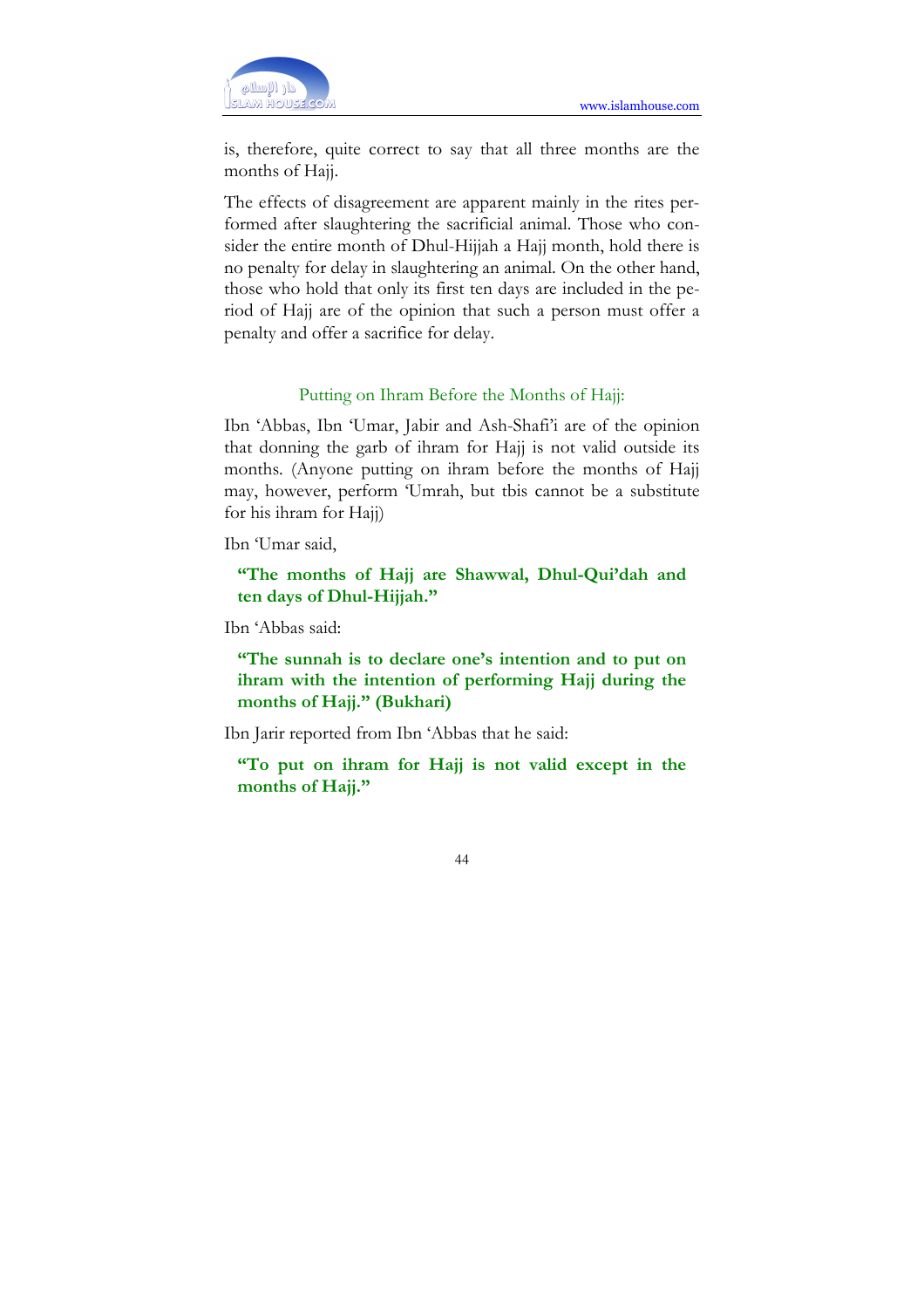

The Hanafites, Malik, and Ahmad are of the opinion that to put on ihram for Hajj before its months is permissible but disliked. Ash-Shawkani, however, preferred the first opinion. He observes: "Allah, the Exalted One, has named specific months for Hajj rites, of which ihram is one. So whosoever claims that it is permissible to put on ihram even before these months must produce evidence to support his claim."

### Fixed Places for Putting on Ihram:

Mawaqit of place are the specific places where a pilgrim or a person intending to visit Makkah for 'Umrah or Hajj must declare his intention to do so and put on ihram, the pilgrim garb. Anyone intending to perform Hajj or 'Umrah must not pass beyond these places without ihram.

## The Prophet (peace be upon him) himself specified these places:

For the people of Madinah the miqat (singular of mawaqit) is Dhal-Halaifah, a place 450 kilometres to the north of Makkah, from where they must declare their intention and don the ihram, the Hajj garb. For those coming from Syria, Jordan, Palestine and Lebanon, the miqat is Al-Juhfah, a place 187 kilometres to the north-west of Makkah, and close to Rabigh, which is 204 kilometres from Makkah. Rabigh became the miqat for the people coming from Syria and Egypt, after the settlement of Al-Juhfah disappeared completely.

The miqat for people of Najd is Qarn al Manazil, a mountain 94 kilometres to the east of Makkah, overlooking 'Arafah.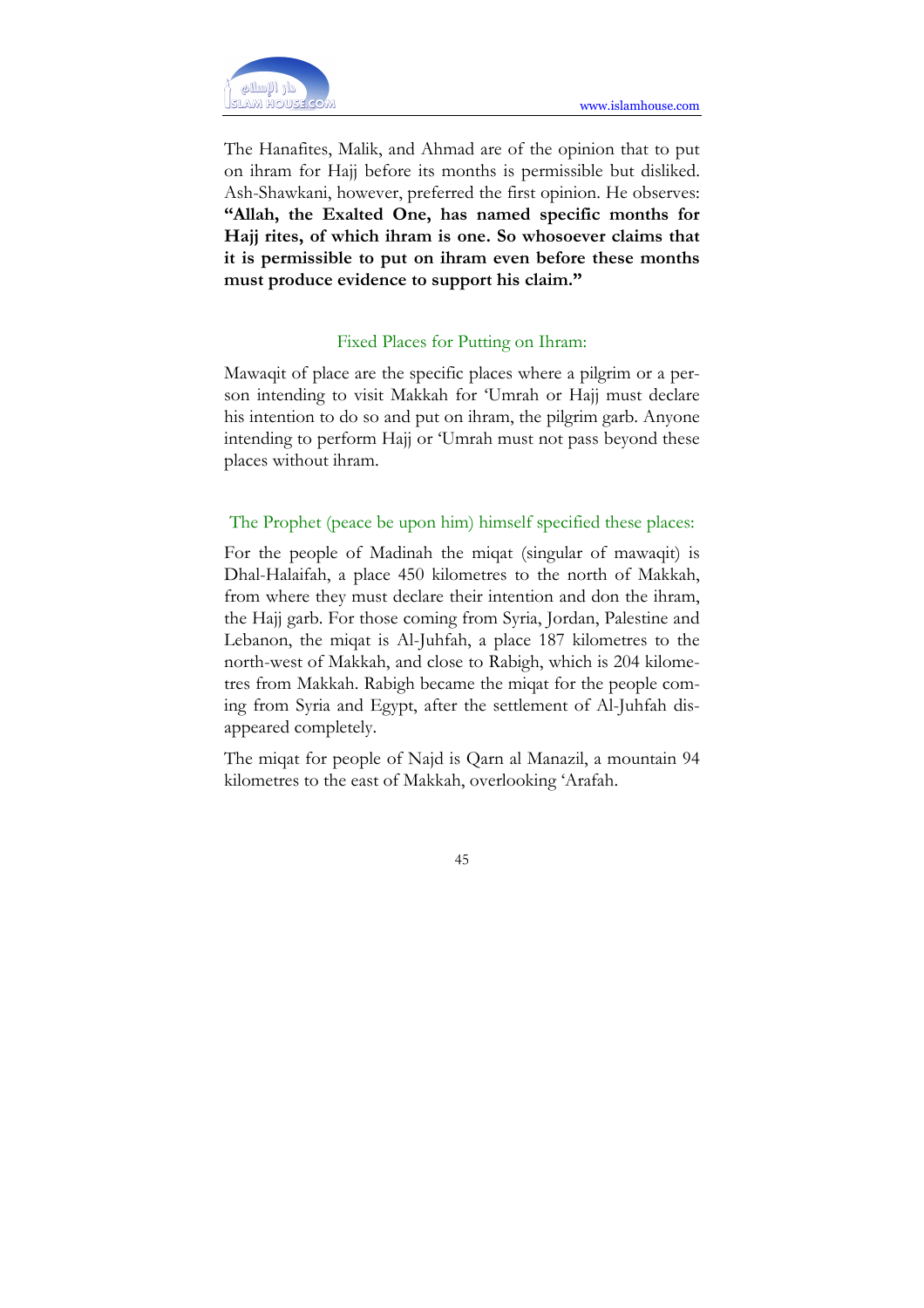

Yalamlam, a mountain 54 kilometres to the south of Makkah is the miqat for those coming from Yemen. Here they must declare their intention and put on ihram.

For the people of Iraq, the miqat is Dhat Irq, a place 94 kilometres to the north-east of Makkah. These places were fixed by the Prophet (peace be upon him) himself for all those who pass by them whether they come from these specific areas or some other areas. The Prophet (peace be upon him) said:

# "These places are for the people (coming from the above specified countries) as well as for others who pass by them on their way to perform Hajj or 'Umrah."

For a person who is present in Makkah and intends to perform Hajj, like the residents of Makkah, his miqat would be the place where he is staying in Makkah. However, if such a one intended to perform 'Umrah, then he should go to Al-Khol or At-Tan'im, for that is his miqat for 'Umrah. He should go there and make his ihram for 'Umrah.

A person who is a resident in an area between the miqat and Makkah, he may make his ihram from his house.

Ibn Hazm said: "A person travelling by land or sea (to Makkah for Hajj or 'Umrah) who does not pass by any of these places may make his ihram from any place he likes."

### Declaring Ihram Before Reaching the Miqat:

Ibn al-Mundhir says: "There is consensus among the scholars that a person who declares his intention to perform Hajj or 'Umrah and puts on his ihram before reaching the miqat does enter the state of ihram. But is it undesirable to do so? Some say it is, in light of the saying of the Companions that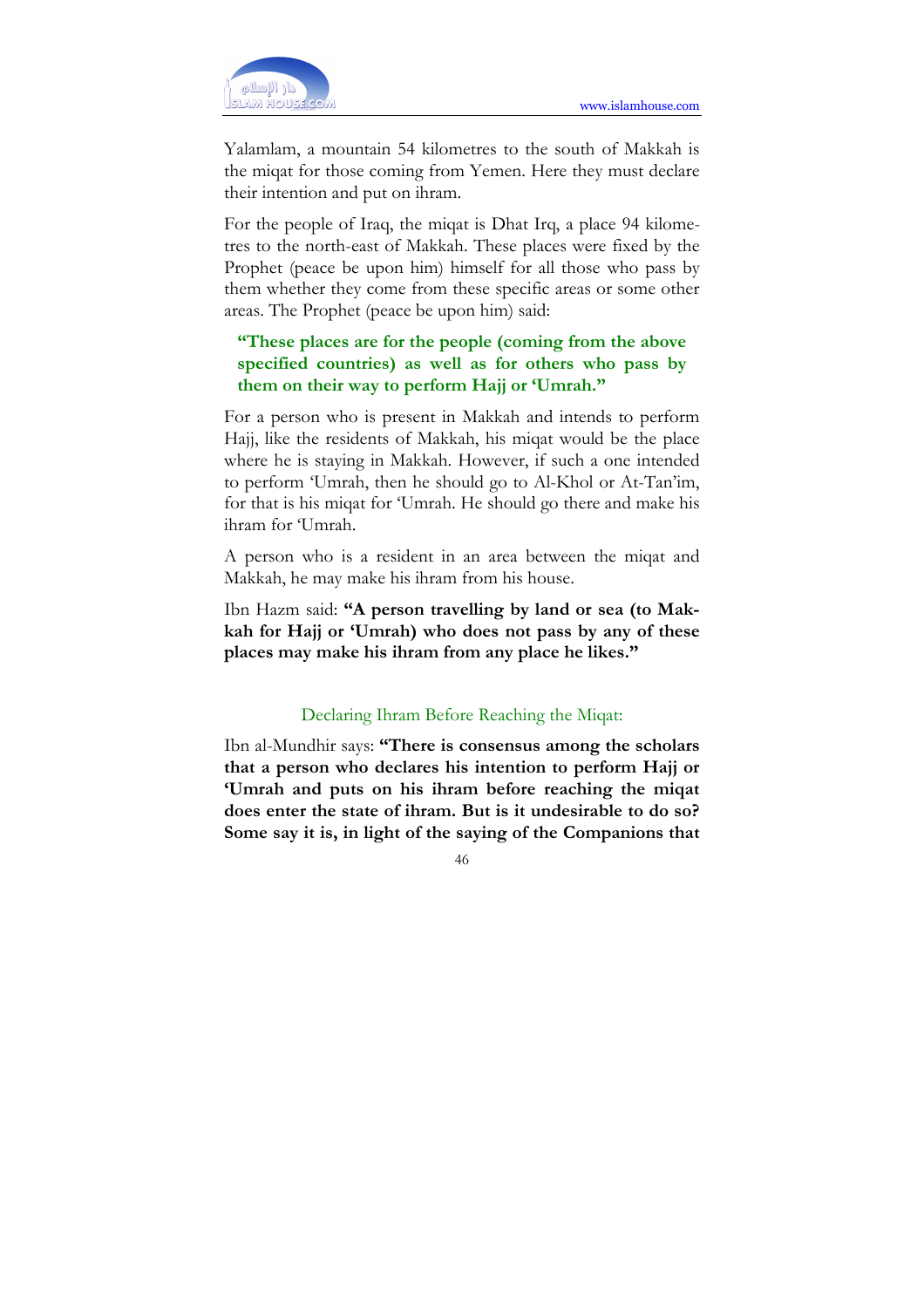

the Prophet (peace be upon him) himself fixed Dhul Hulaifah as miqat for the people of Madinah which means that (an intending pilgrim) should make his ihram from these specified places, without any addition or deletion from the rule. But if addition is not prohibited, then at least the best course would be not to do it (i.e. not make ihram before reaching the fixed place)."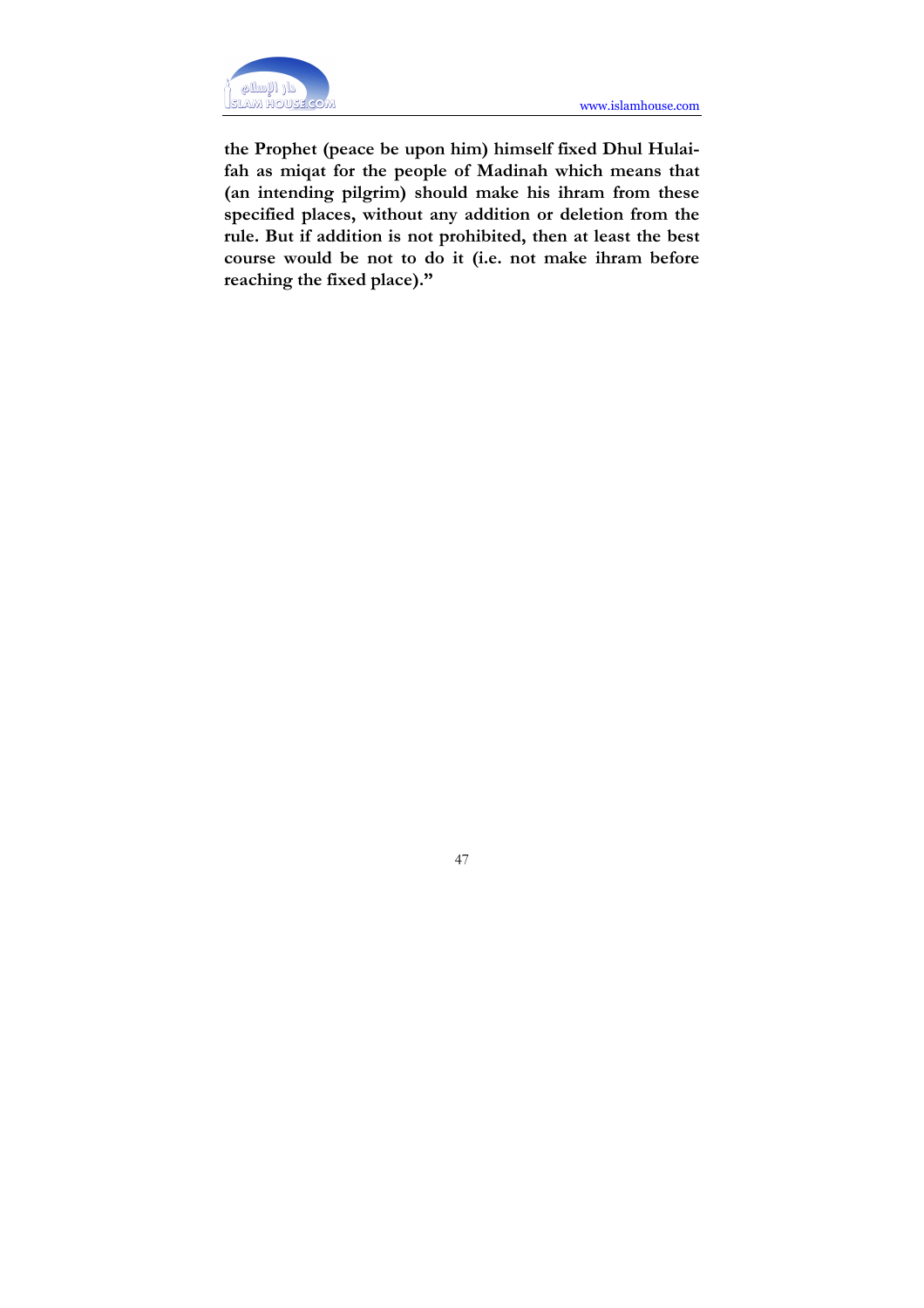

## Chapter Five: Ihram

### Definition:

Ihram is the intention to perform either Hajj or 'Umrah, or to make intention of performing both. Intention is an important element of both. Allah says:

"And they have been commanded no more than this: to worship Allah, offering Him sincere devotion." (Qur'an 98.5)

The Prophet (peace be upon him) said:

"The actions will be rewarded according to the intentions behind them, and every person will have what he had intended."

We have dealt with the subject of intention in Fiqh us-Sunnah, Vol.1 (See the chapter on Wudu in Fiqh us-Sunnah vol. 1). The human heart is its seat. Al-Kamal bin al-Homam reported, "We are unaware of anyone among the narrators reporting about the rites performed by the Prophet (peace be upon him) and saying that he (the Prophet) declared his intention to perform Hajj or 'Umrah aloud saying, "I have made the intention to make 'Umrah or Hajj."

#### Etiquette of Ihram

There are certain etiquette which one must observe while in a state of ihram:

1) Cleanliness: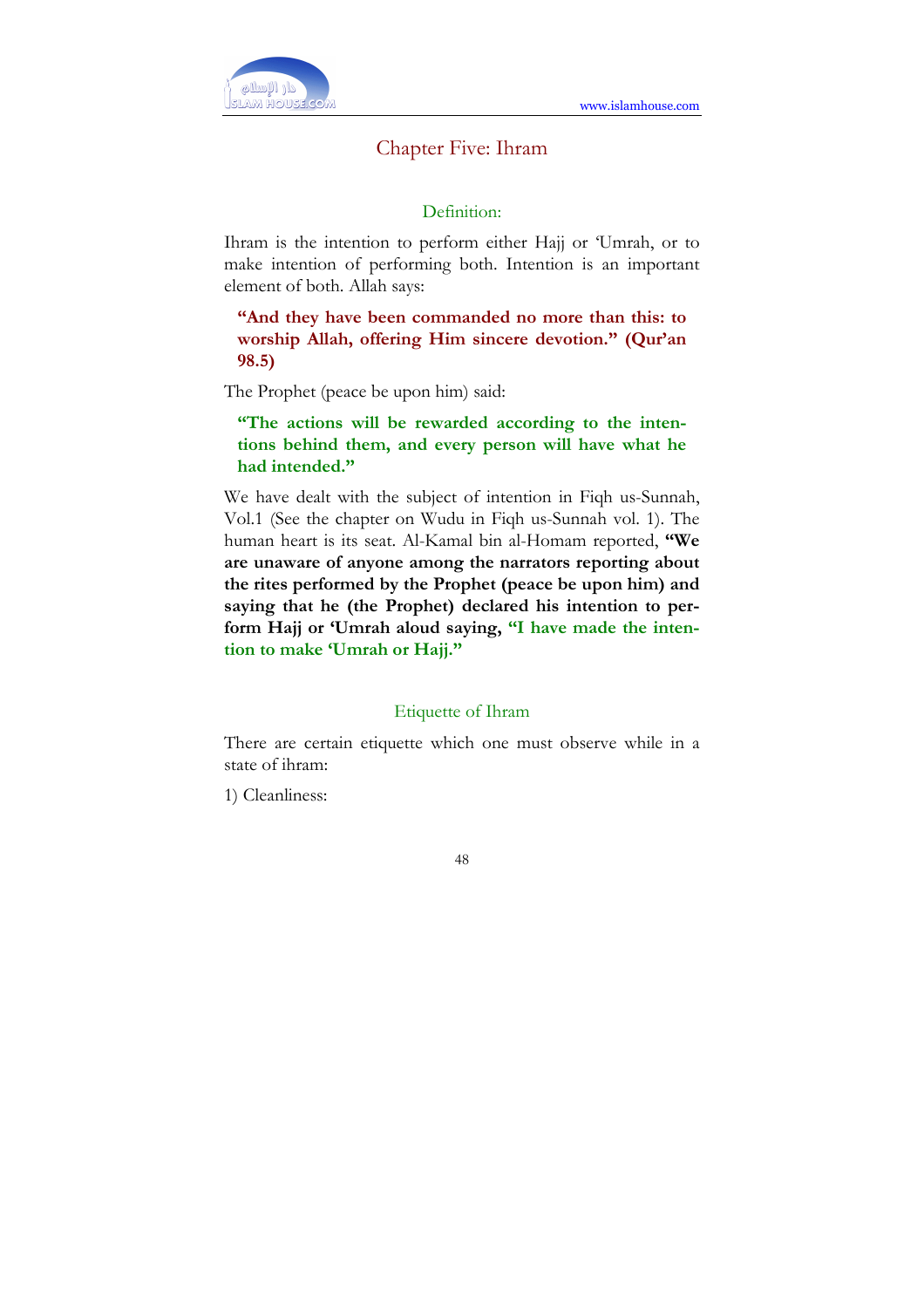

This means clipping one's fingernails, trimming the moustache, shaving off the hair from under the armpits, shaving the pubic hair, making an ablution or preferably taking a complete bath, and in the case of men, to comb their beard and hair.

Ibn 'Umar said:

## "It is sunnah for a pilgrim to take a complete bath before entering the state of ihram or before entering Makkah."

This is reported by Al-Bazzar, Ad-Daraqutni, Al-Hakim, who considers it a sound hadith.

It is reported from Ibn 'Abbas that Allah's Messenger (peace be upon him) said:

"A woman in the state of confinement after childbirth and one in her menstruation period must take a complete bath, declare her ihram, and perform all the rites except circumambulation around the Ka'bah, which she may perform after she is in a state of purification." (Ahmad, Ahu Dawud, and Tirmidhi who considers this hadith sound)

2) Taking off all sewn clothes and putting on the Hajj garb:

This consists of two sheets of cloth. One of these is wrapped round the upper part of the body, except the head, and the other (izar) is wrapped round the lower part of the body. Both of these sheets should be white as this color is the best color in the sight of Allah.

Ibn 'Abbas said:

"Allah's Messenger (peace be upon him) combed his hair, wore some perfume, put on his Hajj garb, along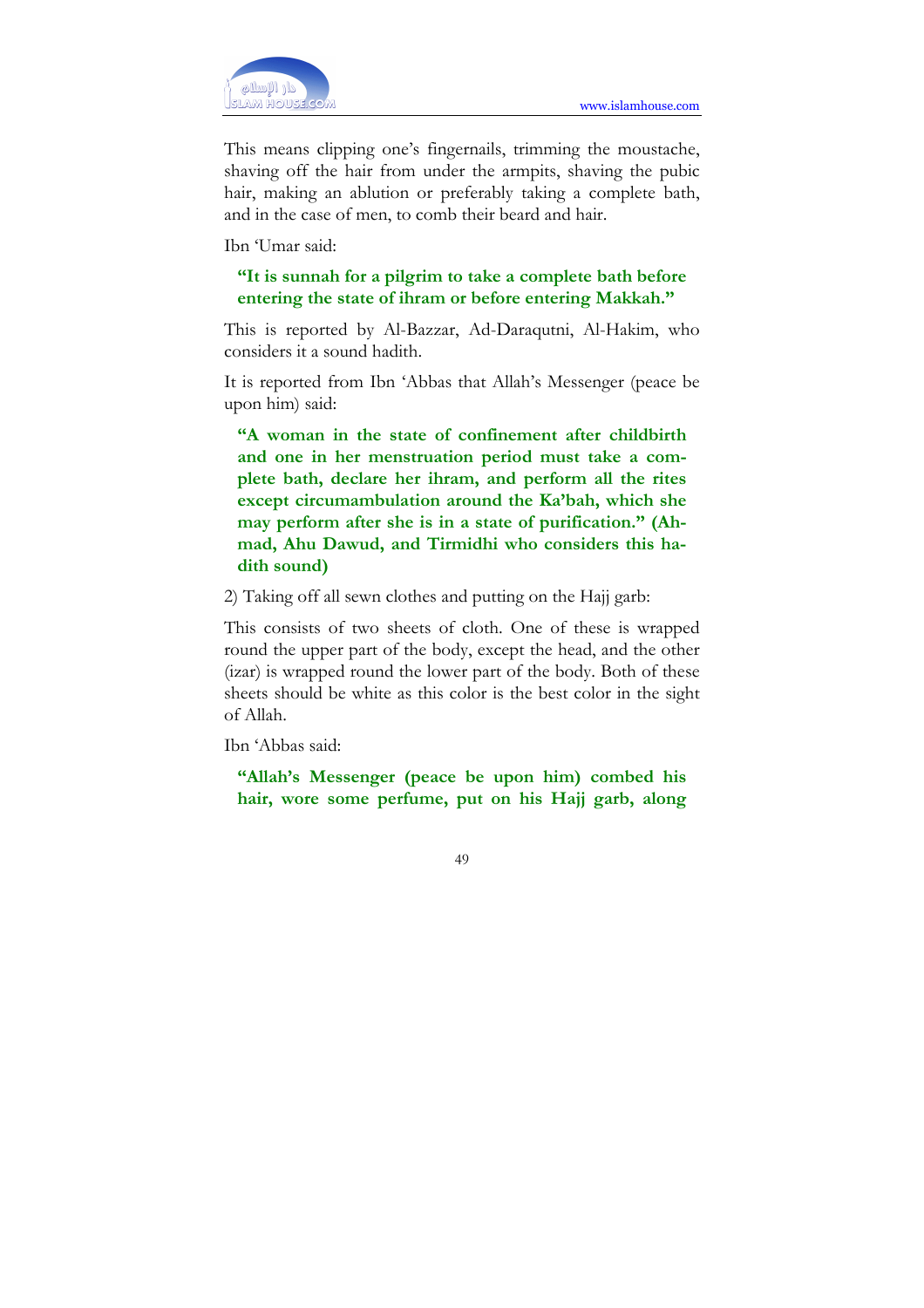

# with his Companions, and then he set out from Madinah accompanied by them." (Reported by Bukhari)

3) Wearing Some Perfume:

The perfume may be used on the body as well as the Hajj garb, even if it should continue to smell afterwards.

'Aishah said:

"It is as if I can still (in retrospection) see the traces of perfume glittering on the Prophet's head while he was in the state of ihram." (Reported by Bukhari and Muslim)

She also reported:

"I used to apply perfume to the Prophet (peace be upon him) before he wore his Hajj garb, and again when he ended his state of ihram, but before he had made Tawaf around the Ka'bah." (Bukhari and Muslim)

In another report transmitted by Ahmad and Abu Daw' ud, 'Aishah said:

"We used to go to Makkah with Allah's Messenger (peace be upon him), and when we wore our Hajj garb we used to sprinkle musk on our foreheads. And if one of us was sweating or perspiring it would run down her face. The Prophet (peace be upon him) would notice this but did not prohibit its use."

4) Praying Two Rak'ahs:

With these, one should make one's intention to assume the state of ihram. In the first rak'ah one should recite Surah Al-Kafirun, and recite Surah Al-Ikhlas in the second rak'ah after the recitation of Surah Al-Fatihah.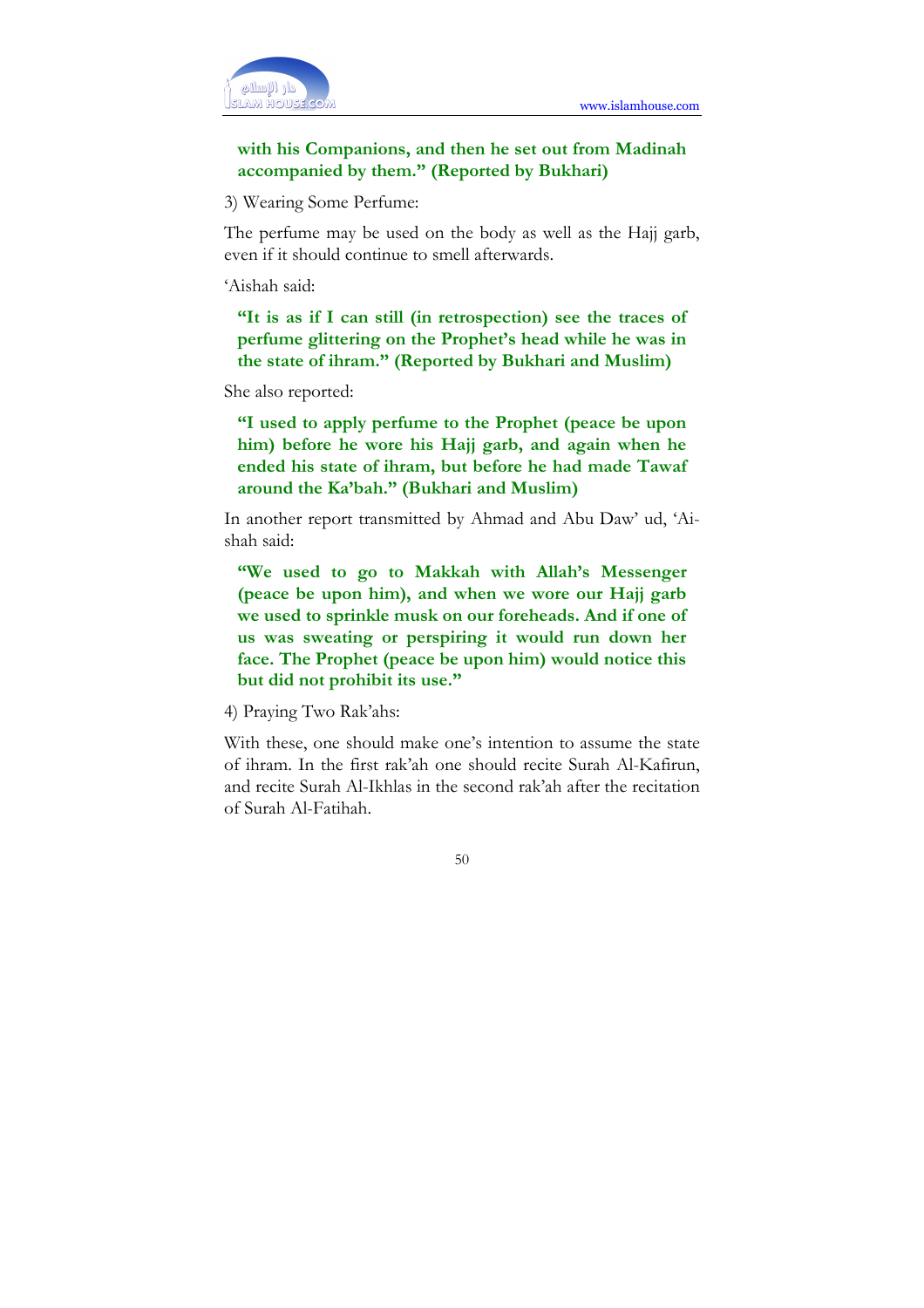Ibn 'Umar reported:

"The Prophet (peace be upon him) used to offer two rak'ahs at Dhul-Hulaifah. If, however, one offered a prescribed prayer at that time it will suffice him, just as a prescribed prayer suffices and replaces a prayer of salutations to the mosque."

## Kinds of Ihram:

Ihram is of three kinds:

1. Qiran (combining both 'Umrah and Hajj).

2. Tamattu' (combining both Hajj and 'Umrah with a break in between), and

3. Ifrad (Hajj only).

There is consensus among scholars that all these three kinds are legitimate. 'Aishah reported:

"We left (Madinah) with Allah's Messenger (peace be upon him) to perform the Farewell Hajj. Some of us declared ihram to perlorm 'Umrah, while others declared their intentions to perform both Hajj and 'Umrah. Yet others declared their ihram to perform Hajj only. The Prophet (peace be upon him) declared ihram for Hajj only.

As for those who intended 'Umrah, they terminated their ihram as soon as they finished the rituals of 'Umrah. Those who intended to combine Hajj with 'Umrah or those who intended to perform Hajj only, they did not terminate their ihram until the Slaughtering Day (Yawm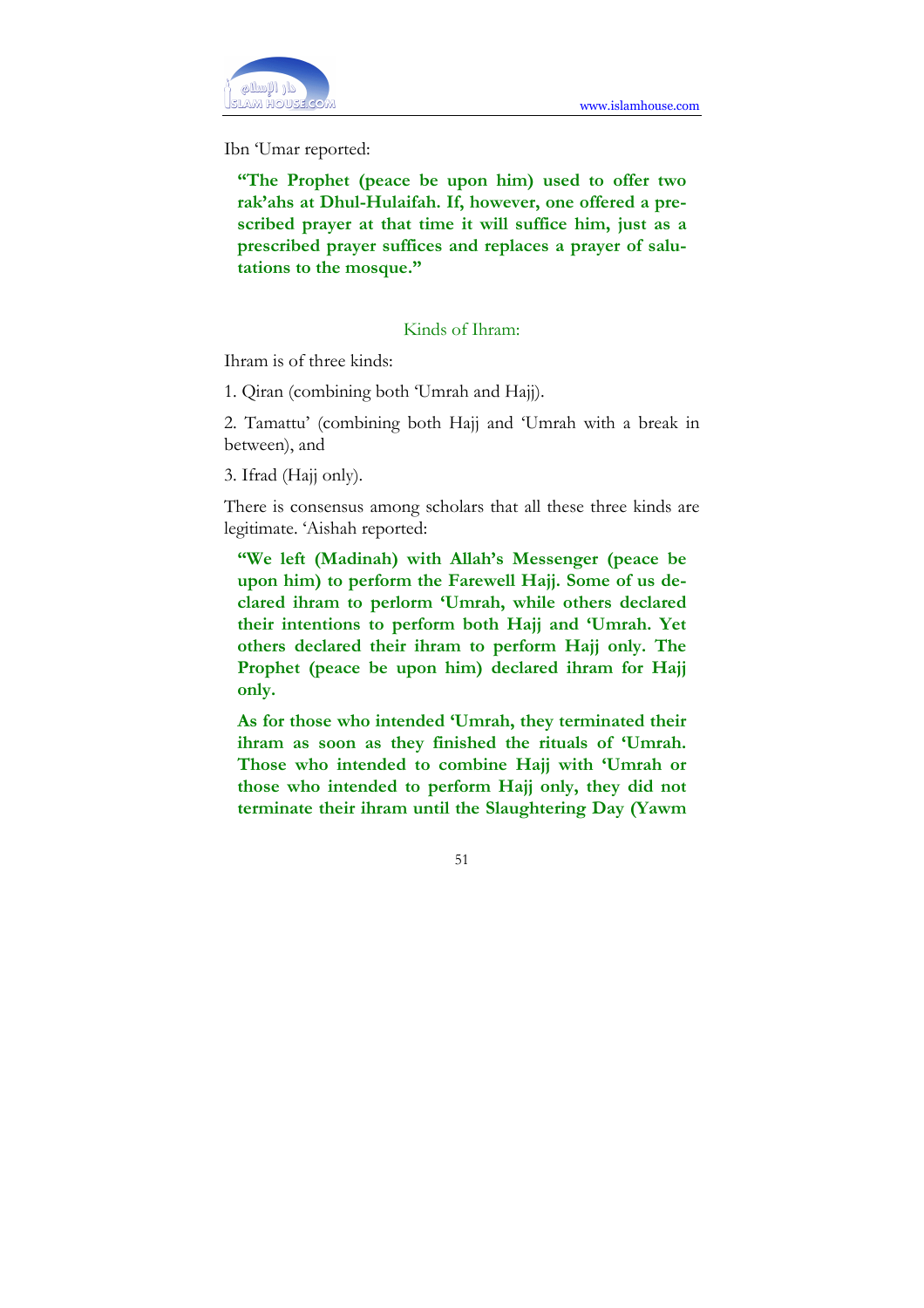

# un-Nahr), the 10th of Dhul-Hijjah." (Reported by Ahmad, Bukhan, Muslim and Malik)

### Qiran - Combining Hajj and 'Umrah:

In it a pilgrim declares his intention to perform both Hajj and 'Umrah together, and says when doing talbiyah, "O Allah, I answer your call to perform Hajj and 'Umrah." Such a pilgrim is required to remain in the state of ihram until he has performed all the rites of 'Umrah and Hajj. Or, for this kind of ihram, a pilgrim may declare his intention to perform 'Umrah and later, before making the Tawaf around Ka'bah, make his intention to perform Hajj as well.

### Tamattu' - Combining 'Umrah and Hajj With a Break in Between:

Tamattu' means performing 'Umrah during the Hajj season, and then subsequently making Hajj the same year. It is called tamattu' (or enjoyment) due to the fact that a pilgrim has the added advantage of performing Hajj and 'Umrah in the same journey without having to go back home, and also because such a pilgrim after the 'Umrah, enjoys normal life; he can wear his usual clothes, apply perfume, and do other things until the time he once again puts on his Hajj garb for the Hajj.

Anyone intending to make a tamattu' should on approaching the miqat, first make intention for 'Umrah. While uttering talbiyah he should say: Labbaik bil 'Umrah. "O Allah, I answer Your call to perform 'Umrah." Such a pilgrim should keep on his or her Hajj garb until he circumambulates around the Ka'bah, walks between Safa and Marwah, then clips his hair or shaves it. After that he may put away his Hajj garb and wear his usual clothes. He may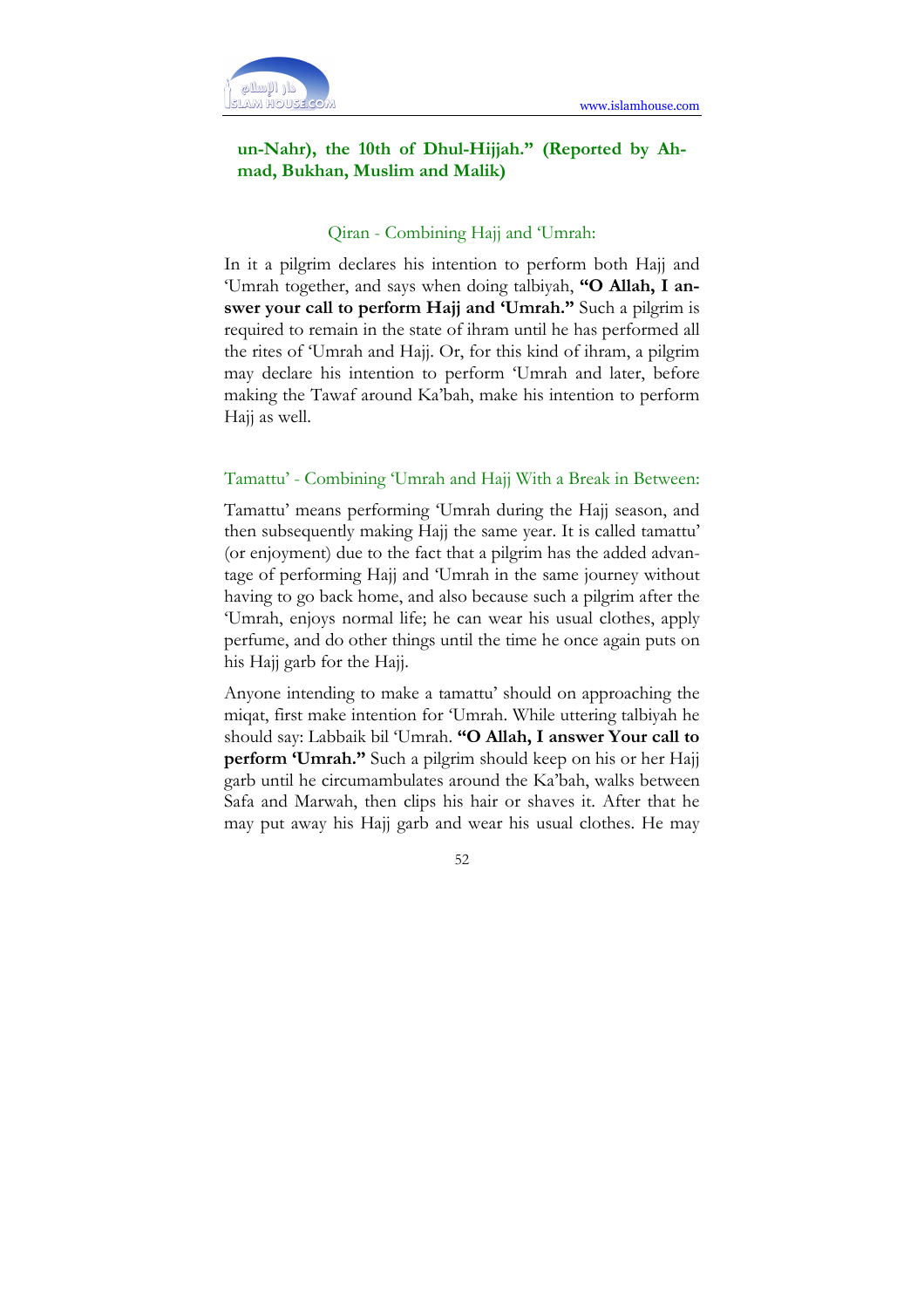

do everything that is permissible but was prohibited for him in the state of ihram. On the 8th of Dhul-Hijjah, such a person must declare his or her intention to perform Hajj and put on ihram from Makkah.

The author of Al-Fath says: "The majority of the scholars agree that Tamattu' means a pilgrim may combine Hajj with 'Umrah during the months of the Hajj and in the same journey, and that when he performs 'Umrah he should be present in Makkah. In the absence of any of these conditions he may not perform Hajj tamattu'."

## Ifrad (Or Hajj only):

Ifrad means a pilgrim intending to perform Hajj only should, while at the miqat, make intention for Hajj only. While making talbiyah he or she should say, Labbaik bihajj "(O Allah, I answer your call to perform Hajj)," and must keep his or her Hajj garb until all the rites of Hajj are completed. Then, if such a pilgrim desires, he or she may perform an 'Umrah.

# Which of the Above Kinds of Hajj and Umrah Combination is the Best:

The scholars disagree as to which of these is the best kind. The Shafi'i school holds that ifrad and tamattu' are superior to qiran, because in either of the former two kinds a pilgrim has the opportunity to perform complete rites of Hajj and of 'Umrah. On the other hand, a qarin (one who undertakes a qiran Hajj) is able to perform Hajj only.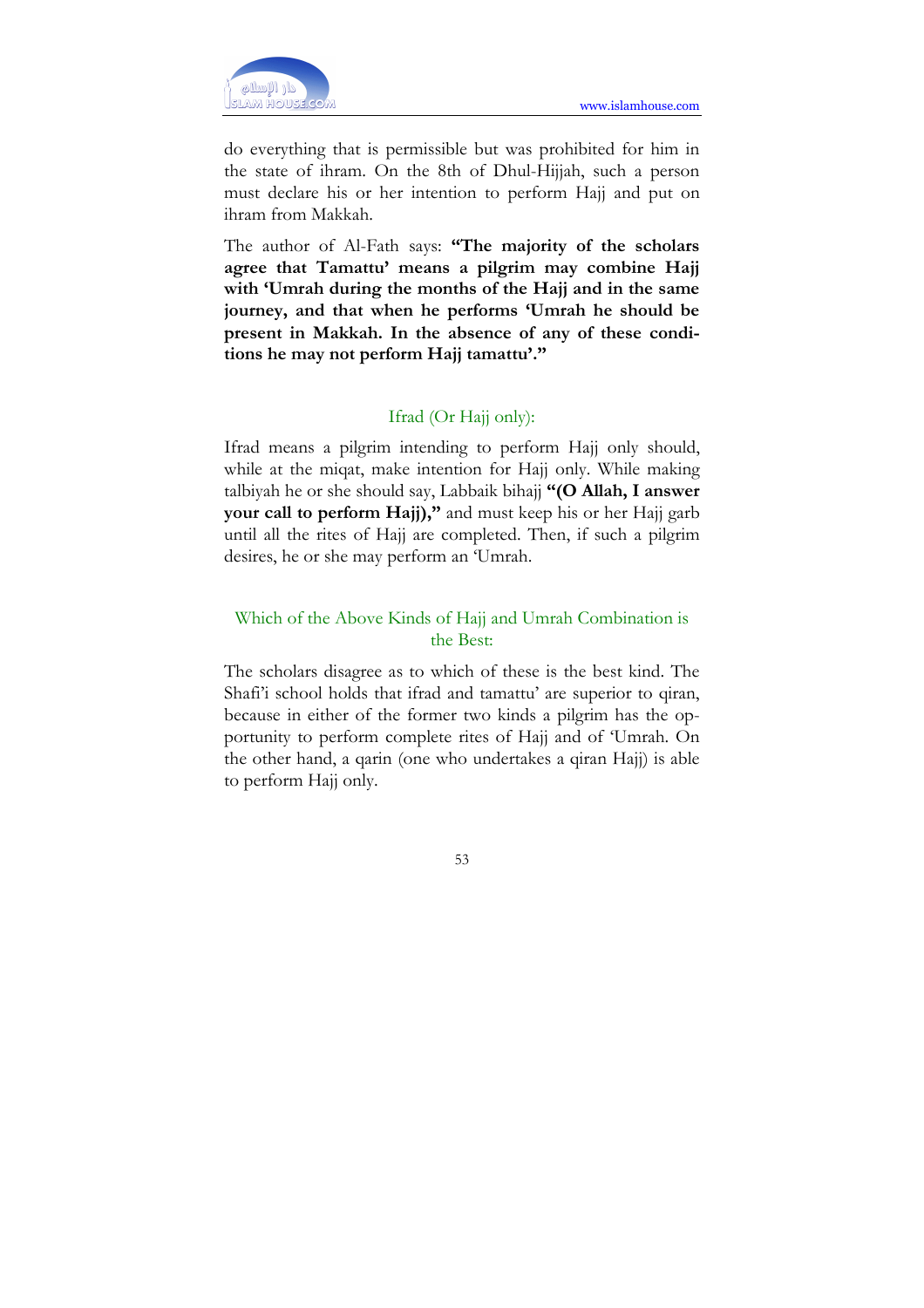

As to which of the two - tamattu' or ifrad - is better, there are two opinions. One group of scholars holds tamattu' as superior to ifrad, while the others hold ifrad is better.

The Hanafi school holds that qiran is better than tamattu' and ifrad, and that tamattu' is better than ifrad. The Maliki school holds that ifrad (Hajj only) is better than tamattu' and qiran. The Hanbali scholars, on the other hand, are of the view that tamattu' (combining Hajj and 'Umrah with a break in between), is better than the qiran and ifrad. This is comparatively easy and the people can perform it comfortably. In fact, this is what the Prophet (peace be upon him) performed himself and commanded his Companions to do likewise. 'Ata said,

"I heard Jabir ibn Abdullah saying, 'We (the Companions) declared our intention to perform Hajj only. On the 4th of Dhul-Hijjah the Prophet (peace be upon him) commanded us to terminate our state of ihram, saying, "Terminate your state of ihram and go to your wives." He did not, however, oblige us to do so but he permitted us. We said: 'There are only five days left to the Day of 'Arafah. Shall we go to 'Arafah while semen is dribbling from our male organs?" The Prophet (peace be upon him) stood up and said: "You know that I fear Allah the most, and that I am the most truthful, and the most pious amongst you. If I had not brought my sacrificial animals with me, I also would have terminated my state of ihram. If I were to again come (to Makkah), I shall not bring the sacrificial animals with me. So terminate your state of ihram." At this we terminated our state of ihram; we listened to and obeyed (the Prophet)." This was reported by Muslim.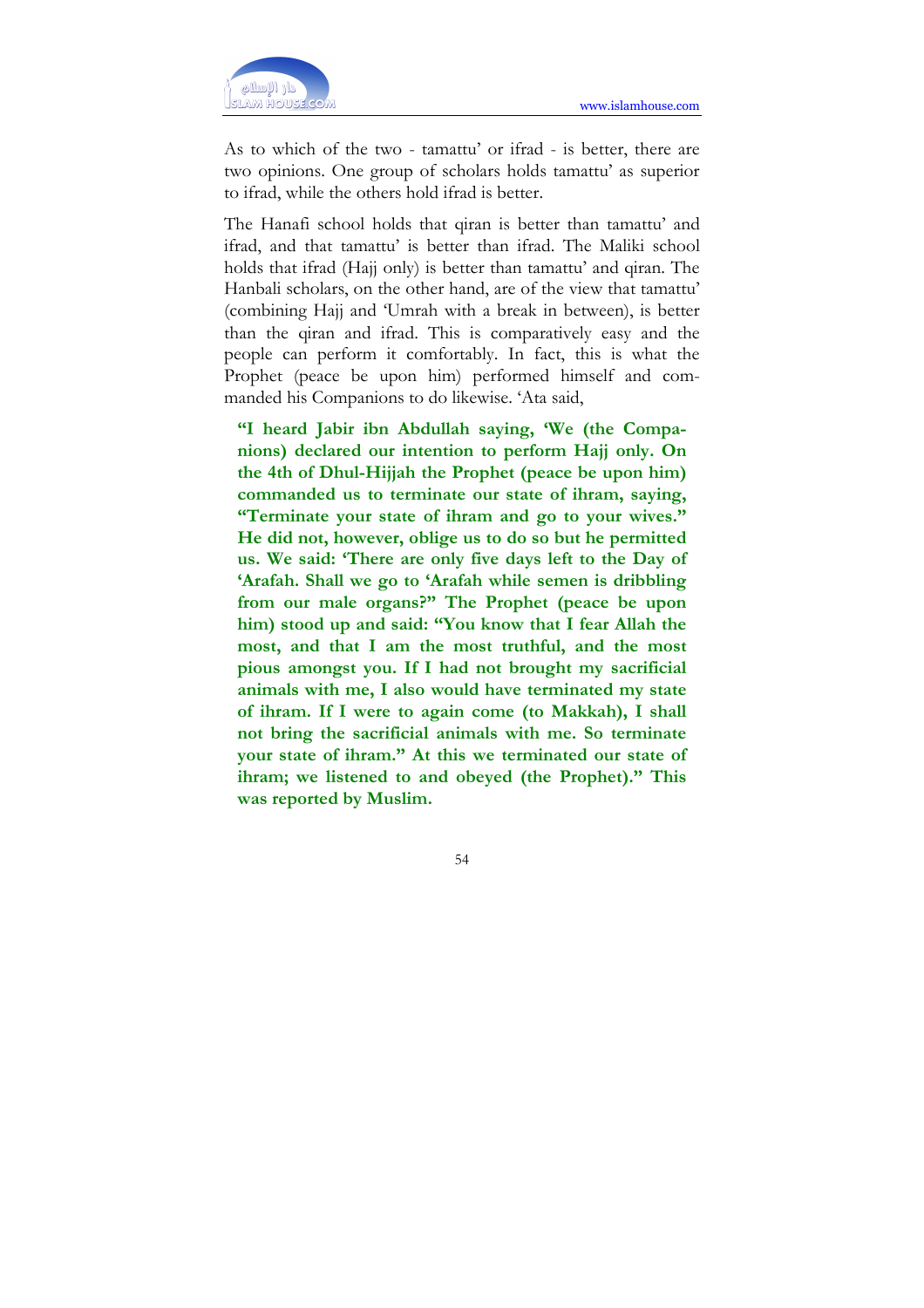

### Putting on Ihram Without Specifying Its Kind:

If a person puts on ihram with the intention of performing whatever Allah has prescribed for him without specifying any of the above three kinds due to lack of knowledge. his ihram would be quite lawful and valid.

The scholars said: "If such a person utters talbiyah like others with the intention of performing the rituals (of Hajj), but says nothing in words, nor makes an intention in his heart, nor specifies whether it is tamattu', ifrad, or qiran Hajj that he intends, his pilgrimage would still be valid, and he will be reckoned to have made one of the three kinds of Hajj."

Tawaf and Sa'i for those Performing Qiran and Tamattu' - The People Living Within the Sacred Precincts of Ka'bah May Perform Ifrad (Hajj only).:

Ibn 'Abbas was once asked about the break between 'Umrah and Hajj to which he replied:

"The Muhajirun (immigrants from Makkah), the Ansar (people of Madinah), and the wives of the Prophet (peace be upon him) declared their intention to perform the Farewell Hajj. So we also declared our intention to do the same. Upon arrival in Makkah, the Prophet (peace be upon him) said: "Make your declaration of intention for 'Umrah only, except for those who have already designated their sacrificial animals, and brought them along with them." We made Tawaf of Ka'bah, walked seven times between Safa and Marwah. Then we consorted with our wives and wore our regular clothes. The Prophet (peace be upon him) further told us: "Those who have garlanded (i.e., marked) their sacrifi-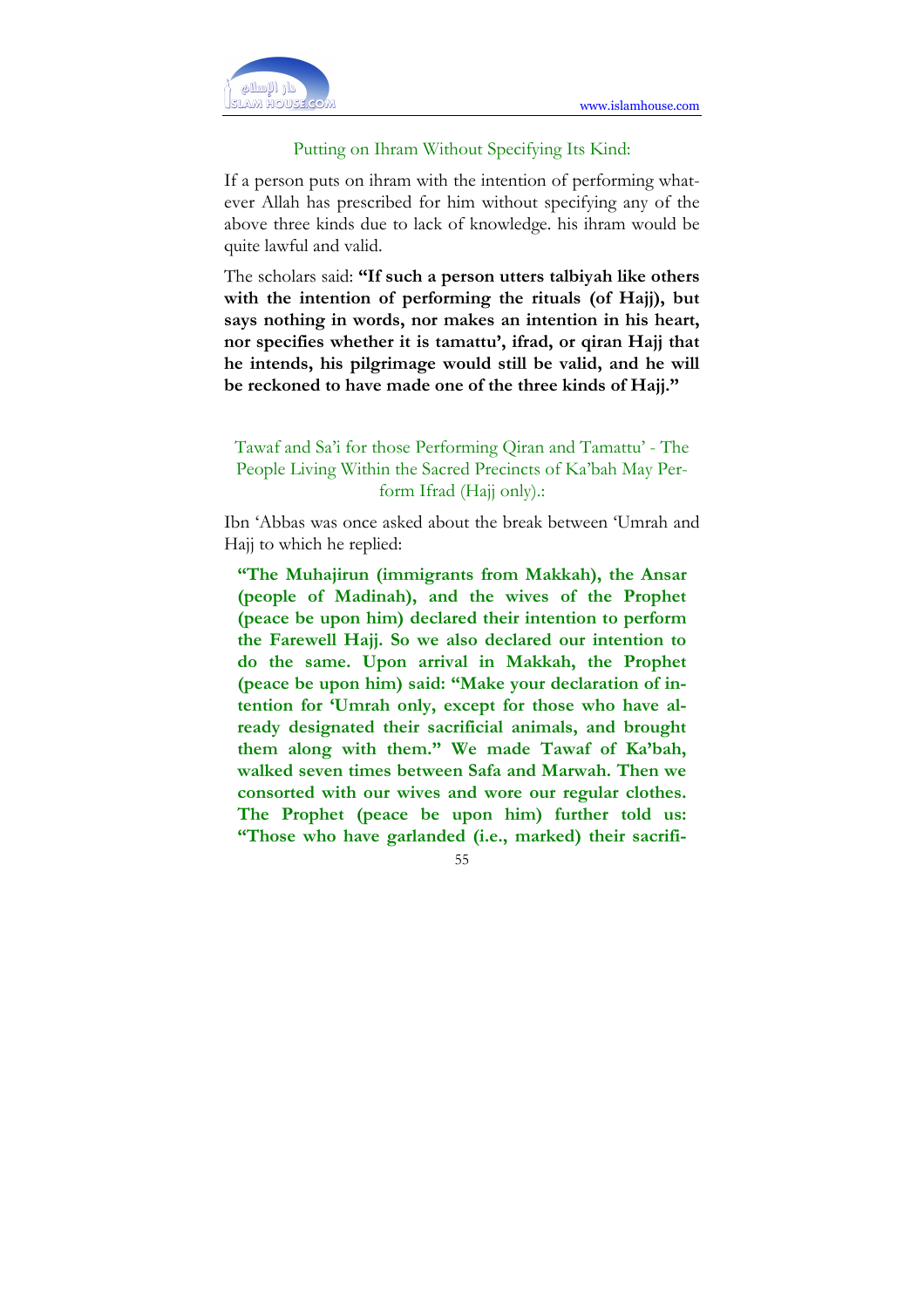

cial animals, they must not break their state of ihram until the animal reaches the slaughter house to be offered in sacrifice. Then we were commanded by the Prophet (peace be upon him) to declare our intention for Hajj on the night of the 8th of Dhul-Hijjah. After completing all the rites of Hajj, we went and circumambulated around the Kabbah, walked between Safa and Marwah, and thus we completed Hajj and we offered the sacrifice as Allah says,

"If anyone wishes to continue the 'Umrah onto the Hajj, he must make an offering such as he can afford, but if he cannot afford it, he should fast three days during the Hajj and seven days on his return ... (to his country)." (Qur'an 2.196)

Offering a sheep in sacrifice is enough for this purpose. These Companions of the Prophet (peace be upon him) combined two worships in one year: Hajj and 'Umrah. Allah has mentioned it in His Book and (reinforced it) by the practice of His Prophet (peace be upon him), making it permissible for all people, excepting the residents of Makkah. Allah says:

"This is for those whose household is not in (the precincts of) the Sacred Mosque." (Qur'an 2.136)

The Hajj months referred to are Shawwal, Dhul-Qa'dah and Dhul-Hijjah. So whosoever combines an 'Umrah and Hajj during these months has to offer a sacrifice, or observe fast." (Bukhari)

This hadith proves that the residents of Makkah can neither perform qiran nor tamattu'. They may perform if rad only--a single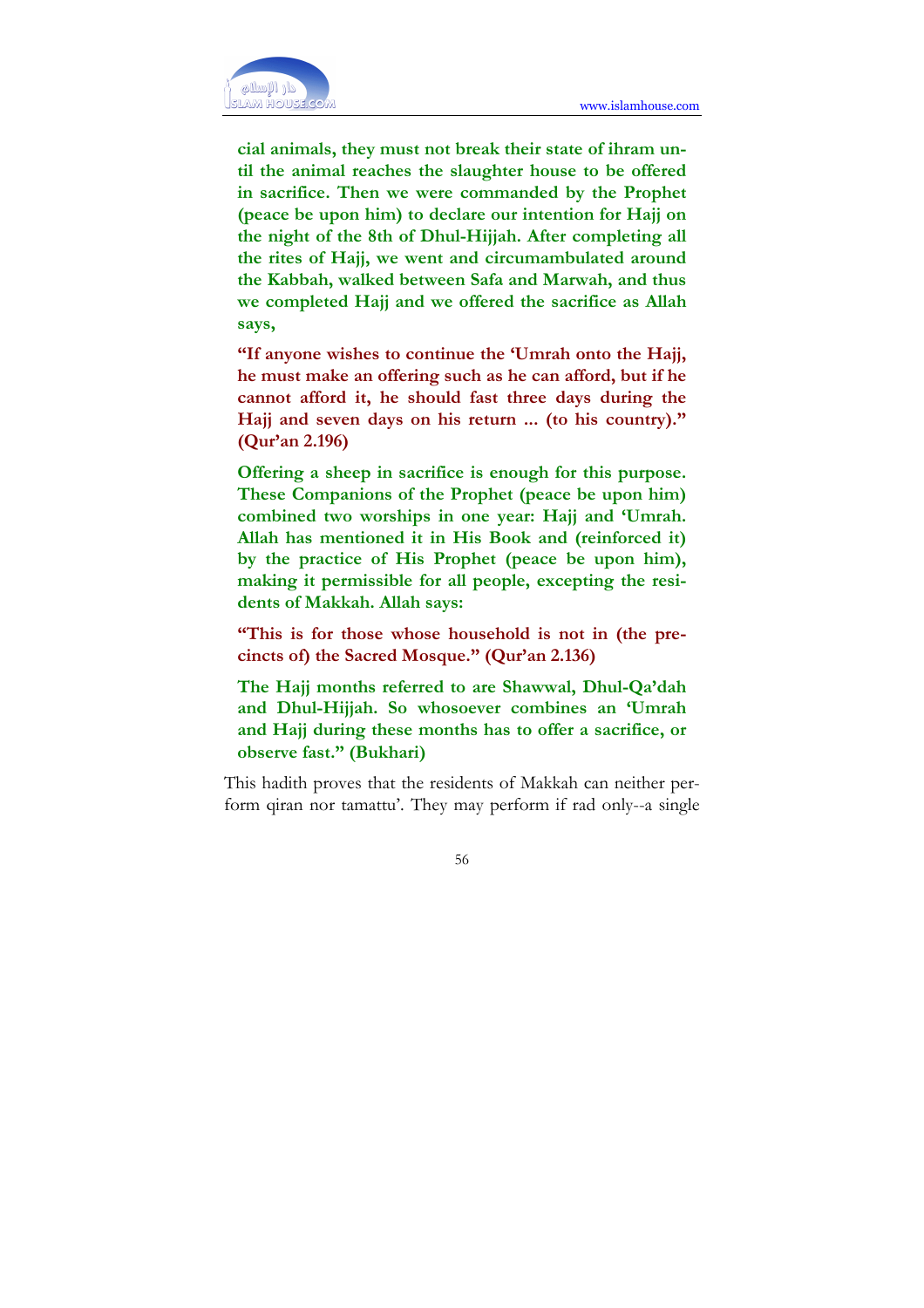

Hajj or a single 'Umrah. This is the opinion of Ibn 'Abbas, and Abu Hanifah in the light of Allah' s words,

## "This is for those whose household is (in the precincts of) the Sacred Mosque."

There is disagreement among scholars concerning "those whose household is (in the precincts) of the Sacred Mosque." Malik holds that they are the people of Makkah. Al-A'raj agrees with this view and also At-Tahawi who preferred this view. Ibn 'Abbas, Taw'us, and another group are of the opinion that it is the people living within the sacred precincts of Haram, which according to Al-Hafiz, is quite apparent. Ash-Shafi'i holds that any one living around Makkah at a distance not more than that at which one is permitted to shorten regular prayers is a resident of Makkah. Ibn Jarir agrees and prefers this view. The Hanafi scholars hold that all those living within or at the miqat are residents of Makkah. In this regard, the place of residence and not the place of birth of a person is taken into account.

The above hadith also indicates that a person who performs Hajj tamattu' must first make a tawaf of Ka'bah and Sa'i between Safa and Marwah. This will suffice him for tawaful qudum (circumambulation of arrival) which is performed as a greeting to the Sacred Mosque upon arrival there. Then, after the Day of 'Arafah, such a person shall make another tawaf, tawaf ifada. and perform another Sa'i between Safa and Marwah.

As for the qarin, the pilgrim who combines 'Umrah and Hajj and remains in a state of ihram after the first 'Umrah, the scholars are of the opinion that he needs to perform only one tawaf (seven circumambulations around Ka'bah) and one Sa'i (seven rounds between Safa and Marwah) for both the Hajj and 'Umrah. The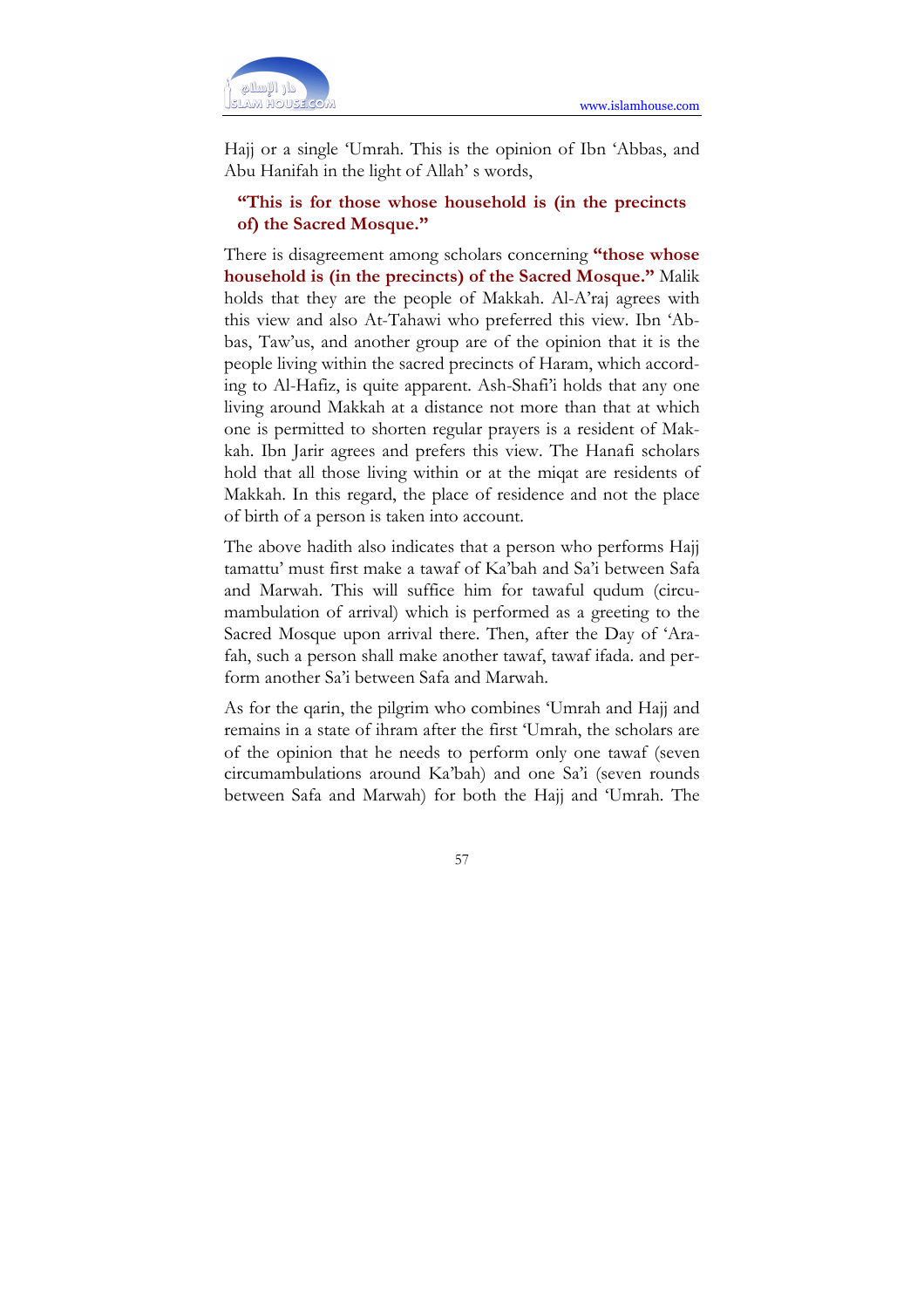

case of such a person is very much similar to the pilgrim who performs ifrad (Hajj only).

1. Jabir reported:

"The Prophet (peace be upon him) combined Hajj and 'Umrah, with one tawaf."

This is transmitted by Tirmidhi, who considers it a sound hadith.

2. Ibn 'Umar reported that the Prophet (peace be upon him) said:

"He who declared his intention to perform Hajj and 'Umrah together, may perform one tawafand one Sa'i for them."

This is reported by Tirmidhi, with the remarks that this is a hasan gharib hadith. Ad-Daraqutni has also reported it, but he adds: "One must not terminate one's state of ihram until one has completed both (the Hajj as well as 'Umrah)."

3. The Prophet (peace be upon him) told 'Aishah:

## "Your tawaf of the Ka'bah and Sa'i between Safa and Marwah will suffice you for both Hajj and 'Umrah."

This is reported by Muslim.

Abu Hanifah, however, is of the view that in such a case (i.e., combining Hajj and 'Umrah) lawaf and Sa'i must be performed twice. The first hadith is preferable considering its authenticity and strength of evidence.

4. A hadith says that a pilgrim who combines Hajj and 'Umrah, with a break in between (as in tamattu') or without a break (as in qiran) must sacrifice at least a sheep. And if one cannot afford the sacrifice he should fast three days during Hajj and another seven days after returning home. It is preferable for such a person to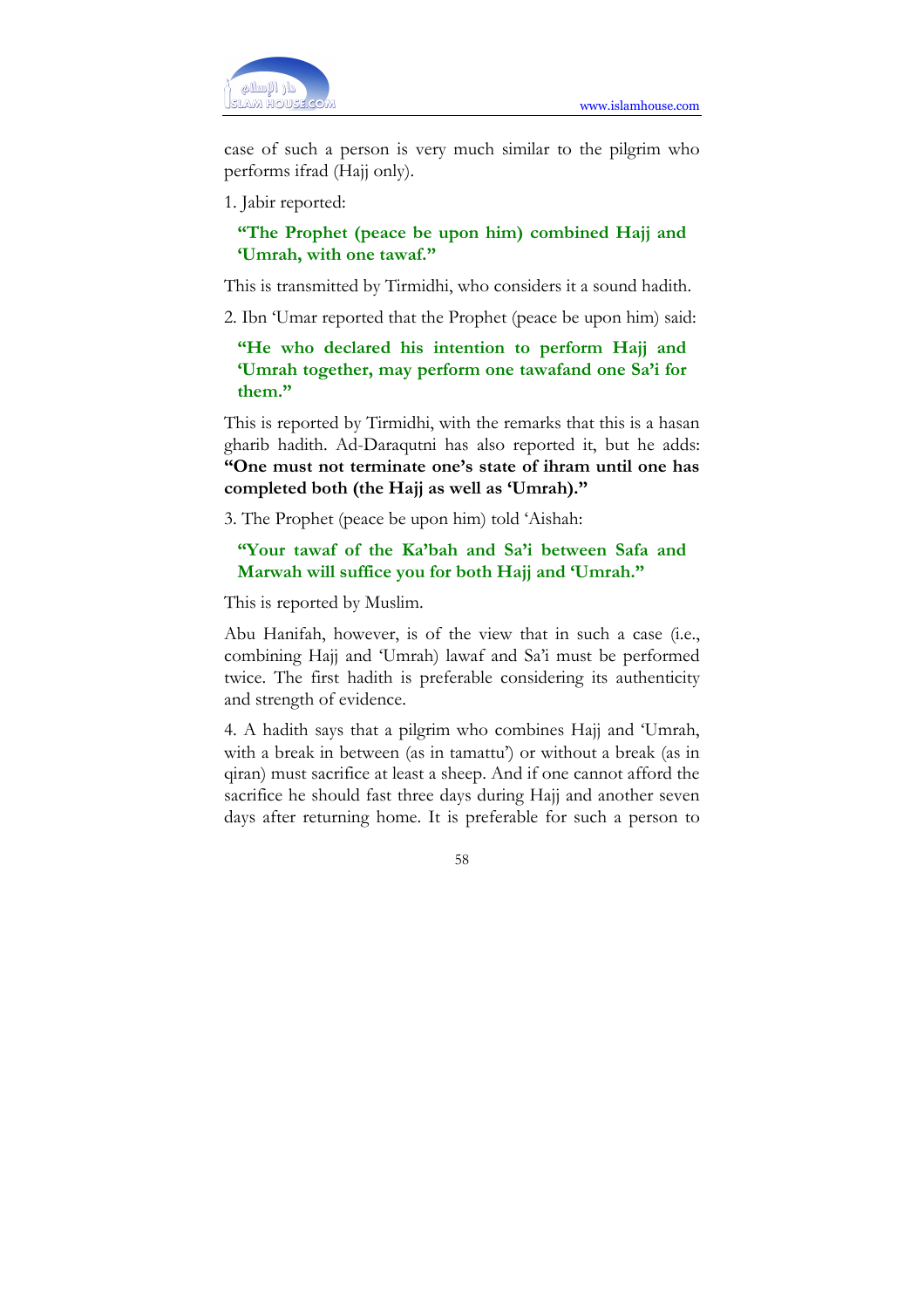

fast three days during the ten days of Dhul-Hijjah before the Day of 'Arafah. Some scholars such as Taw'us and Mujahid, however, hold that such a pilgrim may fast at the beginning of the month of Shawwal. Ibn 'Umar, on the other hand, is of the opinion that such a pilgrim may fast a day before the 8th, and the 8th as well as 9th of Dhul-Hijjah (Day of 'Arafah). If such a pilgrim failed to fast these three days, or fasted some of them before 'Eid, then he may observe fast during the tashriq days (i.e., the I Ith, 12th and 13th of Dhul-Hijjah). This is based on a report from 'Aishah and Ibn 'Umar who said:

# "Fasting is not permitted on the 11 th, 12th and 13th of DhulHijjah except for those who are obligated to fast because they cannot afford the sacrifice."

This is reported by Bukhari. If one fails to fast these three days during Hajj, then one must make them up later.

As for the seven days of fasting, according to some scholars, one may fast them upon arriving at his home town. Others, like Mujahid and 'Ata, say one may do so after arriving at one's stopover. According to them one may fast these seven days on the way back home. These ten days of fasting do not necessarily have to be fasted consecutively.

Once a person makes intention (for Hajj or 'Umrah) and dons the ihram, he must make talbiyah.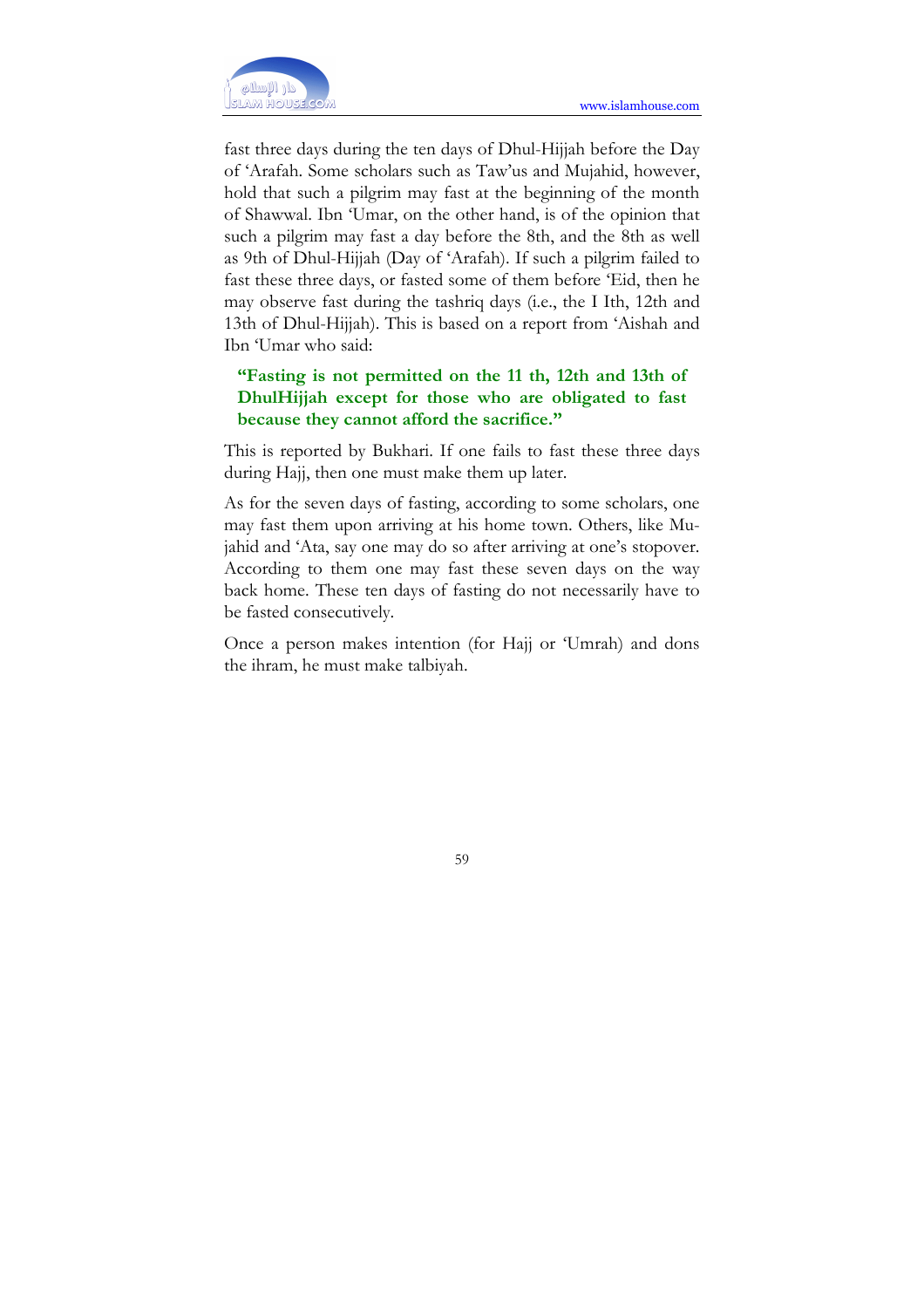

# Chapter Six: Talbiyah

Its Legality:

There is consensus among the scholars that talbiyah is a prescribed practice. Umm Salamah reported:

"I heard Allah's Messenger (peace be upon him) saying: "O Family of Muhammad! Whoso among you intends to perform Hajj must raise his voice while uttering talbiyah."

This is reported by Ahmad and Ibn Hibban.

The scholars disagree, however, on its legal status, timing, and the position of one who delays it. Ash-Shafi'i and Ahmad hold that it is sunnah of the Prophet (peace be upon him); it is desirable to utter it when putting on the garb of ihram. Thus, if a person intended to perform Hajj but did not utter talbiyah, his Hajj would still be valid, and he is not required to do anything, because according to them, such a person enters the state of ihram just by making intention to perform Hajj.

Hanafi scholars hold that talbiyah or any substitute for it - such as containing praise or glorification of Allah. and bringing an animal for sacrifice -is a requisite condition for the validity of ihram. If someone puts on the garb of ihram without uttering talbiyah or glorifying Allah or bringing a sacrificial animal, his ihram is not valid, because ihram, according to them, is a combination of intention and one of the rites of Hajj. Thus, if one declares his intention for ihram and performs any of the rites of Hajj, for example if he glorifies Allah or declares, "There is no deity worthy of worship but Allah alone," or if he brought his sacrificial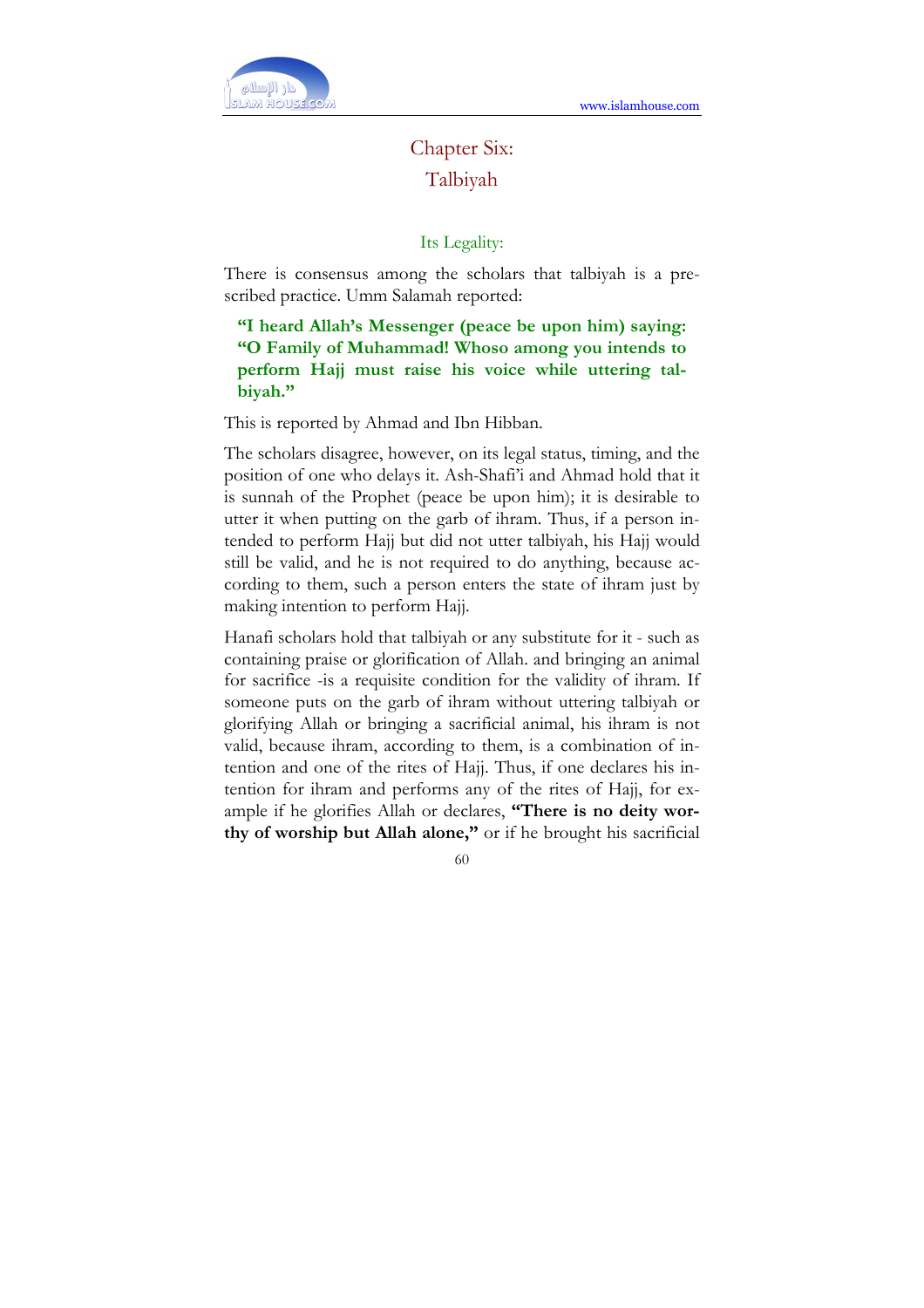

animal along with him but did not utter talbiyah, his ihram will be valid but he will be required to sacrifice an animal as a penalty for failing to do so.

According to the well-known position of Imam Malik, uttering talbiyah is obligatory and in cases where one fails to do so or does not utter it upon donning the garb of ihram but utters it later on, one must slaughter an animal in atonement.

### Words of Talbiyah:

Malik reported from Nafi' that Ibn 'Umar said:

"The Prophet (peace be upon him) made his talbiyah in these words: 'Lab-baika Allahumma Lab-baik. Labbaika la-Sharika laka lab-baik. In-nal Hamda wan-ni 'mata laka wal mulk. La Sharika lak (Here I am at Your service, O Allah! You have no partner, Here I am at Your service, O Allah. Verily, all the praise, the grace belong to You, and the kingdom. You have no partner)'"

Nafi' said that Ibn 'Umar used to add,

"I am at Your service, I am at Your service. I am at Your service and at Your call. All good is in Your hands, I am at Your service. Our desire is for You, and also our deeds."

The scholars, however, prefer to restrict the words of talbiyah to the words used by the Prophet (peace be upon him), and there is disagreement among them concerning any addition to them. The majority, however, holds that there is no harm in adding other words to them as Ibn 'Umar and other Companions of the Prophet (peace be upon him) did. The Prophet (peace be upon him) heard them and did not say anything to them.(Reported by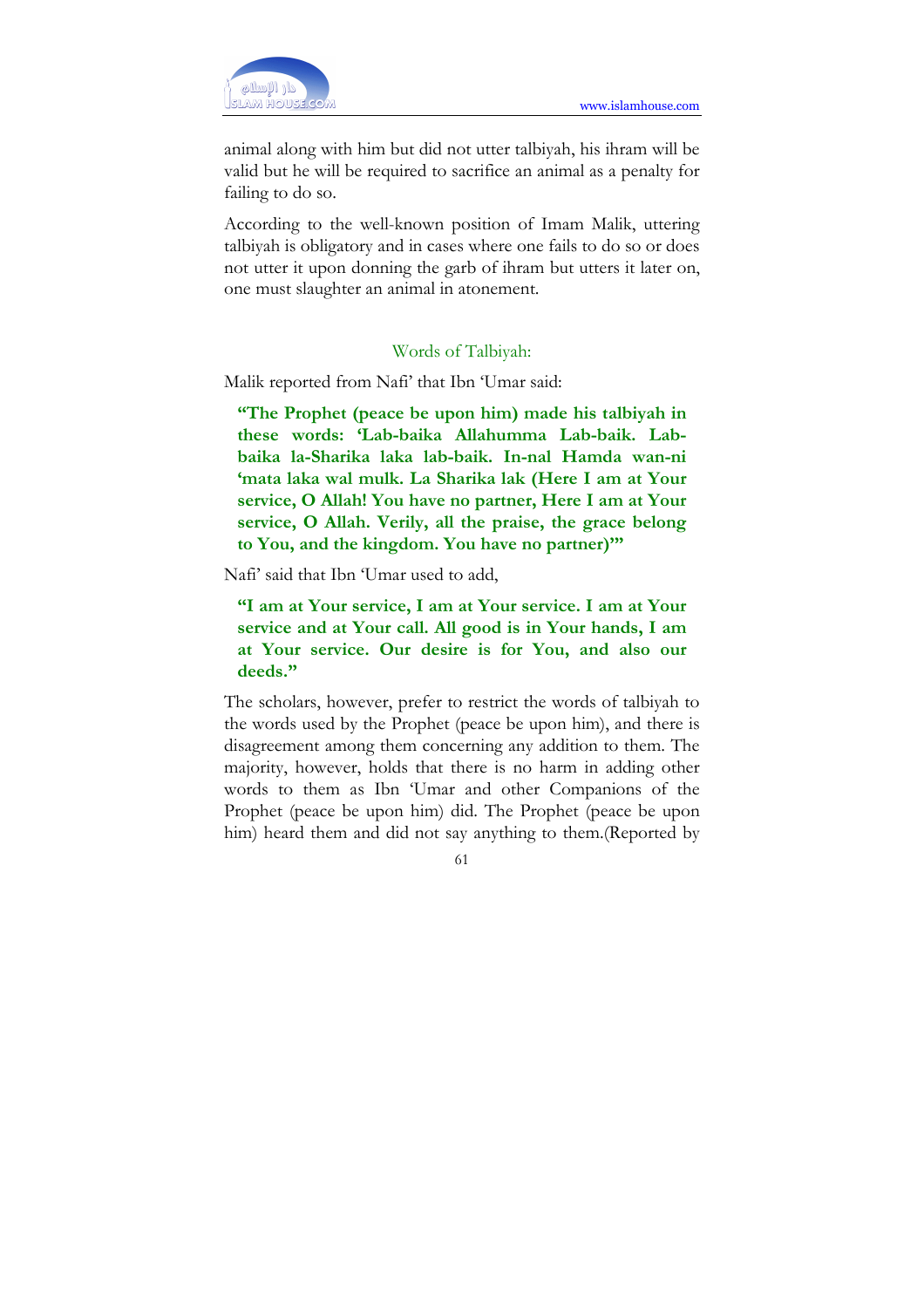

Abu Da'wud and Al-Baihaqi) Malik and Abu Yusuf disliked adding to the talbiyah of the Prophet (peace be upon him).

### Excellence of Talbiyah:

Jabir reported that the Prophet (peace be upon him) said:

"Whosoever makes intention to perform Hajj and pronounces talbiyah all day until sunset, Allah the Almighty will forgive his sins, and he will be free of sin as he was the day his mother gave birth to him." (Ibn Majah)

Abu Hurairah reported that the Prophet (peace be upon him) said:

"He who declares, 'There is no God but Allah' will get the good news of reward (for him), and he who magnifies Allah (or, says Allahu Akbar - Allah is the greatest) will receive the good news of reward (for him)." They asked: "O Prophet of Allah, is it the (good news of) Paradise?" He replied, "Yes." (Narrated by At-Tabarani and Sa'id bin Mansur)

Sahl ibn Sa'ad reported that the Prophet (peace be upon him) said:

"When any Muslim utters talbiyah, everything - every stone or every tree or every pebble - on his right side and on his left side responds with a (similar) talbiyah, until the whole earth resounds with it." (Reported by Ibn Majah, Al-Baihaqi, Tirmidhi, Al-Hakim, who considers it a sound hadith)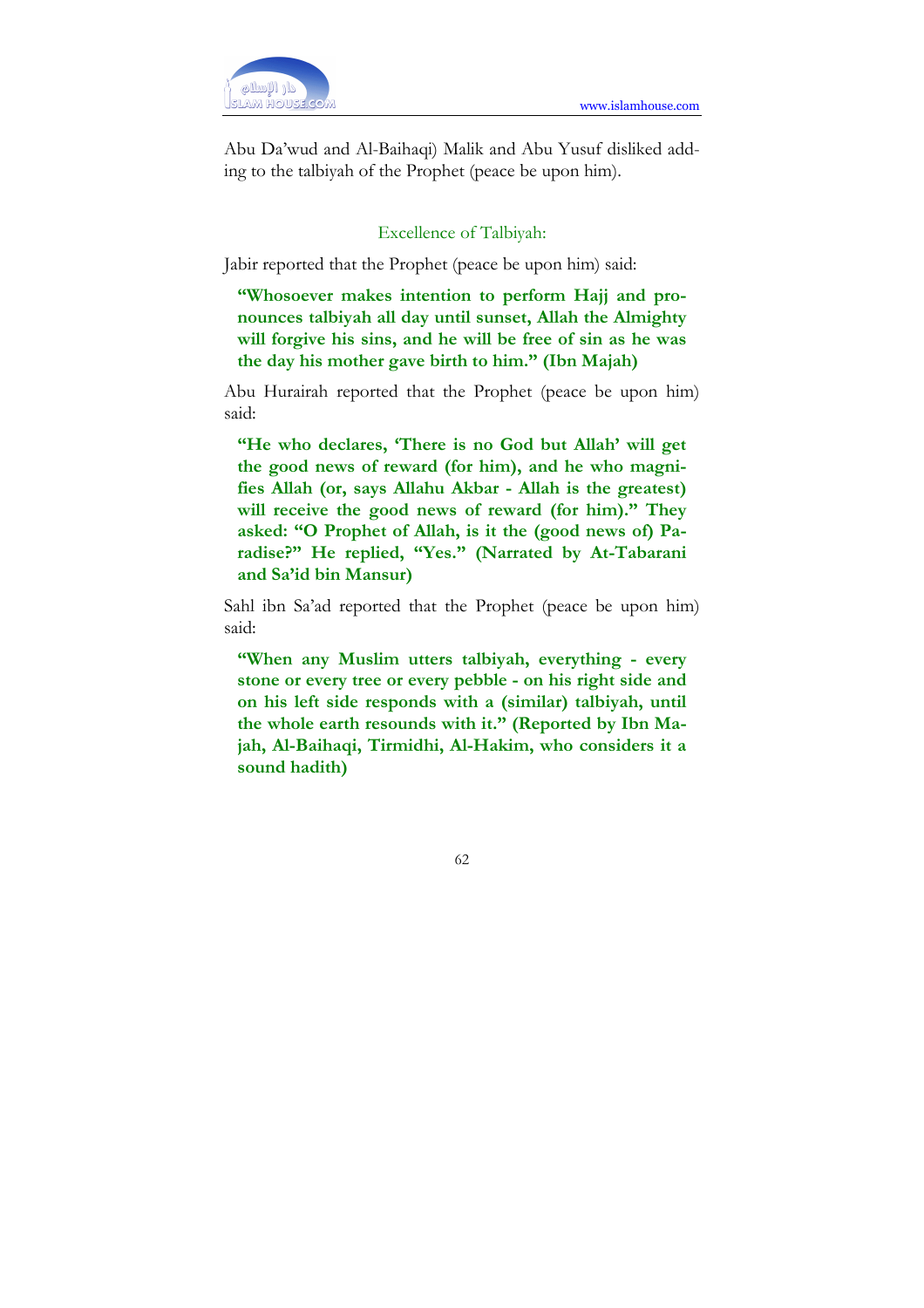

### Uttering Talbiyah Aloud is Encouraged:

Zaid ibn Khalid reported that the Prophet (peace be upon him) said:

"Gabriel (peace be upon him) came to me and told me: 'Command your Companions to raise their voices when saying talbiyah, because it is one of the rituals of Hajj."

This is reported by Ibn Majah, Ahmad, Ibn Khuzaimah and Al-Hakim, who regards it a sound hadith.

Abu Bakr reported that the Prophet (peace be upon him) was asked:

"Which Hajj is the best Hajj?" He replied: "One in which voices are raised when saying talbiyah and a sacrifice is offered." (Reported by Tirmidhi and Ibn Majah)

Abu Hazim said: "When the Companions put on ihram their voices would become hoarse even before they reached Makkah."

In the light of these ahadith the majority of scholars prefers that the pilgrims raise their voices when saying talbiyah.

Malik holds that one must not raise one's voice in saying talbiyah while inside a congregational mosque. One may, however, say it loud enough for oneself or for those around to hear it, except in the Sacred Mosque and the Mosque of Mina. In these two one should raise one's voice when saying talbiyah. This applies to male pilgrims only.

As for women, they may raise their voices when saying talbiyah so that they themselves or those around them can hear it. To raise their voices above that is disliked for them. 'Ata said: "Men must raise their voices (when saying talbiyah), but a woman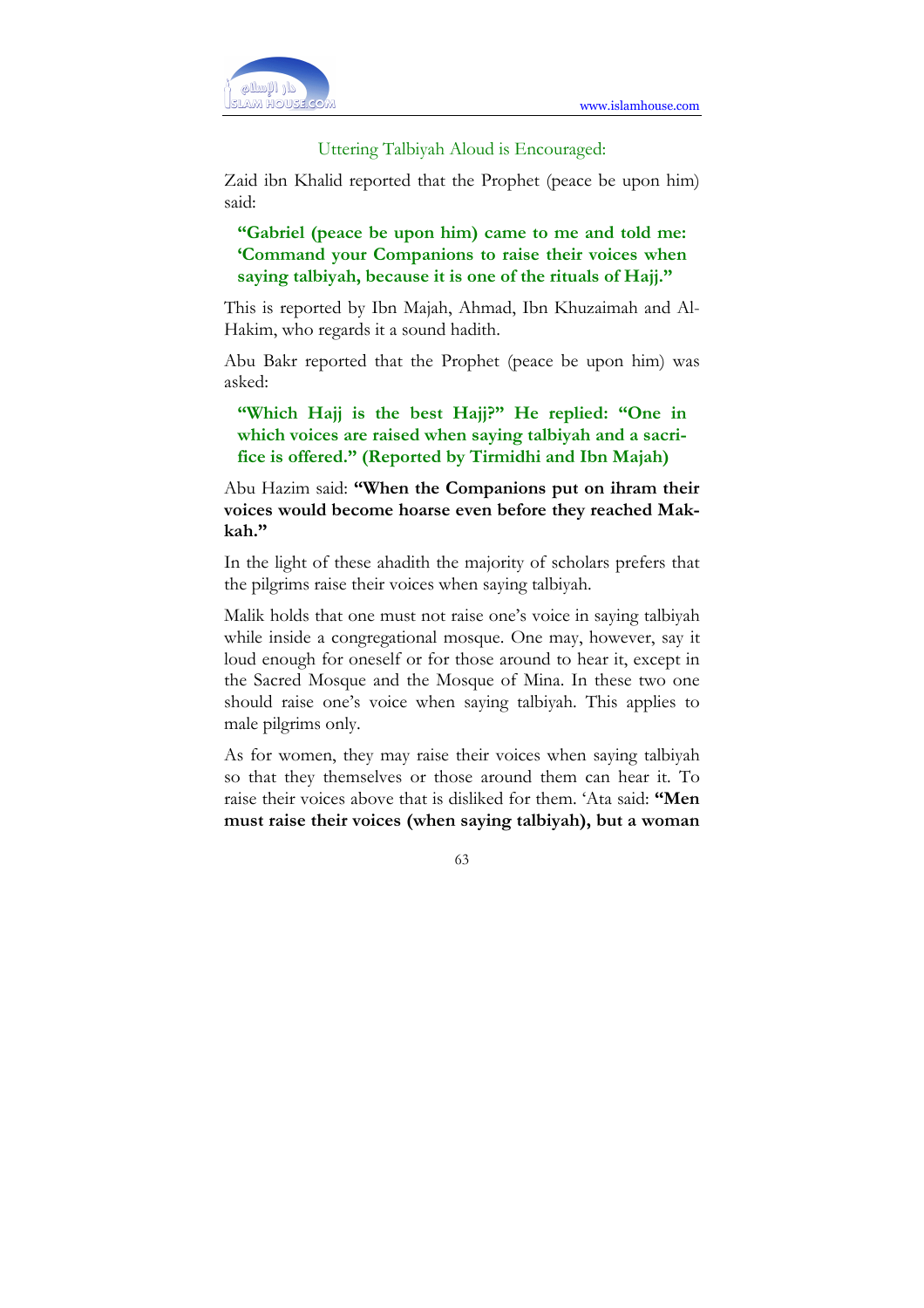

should raise her voice so as to hear it herself, but she should not raise her voice more than that."

### Places Where Talbiyah is Encouraged:

Saying talbiyah is desirable in the following places and times: when mounting one' s mount (or any means of transportation), on arriving at a place, on going up a hill or down into a valley, on meeting another group of people, at the end of every prayer, and early in the morning. Ash-Shafi'i said: "We love to say it at all times."

### Timings of Talbiyah:

A pilgrim should begin his talbiyah from the time he wears his ihram and continue it until throwing the first pebble at the Aqabah Jamarah on the 10th of Dhul-Hijjah, the Day of Nahr (sacrifice). Then he should stop saying talbiyah, as the Prophet (peace be upon him) did, according to a hadith transmitted by the Group. Ath-Thawri, the Hanafi school, Ash-Shafi'i, and the majority of scholars also hold this view. Ahmad and Ishaq, however, are of the view that a pilgrim must continue talbiyah until he has stoned all the three jamarahs. After that he may stop saying talbiyah. Malik holds that a pilgrim must continue talbiyah until the end of the Day of 'Arafah (the 9th of Dhul-Hijjah). This applies only to those performing Hajj.

As for those performing 'Umrah, they may discontinue talbiyah after kissing the Black Stone and starting their tawaf. Ibn 'Abbas reports that the Prophet (peace be upon him) used to discontinue talbiyah after kissing the Black Stone (at the start of his tawaf). (Reported by Tirmidhi who considers it a sound hadith. When a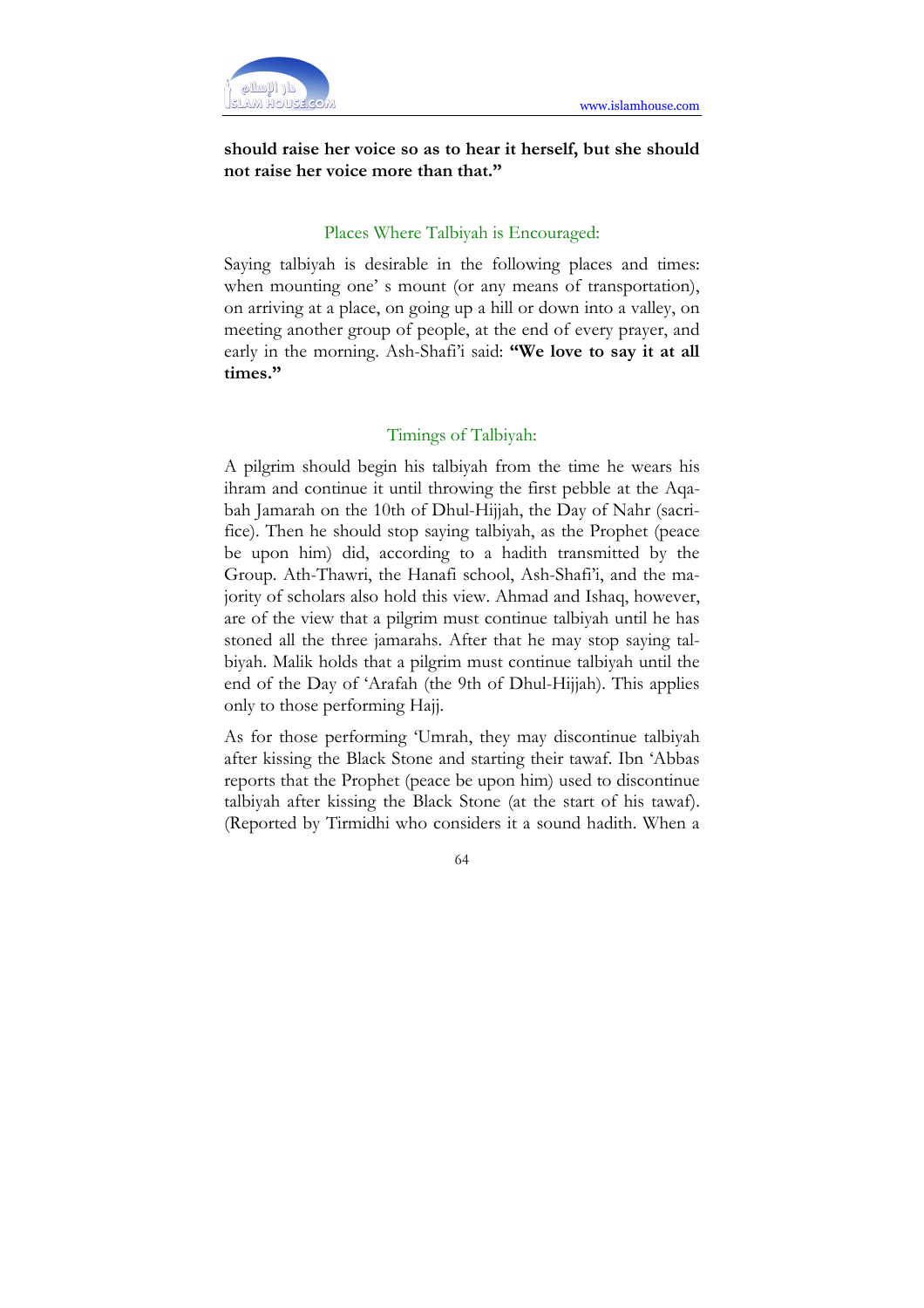

person puts on ihram from a miqat he should discontinue ralbiyah on entering the Haram (Sacred Mosque). And those who put on ihram from Ju'rana or Tan'im, they should discontinue it on reaching the houses of Makkah) In practice, most of the scholars follow this hadith.

# Desirability of Invoking Blessings on the Prophet (Peace be Upon Him) and Making Supplications:

Al-Qasim ibn Muhammad ibn Abu Bakr said: "It is commendable for a pilgrim to send greetings and blessings on the Prophet (peace be upon him) after saying talbiyah."

The Prophet (peace be upon him) used to seek Allah's forgiveness, pleasure, and protection from men after having said his talbiyah. (Reported by At-Tabarani and others)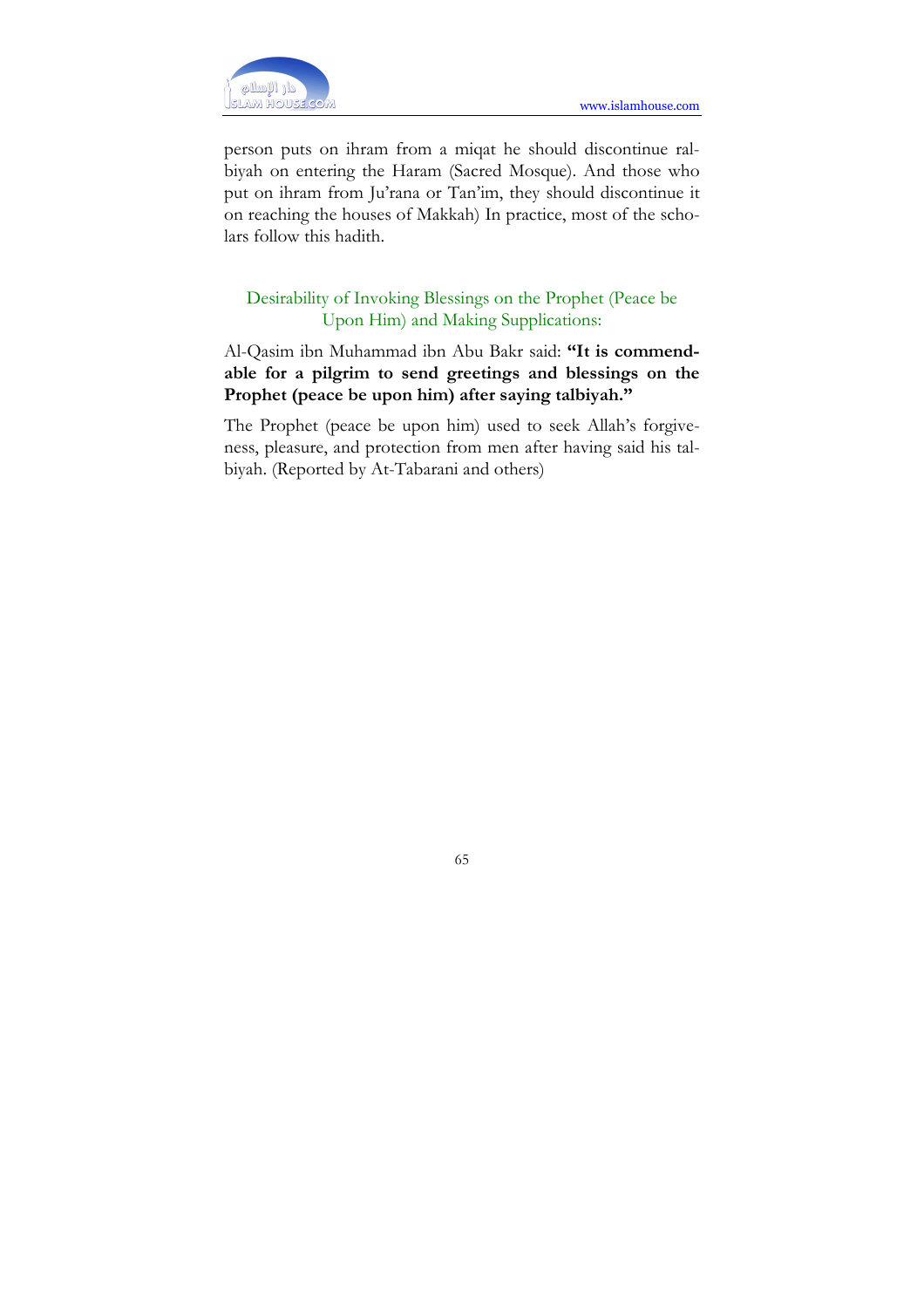

# Chapter Seven: What Is Permitted To A Muhrim

### Taking a Bath, and Changing Clothes:

Ibrahim An-Nakh'i said: "Whenever our companions approached the well of Maimun, they would take a bath and then put on their best clothes."

It is said that Ibn 'Abbas entered a public bath at Al-Johfah (to take a bath), while he was in the state of ihram. He was asked:

## "How do you do so while in the state of ihram?" He replied: "Allah does not need any of our dirt and filth!"

Jabir said: "A person in the state of ihram may take a bath and wash his garb." Abdullah ibn Hunain reported:

"Ibn 'Abbas and Al-Musawir ibn Makhramah were at Al-Abwa when they disagreed on whether a person in the state of ihram can wash his head. Ibn 'Abbas said: 'A person in the state of ihram is permitted to wash his head.' Al-Musawir differed and said that a muhrim is not allowed to wash his head. At this Ibn 'Abbas sent me to Abu Ayyub Al-Ansari. I found him bathing between the two wooden posts (of the well) and was screened with a sheet of cloth.

"I greeted him and he asked who I was. I replied, 'I am Abdullah ibn Hunain and I have been sent to you by Ibn 'Abbas to ask you how Allah's Messenger (peace be upon him) used to bathe while in the state of ihram. At this Abu Ayub Al-Ansari caught hold of the sheet of cloth and lowered it till his head appeared before me,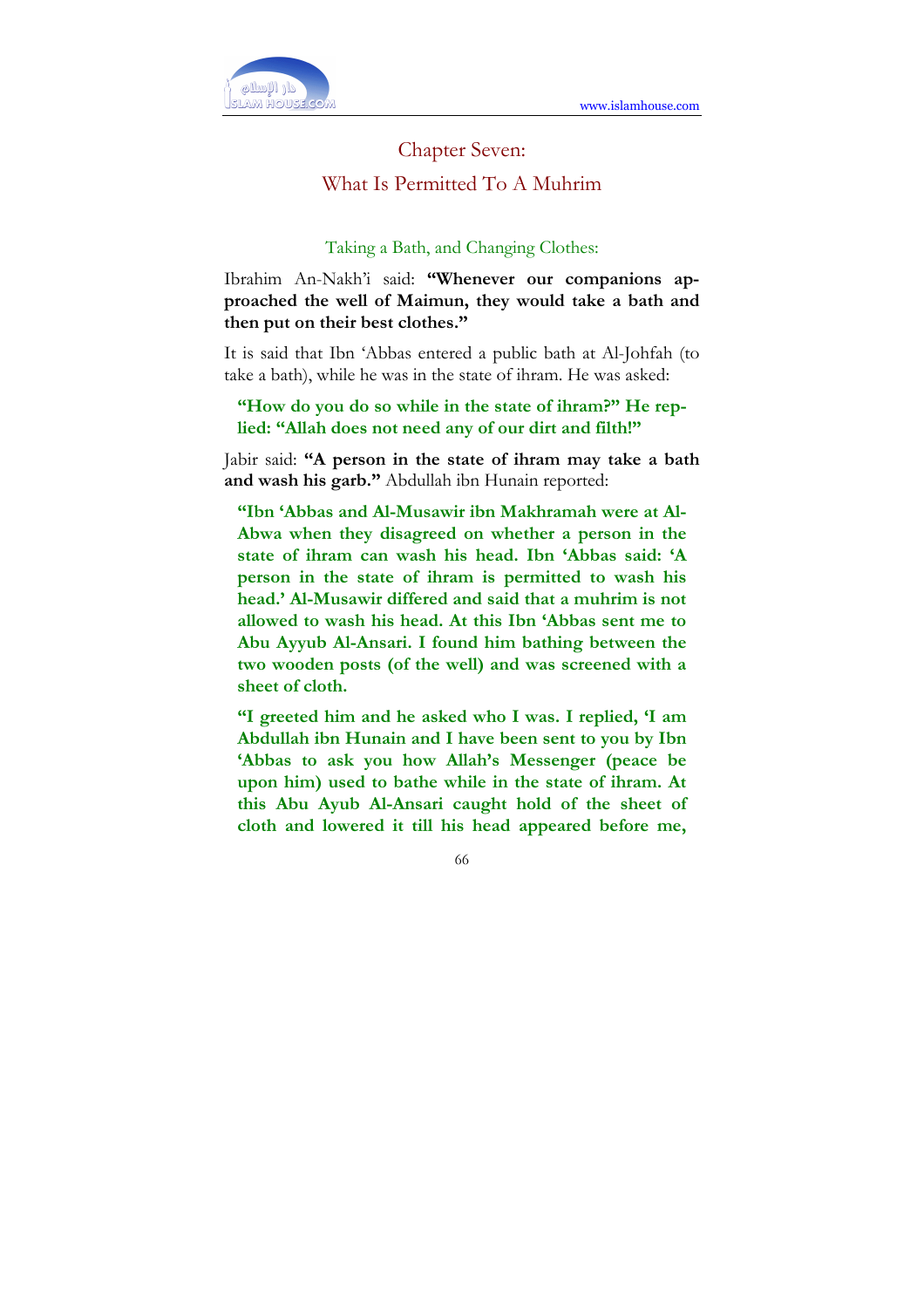

and then told somebody to pour water on his head. He poured water on his head, and he (Abu Ayub Al-Ansari) rubbed his head with his hands by bringing them from back to front and from front to back and said, 'I saw the Prophet (peace be upon him) doing this."' This is reported by the Group except Tirmidhi. Bukhari added: "Then I came back and told them. And Al-Musawir said to Ibn 'Abbas: 'I will never again argue with you."'

Ash-Shawkani said: "This hadith shows that a muhrim is permitted to take a bath while in the state of ihram and may even cover his head with his hand while doing so."

Ibn al-Mundhir said: "There is consensus that a muhrim may take a bath when in a state of janabah (major impurity). There is disagreement, however, concerning bathing in other cases."

Malik reported from Nafi' that Ibn 'Umar did not wash his head while in the state of ihram except when he had a wet dream. It is reported that Malik disliked that one should immerse one's head in water while in the state of ihram.

Using soap or any other cleaning agent is permissible. Ash-Shafi'i and Hanbali schools hold one may use perfumed soap for bathing, and similarly women are permitted to undo their hair and comb it, because the Prophet (peace be upon him) ordered 'Aishah, saying:

### "Undo your hair, and comb it." (Muslim)

An-Nawawi said: "It is permitted to undo the hair and comb it while in the state of ihram provided that no hair is pulled out. Combing, however, is disliked unless there is some genuine reason for it. One may also carry one's belongings on one's head."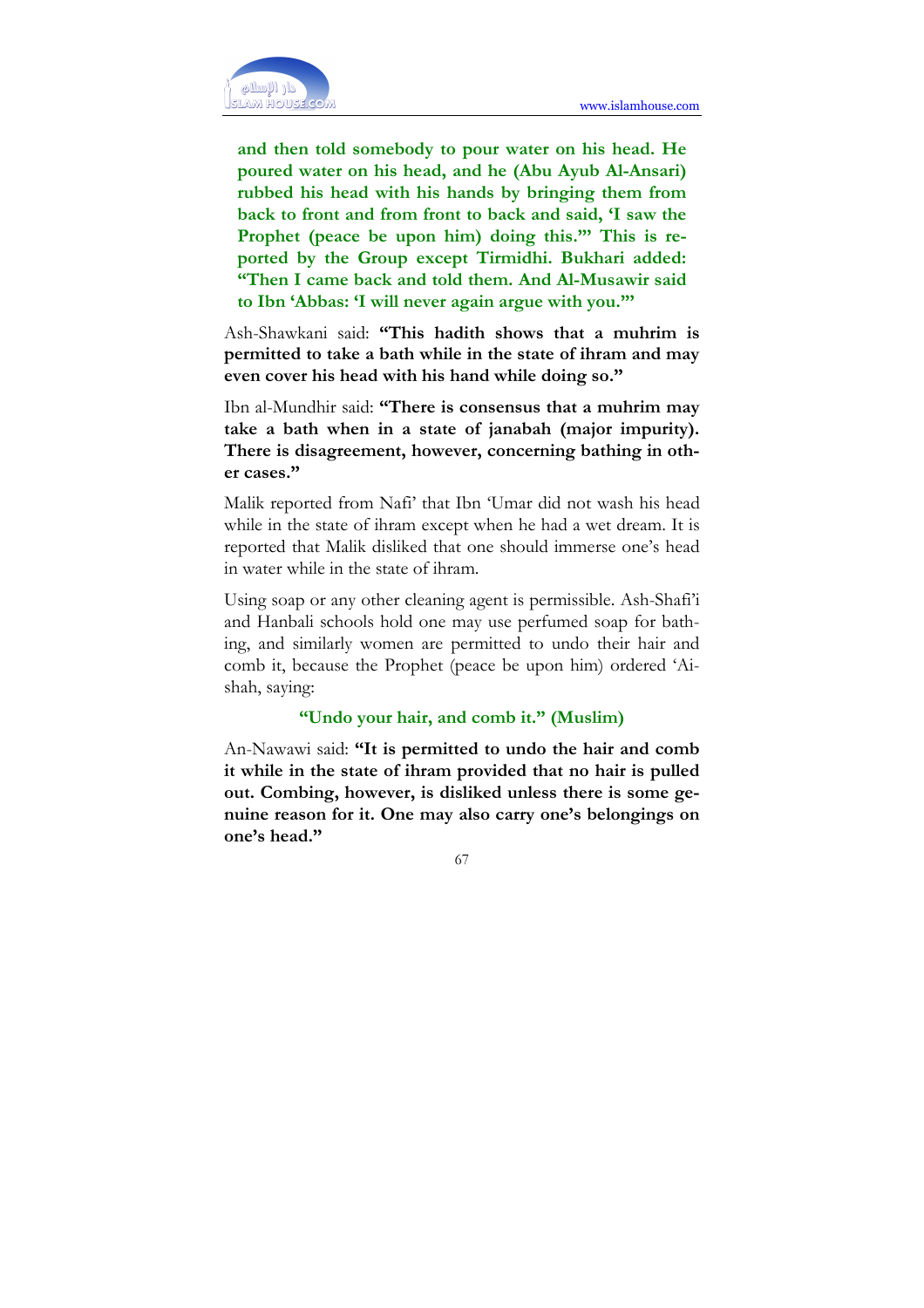

## Wearing a Short Underpants (short underwear):

Sa'id ibn Mansur reported from 'Aishah that she held that a muhrim may wear underpants. Al Hafiz remarked: "This is an opinion of 'Aishah, but the majority of scholars hold wearing underpants is forbidden for a muhrim, because it is similar to wearing trousers which are forbidden for a muhrim." (Fat-h al-Baari)

### Covering the Face:

Ash-Shafi'i and Sa'id bin Mansur reported from Al-Qasim that he said: "Uthman ibn 'Affan, Zaid ibn Thabit, and Marwan ibn Al-Hakam used to cover their faces while in the state of ihram." Taawus said: "A person in the state of ihram may cover his face if there is dust or ashes." Mujahid said: "If there was a sandstorm they covered their faces while in the state of ihram."

## Women are Allowed to Wear Shoes:

Abu Daw'ud and Ash-Shafi'i reported on the authority of 'Aishah that Allah's Messenger (peace be upon him) permitted women to wear their shoes while in the state of ihram.

# Covering the Head by Mistake:

The Shafi'i school holds that there is no harm if a pilgrim forgot and covered his head or wore a shirt in a state of forgetfulness. 'Ata said: "There is no blame on such a person, but he should seek forgiveness of Allah." The Hanafi school says that such a person will have to redeem himself (by offering a sacri-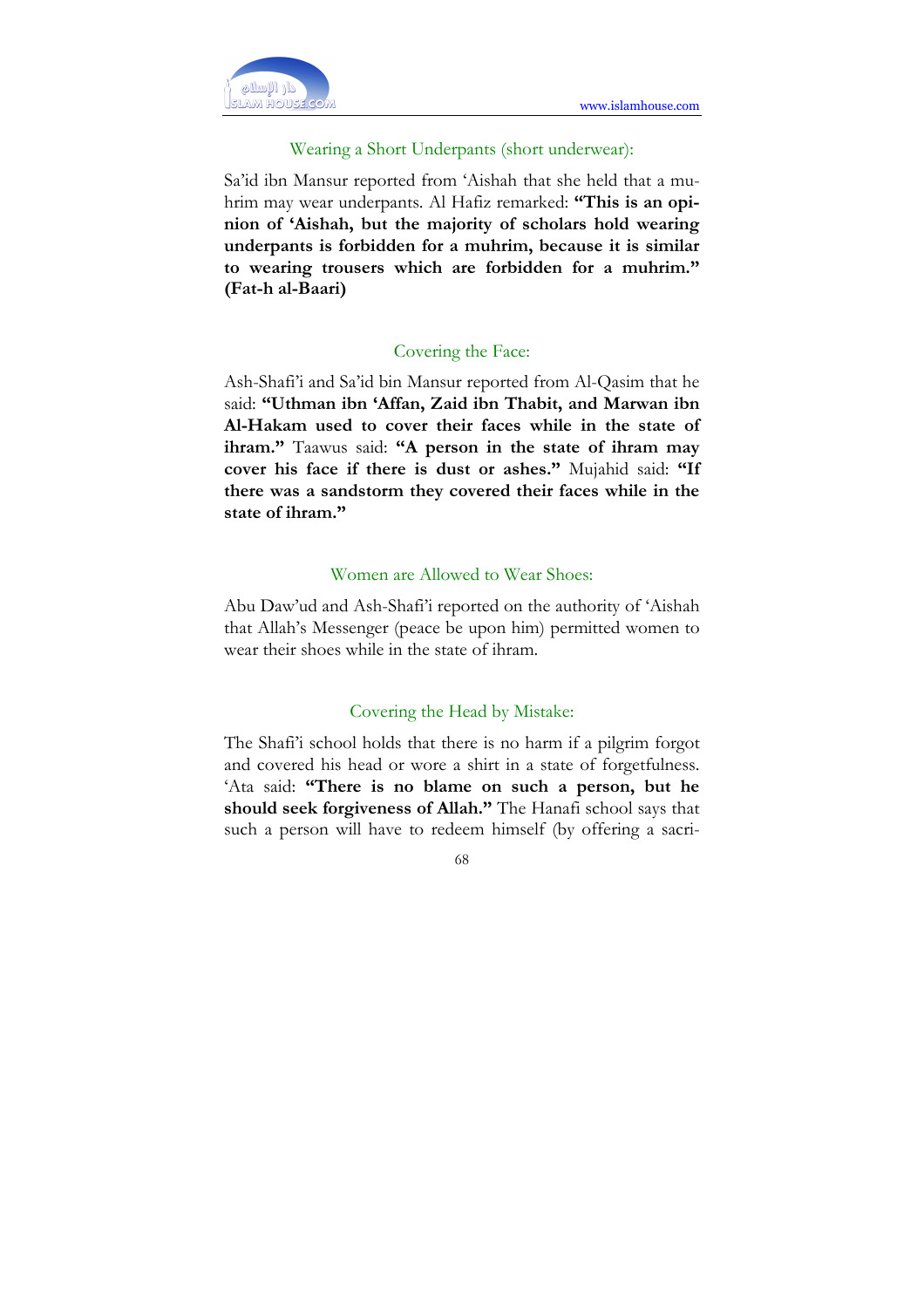

fice). There is also disagreement on using perfume by mistake or unknowingly. The Shafi'i school holds: "Ignorance and forgetfulness constitute an excuse enough to remove the need for redemption for doing something forbidden, unless it is something that involves damage such as hunting, shaving, and clipping nails." This is the correct position according to them. We will deal with it at its proper place.

## Cupping, Opening an Abscess, Pulling a Tooth or Cutting a Vein:

It is substantiated that Allah's Messenger cupped himself in the middle of his head while he was in a state of ihram. Malik said: "There is no blame upon a muhrim if in case of need, he opens an abscess, wraps a wound or severs a vein."

Ibn 'Abbas said: "A person in the state of ihram may pull his tooth or open an abscess." An-Nawawi said: "If a muhrim wants cupping without any reason, and it necessitates cutting hair, then it is unlawful to do so. But if it does not necessitate cutting hair, the majority of scholars hold it permissible." Malik, however, hold that it is disliked. Al-Hasan is of the opinion that one must sacrifice an animal if one does so, even if it does not involve cutting any hair. But if it is done because of a need, then it is permissible, but one will have to pay a ransom to redeem oneself. Zahiri school holds that an atonement is required only for cutting hair from the head.

### Itching in the Head and Body:

'Aishah was asked about a pilgrim who has itching in his or her body. She said: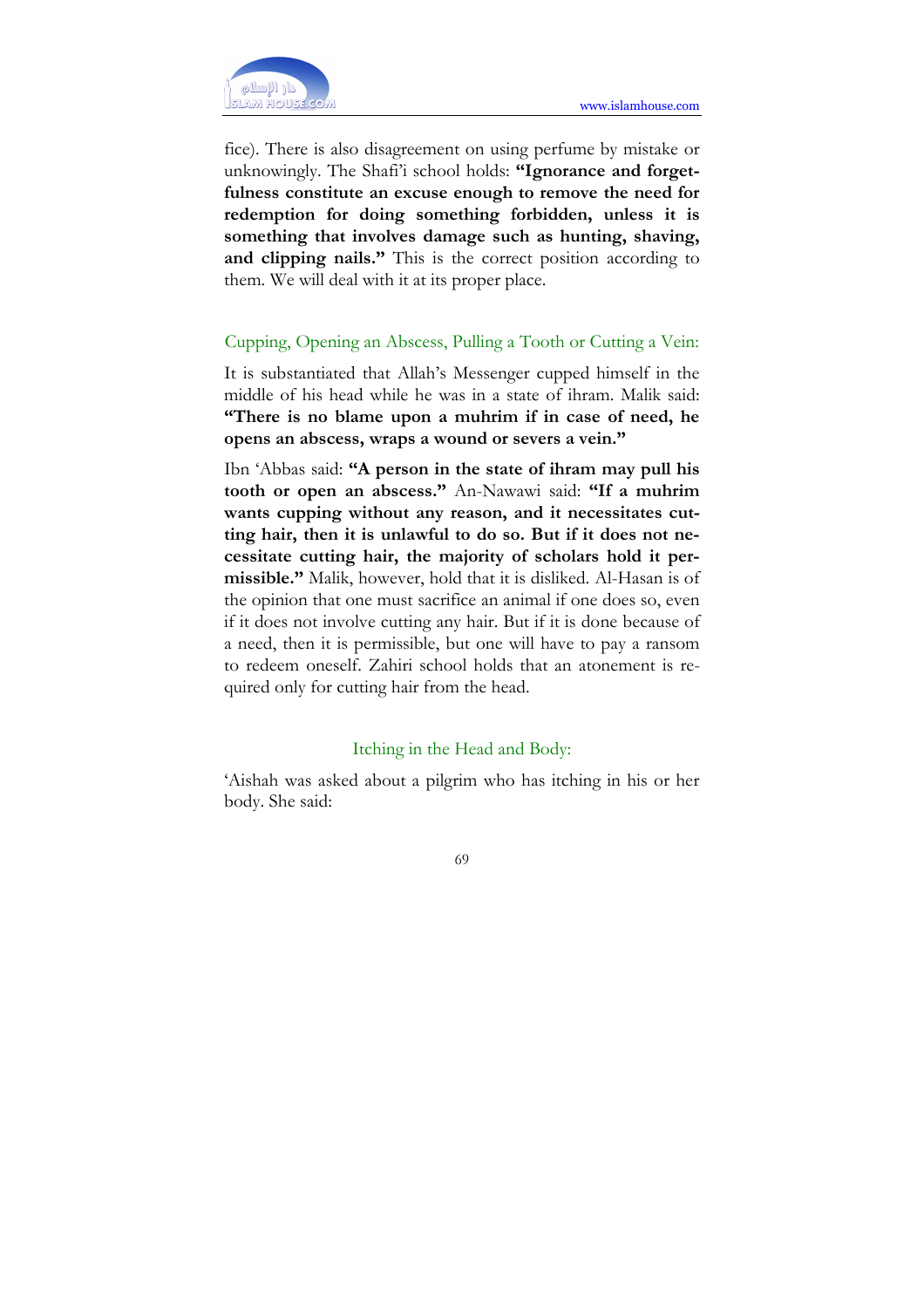

## "Yes, he or she may scratch as strongly as he or she likes."

This hadith is reported by Bukhari, Muslim and Malik, who added:

## "If both of my hands were tied, and only my leg was free, I would use it to scratch myself."

 The same was reported from Ibn 'Abbas, Jabir, Sa'id ibn Jubair, 'Ata and Ibrahim An-Nakh'i.

## Looking in the Mirror and Smelling Sweet Basil:

Ibn 'Abbas said: "A person in a state of ihram is permitted to smell sweet basil, look in a mirror, and cure himself by eating butter and oils." 'Umar bin Abdul 'Aziz used to look in the mirror and use the tooth stick (siwak) while in a state of ihram.

Ibn Al-Mundhir said: "There is consensus among the scholars that a muhrim may eat oil, fat, and butter, but he is not permitted to use perfume all over his body."

Hanafi and Maliki scholars hold it is disliked for a muhrim to stay at a place which is full of perfume or scent, whether he intended to smell it or not. Hanbali and Shafi'i schools are of the opinion that if such a person does so intentionally it is unlawful for him, otherwise there is no harm. The Shafi'i school holds that sitting at a perfumer in an incensed place is permissible, because its prohibition will make things difficult. Applying perfume is not desirable; one should avoid it unless one is sitting in a place where one cannnot avoid it, for example, if one is sitting in the Sacred Mosque when it is scented. In this there is no harm, nor is it disliked, because sitting at this place is a means of achieving closeness to Allah, and to abandon it for something which is at best only per-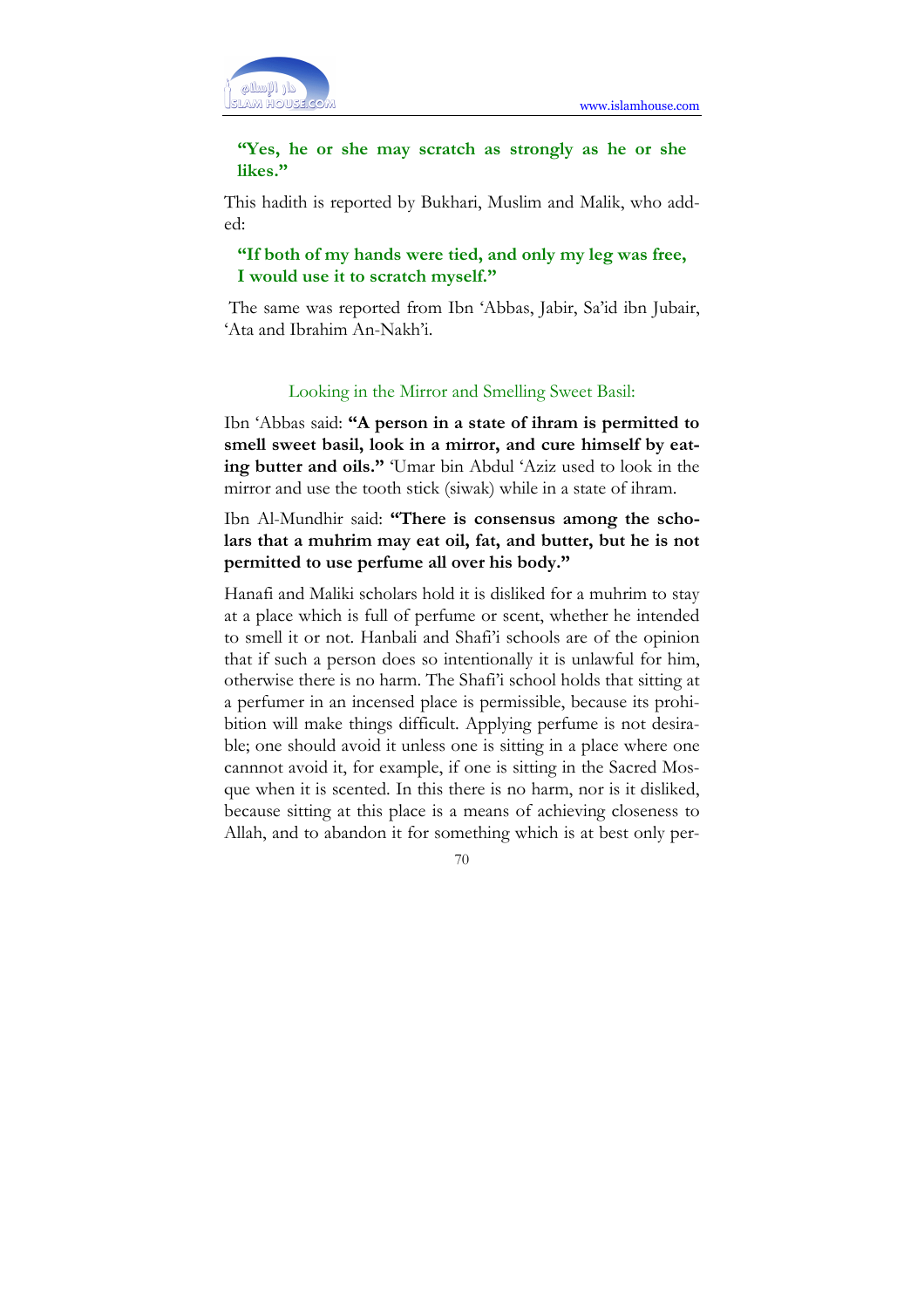

missible is not desirable. One may carry the perfume in a bottle or wrapped in a cloth and one is not required to make any atonement for doing so.

# Wearing a Belt Pocket Around the Waist to Keep One's Money and Wearing a Ring:

Ibn 'Abbas said: There is no harm if a muhrim wears a ring, or a belt pocket to keep his money.

### Wearing Kohl in the Eye:

Ibn 'Abbas said: A person in a state of ihram may wear kohl if his or her eyes are sore, provided the kohl is not perfumed. There is consensus among scholars on its permissibility for treatment but not as a means for beautification.

### Sitting Under the Shade of an Umbrella, a Tent, a Roof, etc.:

Abdullah ibn 'Amer reported:

"'Umar used to throw a piece of leather on a tree and sit under its shade while he was in the state of ihram."

This is reported by Ibn Abi Shaiba.

Ummul-Hussain reported:

"I performed the Farewell Hajj with the Prophet (peace be upon him). I saw Usamah ibn Zaid and Bilal. One of them was holding the noseband of the Prophet's shecamel, and the other was shading him with a cloth from the sun until he threw the pebbles at 'Aqabah."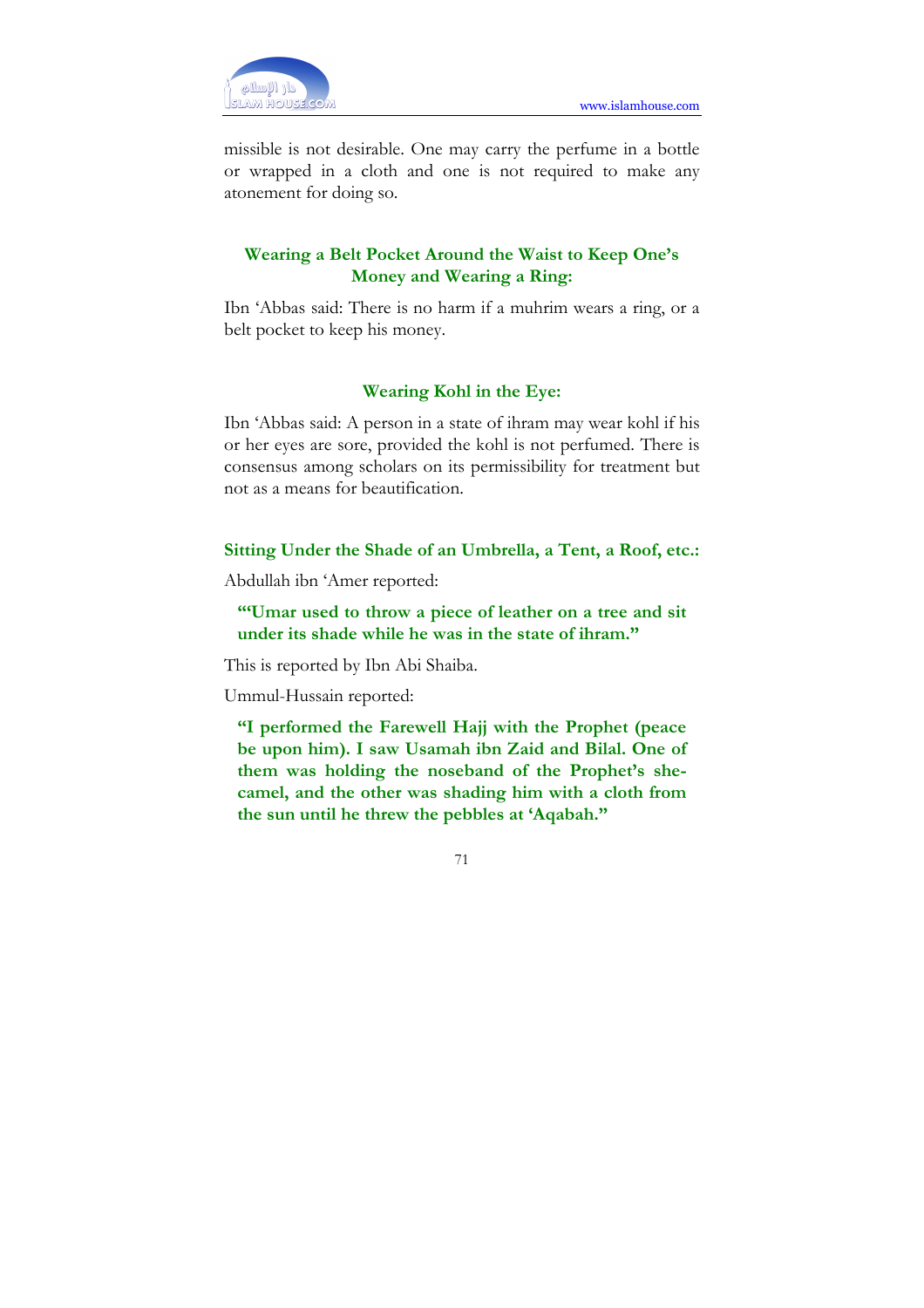

This is reported by Ahmad and Muslim. 'Ata said: "A muhrim may shade himself from the sun, and take shelter to protect himself from rain and wind." Ibrahim An-Nakh'i reported: "Al-Aswad ibn Yazid threw a cloth over his head for shelter from rain while he was in the state of ihram."

## Using Henna:

The Hanbali school holds that using henna for dyeing any part of the body, except the head, is not forbidden for a muhrim, male or female. The Shafi'i school holds that a male muhrim may use henna for dying any part of the body, except hands and feet, dying of which without any genuine cause is not permissible in the state of ihram. Also covering one' s head with thick (layers of) henna is not permissible. They also hold that it is not desirable for a woman in the state of ihram to use henna, and that it is unlawful for her to do so if she is in 'iddah after the death of her husband.

The Hanafi and the Maliki schools on the other hand, hold that a muhrim, male or a female, is not permitted to use henna for dyeing any part of the body because it is a perfume, and a muhrim is not allowed to wear perfume during the state of ihram. Khawlah bint Hakim reported from her mother that the Prophet (peace be upon him) told Umm Salamah:

"Do not wear perfume while you are in the state of ihram. nor touch henna, because it is a perfume." (Reported by At-Tabarani in Al-Kabir, Al-Baihaqi in his Al-Ma 'rifah, and by Ibn Abdul-Barr in his work At-Tamheed)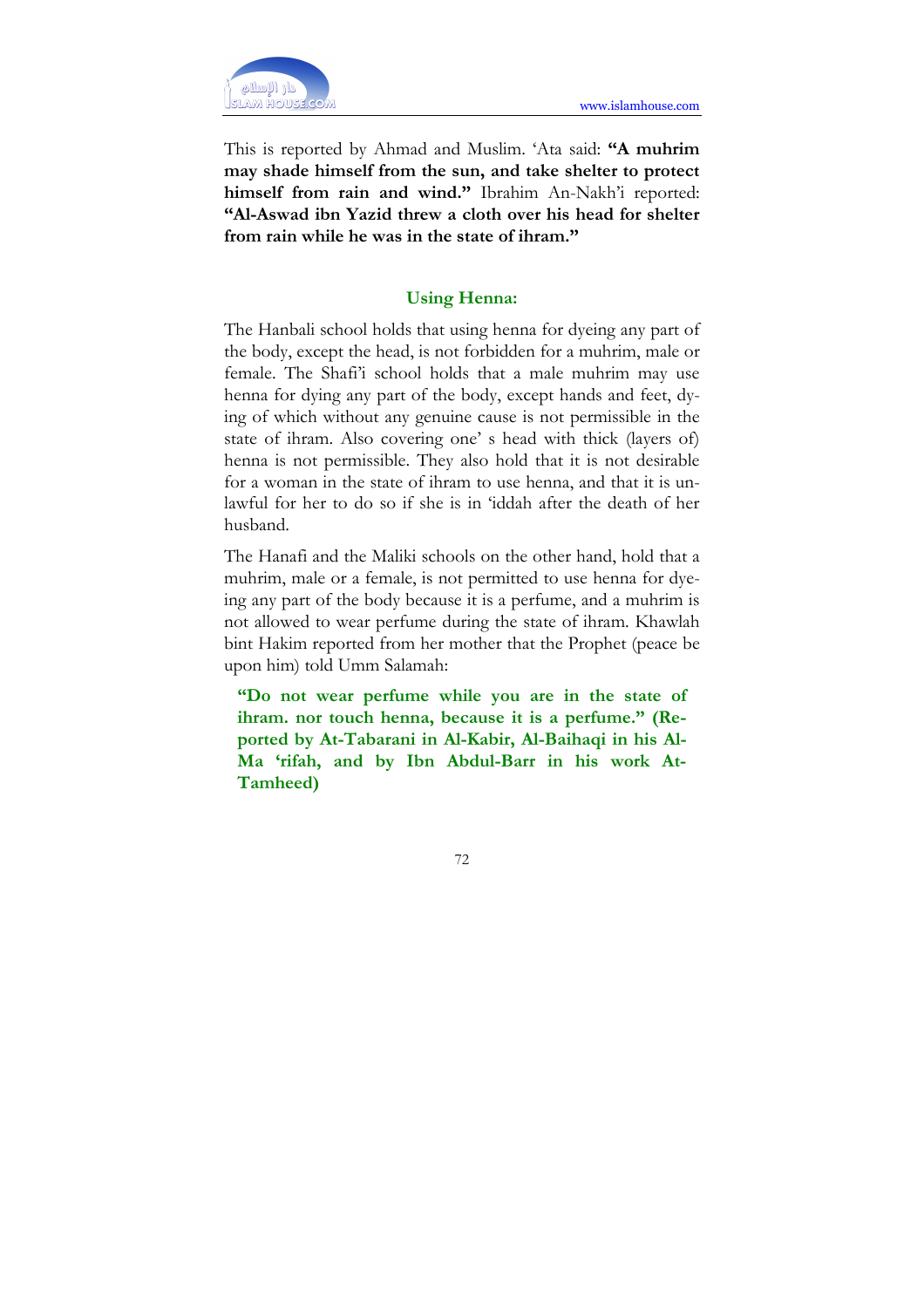

#### Punishing a Servant for Discipline:

Asma bint Abi Baker reported:

"We went for Hajj with the Prophet (peace be upon him). When we reached a place called 'Arj the Prophet (peace be upon him) stopped, and so did we. 'Aishah sat by the Prophet (peace be upon him), and I sat next to Abu Bakr. Their travel supplies were with a servant of Abu Bakr. He sat down waiting for his servant. When the servant came he was walking on foot, and had no camel with him. Abu Bakr asked him about his camel. The servant replied: 'I lost it yesterday.' At this Abu Bakr got angry and said to him: 'You had only one camel (to look after) and you lost it.' And he beat him. The Prophet (peace be upon him) smiled and said: 'Look at this muhrim--Abu Bakr! What is he doing?' And he kept on smiling and repeating this." (Reported by Ahmad, Abu Daw'ud, and Ibn Majah)

#### Killing Flies, Fleas, and Lice:

'Ata was asked by a man about the fleas or ants that vexed him while he was in the state of ihram. He replied: "You may throw away what does not belong to you." Ibn 'Abbas said: "A muhrim may kill lice and ticks."

A muhrim may also remove fleas from his camel. 'Ikrimah reported that Ibn 'Abbas once ordered him to kill the ticks off his camel while they were both in the state of ihram. 'Ikrimah, disliked doing so. Then, Ibn 'Abbas commanded Ikrimah to slaughter a camel, which he willingly did. Thereupon Ibn 'Abbas asked him, "Do you know how many ticks you just killed?"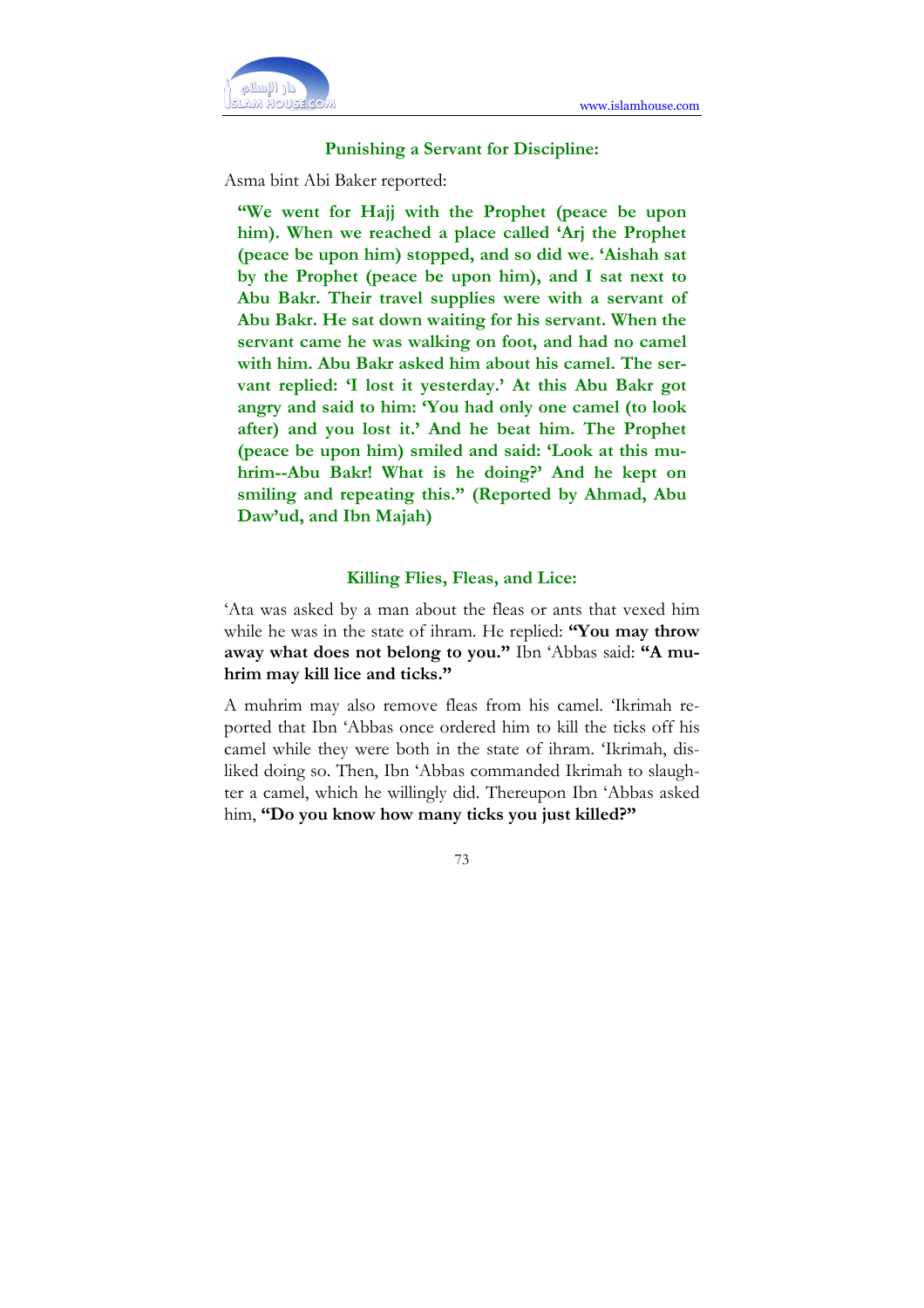

### Killing the Five Vicious Animals and Others that are Harmful:

'Aishah reported that the Prophet (peace be upon him) said:

"Five of the animals are vicious and they may be killed in the sacred precincts of Haram: the crow, the kite, the scorpion, the mouse, and the ravenous dog."

This is reported by Muslim and Bukhari, who added

"(and) the snake."

There is consensus among the scholars that the small crow which eats the seeds, is not included in the category of the above animals. Under the ravenous dog is included one that bites people and frightens them and all other similar vicious animals that attack humans such as the lion, tiger, leopard and wolf.

Thus Allah said:

"They ask you what is lawful to them (as food). Say: 'Lawful to you, are (all) things good and pure: And what you have taught your trained hunting animals 8 (to catch) in the manner directed to you by Allah"' (Qur'an 5.4)

The Hanafi scholars hold, however, that the word "vicious dog" in this case applies only to dogs and wolves.

Ibn Taimiyyah is of the opinion that a muhrim may kill any harmful creature that usually causes harm to humans, such as snake, scorpion, mouse, crow, and a vicious dog. He is also permitted to defend himself against whatever harms him, whether animals or people; if they assault him, he should fight them back. The Prophet (peace be upon him) said: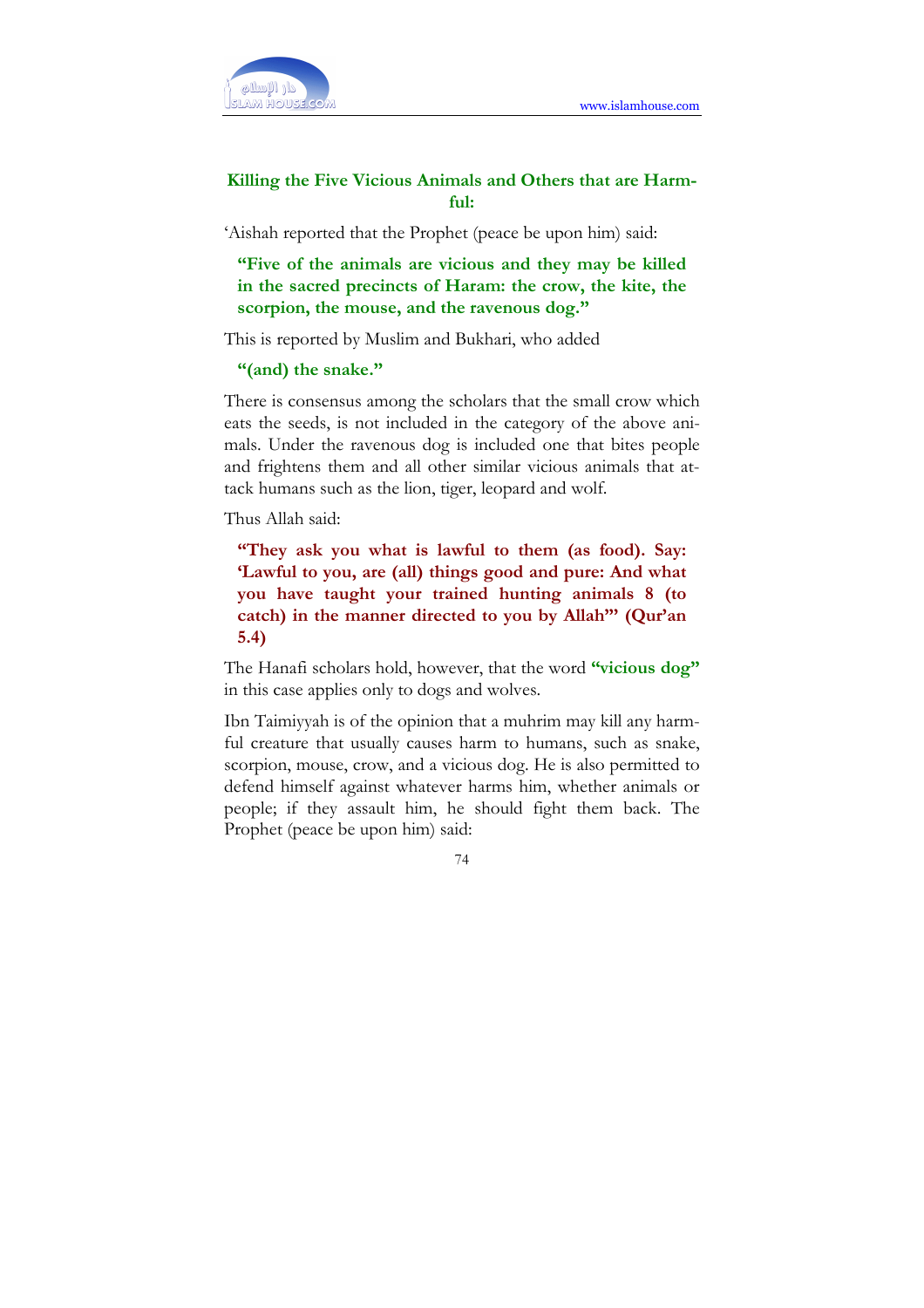

"He who is killed while defending his wealth is a martyr, and he who is killed while defending his life is a martyr, and he who is killed while defending his religion is a martyr, and similarly he who is killed while defending his honor is also a martyr."

Ibn Taimiyyah further said: "If fleas and lice bite him, a muhrim should cast them out. He may also kill them, and incur no penalty. Casting them out is, however, easier than killing them. Similarly a muhrim is forbidden to kill any animal that he sees, such as a lion, a leopard, etc. But, most of the scholars hold that if he should kill one of these animals, he is not required to make any atonement. Looking for lice without feeling any bite, for comfort and pleasure, however, while one is in the state of ihram, should be avoided. But if someone does it, he is not required to make an atonement."

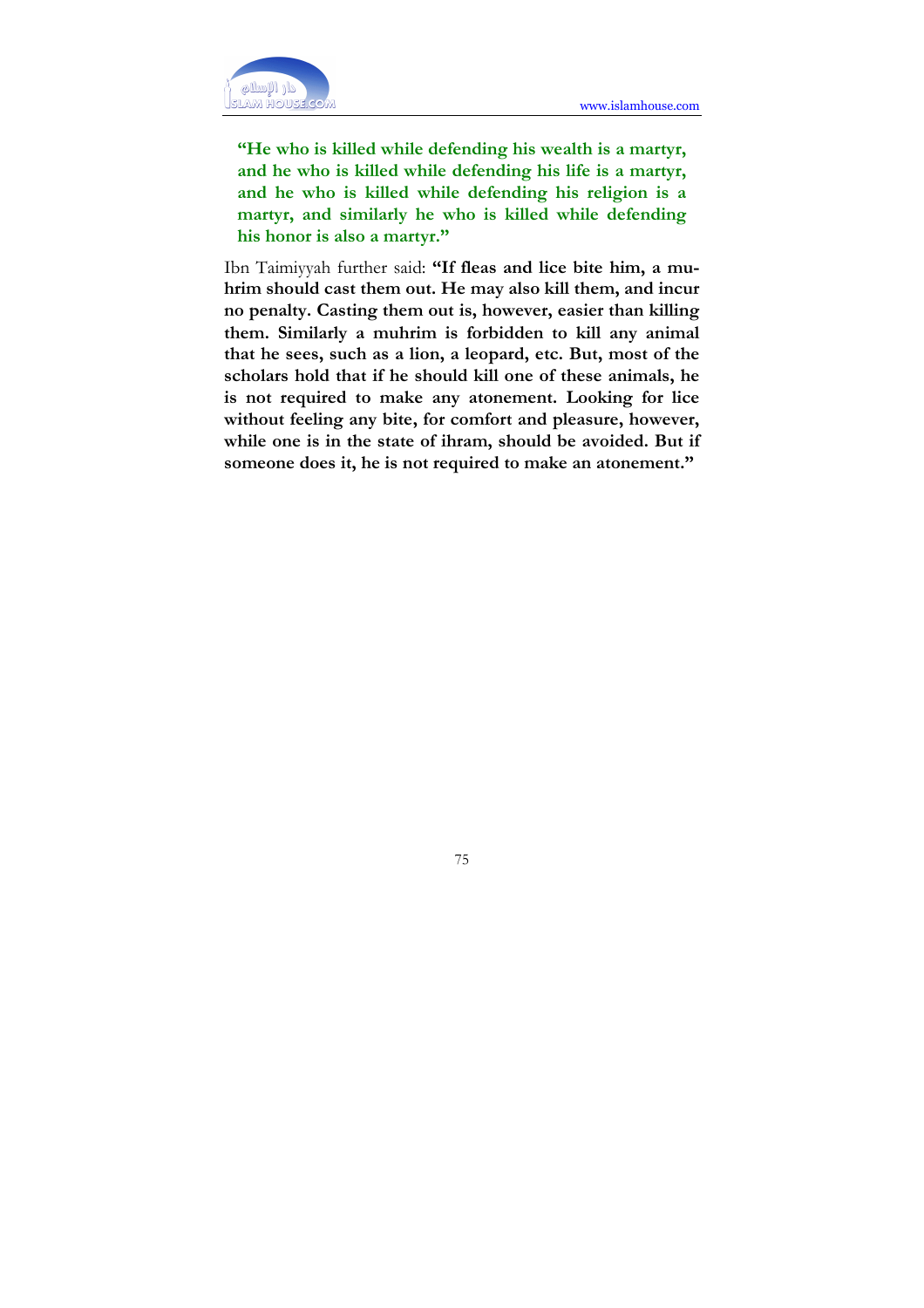

# Chapter Eight: Restrictions Of Ihram

### The Law Giver forbids certain things for a muhrim after he dons the ihram garb:

1. Sexual intercourse and all matters leading to it such as kissing, touching, or talking with one's wife about intercourse or related matters.

2. Committing sins that cause a man to deviate from the path of obedience to Allah.

3. Disputing, arguing or fighting with companions, servants or others.

The basis of this prohibition are the words of Allah:

### "Let there be no obscenity nor wickedness nor wrangling in the Hajj" (Qur'an 2.197)

Both Bukhari and Muslim reported on the authority of Abu Hurairah that the Prophet (peace be upon him) said:

"He who performs Hajj, committing no obscenity, nor wickedness, nor wrangling, will return home free of sins as the day his mother bore him."

4. Wearing any sewn clothes, such as a shirt, hooded robes, cloak, underpants or wrapping anything around the head, a cap or a fez, etc. Likewise one is not permitted to wear clothes dyed with a nice fragrant dye or to wear shoes or sewn slippers.

Ibn 'Umar reported that the Prophet (peace be upon him) said:

"A person in a state of ihram is not allowed to wear a sewn shirt, a turban, a hooded robe, underpants, a cloth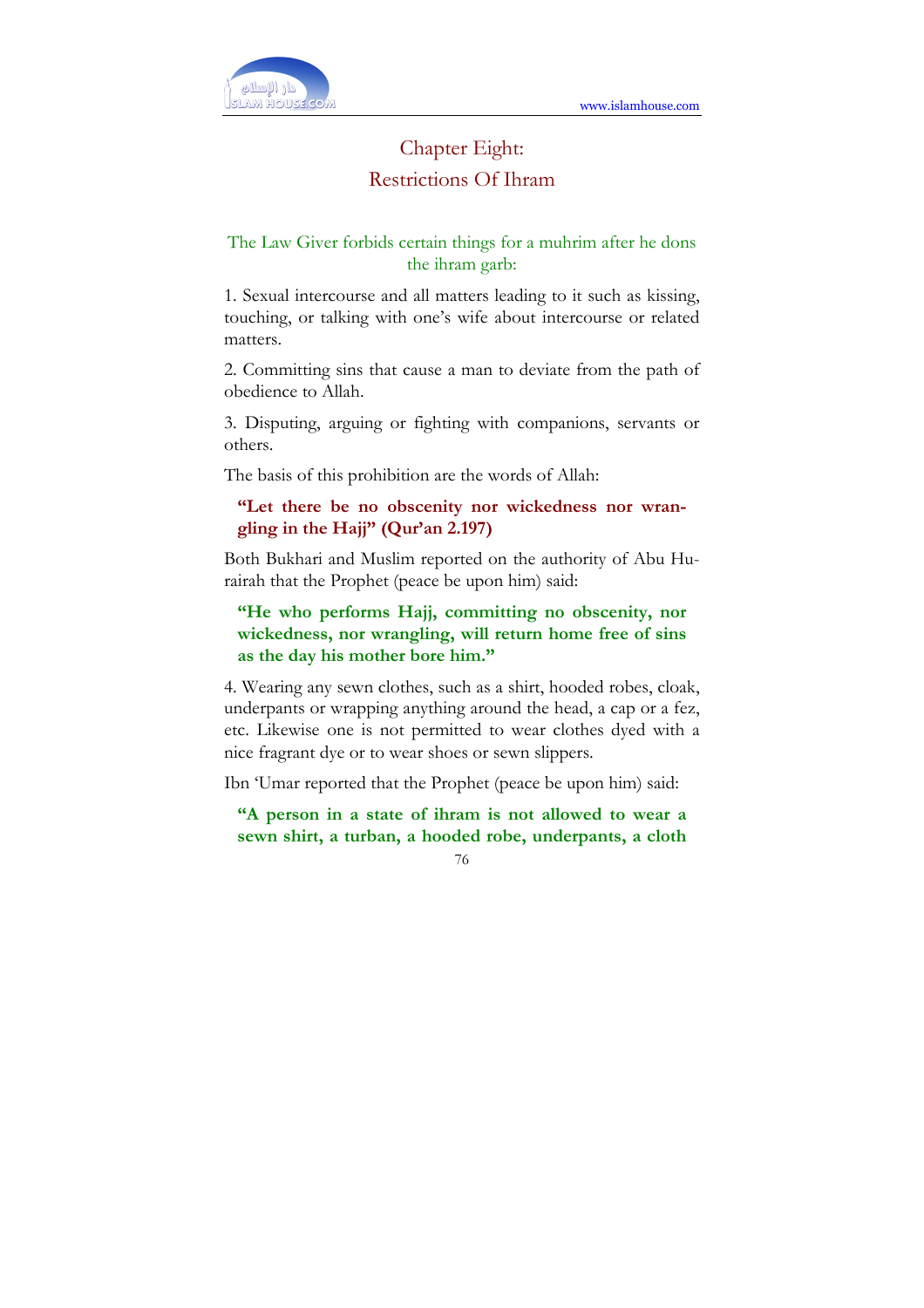

that has been dyed with sweet smelling fragrance (such as saffron), shoes or sewn slippers, unless one is unable to find regular unsewn slippers, then one may wear his shoes provided one cuts them down to the ankles."

This was reported by Bukhari and Muslim. There is agreement among the scholars that these restrictions apply to men only.

As for a woman pilgrim, she may wear all of the above. But she is forbidden to use perfumed clothes, a veil that covers the face, and gloves.

Ibn 'Umar reported:

"Allah's Messenger (peace be upon him) forbade women pilgrims from wearing gloves, veils, and clothes dyed with saffron or warse. (A sweet smelling plant that was used to dye clothes yellow) Besides these, they may wear anything else, any color, silk clothes, ornaments, trousers, or a shirt or shoes." (Reported by Abu Daw'ud, Al-Baihaqi and Al-Hakim, with a sound chain of authorities)

Bukhari reported that 'Aishah wore a dress that was dyed with 'usfur ('Usfur: safflower, the red dyestuff prepared from its flower heads) while she was in a state of ihram, and she said:

### "A woman must neither wear a veil to cover her face, nor wear clothes that are dyed with saffron or other fragrant dyeing material."

Jabir said:

#### "I do not consider 'usfur a scent."

'Aishah held that there is no harm for women pilgrims in wearing ornaments, black or rose-colored clothes and shoes.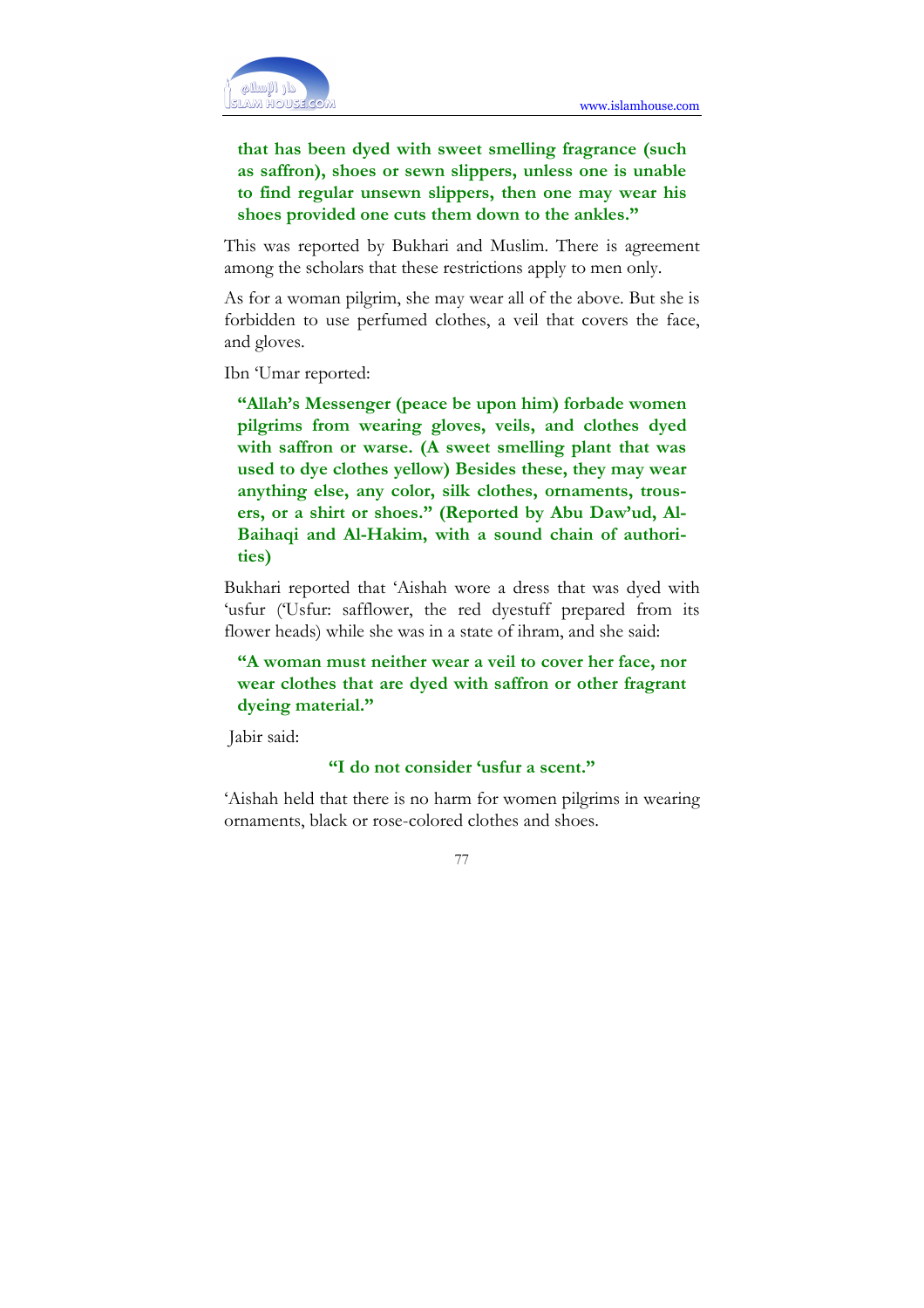

Bukhari and Ahmad have reported that the Prophet (peace be upon him) said:

### "A pilgrim woman must neither cover her face nor wear gloves."

This proves that a woman in the state of ihram should not cover her face and hands. The scholars, however, say that there is no harm if she covered her face with something other than a veil. She may also use an umbrella or similar item as a screen between men and herself. But if she is afraid of tempting others she must cover her face.

'Aishah said:

### "Men on camels used to pass by us while we were with the Prophet (peace be upon him) and in the state of ihram. We would cover our faces with our gowns when they passed by us, and then uncover them again."

This is reported by Abu Daw'ud and Ibn Majah. 'Ata, Malik, AthThawri, Ash-Shafi'i, Ahmad, and Ishaq hold that it permissible for women to cover their faces in the state of ihram.

#### A Man Without Garb or Shoes for Ihram:

A person who has no proper garb and shoes for Hajj may wear whatever is available to him. Ibn 'Abbas reported that Allah's Messenger (peace be upon him) delivered a sermon at 'Arafah saying,

"A Muslim (pilgrim) who finds no suitable garb (for ihram), may wear trousers, and if he finds no suitable slippers, he may wear shoes."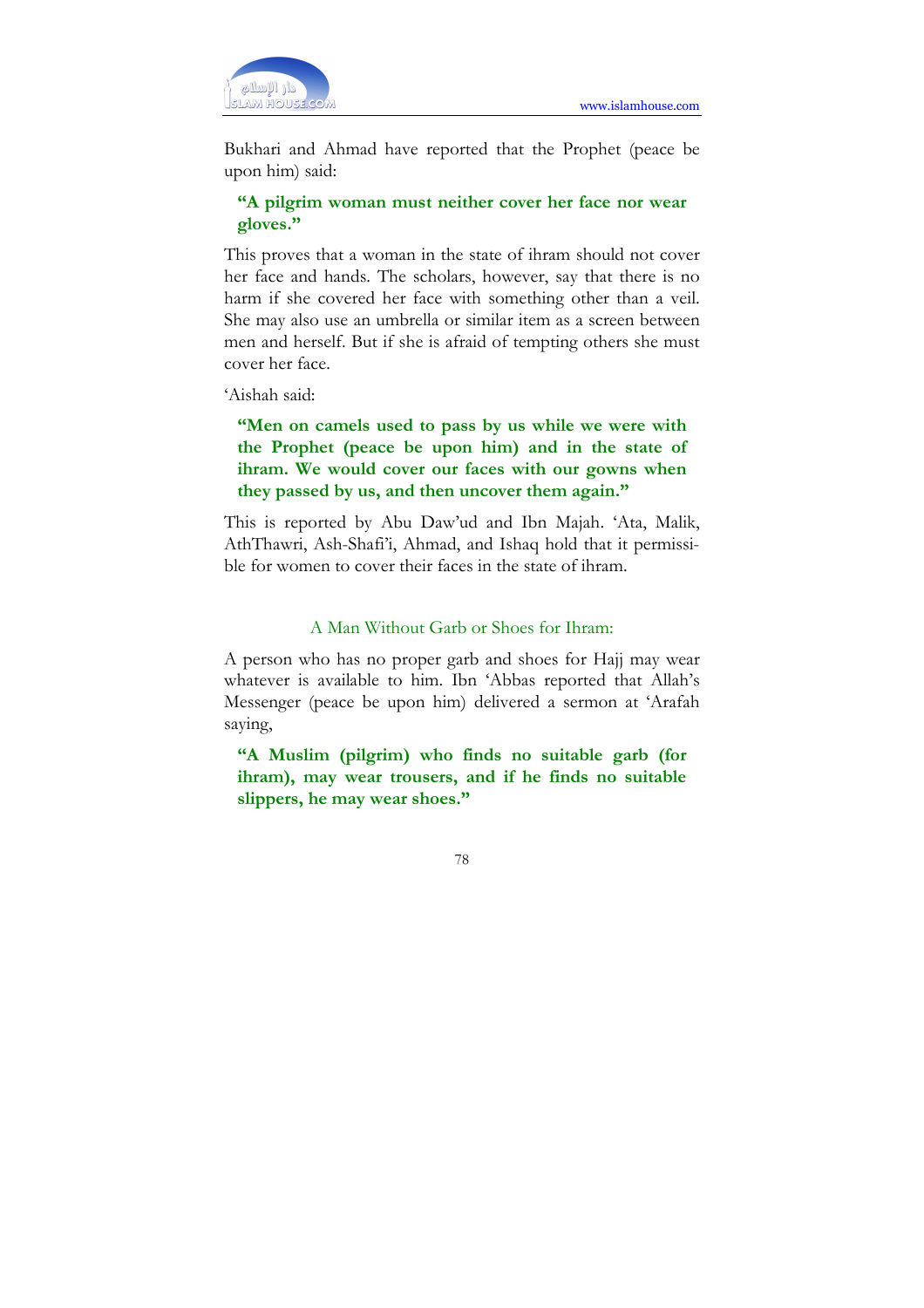

(This is in the case of a man who finds these things are either not available, or he has no extra money to buy them) This is reported by Ahmad, Bukhari and Muslim. In Ahmad's narration from 'Ata ibn Dinar we read that Aba Al-Sha'sha informed him that Ibn 'Abbas heard the Prophet (peace be upon him) saying,

"He who finds no garb (for ihram), but has trousers, he may wear them, and he who finds no (suitable) slippers but has shoes, he may wear them." At this I (Aba Al-Sha'sha) asked him: "And did he say anything about cutting them?" Ibn 'Abbas said: "No."

Ahmad, therefore, holds that a muhrim who finds no proper garb or slippers may wear his trousers and shoes, as shown by the hadith of Ibn 'Abbas, without being required to make any atonement for doing so. (Ibn Qayyim also prefers this view)

### Contracting a Marriage, or Acting on Behalf of Others, or Acting as a Guardian for Someone:

Such a marriage contract is invalid, null and void, and is not binding as reported in a hadith transmitted by Muslim and others. It is reported that 'Uthman ibn 'Affan said: The Prophet (peace be upon him) said:

### "A muhrim must not contract marriage, nor help others contract marriage, nor get engaged for marriage."

Malik, Ash-Shafi'i, Ahmad, and Ishaq are also of the same opinion. They hold that it is not permissible for a muhrim to contract a marriage and regard any marriage thus contracted as invalid. Tirmidhi has also reported it but without the words:

### "…nor get engaged for marriage."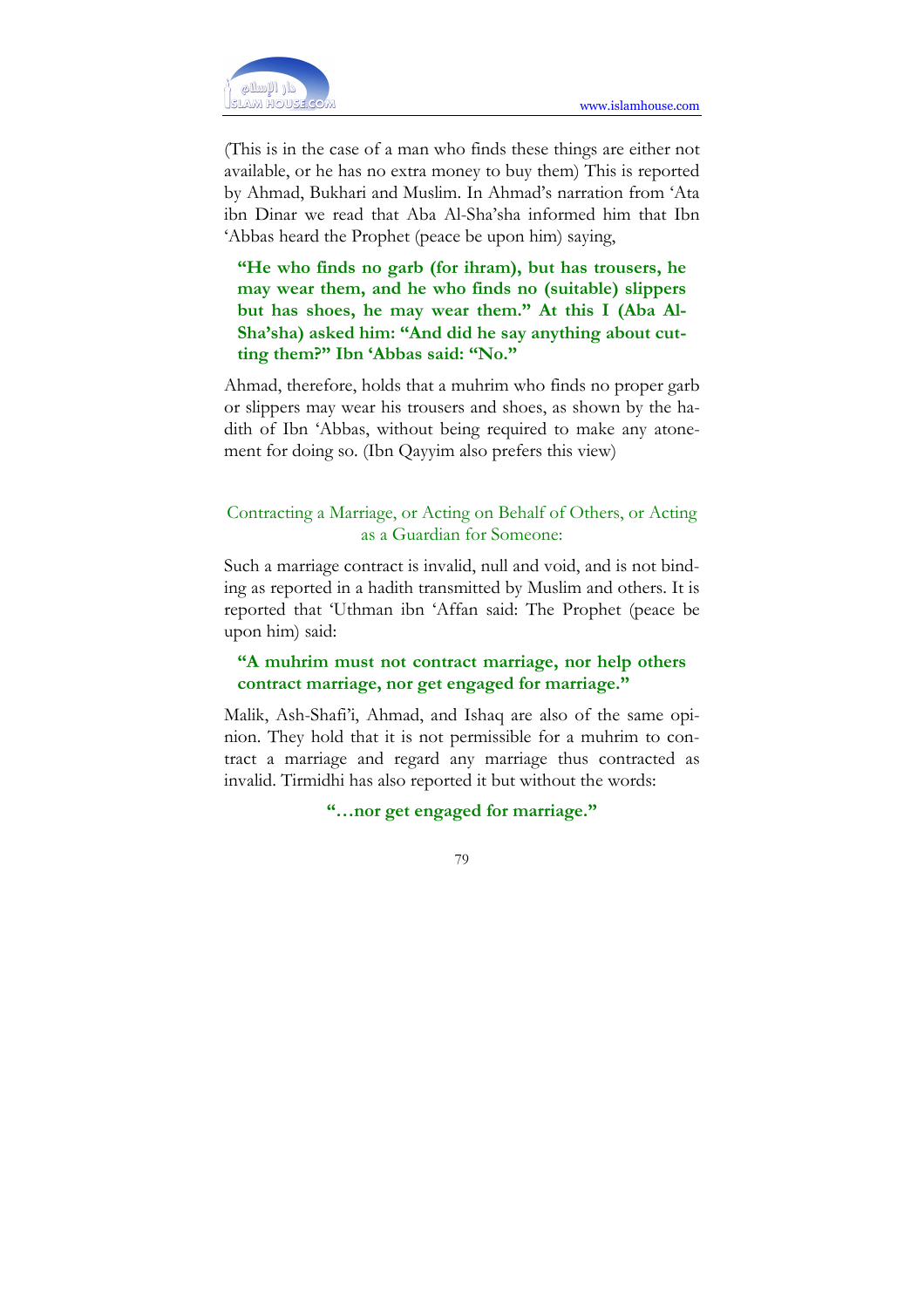

Tirmidhi considers this a sound hadith and remarks that the Companions of the Prophet (peace be upon him) practiced it.

Some of the reports that say the Prophet (peace be upon him) "married Maimunah while he was a muhrim" are contrary to the report transmitted by Muslim that "he married her while he was no longer in the state of ihram."

Tirmidhi said: "There is disagreement concerning the marriage of the Prophet (peace be upon him) to Maimunah, for he married her on his way to Makkah. Some said: 'He married her before he put on ihram, but the news of his marriage became known while he was in the state of ihram. Later he consummated his marriage with her in Saraf, on the road to Makkah, after he was free from the restrictions of ihram.'" Hanafi scholars, however, hold that a muhrim may contract a marriage, because in the state of ihram what is forbidden is not marriage with a woman, but only the consummation of marriage. Contracting a marriage is permissible, but intercourse is forbidden.

Clipping Nails, Shaving, Cutting or Removing Hair by any Means, from the Head or any Part of the Body:

Allah says:

### "And do not shave your heads until the offering reaches the place of sacrifice." (Qur'an 2.196)

There is consensus among the scholars that a person in the state of ihram is forbidden to clip his fingernails without any genuine excuse. However, if a nail is broken, one may remove it without incurring any penalty.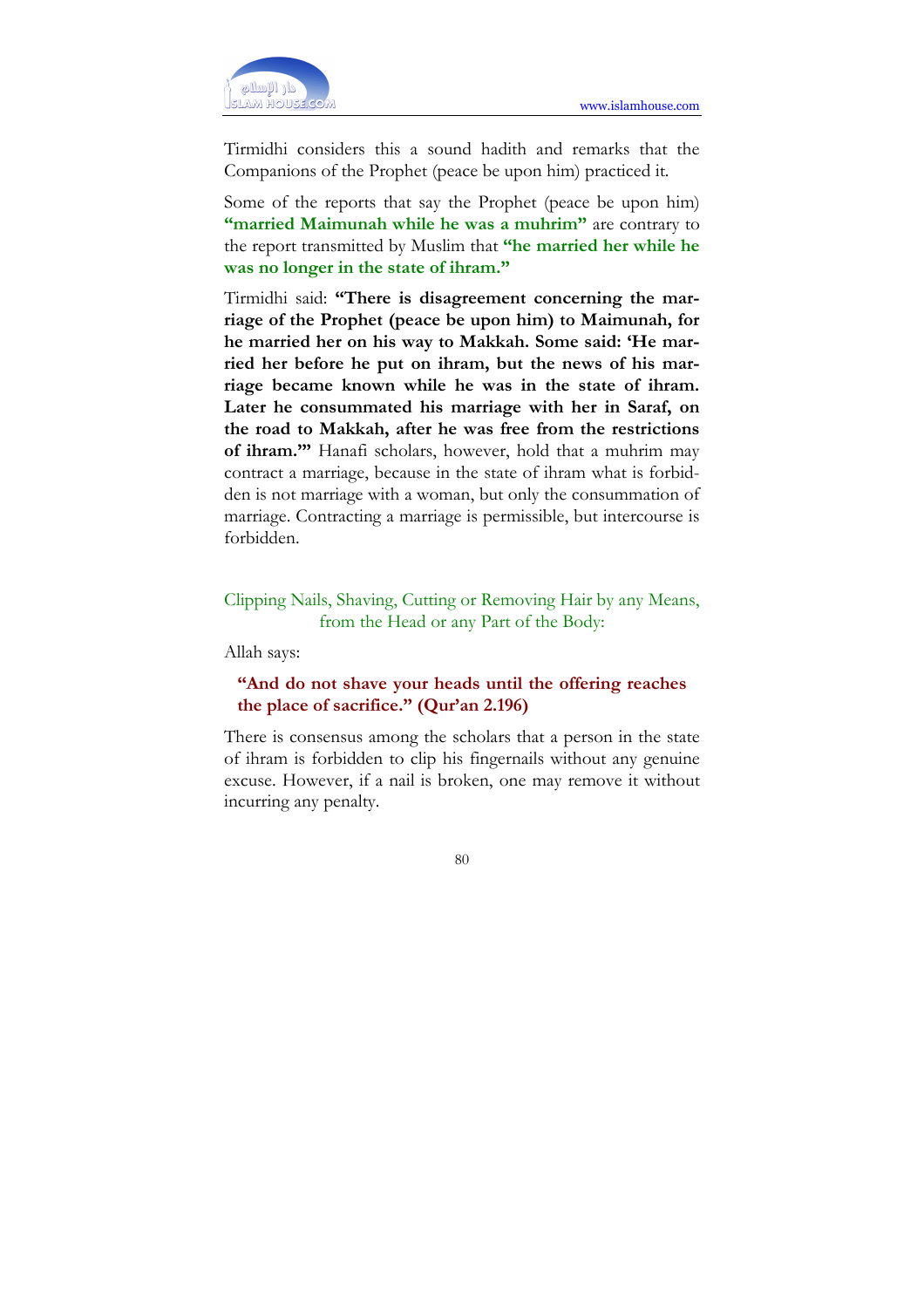

Removing the hair is permitted, if it becomes bothersome. In such a case one must pay atonement, except for the removal of hair of the eye if it bothers him. (The Maliki scholars hold there is a penalty for removing hair of the eyes) Allah the Almighty says:

"And if any of you is ill, or has an ailment in his scalp (necessitating shaving), he should in compensation either fast, or feed the poor, or offer sacrifice." (Qur'an 2.196)

This will be discussed later.

#### Using Perfume on Body or Clothes by a Man or Woman:

Ibn 'Umar reported that 'Umar smelled the pleasant smell of perfume coming from Mu'awiyah while the latter was in the state of ihram. 'Umar commanded him:

### "Get back, and wash it off. I have heard the Prophet (peace be upon him) saying: 'A pilgrim must be unkempt and without any perfume."

This is reported by Al-Bazzar with a sound chain.

The Prophet (peace be upon him) said:

### "Wash away the perfume that you are wearing."

He repeated this thrice. The body of a deceased muhrim should neither be perfumed during the washing, nor any perfume be applied to his shroud. (Abu Hanifah, however, holds it is permissible) Concerning a muhrim dying in the state of ihram, the Prophet (peace be upon him) said: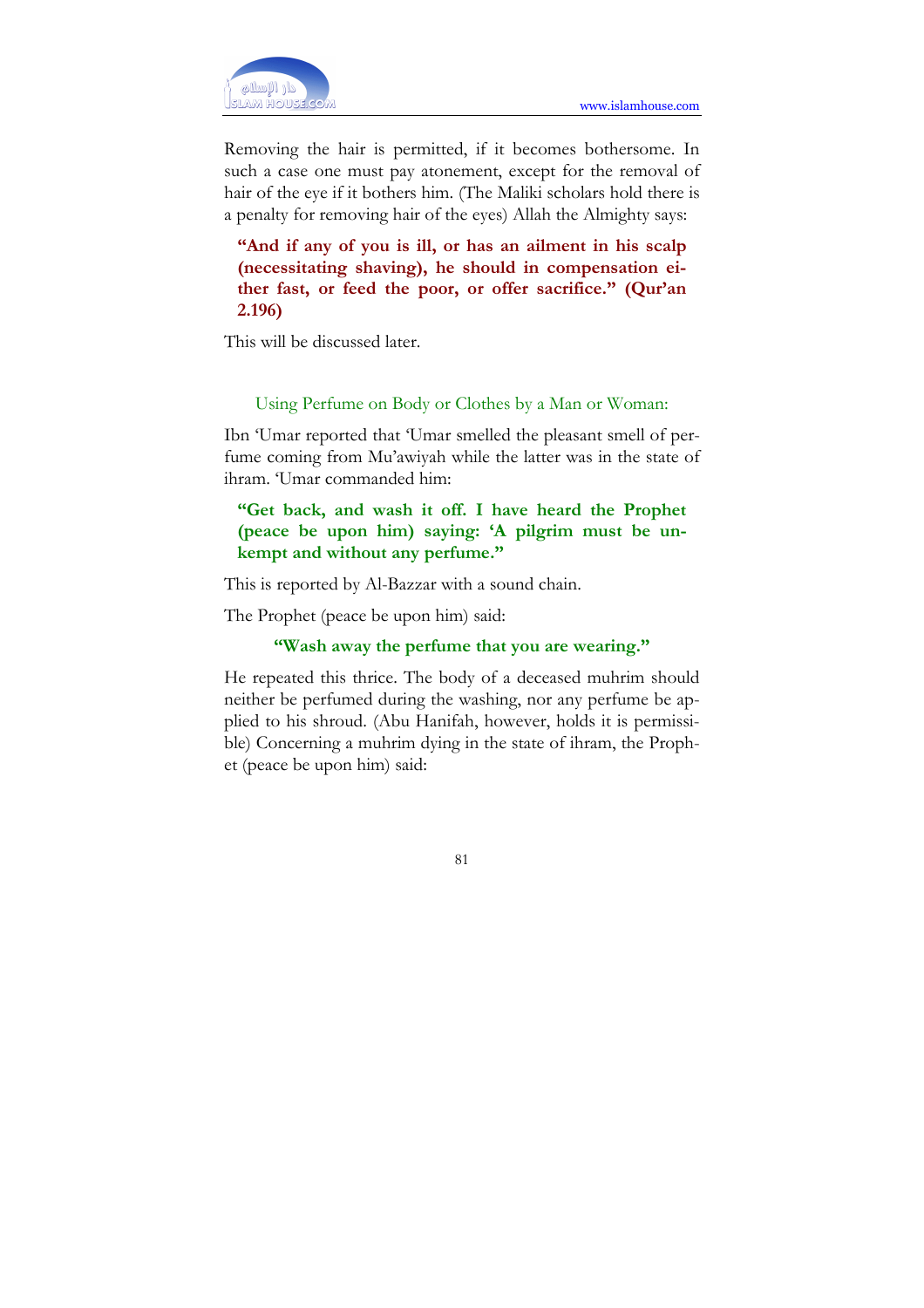

### "Do not cover his head, nor perfume his body, because on the Day of Resurrection he will be raised with talbiyah on his lips."

There is no harm, however, if some of the perfume used by a muhrim on his body or clothes before entering the state of ihram is left over.

It is permissible, however, to smell the things that are not planted for their scent such as apples and quince. These plants are similar to other plants that are not planted for their scent, nor is it extracted from them.

As for the perfume that one may acquire from touching the Ka'bah, there is no harm. Sa'id bin Mansur reported that Salih bin Kaisan said:

### "I have seen Anas bin Malik in the state of ihram, while some perfume from the Ka'bah was rubbed on his Hajj garb, but he did not wash it off."

'Ata said: "Such a person does not have to wash it off, nor does he need to make any atonement." The Shafi'i school holds that if someone purposely did so (applied perfume), or was accidently perfumed, and he could wash it off, but he did not do so, he would be committing a wrong for which he will have to pay a penalty.

#### Wearing Clothes Dyed with Scented Material:

There is agreement among scholars that wearing a Hajj garb dyed with a scented material is disallowed unless it is washed and its smell removed. Nafi'i reported from Ibn 'Umar that Allah's Messenger (peace be upon him) said: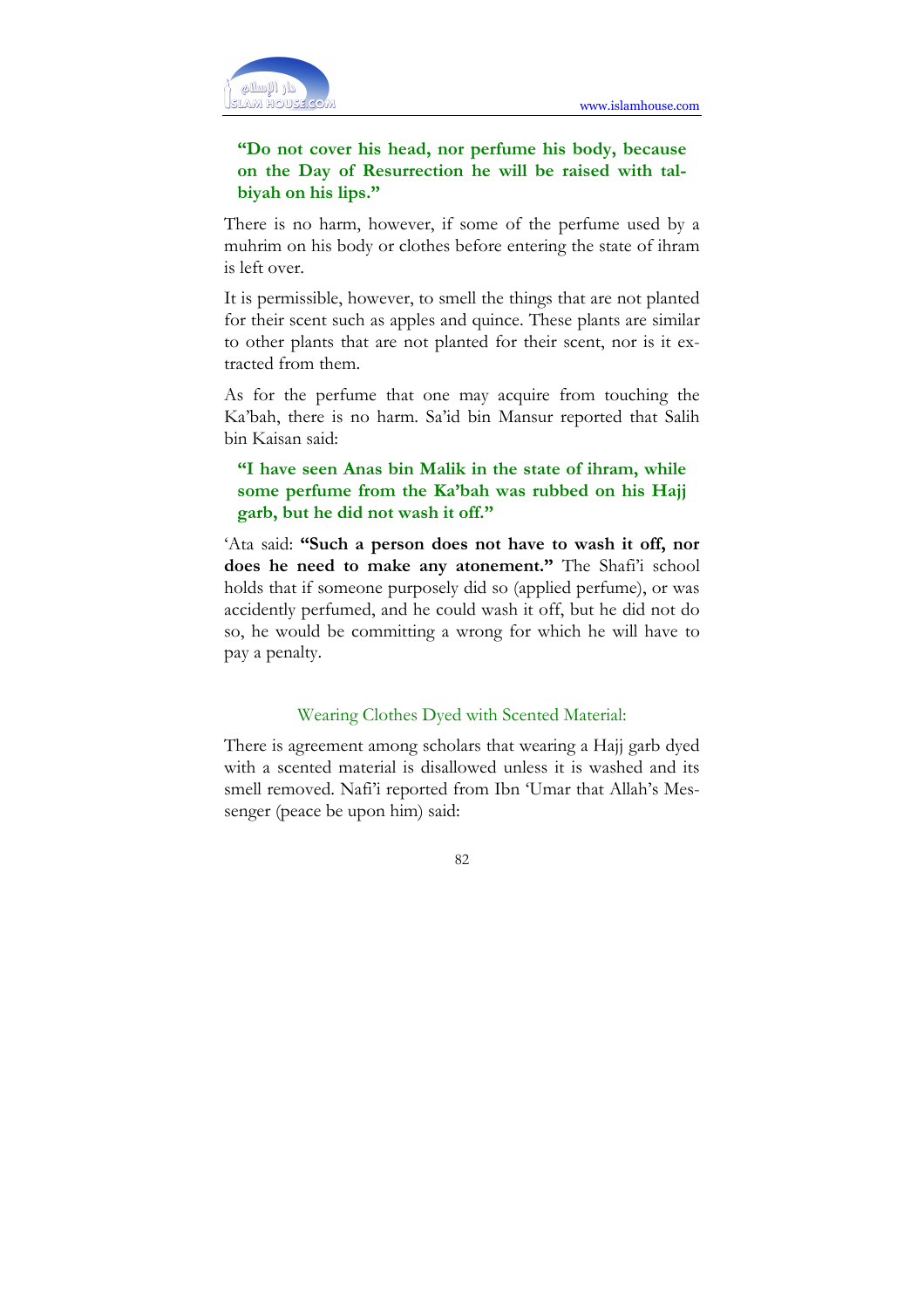

### "Do not wear (while in the state of ihram) any clothes dyed with warse or saffron without washing them."

This is reported by Ibn Abdul Barr and At-Tahawi.

Wearing scented clothes is disliked for those in leading positions in life, because the masses may imitate them and wear scented clothes which are not permitted. Malik has reported from Nafi' that he heard Aslam, the freed-slave of 'Umar bin Al-Khattab, saying to Abdullah bin 'Umar:

"'Umar ibn Al-Khattab saw Talhah bin Obaidullah wearing a dyed garb in the state of ihram. At this 'Umar said to him: 'O Talhah, what is this garb!' Talhah replied: 'O Chief of the Faithful, this is dyed with a reddish dye (that has no smell)." 'Umar said: "O People! You are leaders for others. If a layman saw you wearing this garb he would say: "I saw Talhah bin Obaidullah wearing dyed garb in the state of ihram. O People! Do not wear any of these dyed garbs."

There is no harm, however, in using some scent in cooking or drinks when its taste, color or smell is eliminated. If a muhrim partakes of it, he does not have to make any atonement. The Shafi'i school holds that partaking of such food or drink makes an atonement necessary if the smell persists. The Hanafi school is of the view that that there is no penalty on him, because he did not partake of it to enjoy its perfume.

#### Engaging in Hunting:

A muhrim may fish, eat sea game, or mention any kind of sea food. It is forbidden, however, for a muhrim to hunt on land, by killing or by slaughtering. It is also forbidden for a muhrim to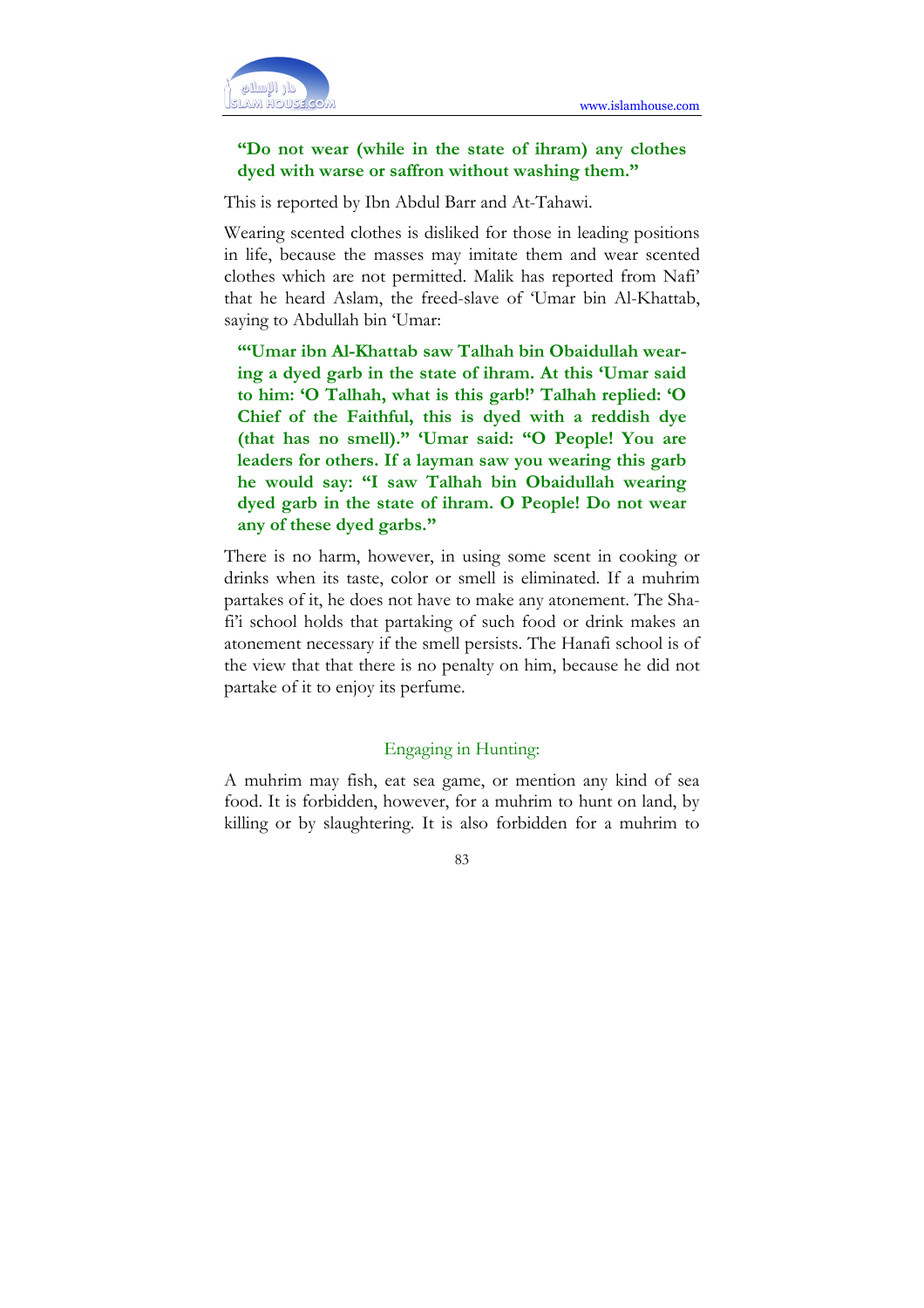point it out if it is visible, or indicate its place if it is invisible, or scare it off. It is also forbidden for him to spoil eggs of animals living on land. Buying, selling them, or milking these animals is also forbidden in the state of ihram. The Qur'an says:

"Lawful to you is the pursuit of water game and its use for food - for the benefit of yourselves and those who travel; but forbidden is the pursuit of land game - as long as you are in the Sacred Precincts or in pilgrim garb." (Qur'an 5.96)

#### Eating Game-Meat:

A muhrim is forbidden to partake of any land game prepared for his sake, at his suggestion or with his help. Abu Qatadah reported that Allah' s Messenger (peace be upon him) went for Hajj and they also went with him. The Prophet (peace be upon him) dispatched a group, including Abu Qatadah, and told them:

#### "Follow the seashore until we meet again."

All of them except Abu Qatadah were in the state of ihram. On the way, they saw a herd of zebras. Abu Qatadah attacked them and killed a female zebra. They all ate of its meat but said:

#### "Is it permissible for us to partake of this land game in the state of ihram?"

Then they carried the rest of the meat to the Prophet (peace be upon him), and told him the whole story. The Prophet (peace be upon him) said to them:

"Did any one of you ask Abu Qatadah to attack the herd, or point it out to him?" They said: "No." He said, "Then, you may eat what is left of the quarry."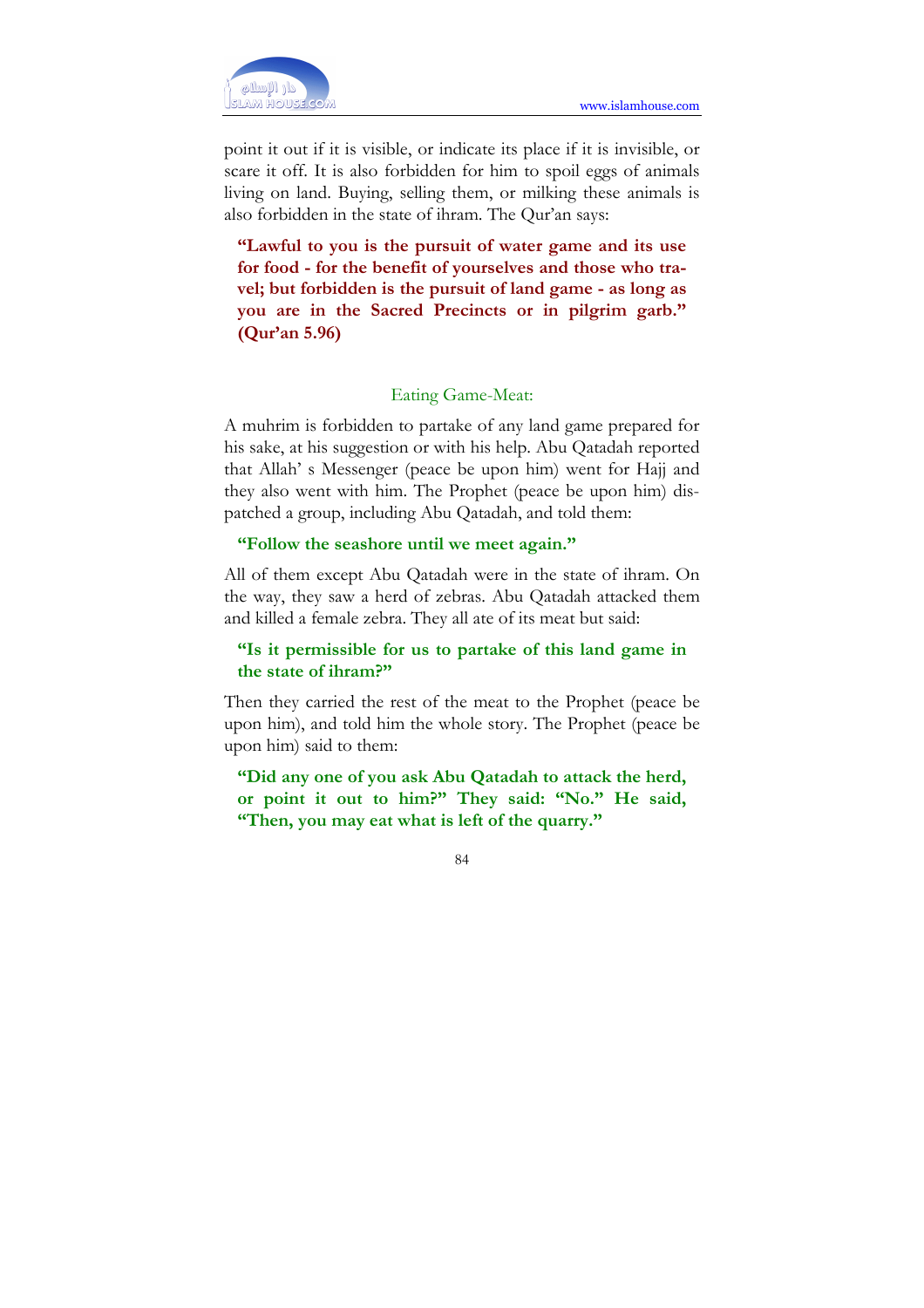

This is reported by Bukhari and Muslim.

A muhrim may eat the meat of a game which is neither killed by him, nor for him, nor pointed out by him to someone else, and in the hunting of which he did not help others. Al-Muttalib reported from Jabir that Allah's Messenger (peace be upon him) said:

"The (eating of) land game is lawful for you in the state of ihram provided you yourselves do not kill it but it is killed for you (by someone else)."

This is reported by Ahmad and Tirmidhi, who said: "Jabir's hadith is explanatory, but we do not know the narrator who reported it from Jabir to Al-Muttalib."

Some of the scholars follow this principle and consider that eating meat of land game is lawful for a muhrim if he does not hunt it, nor is it hunted for his sake. Ahmad, lshaq, Malik and the majority of scholars hold a similar view. Ash-Shafi'i said: "This is the best and the most correct hadith reported on this issue."

The eating of a land game hunted by a muhrim or for a muhrim is unlawful for him, whether it is done with or without his permission. But, if someone else who is not in the state of ihram, hunted it for himself, and offered or sold some of it to a muhrim, he is permitted to partake of it.

Abdur-Rahman bin 'Uthman At-Taimi reported:

"We went for Hajj with Talhah bin Obaidullah. While we were in the state of ihram, some meat of birds was given to Talhah. He was asleep. Some of us ate of this meat, while others refrained. When Talhah woke up (and was told about this) he approved of those who had eaten it and said: 'We used to eat such meat while we were with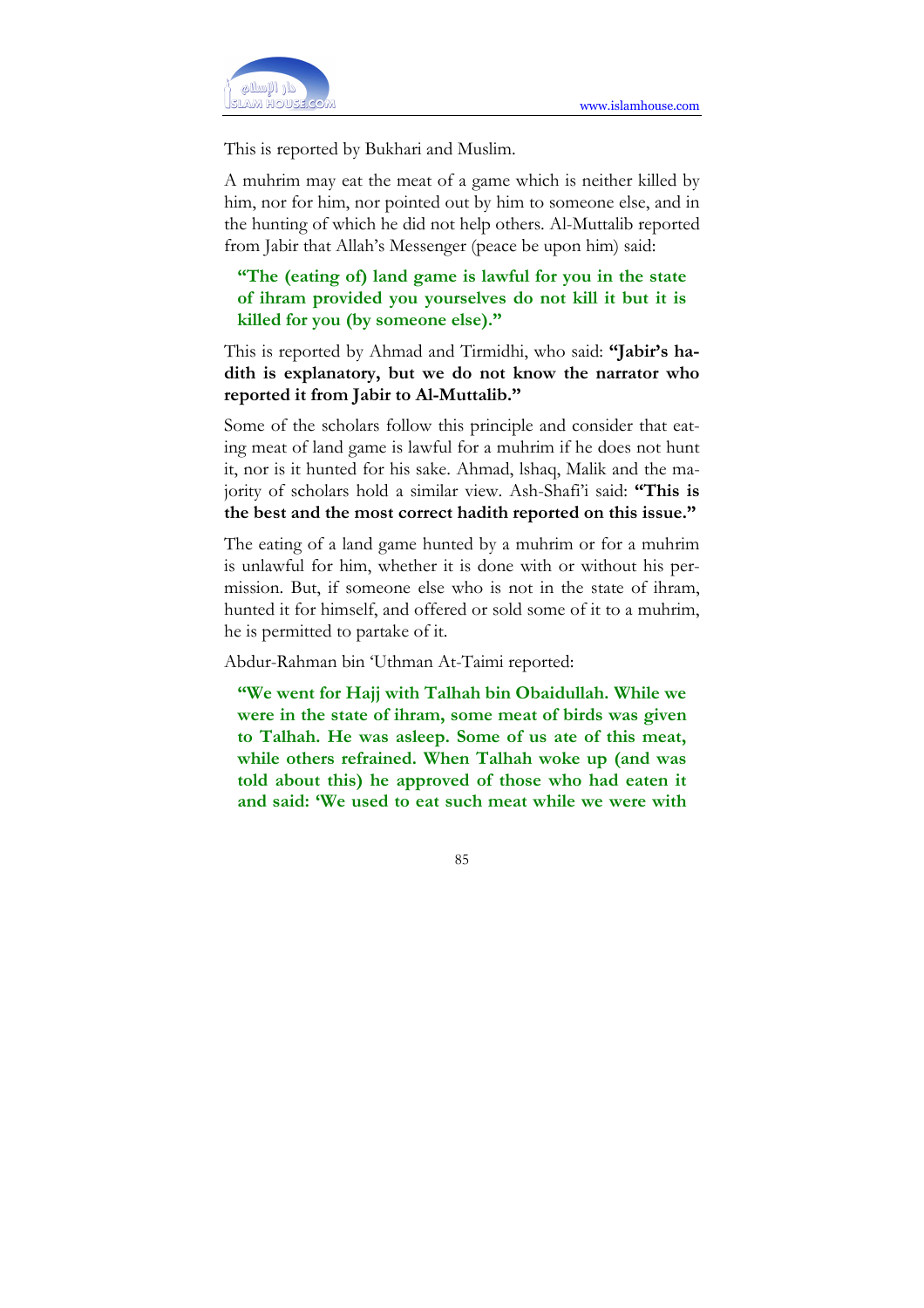

### Allah's Messenger (peace be upon him).'" (Reported by Muslim and Ahmad)

Other ahadith forbid a muhrim eating the meat of a land game, such as the one reported from As-Sa'ab bin Jathamah al-Laithee which says:

"Someone presented meat of a zebra to the Prophet (peace be upon him), while he was in the area known as Al-Abwa or Bawaddan. The Prophet (peace be upon him) declined it, but when he saw marks of disquiet on the presenter's face, the Prophet (peace be upon him) said to him: 'We declined (your) present only because we are in the state of ihram.'"

Considering the assumption behind declining the meat - that it was hunted for the sake of those who were in the state of ihram these ahadith can be reconciled. The people who were not in the state of ihram meant to hunt for those who were in the state of ihram. Ibn Abdul Barr said: "The argument of those holding this view is that it is supported by sound ahadith on this subject. When taken in this sense we find no contradiction or disagreement in these ahadith. All Sunan should be interpreted in this manner. They do not contradict or disagree with each other when applied in their proper contexts. Ibn Al Qayyim prefers this opinion, and says: 'All the traditions of the Companions approve of this course.'"

#### Penalty for Violating Sanctity of Ihram:

A muhrim who for a genuine reason is compelled to violate any of the restrictions of ihram, like shaving his head, wearing sewn clothes because of cold or heat or something else, with the exception of having sexual intercourse with his spouse, (For details on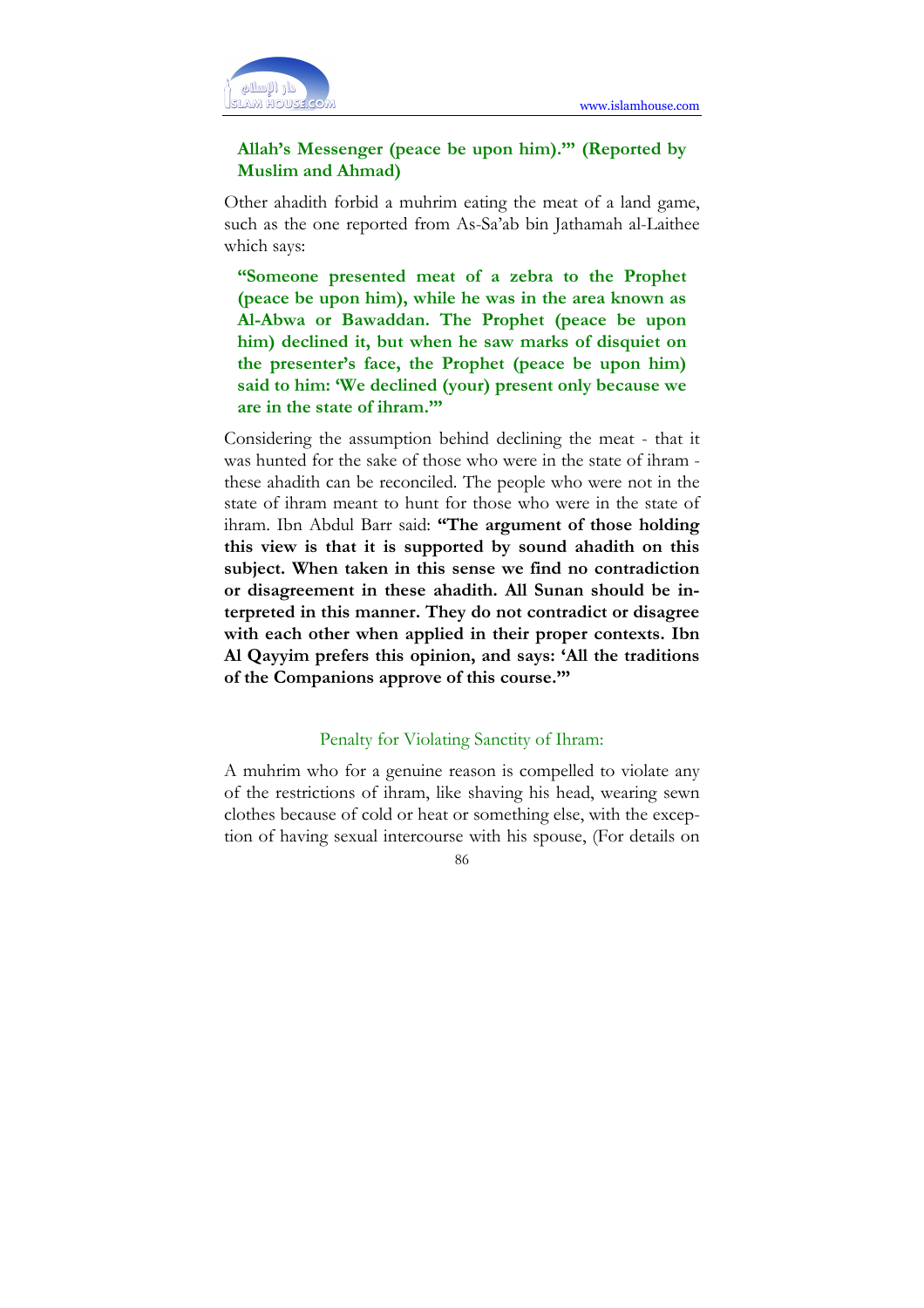

this see the following pages) he may do so, but he will have to slaughter a sheep, or feed six needy people, (Each needy person should be given at least the equivalent of half sa in measure) or fast three days to atone for it.

Violation of restrictions of ihram other than sexual intercourse does not invalidate Hajj or 'Umrah. Sexual intercourse with one's wife invalidates Hajj or 'Umrah. Abdur Rahman bin Abi Laila reported from K'ab bin 'Ujrah that Allah's Messenger (peace be upon him) passed by him while in Hudaibiyah and said,

"Are the lice in your head bothering you?" He said, "Yes." The Prophet (peace be upon him) said, "Shave your head and slaughter a sheep, or fast three days or give a measure of three sa' of dates to six needy people." (Reported by Bukhari, Muslim and Abu Daw'ud)

In another report the same narrator says:

"Lice infested my hair and bothered me, while I was with Allah's Messenger (peace be upon him) during Hudaibiyah. It got so bad that I was afraid of losing my sight. Then Allah, the Almighty revealed the Qur'anic verse (2.196) "And if any of you is ill or has an ailment in his scalp (necessitating shaving) (he should) in compensation either fast or feed the poor or otfer sacrifice." Upon this Allah's Messenger (peace be upon him) called me and said: "Shave your head, or fast three days or feed six poor persons one farq (A measure commonly used in Madinah at the time of the Prophet, it is roughly equivalent to sixteen Iraqi rotl) of raisins, or slaughter a sheep." So I shaved my head and slaughtered a sheep."

With regard to penalty Ash-Shafi'i makes no distinction between a muhrim who is compelled to violate ihram by some genuine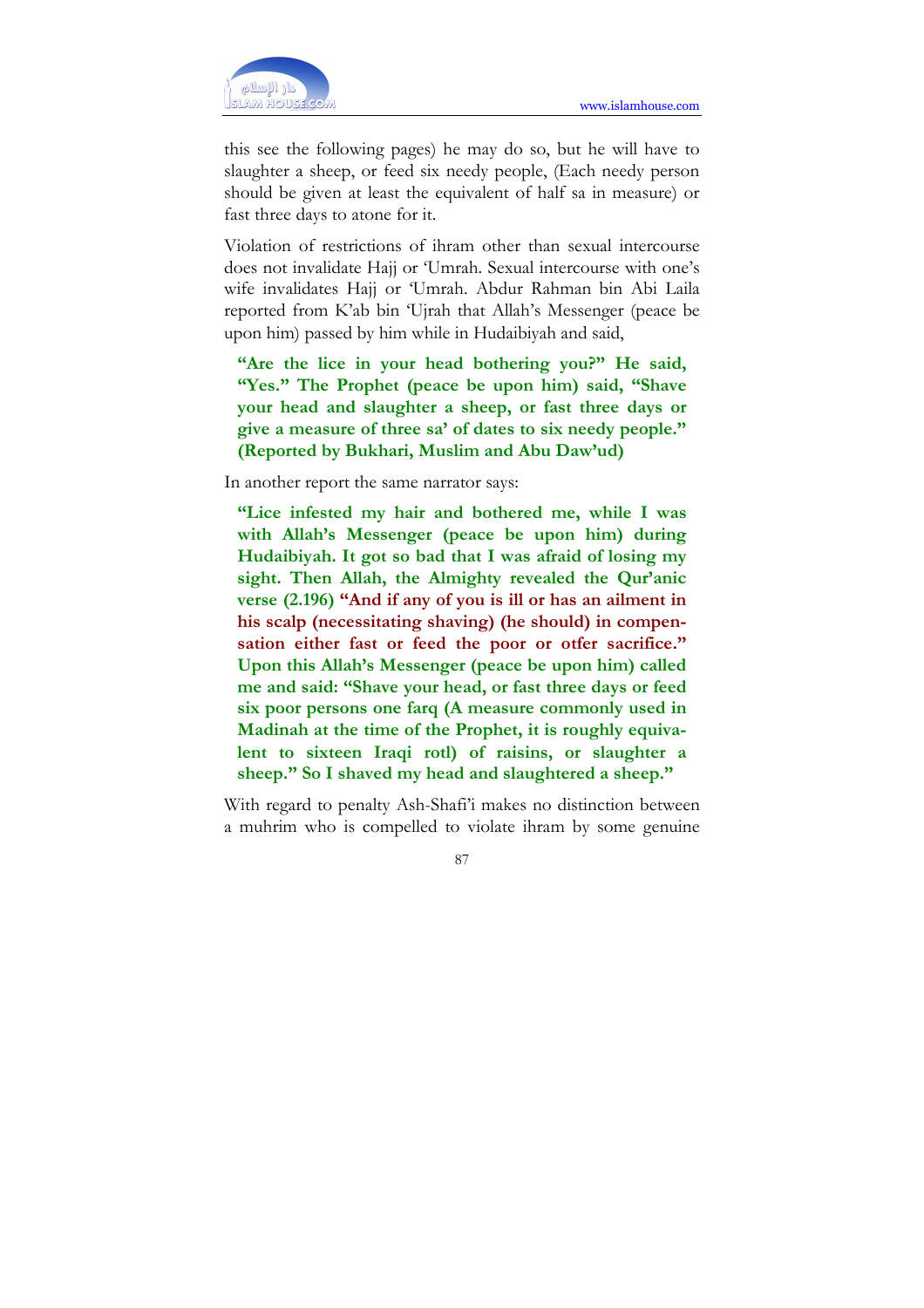

need, and one who does so without any genuine cause. In either case penalty must be paid to atone tor violation. Abu Hanifah holds that a person who violates the ihram restrictions without genuine cause must offer a sheep to compensate for his violation, if he can afford it. A person who cannot afford this does not have to make any atonement as mentioned above.

### Clipping Some Hair Only:

'Ata reported that if a person in the state of ihram pulled off three hairs or more, he must slaughter a sheep in compensation for that. This was reported by Sa'id bin Mansur. Ash-Shafi'i also reported from 'Ata that if a muhrim pulled one hair he must give one mudd (A dry measure), and for two hairs two mudds to the needy, but if he pulled more than two hairs then he must offer a sheep in sacrifice.

#### Rubbing Oil on the Body in the State of Ihram:

It is said in Al Musawwa that according to Abu Hanifah if a muhrim massages any part of his body with pure oil or vinegar he must slaughter a sheep in expiation for it. The Shafi'i school is of the view that if a muhrim used unperfumed oil on his head or beard, then he must slaughter a sheep, but there is no penalty if he uses it on any other parts of his body.

Wearing Sewn Clothes or Applying Perfume by Mistake or in Ignorance: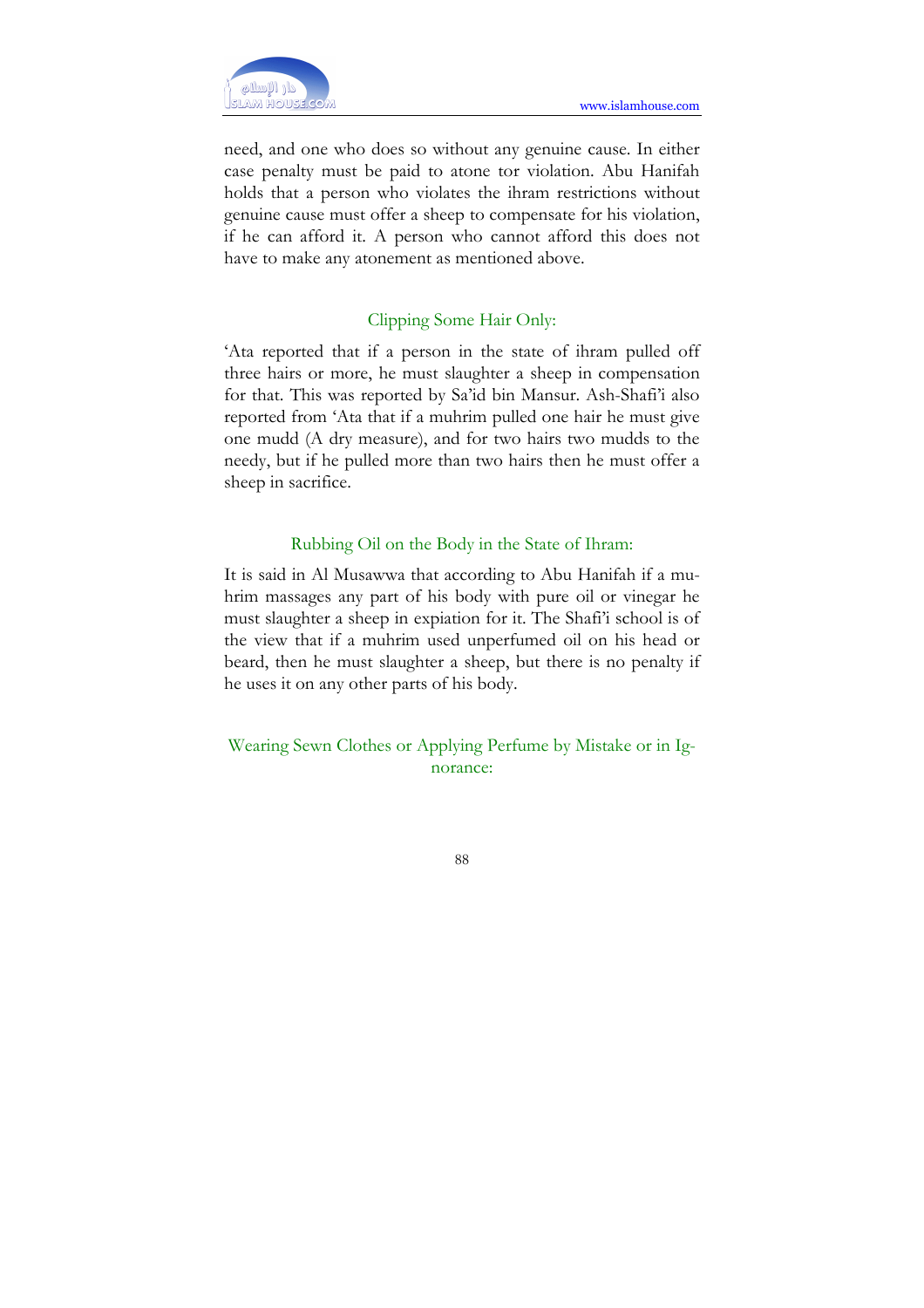

A muhrim who wears a sewn garment or uses perfume by mistake or through forgetfulness or ignorance of their inadmissibility incurs no penalty.

Ya'la bin Umayyah reported that a man came to the Prophet (peace be upon him) while he was at Al-Ji ranah. The man was wearing a cloak and both his head and beard were dyed and perfumed. He said:

### "O Allah's Messenger! I declared my intention for an 'Umrah, but I did what you see!"

The Prophet (peace be upon him) said to him:

"Wash your hair and beard, and take off your cloak, and do in your 'Umrah what you should do in your Hajj." (Reported by the Group except Ibn Majah)

Bukhari reported that 'Ata said: "If a muhrim uses perfume or wears sewn clothes, forgetfully or unknowingly, he incurs no penalty, nor is he required to make any atonement." This is different however, from the case of killing a game - unknowingly or forgetfully - for which a muhrim must slaughter a sheep in compensation, because it involves a monetary guarantee. In matters relating to security of property, knowledge and ignorance, forgetfulness and intention, are all the same, as it is in the cases of guarantee pertaining to people' s property.

#### Sexual Intercourse Nullifies Hajj:

Ali, 'Umar and Abu Hurairah issued a verdict concerning a man who had sexual intercourse with his wife in the state of ihram. In this verdict they said: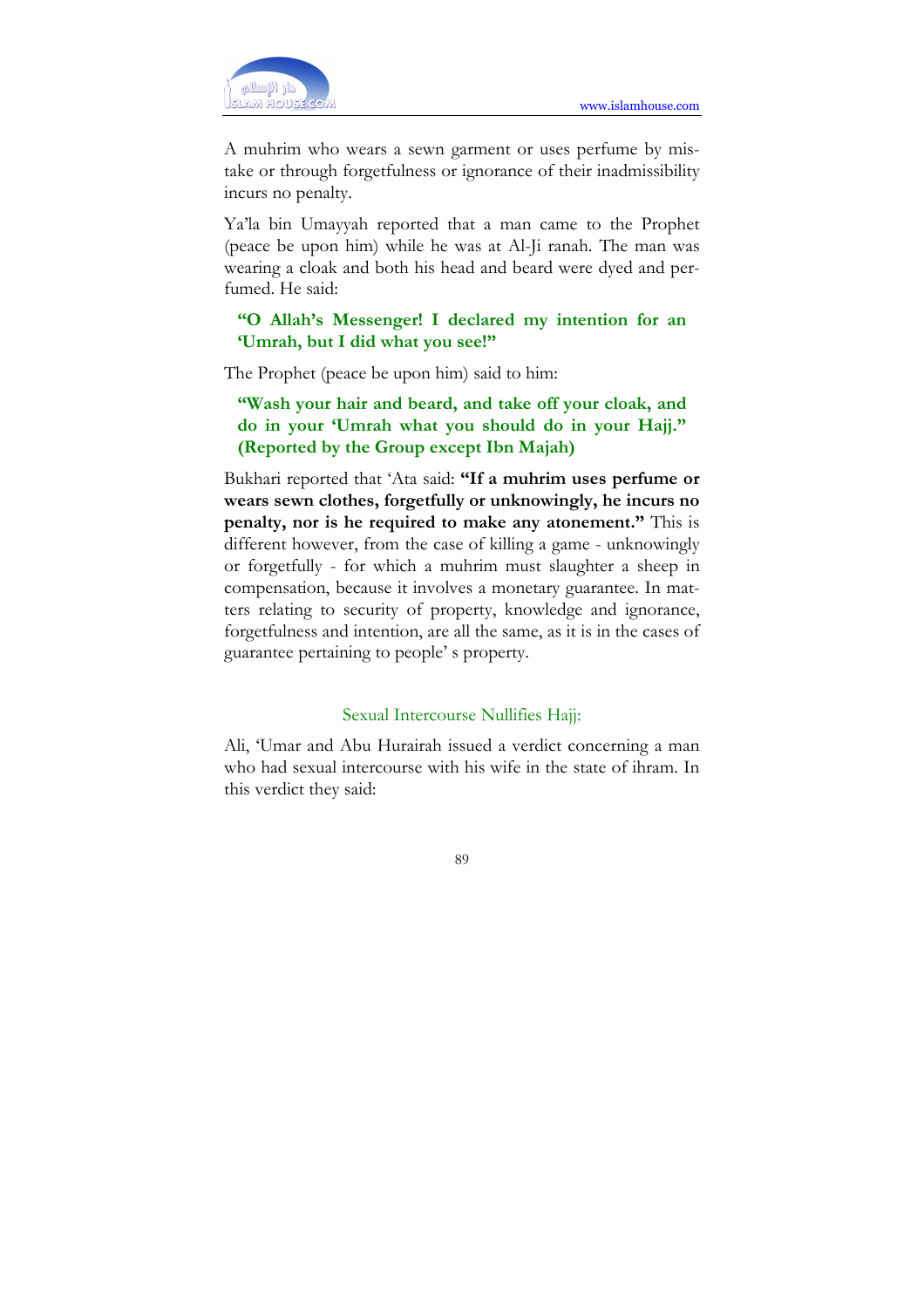

### "They both must complete their Hajj, but must also make another Hajj the following year and slaughter an animal."

Abu Al-'Abbas At-Tabari said: "If a muhrim had sexual intercourse with his spouse before the first tahallul\* from ihram, regardless of whether it was before or after 'Arafah, it will invalidate his Hajj. Such a person, however, must continue performing the rest of his Hajj rites. He must slaughter a camel and make up for his Hajj the following year."

If the wife was in the state of ihram and she accepted what her husband did, she must continue the performance of Hajj, but must also make it up the following year, and besides, according to the majority of the scholars, must also offer a sacrifice. According to 'Ata some scholars hold that the husband and wife may offer only one sacrifice.

In his commentary on hadith, Sharh Al-Sunnah, Al-Baghawi said - and this is the more famous of the two sayings of Ash-Shafi'i that a man is required to pay the penalty for sexual intercourse on a day in Ramadan. Such a couple should keep apart (Doing so is mandatory according to Ahmad and Malik, but the Hanafi and Shafi'i schools take it as a recommendation) when they go to make the next Hajj (in compensation for the first one) lest they should repeat what they did before.

If such a man is unable to slaughter a camel, then he may slaughter a cow. If he cannot afford it, then he may slaughter seven (7) sheep. And if he is even unable to do that, then he may estimate the value of the camel, and distribute food of that amount among the poor and needy people, so that every person receives one mudd. If he is unable to do so, then he should fast a day for each mudd thereof.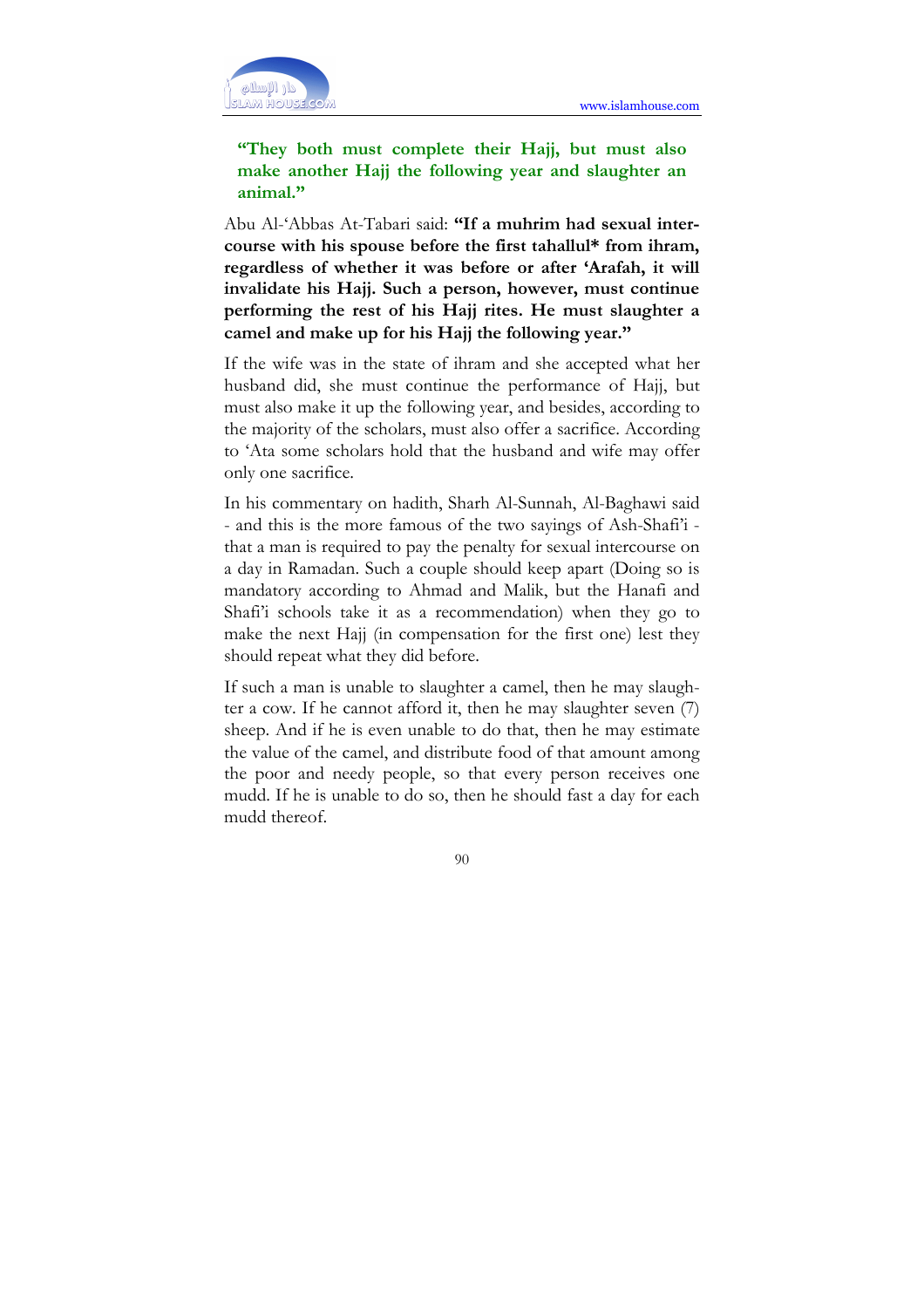

# Chapter Nine: Killing A Game In The State Of Ihram

#### Allah says:

"O You Who Believe, kill not game while in the Sacred Precincts or in Pilgrim garb. If any of you doeth so intentionally, the compensation is an offering, brought to the Ka'bah, of a domestic animal equivalent to the one he killed, as adjudged by two just men among you; or by way of atonement, the feeding of the indigent; or its equivalent in fasts; that he may taste of the penalty of his deed. Allah forgives what is past: For repetition, Allah will exact from him the penalty. For Allah is Exalted, and Lord of Retribution." (Qur'an 5.95)

Ibn Kathir said: "The majority holds that as far as the penalty is concerned there is no difference between one who deliberately kills a game and he who does so forgetfully." Az-Zuhri said: "The Qur'an imposed a penalty only on the intentional killer of the game, while the sunnah includes those who kill a game forgetfully." In other words the Qur'an imposes a penalty on an intentional killer for his sin, as is indicated by the words of Allah

#### "...that he may taste the penalty of his deed."

The sunnah of the Prophet (peace be upon him) and the judgments of his Companions show that he who kills a game by mistake must also pay a penalty. Killing a game is a destructive act, and therefore, whether it is inflicted intentionally or forgetfully, makes little difference, though a deliberate killer is guilty of a sin, whereas one who does so by mistake commits no sin.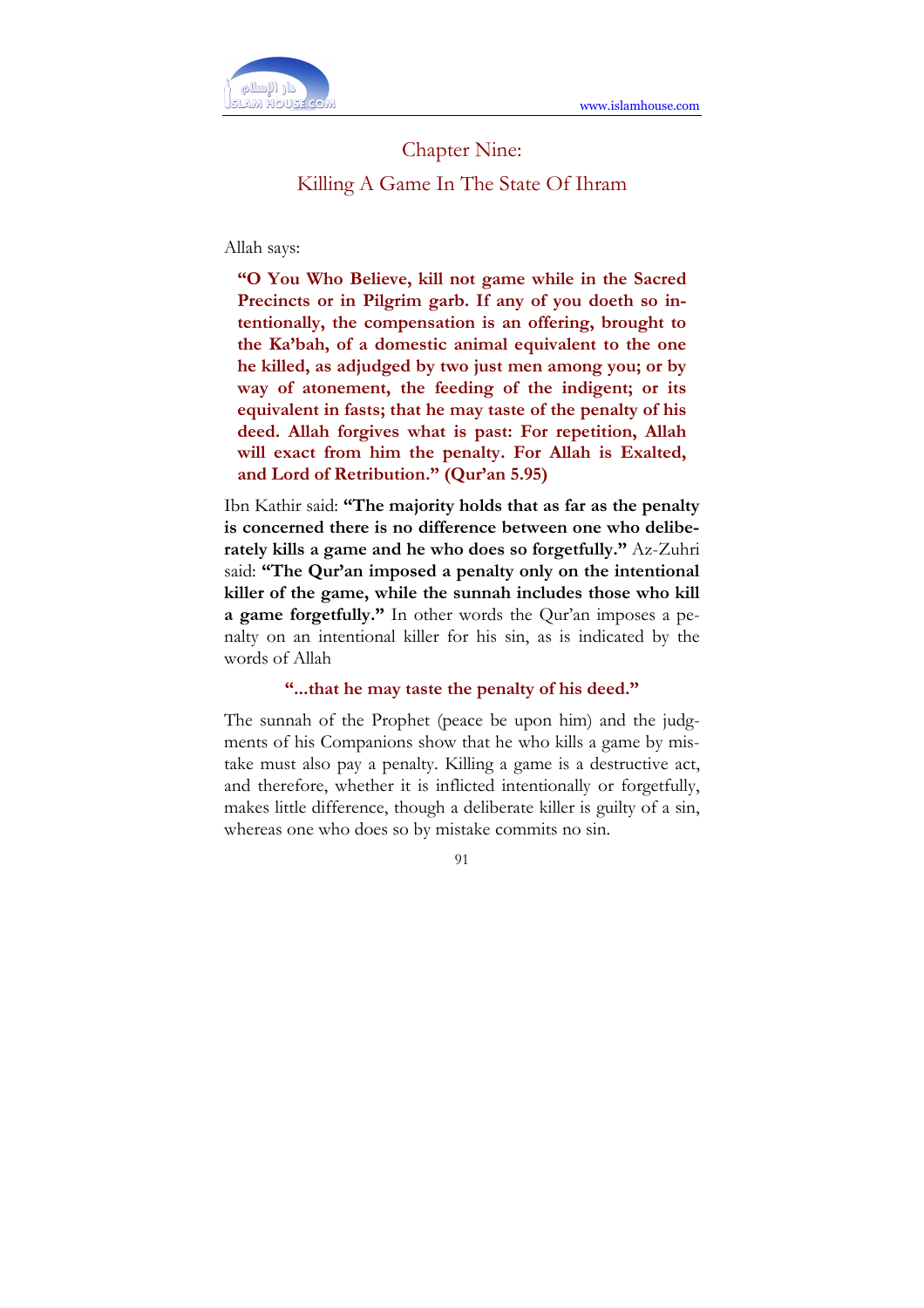

In Al-Musawwa, it is stated: "In the opinion of Abu Hanifah, the verse: 'If any of you doeth so intentionally, the compensation is an offering, brought to the Ka'bah, of a domestic animal equivalent to the one he killed' means that one who kills a game must compensate it by sacrificing something similar to or equivalent in price to be decided by two just men." It may be a domestic animal that is brought to the Ka'bah for sacrifice, or else one may feed the needy.

In Ash-Shafi'i's opinion it means that, "Anyone who kills a game while in the Hajj garb must pay a penalty for his act by sacrificing an animal similar in shape and form and two just men must make sure that it is equivalent in value to the game killed. Or else, one must make an atonement or fast for an equivalent number of days."

#### Some Precedents from 'Umar and Subsequent Generations:

Abdul Malik bin Qurair reported from Mohammad bin Sirin that a man came to 'Umar bin Al-Khattab and said:

"A friend of mine and I ran after a wild game while we were in pilgrim garb. We killed a deer. What is our atonement?" 'Umar told a man next to him: "Come, you and I must judge together." Then he gave his verdict and told the man to sacrifice a goat in compensation." The man left saying, "This is the Chief of the Faithful, who cannot pass a judgment concerning the killing of a deer!" 'Umar heard the man's remark, and he called him back and asked him: "Have you read Surah Al-Ma'idah (of the Qur'an)?" The man said: "No." 'Umar asked further: "Do you know this man who participated in the judgment with me?" The man said, "No." 'Umar said: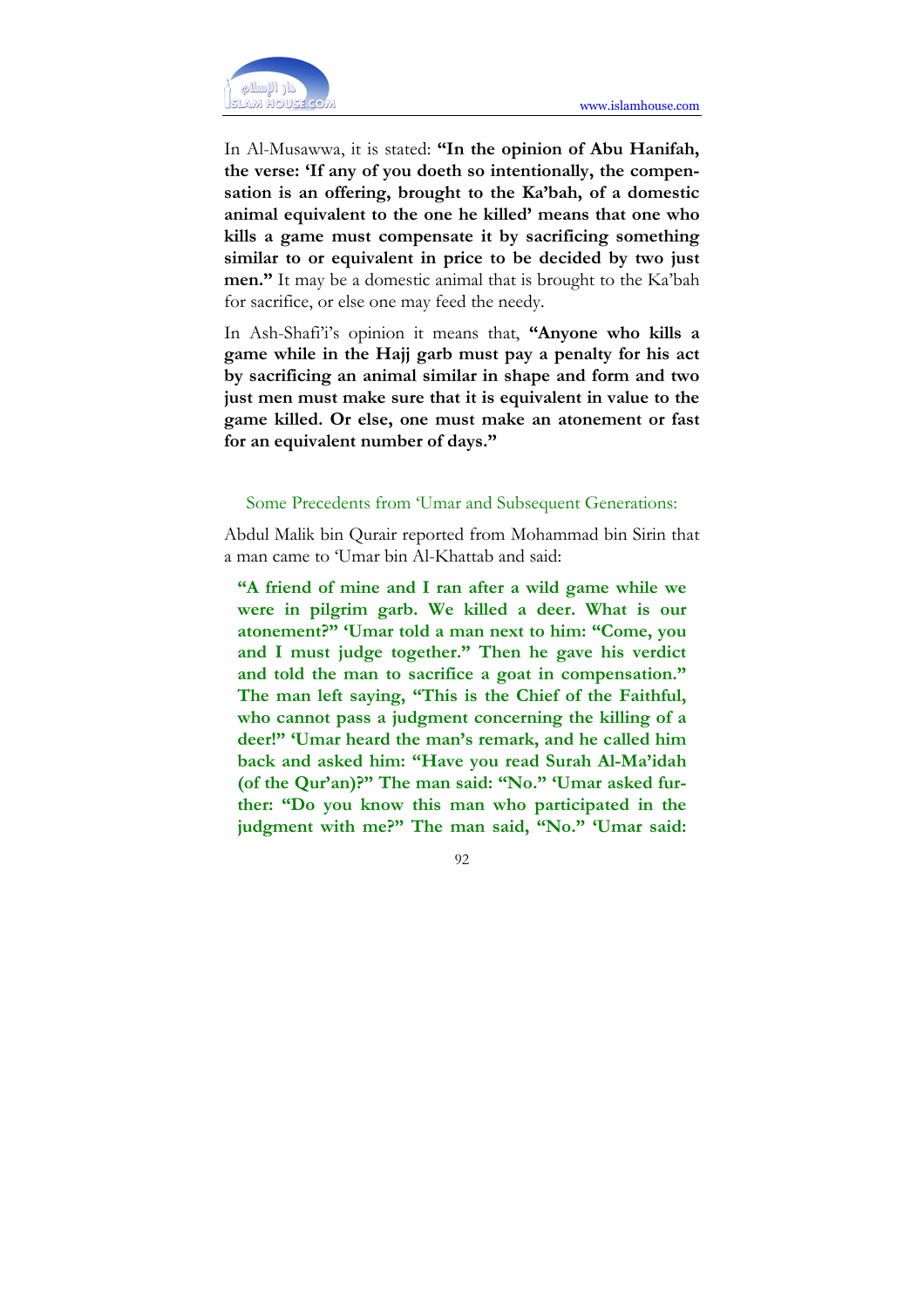

'Had you told me that you have read Surah Al-Ma'idah, I would have made you ache from beating." Then he added: "Allah, the Exalted One, says in His Book: 'If any of you doeth so intentionally, the compensation is an offering, brought to the Ka'bah, of a domestic animal equivalent to the one he killed, as adjudged by two just men among you.' And this man (who judged with me) is Abdur-Rahman bin 'Awf'."

Earlier generations of Muslim scholars gave verdicts that a camel is to be sacrificed for an ostrich, and a cow for a zebra, a stag or a deer, and similarly a sheep for a woodchuck, a pigeon, a turtledove, a mountain quail, and certain other birds. A male sheep is to be sacrificed for a hyena, a goat for a deer, a four month old goat for a rabbit, a baby goat (kid) for a fox, and a four month old goat should be sacrificed for killing a jerboa.

#### When One is Unable to Pay the Penalty:

Sa'id bin Mansur reported that commenting on the words of Allah

"the compensation is an offering, brought to the Ka'bah, of a domestic animal"

Ibn 'Abbas said: "If a muhrim kills an animal, an assessment should be made and then he should make compensation. If he has an animal of an equivalent value for the game, he must slaughter it and give its meat in charity, but if he does not have an animal of an equivalent value, he should assess the value of the game and then give away food for that amount. In case one does not have money for it, then, one must fast one day for each half sa' of food. If a muhrim killed a game, he must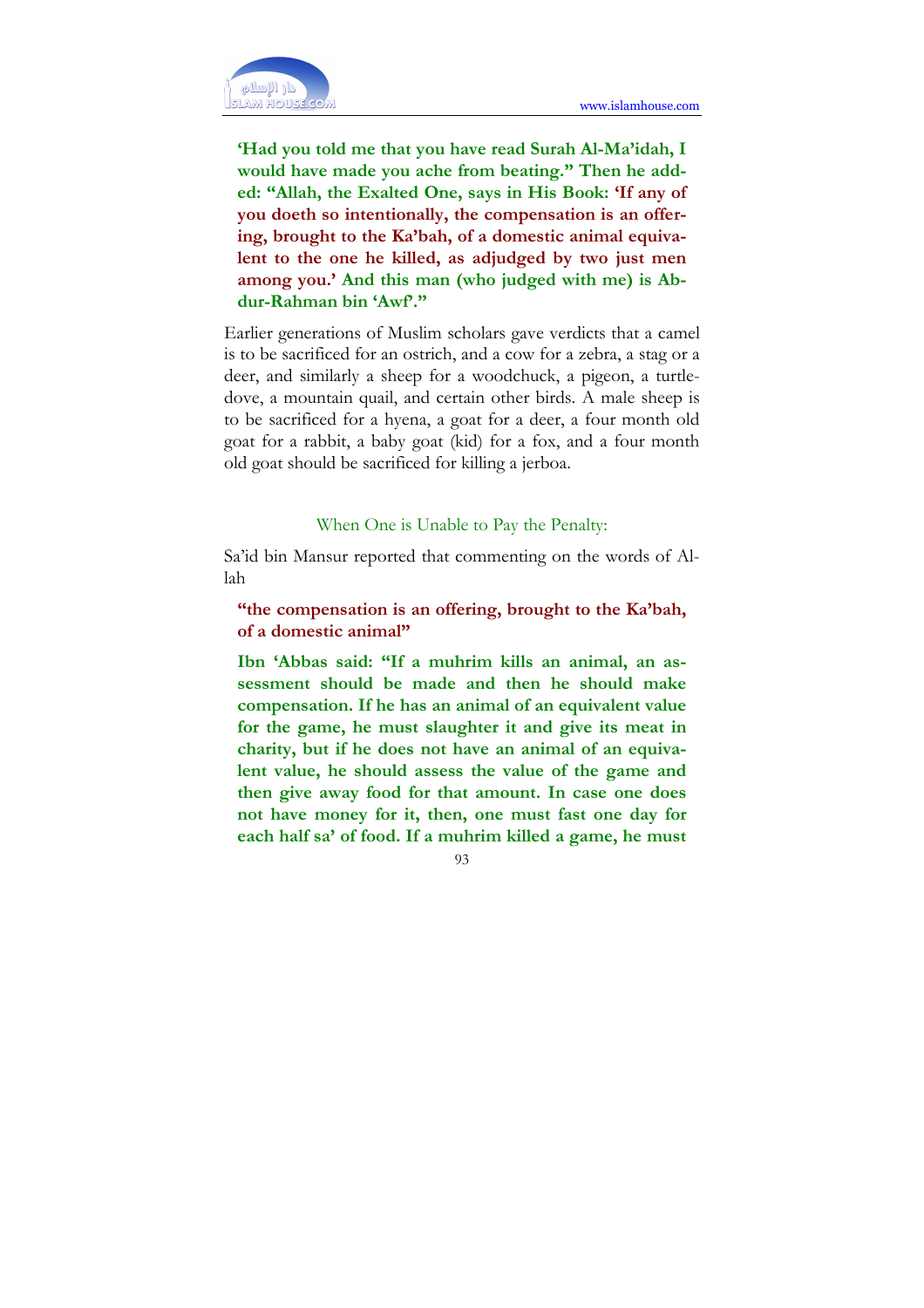

slaughter a similar animal according to the judgment of two just men. If one killed a deer or similar animal, one must slaughter a sheep in Makkah. If one cannot buy a sheep, then, one must feed six poor people, and if one cannot afford that, then one must fast three days. If one killed a male adult deer or similar animal, he must slaughter a cow, otherwise one must feed twenty needy people, or fast for twenty days. If an ostrich or zebra or similar animal is killed, one must fast thirty days."

This is reported by Ibn Abi Hatem and Ibn Jarir. They also added to this the words:

"The food given to the needy must be sufficient to satisfy their hunger."

#### How to Feed and Fast:

Malik said: "The best thing that I heard concerning this matter is that the price of the killed game must be assessed, or the food that can be bought with that amount. Then the killer must give to every needy person one mudd of food or else he must fast an identical number of days, one day for each mudd (of food). He must estimate the number of the needy that could be fed with that food. One must fast ten days if the money could feed ten poor people, fast twenty days, if twenty people could be fed for that amount, and so forth whatever their number, even sixty or more."

#### Joint Killing of a Game:

If a group of people participated in killing a game intentionally, they are to pay one penalty only, because Allah says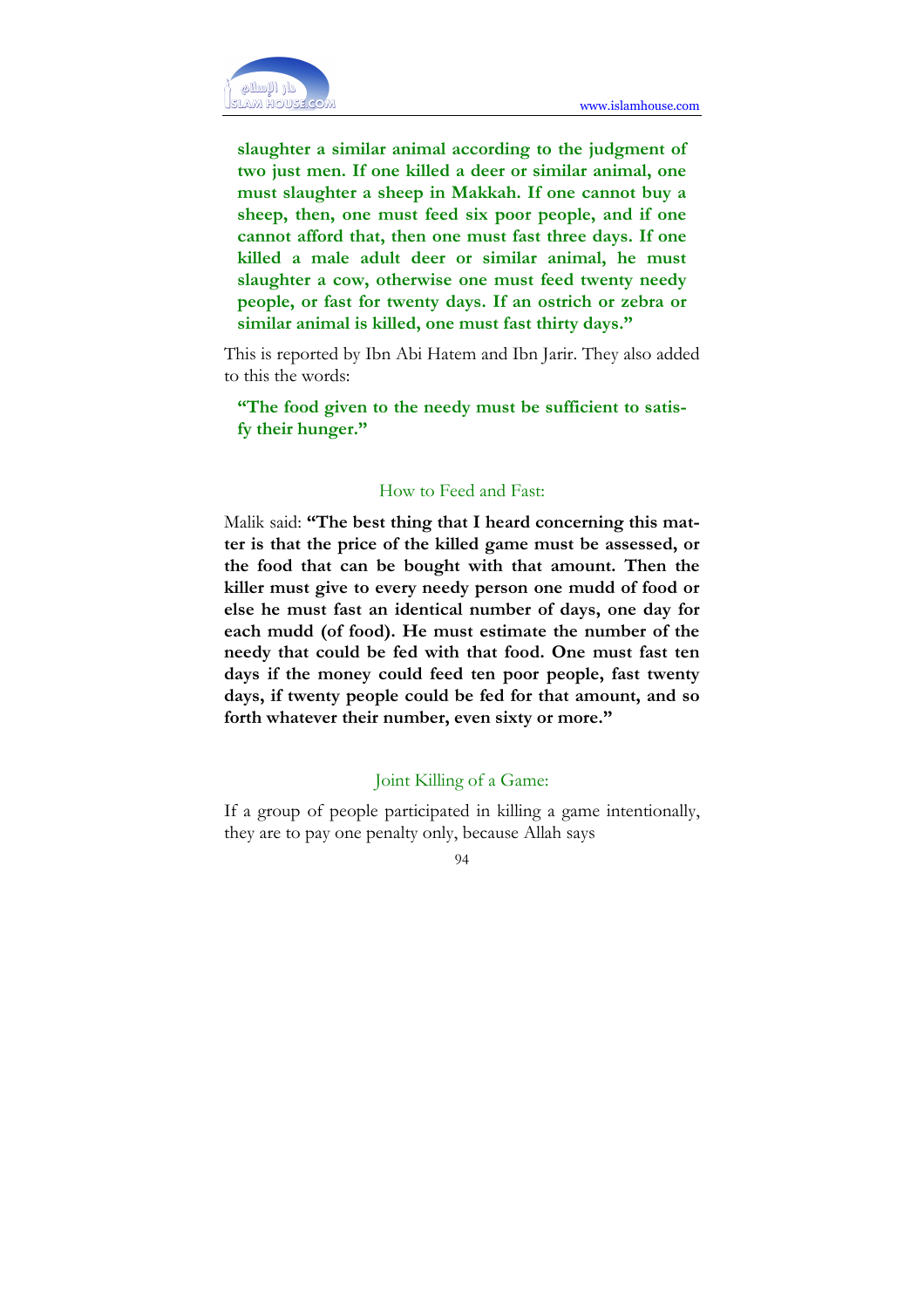

#### "the compensation is an offering of a domestic animal."

Ibn 'Umar was asked about a group of people who had jointly killed a hyena while they were in the state of ihram. Ibn 'Umar told them,

"Slaugther a ram." They asked, "Should we slaughter a ram for each person of our group?" He said, "No. Slaughter only one ram on behalf of all of you."

#### Killing a Game Within the Sacred Precincts and Cutting Trees:

It is forbidden for both a muhrim and a non-muhrim to kill the game in the sacred precincts of Haram, or to frighten it, or to cut its trees that are not planted by the people, or to cut tender plants, including thorns, except for the plants called Idhkher and Sana which may be cut, pulled or weeded out. Ibn 'Abbas reported that on the day of the conquest of Makkah the Prophet (peace be upon him) said,

"Verily, this is a Sacred City, its thorns and its plants must not be cut, its wild game must not be frightened, and none is allowed to pick up lost articles unless one knows its owner (in order to return it to him)."'

'Abbas added,

"Except (for the plant) Idhkher" which is used by blacksmiths and burned in households."

The Prophet (peace be upon him) excluded this plant, saying,

### "Except idhkher." (Bukhari)

Ash-Shawkani said: "Qurtubi said: 'Jurists hold that the trees forbidden to be cut are the wild trees or plants that are not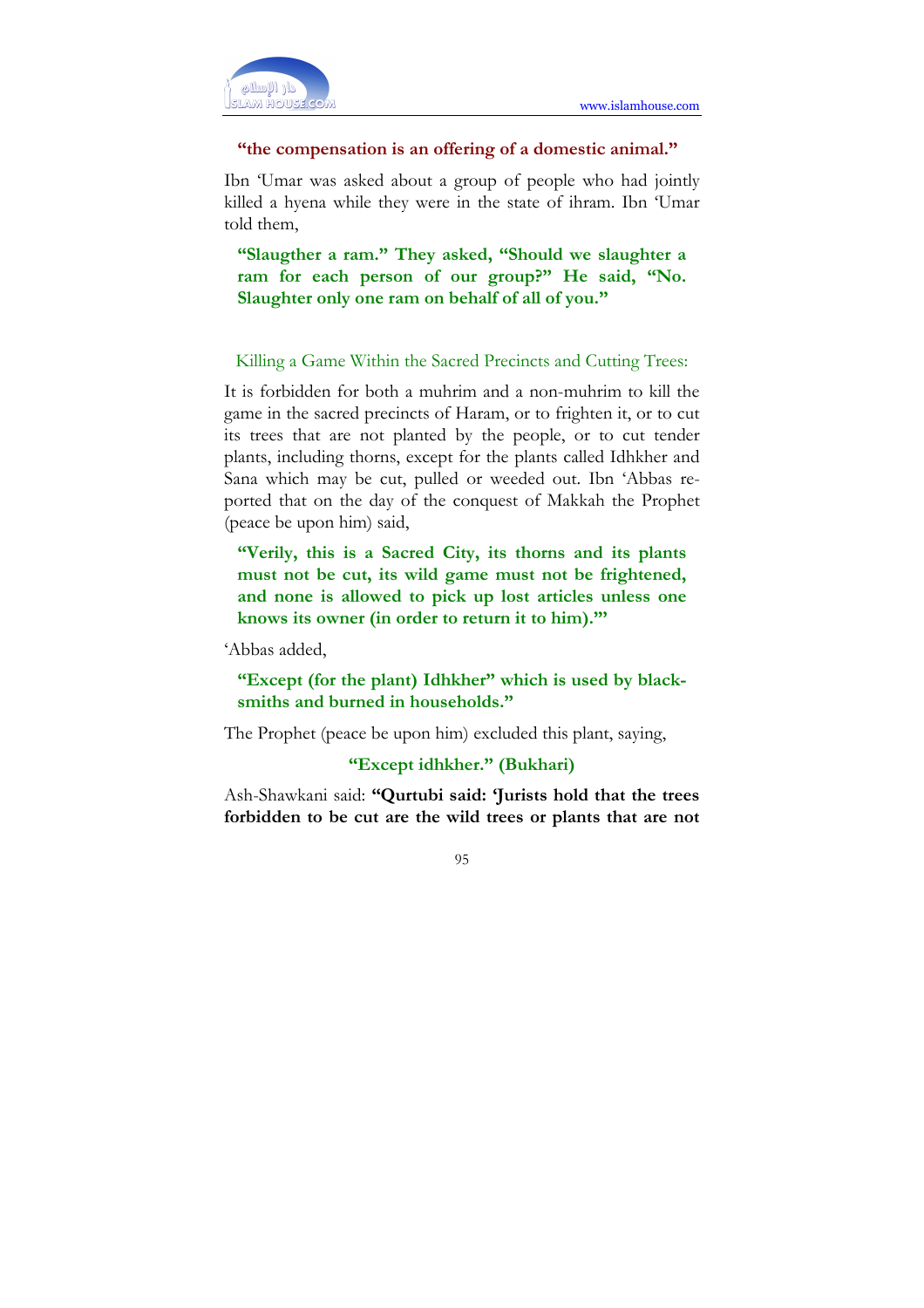

planted or grown by people. As to the trees grown by men there is disagreement among scholars. The majority holds it permissible to cut trees grown by men."

Ash-Shafi'i said: "Cutting any tree or plant is punishable." Ibn Qudamah also holds this view. There is also disagreement on punishment for cutting the first kind of trees.

Malik holds there is no penalty for it, although one who does this commits a sin. 'Ata opined: "Such a person should seek Allah's forgiveness." Abu Hanifah is of the opinion that such a person must compensate for it by sacrificing an animal equivalent in value to the damage caused by him. Ash-Shafi'i said: "For cutting a big tree one must slaughter a cow in compensation, and for a smaller tree a sheep." The scholars, however, make an exception in making use of broken branches, fallen trees, or leaves. It is permissible to use these. Ibn Qudamah said: "There is agreement on the permissibility of using herbs, flowers, grass and tender plants grown by men within the sacred precincts of Haram."

The author of Al Rawdah al-Nadiyyah says: "The dwellers of the Haram, who are not in the state of ihram, incur sin, but no penalty for killing a game or cutting a tree within the Sacred Precincts." As for those who are in the state of ihram, they must pay the penalty prescribed by Allah for killing a game. But for cutting a tree in Makkah they incur no penalty, because the evidence in this regard is not strong enough. The hadith which states

"If one cuts a big tree, he must slaughter a cow in compensation"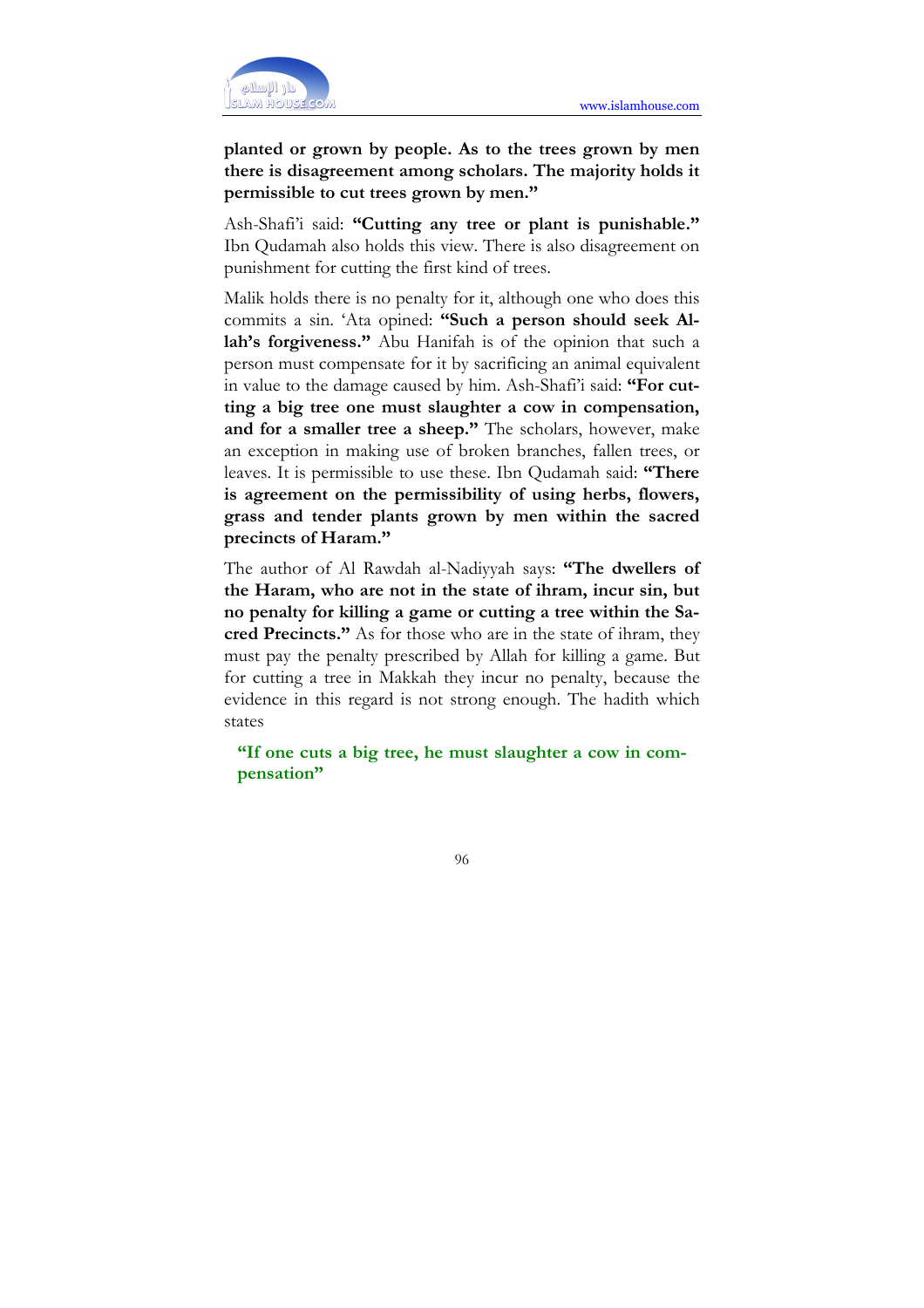is not a sound hadith. What is related from earlier scholars and their opinions on this issue, cannot be taken as conclusive by themselves.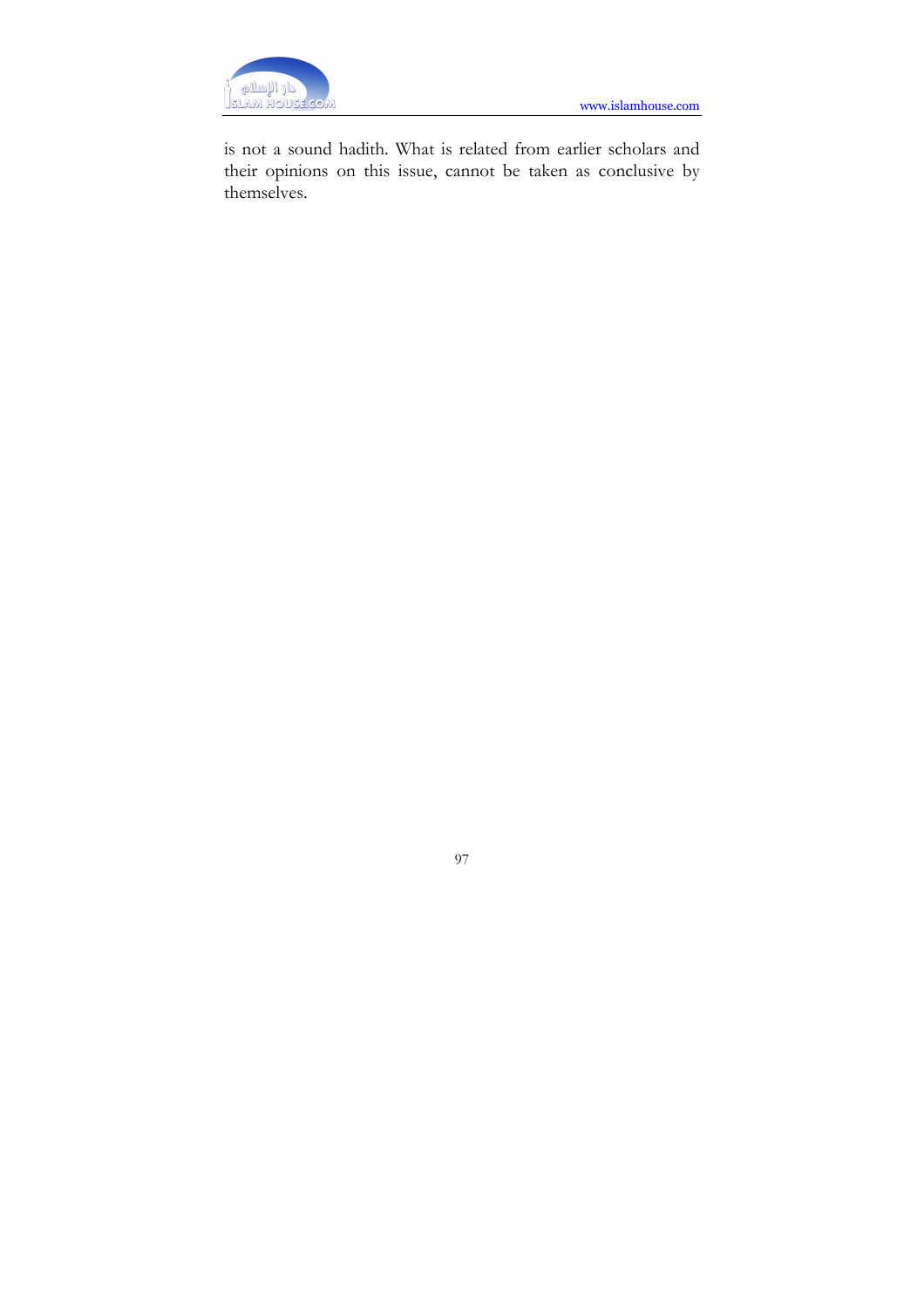

## Chapter Ten: Sacred Precincts Of Makkah (Haram Makkah)

The Sacred Precincts of Makkah include the area around Makkah, marked by stones a meter high, on all roads leading to, or from Makkah.

On the northern side Haram Makkah extends to Tan'im, six kilometers from the Sacred Mosque, and on the southern side to Adah, twelve kilometers from Makkah. On its eastern side, sixteen kilometers away, lies al-Ji'ranah, while on its northeastern border lies the valley of Nakhlah, which is fourteen kilometers from Makkah. On the western border lies Al-Shmaisi, (This place used to be called Al-Hudaibiya. It was here that the Prophet (peace be upon him) took the famous pledge - bai 'at ridwan from his Companions. The Battle of Al-Hudaibiya is named after it) fifteen kilometers from Makkah. Muhibbuddin At-Tabari reported from Az-Zuhari from Obaidullah bin Abdullah bin 'Utba and said:

### "Prophet Ibrahim (peace be upon him) put up markers for the Sacred Precincts as shown to him by Gabriel (peace be upon him)."

These markers were undisturbed until the time of Qusaiy, who renewed them. After that the Prophet (peace be upon him), in the year of the conquest of Makkah, sent Tamim bin Osaid al-Khozai'i to refurbish them. Later 'Umar appointed four men from Quraish, Muhrama bin Nawfal, Sa'id bin Yarbu', Howaiteb bin Abdil-Uzza, and Azhar bin Abd-Auf, to renew these markers. Subsequently, first Mu'awiyah and then Abdul-Malik refurbished them.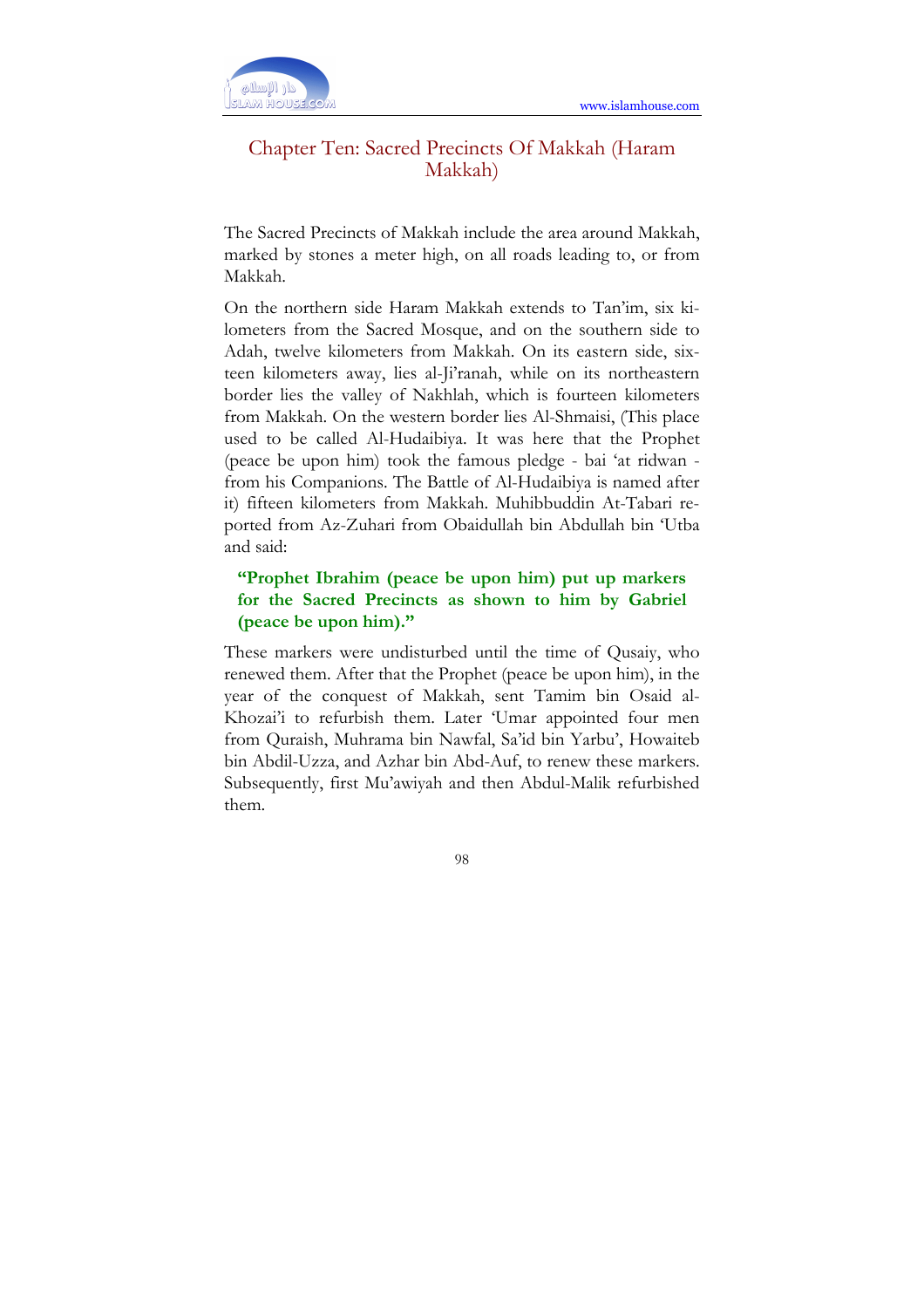

#### Sacred Precincts of Madinah (Haram Madinah):

In the Sacred Precincts of Madinah killing a game and cutting its trees is prohibited as it is in the case of Haram Makkah. Jabir bin Abdullah reported that Allah's Messenger (peace be upon him) said:

"Ibrahim (peace be upon him) made Makkah Haram (sacred), and I declare Madinah and what lies between its two black tracts Haram. No game (within this area) is to be killed, nor any adah - a thorny plant - growing therein is to be cut." (Muslim)

Ali reported that concerning Madinah the Prophet (peace be upon him) said:

"Its plants must not be cut, its game must not be frightened, articles lost in it must not be picked up except by someone making announcement to find the owner, nor is any man to bear arms for fighting in it. Its trees must not be cut, except when (required for) feeding one's camels." (Reported by Ahmad and Ahu Daw'ud)

Both Bukhari and Muslim report that the Prophet (peace be upon him) said,

"Madinah is Haram (Sacred) and its Sacred Precincts extend from 'Eer to Thowr."

(Eer is a mountain at the miqat for Madinah, and Thowr is a mountain near Uhud on the north) Another agreed upon hadith reported from Abu Hurairah says,

"The Prophet (peace be upon him) declared the area between the two black tracts of Madinah as sacred and then extended it to about twelve miles around Madinah."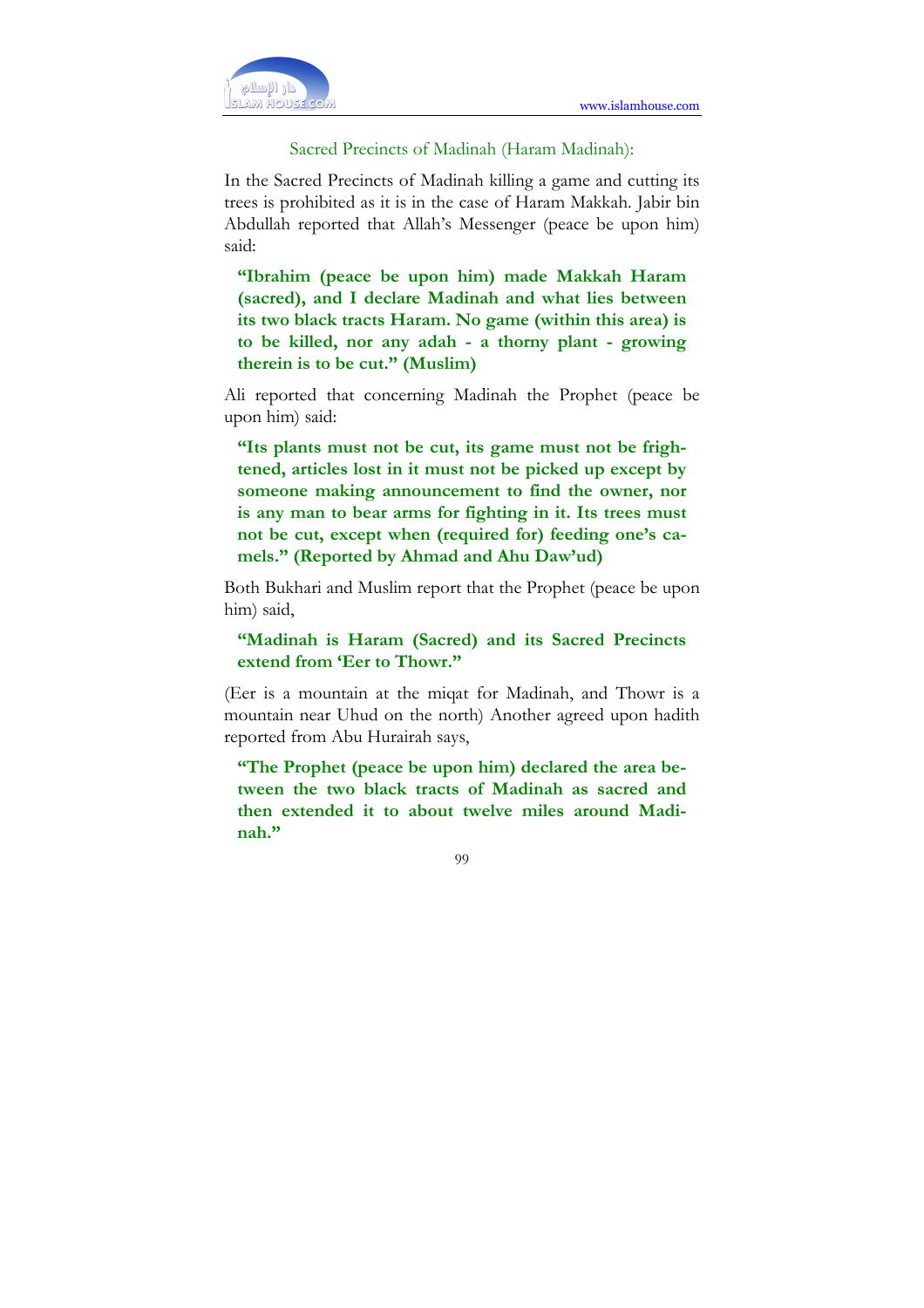

The Prophet (peace be upon him) permitted the residents of Madinah to cut trees for making plows, carts and other necessary tools and equipment. He also permitted them to cut its grass to feed their animals. Ahmad reported from Jabir bin Abdullah that the Prophet (peace be upon him) said:

"The area between two black tracts of Madinah is a Haram (a sanctuary). No tree must be cut (within this area) except for use as fodder for animals."

Unlike this the residents of Makkah, who have sufficient supply for their animal feed, are not permitted to cut even the grass to feed their animals. The residents of Madinah are not selfsufficient and are therefore allowed to use trees and grass for their animals.

But killing the game or cutting off the trees in the sanctuary of Madinah carries no penalty nor requires any compensation, although doing so is a sinful act.

Anas reported that the Prophet (peace be upon him) said,

"Madinah is a sanctuary from such and such a place to such and such a place, and (within this area) its trees shall not be cut, nor any (unlawful) act committed, and whoso does so on him shall rest the curse of Allah, His angels and the entire mankind." (Bukhari)

It is permissible to pick up and use branches of a fallen tree within this sanctuary. Sa'ad bin Abi Waqqas reported that while on his way to his palace at 'Aqiq he found a slave cutting off a tree or hitting and shaking it for leaves. Sa'ad seized whatever the slave had gathered. The owners of the slave went to Sa'ad and asked him to return to them what he had seized from the slave. Sa'ad said,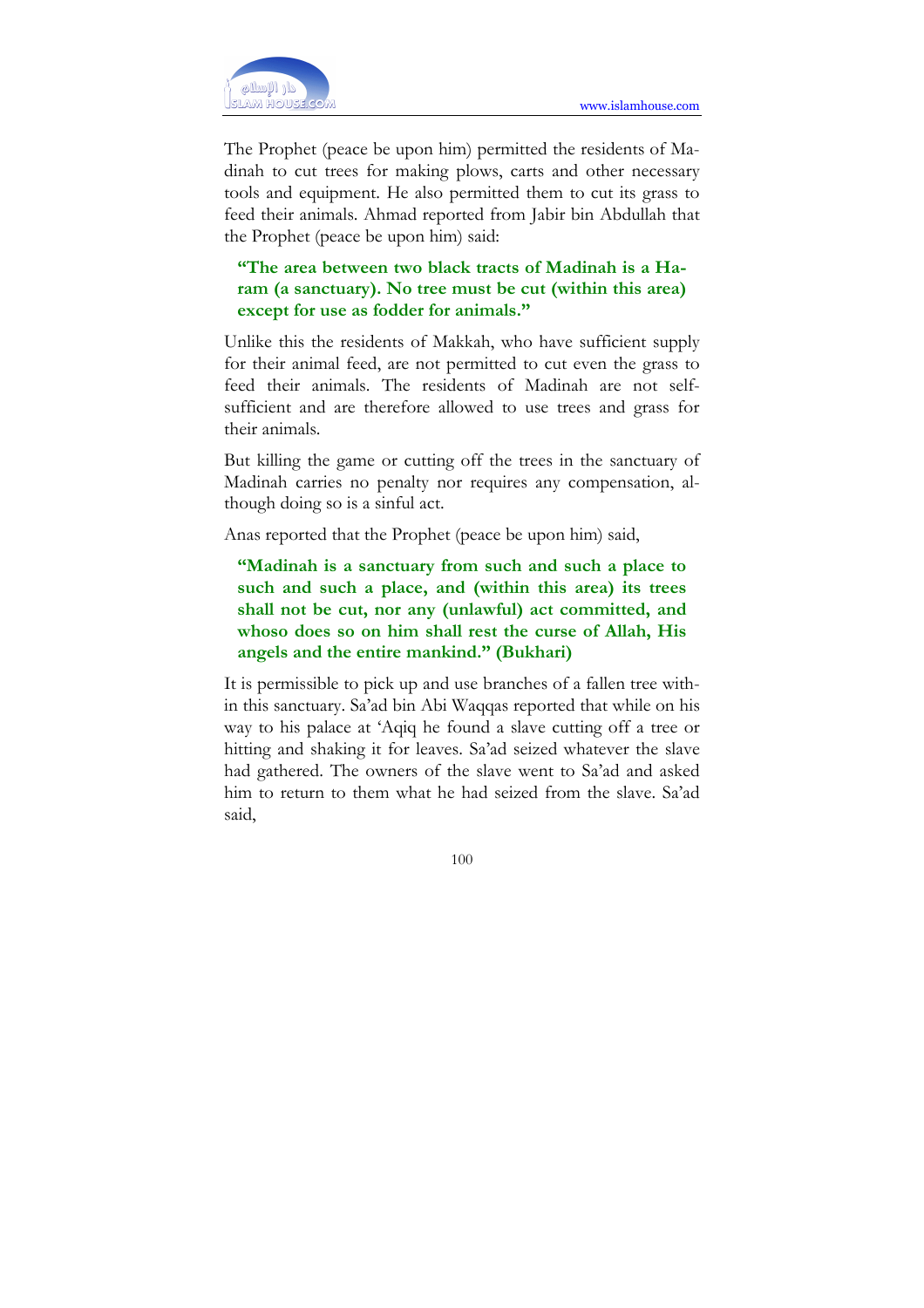

### "Allah forbid that I should return something which Allah's Messenger has given me as a gift." And saying this he refused to return it to them. (Muslim)

The Prophet (peace be upon him) said,

"If you find anyone hunting a wild game within the sacred bounds of Madinah you may seize it from him." (Abu Daw'ud, and Al-Hakim, who considers it a sound hadith)

This is reported by Abu Daw'ud, and Al-Hakim, who considers it a sound hadith.

#### Is There Any Other Sanctuary Besides Makkah and Madinah?:

Ibn Taimiyyah said, "There is no other sanctuary in the whole world besides these two, not even the Al-Aqsa Mosque of Jerusalem, nor any other, even though some ignorant people call them Haram al-Maqdis and Haram al-Khalil. By consensus Haram Makkah is the only Haram (sanctuary). About Madinah there is no such consensus. A majority of scholars, however, hold that Madinah is also a sanctuary, as mentioned in ahadith on this subject.

Muslim scholars disagree about a third sanctuary, namely, Wuja, a valley of Al-Ta'if. Ash-Shafi'i regards it a sanctuary. Ash-Shawkani agrees with him, but the majority of the scholars disagree and do not consider it a sanctuary.

#### Excellence of Makkah Over Madinah:

The majority of scholars believes Makkah has preference over Madinah.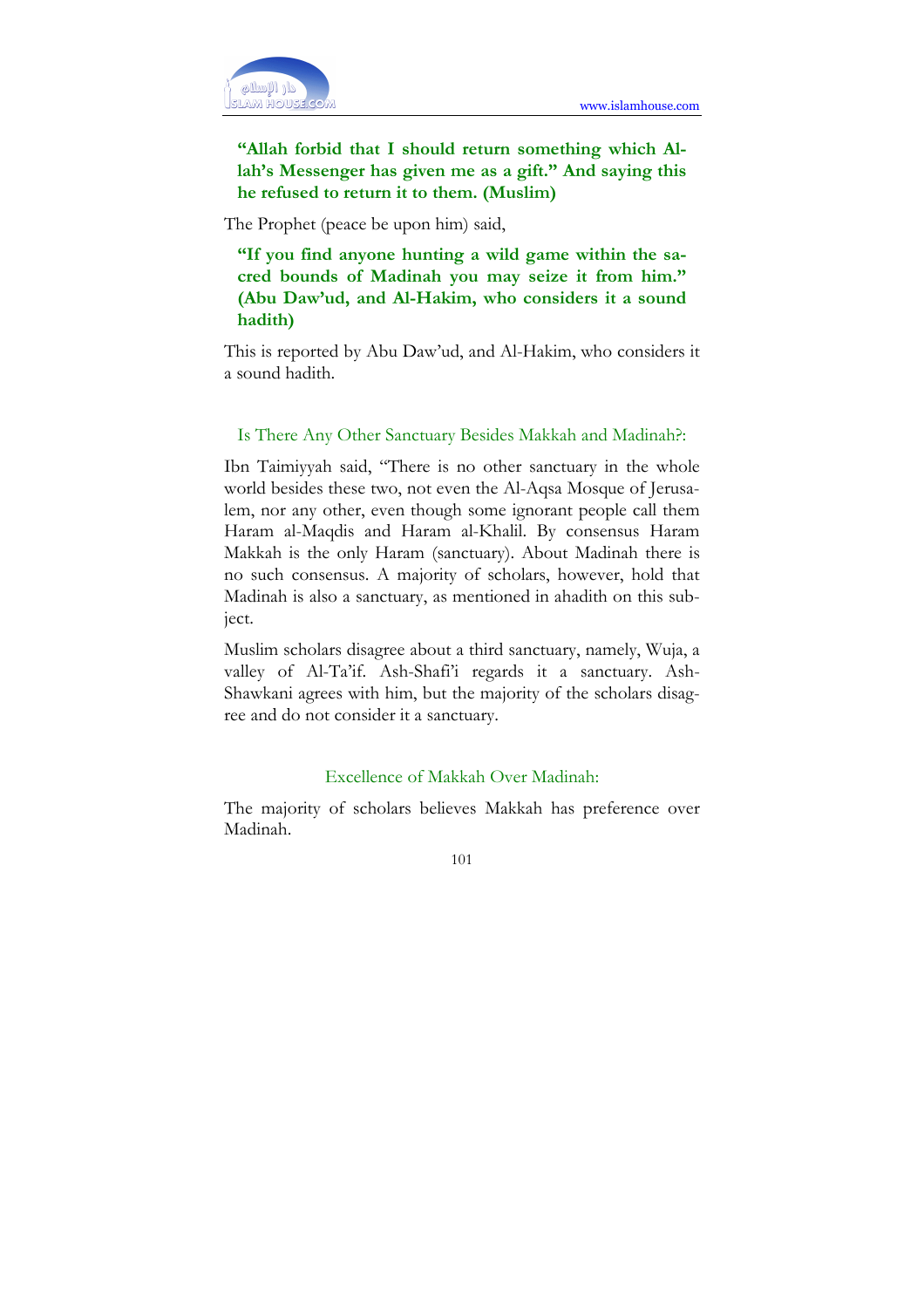

Abdullah bin 'Adi bin Al-Hamra reported that he heard Allah's Messenger (peace be upon him) saying,

"By Allah ! You (O Makkah) are the best of Allah' s land, and most beloved to Him. Had I not been driven away from you, I would have never departed (from you)." (Ahmad, Ibn Majah and Tirmidhi)

Ibn 'Abbas said:

"Allah's Messenger (peace be upon him) addressed Makkah saying, 'How nice a place you are! You are the most beloved place to me! If my people had not driven me away from you I would have never departed (from here) to live somewhere else." (Tirmidhi considers it a sound hadith)

#### Entering Makkah without Ihram:

One may enter Makkah without putting on a garb of ihram if one does not intend to make Hajj or 'Umrah. One may be a frequent visitor to Makkah as a wood-cutter, a grass cutter, a water carrier, or a hunter, etc., or not a frequent visitor such as a merchant or a visitor. Regardless of whether one enters it in a state of security or fear, all such people may enter Makkah without ihram if they do not intend to perform Hajj or 'Umrah. This is Ash-Shafi'i's opinion which, of his two views, is the more accurate one, and is also supported by his companions.

Muslim reported that Allah's Messenger (peace be upon him) entered Makkah wearing a black turban and without an ihram. It is said about Ibn 'Umar that he returned after travelling part of the way and entered Makkah without ihram.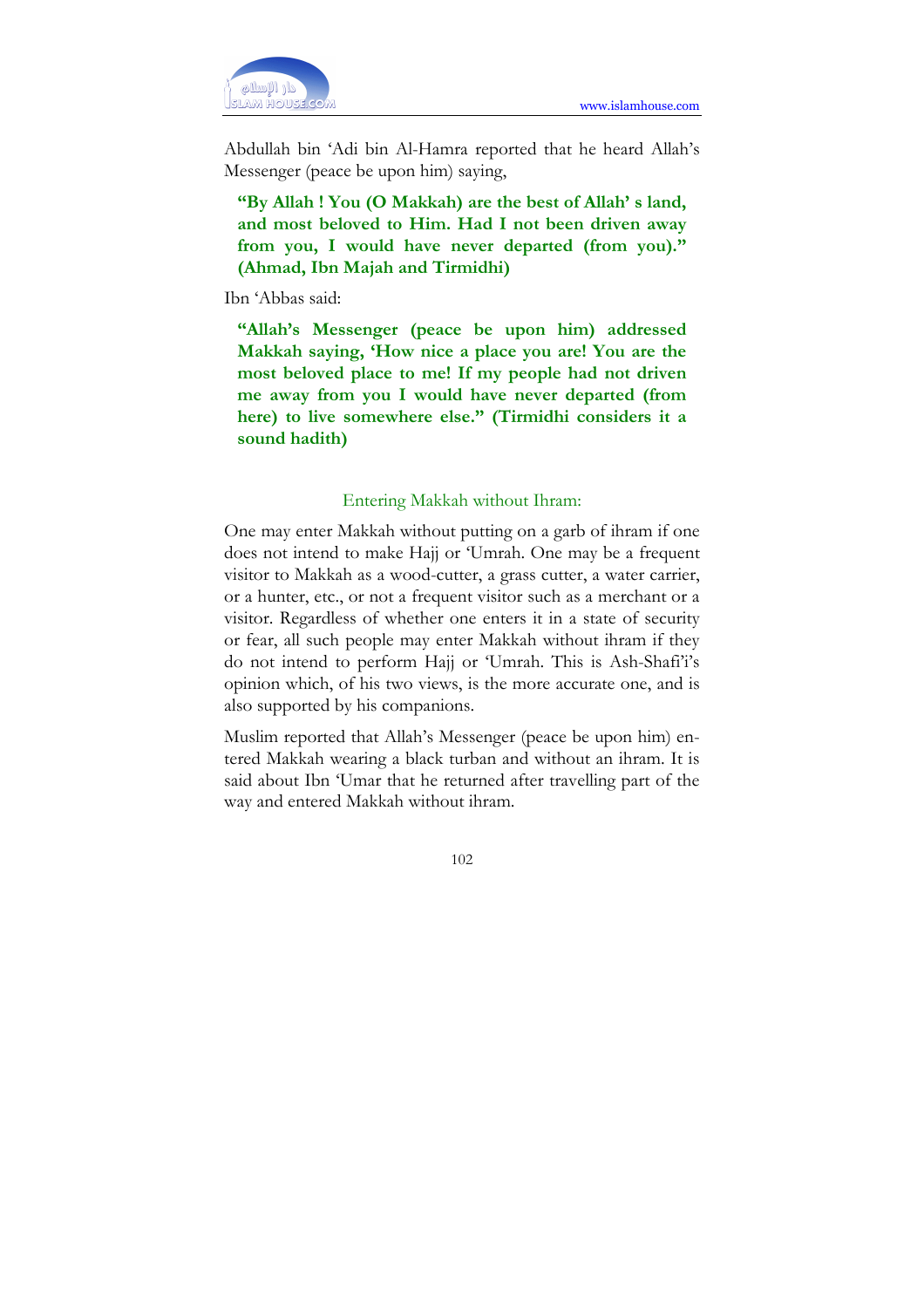

Both Ibn Shihab and Ibn Hazm hold entering Makkah without the ihram garb permissible. The Prophet (peace be upon him) set the markers (Mawaqit) around Makkah only for those who intended to perform Hajj or 'Umrah.

Wearing ihram is not compulsory for those who pass these markers if they do not intend Hajj or 'Umrah. Allah and His Prophet (peace be upon him) did not forbid entering Makkah without ihram. To insist on it is obligating people to which they are not obligated by Shari'ah.

### Encouraged Acts for Entrants to Makkah and the Sacred Mosque:

It is desirable for those intending to visit Makkah to do the following:

1. To take a bath. It is reported that Ibn 'Umar used to take a bath before entering Makkah.

2. To spend the night at Dhi Tuwa, a valley in the direction of Al-Zaher. The Prophet (peace be upon him) used to spend the night there. Nafi' said:

### "Ibn 'Umar used to do the same." (Reported by Bukhari and Muslim)

3. To enter Makkah from the upper hill called "Koda". The Prophet (peace be upon him) entered Makkah from the direction of Al-Mu'allah. Whoever is able to follow this path, should do so, but one commits no sin if one does not do it.

4. To hurry to the Sacred Mosque as soon as one deposits one's belongings in a safe place. One must enter the Sacred Mosque from the gate known as Bab Bani Shayba - Bab us-Salam - and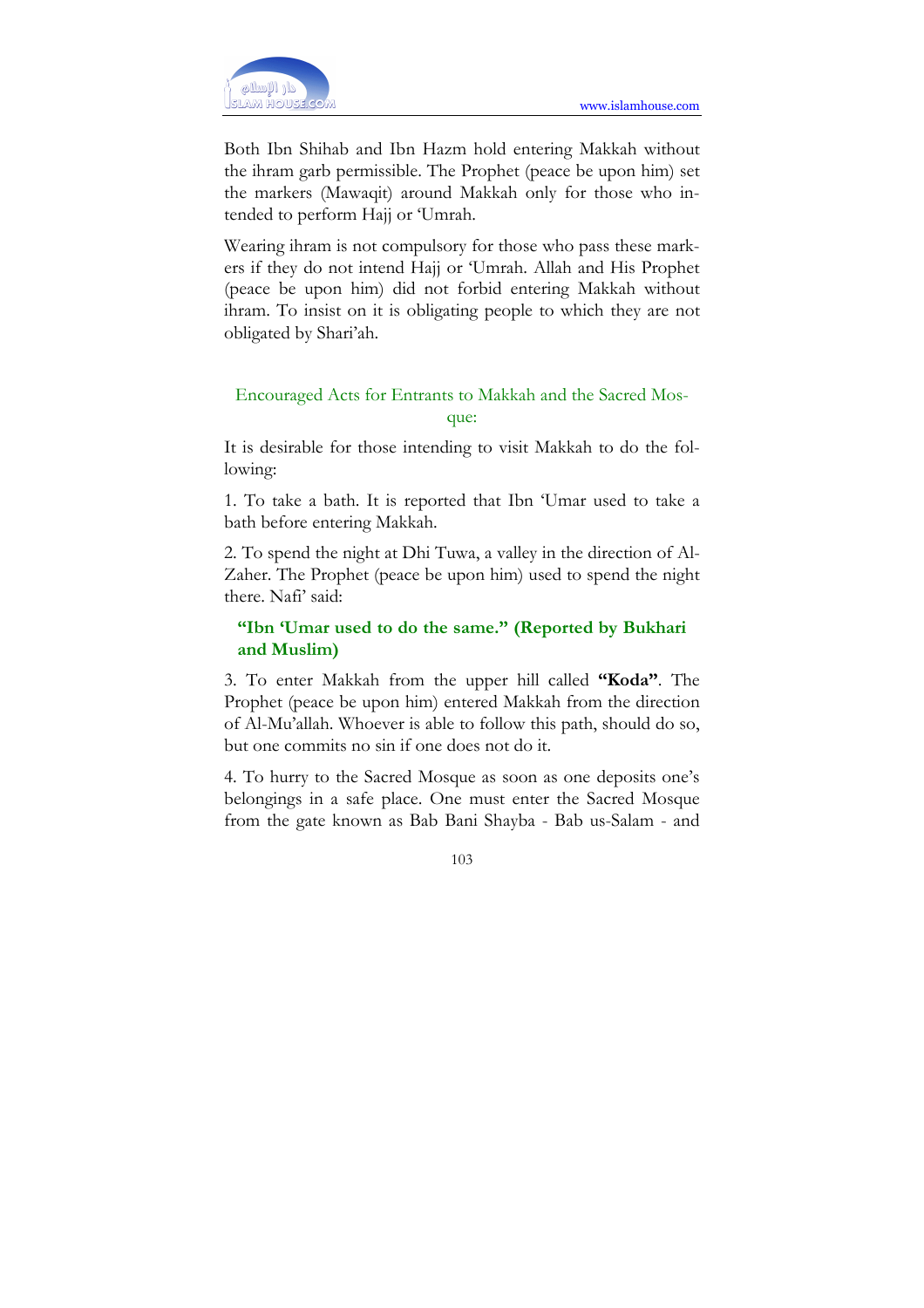

say humbly and sincerely: "A'udhu billahil azeem wa biwajihil kareem wa sultanihil qadeem, minash shaltanir rajeem. Bismillah allahumma salli 'ala muhammadin wa alihi wa salam, Allahumma ghifirli zunubi waftah li abwaba rahmatika (I seek refuge with Allah the Supreme, I seek refuge with His Honor and Eternal Glory, with His Everlasting Authority, from the cursed devil. O Allah, Bless Muhammad and the family of Muhammad! O Allah! Forgive my sins and open Your doors of mercy for me)."

5. To raise one's hands on first sight of the Ka'bah and say: "Allahumma zid hadhal bayti tashrifan wa ta 'zeeman wa takriman wa muhabatan wa zid min sharfihi wa karamihi mimman hajjahu au 'itamarahu tashrifan wa takriman wa ta'zeeman wa birran (O Allah! increase this House's honor, dignity, respect and grant all those who come to it for Hajj or 'Umrah honor, dignity, respect and righteousness.)" And say, "Allahumma antas salam, wa minkas salam, fahayyina rabbana bis-salam (O Allah! You are the Peace, from You is the Peace. O Allah! Greet us with the Peace)."

6. Then head to the Black Stone and kiss it quietly. If kissing is not possible, then one may touch it with a hand and kiss the hand, and if even this is not possible then one may just point to it with a hand.

7. Then begin tawaf (circumambulation) starting from the Black Stone.

8. One does not have to perform salutation prayer to the Sacred Mosque. because tawafof Ka'bah is its salutation. If, however, it is time for the prescribed daily prayers, then one must offer them with the congregation. The Prophet (peace be upon him) said,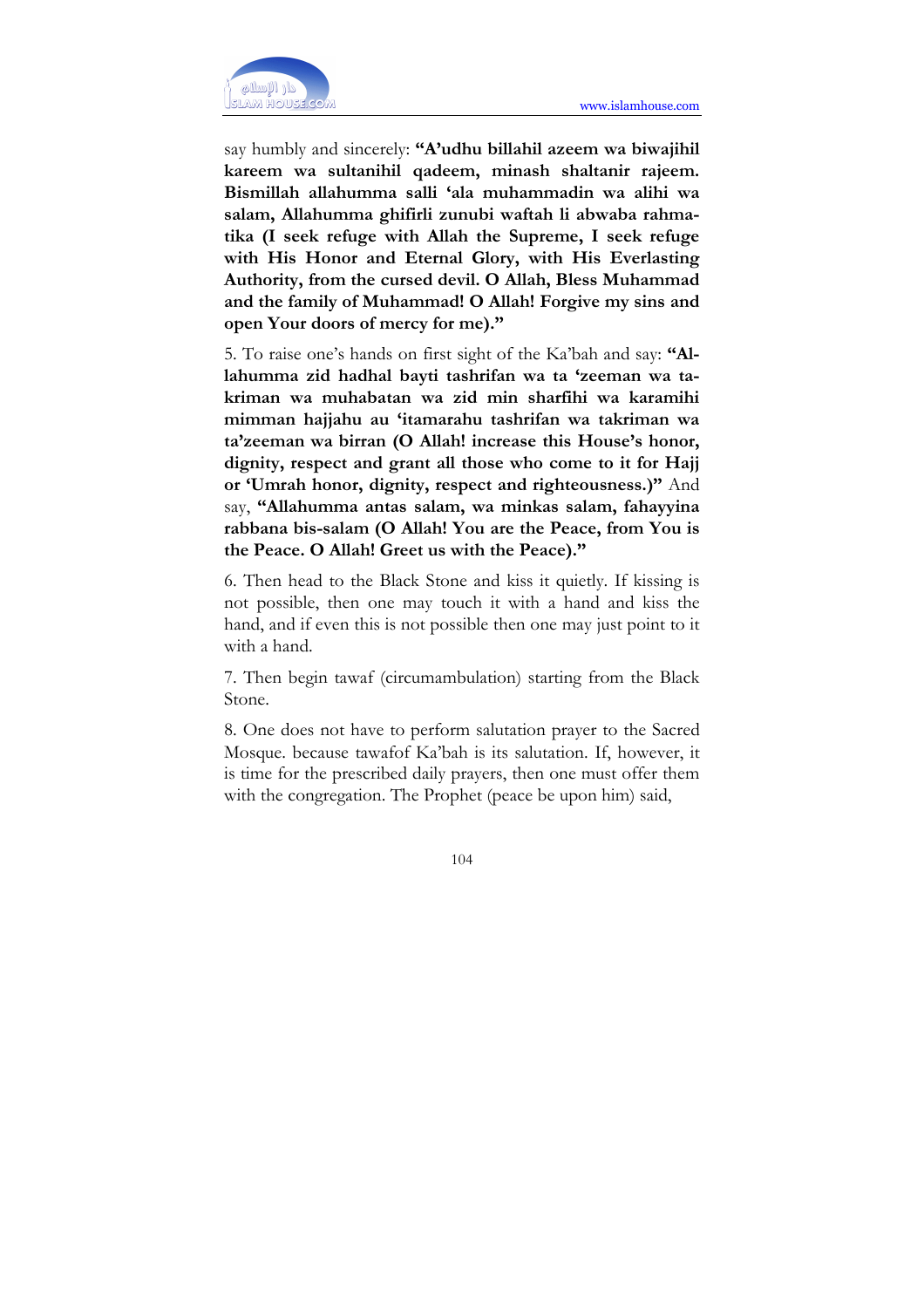

## "When a prescribed prayer is in progress then no other prayer except the prescribed prayer is valid."

Similarly, if one is afraid to miss a prescribed prayer then one must offer it first before anything else.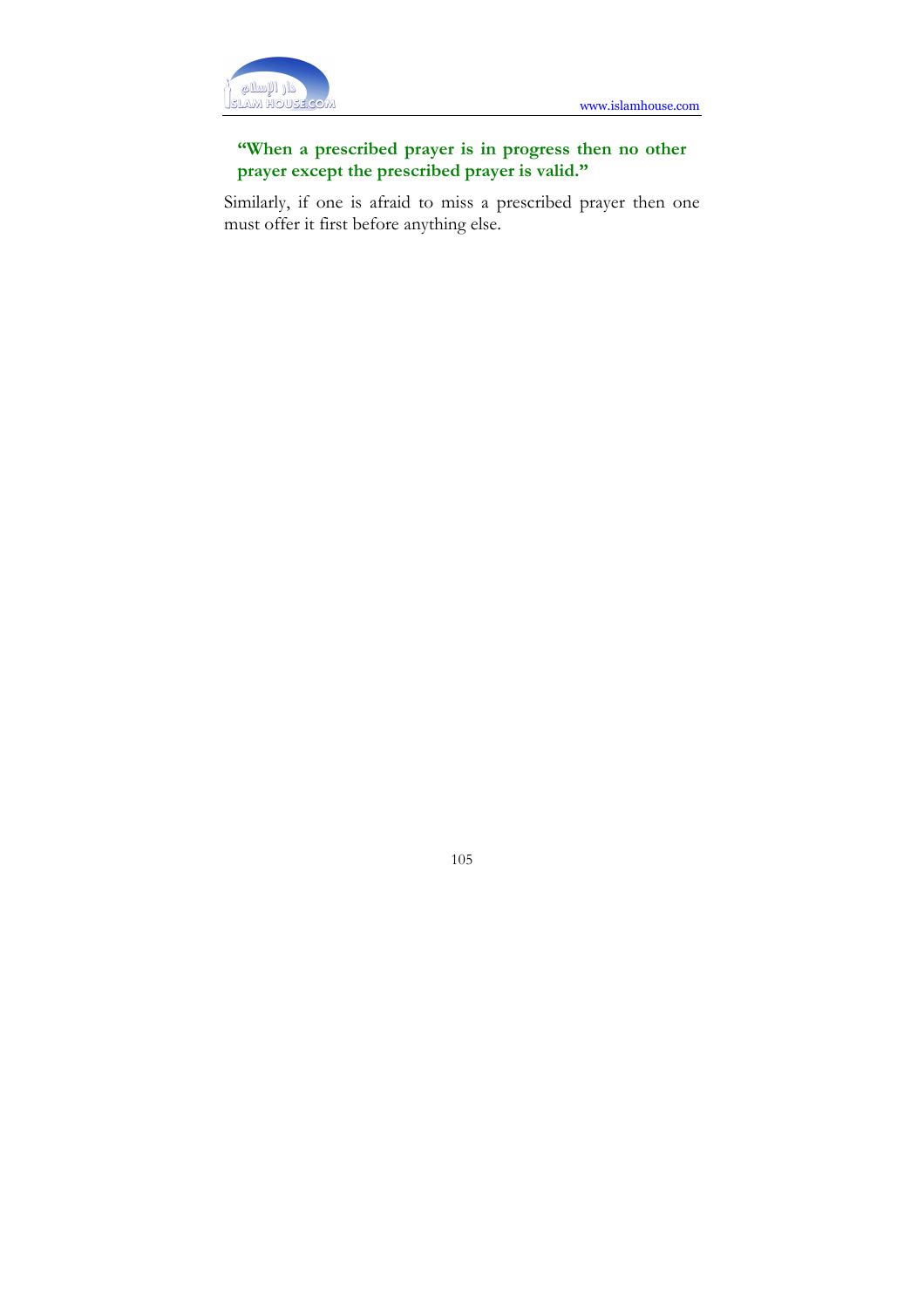

## Chapter Eleven: Tawaf - Circumambulation Around Ka'bah

### Performing Tawaf:

1. One must begin tawaf (circumambulation) with one's right shoulder uncovered, and the Ka'bah on one's left side, while facing the Black Stone, kissing it, if possible, or touching it with one's hand, or pointing in its direction, and saying, "Bismillah wallahak baalla humma imanan bika wa tasdiqan bikitabika wa wafa'an bi 'ahdika wa ittiba'an li sunnati nabbiyyi sallalahu 'alaihi wa sallam (In the Name of Allah. Allah is the Greatest. O Allah! [I begin this tawafl believing in You, affirming the truth of Your Book, fulfilling my covenant with You, and following the example of the Prophet, peace be upon him)."

2. Jogging lightly through the first three rounds around Ka'bah is encouraged. One should walk fast, keep close to Ka'bah as much as possible, and take short steps. In the next four rounds one should walk at normal pace. If one is unable to jog or get closer to Ka'bah, because of overcrowding around it, one may perform one's tawaf in any way possible.

Touching the Yemeni corner (Ar-Ruknul Yemeni) is encouraged, and so is kissing or touching the Black Stone in each of the seven rounds of tawaf, if possible.

3. Making remembrance of Allah and supplicating to Him as much as possible is also encouraged. For this purpose one may choose any supplications that one feels comfortable with, without restricting oneself to any supplications or repeating what others (around one may be saying). There are no set supplications pre-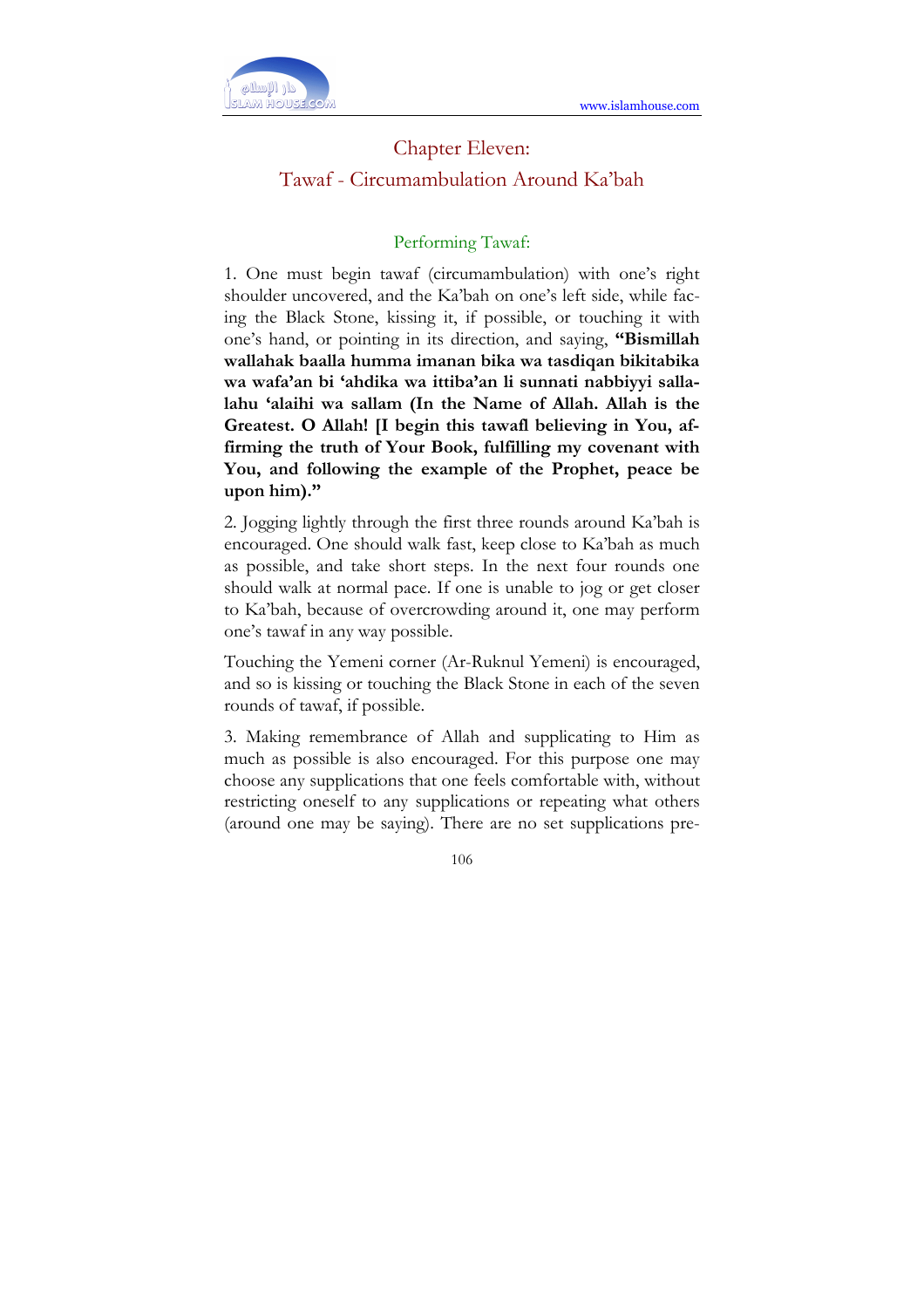scribed for this purpose. The supplications that some people take as prescribed for various rounds of tawaf have no authenticity. No such supplications are reported from the Prophet (peace be upon him). One should pray for oneself, for one's family and one' s Muslim brethren for anything good in this life or in the hereafter.

Some of the supplications that are reported in this regard are given below:

1. Upon facing the Black Stone the Prophet (peace be upon him) said:

"Allahumma imanan bika wa tasdiqan bikitabik wa wafa 'an bi'ahadika wa Itba'an li sunnat nabbiyyika bismillahi wallahu akbar (This is reported directly from the Prophet (peace be upon him)) (O Allah! I begin this tawaf believing in You, affirming the truth of Your Book, fulfilling my covenant with You, and following the example of Your Prophet, peace be upon him. In the Name of Allah! Allah is the Greatest!)"

2. Upon commencing the tawaf the Prophet (peace be on him) said:

"Subhan Allah wal hamdu lillah wa la ilaha illallah wallahu akbar wa la haula wa la quwwata illa billah (Glory to Allah, All praise is due to Allah, there is no god but Allah. Allah is the Greatest. There is no might nor power except with Allah)." (Ibn Majah)

3. Upon reaching the Yemeni corner the Prophet (peace be upon him) said:

"Rabbana aatina fid dunniyya hasanatan wa fil akhirati hasanatan wa qina 'adhaban nar (Our Lord! Grant us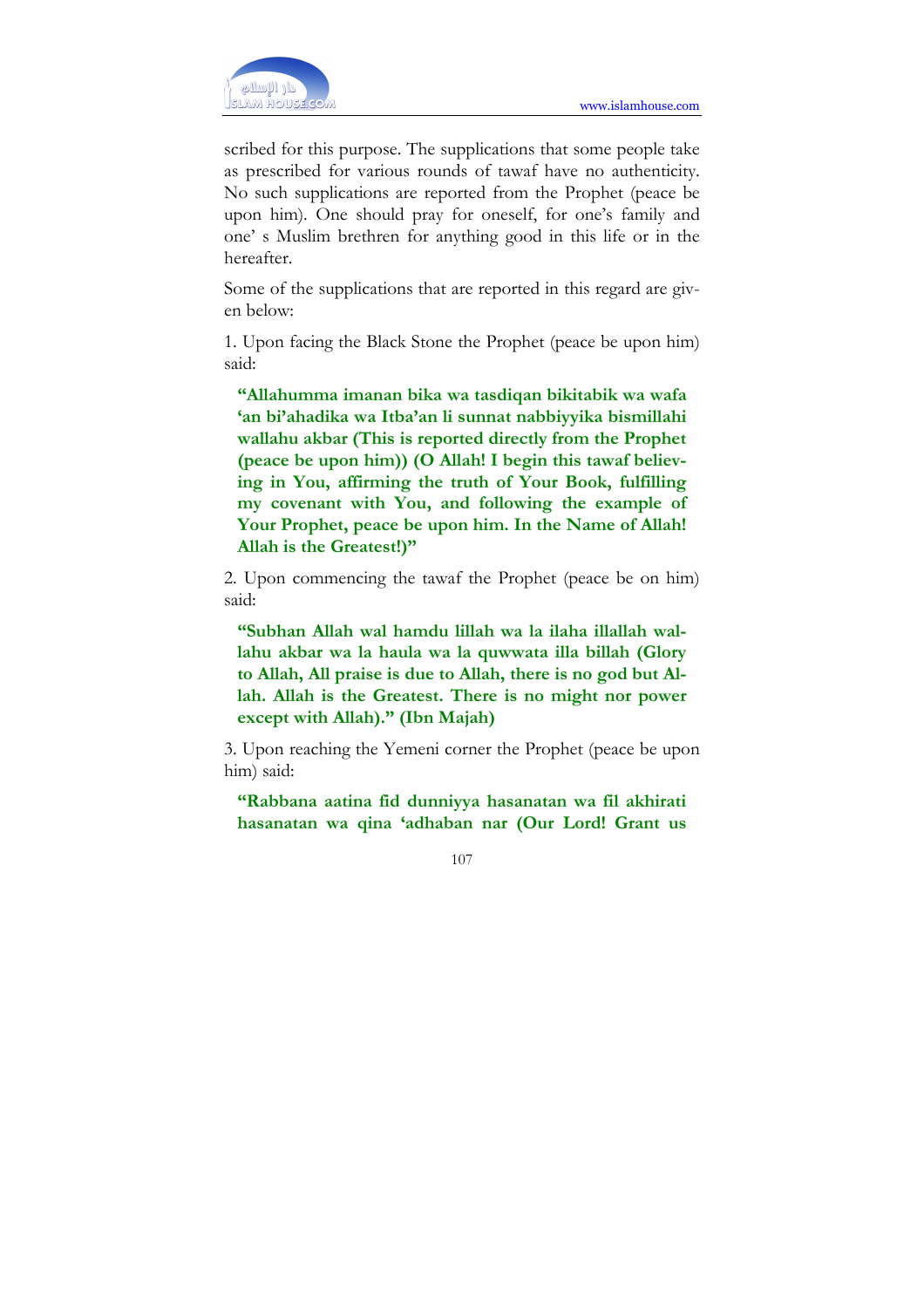

good in this world and good in the hereafter, and save us from the punishment of the Fire)." (Reported by Abu Daw'ud, and Ash-Shafi'i from the Prophet (peace be upon him) on the authority of 'Umar)

4. Ash-Shafi'i said: "I like that each time on passing the Black Stone one should say Allahu Akbar, and while jogging one should supplicate and say: Allahumma ij 'alhu hajjan mabruran wa dhanban maghfuran wa Sa'iyan mashkuran (O Allah! Let this be an accepted Hajj, with sins forgiven, and a well appreciated effort)." And during each round of tawaf he would say: "Rabbighfir warham wa'fu 'ama ta'lam wa antal a'azzul akram allahumma aatina fid dunniyya hasanatan wafil aakhirati hasantan wa qina 'adhaban nar. (O my Lord. Forgive us, and have mercy upon us, pardon our sins that You only know, You are the Most Honored and Dignified. O Allah! Grant us good in this world and good in the hereafter, and protect us from the torment of the fire)."

It is reported about Ibn 'Abbas that while walking between the Yemeni corner and the Black Stone he used to say:

"Allahumma qanni'nibima razaqtani wa barik lifihi wakhluf 'alayya kulla gha'ibatin bikhair. (O Allah! Let me be satisfied with what you provided me, O Allah! Bless it for me. O Allah! Substitute every good thing that I missed with something good." (Reported by Sa'id bin Mansur and al-Hakim)

#### Reciting the Qur'an in Tawaf:

A person may recite the Qur'an while performing tawaf, because the purpose of tawaf is to remember Allah and the Qur'an is a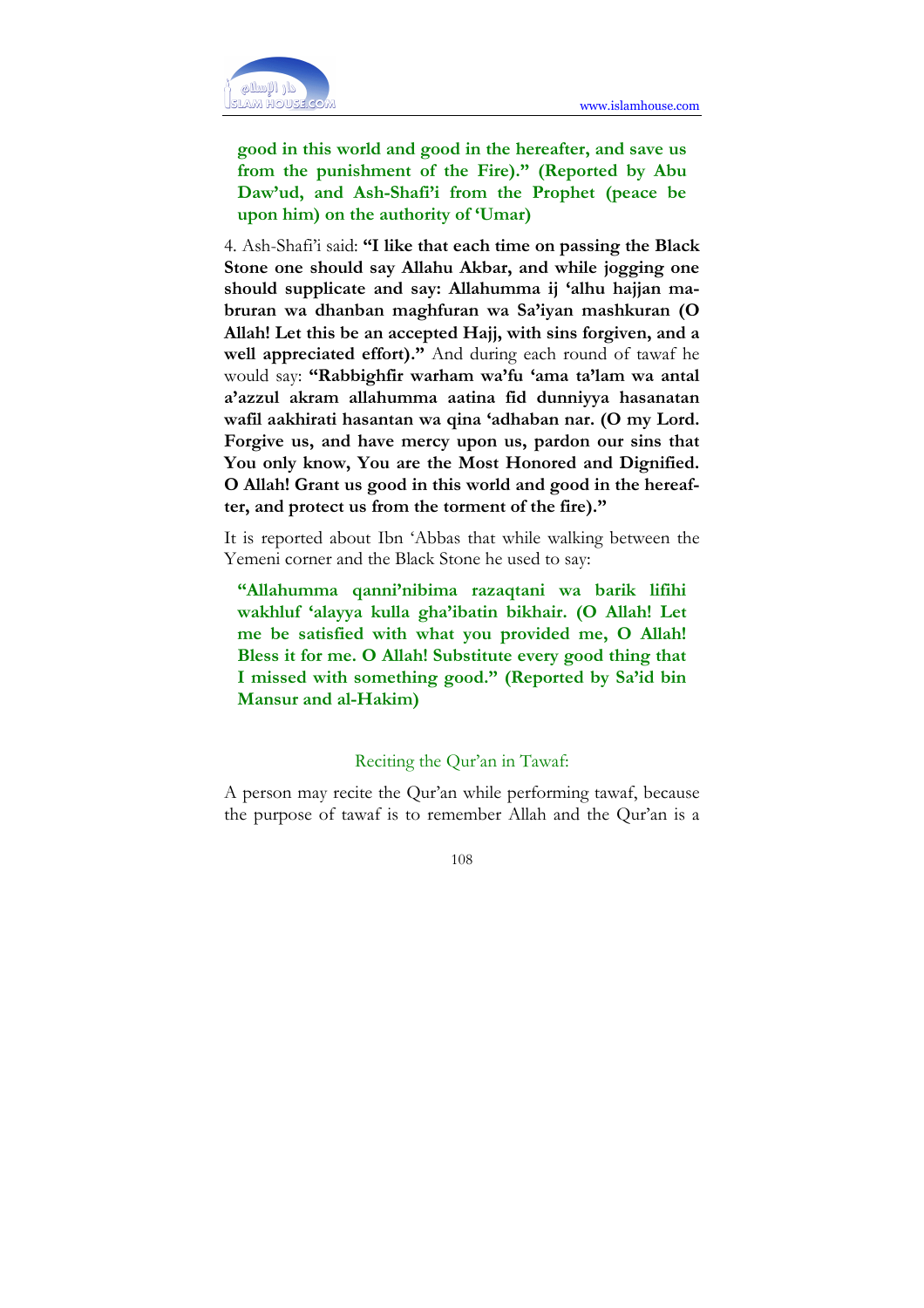

reminder and a remembrance of Allah. 'Aishah reported that the Prophet (peace be upon him) said:

"Tawaf (circumambulation) around the House of Allah, walking between Safa and Marwah, and throwing the pebbles at the Jamarahs are instituted for the remembrance of Allah." (Reported by Abu Daw'ud and Tirrnidhi who considers it a sound hadith)

#### Excellence of Tawaf:

Ibn 'Abbas reported that Allah's Messenger (peace be upon him) said,

"Every day Allah descends a hundred and twenty folds of His Mercy to His slaves who perform Hajj (to His House). Sixty-fold of these are specified for people performing tawaf, forty-fold for those who pray there, and twenty for those who look at the Ka'bah."

5. Upon completing one's tawaf, one must offer a two rak'ah prayer at the Station of Ibrahim, reciting the verse of the Qur'an 2.125

#### "And take the Station of Abraham as a place of prayer."

This will complete one tawaf around the Ka'bah.

This tawaf is called Tawafal Qudum (Arrival Circumambulation), if a pilgrim is performing a mufrid (single) Hajj. Otherwise it is called Tawaf al Tahayya (Circumambulation of Greeting), or Tawafad Dakhul (Circumambulation of Entry). It is neither an essential condition nor an obligation. For a pilgrim performing Hajj Tamattu' (combining Hajj and 'Umrah with a break), or performing Hajj Qiran (combining Hajj and 'Umrah without a break), it is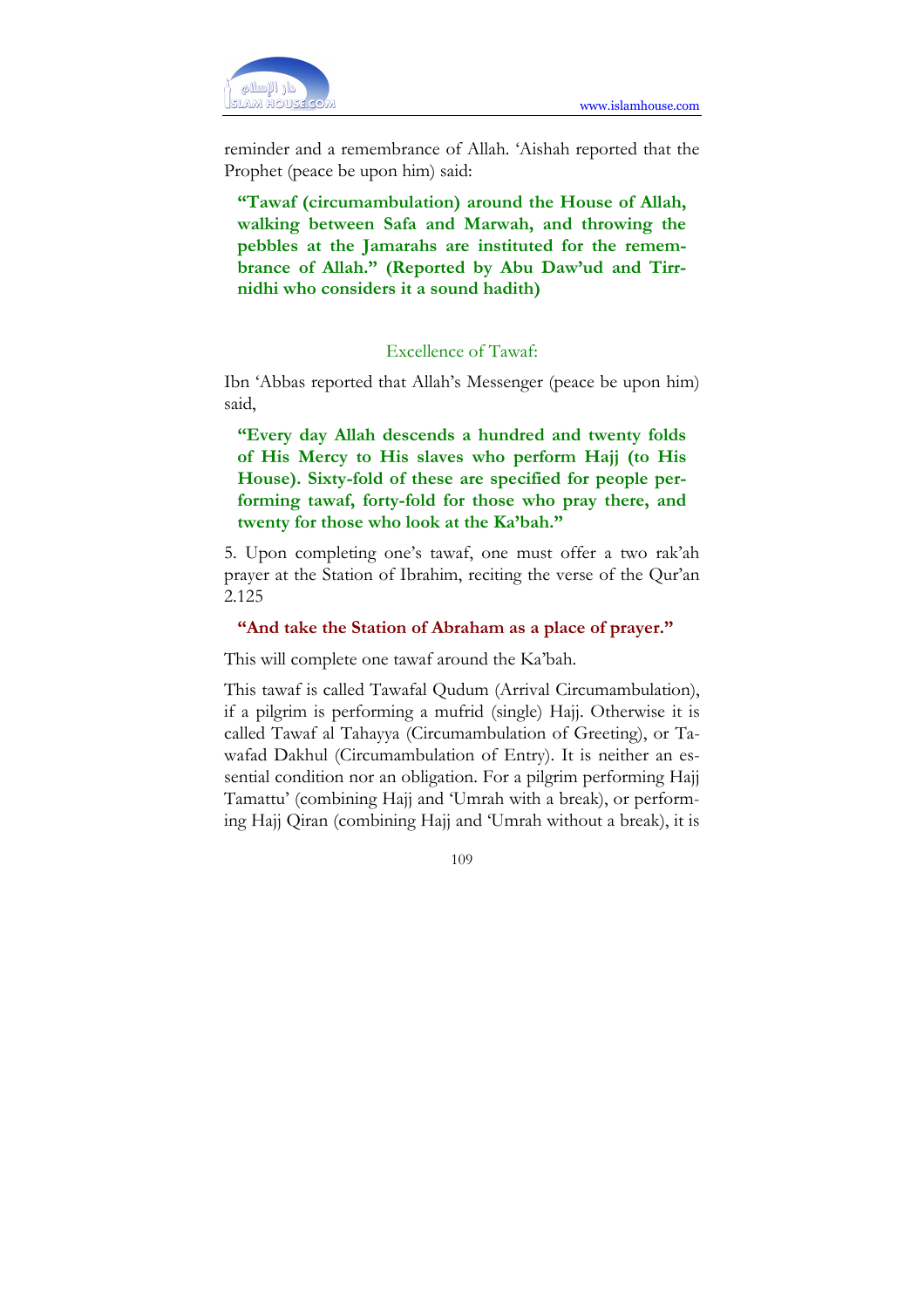

Tawafal 'Umrah ('Umrah Circumambulation), and after having performed it a pilgrim does not need to perform a Tawafal Tahaya or Tawafal Qudum. Such a pilgrim must, however, complete his 'Umrah making a Sa'i (seven rounds of walking) between the hills of Safa and Marwah.

### Kinds of Tawaf:

- 1. Tawafal Qudum (Arrival Circumambulation).
- 2. Tawafal Ifada (Return from Mina Circumambulation).

3. Tawafal Wida' (Farewell Circumambulation). We will deal with it separately at its place.

4. Tawafat Tatawwu' (Supererogatory Circumambulation).

The pilgrim should make full use of his stay at Makkah performing as much supererogatory tauaf and prayers in the Sacred Mosque as possible. A prayer in it is better than a hundred thousand prayers in any other mosque. In a supererogatory tawaf one may not uncover one's shoulder or jog. It is sunnah to perform a tawaf of Ka'bah as a salutation to the Sacred Mosque upon entering it, unlike other mosques where on entering them a two rakah prayer is offered as a salutation to the mosque.

### Prerequisites of Tawaf:

### 1) Cleanliness from all major or minor physical impurities.:

The Hanafi school holds that cleanliness from impurities is not a necessary condition, but an obligation which, if not found, may be compensated by a sacrifice. Thus if somone performs a Tawaf in a state of minor impurity his tawaf will be valid, but he will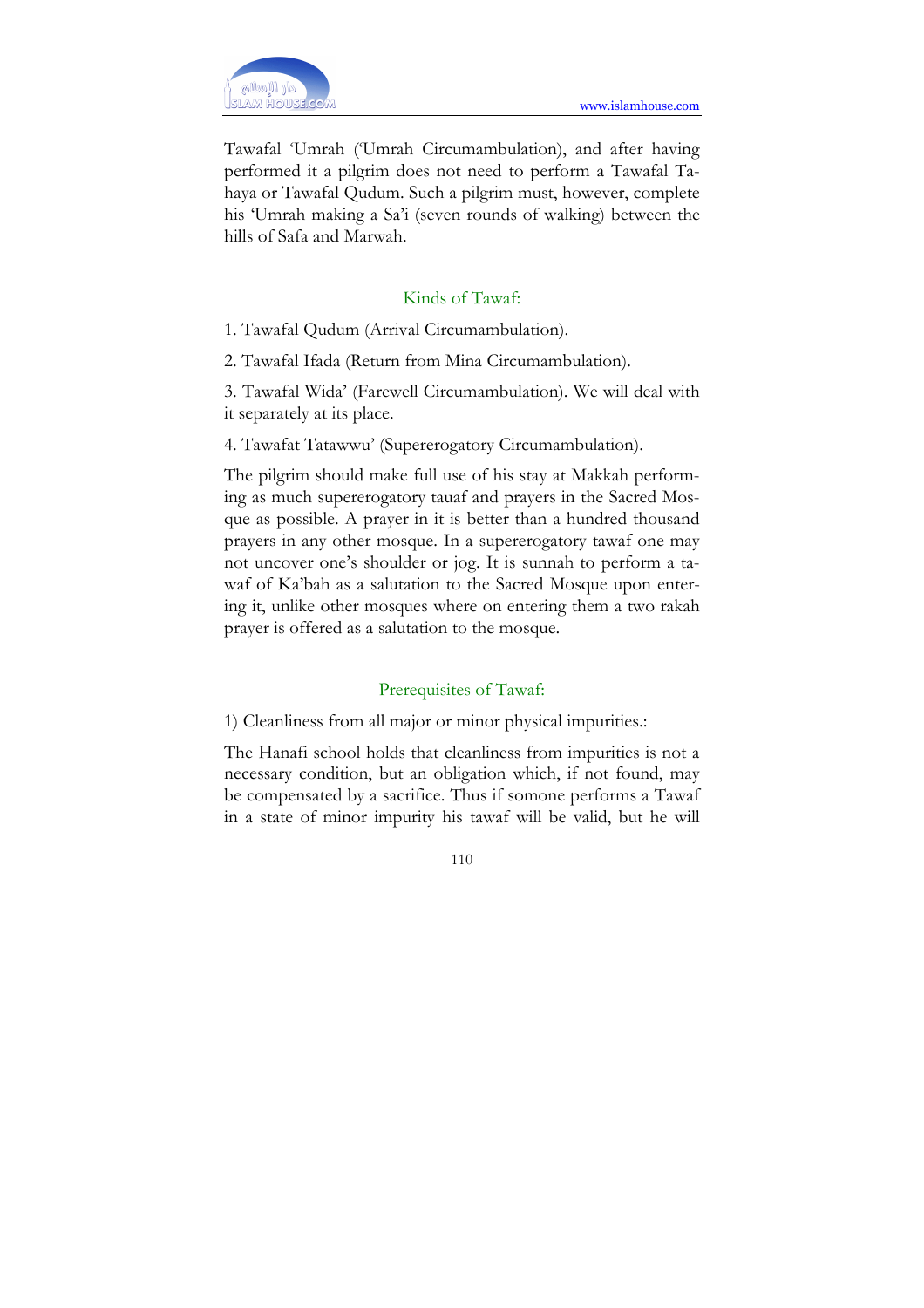

have to offer a sheep in sacrifice. If such a person is junub or ha+id his or her tawaf will still be valid, but he or she will have to sacrifice a camel as a penalty and repeat the tawaf as long as he or she is in Makkah. As to the cleanliness of clothes or body, the Hanafi school takes it as a sunnah only.

Ibn 'Abbas reported that the Prophet (peace be upon him) said:

"Tawaf is (similar to) a prayer ... but Allah, the Almighty, has made talking for one (engaged in tawaf) permissible. So, whoso speaks (while performing tawaf) should say only good things." (Tirmidhi and Ad-Daraqutni. Also reported by Al-Hakim, Ibn Khuzaimah and Ibn Al-Sakan as a sound hadith)

'Aishah reported that the Prophet (peace be upon him) entered her apartment and tound her crying. He asked her,

"Has your monthly course set in?" That is, are you weeping because you are menstruating? She replied, "Yes." Upon this the Prophet (peace be upon him) said, "This is a matter inscribed by Allah, the Almighty, for all daughters of Adam. You should perform all the rites of Hajj, except tawaf (circumambulation) - which you should perform after taking a complete bath (when you are clean)." (Reported by Muslim)

'Aishah also said:

"The very first thing that the Prophet (peace be upon him) did upon arriving in Makkah was to perform Wudu and then make a tawaf of Ka'bah." (Bukhari and Muslim)

There is consensus that if one suffers from an illness that causes one to be continuously impure physically, such as leaking urine or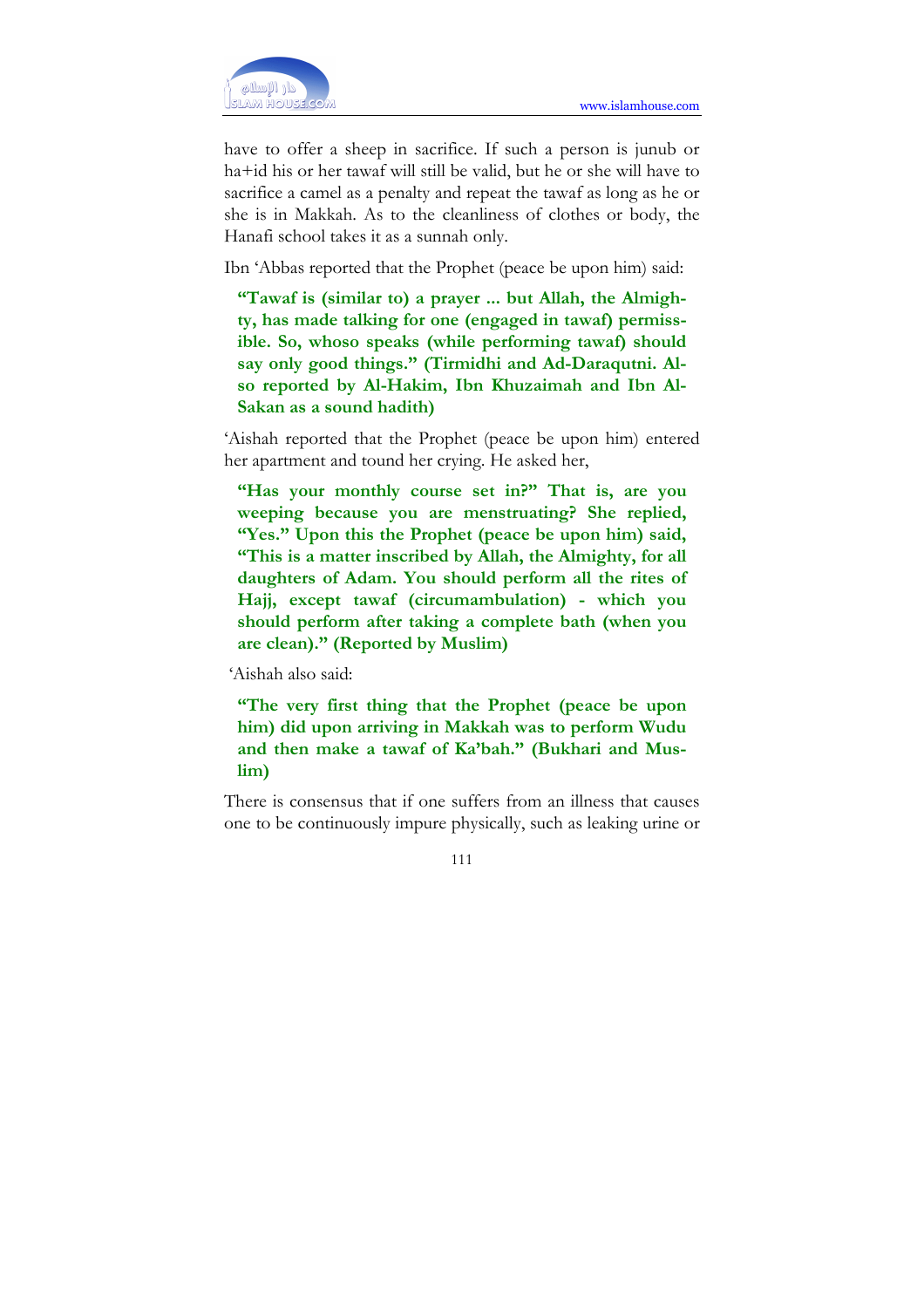

continuous bleeding in the case of a menstruating woman, one may perform tawaf without incurring any penalty or need for making compensation. Malik related that a woman came to Abdullah bin Umar seeking a verdict. She said,

"I came to the Sacred Mosque to pertorm tawaf, but when I arrived at the door of the Mosque I started bleeding. So I went away and waited until I became clean, and then returned to the Sacred Mosque. But again when I arrived at the door I started bleeding. I went back and returned when I was clean. But when I arrived at the door of the Mosque I started bleeding again. (What should I do?)" Ibn 'Umar said, "That bleeding is a spurt trom the devil. You should take a bath, place some pads on your private parts, and then perform your tawaf."

2) Covering One's 'Awrah :

The male should cover from the navel to the knee, and the female all her body except her face, hands and feet. (Tran.) Abu Hurairah reported:

"During the Hajj for which Abu Bakr was appointed the leader by Allah's Messenger (peace be upon him), before the Farewell Hajj, Abu Bakr sent me with a group to announce the Day of Nahr - the 10th of Dhul-Hijjah - and to proclaim: 'No idolater nor any naked person shall be allowed to perform tawaf of the Ka'bah after this year." (Bukhari and Muslim)

3) One Must Complete Seven Rounds of the Ka'bah:

Thus, if one leaves even a single step in any of the seven rounds that round will not be counted. If one is doubtful as to the number of rounds performed, one must assume the least number of rounds, and then complete the seven rounds. In cases where one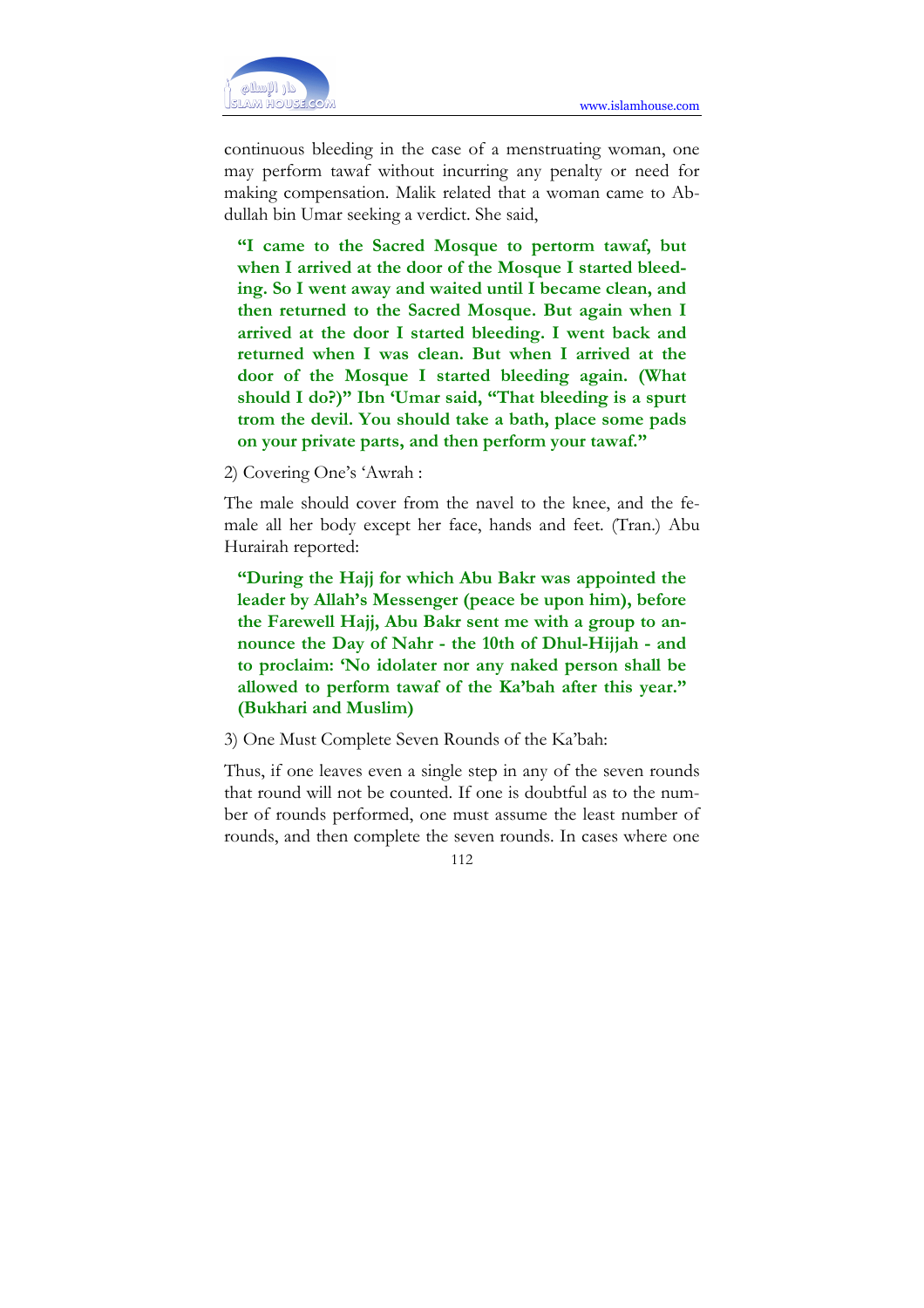

completes a Tawaf and then finds oneself not so sure about the number of rounds performed, one incurs no penalty nor is required to do anything.

4) One Must Begin and End One's Tawaf at the Black Stone.

5)When Making Tawaf the Ka'bah Should Be to the Left of the Person Performing Tawaf.

Circumambulating with the Ka bah on one's right is invalid. Jabir (may Allah be pleased with him) reported:

"When Allah's Messenger arrived in Makkah, he went to the Black Stone, kissed it, and then walked on its right side. He jogged three rounds and walked the remaining four." (Muslim)

6) Tawaf Must Be Performed Outside and Around the Ka'bah:

Thus if someone were to walk within the Hijr (Commonly known as Hijr Isma'il, and situated to the north of Ka'bah, it is surrounded by a semicircular wall. Of this, only an area of six cubits (three metres approximately) extending from the Ka'bah is its part) his tawaf will not be valid, because both Hijr and Al-Shazarwan (Al-Shazarwan is the construction contiguous to the Ka'bah to which are fixed the rings holding the Ka'bah cover) are a part of the Ka'bah. Allah has commanded us to circumambulate around the Ka'bah and not inside it, saying:

"...and circumambulate the Ancient House." (Qur'an 22.29)

 It is preferable, however, to remain close to the Ka'bah, if one can do so easily.

7) Tawaf (circumambulation) should be immediately followed by Sa'i (between Safa and Marwah):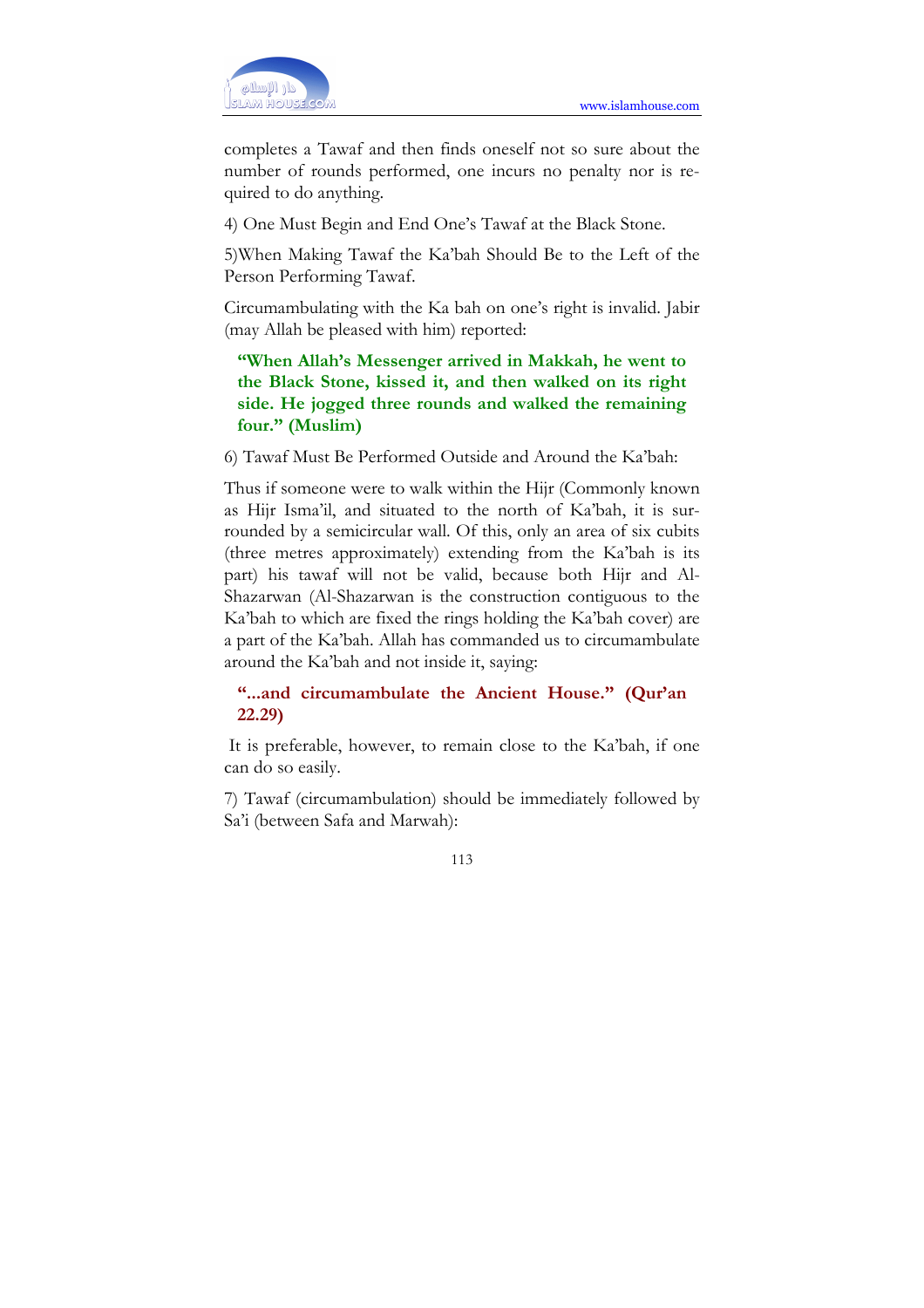

A short break in between the two, however, may be made. A longer interval because of a genuine excuse will also do no harm and is permissible. The Hanafi and Shafi'i schools hold that such a continuance (of Sa'i immediately after tawaf) is Sunnah of the Prophet.

Similarly there is no harm if one performs tawaf in parts and with long intervals in between, and even if it is done without any genuine reason. Such a person may continue the remaining rounds and complete his tawaf.

Sa'id bin Mansur reported from Humaid bin Zaid that he said:

"I saw 'Abdullah bin 'Umar go three or four times around the Ka'bah, and he then sat down for a rest, while his servant fanned him. Then he resumed his Tawaf from where he had left it."

Both Shafi'i and Hanafi schools hold that if one's ablution is void during the tawaf; one should redo it and resume the tawaf to complete its remaining rounds, regardless of the length of the interval.

It is reported that once Ibn 'Umar heard the call for prayer while he was performing his tawaf. He interrupted his tawaf and offered the prayers with the congregation. Then he resumed his tawaf from where he had left it.

'Ata is reported to have given a verdict concerning a person who had to interrupt his tawaf in order to participate in a funeral prayer, saying that such a person may resume his tawaf and complete the remaining rounds.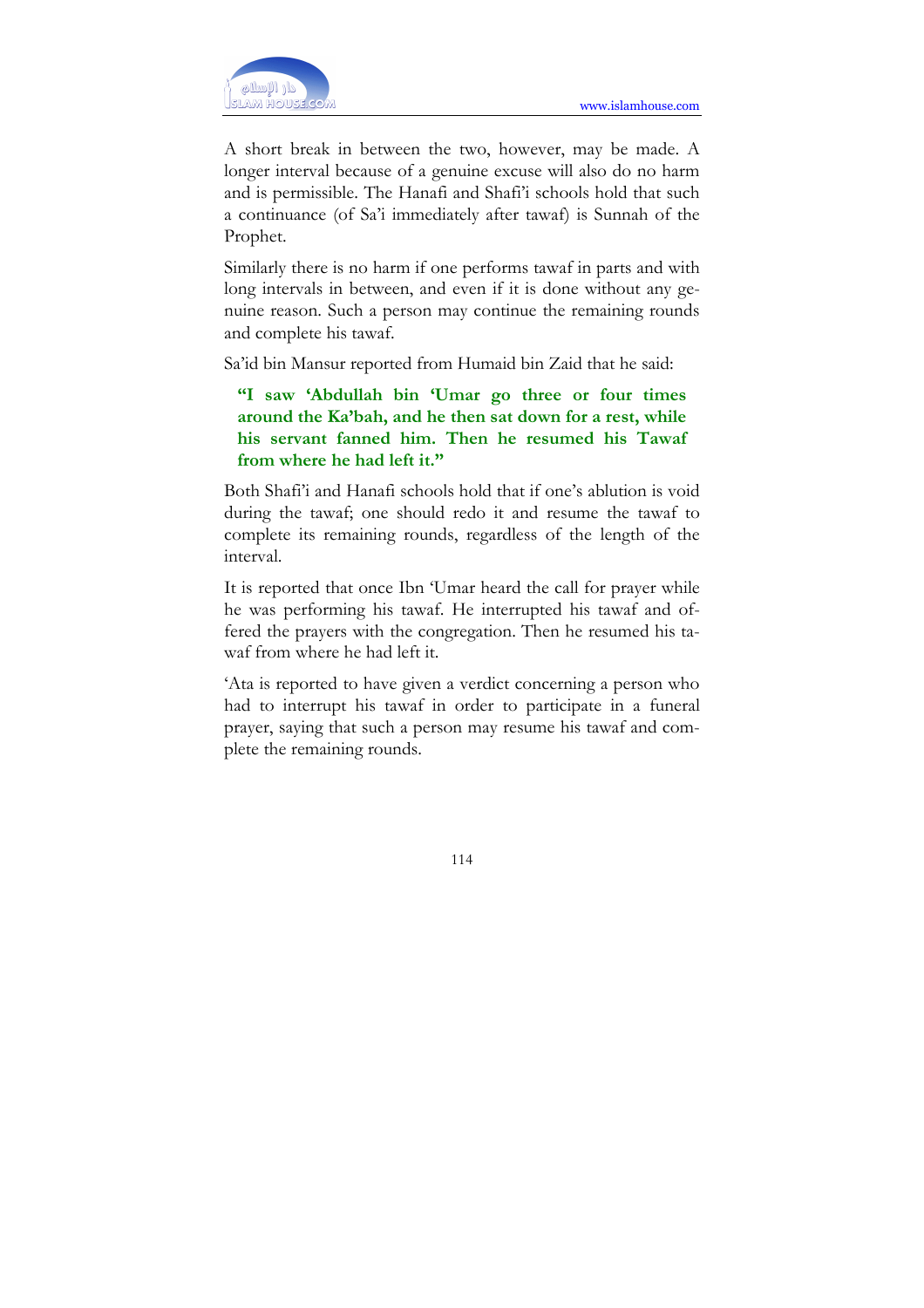

### Sunnah of Tawaf:

It is Sunnah to perform certain acts in tawaf as given below:

1. Facing the Black Stone at the start of the tawaf while uttering a takbir (Allahu-Akbar), and a tahlil (La ilaha illahlah), and raising one's hands as they are raised in prayers, and if possible touching it with both hands and kissing it quietly, or placing one's cheek on it. Otherwise. one may touch it with one's hand and kiss the hand, or touch it with something, and then kiss it, or if even that is not possible, one may just point to it with a stick, etc. as is mentioned in some of the ahadith given below.

Ibn 'Umar said:

### "Allah's Messenger (peace be upon him) faced the Black Stone, touched it, and then placed his lips on it and wept for a long time."

'Umar also wept for a long time. The Prophet (peace be upon him) said:

"O 'Umar, this is the place where one should shed tears." (Reported by Al-Hakim, who considers it a sound hadith with a sound chain of authorities)

It is reported by Ibn 'Abbas that 'Umar bent down towards the Black Stone and said:

"By Allah! I know that you are a mere stone, and if I had not seen my beloved Prophet (peace be upon him) kissing you and touching you I would have never done so."

The Qur'an says:

"You have indeed in the Messenger of Allah a beautiful pattern (of conduct)."" (Qur'an 33.32)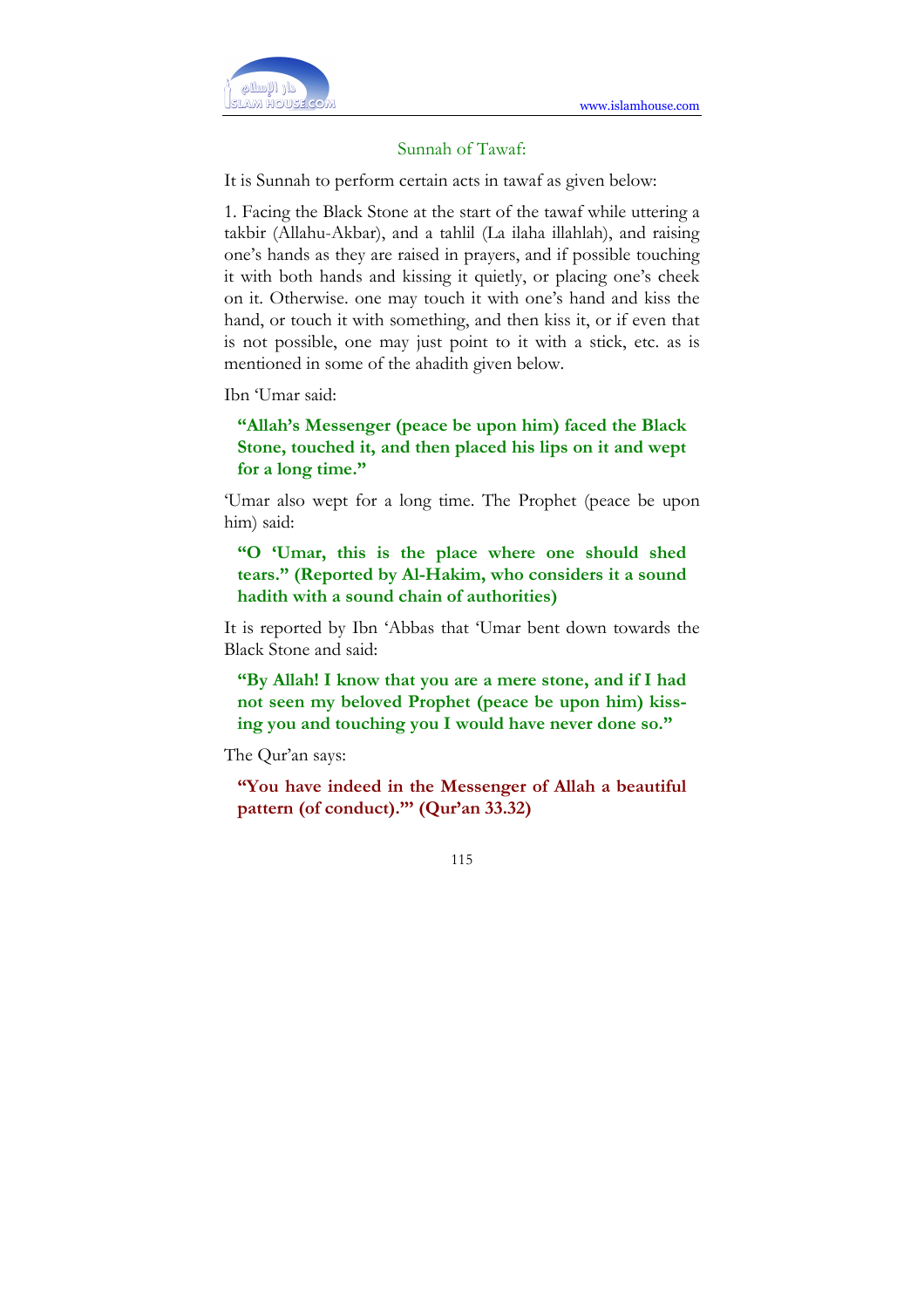

This was reported by Ahmad and others in slightly different words.

Nafi' said,

"I have seen Ibn 'Umar touching the Black Stone with his hand, and then kissing his hand and saying: 'Ever since I saw the Prophet (peace be upon him) doing this, I have never failed to do that.'" (Reported by Bukhari and Muslim)

Sowayd bin Ghaflah said:

"I have seen 'Umar kissing the Black Stone and touching it."

He further said:

"I know that the Prophet (peace be upon him) was especially very particular about it." (Muslim)

Ibn 'Umar reported that Allah's Messenger (peace be upon him) used to come to Ka'bah, touch the Black Stone and then say:

"Bismillahi wallahu akbar (In the name of Allah, Allah is the Greatest.)" (Ahmad)

Muslim has reported on the authority of Abu Tufail that he said:

"I have seen the Prophet (peace be upon him) making tawaf around the Ka'bah and touching it with a stick and then kissing the stick."

Bukhari, Muslim and Abu Daw'ud reported that 'Umar approached the Black Stone and kissed it. Then he said:

"I know that you are a mere stone that can neither harm nor do any good. If I had not seen the Prophet (peace be upon him) kissing you, I would have never kissed you."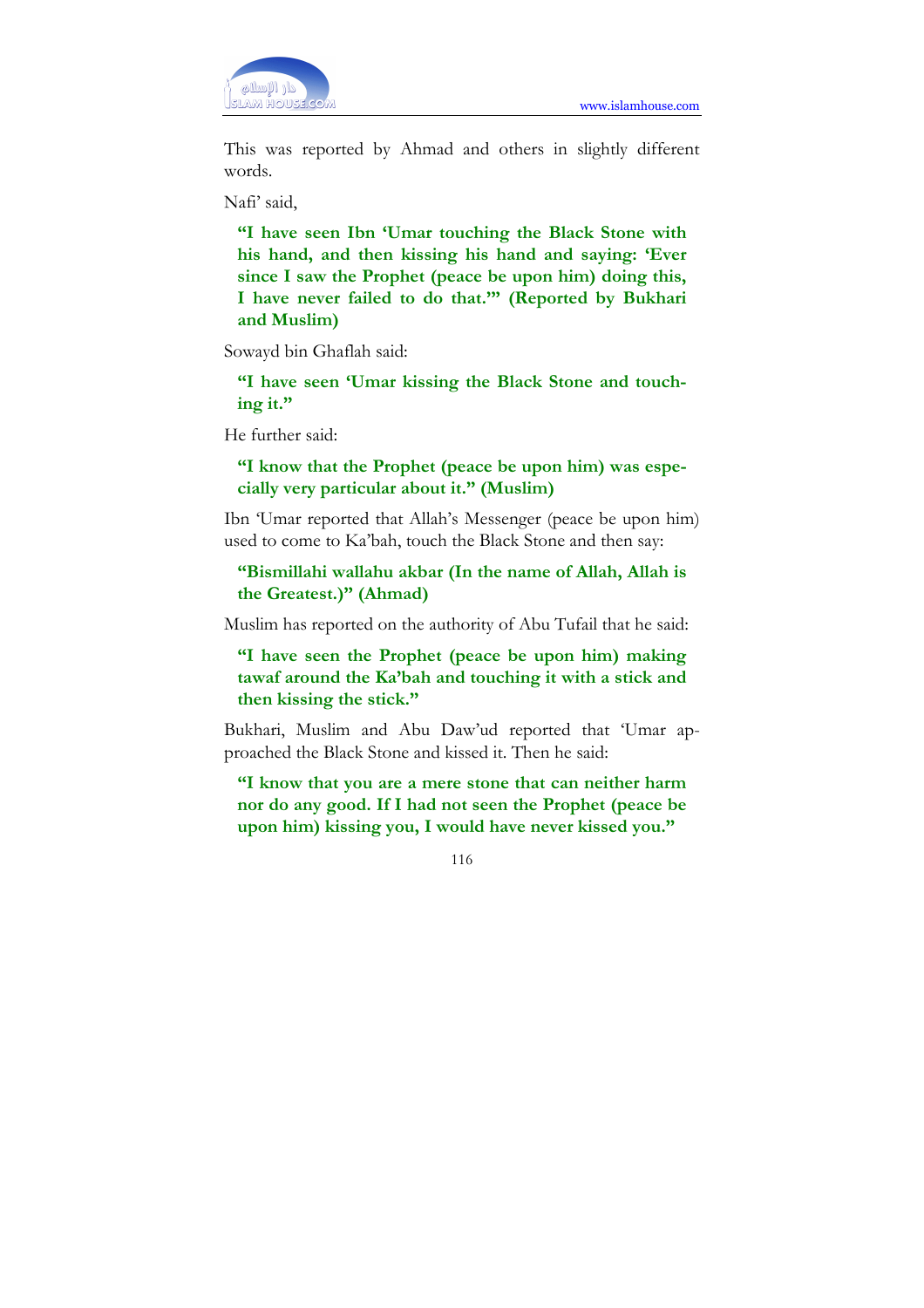

Al-Khatabi said: "This shows that abiding by the Sunnah of the Prophet (peace be upon him) is binding, regardless of whether or not we understand its reason or the wisdom behind it."

Such information devolves obligation on all those whom it reaches, even if they may not fully comprehend its significance. It is known, however, that kissing the Black Stone signifies respect for it, recognition of our obligation toward it, and using it as a means of seeking Allah's blessings. Indeed Allah has preferred some stones over others, as He preferred some countries and cities, days and nights, and months over others. The underlying spirit of all this is unquestioning submission to Allah.

In some ahadith which say that

 $\overline{a}$ 

# "the Black Stone is Allah's right hand on earth,"<sup>1</sup>

we do find, however, a plausible rationale and justification for this statement. In other words whosoever touches the Black Stone he pledges allegiance to Allah, as it were, by giving his hand into the hand of Allah, just as some followers do pledge their fealty to their kings and masters, by kissing and shaking hands with them.

Al-Muhallib said: "The hadith of 'Umar refutes the assertions of those who say that 'The Black Stone is Allah's right hand on earth wherewith He shakes the hands of His slaves.'" God forbid that we should ascribe any physical organs to Allah. The commandment to kiss the Black Stone is meant to test and

<sup>&</sup>lt;sup>1</sup> This hadeeth has been declared extremely weak by great scholars such as Sheikh Al-Albani and Sheikh ibn Taymiyyah.

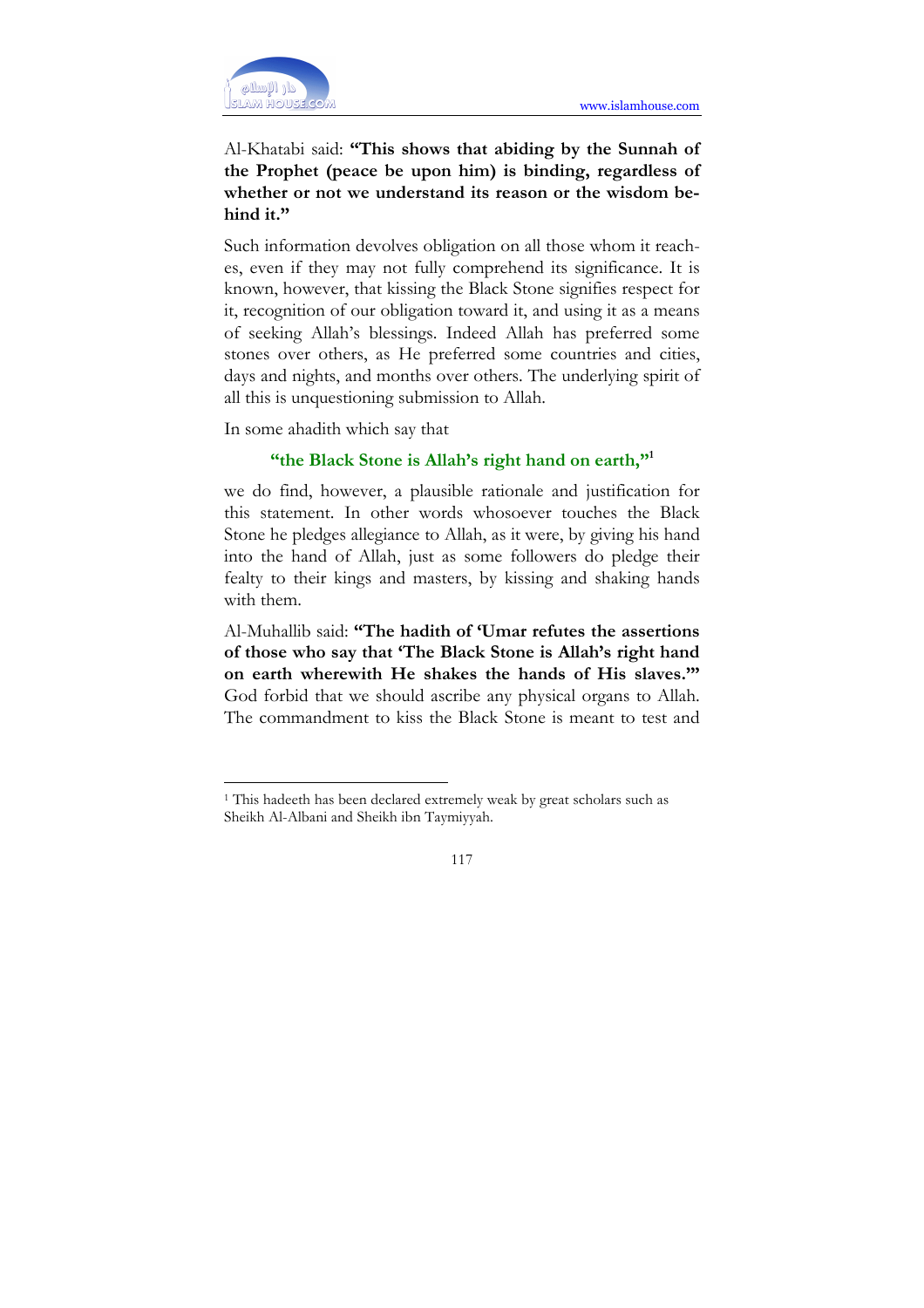

to demonstrate palpably as to who obeys and submits. It may be compared with the command to Iblis to bow to Adam.

We have no definite evidence, however, to believe that any of the stones used in building the Ka'bah originally (by Ibrahim and Isma'il), is still in existence today excepting the Black Stone.

### Crowding at the Black Stone:

There is no harm in crowding around the Black Stone so long as no harm is caused to other people. Ibn 'Umar used to struggle hard to get through the crowd in order to reach the Black Stone, so much so that sometimes (he was struck on the face and) his nose would bleed. The Prophet (peace be upon him) said to 'Umar:

"O Abu Hafs! You are a strong man. Do not crowd others around the Black Stone. You may hurt a weak person. But if you find an opportunity to reach it in order to kiss it or touch it, do it. If not, then say 'Allahu-Akbar' and continue (your tawaf)." (Reported by Ash-Shafi'l in his Sunan)

### 1) Al-Idtiba' (Uncovering one's shoulder):

It is reported by Ibn 'Abbas that the Prophet (peace be upon him) and his companions declared their intention to perform 'Umrah from al-Ji'ranah by putting on their ihram (Hajj garb) but leaving their right shoulders uncovered, bringing their ihram up from under their right armpits while covering the left shoulder. (Reported by Ahmad and Abu Daw'ud) The majority of scholars holds a similar view and claims that doing so is helpful in ramal (jogging) while making a tawaf. Malik is of the opinion, however, that doing so is not commended. for it is not a known (practice),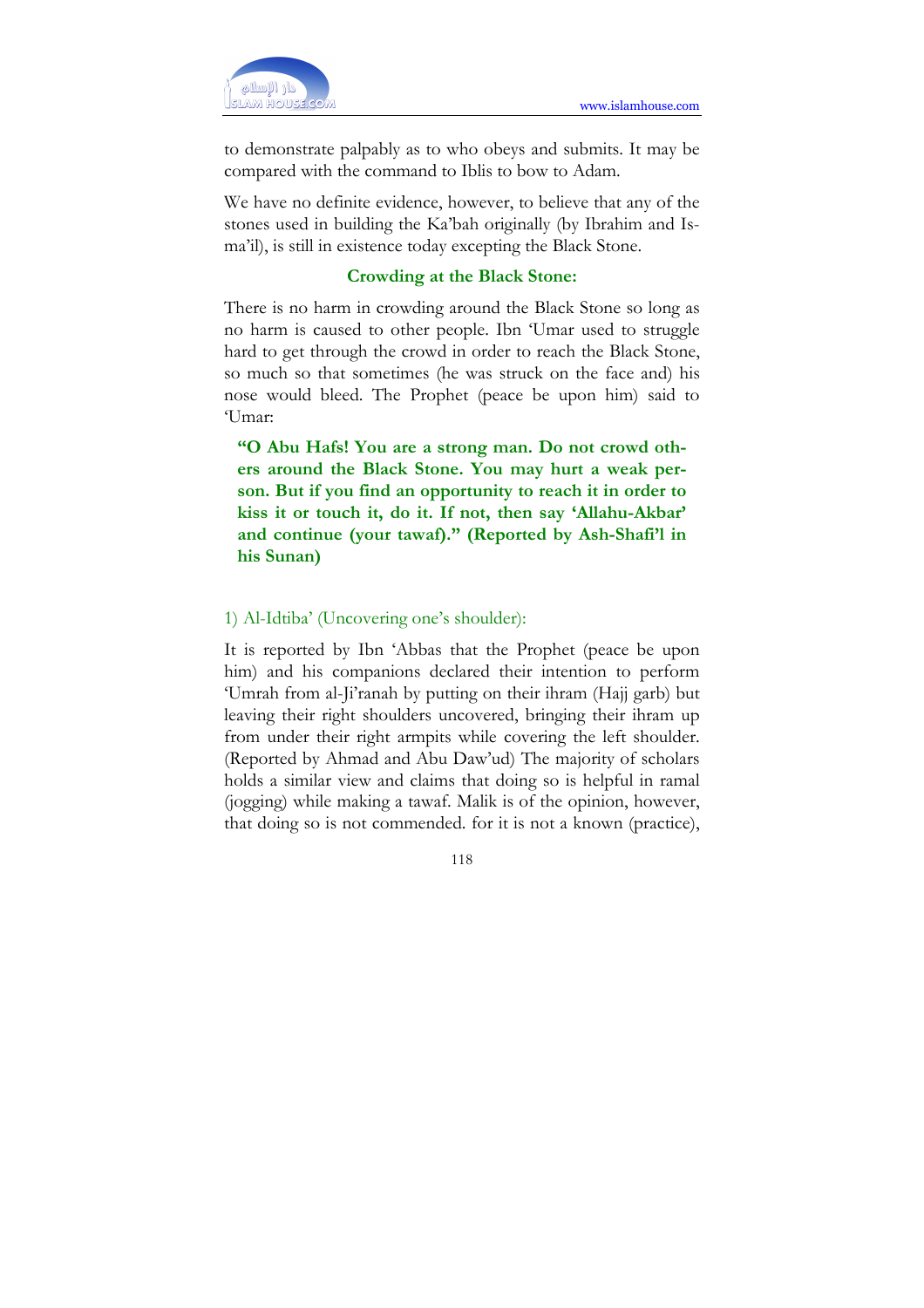

nor did he see anyone doing so. There is consensus that it is undesirable in the tawaf prayer (salatul tawaf).

### 2) Ramal or Jogging:

Ramal means walking fast, vigorously moving the shoulders and taking small steps, giving a sense of strength and energy. Ibn 'Umar reported that Allah's Messenger (peace be upon him) jogged from the Black Stone to the Black Stone three times, and walked the remaining four rounds. (Muslim and Ahmad) If a person does not jog in the first three rounds, then he is not required to make it up in the last four rounds. Ramal (Jogging) and idtiba' (uncovering one's right shoulder) are prescribed for men only while making tawaffor 'Umrah. In case of a pilgrim performing Hajj, tawaf is always followed by Sa'i (walking between Safa and Marwah). Shafi'i school holds that a pilgrim, who does make idtiba' (i.e., uncovers his right shoulder) and performs ramal (i.e., jogs), while making Tawaf al Qudum on arrival and then making Sa'i between Safa and Marwah, is not required to repeat idtiba' and ramal in his Tawaf al Ifada (after returning from 'Arafah). If one does not perform Sa'i after making tawaf and postpones it till after Tawaf az-Ziarah (Tawaf of Visit), he should make idtiba' (uncover his right shoulder) and perform ramal (jog) while making Tawaf az-Ziarah.

Women are not obligated to jog or uncover their right shoulder, because they must properly cover themselves. Ibn 'Umar said: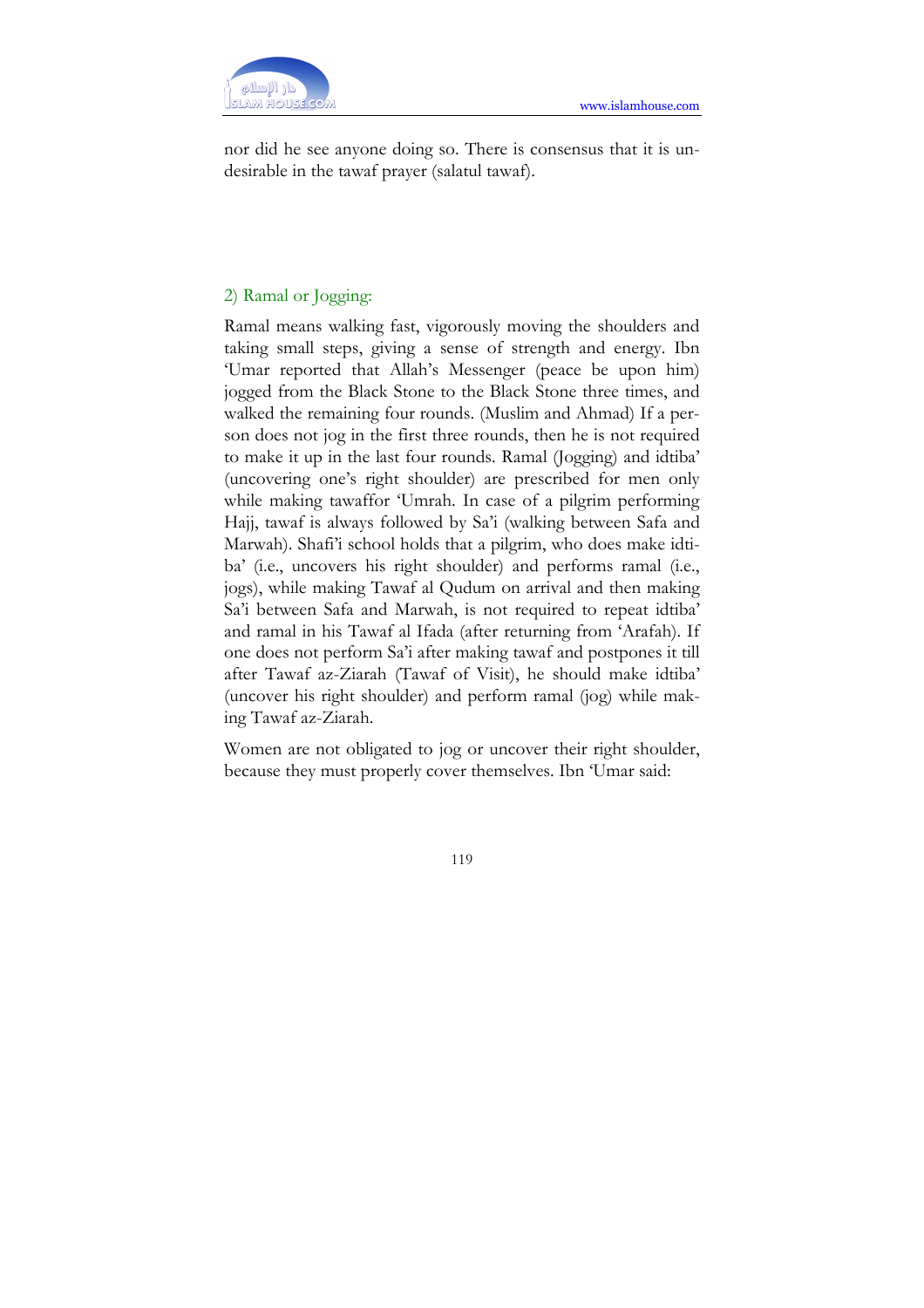

# "Women are not obligated to jog around the Ka'bah nor while making Sa'i between Safa and Marwah." (Reported by Al-Baihaqi)

### Wisdom Behind Ramal:

What is the wisdom behind ramal? It is reported by Ibn 'Abbas that when the Prophet (peace be upon him) and his companions came to Makkah, they were weakened by the fever in Yathrib. Thereupon the idolators said,

# "A people weakened with fever have come to you and they are afflicted with evil."

Allah the Almighty, informed His Prophet (peace be upon him) about their saying. So he commanded them to jog through the first three rounds of tawaf around the Ka'bah, and to walk between its two corners. When the idolaters saw the Muslims jogging, they said:

"Are those the people you said are weak because of the fever? They are stronger and sturdier than us!"

Ibn 'Abbas added:

"The Prophet (peace be upon him) did not command them to jog all through the seven rounds in order not to overexert themselves."

This was reported by Bukhari, Muslim, and Abu Daw'ud, whose wording is given here. 'Umar was of the opinion that jogging be stopped as there was no longer any need for it after the Muslims had become strong and powerful. But he decided, however, to leave it (in its original form) so that the future generations of Muslims could share a form and a feeling similar to that observed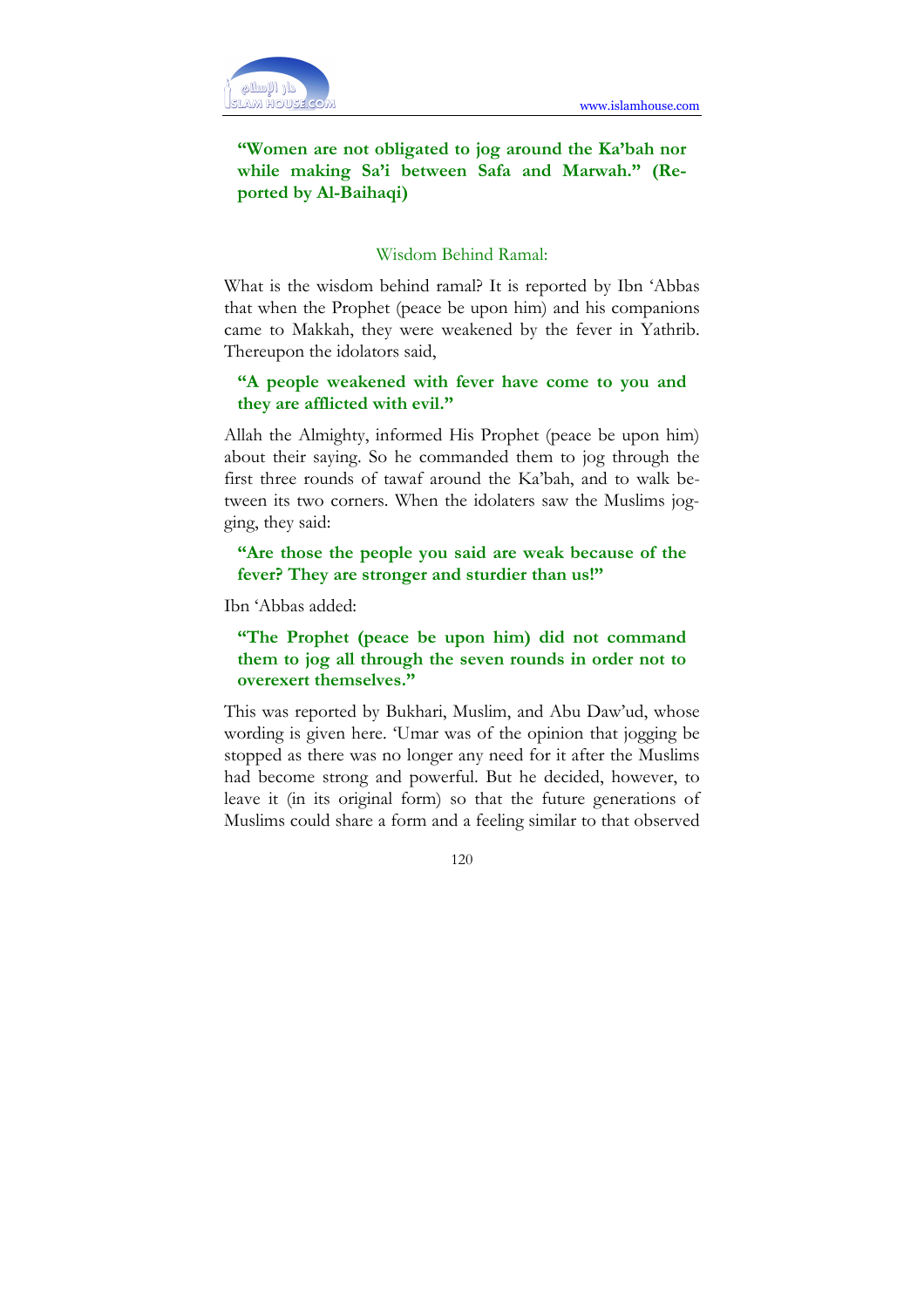

and felt by early Muslims. Muhibbuddin At-Tabari said: "Sometimes certain instructions are prescribed in the religion for a specific reason, and later even though that specilic reason no longer exists yet the instructions still remain valid."

Zaid bin Aslam reported from his father that he said:

"I heard 'Umar ibn Al-Khattab saying: 'Why jog around the Ka'bah today'? Why uncover our shoulders (in tawaf)? Allah has made Islam strong and powerful, and banished disbelief and the disbelievers, yet we shall never abandon what we used to do in the time of the Prophet (peace be upon him)."

### Touching the Yemeni Corner:

This is based on the statement of Ibn 'Umar in which he said

"I never saw the Prophet (peace be upon him) touching any other parts of Ka'bah except the two corners: The Black Stone and the Yemeni corner."

And he added,

"No matter how hard and difficult the circumstances, I have not failed to touch these two corners - the Yemeni Corner and the Black Stone - ever since I saw the Prophet (peace be upon him) doing so." (Reported by Bukhari and Muslim)

A pilgrim making tawaf touches these two corners, and no others, because of their special merits and excellence. The Black Stone is distinguished by two things:

1. it is placed on the foundations raised by the Prophet Ibrahim (peace be upon him), and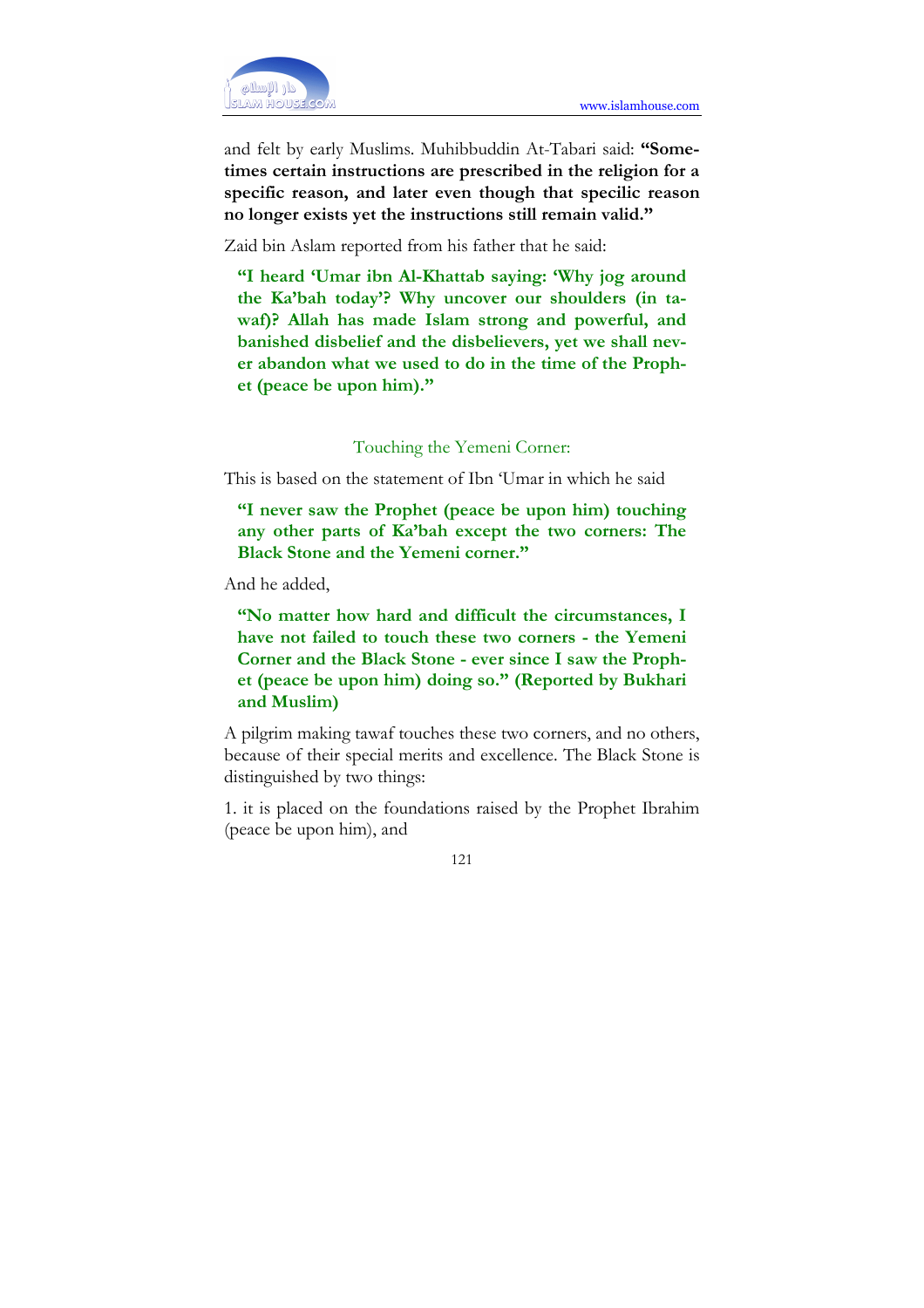

2. it marks the beginning as well as the end of tawaf. The Yemeni corner is directly opposite to it and, like the Black Stone, it is also laid on the foundations raised by Ibrahim.

When Ibn 'Umar was told about 'Aishah's statement that

#### "Some of the Hijr Isma'il is part of the Ka'bah"

he, Ibn 'Umar said:

"I think that 'Aishah heard that from the Prophet (peace be upon him). I think that the Prophet (peace be upon him) never failed to touch them while making a tawaf. These two, however, are not at the foundations of the House, and the people circumambulate around the Hijr because of that." (Abu Daw'ud)

The Muslim community, however, is in agreement concerning the desirability of touching these two Yemeni corners. A person making tawaf of Ka'bah may not touch the other two corners. Ibn Hibban has reported in his Sahih that the Prophet (peace be upon him) said:

"The Black Stone and the Yemeni corner cause the sins to be forgiven."

#### Offering a Two Rak'ah Prayer After Tawaf:

It is sunnah to offer a two rak'ah prayer after completing the tawaf at the Station of Ibrahim (peace be upon him), or at any other place in the Sacred Mosque, regardless of whether it is a supererogatory tawaf or obligatory one (as in Hajj or 'Umrah).

Jabir reported that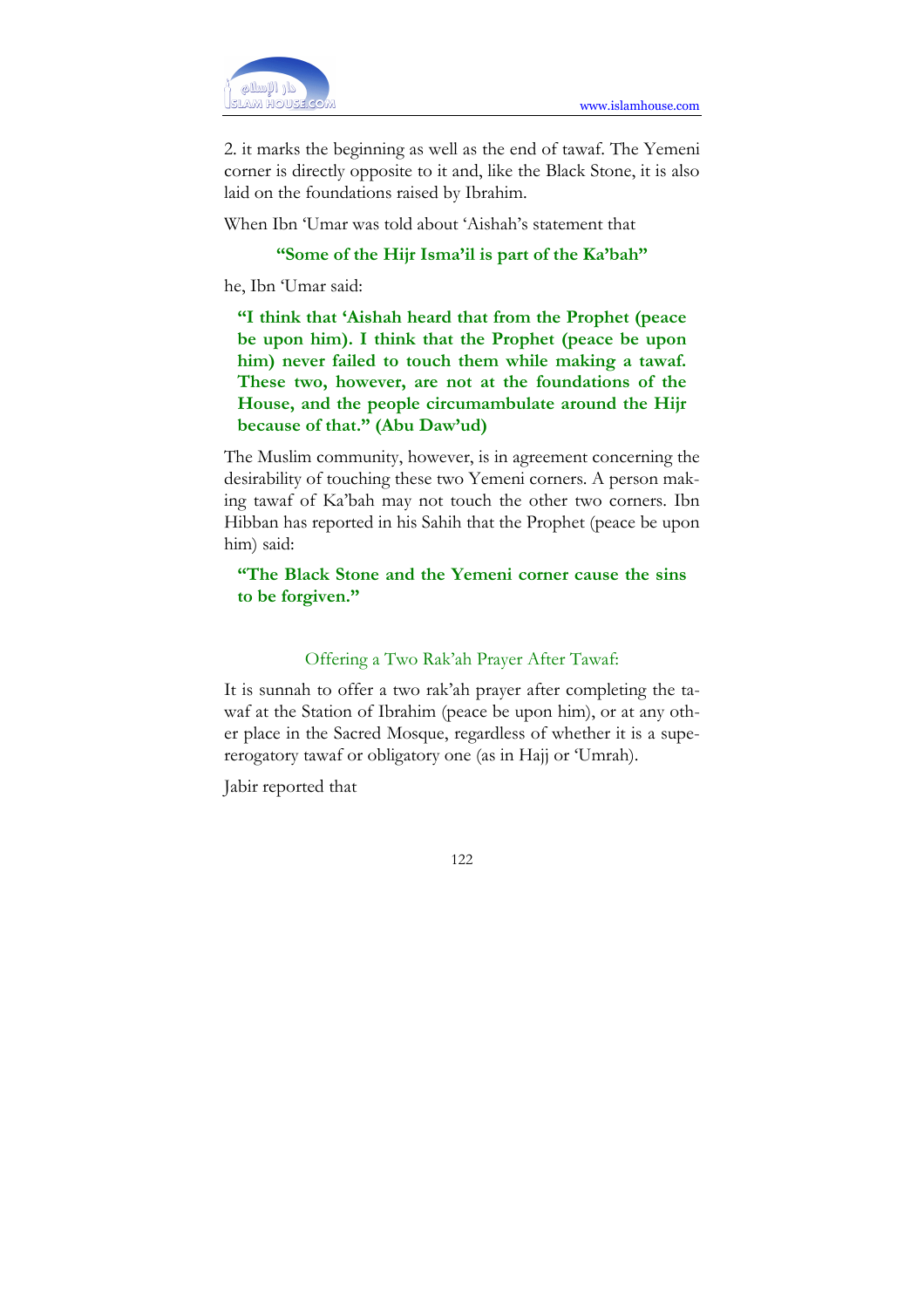

"When the Prophet (peace be upon him) came to Makkah, he went around the Ka'bah seven times, then went to the Station of Ibrahim and recited the verse (Qur'an 2.125):

"And take of the Station of Abraham a place of prayer."

He prayed behind it, and then went to the Black Stone and kissed it." (Reported by Tirmidhi who considers it a sound hadith)

In this two rak'ah prayer, it is sunnah to recite Surah Al-Kafirun, in the first rak 'ah, and Surah Al-Ikhlas in the second rak 'ah, after reciting Al-Fatihah. (Reported by Muslim and others) These two rak'ahs may be offered at any time of the day and night including the prohibited times.

Jubair bin Mut'im reported that the Prophet (peace be upon him) said,

"O Bani Abd Manaf! Do not prevent anyone from performing tawaf around the Ka'bah. One may pray (in the Sacred Mosque) any time during the day or night." (Reported by Ahmad, Abu Daw'ud, and Tirmidhi who regards it a sound hadith)

Ash-Shafi'i and Ahmad hold this view.

Though it is sunnah to offer this two rak'ah prayer after the tawaf in the Sacred Mosque, it may also be offered outside the Mosque. Umm Salamah reported that she performed a tawaf around the House riding, but she did not offer the two rak'ah prayer until she had left the Mosque. (Bukhari)

Malik reported from 'Umar that he offered these two rak'ahs at Dhi Tuwa valley. Bukhari also has reported that 'Umar prayed (these two rak'ahs) outside the Sacred Mosque.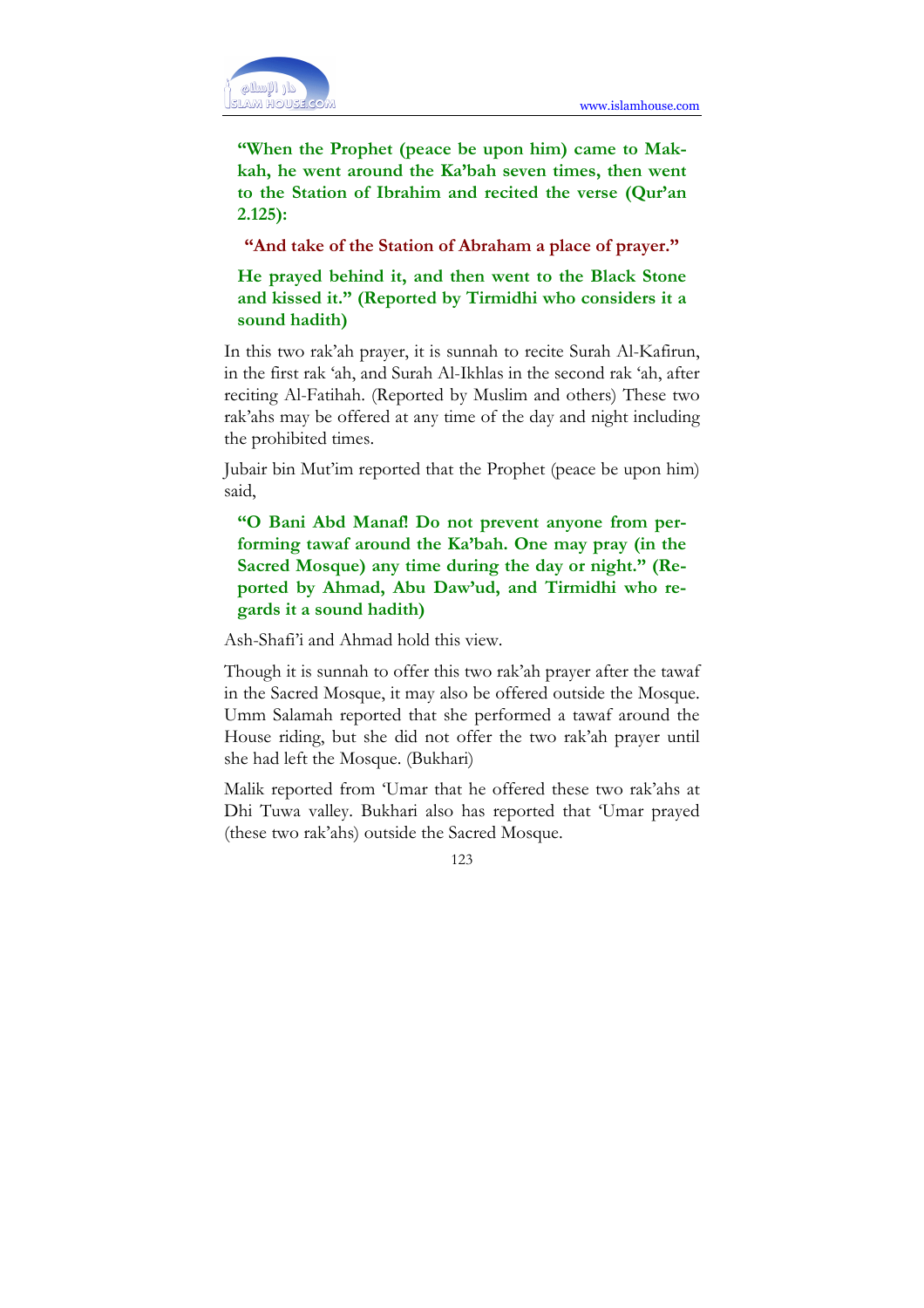If one offered a prescribed prayer after the tawclf then he need not offer this two rak'ah prayer. The Shafi'i school holds this view, which is also in accordance with the well known position of Ahmad. The Maliki and the Hanafi schools are of the opinion that these two rak'ahs must be offered and no other prayer can replace them.

### Passing in Front of Worshippers in the Sacred Mosque:

It is permissible to offer prayer in the Sacred Mosque while the people, male and female, pass in front of the worshipper. There is no harm in it, and it is one of the special characteristics of the Sacred Mosque. Kathir bin Kathir bin Al-Mutalib bin Wida'ah reported from some of his family members and from his grandfather that he said:

"I saw the Prophet (peace be upon him) offering prayer in the Sacred Mosque in the area adjacent to Bani Sahm while people passed in front of him but he did not place any sutrah (protection) in front of him."

Sufyan bin 'Uyainah said, "There was no partition between him and the Ka'bah." (Reported by Abu Daw ud Nasa+i, and Ibn Majah)

### Men and Women Performing Tawaf Together:

Ibn Juraij reported:

""Ata told me that when Ibn Hisham forbade women from performing tawaf along with men he asked him, 'How dare you prevent them while the wives of the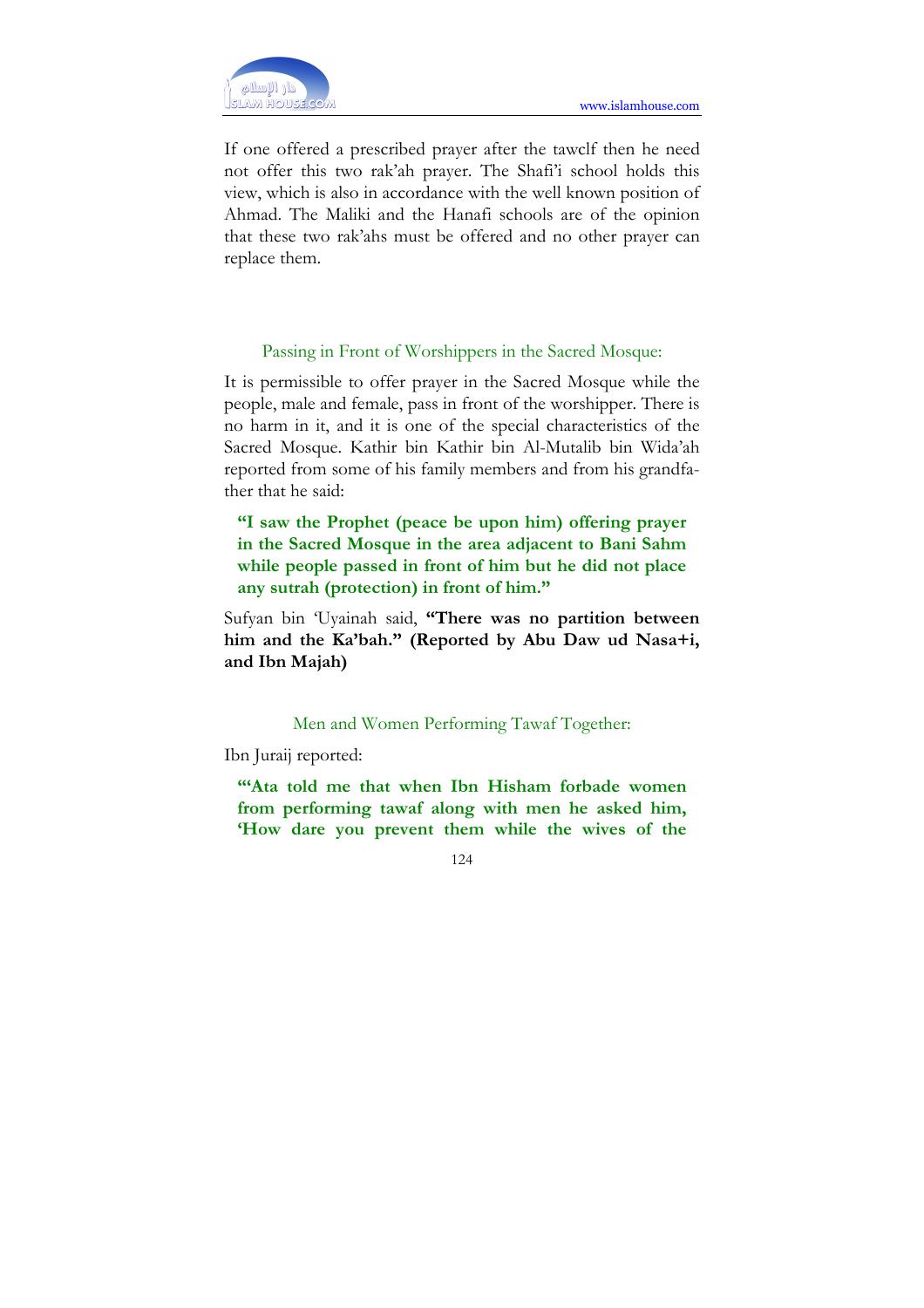

Prophet (peace be upon him) performed tawaf along with other men?' He added: 'I asked him:" Did they do so betore or after the commandment to observe veil?" He said: "They did so after the revelation of the commandment to veil." I said: "How could they intermingle with men?" He said: "They did not intermingle with men. 'Aishah used to perform tawaf keeping apart from men and without intermingling with them. A woman asked her, "O Mother of Believers ! Shall we touch the Black Stone and kiss it? 'Aishah said: "Get away from here, and she refused to join her." (Bukhari)

They used to go disguised at night and perform tawaf with men, but when they entered the Mosque, they would wait and go in when the men left.

Women may touch and kiss the Black Stone when there is an opportunity and no men are around. It is reported that 'Aishah said to a woman,

"Do not crowd with others at the Black Stone, but if you find a chance, touch and kiss it, otherwise if there is crowding, then say a takbir (Allah is the Greatest) when you are opposite to it, and make your tawaf and do not cause any harm to anyone."

#### Making a Tawaf while Riding:

A person may, even if he is able to walk, perform tawaf while riding, provided there is a valid reason for doing so.

Ibn 'Abbas reported that during the Farewell Pilgrimage the Prophet (peace be upon him) performed tawaf while riding his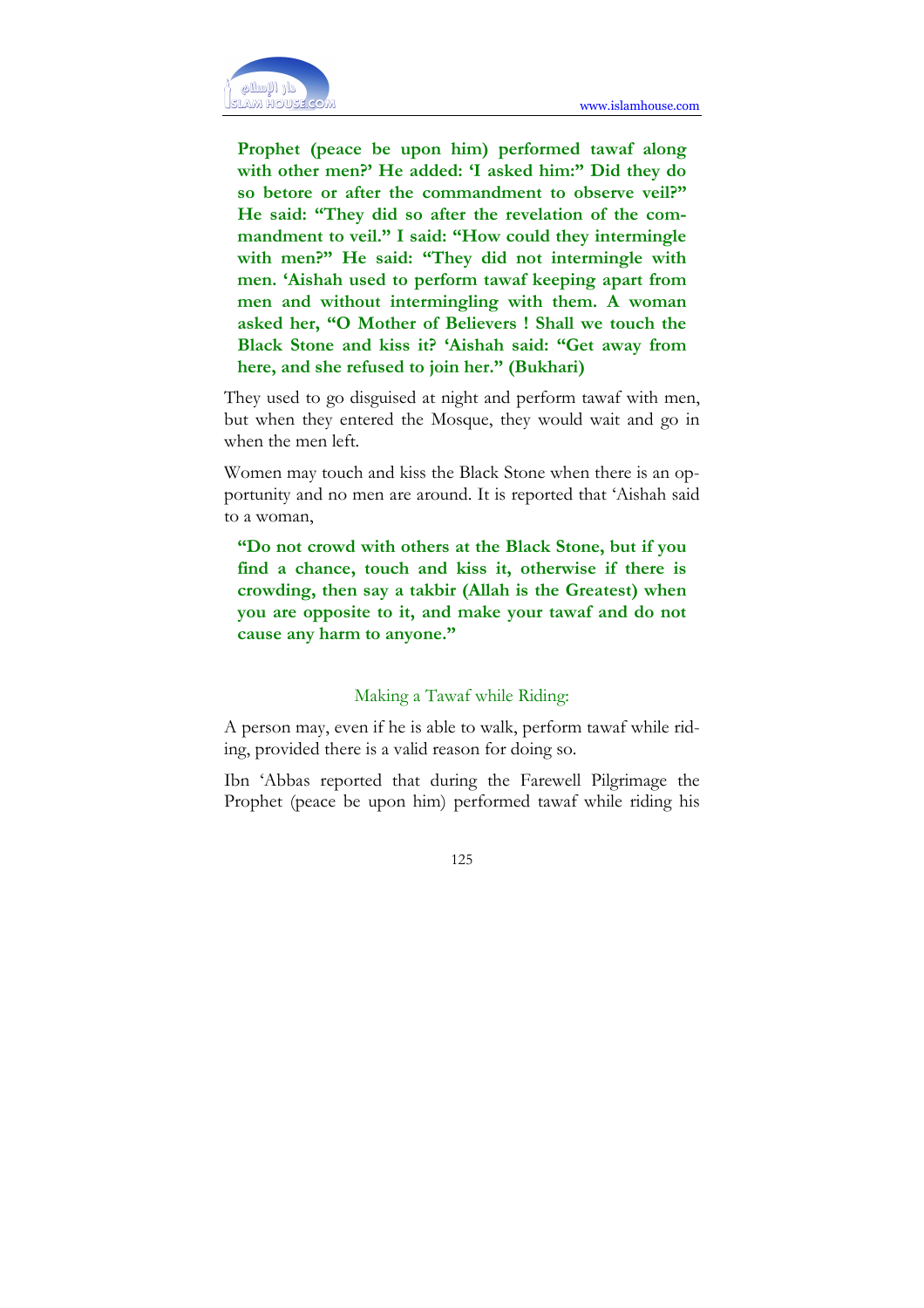

camel, and touched the Black Stone with a stick (that he carried). (Reported by Bukhari and Muslim)

Jabir reported that during the Farewell Pilgrimage the Prophet (peace be upon him) performed tawaf and made Sa'i between Safa and Marwah while riding on his mount, so as to show it to the people, to draw their attention, and (to give them an opportunity) to ask him any questions (they had), and the people were crowding around him.

#### Intermingling of a Leper with Others in Tawaf:

Malik reported from Ibn Abi Mulaikah that 'Umar bin Al-Khattab saw a woman afflicted with leprosy performing tawaf with others. He said to her,

### "O maidservant of Allah! Do not harm others. Why do you not stay in your home?"

She did so and stayed at her home. Upon the death of 'Umar, a man visited her and said,

"The one who forbade you to circumambulate the Ka'bah has passed away. You may now go and perform tawaf."

She replied,

"I shall not obey a person in his life, and disobey him after his death."

Desirability of Drinking Zamzam Water: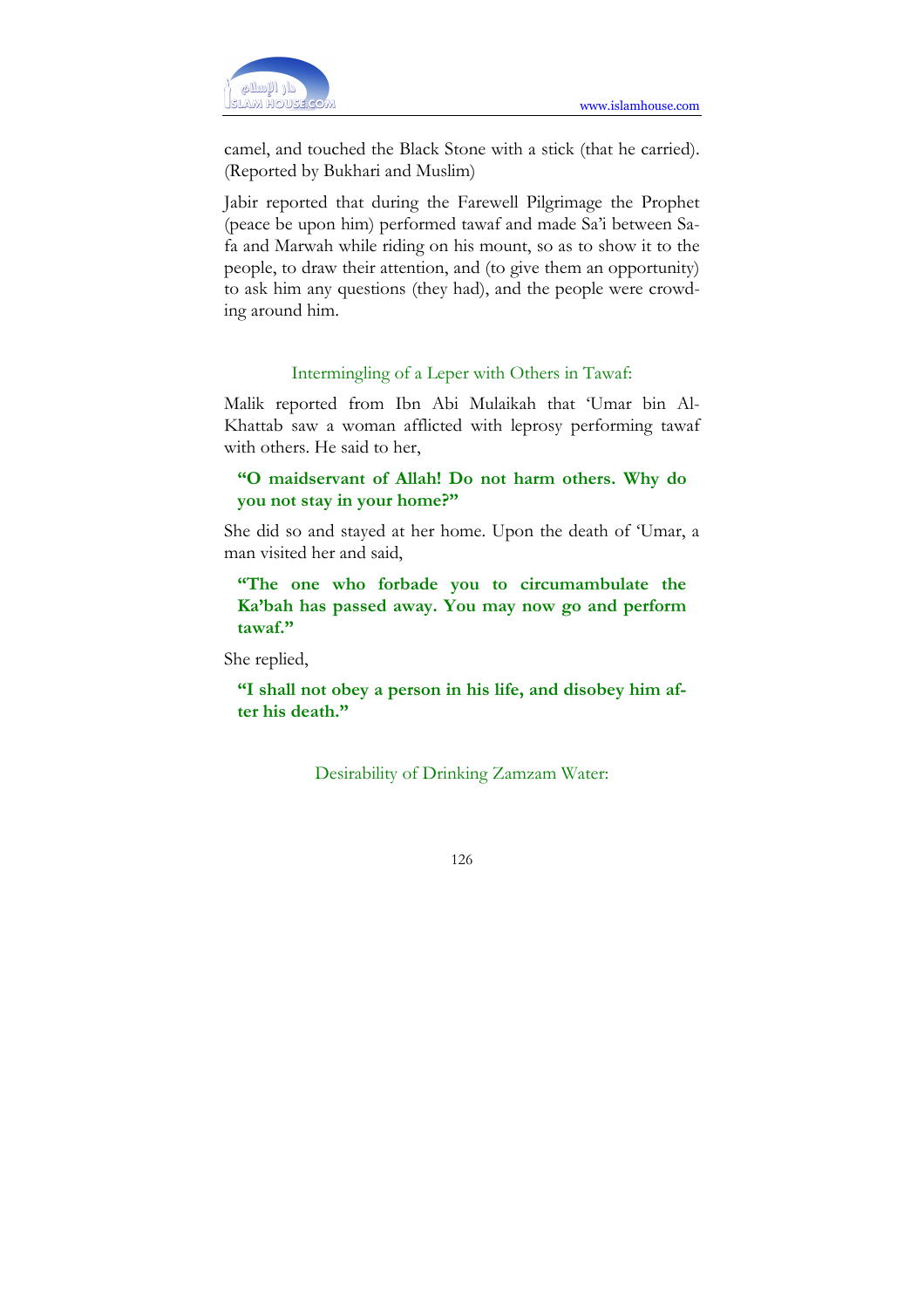

Upon completion of the seven rounds of the tawaf; and after offering the two rak'ahs by the Station of Ibrahim, it is encouraged to drink water from the well of Zamzam.

Both Bukhari and Muslim confirm that the Prophet (peace be upon him) drank of Zamzam water, and said,

### "It is blessed (water); it is food for the hungry, and a healing for the sick."

It is reported that the angel Gabriel had washed the heart of the Prophet (peace be upon him) with its water on the Night Journey.

At-Tabarani in his Al-Kabir, and Ibn Hibban have reported from Ibn 'Abbas that the Prophet (peace be upon him) said:

"The best water on earth is the water of Zamzam. It is food for the hungry, and a healing for the sick." (Al-Mundhri said that the chain of narrators of this hadith is sound)

### Etiquette of Drinking Zamzam Water:

A person drinking Zamzam water should intend and hope for healing, blessings and whatever is best for him in this life and in the hereafter. The Prophet (peace be upon him) said,

"The water of Zamzam is (good) for whatever it is intended."

Suwaid bin Saeed reported:

"When the water of Zamzam was brought to Abdullah bin Al-Mobarak I saw that he drank a little, then turning his face towards the Ka'bah supplicated, 'O Allah! Ibn Abi Al-Mawali told us on the authority of Mohammad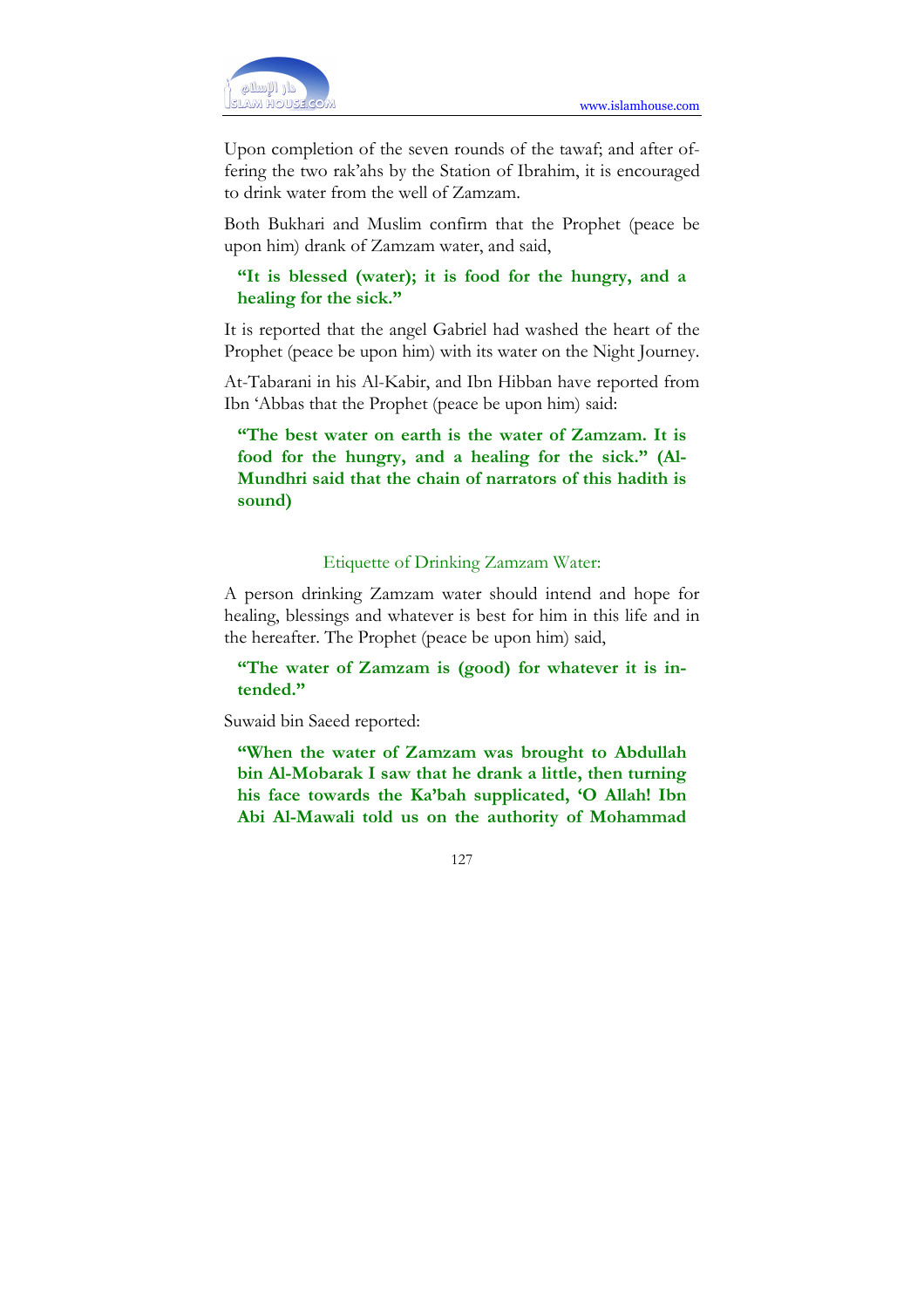

bin Al-Monkader, who narrated from Jaber that the Messenger of Allah (peace be upon him) said, "The water of Zamzam is good for whatever one intends (while drinking it)." I intend to drink this water to spare myself from going thirsty on the Day of Judgment.' Then he drank the rest of the water." (Reported by Al-Baihaqi, and Ahmad with a sound chain of authorities)

Ibn 'Abbas reported that the Prophet (peace be upon him) said,

"The water of Zamzam is good for whatever one intends (while drinking it). If you drink it seeking healing, Allah will give you healing. If you drink it to satisfy your hunger, Allah will satisfy your hunger. If you drink it to quench your thirst, Allah will quench your thirst. Zamzam is a well dug by the angel Gabriel by which Allah quenched the thirst of Isma'il."

This was reported by Ad-Daraqutni and Al-Hakim who added,

# "And if you drink it seeking refuge with Allah, Allah will give you refuge."

It is desirable that one should drink Zamzam water in three breaths, face the Qiblah, drink as much as possible, praise and thank and supplicate to Him as Ibn 'Abbas did. Abu Molaikah reported:

"A man came to Ibn 'Abbas. He asked the man, 'Where are you coming from?' The man replied: 'I am coming from the well of Zamzam.' Ibn 'Abbas asked him, 'Did you drink of it as you are supposed to?' "The man asked: 'O Ibn 'Abbas, how am I supposed to drink it?' Ibn 'Abbas replied: 'When you drink its water you should face the direction of the Qiblah, remember Allah, drink it in three breaths, drink as much as you can, and praise and

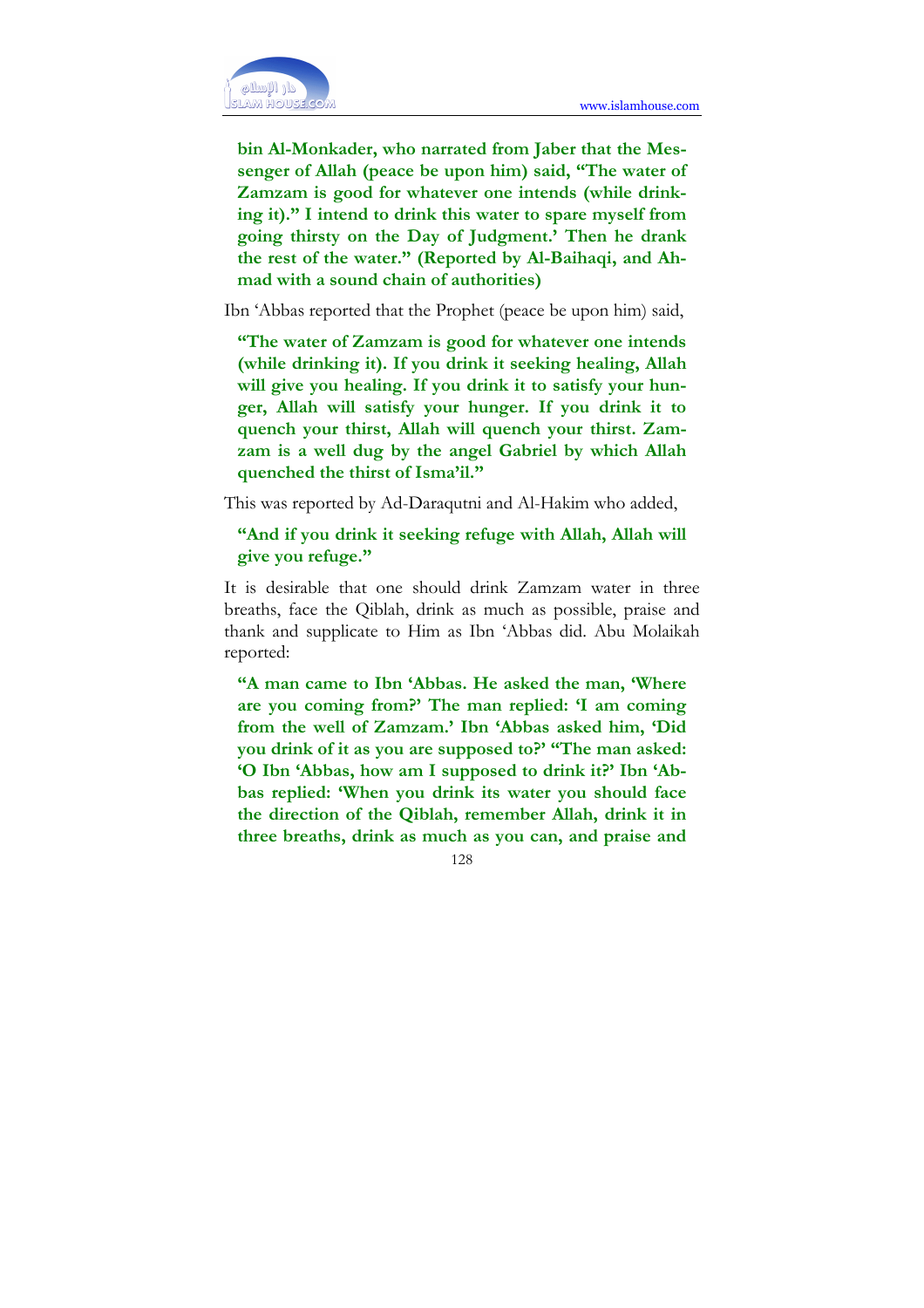thank Allah when you finish drinking.' The Prophet (peace be upon him) said, 'A major difference between us and the hypocrites is that they do not drink their fill of the Zamzam water'." (Reported by Ibn Majah, Ad-Daraqutni and Al-Hakim)

Ibn 'Abbas used to supplicate Allah, whenever he drank Zamzam water:

"Allahumma inni as'aluka 'ilman nafi'an wa rizqan wasi'an wa shifa an min kuli da in (O Allah! Grant me beneficial knowledge, bountiful provision, and a healing from every disease)."

### The Origin of Zamzam Well:

Explaining the origin of Zamzam Ibn 'Abbas said:

"When Hajar reached the (mountain) of Marwah in search of water for her baby son Isma'il and herself to quench their thirst. she heard a sound, and said to herself, "Quiet." She again heard the sound, whereupon she said, "I have heard you. Help me, if you can." All of a sudden she found an angel at the place where now Zamzam is. He either dug it with his heel or touched it (the ground) with his wing and a spring of water appeared. Hajar encircled the water with soil. She took some water in a container she had, and water kept bubbling up unchecked."

Ibn 'Abbas reported that the Prophet (peace be upon him) said,

"May Allah shower His mercy on Isma'il's mother. Had she left it untouched", or (the narrator is not sure) the Prophet said, "had she not drunk of its water, the Zam-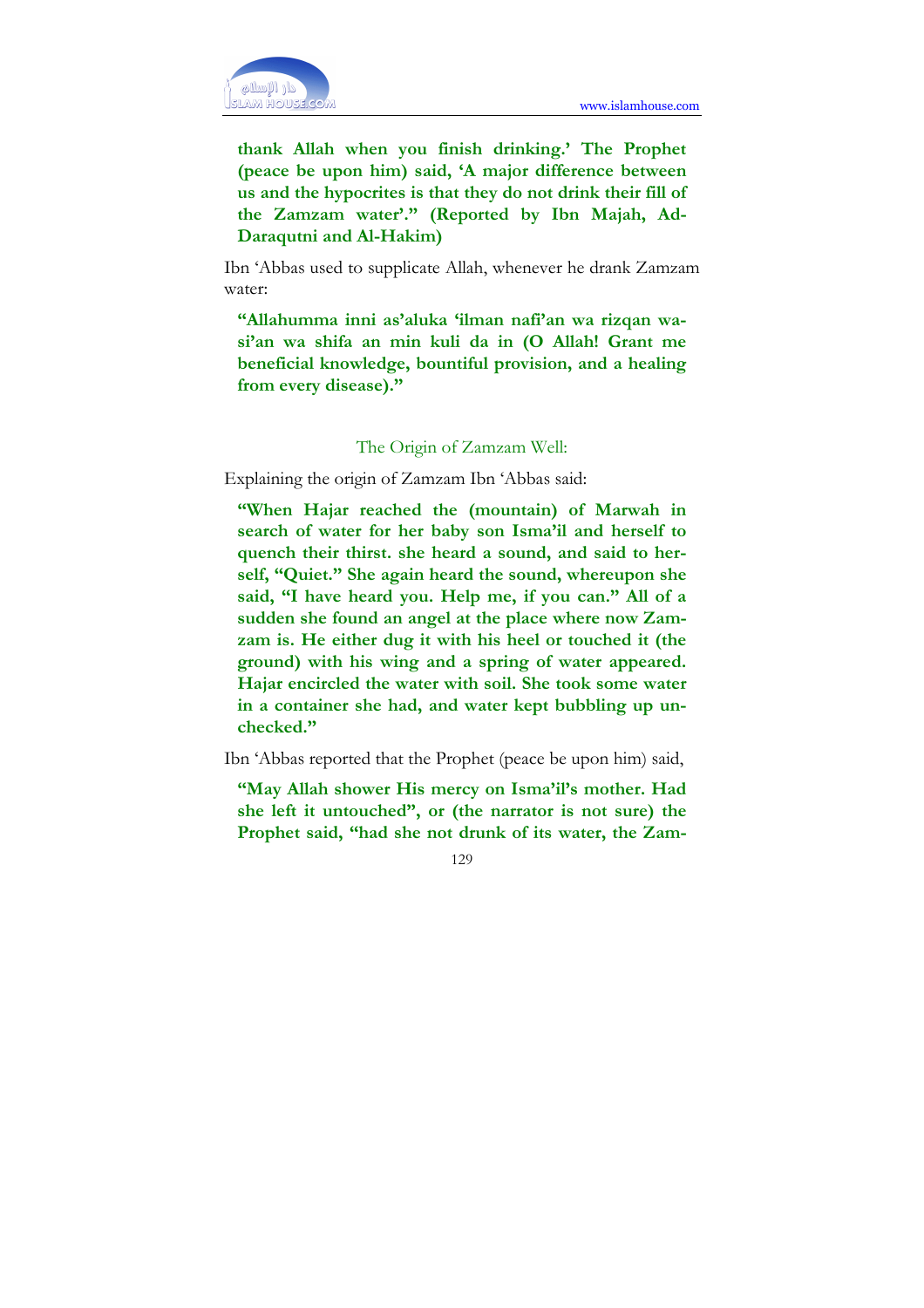

zam would have turned into a clearflowing spring." He added, "So she drank the water and gave some to her son." The angel said to her, 'Fear no loss, because this is the site of Allah's House, which this boy and his father shall build. Allah never permits His servant to be lost. At the site of the House was a hill that was split by flood waters running down its right and left."

### Excellence of Supplications at Al-Multazam:

Al-Multazam is the part of Ka'bah between its door and the Black Stone. After drinking the water of Zamzam, it is recommended that one should make special supplications at Al-Multazam. Ibn 'Abbas reported that he used to stand between the Black Stone corner and the Ka'bah door and said,

"The space between the Black Stone and the door of the Ka'bah is called 'Al-Multazam' and whoever stands here and supplicates to Allah, he gives him whatever he supplicates for." (Al-Baihaqi)

'Amr bin Shu'aib reported from his father, and he from his father that he said,

### "I have seen the Prophet (peace be upon him) placing his face and chest against Al-Multazam."

Some scholars including Bukhari say Al-Hateem is Al-Multazam. To support their view they cite the hadith of the Night Journey in which the Prophet (peace be upon him) said

### "While I was asleep in (the area called) ' al-Hateem' or also called 'al-Hijr...'"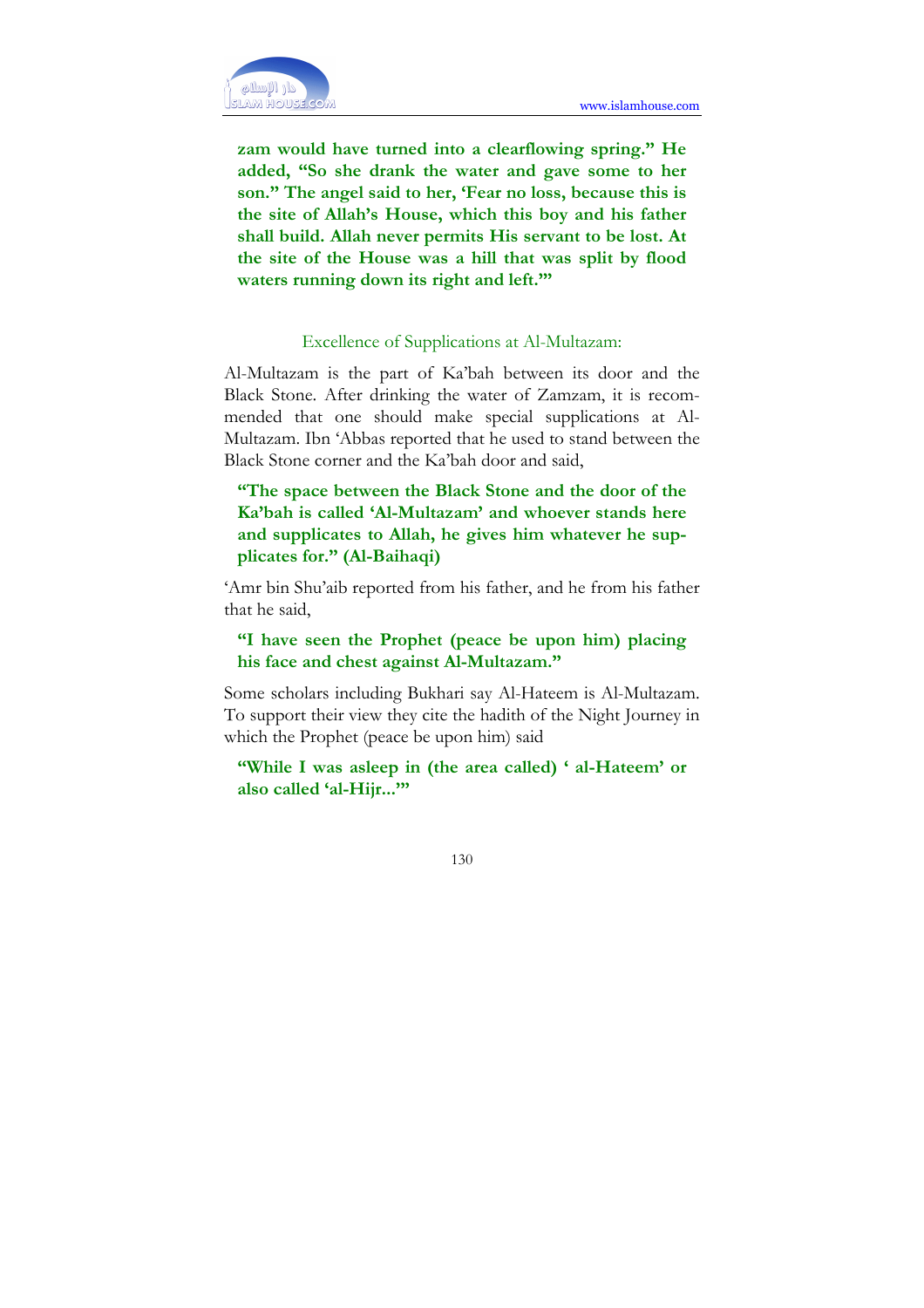

Entering Ka'bah and Hijr Isma'il and its Excellence:

Ibn 'Umar reported that the Prophet (peace be upon him) entered the Ka'bah along with Usamah bin Zaid, and Uthman bin Talhah and closed its door behind them. When they came out, Bilal informed me that the Prophet (peace be upon him) offered a prayer inside the Ka'bah between the two Yemeni corners. (Bukhari and Muslim)

This has led some scholars to conclude that entering Ka'bah and offering prayer inside it is sunnah. Others, however, say that even if it is a sunnah, it is not a part of Hajj rites, as stated by Ibn 'Abbas when he said:

# "O people, entering the Ka'bah is not one of the rites of Hajj." (Reported by al-Hakim with a sound chain of authorities)

For a pilgrim unable to enter the Ka'bah it is recommended that he should enter the Hijr Isma'il and offer prayer there, because it is a part of the Ka'bah. Ahmad reported on sound authority from Sa'id bin Jubair that 'Aishah said:

"O Prophet of Allah! All your family except me have been inside the Ka'bah!" The Prophet (peace be upon him) said to her, "Send for Shaibah (His name was Ibn 'Uthman bin Talhah; he was tbe key-bearer of the Ka'bah) so that he should open the door for you." She did as he had told her to do. Shaibah said, "We could never open it, during the night during the pre-Islamic days, nor during the days of Islam. The Prophet (peace be upon him) told 'Aishah, "Pray inside the Hijr Isma'il. It is a part of Ka'bah, but your people left it out while re-

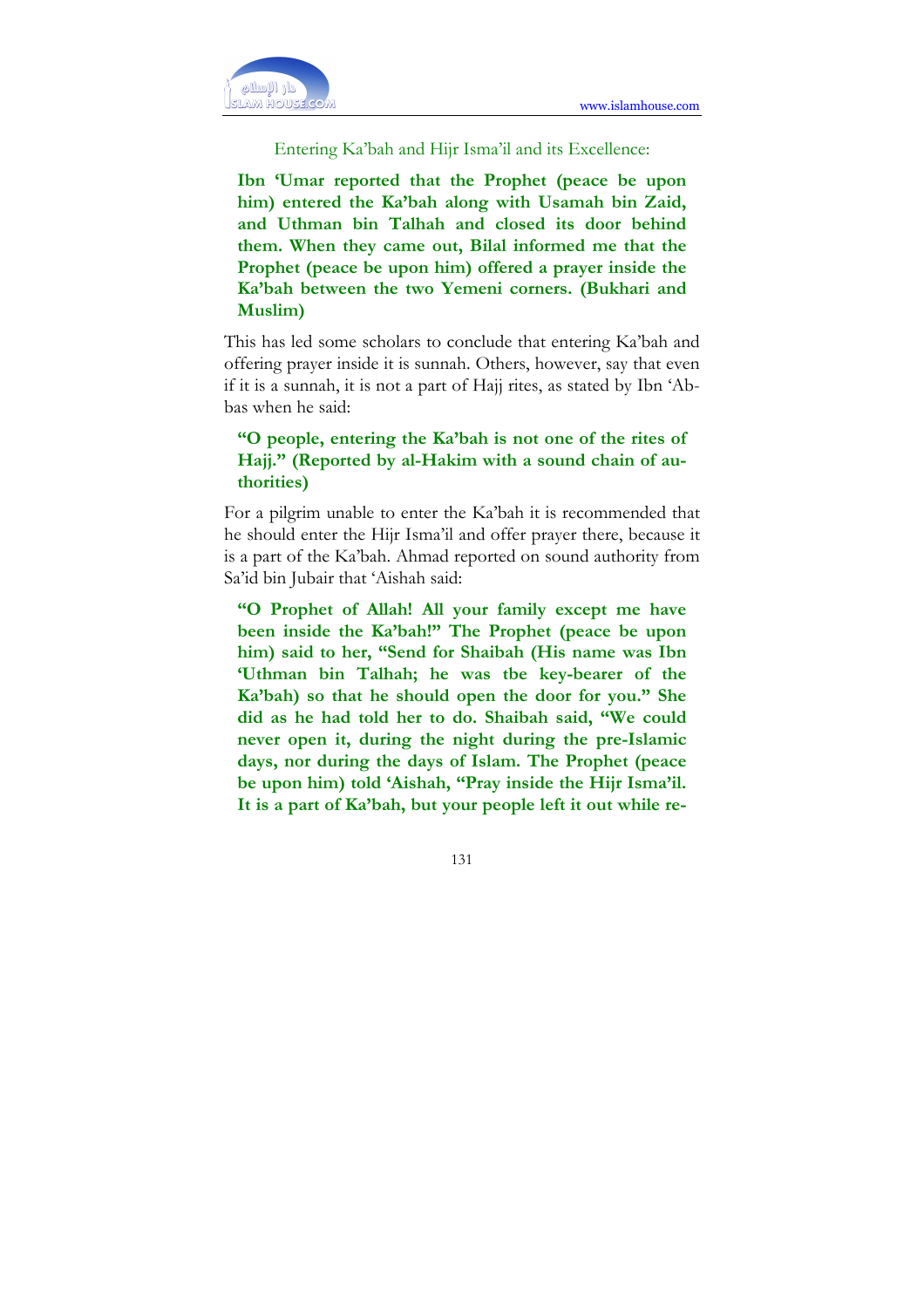

building the Ka'bah and did not include it in its structure."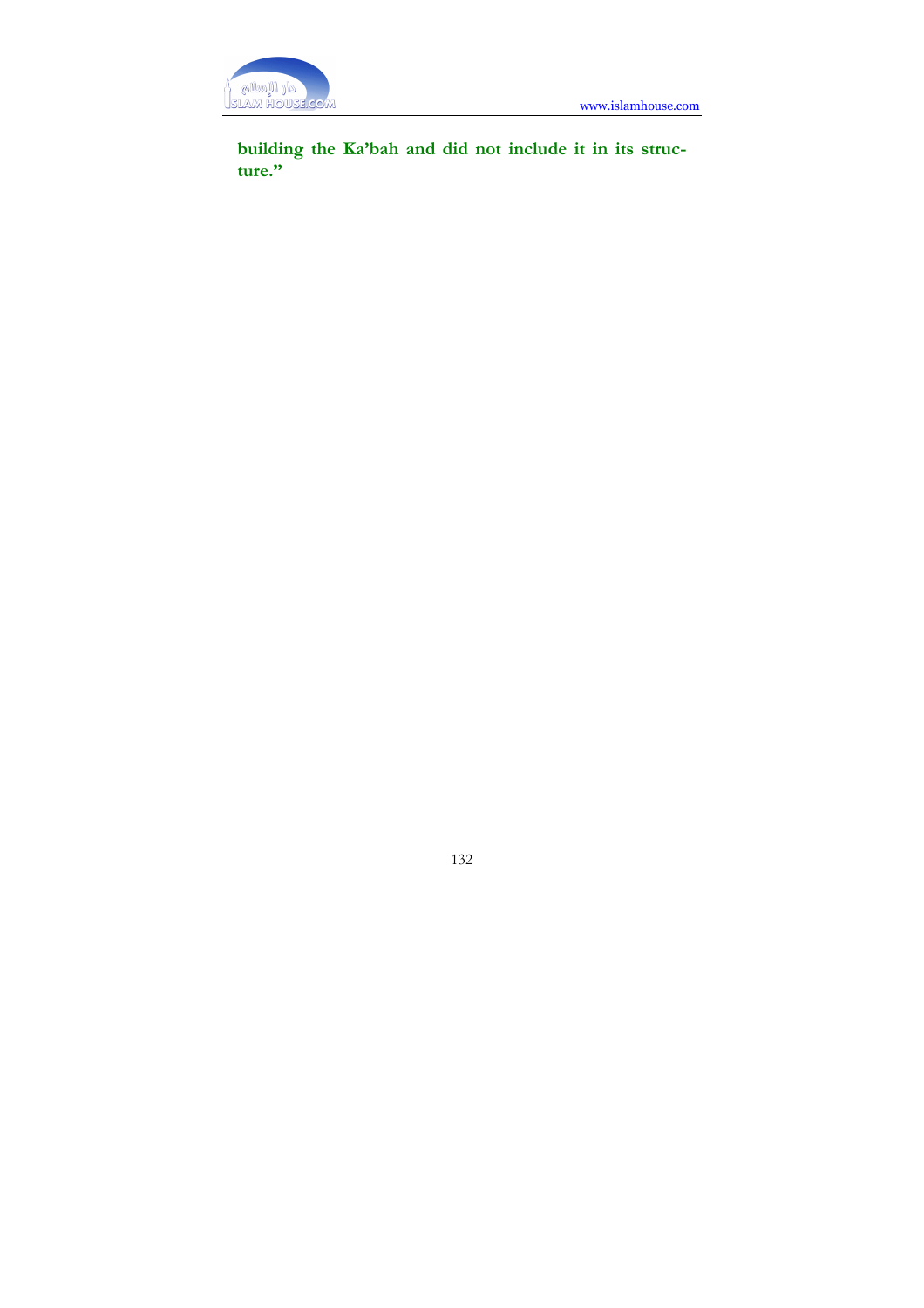

# Chapter Twelve: Sa'i Between Safa And Marwah

Historical Background:

Ibn 'Abbas said:

'Prophet Ibrahim (peace be upon him) brought Hajar, his wife, and her son Isma'il (peace be upon them), whom she was still nursing, and left them at (the site of) the House of Allah under a tree above the Zamzam. Makkah at that time was a place where there was neither water nor any dweller. He left a bag of dates and a container of water for them. Then Ibrahim (peace be upon him) turned to go away. Isma'il's mother said to him, "O Ibrahim! Where are you going? And who are you leaving us to in this valley without a companion or a thing?" She repeated this several times but he did not respond. At last she asked him, "Has Allah commanded you to do so?" He answered, "Yes." Thereupon she said, "Then He will not let us perish!"' (Bukhari)

In another narration we read:

"She asked him, 'Who are you leaving us to?' He answered, 'To Allah' whereupon she responded, 'I am satisfied,' and turned back."

Ibrahim left and when he reached a mountain pass where he could no longer see them, he turned his face toward the Ka'bah and with his hands raised, supplicated,

"O Our Lord! I have made of my offspring to dwell in a valley without cultivation by your Sacred House; in order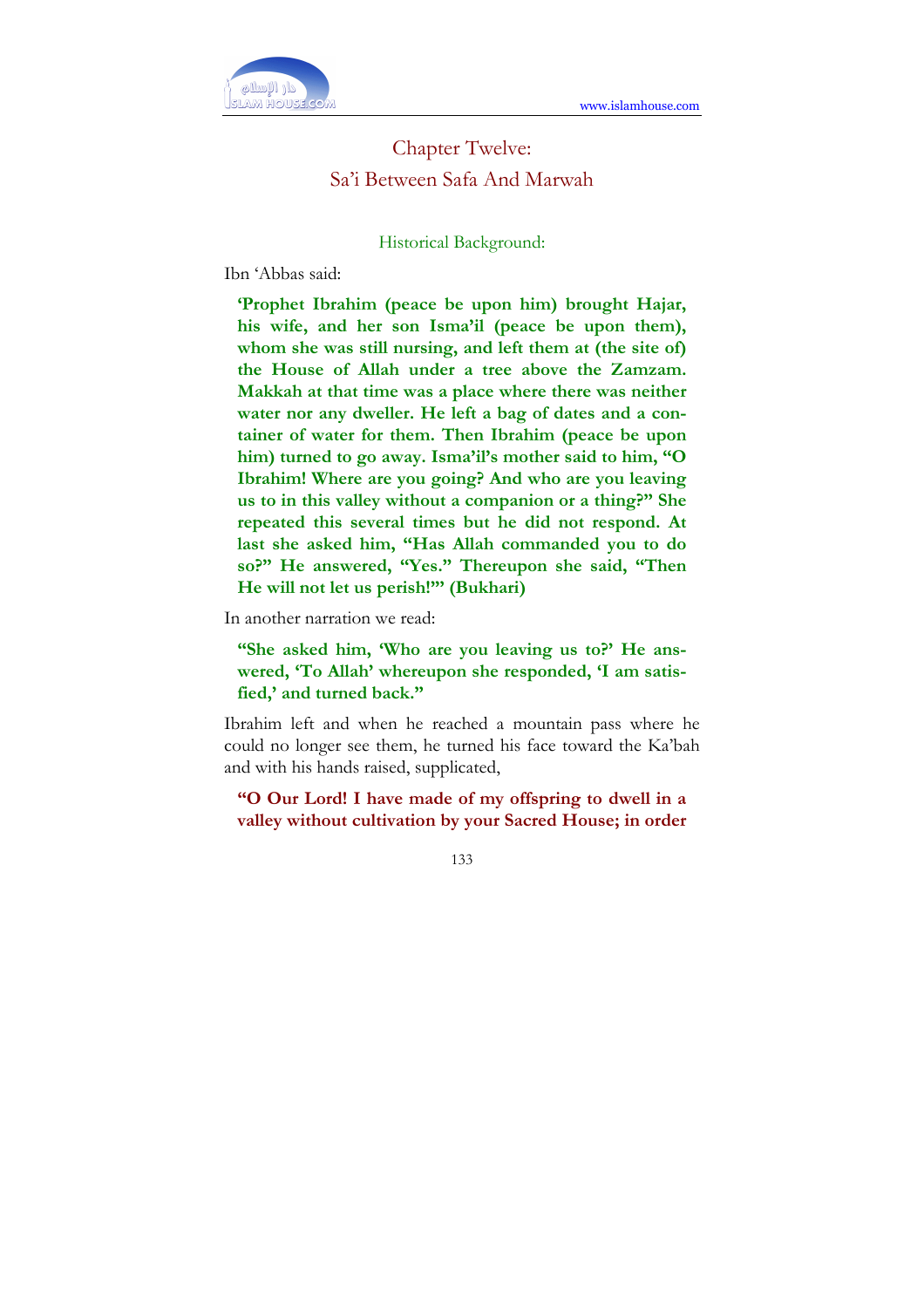

# Our Lord, that they may establish regular prayer: so fill the hearts of some among men with love towards them, and feed them with fruits, so that they may give thanks!" (Qur'an 14.37)

Hajar sat under the tree with her baby next to her. She drank from her water container hanging nearby, and nursed her baby, until all the water she had was gone, her milk dried out. Her son grew hungrier and hungrier. She could hardly bear to look at him. She went and stood at Safa - the hill nearest to her. She looked down the valley to see if there was someone around to help. She could see no one. So, she climbed down Safa and reached the valley. She struggled hard, crossed the valley and reached Marwah. She stood on Marwah, and looked around. Still she could see no one around. She repeated this seven times. Ibn 'Abbas added,

# "The Prophet (peace be upon him) said: 'It is (to commemorate this walk) that pilgrims walk between Safa and Marwah."'

### Its Legal Status:

There is disagreement among scholars concerning the legal status of Sa'i between Safa and Marwah. These scholars may be divided into three groups:

1. 'Aishah, and from among the Companions Ibn 'Umar, and Jabir hold that Sa'i of Safa and Marwah is an essential part of Hajj rites. Malik, Ash-Shafi'i, and Ahmad (according to one narration from him) also hold a similar opinion. Thus if a pilgrim fails to perform Sa 'i his Hajj will be void and his offering of a sacrifice will not be enough to make up for it. These scholars based their opinion on the following: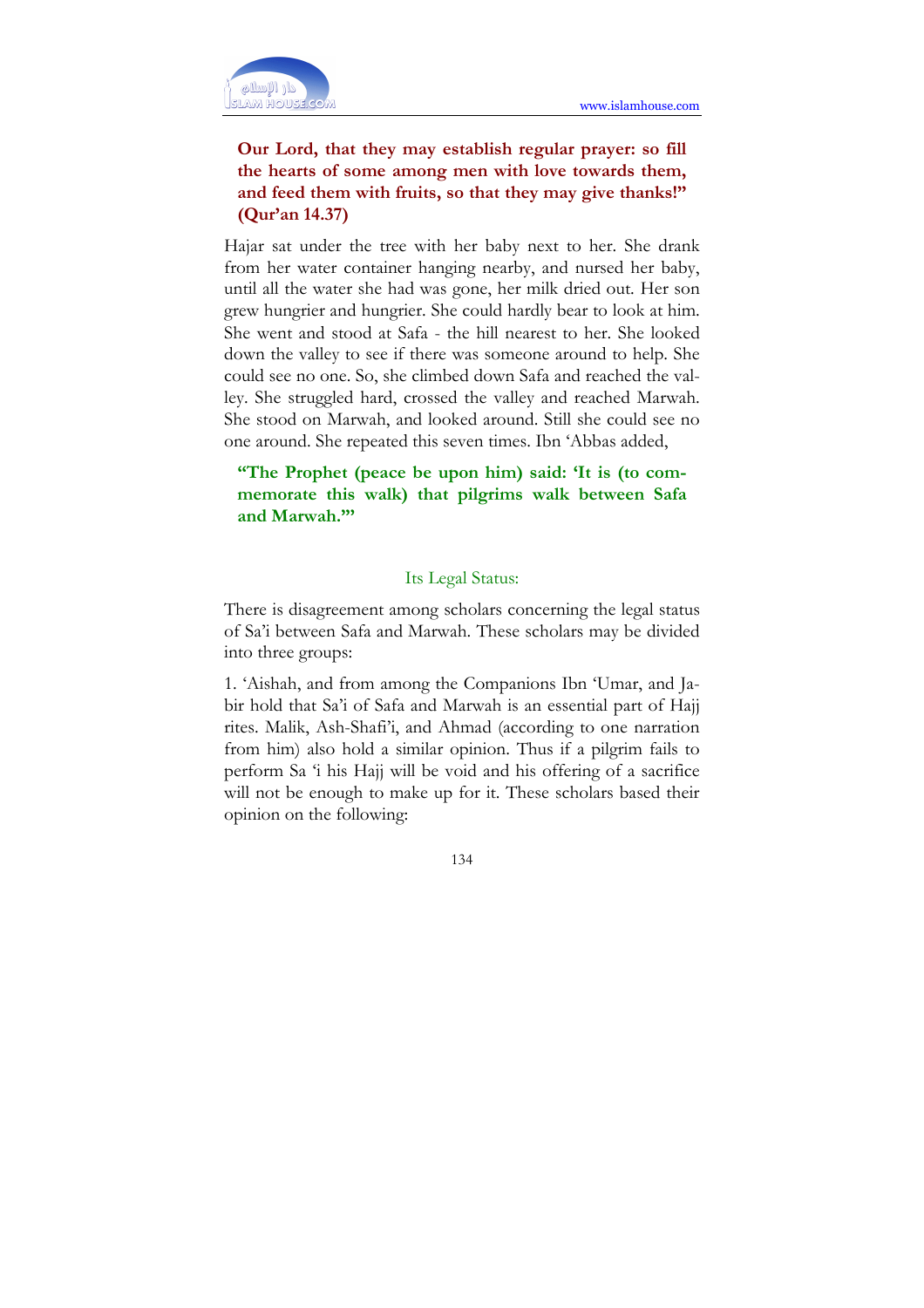

2. Ibn 'Abbas, Anas, Ibn Al-Zubair, Ibn Sirin, and Ahmad - according to one narration from him - hold that Sa'i is sunnah, which if not performed, no penalty is incurred by the person neglecting it.

It is reported that the Mushaf of Ubaiy and Ibn Mas'ud read

### " ..if those who visit the House in the season or at other times, should not compass them, it is no sin in them."

This is not the Qur'anic text, but it does convey an important piece of information and an interpretation of the Qur'anic text.

3. Abu Hanifah, Thawri and Hasan hold that Sa'i between Safa and Marwah is an essential rite (wajib), but it is not obligatory for Hajj and 'Umrah. Therefore, if a pilgrim failed to perform it, he must pay a penalty (slaughter a sheep in sacrifice).

The author of Al-Mughni prefers this opinion, and says:

1. This is preferable, because the argument of those holding it to be wajib supports the absoluteness of the obligation rather than the principle that anything needed to fulfill an obligation (wajib) is also obligatory (wajib).

2. 'Aishah's statement in this respect is different from what other Companions of the Prophet (peace be upon him) have narrated.

3. The hadith of the daughter of Abi Tajrah has among its narrators one called Abdullah bin Al-Mu'mal, who is controversial. According to him it is obligatory, whereas it is only wajib.

4. The verse quoted above was revealed concerning those people who feared they would be committing a sin if they walked between Safa and Marwah as they used to do in the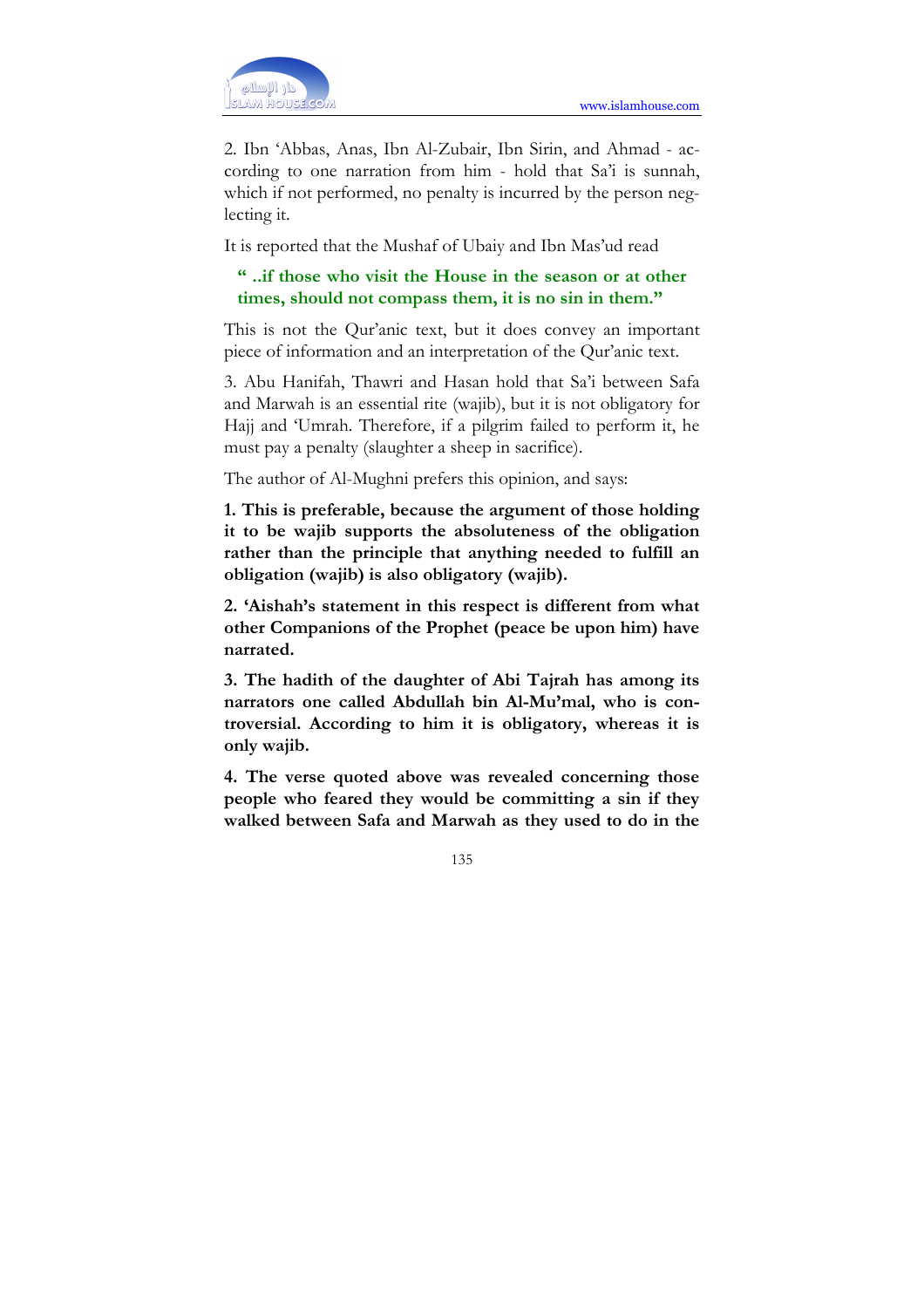

# days of Jahiliyya while two idols were set on top of Safa and Marwah.

### Prerequisites for Sa'i:

For Sa'i to be valid and acceptable, it must meet the following conditions:

- 1. Should be performed after tawaf.
- 2. Must be performed in seven rounds.
- 3. Must begin from Safa and end at Marwah.

4. Must be performed in Al-Mas'a, the path between Safa and Marwah, because the Prophet (peace be upon him) did so, and moreover he explicitly told us:

### "Take your (religious) rites from me."

Therefore, a Sa'i performed without performing tawaf prior to it, or one that starts from Marwah and ends at Safa, or is performed in a place other than the specified area (between Safa and Marwah), is void. (The Hanafi school holds that Sa'i after tawaf and beginning it at Safa and ending it at Marwah, are two essential conditions for the validity of Hajj. Thus if someone made a Sa'i before making tawaf, or begins his Sa'i at Marwah, and ends it at Safa, his Sa'i is valid, but he is required to slaughter an animal)

### Climbing the Safa Mountain:

Climbing on op of Safa or Marwah is not a necessary condition for Sa'i, but one must walk back and forth the full distance between these two points. In case any part of this distance is left untraversed the Sa'i will remain incomplete.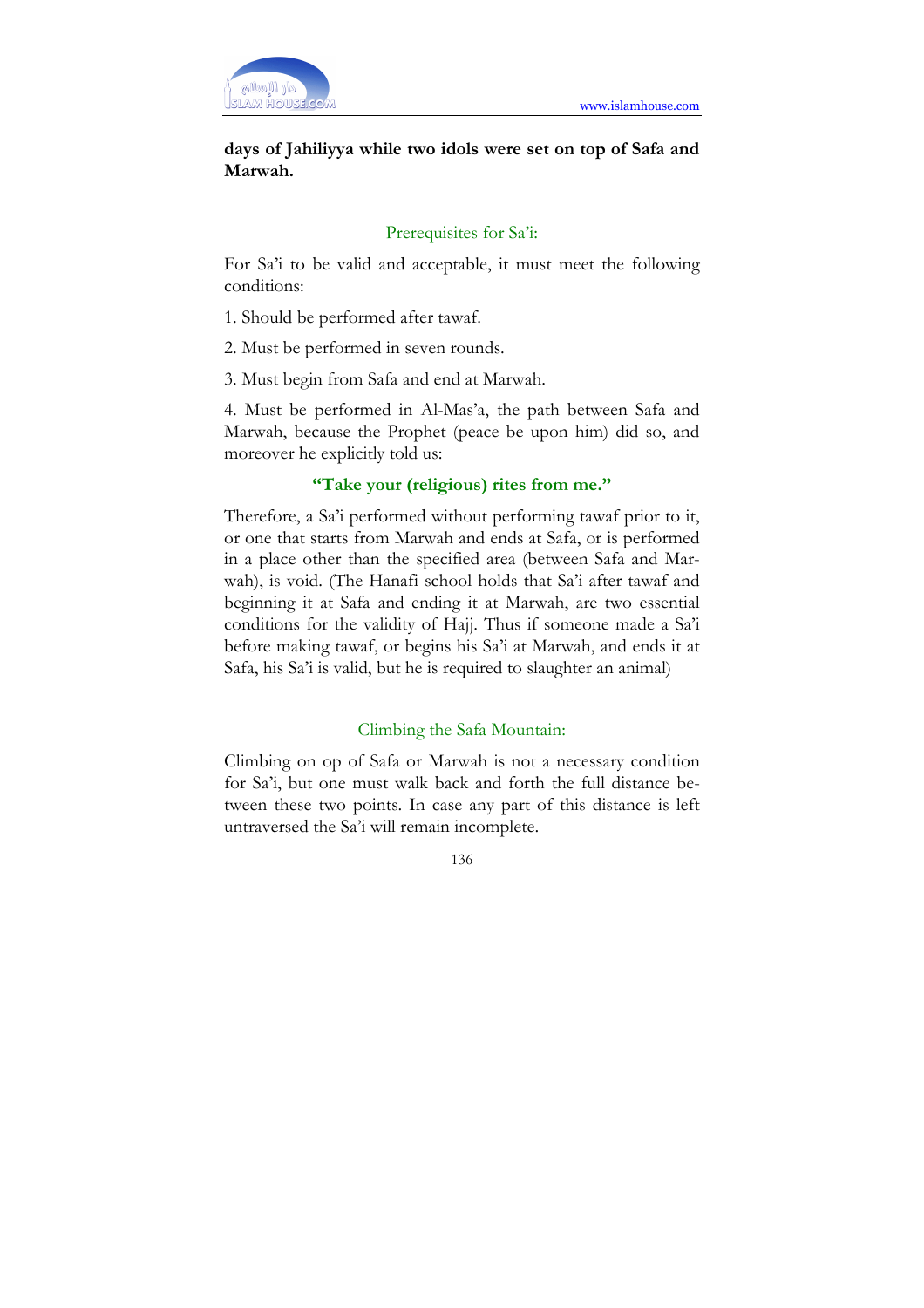

### Continuity of Sa'i Between Safa and Marwah:

Continuity in Sa'i is not a necessary condition for its validity. (Malik holds. however. that continuity of Sa'i, without a long break, is a necessary condition for it) Thus if a pilgrim stops Sa'i (between Safa and Marwah) for some reason, e.g., it is prayer time and he joins the congregation, in all such cases he may resume his Sa'i when the reason forcing him to stop is no longer there, and begin from where he had left it.

It is reported that Ibn 'Umar used to perform Sa'i between Safa and Marwah, and whenever he had to answer the call of nature, he would stop, relieve himself, make ablution, and then go back and resume his Sa'i (reported by Sa'id bin Mansur) because the continuity in Sa'i is not required.

The author of Al-Mughni observes: "Ahmad says there is no harm in delaying the Sa'i after performing tauaf until one is rested, or postponing it until evening. 'Ata and Al-Hasan also see no harm in someone making tawaf early in the day and postponing the Sa'i between Safa and Marwah until evening. Al-Qasim and Sa'id bin Jubair followed this, because the continuity of Sa'i is, as such, not a condition, much less the continuity of tawaf and Sa'i."

Sa'id bin Mansur reported that Saudah, the wife of 'Urwah bin al-Zubair, performed Sa'i between Safa and Marwah and because she was a big and heavy woman, she completed it in three days.

#### Purification For Sa'i:

Most scholars are of the opinion that purification is not necessary for performing Sa'i between Safa and Marwah, in light of what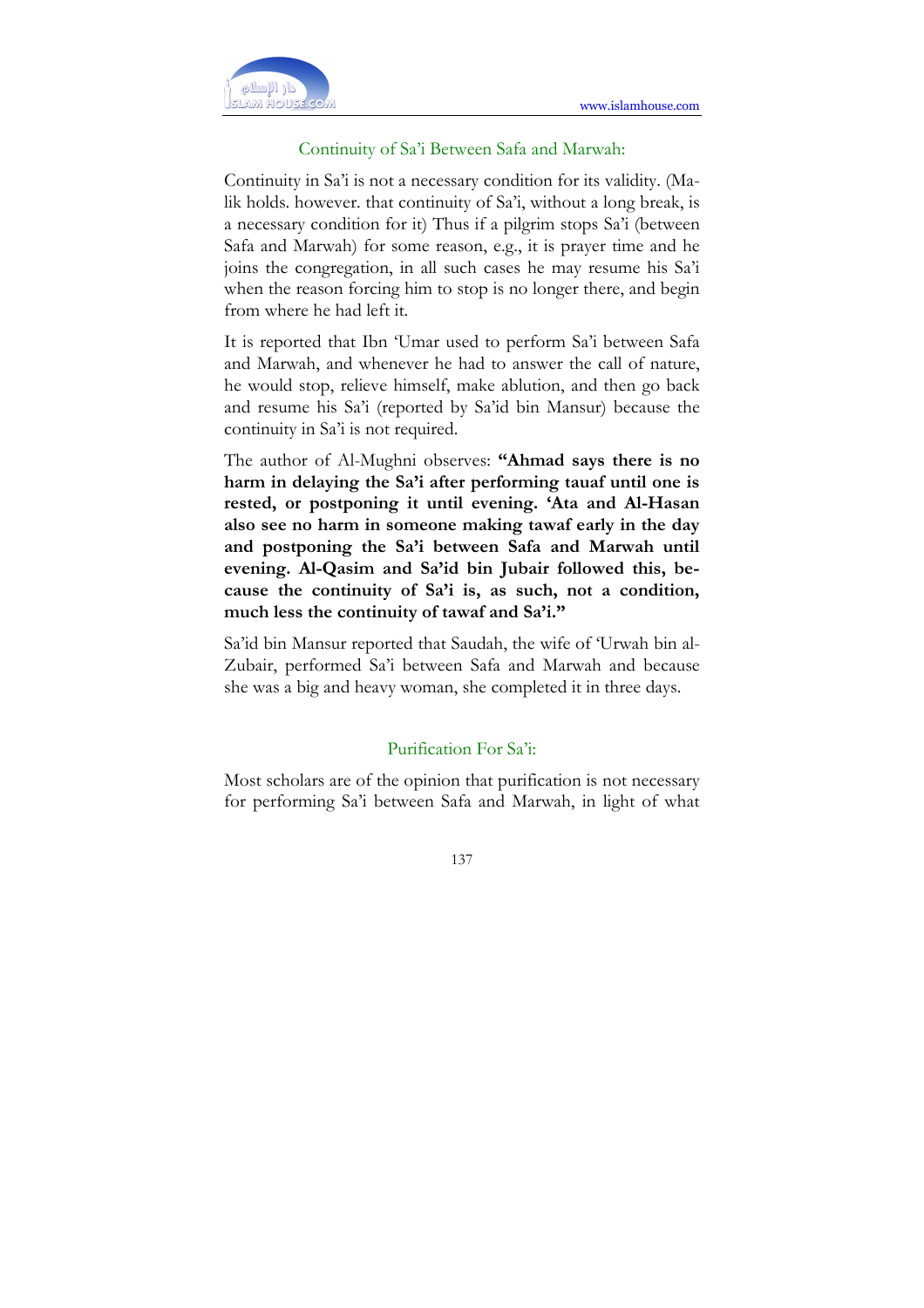

the Prophet (peace be upon him) said to 'Aishah once when she menstruated. He told her,

"You may perform all rites (of Hajj ) as other pilgrims do, except performing tawaf around the Ka'bah which you may do after you are clean and no longer menstruating." (Muslim)

'Aishah and Umm Salamah said,

"A woman who performs the tawaf, offers a two rak'ah prayer (by the Station of Ibrahim), and then finds that her period has started, may perform Sa'i between Safa and Marwah." (Reported by Sa'id bin Mansur)

It is preferable, however, to be in a state of complete purity while performing various rites of Hajj or 'Umrah, because cleanliness is commendable in Islam.

#### Riding and Walking During the Sa'i:

Sa'i may be performed either riding or walking, but walking is preferable. In the hadith narrated by Ibn 'Abbas we find that the Prophet (peace be upon him) performed Sa'i on foot, but when the overcrowding increased and he found that the people wanted to know more (about their religion), he rode his mount so that they could see him and ask him (whatever they wanted to ask).

Abu At-Tufail asked Ibn 'Abbas,

"Tell me about the Sa'i between Safa and Marwah - is it (really) sunnah to perform it riding, for your people claim it is?"

Ibn 'Abbas replied,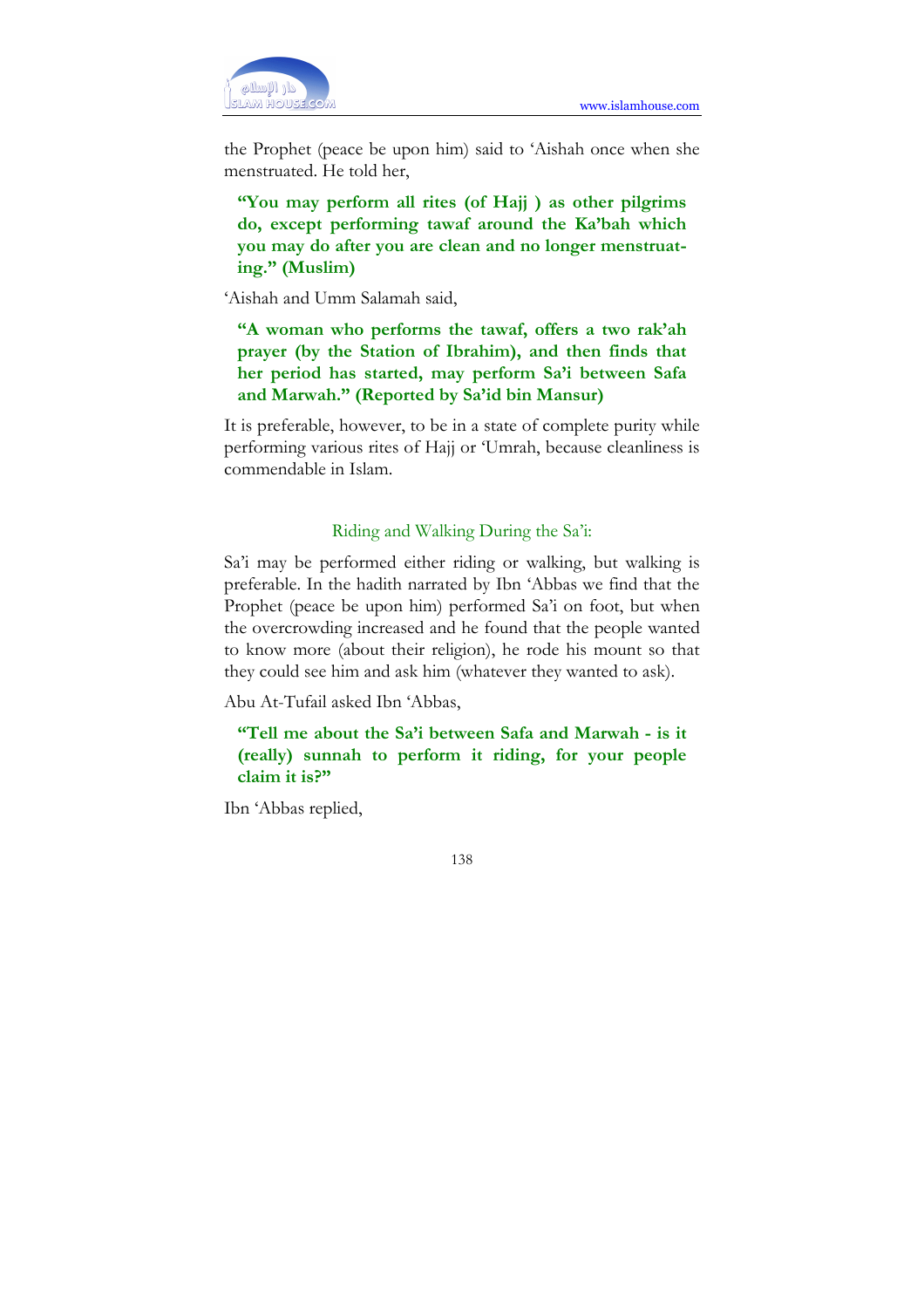

"They are right, but they are wrong."

Then he added,

"The people crowded around the Prophet (peace be upon him), saying 'This is (Prophet) Muhammad, this is (Prophet) Muhammad. Even young girls came out of their houses to see him. So when the people overcrowded he mounted on his camel, because the people were not beaten back (to make way for the Prophet)."

Muslim reported that walking in Sa'i is better, and riding, though permitted, is disliked. Tirmidhi has reported that a group of knowledgeable people disliked that someone should perform tawaf of the House and make Sa'i between Safa and Marwah riding on a mount without any genuine excuse. This is the opinion of Ash-Shafi'i.

The Malikites hold that a person who performs Sa'i between Safa and Marwah riding without any genuine reason, must repeat it, if there is still time for him to do so. And if there is no time, then he must offer a sacrifice in penalty, because it is wajib (obligatory) for him if he is able to walk. Abu Hanifah holds a similar view. According to these scholars the Prophet (peace be upon him) performed the Sa'i riding because of the large number of people around him.

#### Jogging Between the Two Green Markers:

Walking between Safa and Marwah is commended, except between the two markers where jogging is encouraged. The hadith of the daughter of Abi Tajrah tells us that the Prophet (peace be upon him) jogged so hard that his lower garment was wrapped around his body.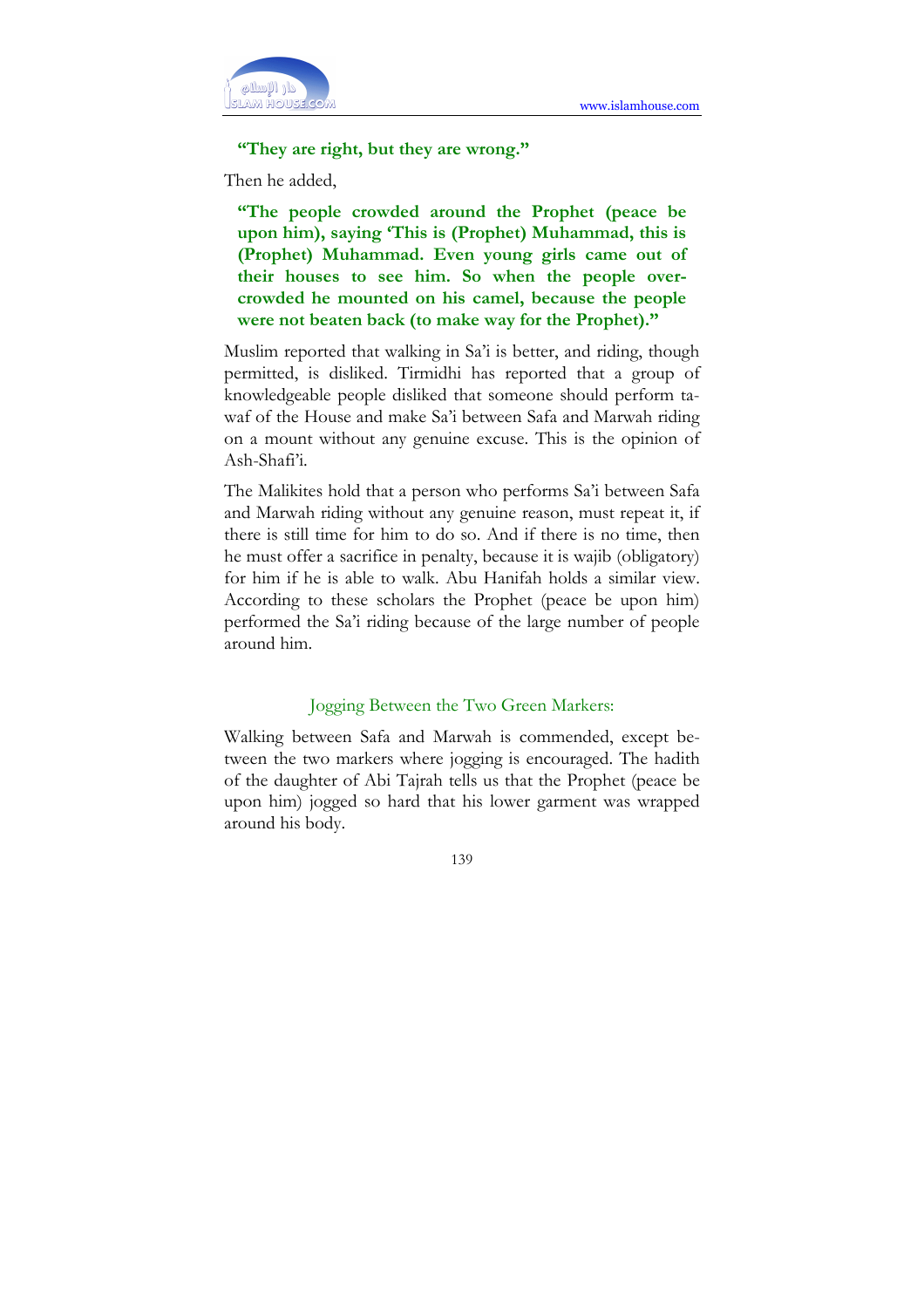Thus jogging between these two markers is preferable, but walking is also permissible between them. Sa'id bin Jubair reported:

### "I have seen 'Umar walking between Safa and Marwah."

Then he added,

"If you want to, you may walk, because I have seen the Prophet (peace be upon him) walking. So, if you want to jog, you may jog, because I have seen the Prophet (peace be upon him) jogging, but I am an old man."

This applies to a male pilgrim only. As for a woman, she is not required to walk fast between these two points. She should walk at her normal pace. Ash-Shafi'i has reported that once 'Aishah saw some women walking fast whereupon she said to them,

# "You should follow our example. You are not obligated to jog (while performing Sa'i)".

#### Making Supplications on Safa and Marwah:

Climbing Safa and Marwah and making supplications for one's material and spiritual well being and welfare is encouraged. During the supplications one should face Ka'bah.

It is well known that the Prophet (peace be upon him) went through the Safa gate, and on approaching Safa he recited the Qur'anic verse 2.158

# "Verily, Safa and Marwah are among the symbols of Allah"

and then saying

"I begin with what Allah Himself began"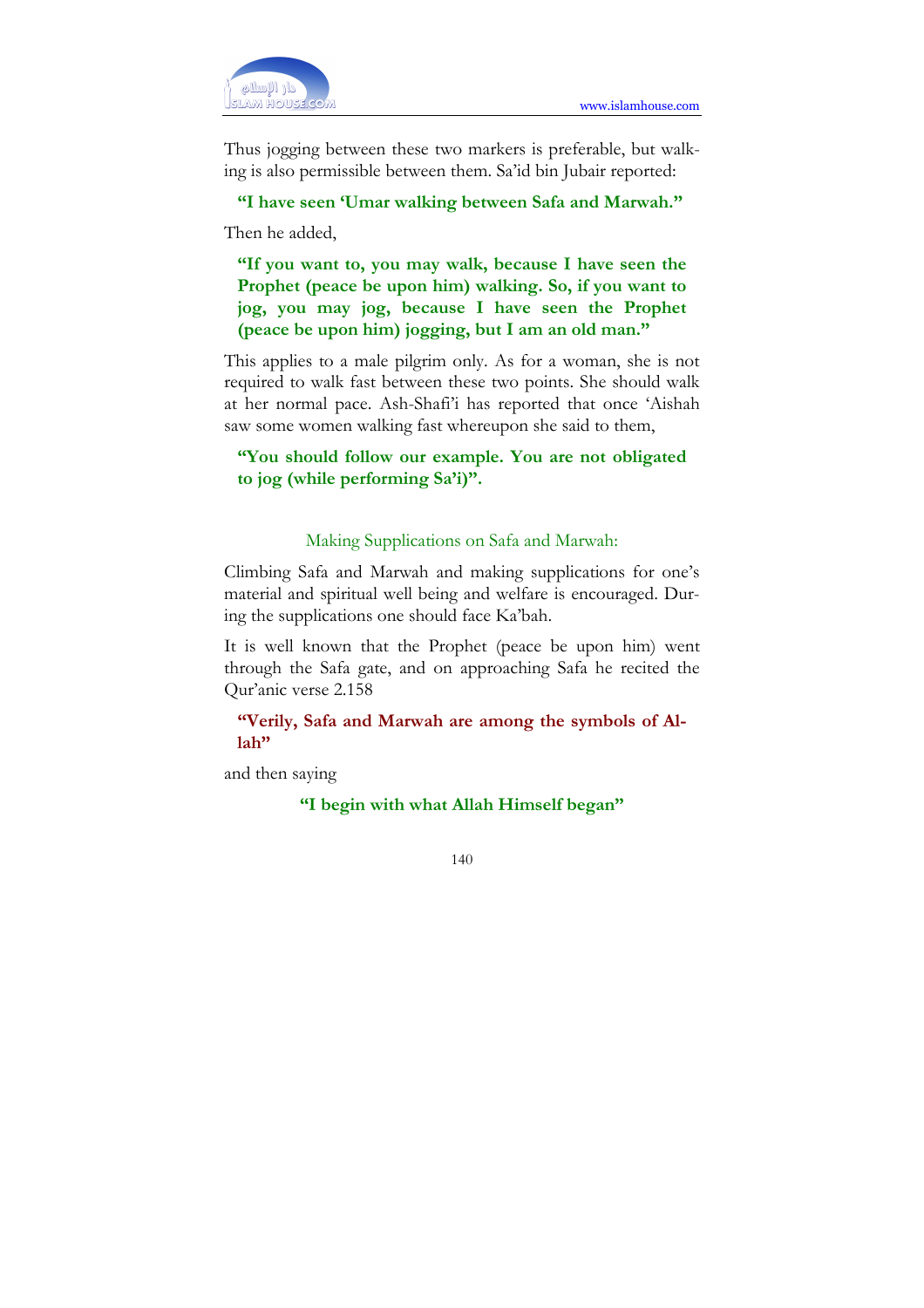

he climbed Safa until he could see the Ka'bah from where he stood. He faced the Ka'bah, thrice proclaimed Allah's Oneness, glorified Him, praised Him, and then said,

"There is no deity worthy of worship except Allah. He has no partners. To Him belongs the kingdom and all praise. He alone grants life and causes death, He has power over all things. There is no God but He. He has fulfilled His promise, given victory to His servant, and He alone defeated the confederates."

Thrice he made similar supplications. Then he walked toward Marwah and climbed it, until he could see the Ka'bah. There he made supplications as he had at Safa.

Nafi' has reported that he saw Abdullah bin 'Umar standing on Safa and supplicating in these words:

"O Allah! You have said 'Call Me and I shall respond to your call.' Verily, You do not break Your promise. O Allah! I pray that just as You guided me to Islam, so divest me not of it until the day you cause me to die."

#### Supplications Between Safa and Marwah:

Making supplications, remembrance of Allah, and reciting the Qur'an while walking between Safa and Marwah are all desirable. It is reported while making Sa'i the Prophet (peace be upon him) used to supplicate,

"O my Lord, forgive me, have mercy upon me, and guide me to the straight path."

Also he used to supplicate,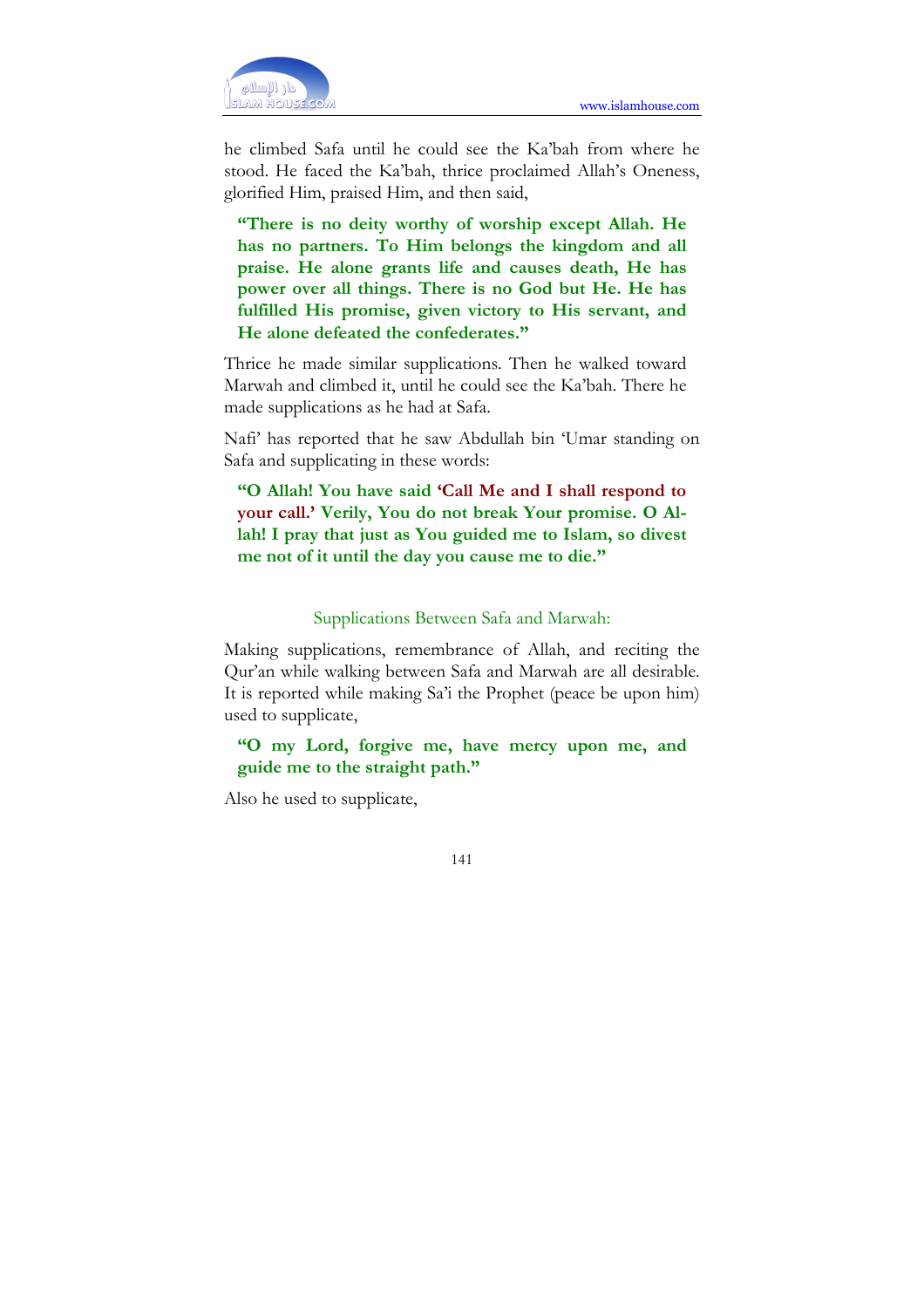

# "O my Lord, forgive me, and have mercy upon me. You are the most Honorable, most Dignified."

After performing Tawaf and Sa'i a pilgrim completes the rites of 'Umrah. Similarly a person performing Hajj Tamattu' may terminate his state of ihram by clipping some of his hair short or else shave it all. However, a pilgrim should keep his state of ihram if he is performing Hajj Qiran. Such a pilgrim may terminate his state of ihram on the Day of Sacrifice (Yaum un-Nahr) after the sacrifice. For a qarin pilgrim, this Sa'i will suffice in place of the one other pilgrims are re4uired to make after Tawafal Fard when they return from Mina. As for those pilgrims who join Hajj with 'Umrah with a break in between (i.e., who make Hajj Tamattu'), they must perform another Sa'i and stay in Makkah until Yaum al-Tarwiya (the 8th of Dhul-Hijjah).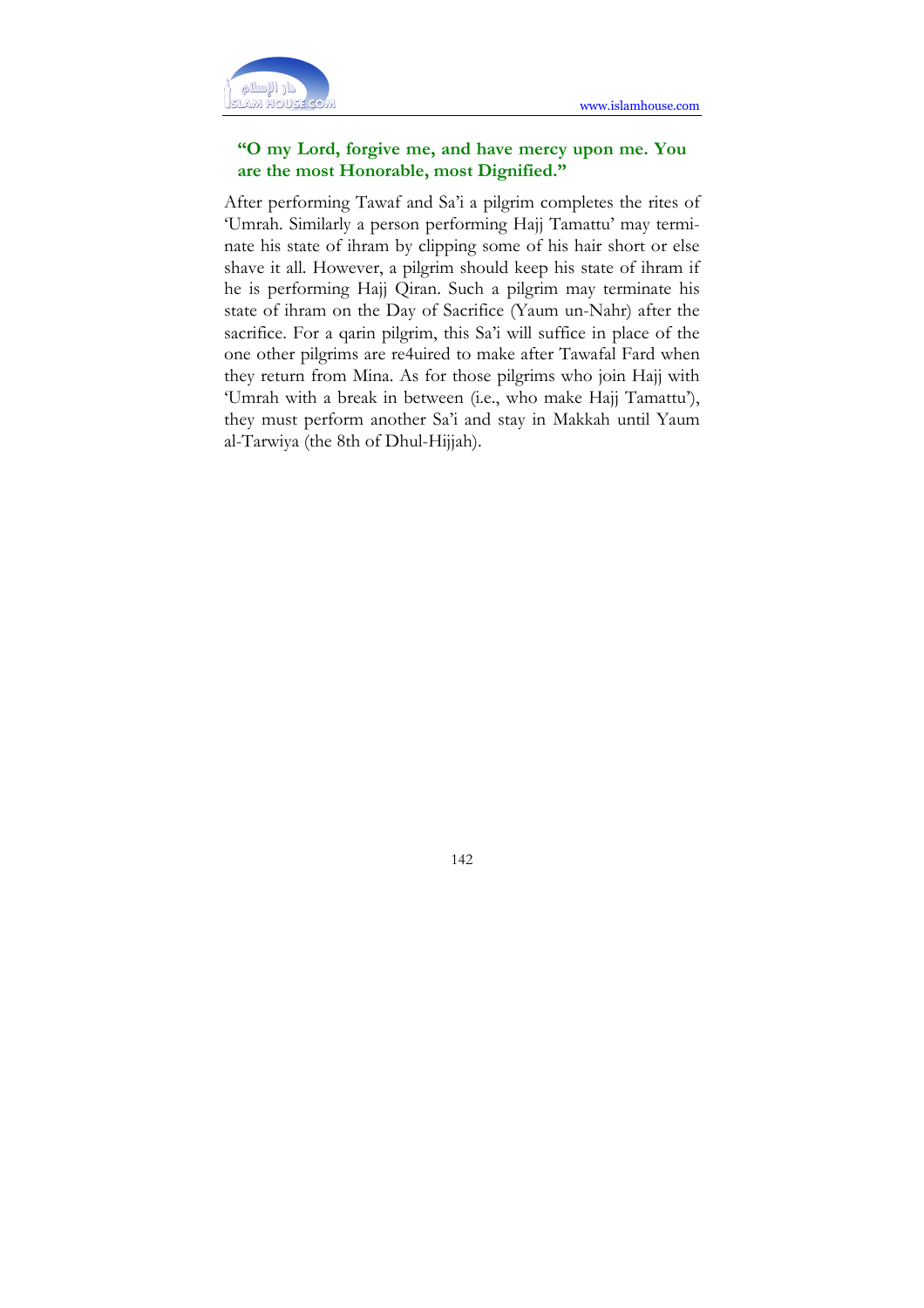

# Chapter Thirteen: Staying At Mina And 'Arafah

#### Moving out to Mina:

It is sunnah to move to Mina on the 8th of Dhul-Hijjah. So all pilgrims, who are performing Hajj Qiran or Hajj Ifrad, they should proceed in their ihram to it. Those performing Hajj Tamattu' should on that day put on ihram (as they did the first time at the miqat and proceed to Mina with others. According to sunnah a pilgrim performing Hajj Tamattu' should put on his ihram from the place of his stay. If he is in Makkah he should assume ihram from Makkah, otherwise he may assume ihram trom wherever he is staying. In a hadith we read,

# "He who is staying at Makkah, should put on ihram from where he is staying. The residents of Makkah should put on their ihram from Makkah."

It is commended that one should make supplications and say talbiyah as much as possible while moving to Mina, and should offer Zuhr, 'Asr, Maghrib and Isha prayers at Mina, and spend the night there, and not depart from it until the sunrise of the ninth day of Dhul-Hijjah. following the example of the Prophet (peace be upon him). If anyone misses any of these he will be missing a sunnah act, but he is not required to do anything to compensate for it. Ibn Al-Mundhir has reported that 'Aishah did not leave Makkah on the 8th of Dhul-Hijjah till quite late, after one third of the night had passed.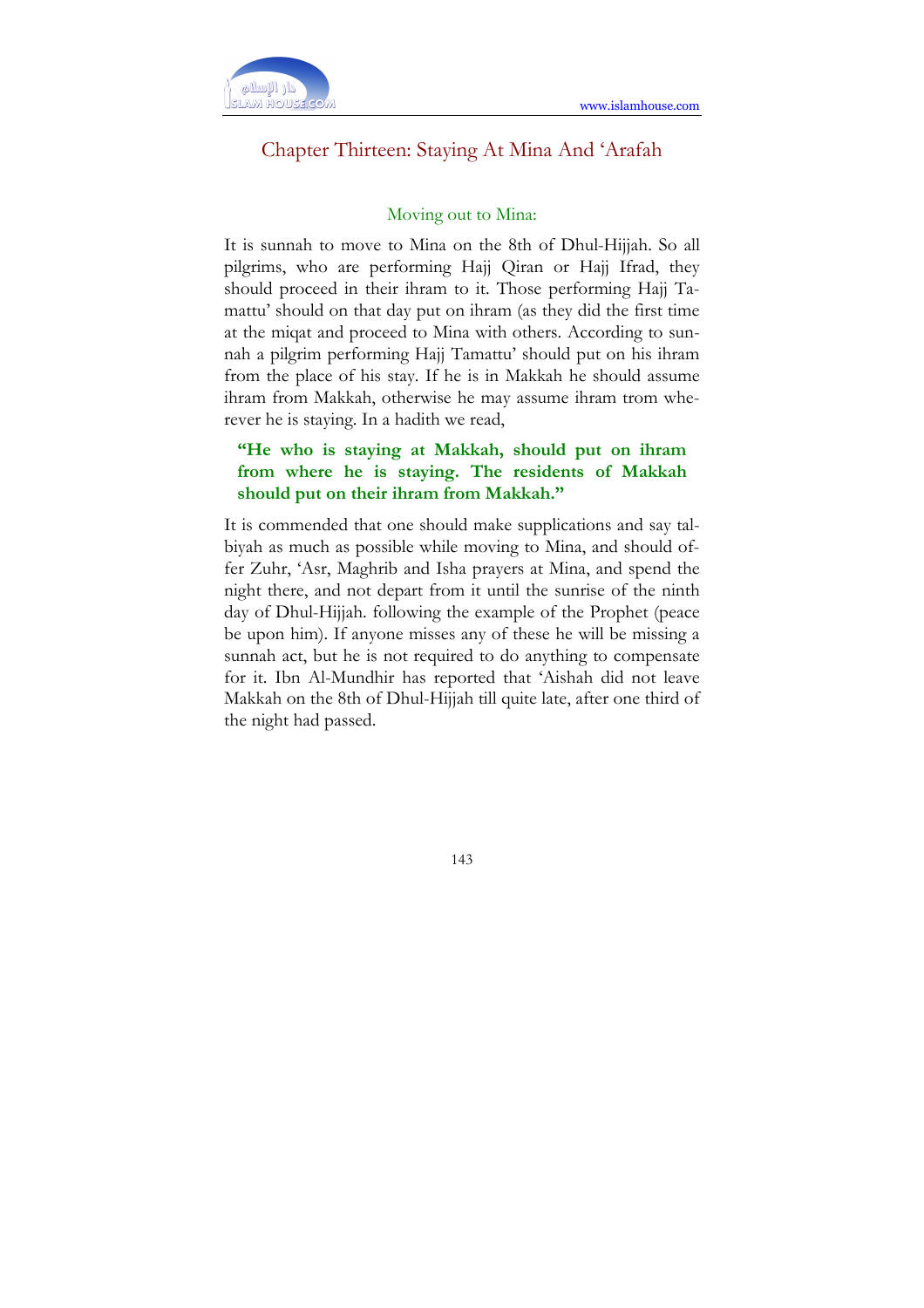# Leaving Makkah Before the 8<sup>th</sup> of Dhul-Hijjah:

Sa'id bin Mansur reported that Al-Hasan used to leave Makkah for Mina a day or two before Yaum al-Tarwiya (on the 6th or 7th of Dhul-Hijjah). Malik, however, disliked it, and also disliked that one should stay in Makkah until the evening of Yaum al-Tarwiya, except when it is Friday and one is still in Makkah and it is time for the Friday prayer. In such a case one must offer Friday prayer before leaving for Mina.

### Moving to Arafat:

After the sunrise of the 9th day of Dhul-Hijjah, it is sunnah to leave for Arafah by way of Dhabb while uttering takbir (Allahu Akbar), tahlil (La ilaha il-lal-lah), and talbiyah (Labaika Allahumma lab-baik). Mohammed bin Abi Bakr Al-Thaqafi said:

"I asked Anas bin Malik regarding talbiyah, while we were on our way to Arafah from Mina, 'How did you do it while you were with the Prophet (peace be upon him)?' Anas answered, 'Some (of us) said talbiyah, while others said takbir, and yet others repeated La ilaha il-lallah. And the Prophet (peace be upon him) did not disapprove of any of them."'

This is reported by Bukhari and others.

It is desirable to stop at Namira and take an ablution or bath in preparation for one's stay at Arafah. Furthermore, it is liked that one should enter Arafah at the time appointed for staying there which is after midday.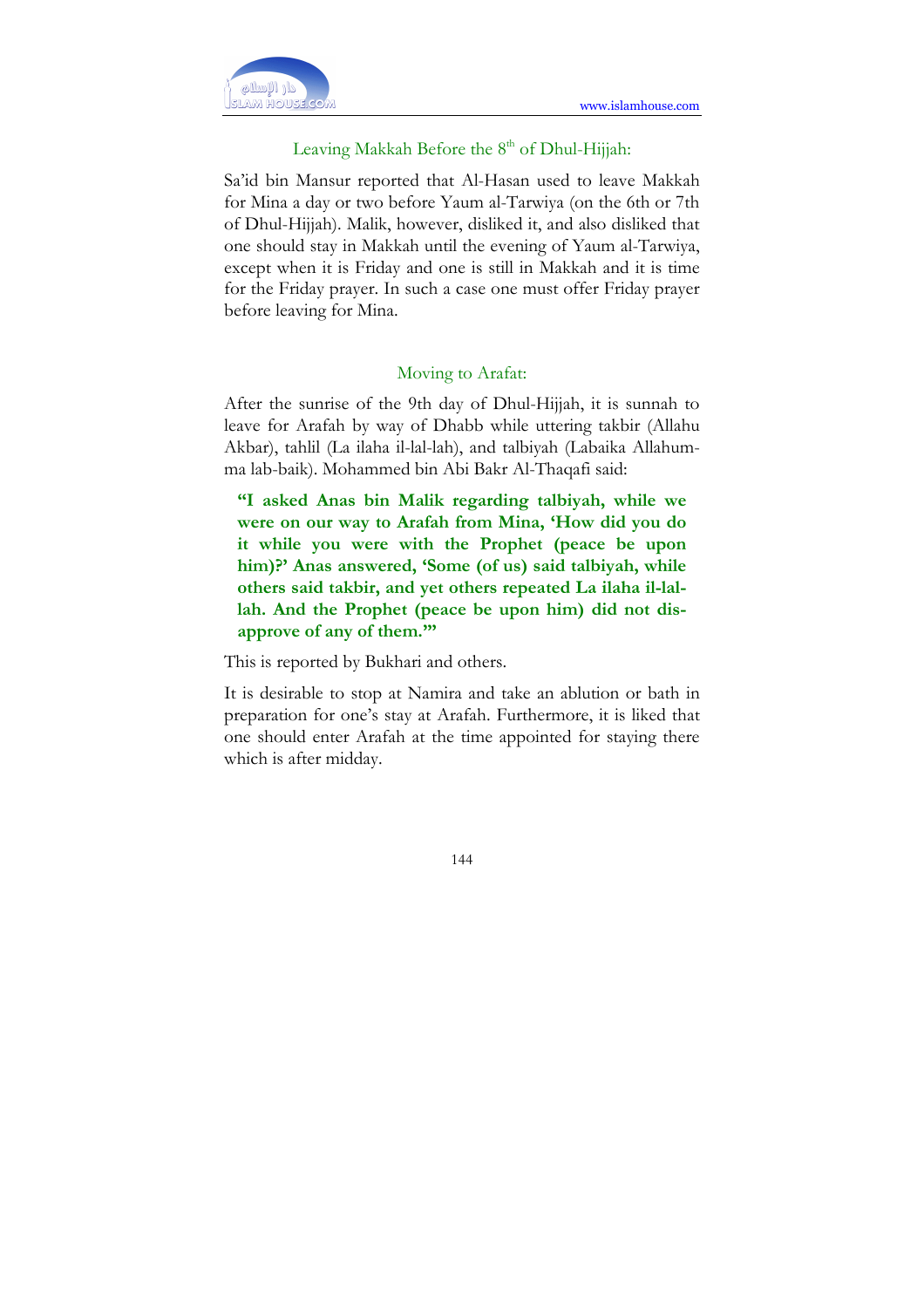

Spending the Day at Arafah, Its Excellence:

Jabir reported that the Prophet (peace be upon him) said,

"The ten days of the month of Dhul-Hijjah are the best days in the sight of Allah." A man asked, "Are these days better than an equivalent number of days that are spent fighting for the cause of Allah?" The Prophet (peace be upon him) answered, "They are better than an equivalent number of days spent fighting in the cause of Allah. And there is no day better in the sight of Allah than the Day of Arafah. On this day Allah, the Almighty and the Exalted One, descends to the nearest heaven, and He is proud of His slaves on the earth, and says to those in heaven, "Look at My servants. They have come from far and near, with hair dishevelled and faces covered with dust, to seek My Mercy, even though they have not seen my chastisement. Far more people are freed from the Hellfire on the Day of Arafah than on any other day."

Al-Mundhri said that this hadith was reported by Abu Ya'la, al-Bazzar, Ibn Khuzaimah, and Ibn Hibban, in whose wording it is given here.

Ibn Al-Mubarak reported from Sufyan Al-Thauri, he from Az-Zubair bin Ali, and he from Anas bin Malik that he said:

"The Prophet (peace be upon him) spent the day at Arafah until almost sunset. Then he said, 'O Bilal! Ask the people to be quiet and listen to me.' Bilal stood up and asked the people to be quiet and listen to the Prophet (peace be upon him). When the people were quiet, the Prophet (peace be upon him) said: O People! A little while ago Gabriel (peace be upon him) came to me. Gave me salutations from Allah, and informed me that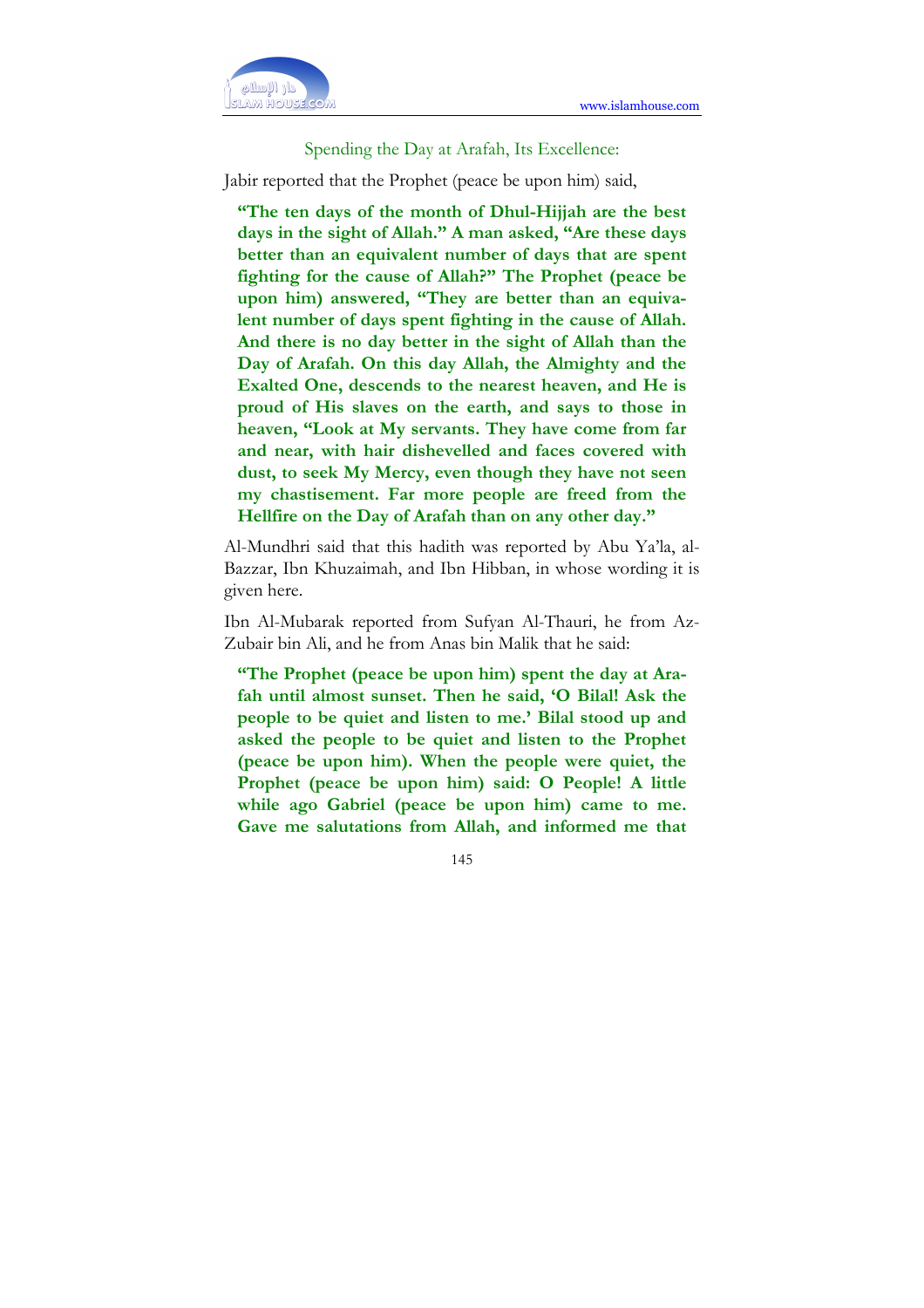

Allah has forgiven those who spend the Day at Arafah, and those who stop at Mash'ar al-Haram, and that He has guaranteed their debts.'

At this 'Umar bin al-Khattab stood up and asked, 'O Allah's Messenger, is this for us only?' The Prophet (peace be upon him) said, "This is for you, and for all those who will come after you until the Day of Judgment.' 'Umar exclaimed, 'How plentiful and blissful Allah's bounties are!"'

Muslim and others have reported from 'Aishah that the Prophet (peace be upon him) said:

"Allah frees far more people from Hellfire on the Day of Arafah than on any other day, and that Allah comes closer this day and proudly says to the angels, 'What do these people want and seek?'"

Abu Darda reports that the Prophet (peace be upon him) said,

"On no other day does the Satan feel so belittled, humiliated, and angry as he does on the Day of Arafah."

The reason for this is the mercy of Allah that descends (this day) and the forgiveness that He grants to people for major sins, except the day of the Battle of Badr which witnessed a far greater mercy of Allah descending upon people which caused great sadness to Satan.

The Prophet (peace be upon him) was asked,

"O Prophet of Allah! What did Satan see on the day of the Battle of Badr?" "He saw Gabriel leading the troops of Angels," he replied. (Reported by Malik as a mursal hadith and by Al-Hakim with an unbroken chain)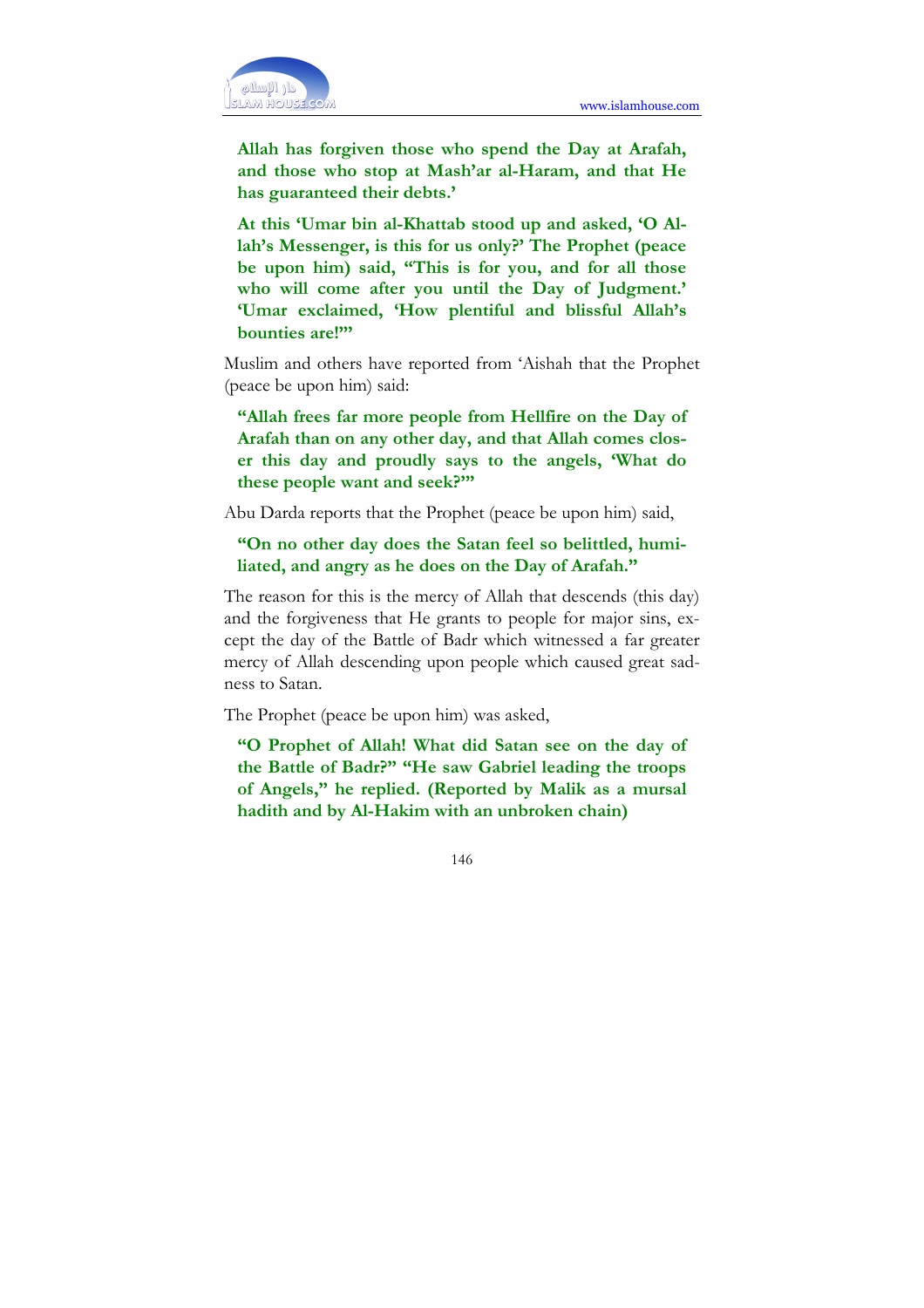

### Spending the Day:

There is consensus among the Muslim scholars that spending the Day at Arafah is the most important part of Hajj. Ahmad and the compilers of the Sunan have reported from Abdur Rahman bin Ya'mur that the Prophet (peace be upon him) ordered an announcer to proclaim

"Hajj is (spending the day at) Arafah, so he who joins other pilgrims on the night of Muzdalifah before dawn, will be considered as having performed Hajj."

## Time for Arafah:

Most Muslim scholars are of the opinion that the time to spend in Arafah begins from noon of the 9th day of Dhul-Hijjah until dawn of the 10th of Dhul-Hijjah, and that any part of this period of time, day or night, may be spent in Arafah (to fulfill this condition). A pilgrim choosing to spend the day time at Arafah must stay there until after the sunset. But if someone spends the night at Arafah he is not obligated to stay for any specific length of time. Ash-Shafi'i holds that extending the stay at Arafah until nightfall is sunnah.

#### The Significance of Staying at Arafah:

Staying at Arafah means physical and mental presence in any part of Arafah, whether one is awake, asleep, riding, sitting, lying down, walking, and regardless of whether one is in a state of purity or not, e.g., a menstruating woman, or one giving birth, or a person having a wet dream. The scholars differ, however, about the position of one who faints and remains in a coma until he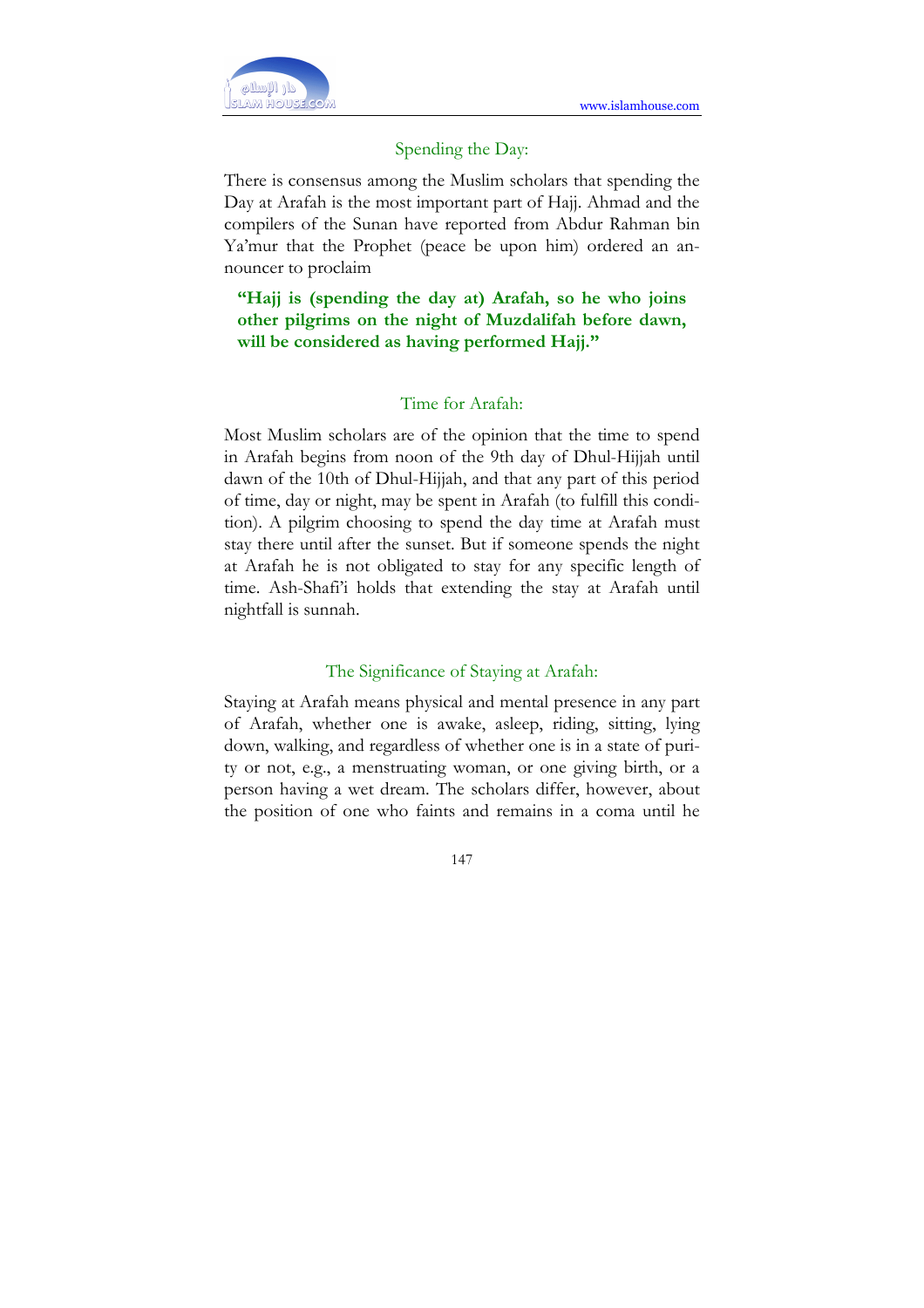

leaves Arafah. Abu Hanifah and Malik hold that the Hajj of such people is valid.

Ash-Shafi'i, Ahmad, Al-Hasan, Abu Thawr, Ishaq, and Ibn Al-Mundhir hold that such a person's Hajj is invalid, because it is an essential part of Hajj, and a person in a coma cannot perform this or any other rites of Hajj.

After reporting the above hadith of Ibn Ya'mur, Tirmidhi remarks: "Sufyan Al-Thawri said that the knowledgeable Companions of the Prophet (peace be upon him) and others followed this hadith and held that a person failing to spend the day or a portion thereof at Arafah before the dawn of the 10th of Dhul-Hijjah, or arriving there after the sunrise, misses Hajj. Such a person should consider his present Hajj as an 'Umrah, and must repeat it the next year. This is the opinion of Ash-Shafi'i, Ahmad, and others."

## Staying by the Rocks:

A pilgrim may spend the Day of Arafah anywhere within the bounds of Arafah for all of it is equally good for encamping (on this particular day) except the bottom of the valley called 'Urnah to the west of Arafah. There is consensus that spending the Day of Arafah at 'Urnah is not sufficient to fulfill the condition of staying at Arafah.

Spending time near the rocks or as close to them as possible is commended. The Prophet (peace be upon him) stopped at this place and said,

"I have stopped here, but the whole of Arafah is a stopping place (for the Day of Arafah)." (Reported by Ahmad, Muslim, and Abu Daw'ud on the authority of Jabir)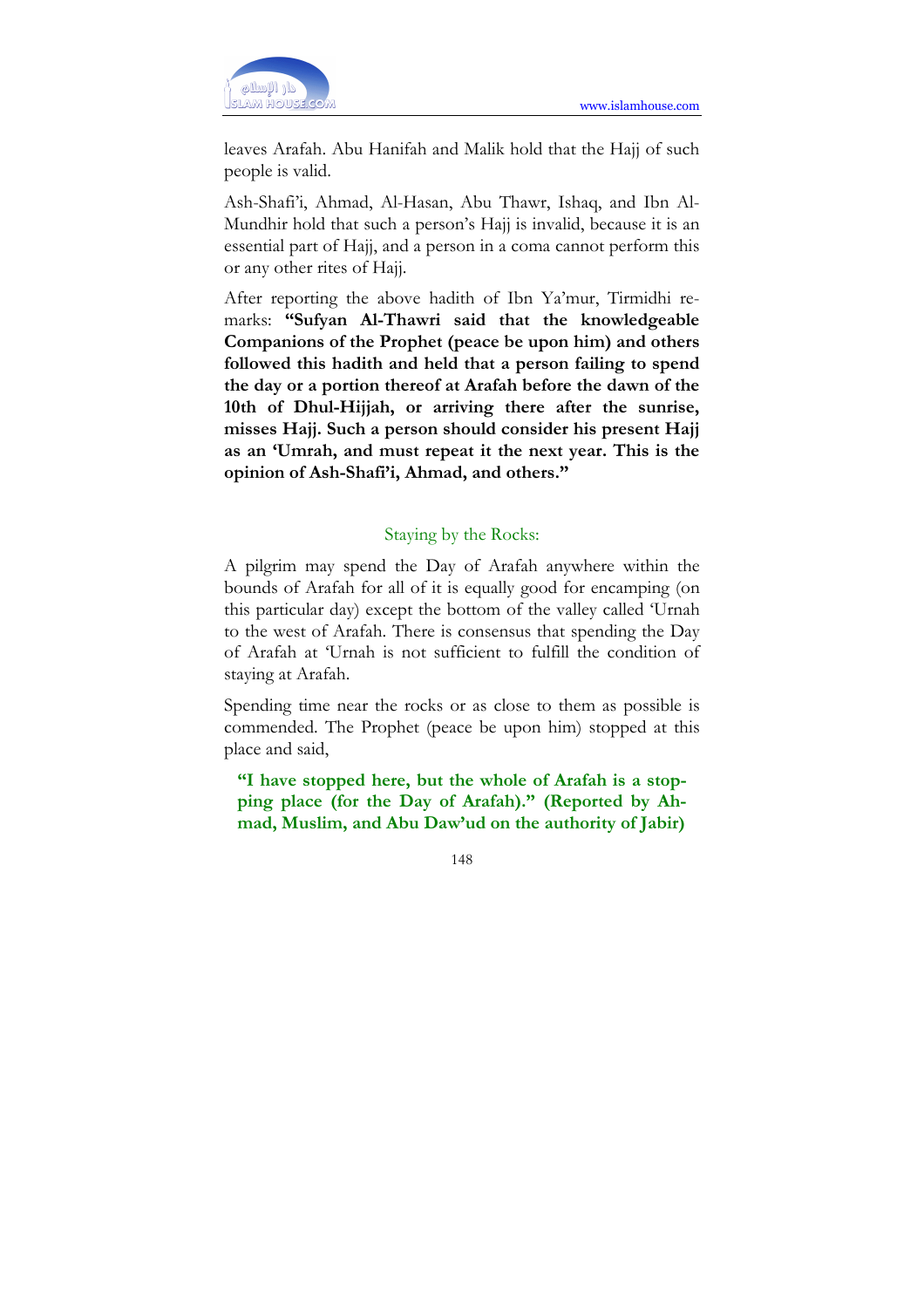Climbing the Mountain of Mercy or the belief that standing on it is better than standing in any other place is wrong. Nor does doing so represent a sunnah of the Prophet (peace be upon him).

# Taking a Bath:

It is desirable that one should take a bath before encamping in Arafah. Ibn 'Umar used to take a bath on the eve of the Day of Arafah, as reported by Malik. Similarly 'Umar (may Allah be pleased with him) used to take a bath in Arafah while he was in the state of ihram.

# Etiquette of Standing and Making Supplications:

One must maintain a complete state of purity. face the direction of Ka'bah, seek forgiveness of Allah as much as possible. glorify Allah, and supplicate for one's well being and well:are in this Iife and in the Hereafter, and for others, with fervor, attention, and with hands raised in supplication. Osamah bin Zaid reported:

# "I was riding behind the Prophet (peace be upon him) in Arafah, while he raised his hands in supplications to Allah." (Reported by Nasa'i)

'Amr bin Shu'aib reported from his father and his grandfather, who said that on the Day of Arafah the Prophet (peace be upon him) mostly supplicated in these words:

"La ilaha illallahu wahdahu la sharika lahu, lahul mulk wa lahul hamd, biyadihil khair wa huwa 'ala kulli sha'in qadeer (There is no deity worthy of worship but Allah Alone. He has no partners. To Him alone belongs the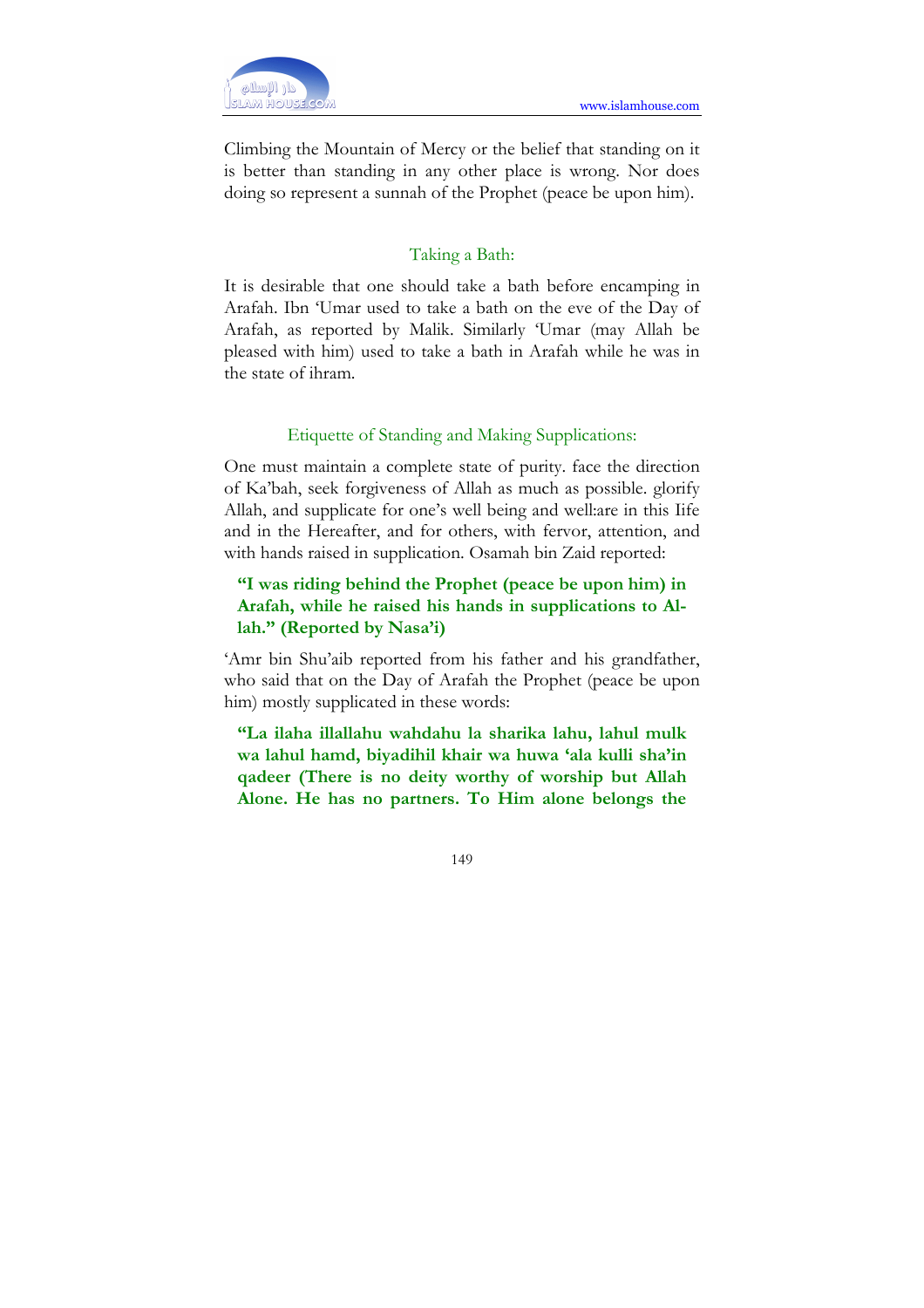

# Kingdom, and all praise. In His hand is all the good, and He has power over all things)."

It is reported by Ahmad and Tirmidhi (and this is the wording of Tirmidhi) that the Prophet (peace be upon him) said,

"The best supplication is that of the Day of Arafah, and the best thing that I and other Prophets before me said is: 'La ilaha illallahu wahdahu la sharika lahu lahul mulk wa lahul hamd wa huwa 'ala kuli sha'in qadeer.'"

Al-Hussain bin Al-Hasan Al-Maruzi reported:

"I asked Sufyan bin 'Oyainah, 'What is the best supplication for the Day of Arafah?' He said, 'La ilaha illallahu wahdahu la sharika lahu.' I said, 'But this is glorification of Allah and His praise, and it is not a supplication.' Thereupon Sufyan said, 'Don't you know the hadith of Malik bin Al-Harith which explains it.' I said to him, 'Tell me about it.' He said, 'Mansur narrated from Malik bin Al-Harith that he said "Allah, the Almighty, and the Exalted One, says: 'If a servant of Mine occupies himself in extolling and praising Me instead of asking Me for his needs I give him better than what I give to those who ask for their needs."' Then he added, 'This explains the saying of the Prophet (peace be upon him).' He continued and said, "Haven't you heard what Ummaya bin Abi Al-Salt said to Abdullah bin Jad'an when he sought the hand of Na'ilah in marriage?" I said, "No." At this he said, "Ummaya recited (these lines of poetry) to Abdullah bin Jad'an: Do I have to tell you my need, or your modesty is enough (to plead my case), for modesty is your disposition, You are conversant with rights (and obligations) and come of a family polite and respectable,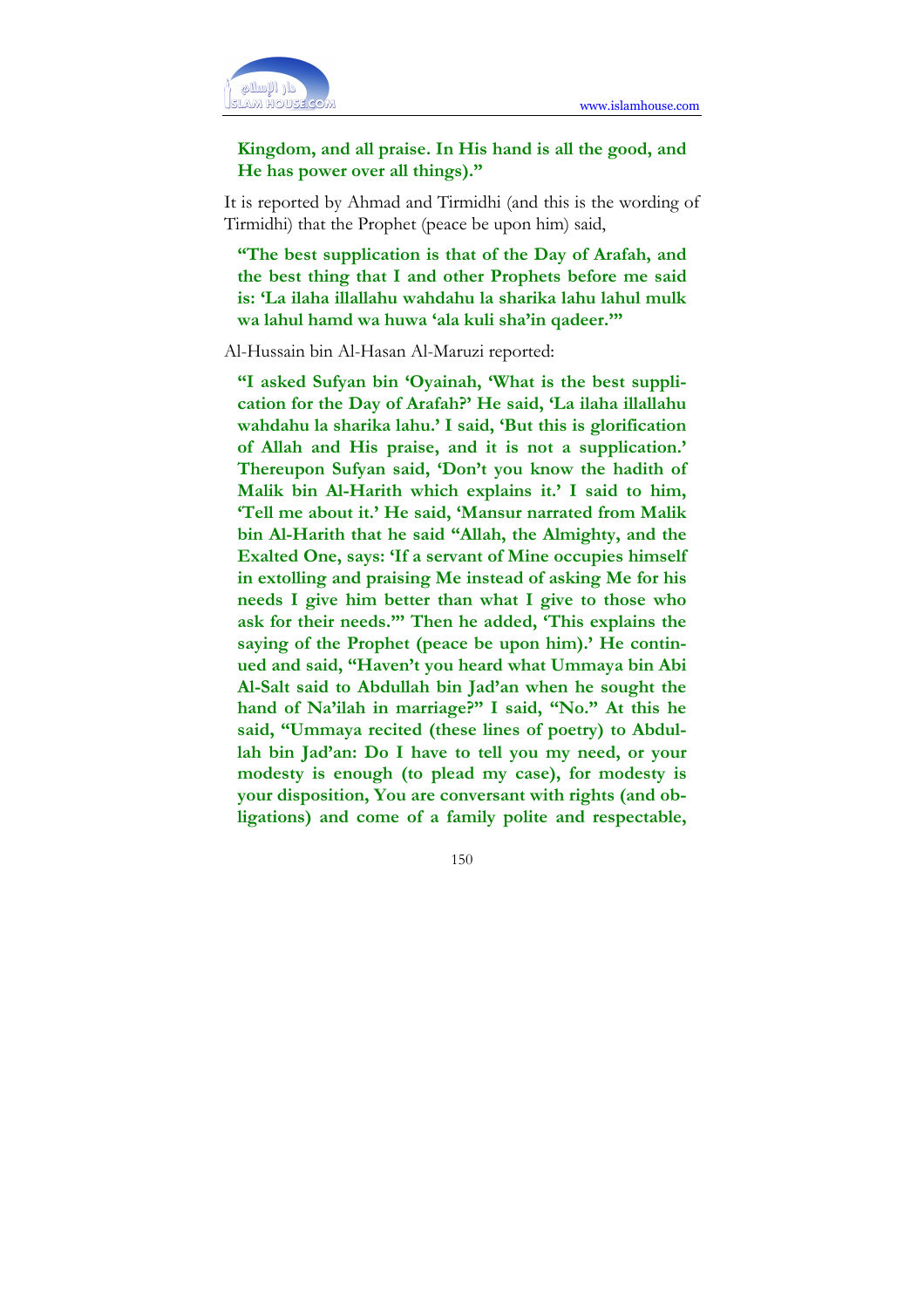

When someone praises you once he need not repeat it again!"

Then Sufyan added, "O Hussain, you see how the humans are pleased with praise and are ready to grant request without even asking. What about their Creator then?"

Al-Baihaqi reported from Ali (with a weak chain of narrators) that the Prophet (peace be upon him) said,

"The supplication most frequently used by the Prophets before me and by me on the Day of Arafah is this: 'La ilaha illallahu wahdahu la sharika lahu, lahul mulk wa lahul hamd wa huwa 'ala kuli sha'in qadeer. Allahumma 'ij'al fi basri nuran wa fi sam'i nuran wafi qalbi nuran. Allahumm ashrah li sadri wa yassir li amri. Allahumma 'udhubika min waswasis sadri wa shatatil amr wa sharri fitnatil qabr wa sharri ma yaliju fil lail wa sharri ma yaliju fin naharwa sharri ma tahubu bihi riyah wa sharri bawa'iqid dahr (There is no deity worthy of worship but Allah alone. He has no partners. To Him belongs the kingdom and all praise, and he has power over all things. O Allah! place light (guidance) in my sight, in my ears, and in my heart. O Allah! Open my chest and ease my work. O Allah! I seek refuge with You from evil whispers, from confusion, from the trial of the grave, from the evil that takes place during the day or night, from the evil carried by the winds, and from the afflictions of the world."

Tirmidhi also reported from Ali that the supplication used most of the time by the Prophet (peace be upon him) during his stay in Arafah was: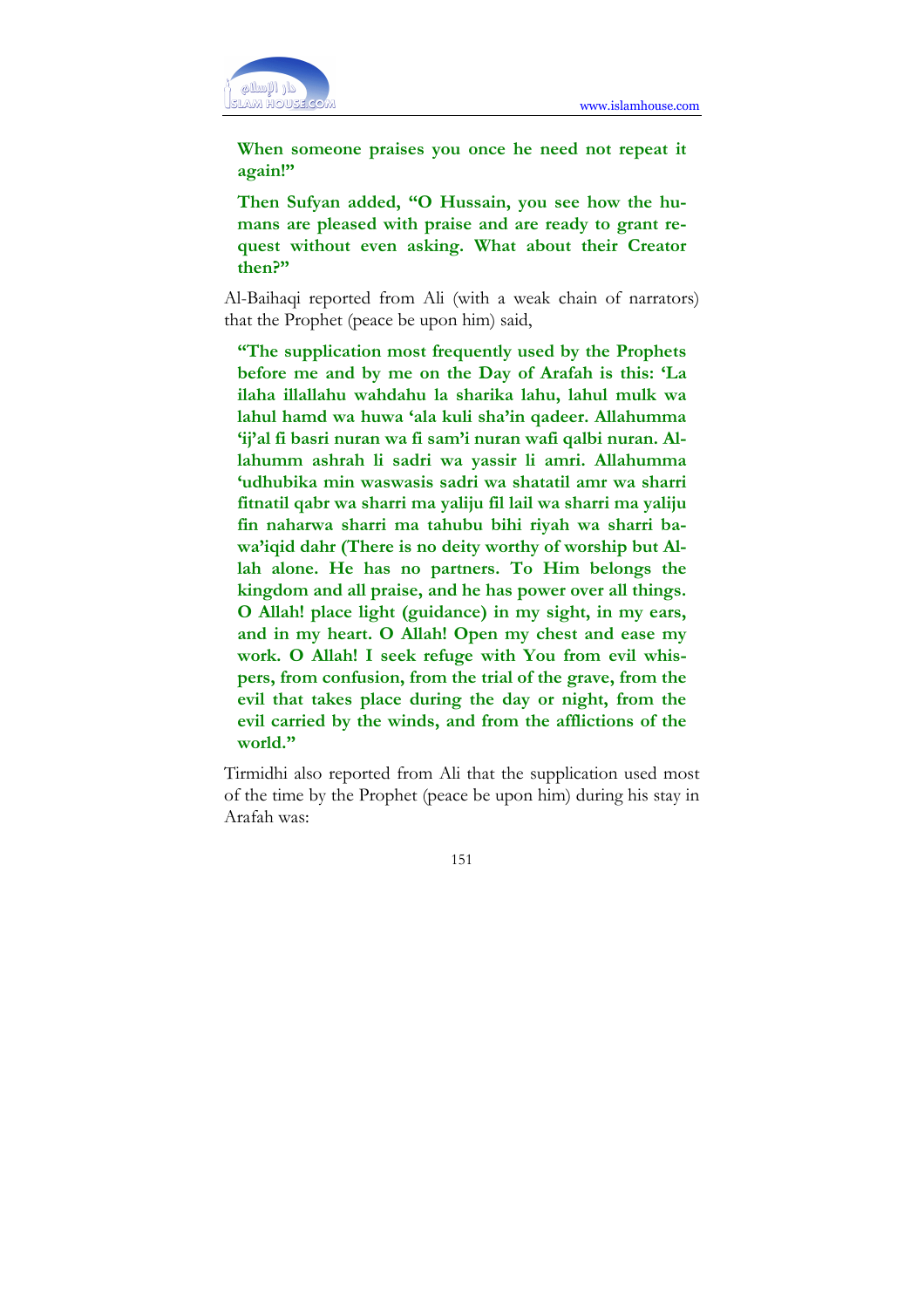

"Allahumma lakal hamdu kalladhi naqulu wa khairam mimma naqulu, Allahumma laka salati wa nusuki wa mahyaya wa mamati wa ilaika ma'abi wa laka rabbi turathi allahumma inni a'udhubika min 'adhabil qabri wa waswasatis sadri wa shatatil amri allahumma inni a'udhubika min sharri ma tahubbu bihi riyhu (All praise belongs to You, O Allah! as we say, and better than what we can say. O Allah! My prayers, my worship, my life and my death are all for You. O Allah! To You is my return, to You belong what I own. O Allah! I seek refuge with You from the torment of the grave, the evil whispers, confusion, and from whatever the wind may bring.)

Spending the Day at Arafah - An Abrahamic Tradition:

Mirba' Al-Ansari reported that the Prophet (peace be upon him) said:

"You must adhere to the traditions and rituals (of Hajj), for these have come down to you from (your forefather) Ibrahim in heritage."

This was reported by Tirmidhi as a sound hadith.

#### Fasting on the Day of Arafah:

It is confirmed that the Prophet (peace be upon him) did not fast on the Day of Arafah. The Prophet (peace be upon him) said:

"Verily the Day of Arafah, the Day of Sacrifice (Yaum al-Nahr), and Ayam Tashriq (the 10th, 11th and 12th of Dhul-Hijjah) are our days of festivities. These are the days of eating and drinking."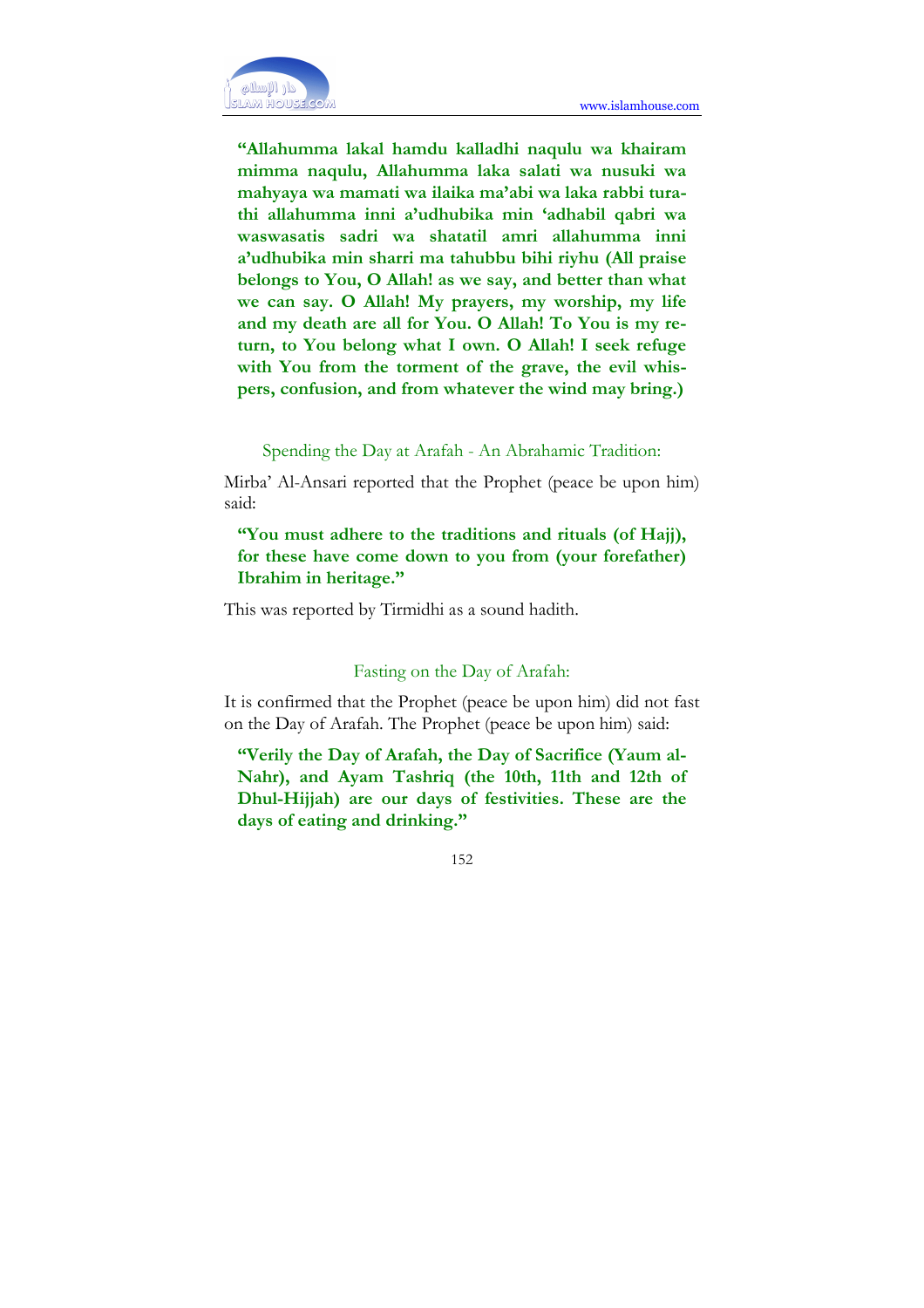

It is also established that the Prophet (peace be upon him) forbade fasting on the Day of Arafah while at Arafah (for pilgrimage).

This has led most of the scholars to conclude that in fact not fasting on the Day of Arafah is desirable, so that a pilgrim should be strong enough to devote himself wholeheartedly to worship and supplications. Some of the ahadith that encourage fasting on the Day of Arafah concern the persons who are not staying at Arafah as pilgrims performing Hajj.

## Combining Zuhr and 'Asr Prayers at Arafah:

According to the authentic ahadith the Prophet (peace be upon him) combined Zuhr and 'Asr prayers while at Arafah. For this, adhan - call for the prayer - was given, then iqamah - the second call for prayer - was made. Then he offered Zuhr. After this, another iqamah was made and he offered 'Asr prayer.

Al-Aswad and 'Alqamah said: "For the completion of Hajj, Zuhr and 'Asr prayers must be offered at Arafah in congregation behind an imam."

Ibn Al-Mundhir said: "There is consensus among the scholars that the imam must combine Zuhr and 'Asr prayers at Arafah, and so should any one offering prayer with the imam." And in case one cannot combine these and pray behind an imam, one should combine them while praying alone. It is reported that Ibn 'Umar used to reside at Makkah, but when he went to Mina he would shorten his prayers. 'Amr bin Dinar reported that Jabil bin Zaid told him:

#### "Shorten your prayers at Arafah."

This is reported by Sa'id bin Mansur.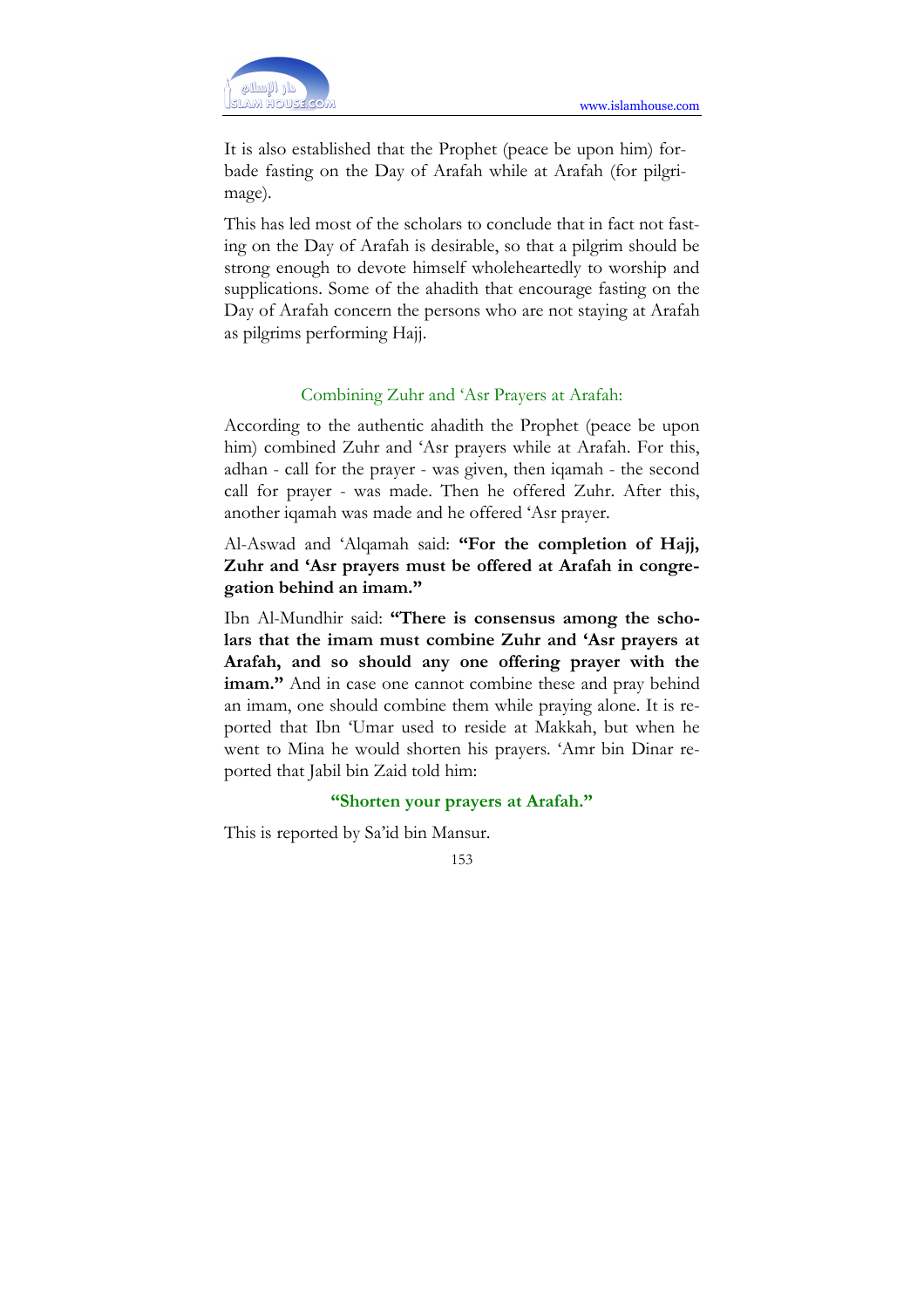

### Returning from Arafah:

According to sunnah, pilgrims should leave Arafah quietly and peacefully after sunset. The Prophet (peace be upon him) left Arafah very peacefully and quietly, holding the reins of his she camel so tightly that its head touched its back, while he said to the people,

# "O people, walk calmly; rushing or making haste is not a virtue."

This is reported by Bukhari and Muslim. They also reported that the Prophet (peace be upon him) let his she camel go at normal pace, but when he found ample space in front of him he urged it to go faster. He did this out of compassion and consideration for the people.

It is desirable for pilgrims to utter talbiyah and make remembrance of Allah as much as possible. The Prophet (peace be upon him) repeated talbiyah right until he threw pebbles at Jamarah Al- 'Aqabah. Ash'ath bin Sulaim reported from his father that he said,

# "I went with Ibn 'Umar from Arafah to Muzdalifah. He did not stop making remembrance of Allah and declaring His Oneness until we reached Muzdalifah."

This is reported by Abu Daw'ud.

## Combining Maghrib and 'Isha:

Upon arriving in Muzdalifah the Prophet (peace be upon him) offered Maghrib and two rak'ahs for 'Isha (making qasr). He ordered one single call for both 'Isha and Maghrib, but a separate iqamah for each. No other supererogatory prayer is to be olfered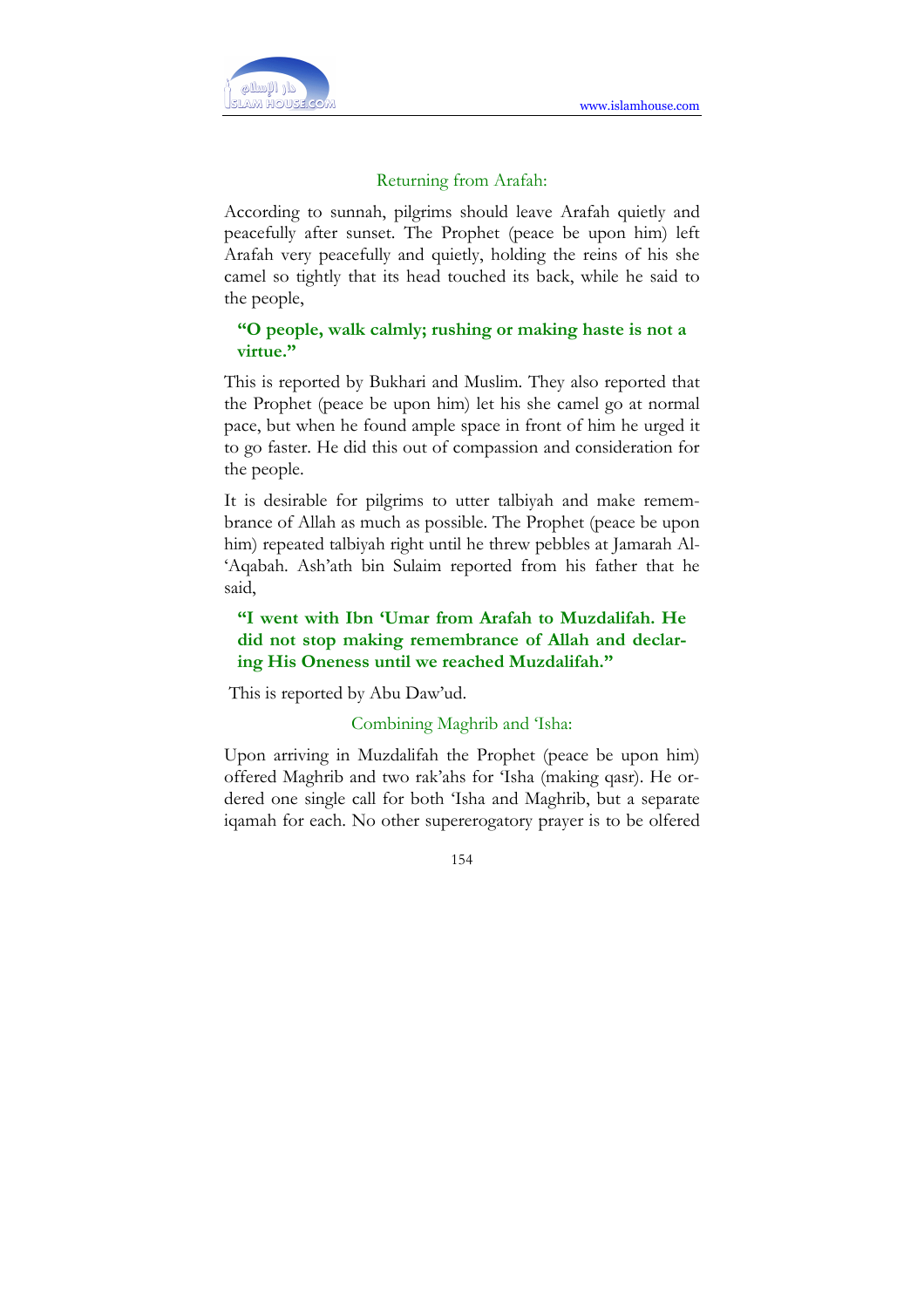

in between these two prayers. In the hadith recorded by Muslim we read that the Prophet (peace be upon him) arrived in Muzdalifah, and combined the Maghrib and 'Isha prayers, with one adhan and two iqamah.s. He did not offer any other prayer in between the two. Combining these prayers is, according to the consensus of the scholars, a sunnah, though there is disagreement as to those who offer these two prayers separately in their times. Most of the scholars consider it permissible, but hold that following the example of the Prophet is far more preferable. Thawri and other knowledgeable people are of the opinion that a pilgrim offering Maghrib prayer at any place other than Muzdalifah must re-do it. They are of the opinion, however, that offering Zuhr and 'Asr prayers separately in their due times is permissible, but it is a disliked act.

#### Spending the Night at Muzdalifah:

Jabir says:

"When the Prophet (peace be upon him) reached Muzdalifah, he offered both Maghrib and 'Isha prayers, then he lay down to sleep. He slept until dawn, then he got up and offered Fajr prayer, and mounted his she camel, Al-Qaswa. When he reached Al-Mash'ar Al-Haram he stopped there until there was light all around, then before sunrise, he left the place."

There is no evidence to show that the Prophet (peace be upon him) spent the night (at Muzdalifah) in prayers and supplications. This is the correct position about spending the night at Muzdalifah and stopping there in the light of the practice of the Prophet (peace be upon him).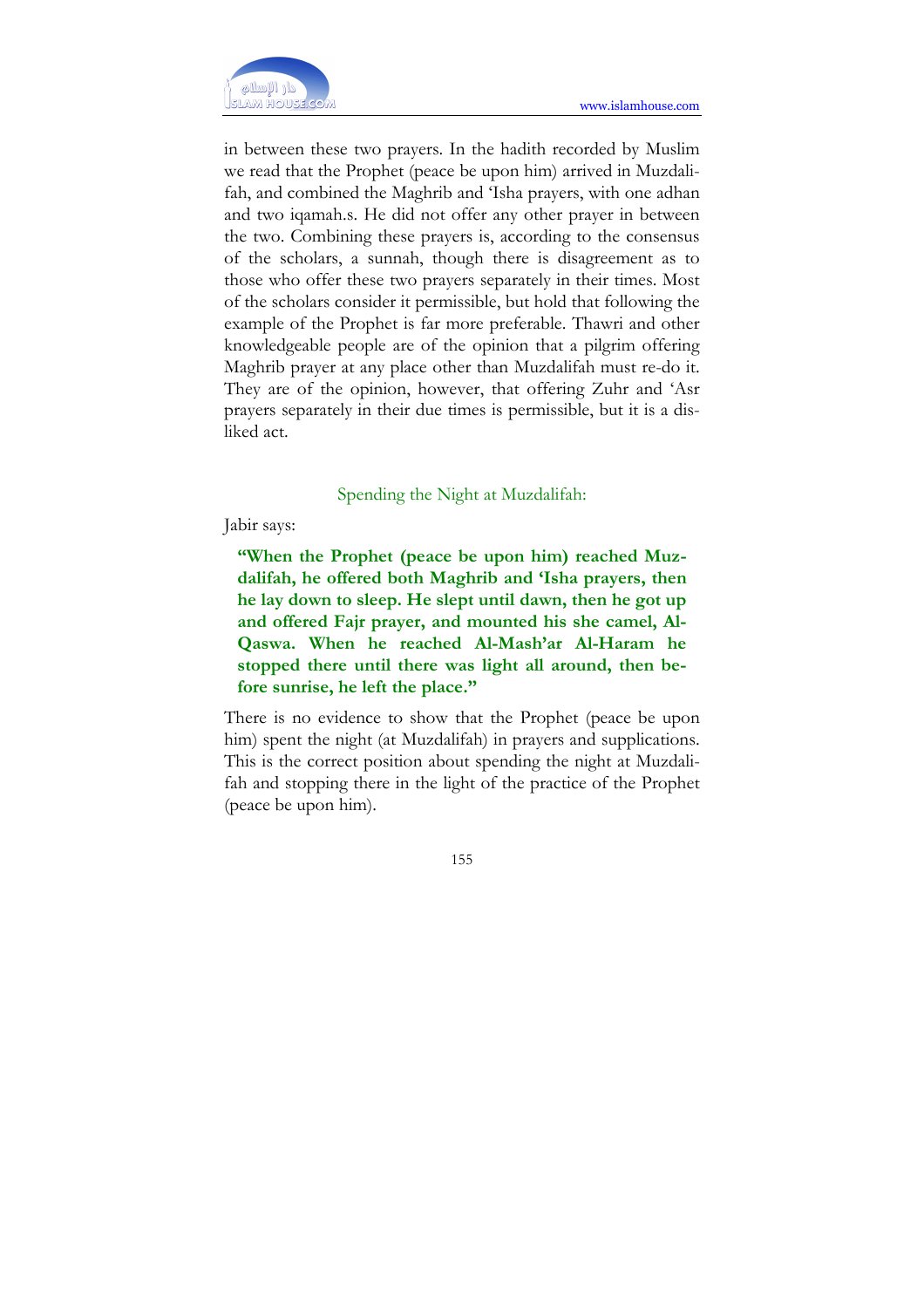

Ahmad holds that spending the night at Muzdalifah is obligatory for all pilgrims except shepherds and water providers for whom it is not obligatory to do so. All the imams of schools of Islamic law consider stopping and spending some time at Muzdalifah obligatory. They do not, however, regard spending the entire night there as obligatory. Spending some time there, means being present physically, in any posture or condition, standing, sitting, being awake or asleep, walking. or passing by.

The Hanafi school is of the opinion that it is obligatory to be present at Muzdalifah before the dawn of Yaum al-Nahr (the 10th of Dhul-Hijjah). So, if one fails to do so without a genuine excuse, one must offer a sacrifice unless one has a genuine excuse in which case one is not obligated to be physically present, nor does one incur any penalty.

The Maliki school holds that stopping at Muzdalifah, before dawn, and spending some time there is enough, while going from Arafah to Mina, is obligatory when one has no excuse to do otherwise. For a pilgrim with a genuine excuse stopping and staying at Muzdalifah is not obligatory.

The Shafi'i school holds that only the physical presence in the second half of the night of the 10th of Dhul-Hijjah at Muzdalifah, after spending the day at Arafah, is obligatory. One is not required to spend the entire night there, nor is it essential even to make sure whether the place one is staying is within the boundaries of Muzdalifah.

It is the sunnah, however, to offer Fajr prayer at its early time, then head for and stop at Al-Mash'ar al-Haram till daylight spreads before the sunrise. One should spend this time in supplication and remembrance of Allah. Allah says in the Qur'an (2.198):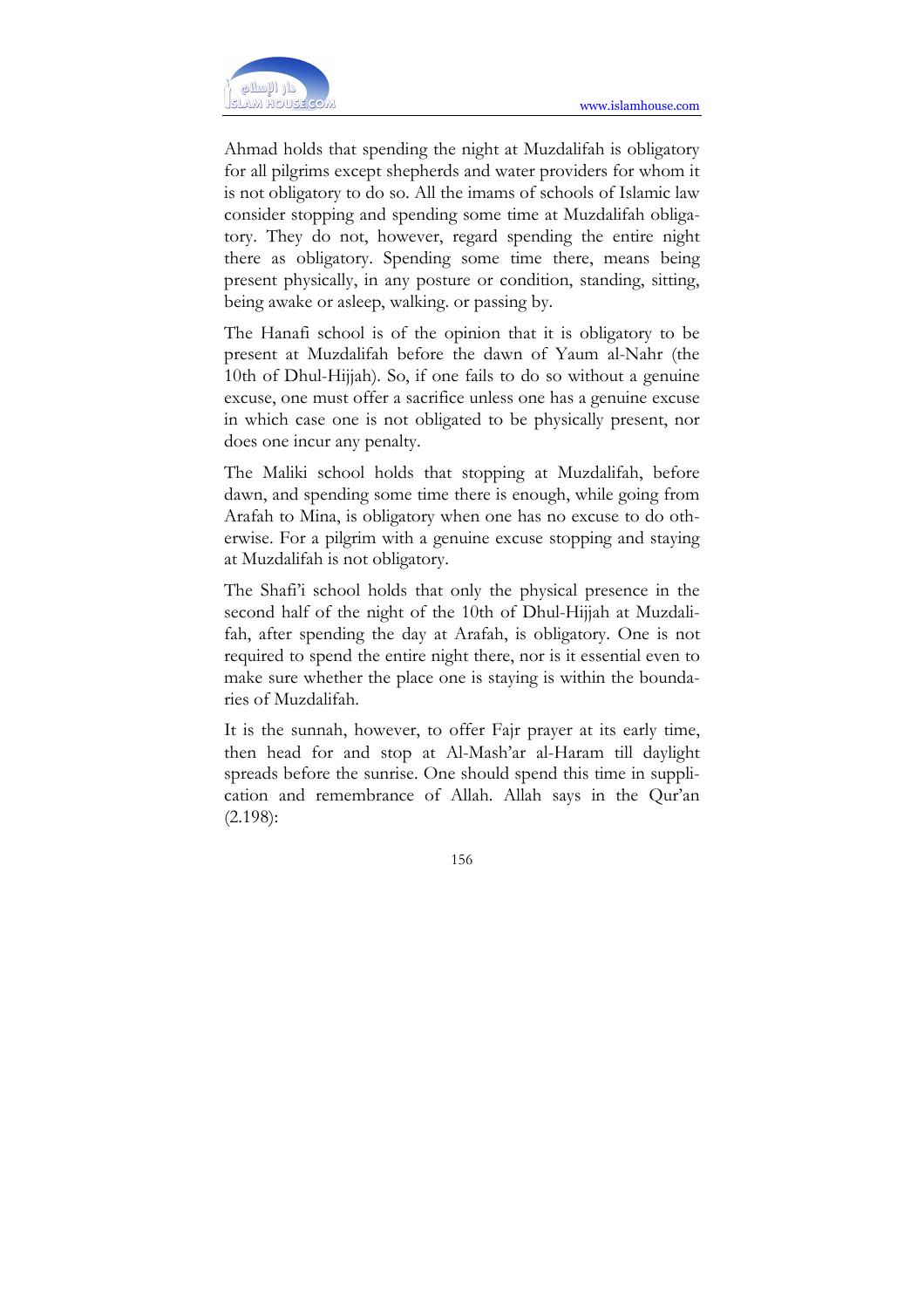

"Then when you pour down from (mount) Arafah, celebrate the praises of Allah at the Sacred Monument and celebrate His praises as He has directed you, even though, before this, you went astray. Then pass on at a quick pace from the place whence it is usual for the multitude to do so, and ask for Allah's forgiveness. And Allah is Oft-Forgiving, Most Merciful."

Before sunrise, the pilgrims leave Muzdalifah tor Mina, but when they pass through the valley called Muhassir, they should pass it at a quicker pace.

# Stopping Place at Muzdalifah:

One may stop anywhere in Muzdalifah, except the valley called Muhassir (between Muzdalifah and Mina). Jubair bin Mot'im reported that the Prophet (peace be upon him) said:

# "The entire area of Muzdalifah is a place to stay, but avoid the valley called Muhassir."

 This is reported by Ahmad with a sound chain of authorities. Spending the time at Muzdalifah at a place called Quzah, (The Quraish used to stop there in the pre-Islamic period instead of staying at Arafah) is, however, better.

In a hadith reported by Ali we read that when the Prophet (peace be upon him) arrived at Joma (a place in Muzdalifah), he stood there and said,

# "This is Quzah, the place to stop; and the entire Joma is a stopping place."

 This is reported by Abu Daw'ud and Tirmidhi, who considers it a sound hadith.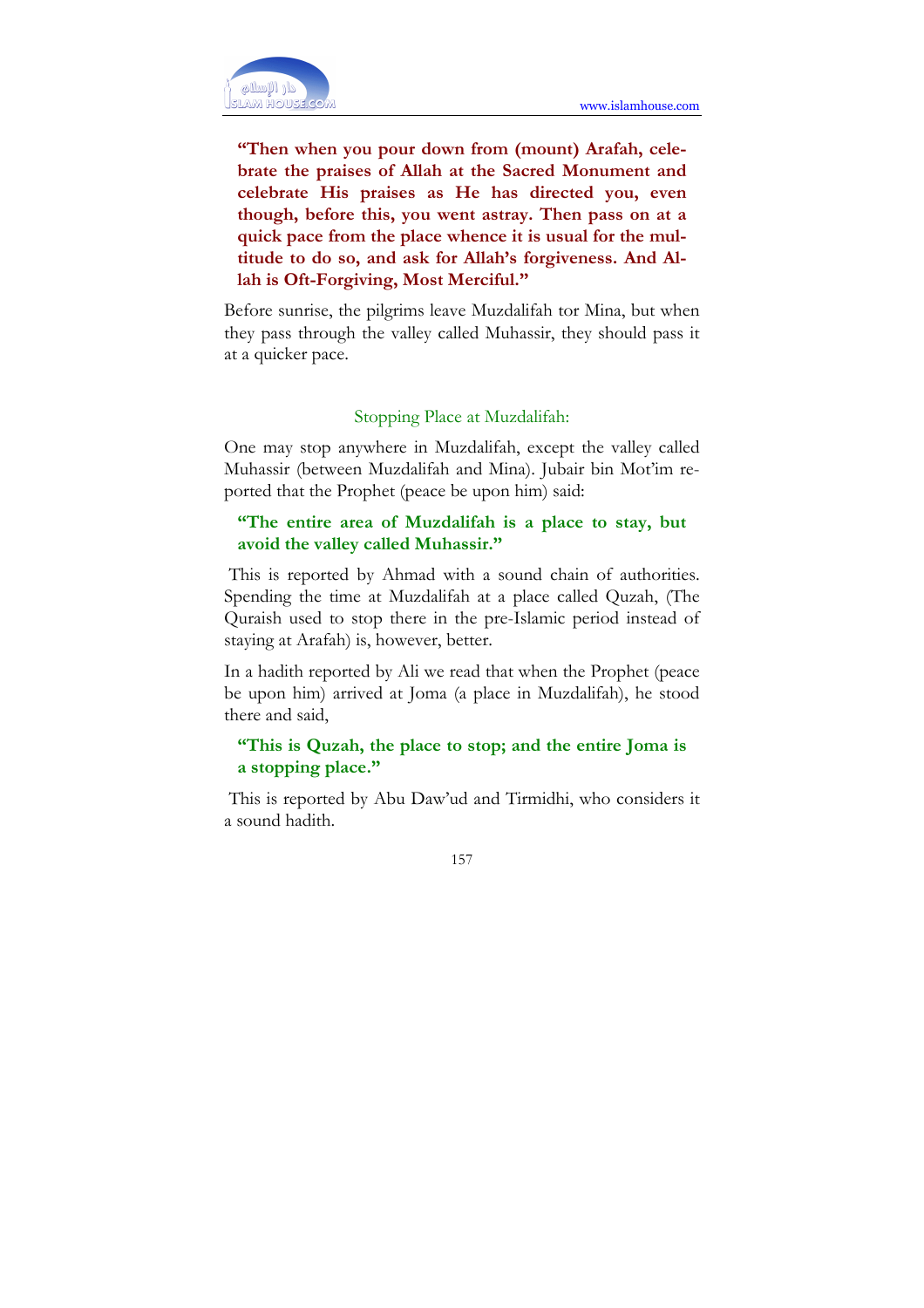

Rites of Yaum Al-Nahr (lOth of Dhul-Hijjah):

The rites of the 10th of Dhul-Hijjah are performed in the following order:

These rites begin with throwing the pebbles, followed by offering the sacrifice, shaving one's head, pertorming a tawaf around Ka'bah. Observance of these rites in this sequence is sunnah. If one of these is performed before or after another there is no harm, according to most scholars.

This is the standpoint of Ash-Shafi'i based on a hadith reported by Abdullah bin 'Amr who said:

"The Prophet (peace be upon him) stood in Mina during the Farewell Hajj, while the people asked him questions and he answered them. A man asked, 'O Prophet of Allah! I was not alert and I shaved my head before slaughtering my animal?' The Prophet (peace be upon him) said, 'There is no harm, go and slaughter your animal.' Another man asked, 'I slaughtered the animal before I threw the pebbles?' The Prophet (peace be upon him) told him, 'There is no harm. Go and throw the pebbles.'" The narrator said: "Whoever asked the Prophet (peace be upon him) about anything done before or after the other he told him 'No harm done. Go and do (whatever you missed)."'

Abu Hanifah is of the opinion that if someone failed to observe the proper sequence in performing these rites, and he did delay or precede a rite, he must olfer a sacrifice, interpreting the words "no harm done" of the Prophet (peace be upon him) to mean that such a person is not guilty of any sin, but nonetheless such a person has to slaughter an additional animal in atonement.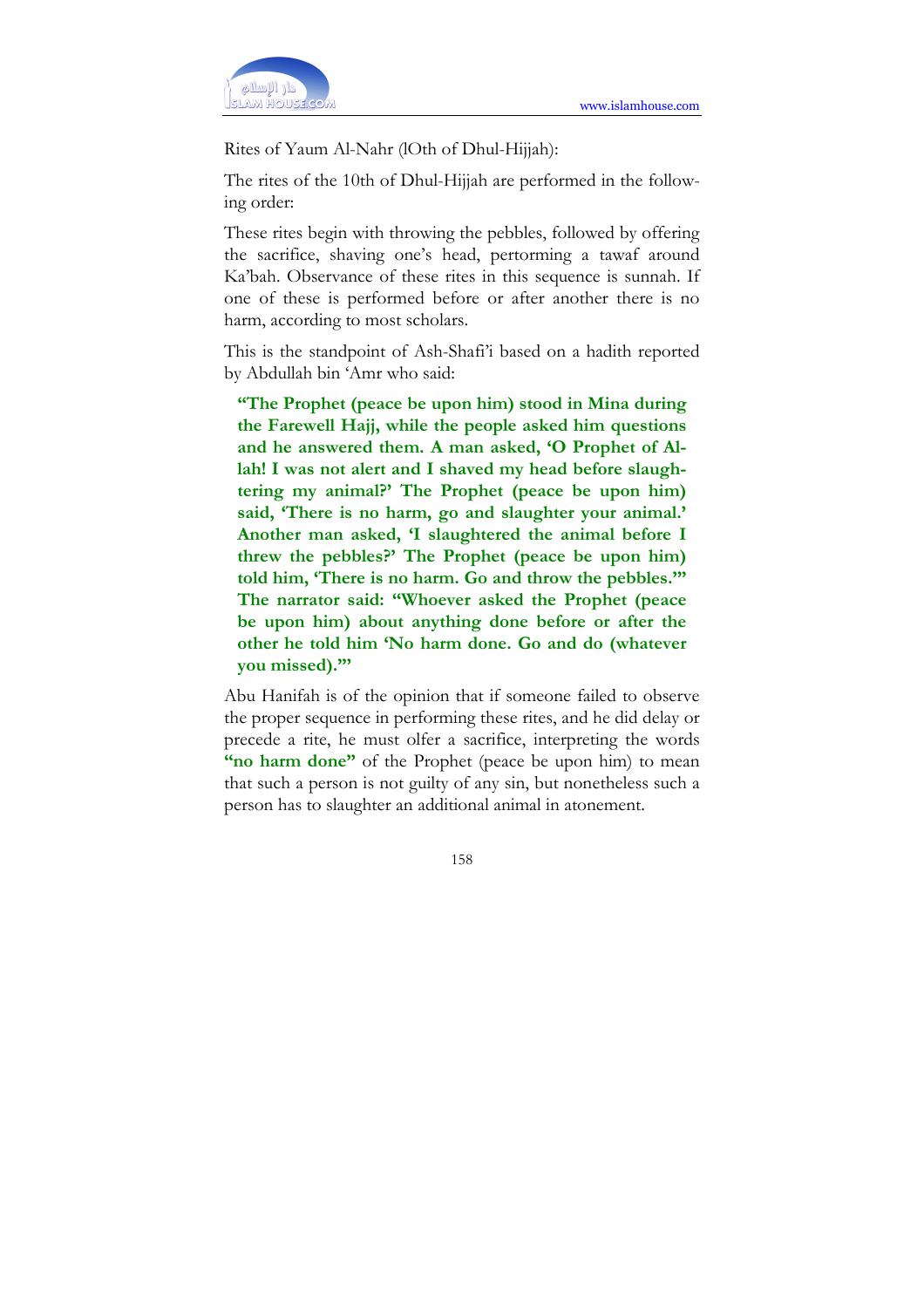

## The First and the Second Removal of Ihram:

After throwing the pebbles on the 10th day of Dhul-Hijjah and shaving the head or clipping some hair of it, a pilgrim is released from all restrictions of the state of ihram. He may now wear perfume, put on regular clothes, etc., except approaching his wife sexually. This is known as the first removal of ihram. After completing Tawaf Al-Ifada, an essential rite of Hajj, everything is permissible for him including approaching his wife sexually. This is called the second or final removal of the state of ihram.

#### Throwing the Pebbles - Their Origin:

Al-Baihaqi reported from Salim bin Abi Al-J'ad that Ibn 'Abbas said that the Prophet (peace be upon him) said:

"When Abraham (peace be upon him) wanted to perform the Hajj rites, Satan blocked his way near 'Aqabah. (Jamarah Al-Aqabah is on the left side inside Mina; the Jamarah Al-Wusta (the Middle Jamarah) is at about 11,677 meters from the first one, while Jamarah Al-Sughra (the Smallest Jamarah) is 1,564 meters further from the middle one) Abraham threw seven pebbles at him whereupon the Satan sunk into the ground. Again the Satan appeared to him near the second Jamarah. Abraham threw seven pebbles at him and he again sunk into the ground. Once again the Satan approached him near the third Jamarah, and again Abraham threw seven pebbles at him and once again the Satan sunk into the ground."

Ibn 'Abbas added,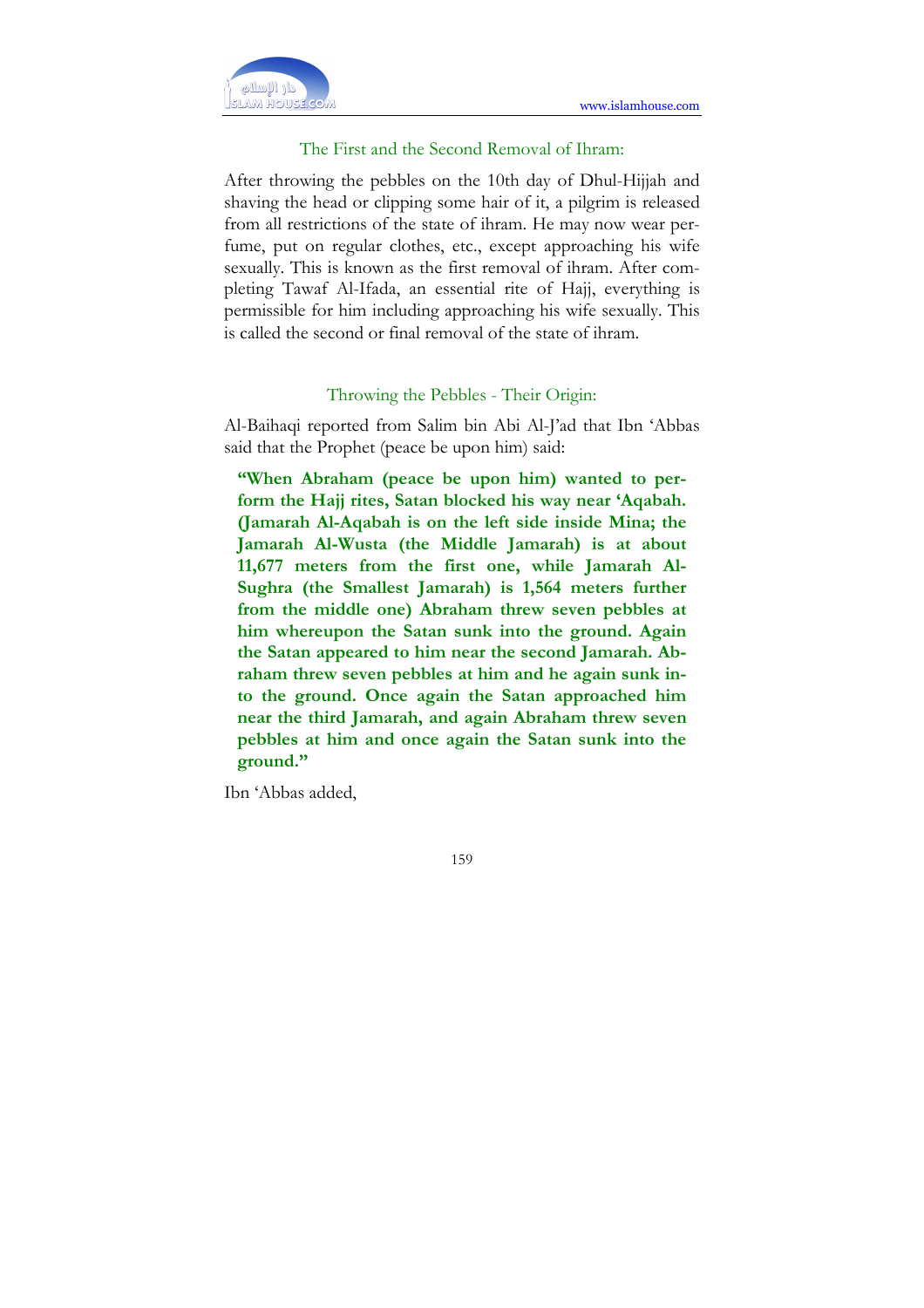

"You throw pebbles at the Satan, and (in doing so) you follow the path of your (great) forefather Abraham (peace be upon him)."

Al-Mundhri said:

"This is reported by Ibn Khuzaimah in his Sahih and by Al-Hakim, and it is sound according to their criterion."

#### Wisdom Behind Throwing Pebbles:

In his Al-Ahya, Al-Ghazali says:

"As to the throwing of the pebbles, it is an expression of the thrower's intention to obey Allah's commandment, and a demonstration of his humility and servitude to Him. It signifies compliance with divine commandment without any trace therein of any selfish pleasure, sensuous or intellectual.

"By throwing pebbles, one emulates Abraham when Satan - may Allah curse him - blocked his way at that place in order to cast doubts in his heart or tempt him and divert him away from his Lord, so Allah commanded Abraham to drive the Satan away by throwing pebbles at him.

"Theretore, if you are tempted to think that Satan appeared to Abraham and therefore he threw pebbles at him, but I am not tempted by Satan, so there is no need tor me to throw these pebbles - if such a thought comes to you then you must realize that this thought itself is from Satan, who suggests it to make you think there is no benefit in it, and so weaken your resolve and prevent you from throwing pebbles. Fight against these evil whispers with firmness, resolution and by throwing pebbles despite these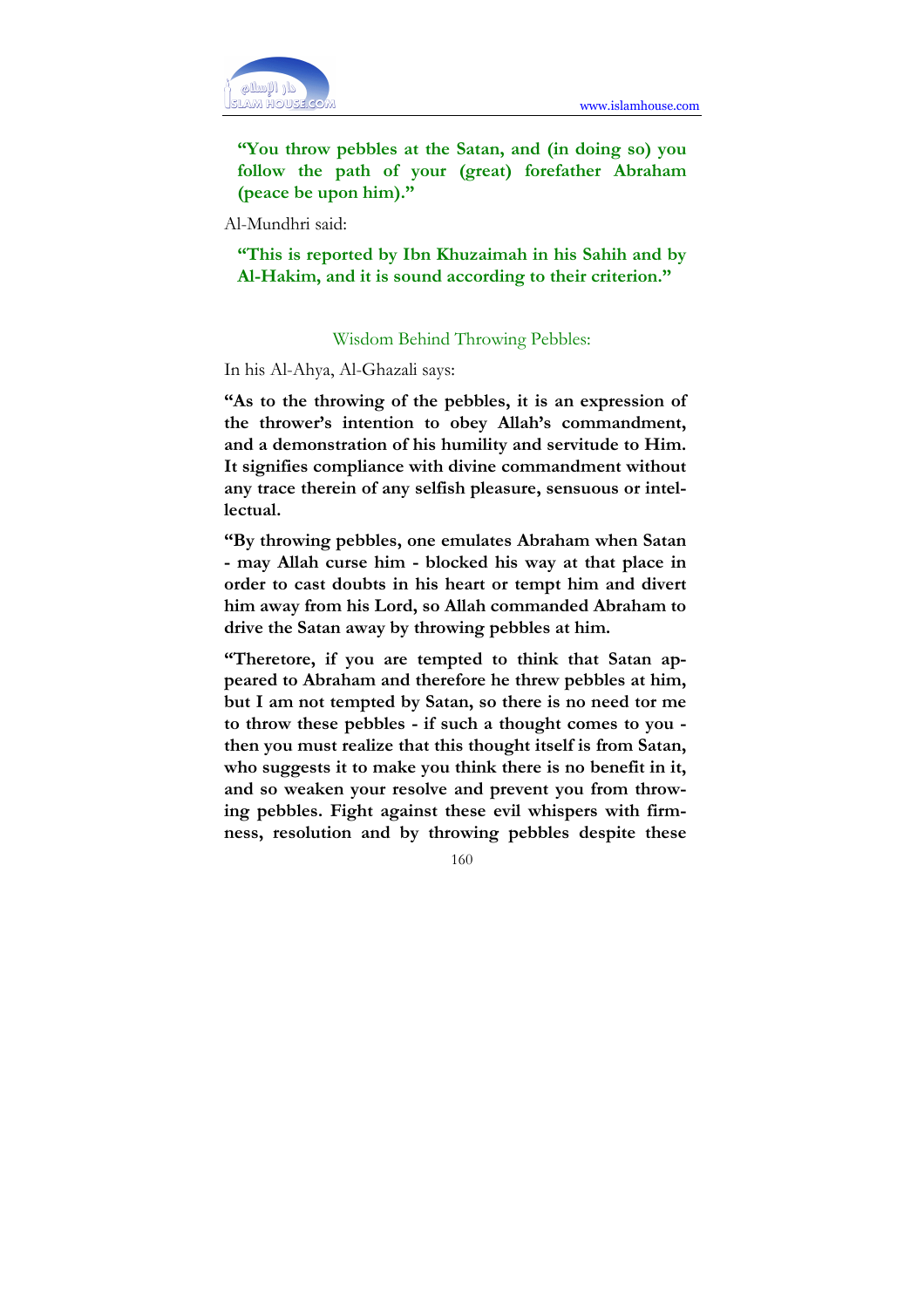

suggestions. You must also realize that although you are apparently throwing pebbles at the Jamarahs, in reality you are hurling these in the face of Satan and thereby breaking his backbone. This is not possible except by submitting to the commandments of Allah, in submission to Him, and without seeking gratification of any personal desire."

## Its Legality:

The majority of scholars is of the opinion that throwing the pebbles is necessary (wajib), but it is not obligatory. Anyone failing to throw pebbles is required to offer a sacrifice as reported by Ahmad, Muslim, and Nasa'i from Jabir who said,

"I saw the Prophet (peace be upon him) riding his mount and throwing pebbles on the Day of Nahr (10th of Dhul-Hijjah), and saying, 'Take your rituals from me. I do not know whether I will be able to perform another Hajj after this one'."

Abdur Rahman Al-Taimi said:

"The Prophet (peace be upon him) commanded us in the Farewell Hajj to use small pebbles (the size of a pea)."

This was reported by At-Tabarani in his Al-Kabir with a sound chain of authorities.

## The Size of the Pebbles:

The pebbles, as stated in the above hadith, should be no bigger than the size of a pea. That is why the scholars consider this size as desirable. If, however, someone throws a bigger stone, accord-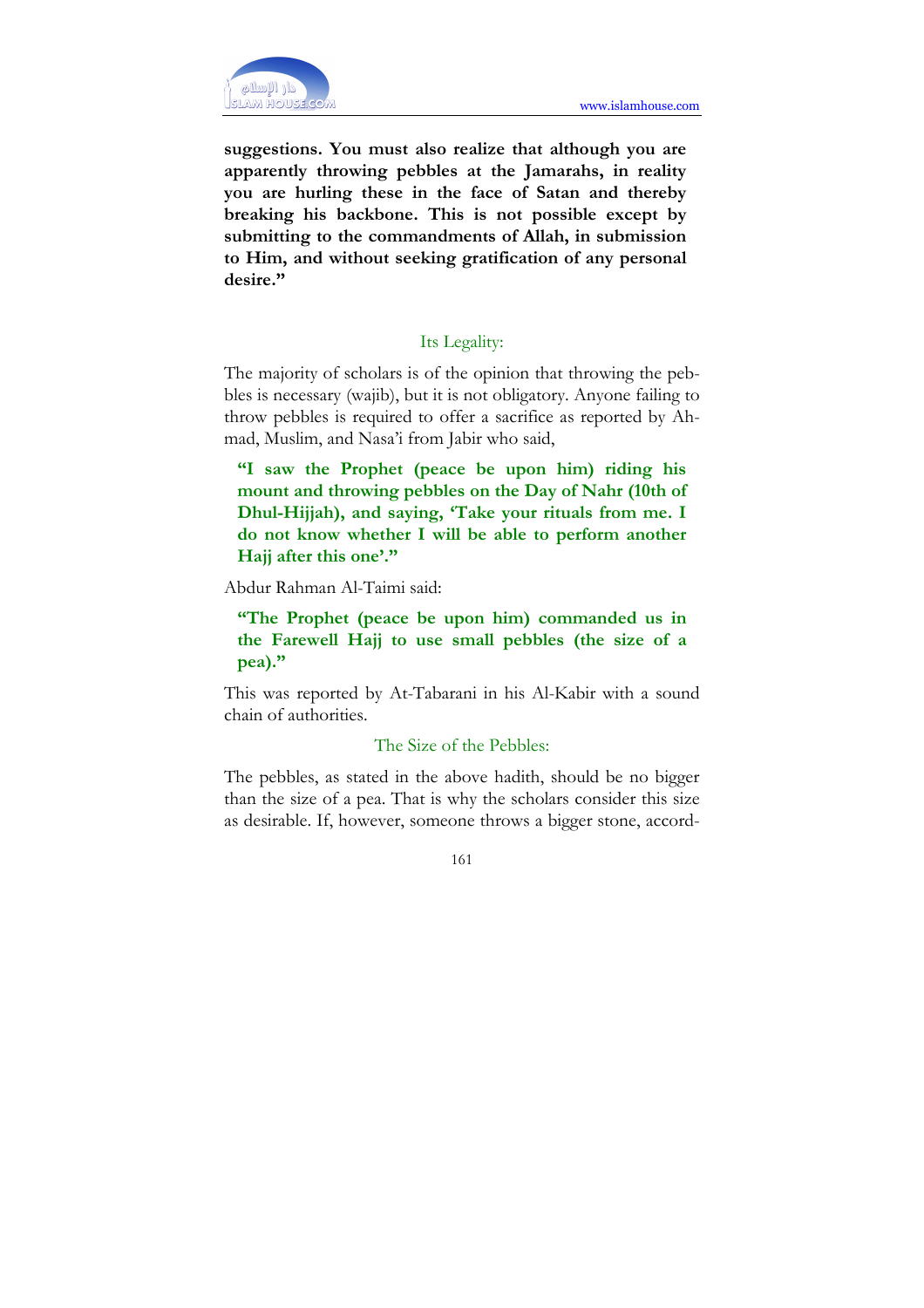

ing to the majority of scholars, it will suffice him for completing the rite, but it is disliked. Ahmad holds that it will not be sufficient for him until he repeats it with pebbles (of suitable size), because the Prophet (peace be upon him) practiced it, and he forbade the use of bigger stones.

Sulaiman bin 'Amr bin Al-Ahwas Al-Azdi reported from his mother that she said,

"The Prophet (peace be upon him) was at the bottom of the valley, and he was saying, 'O People! Do not kill each other! When you throw pebbles, use pebbles the size of a pea."

This was reported by Abu Daw'ud.

Ibn 'Abbas reported:

"The Prophet told me 'Come, pick some pebbles for me!' I picked small pebbles like peas. When I gave these pebbles to him, he said, "Use pebbles similar to these (in throwing), and beware against exaggerating in your religion, for those before you were destroyed because of their exaggeration in religion."

This was reported by Ahmad and Nasa'i, its chain of authorities being sound. The majority of scholars take these ahadith as indicating preference for the size of pebbles. There is consensus that only stones (pebbles) be thrown and not iron, lead etc.

The Hanafi school, however, disagrees and holds that it is permissible to use anything that comes from the earth, stones, clay, bricks, soil, or ceramics etc., because the hadith mentions throwing only (and does not specify as to what should be used). The practice of the Prophet (peace be upon him) and his companions indicates the preterence and does not specify anything in particu-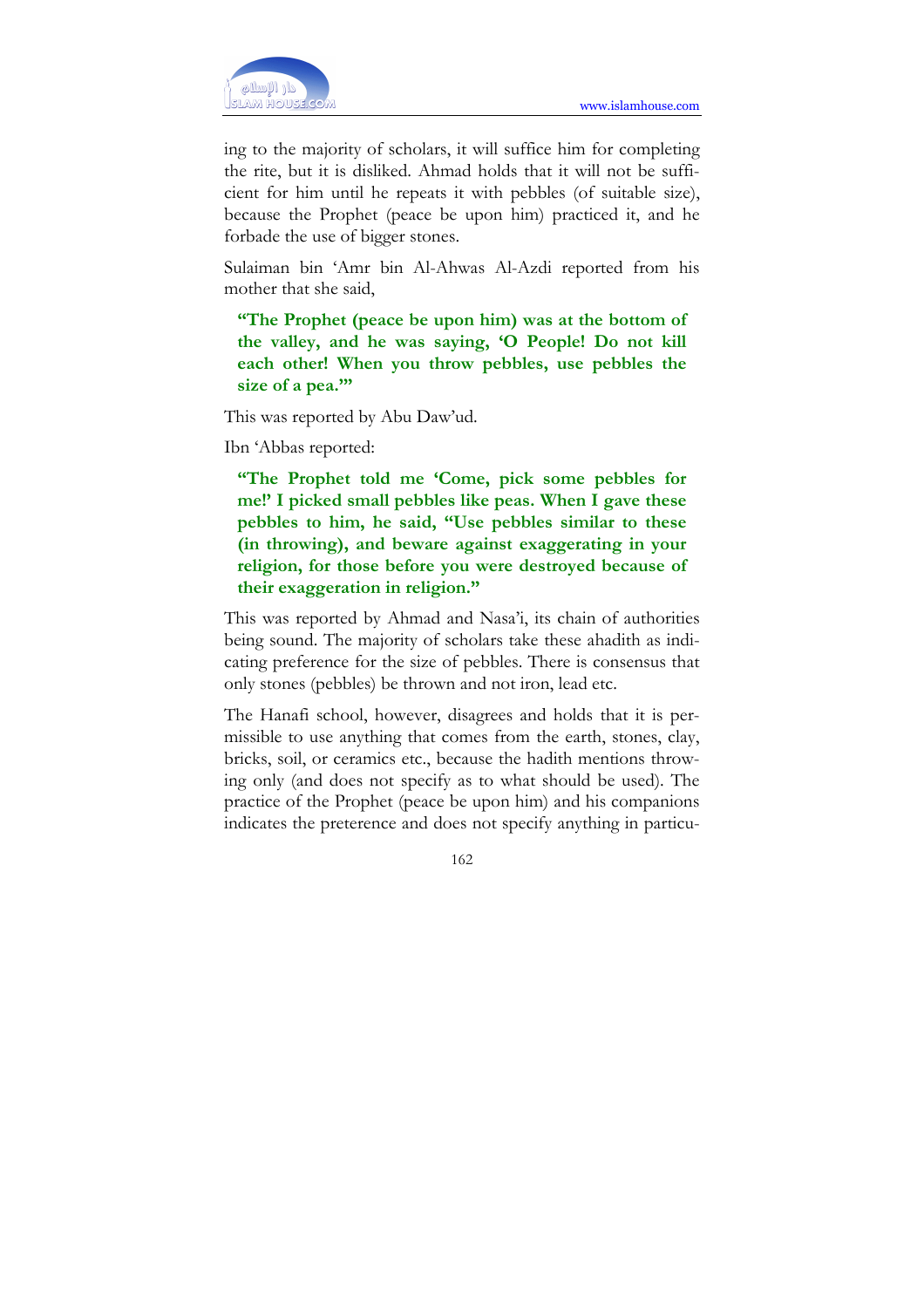

lar. The first opinion is preferable because the Prophet (peace be upon him) used pebbles and he ordered others to throw pebbles like peas, which may apply to various kinds of pebbles but not to anything else.

# Where to Pick the Pebbles From:

Ibn 'Umar used to pick his pebbles from Muzdalifah, and so did Sa'id bin Jubair. Ash-Shafi'i regards this preferable, but according to Ahmad one may pick pebbles from anywhere one wants. 'Ata and Ibn Al-Mundhir hold a similar view, for in the hadith of Ibn 'Abbas the words used by the Prophet (peace be upon him) are

# "pick (some pebbles) for me"

without specifying the place whence these were to be picked.

According to the Hanafi and Shafi'i schools, and Ahmad it is permissible, though undesirable, to use pebbles that have been used before. Ibn Hazm holds it permissible without any dislike. He says,

# "Throwing the pebbles that are used before is permissible, and so is throwing pebbles while mounting an animal."

Neither the Qur'an nor Sunnah forbids the use of used pebbles. Logically speaking, had those pebbles not been re-used by multiple pilgrims, there could have been mountains of them in the area. As to throwing pebbles while riding one's mount we read in the hadith of Qudamah bin Abdullah that he said,

"On the Day of Sacrifice, I saw the Prophet (peace be upon him) throwing pebbles on the first Jamarah Al-Aqabah while he was riding a light-colored she camel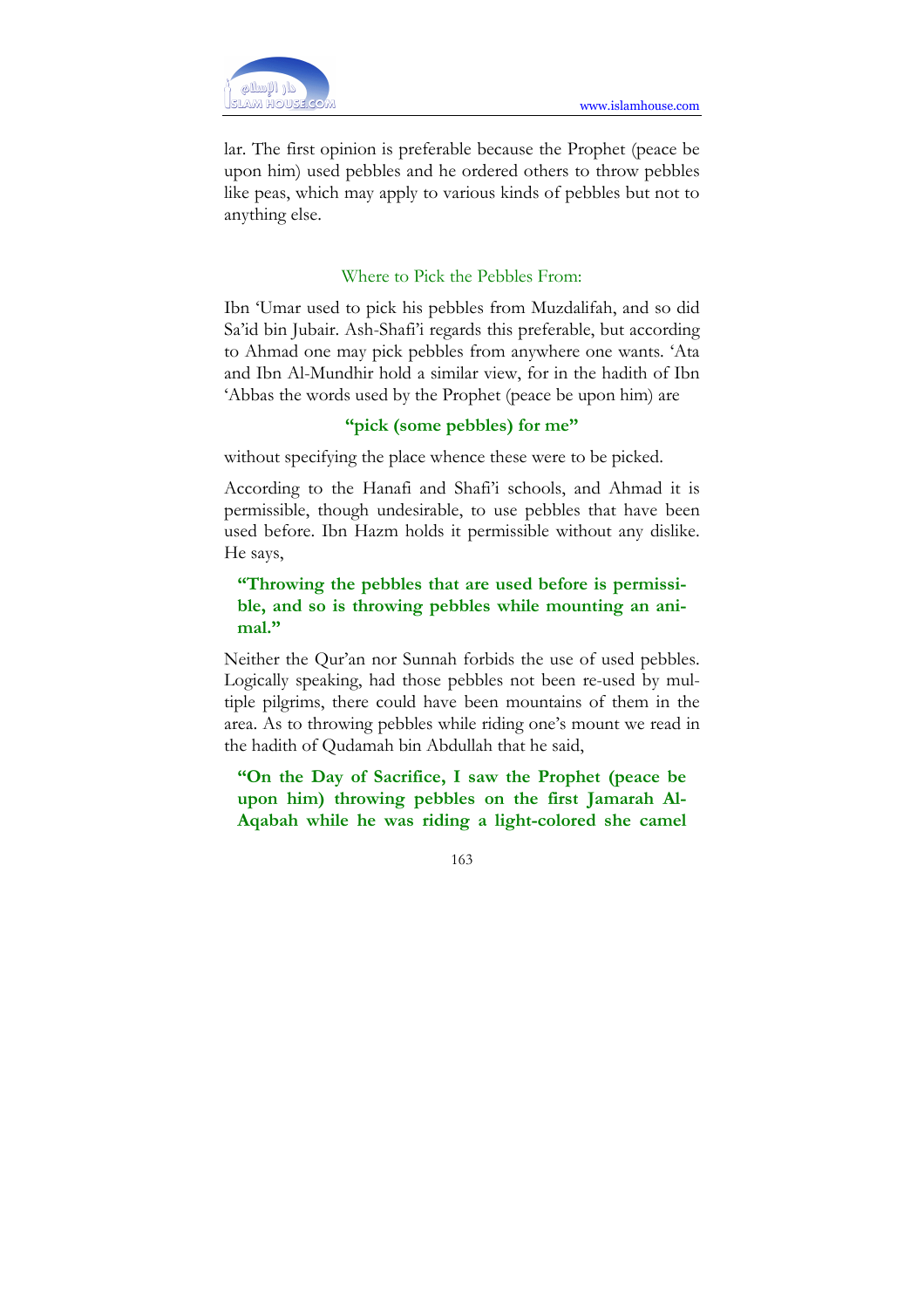

# without throwing them hard or slow, nor pushing and shoving others."

## The Number of Pebbles:

The total number of pebbles to be thrown is either seventy (70) or forty nine (49). Seven of these are to be thrown on the first Jamarah Al-Aqabah on the 10th of Dhul-Hijjah; twenty one on the 11th day, seven at each of the three jamarahs; and similarly twenty one on the 12th day, throwing seven at each of the three places. The last twenty one pebbles are likewise to be thrown, seven at each of the jamarahs, on the 13th day of Dhul-Hijjah. The total number of these pebbles comes to seventy pebbles.

If a pilgrim throws the pebbles for only three days (the I0th, lIth and 12th of Dhul-Hijjah), and does not throw on the 13th day, he may do so without any harm. In such a case the total number will be forty nine pebbles.

According to Ahmad throwing five pebbles will suffice a pilgrim. 'Ata says throwing five pebbles will complete his Hajj rites. Mujahid said, "If a pilgrim throws six pebbles he may do so without incurring any penalty."

Sa'id bin Malik reported:

"We returned with the Prophet (peace be upon him) after Hajj. Some of us said they had thrown six, others said they had thrown seven pebbles. But none of us found fault with others for doing so."

Days of Throwing the Pebbles: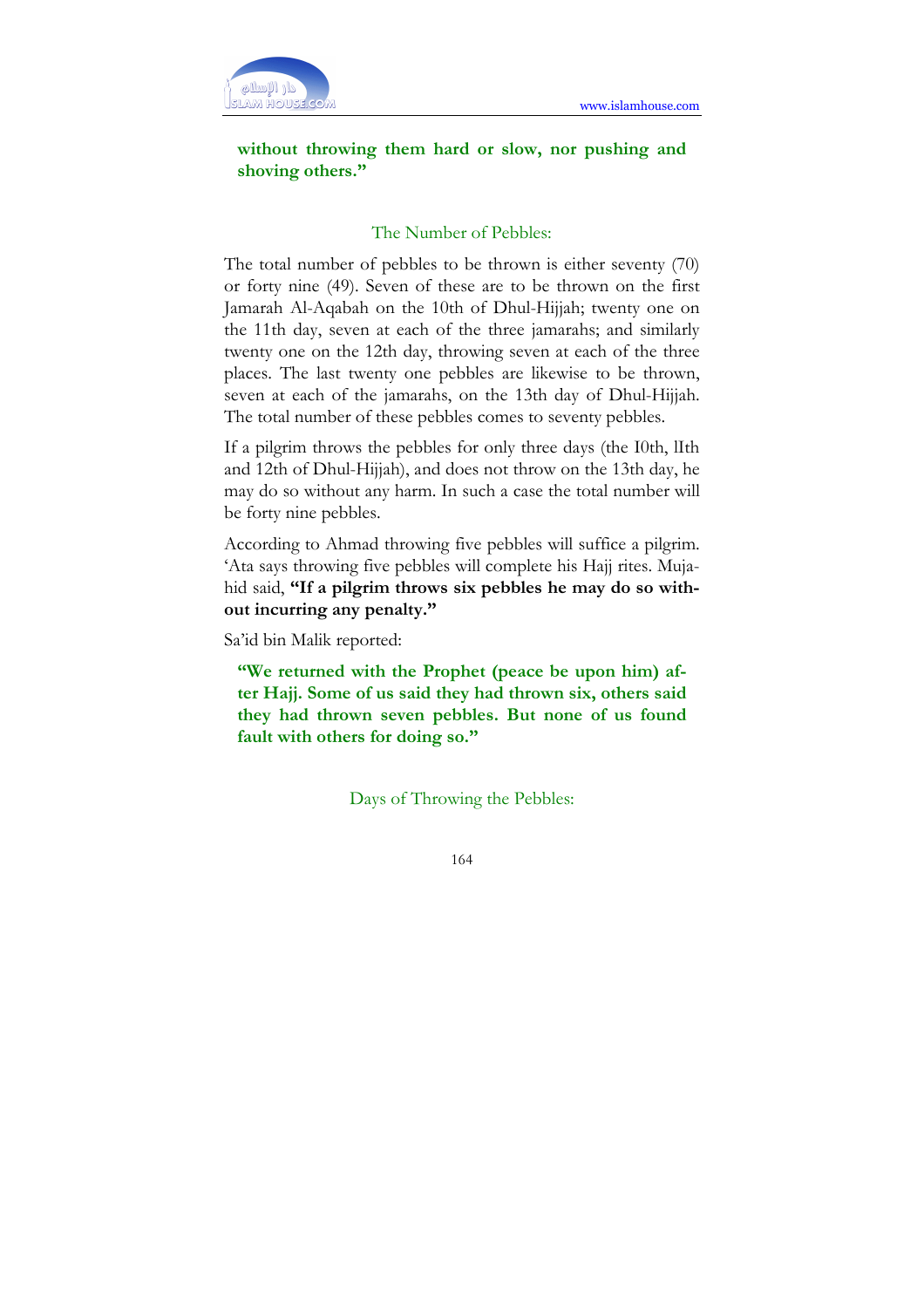

The days for throwing pebbles are either three or four days: the 10th, 11th and 12th of Dhul-Hijjah or these three and the 13th of Dhul-Hijjah. Allah says in the Qur'an (2.203):

"Celebrate the praise of Allah during the appointed days. But if any one hastens to leave in two days there is no blame on him, and if anyone stays on there is no blame on him, if his aim is to do right."

#### Throwing Pebbles on the Day of Sacrifice (l0th Dhul-Hijjah):

The best time to throw the pebbles is forenoon on the 10th of Dhul-Hijjah, because the Prophet (peace be upon him) threw the pebbles before noon on that day.

Ibn 'Abbas said that the Prophet (peace be upon him) permitted the old and weak people of his family to throw first. Then he said,

### "Do not throw pebbles at the first Jamarah Al-Aqabah before the sunrise."

This was reported by Tirmidhi, who considers it a sound hadith. Deferring the throwing to the end of the day is, however, permissible.

Ibn Abdul Barr said: "There is consensus among the scholars that if a pilgrim throws pebbles on the 10th of Dhul-Hijjah before the sunset, he will be considered as having thrown in time, although doing so is not desirable."

Ibn 'Abbas reported that on the Day of Sacrifice the Prophet (peace be upon him) was told by a man at Mina that he had thrown his pebbles after sunset, whereupon he said to the man,

"There is no harm."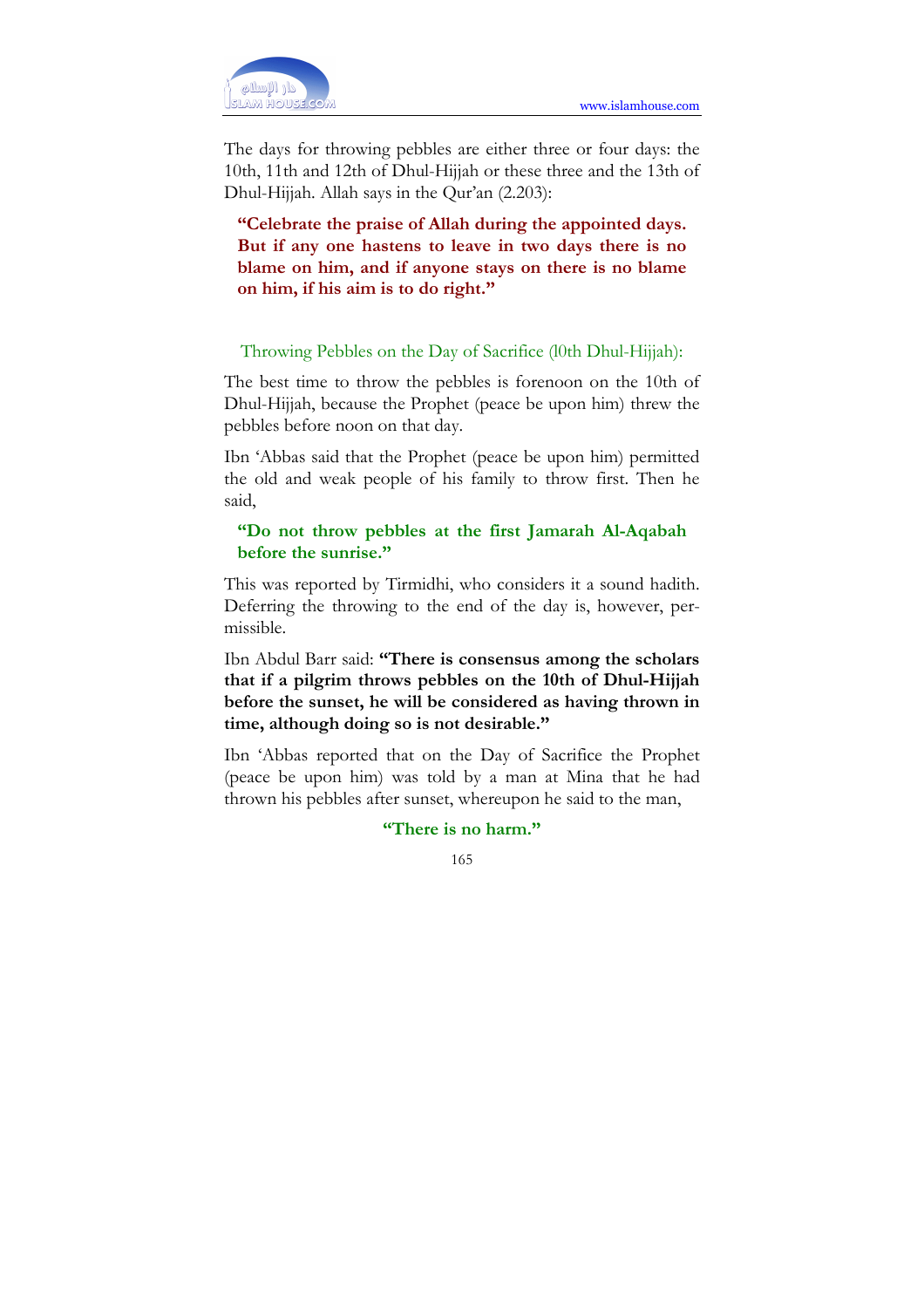

This was reported by Bukhari.

## Delaying Throwing Until After Dark:

Delay in throwing pebbles until after dark is permissible if there is a genuine excuse for doing so as related by Malik from Nafi' that a daughter of Safiyah, wife of Ibn 'Umar, gave birth to a baby in Muzdalifah. So she and Safiyah (her mother) were left behind, and they arrived in Mina after sunset on the 10th of Dhul-Hijjah. Ibn 'Umar asked them to throw their pebbles when they arrived and he found no harm in their doing so.

It is disliked, however, to delay throwing the pebbles without a valid excuse until after dark. According to the Hanafi and Shafi'i schools, and in the light of a narration from Malik, there is no penalty for delaying the throwing of pebbles, considering the aforementioned hadith of Ibn 'Abbas. Ahmad is of the opinion that if a pilgrim delays the throwing of pebbles till the end of the Day of Sacrifice, then he should not throw pebbles during the night, but should throw them the next afternoon.

# Concession for the Weak and Others with a Valid Excuse to Throw Pebbles after Midnight of Sacrifice (l0th of Dhul-Hijjah):

There is consensus on throwing pebbles before midnight on the 10th of Dhul-Hijjah (the Night of Sacrifice). It is permissible, however, for women, children, the weak, those who have a valid excuse, and the shepherds to throw pebbles at Jamarah Al-Aqabah in the night.

'Aishah reported that the Prophet (peace be upon him) sent Umm Salamah on the night of the 10th to throw her pebbles. She did so before dawn after which she went back to Makkah for ta-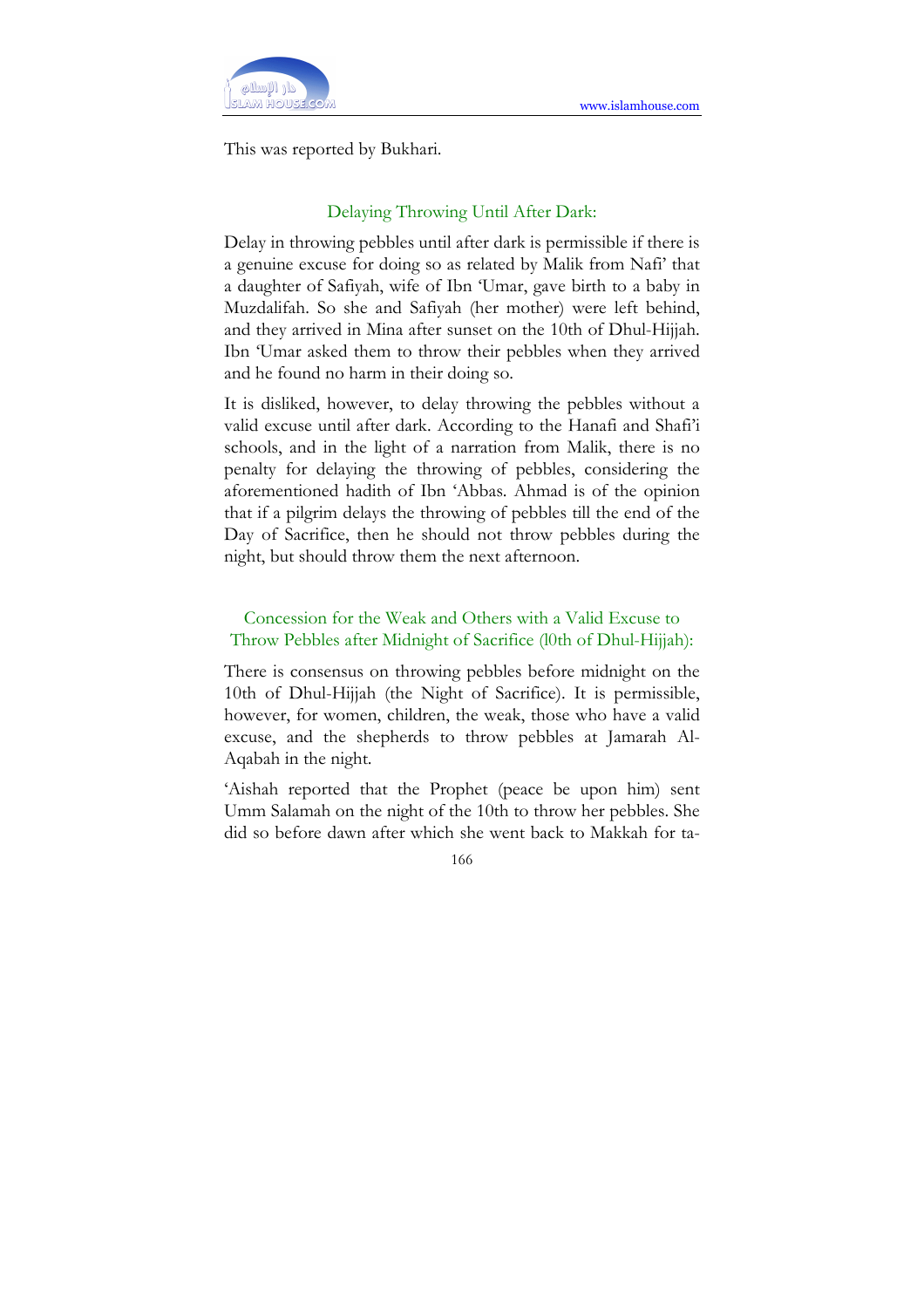

waf. This is reported by Abu Daw'ud and Al-Baihaqi, who says that its chain is sound.

Ibn 'Abbas reported that the Prophet (peace be upon him) permitted the herdsmen tending the camels to throw their pebbles during the night. This is reported by Bazzar with a chain of narrators including Khalid Al-Zanji, who is considered an unreliable reporter. 'Urwah reported that the Prophet (peace be upon him) went to Umm Salamah on Yaum al-Nahr and ordered her to hasten for Muzdalifah, and then to Makkah (after throwing the pebbles in Mina during the night) and to offer Fajr prayer there. That day was her turn to be with him and she desired to be with him. This was reported by Ash-Shafi'i and Al-Baihaqi. 'Ata reported that someone told him about Asma who threw pebbles at the first jamarah during the night, and said,

## "We used to do so during the lifetime of the Prophet (peace be upon him)."

This is reported by Abu Daw'ud.

Tabari said: "Ash-Shai i'i refers to the reports transmitted by Umm Salamah and Asma and concludes that it is permissible to go to Makkah atter midnight."

Ibn Hazm, however, holds that the permission to throw at night applies to women only; it does not apply to men, whether strong or weak. These ahadith also show that it is permissible for anyone with a valid excuse to go a night earlier and throw the pebbles at night. Ibn Al-Mundhir said: "The sunnah (in this respect) is to throw the pebbles after sunrise, for this is what the Prophet (peace be upon him) did. It is not permissible to throw pebbles before sunrise, for such an act would be contrary to sunnah. But if one does so, he need not repeat it, because I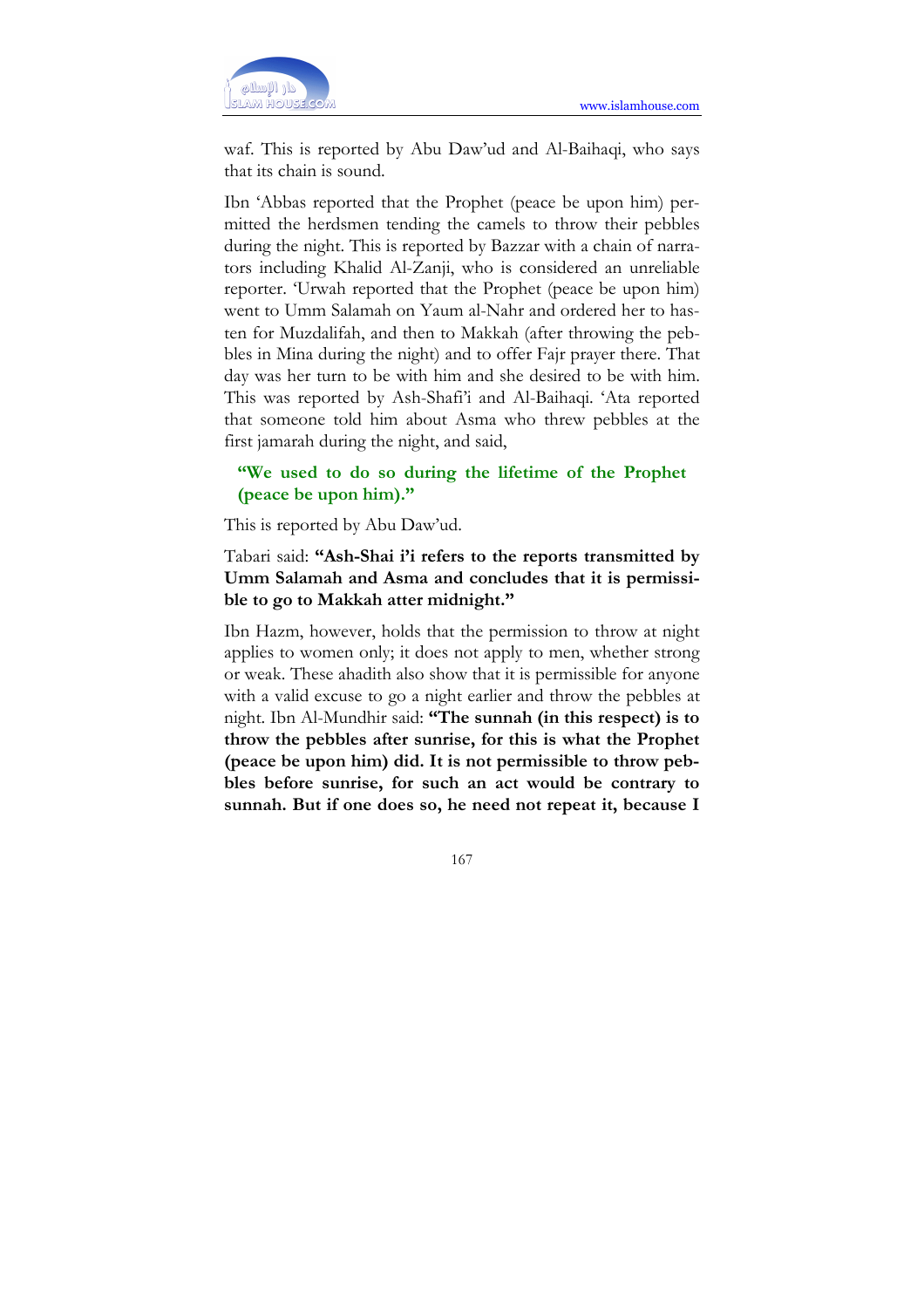

have heard none (of the scholars) saying this was not acceptable."

## Throwing from Atop:

Al-Aswad said: "I saw 'Umar throwing his pebbles at the Jamarah AlAqabah from a place above it." 'Ata was asked about throwing pebbles from above to which he replied, "There is no harm in it." This is reported by Sa'id ibn Mansur.

## Throwing During the Three Days:

The time appointed for throwing pebbles during the three days is from midday until sunset. Ibn 'Abbas reported that the Prophet (peace be upon him) threw the pebbles at midday or thereafter. This is reported by Ahmad, Ibn Majah and Tirmidhi who consider it a sound hadith.

Al-Baihaqi has reported on the authority of Nafi' that Abdullah bin 'Umar used to say "We used not to throw the pebbles during the three days until after the sun was past the meridian. Delaying the throwing of pebbles till night was disliked. The time for throwing pebbles dul-ing the night was until the sunrise of the next day. All Imams of Islamic law. except Abu Hanifah, agree on this point. Abu Hanifah holds that throwing pebbles before midday on the third day is permissible. He based his opinion on a rather weak hadith transmitted by Ibn 'Abbas which says,

"When day breaks on the 13th of Dhul-Hijjah, it is permissible to throw one's pebbles and depart from Mina (to Makkah)."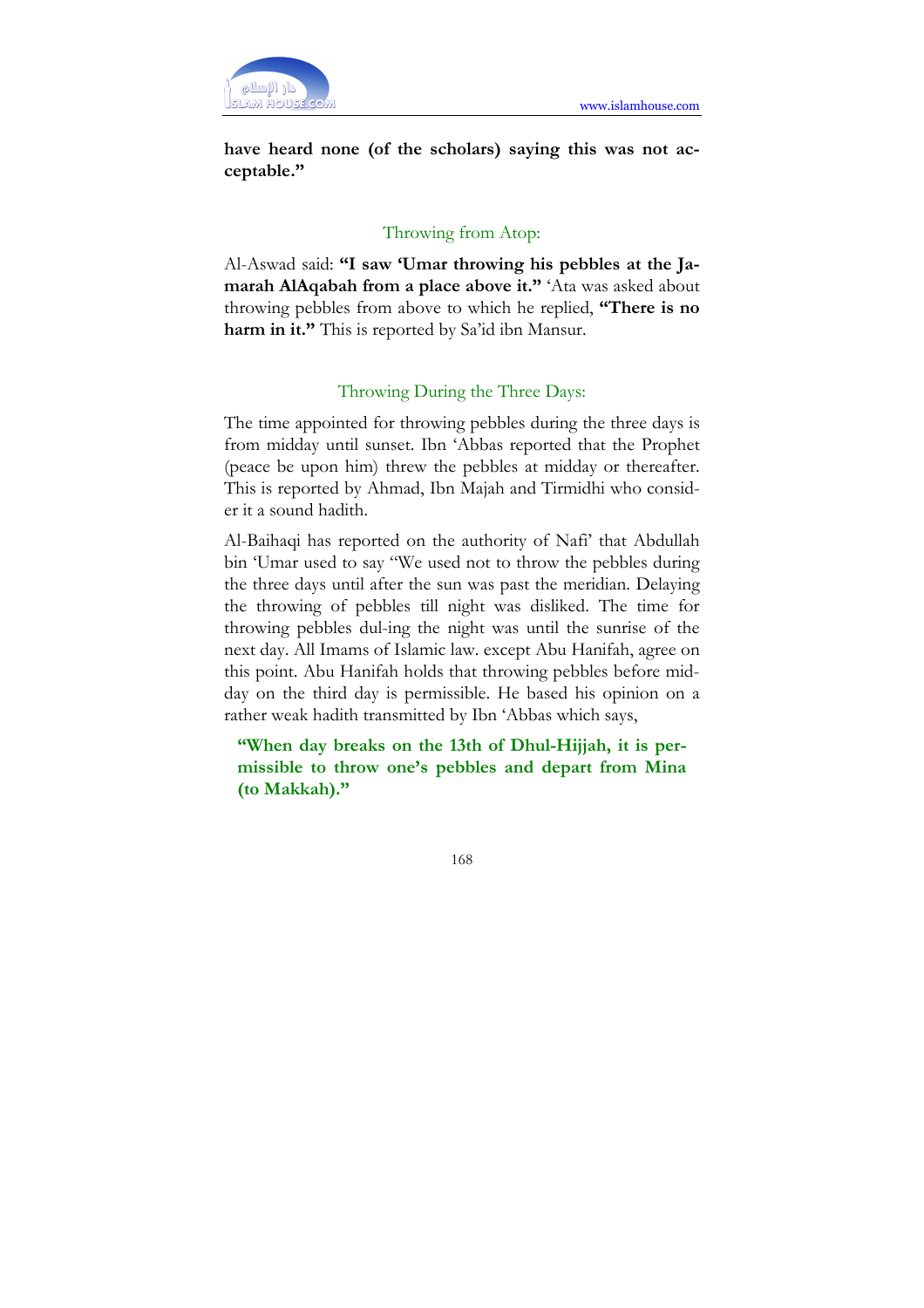

# Supplications After Throwing Pebbles During Ayam At-Tashriq  $(11<sup>th</sup>, 12<sup>th</sup>, and 13<sup>th</sup> of Dhul-Hijjah):$

It is desirable to stand facing the Qiblah, to praise Allah, while supplicating to Him for forgiveness for oneself, and for other fellow Muslims. Ahmad and Bukhari have reported from Salim bin Abdullah bin 'Umar and he from his father that when the Prophet (peace be upon him) threw pebbles at the first Jamarah, which is near the mosque, he said, Allahu Akbar. Thus he threw seven pebbles and each time he said Allahu Akbar. Then he went, turned left toward the bottom of the valley. There he stood tor quite a long time tacing the direction of Qiblah, and raising his hands supplicated to Allah. Then he went and threw seven pebbles at the second Jamarah saying Allahu Akbar with each throw. Thereafter he went to the left of the bottom of the valley, stood there facing Qiblah and supplicated to Allah with raised hands. Then he went to the Jamarah near Aqabah, threw seven pebbles at it, uttering a fakhir with each throw. After this he left and did not pause. According to this hadith the Prophet (peace be upon him) did not pause after throwing pebbles at the Jamarah Al-Aqabah, but he did pause after throwing pebbles at the other two Jamarahs.

The scholars have in the light of the above hadith suggested that after any throwing (of pebbles at the Jamarahs) that is not followed by another throwing the same day one should not stop (for supplications), but if one throwing (of pebbles) is followed by another throwing the same day one should stand there for supplications.

Ibn Majah has reported from Ibn 'Abbas that after throwing pebbles at the Jamarah al-Aqabah, the Prophet (peace be upon him) used to leave, and not stop (for supplications).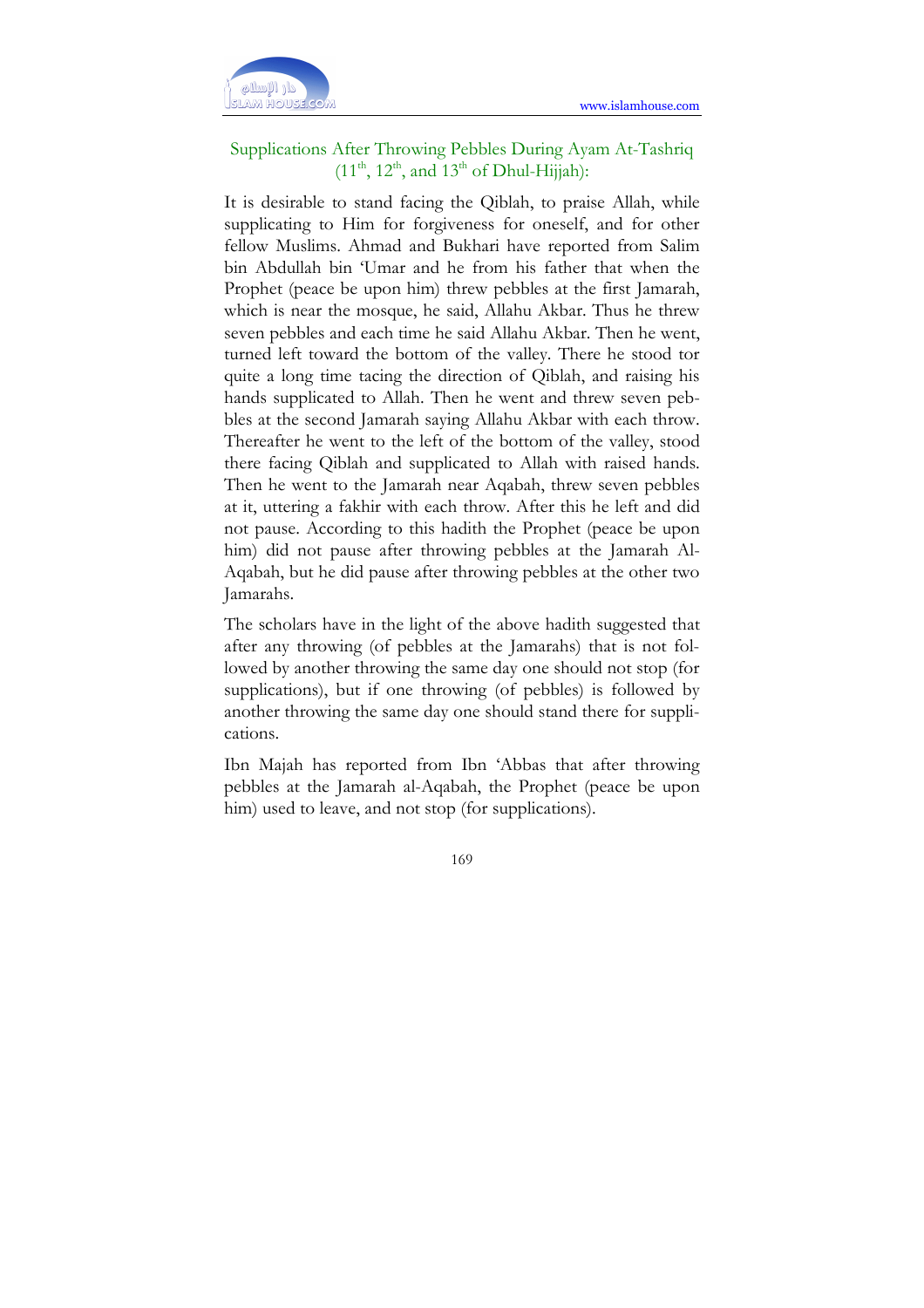

### Order in Throwing Pebbles:

It is confirmed that the Prophet (peace be upon him) used to begin with the first Jamarah that is near Mina, then he would go to the middle Jamarah further away, and then he would go to the Jamarah Al-Aqabah. Likewise it is proven that he said,

### "Take your religious rites from me."

The three of the leading Imams take this as indicating that observing sequence in throwing pebbles at the Jamarahs is a necessary condition and must be azhered to, because this is what the Prophet (peace be upon him) did. The Hanafi school, however, holds that sequence is only sunnah.

# A Takbir and Supplication with Every Throw Holding the Pebble Between the Index Finger and Thumb:

Ibn Mas'ud and Ibn 'Umar at the time of throwing pebbles used to say,

"Allahumma ij'alhu Hajjan mabruran wa zhanban maghfuran - O Allah! Accept this Hajj of ours and pardon our sins".

Ibrahim said,

# "The Prophet's Companions loved that while throwing pebbles at Jamarah Al-Aqabah one should supplicate, 'O Allah, accept this Hajj of ours and forgive our sins.'"

When asked if this supplication should be made at the time of throwing pebbles at each of the other Jamarahs as well, he replied in the affirmative.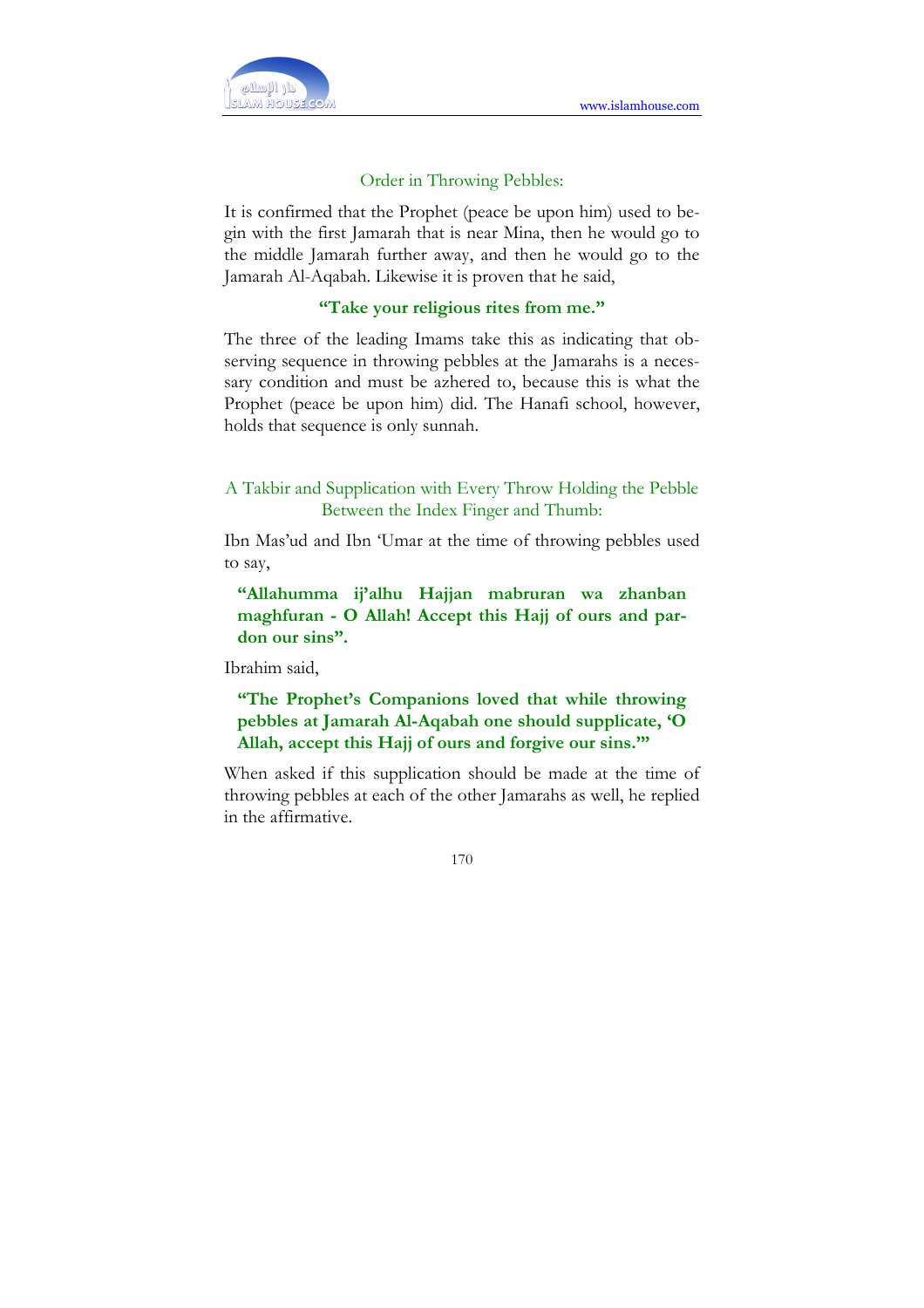

'Ata said, "When you throw the pebbles you should utter a takbir (Allahu Akbar) with each throw." This is reported by Sa'id bin Mansur. According to the hadith of Jabir, the Prophet (peace be upon him) uttered Allahu Akbar with each pebble that he threw. The author of Al-Fath says: "There is consensus that there is no harm if someone tails to utter a takbir."

Salman bin Al-Ahwas reported from his mother that she said.

"I saw the Prophet (peace be upon him) riding his mount at Aqabah holding a pebble between his fingers and throwing it, while others were also throwing pebbles with him."

This is reported by Abu Daw'ud.

## Throwing Pebbles on Behalf of Others:

Persons who for a valid reason, illness, etc., cannot themselves throw the pebbles they may ask someone else to throw pebbles on their behalf. Jabir said,

"We performed Hajj with the Prophet (peace be upon him) and we had some women and children with us. We (adults) uttered talbiyah and threw pebbles on behalf of the children."

This was reported by Ibn Majah.

# Sleeping (the Night) at Mina:

Spending three nights or two nights, the 11th and 12th of Zhul-Hijjah, at Mina is necessary (wajib), according to the three Imams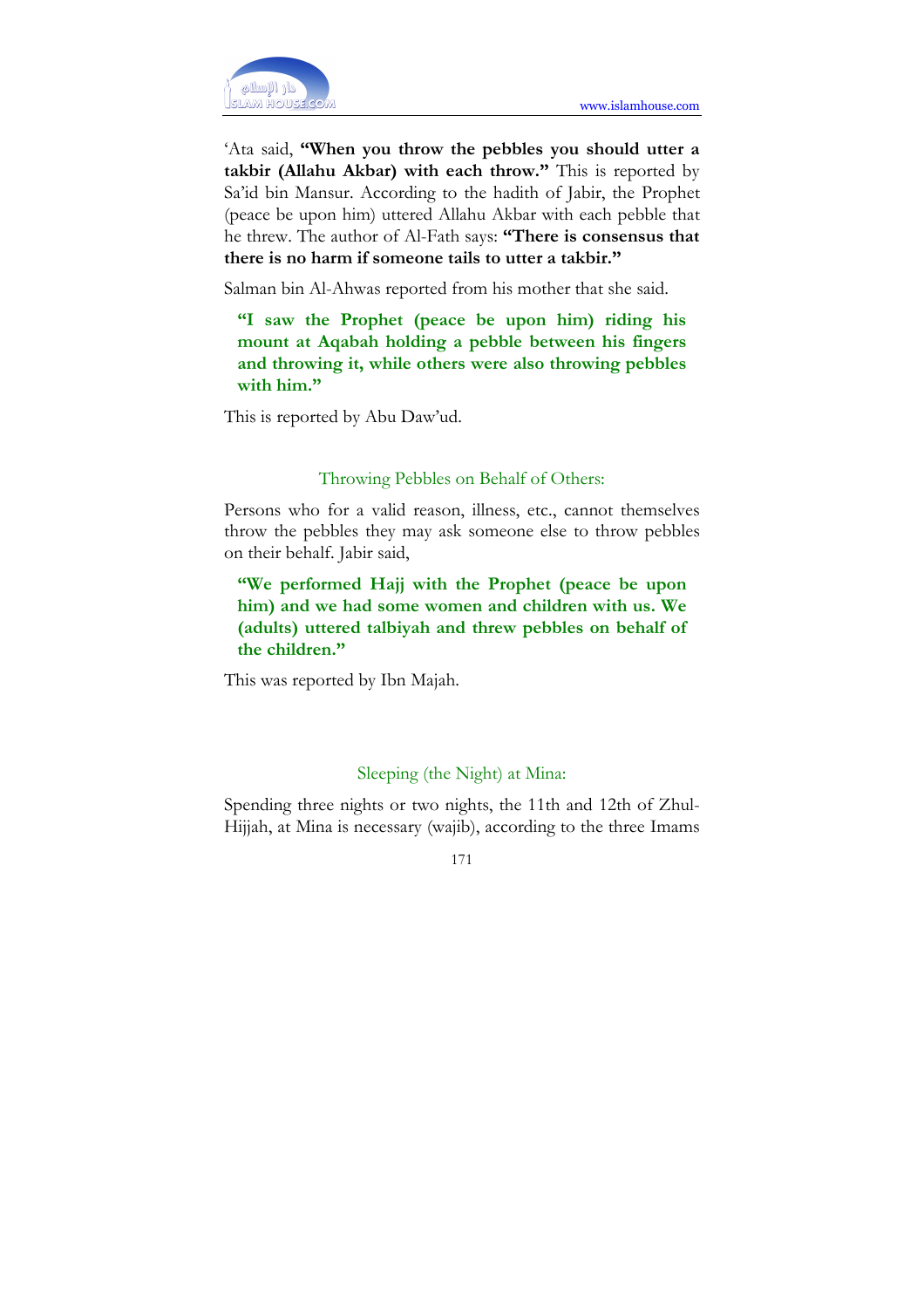

of the Islamic law. The Hanafi school regards sleeping at Mina as sunnah only.

Ibn 'Abbas said,

# "After you have thrown the pebbles you may spend the night wherever you wish."

This is reported by Ibn Shaibah. Mujahid said, "There is no harm if one spends the first portion of the night at Makkah, and the last one at Mina, or the first portion of the night at Mina and the last one at Makkah." Ibn Hazm said, "A pilgrim who does not spend the night at Mina does wrong, but he does not incur any penalty."

There is consensus that in the case of those who have a genuine excuse, like water carriers, and shepherds, sleeping the night at Mina is not necessary, and if they leave out anything they don't incur any penalty.

The uncle of the Prophet (peace be upon him), Abbas, sought and got permission from the Prophet (peace be upon him) to spend these nights (supposed to be spent in Mina) at Makkah so that he could attend to his functions as provider of drinking water to the pilgrims. This was reported by Bukhari and others.

'Asam bin 'Adi reported that Prophet (peace be upon him) excused the shepherds from sleeping at Mina. This is reported in the Sunan, and Tirmizhi considers it a sound hadith.

When to Return from Mina: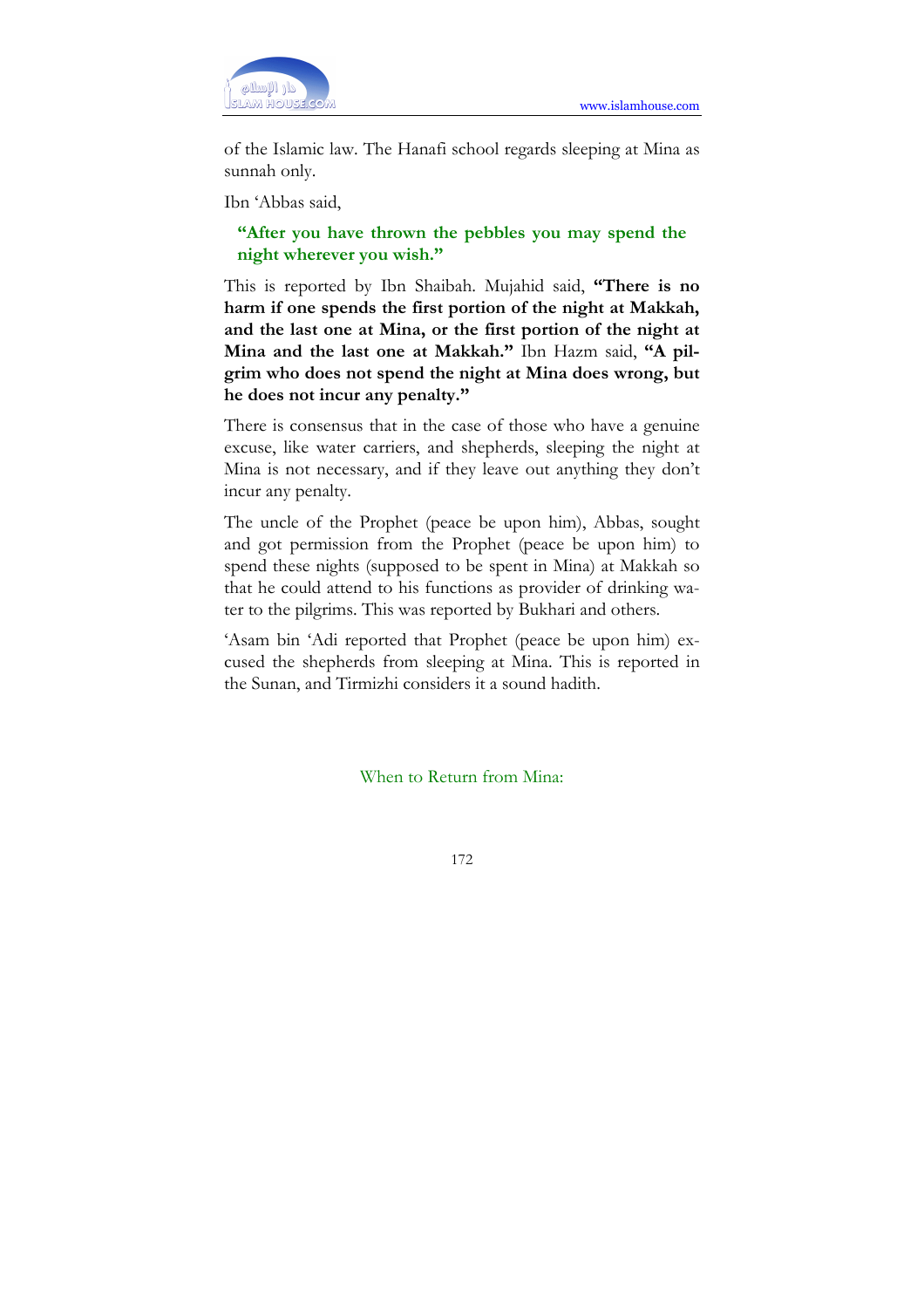

The three schools of Islamic law hold that the pilgrims must return from Mina to Makkah before the sunset of the 12th of Zhul-Hijjah after throwing the pebbles.

The Hanafi school, however, is of the opinion that pilgrims may return to Makkah betore the dawn of the 13th of Zhul-Hijjah. Leaving after sunset is, however, disliked for it is against the sunnah. but one who does so incurs no penalty.

#### Sacrificial Animals:

These are animals brought to the Haram, the Sacred Mosque, seeking the closeness and pleasure of Allah, Who says in the Qur'an (22.36),

"The sacrificial camels We have made for you as among the symbols from Allah: in them is (much ) good for you: then pronounce the name of Allah over them as they line up (tor sacrifice) when they are down on their sides (after slaughter), eat you thereof, and feed such as beg with due humility: thus have We made animals subject to you, that you may be grateful. It is not their meat nor their blood, that reaches Allah: it is your piety that reaches Him."

'Umar said,

"Sacrifice animals, for Allah loves sacrifice. The Prophet (peace be upon him) offered one hundred camels in sacrifice for the pleasure of Allah."

This offering by him was supererogatory.

The Best Animals for Sacrifice:

<sup>173</sup>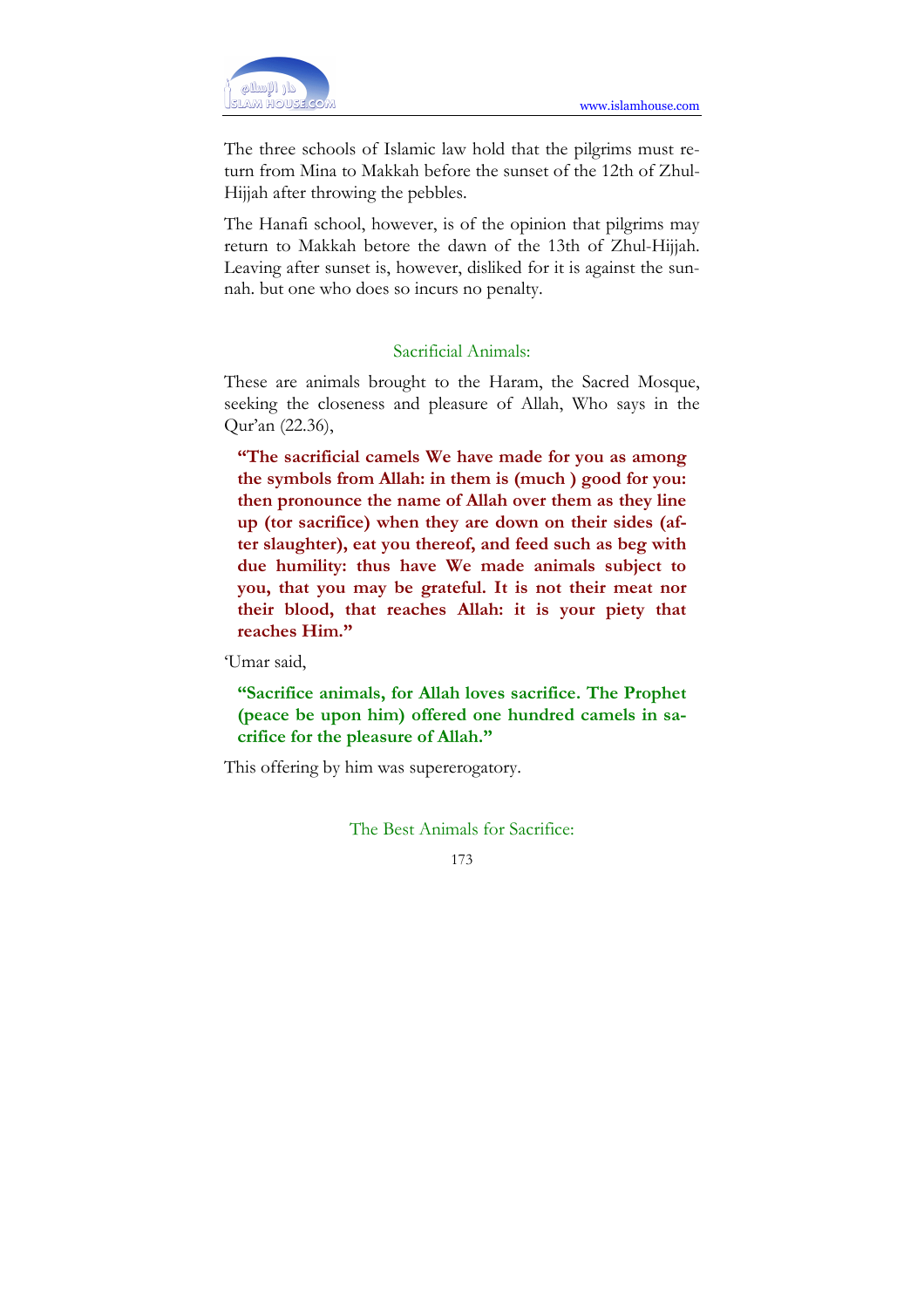

There is consensus among scholars that a sacrifice must be of one of the animals, and that the best of these are, camels, then cows, then sheep and so on, for a camel is more beneficial for the poor because of its great size (more can benefit from its meat), and similarly a cow is more useful than a sheep.

There is disagreement, however, as to what is best for an individual to offer in sacrifice, a camel or a cow sharing one seventh of their price, or a sheep. Apparently the preference in this regard is to what is more useful and beneficial for the poor and the needy.

#### The Minimum Number to Be Sacrificed:

One may sacrifice any animal one chooses. The Prophet (peace be upon him) offered a hundred camels as a supererogatory sacrifice. The minimum number of animals a person is obligated to sacrifice is one sheep, or one-seventh portion of a camel or a cow (by sharing one-seventh of their price). A camel or a cow may be sacrificed on behalf of seven people. Jabir said:

# "We performed Hajj with the Prophet (peace be upon him), and we slaughtered a camel for seven persons, and a cow for seven persons."

This was reported by Ahmad and Muslim.

For a sacrifice to be acceptable it is not necessary that all the partners should be of one mind. Thus if some do it for the pleasure of Allah, while others do it to obtain meat, it would still be valid. The Hanafi school, however, holds that a necessary condition for sacrificing is that all the partners must have the pleasure of Allah in mind while offering sacrifice.

When Is It Obligatory to Sacrifice a Camel?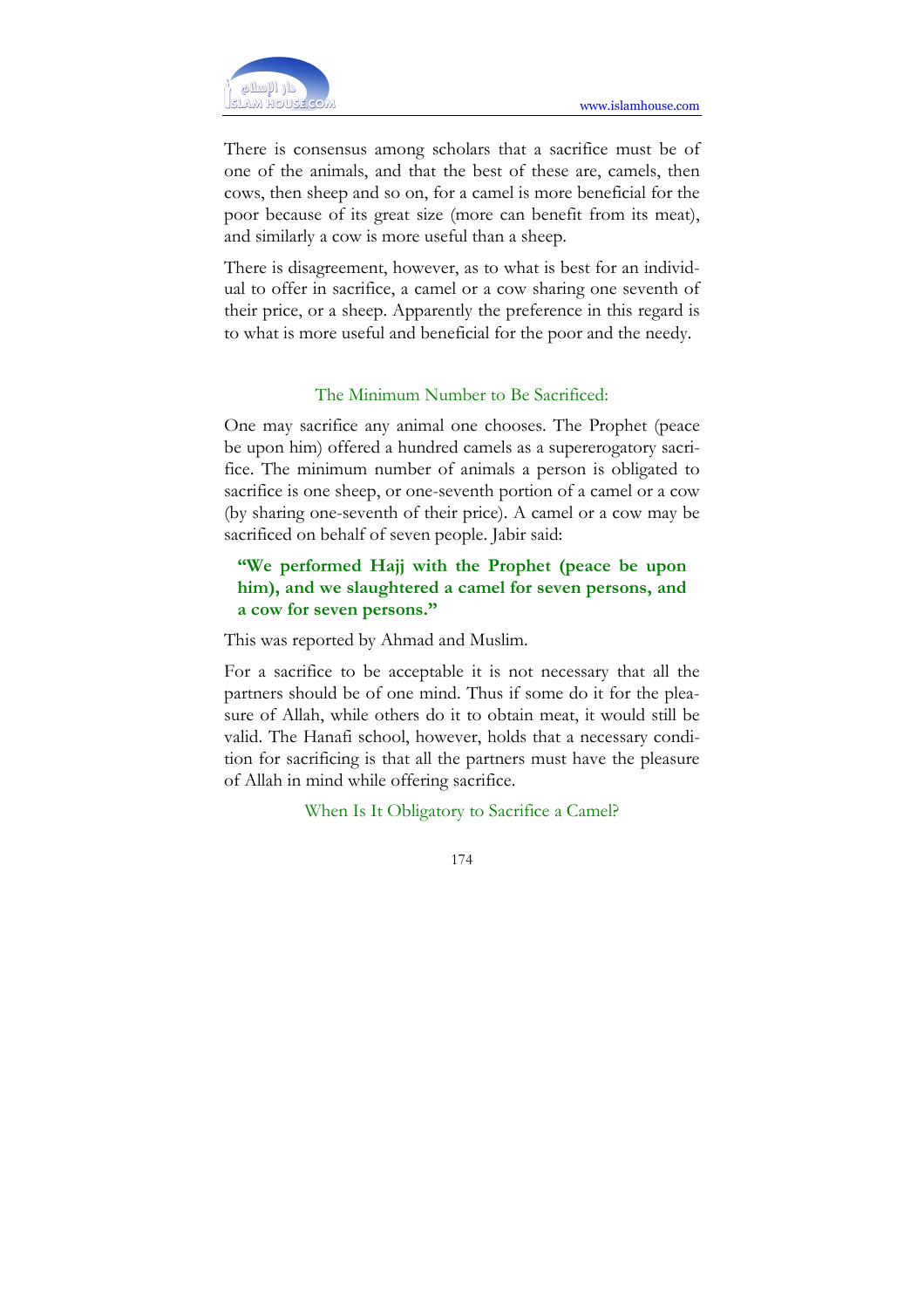

Sacrificing a camel is not necessary except for a pilgrim who performs tawaf in a state of ritual impurity (Junub) or a female pilgrim performs tawaf while still menstruating or in confinement after childbirth, or a pilgrim who has sexual intercourse with his wife after spending the Day at Arafah but before shaving (or clipping) the hair, or a pilgrim who vows to sacrifice a camel; in all such cases one must sacrifice a camel. And if a camel is not available then offer seven sheep instead.

Ibn 'Abbas reported that a man came to the Prophet (peace be upon him) and told him that he had to sacrifice a camel which he could easily afford but could not find. Thereupon the Prophet (peace be upon him) said to him,

## "Buy seven sheep and sacrifice them instead."

This is reported by Ahmad and Ibn Majah with a sound chain of narrators.

## Kinds of Sacrifice:

Sacrifice may be divided into two categories, one that is desirable, and the other that is obligatory.

As for the desirable one, an example of it is that which is required of pilgrims who perform Hajj only (Hajj Ifrad), or who perform 'Umrah only. As to the obligatory sacrifice it may be one of the following:

-1- That which is obligatory for those performing Hajj Iqran (combining Hajj and 'Umrah without a break in between),

-2- or Hajj Tamattu' (combining Hajj and 'Umrah but with a break in between).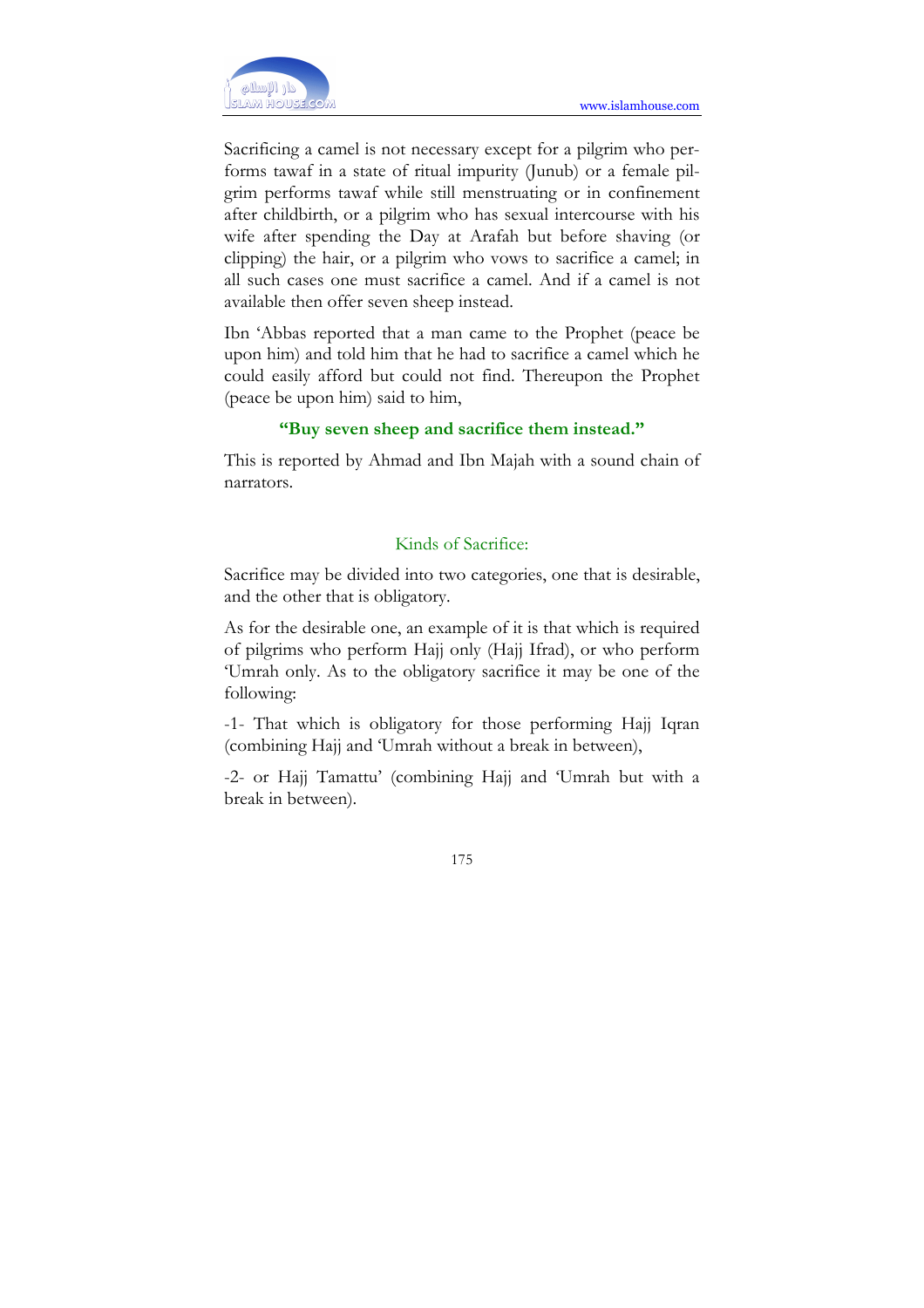

-3- That which is obligatory for a pilgrim who misses out an essential ritual of Hajj, e.g., throwing pebbles, or putting on ihram from a miqat (a place designated for entering into a state of ihram), or combining day and night while camping at Arafah, or spending the night at Muzdalifah or Mina or departing Makkah without performing Tawaf al-Wida' (Farewell circumambulation).

-4- That which is obligatory for a pilgrim committing something forbidden in the state of ihram, other than sexual intercourse, wearing perfume or shaving.

-5- That which is obligatory for committing a crime within the sacred precincts of Haram, like hunting or cutting trees within the Sacred precincts of Haram. All these have been explained above in their respective sections.

## Conditions for Sacrifice:

A sacrificial animal should satisfy the following conditions:

-1- It should be two years old, if it is an animal other than a sheep. As for sheep, even a six month old lamb may be sacrificed, but it should be fat and healthy. As for a camel, it must be at least five years old, a cow two years old, and a goat a year old at least.

-2- It should be healthy and free from all physical defects. It should not be one eyed, nor should it limp, be mangy, or very thin and weak. Al-Hasan said that the scholars said: "If a man purchases a healthy animal for sacrifice. but later before its slaughtering it becomes sick or loses one eye or develops a limp in her legs, then such a person may slaughter it as a sacrifice and that will sulfice him (to fullfil his obligation)." This was reported by Sa'id bin Mansur.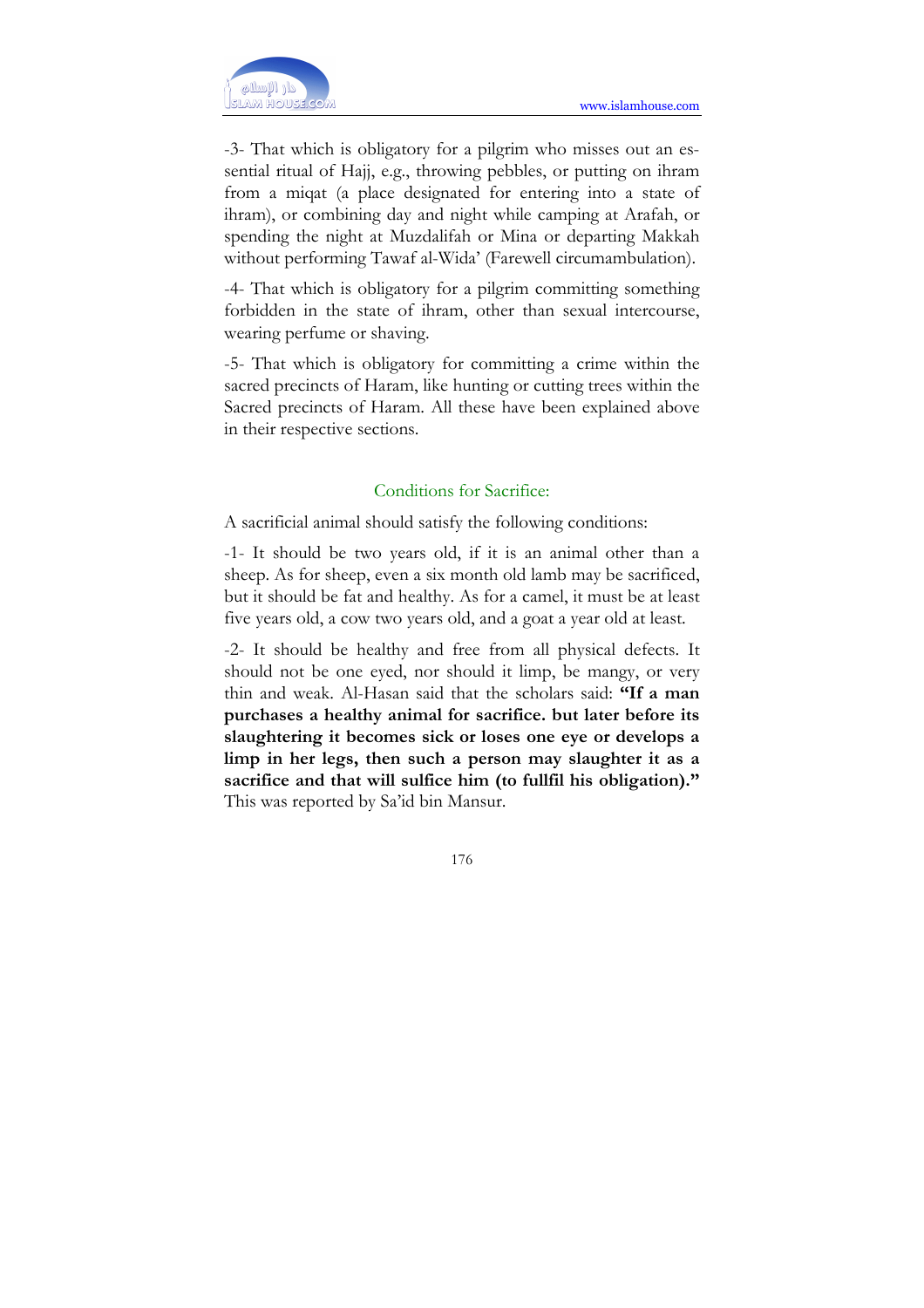

#### Selecting One's Own Sacrificial Animal:

Malik has reported from Hisham bin 'Urwah and he from his father that he used to tell his sons: "O my sons! Do not slaughter an animal in the name of Allah such as you will be embarrassed to present as a gift to a close and respected friend of yours. Allah is the Most Honorable and Most Generous, and He is the most deserving to be offered the best of what you have."

Sa'id bin Mansur reported that Ibn 'Umar once mounted in Makkah on a nice she-camel, which he liked very much, and said,

### "Excellent! Excellent!"

admiring it. Then he dismounted, marked it as an offering, and a sacrifice for the pleasure of Allah.

#### Marking the Sacrificial Animal and Garlanding It:

Ish'ar (or marking) means that a camel or cow to be slaughtered is marked by cutting off their humps on one side. This serves as a mark that they are intended for sacrifice so that no one should cause them any harm.

And taqlid or garlanding means putting a leather piece around the sacrificial animal's neck to mark it as such.

The Prophet (peace be upon him) garlanded the sheep that he had marked out for slaughtering and sent them with Abu Bakr to Makkah when he performed Hajj in the 9th year after Hijrah. It is affirmed by ahadith that the Prophet (peace be upon him) garlanded sacrificial animals, marked them and doned ihram for 'Umrah at the time of Hudaibiah. Most scholars, except Abu Hanifah, hold that marking the sacrificial animal is desirable.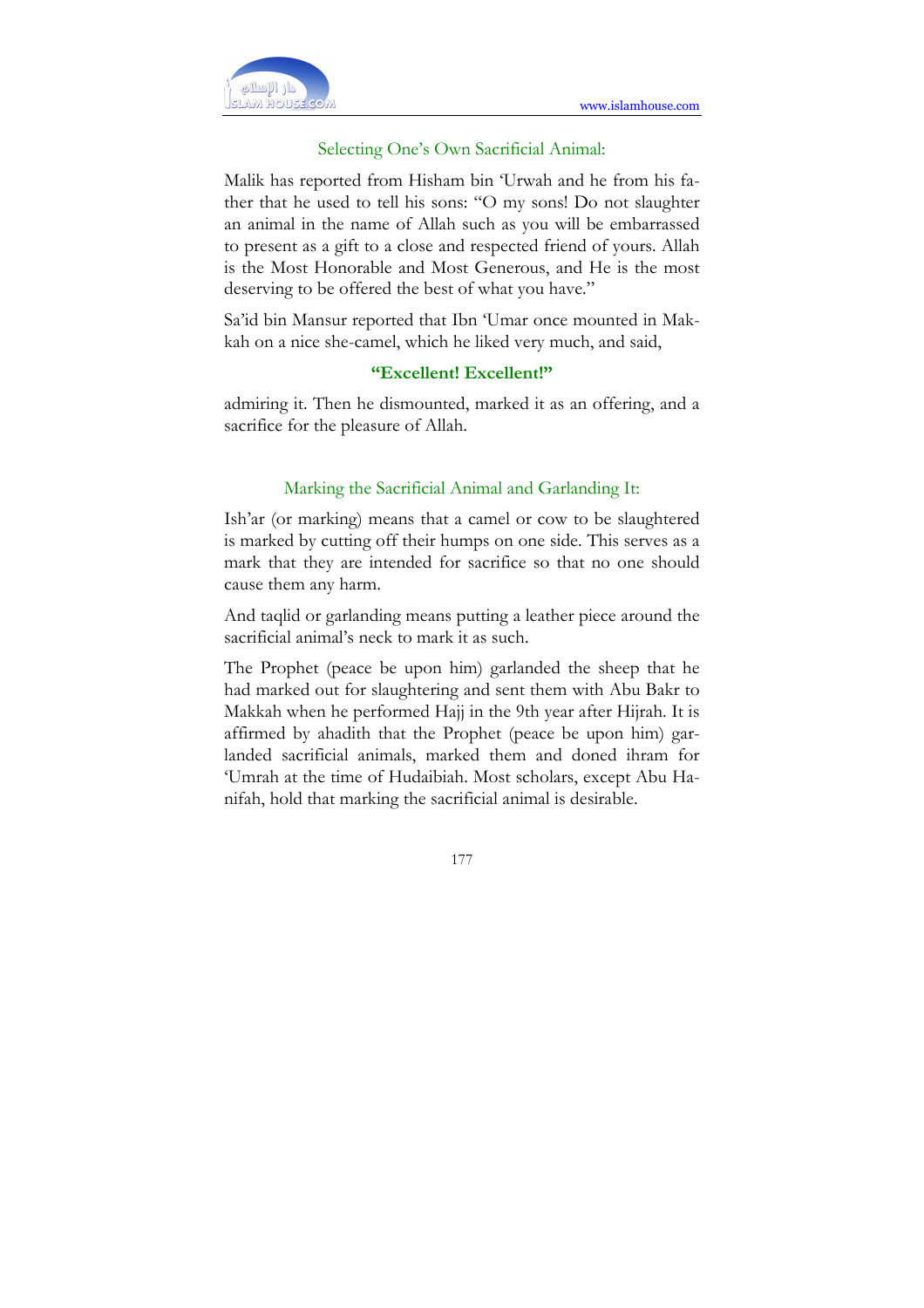

#### Wisdom behind Ish'ar and Taqlid:

The wisdom behind these two acts concerns reverence for Allah's commands, and an expression of that reverence, besides serving as a means of informing people that these animals are on their way to the House of Allah to be slaughtered there for His pleasure.

#### Riding the Sacrificial Animals:

It is permissible to ride and benefit from the sacrificial animals (e.g., camels or cows). Allah says in the Qur'an (22.33):

"In them (i.e., animals) you have benefits for a term appointed. In the end their place of sacrifice is near the Ancient House."

Dahak and 'Ata said: "Benefiting from them here means using them for riding when needed, and benefiting from their milk and wool." The phrase "appointed term" refers to the term when a pilgrim marks the animal for sacrifice until it is slaughtered. And the words "In the end their place is near the Ancient House" refer to the Day of Slaughter or Sacrifice (Nahr), the 10th of Zhul-Hijjah.

Abu Hurairah reported that the Prophet (peace be upon him) saw a man driving a she-camel to the place of slaughter. The Prophet (peace be upon him) said to the man,

"Mount it." The man replied, "It is a sacrificial animal." The Prophet (peace be upon him) said to him twice or thrice, "Woe be to you! Mount it."

This is reported by Bukhari, Muslim, Abu Daw'ud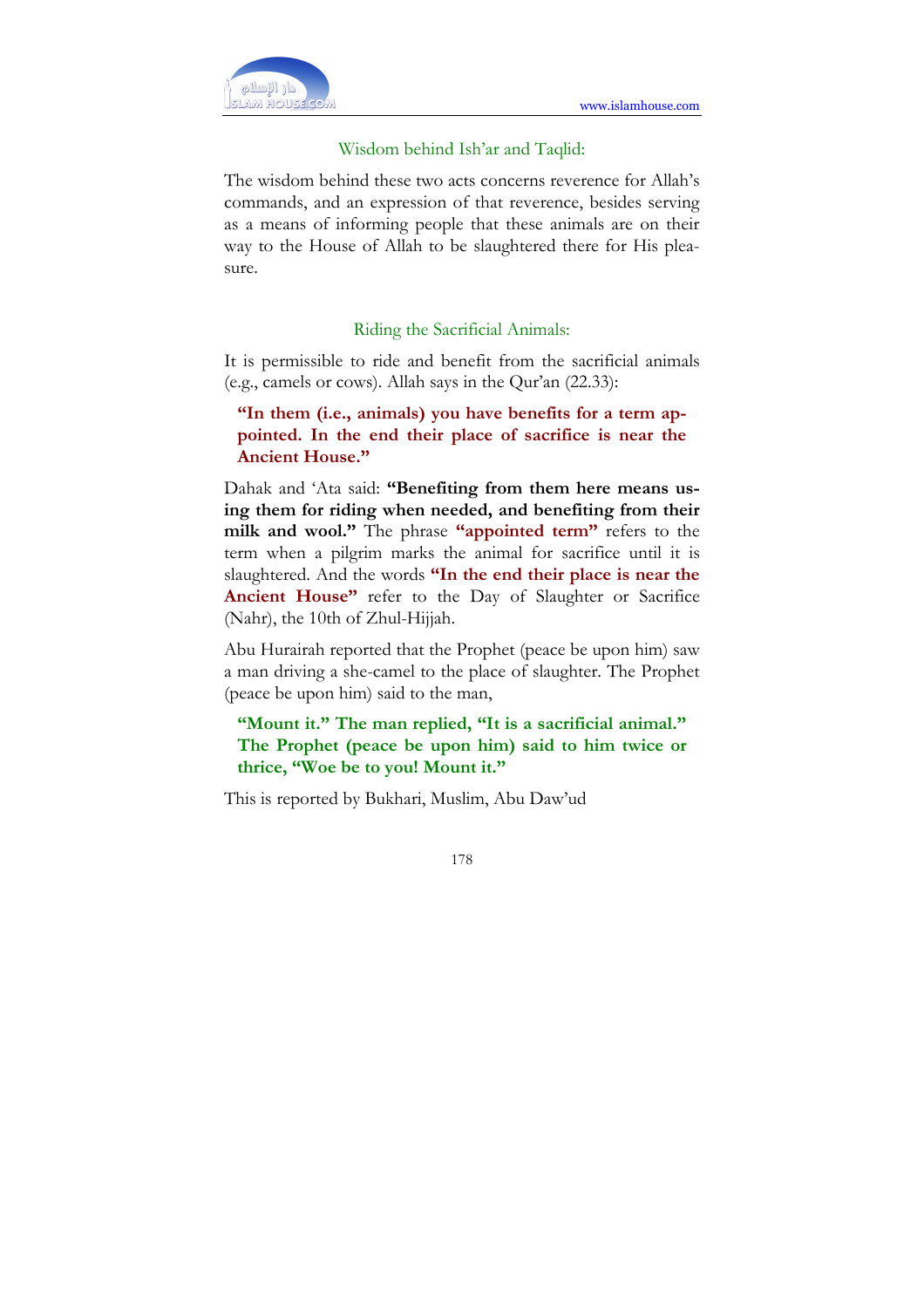

#### Time of Slaughtering:

There is disagreement among scholars about the time of slaughtering. According to Ash-Shafi'i it should be done on the Day of Nahr, 10th of Zhul-Hijjah, and during Ayyam at-Tashriq (the 11th, 12th or 13th of Zhul-Hijjah) in light of the Prophet's words

# "All the Tashriq days (10th, 12th and 13th of Zhul-Hijjah) are Days for Slaughtering"

as reported by Ahmad.

If one missed slaughtering during these days, then one may slaughter an animal later on to make up for it.

Malik and Ahmad hold that regardless of whether the slaughtering of the animal is obligatory or a supererogatory act of worship it must be done during the appointed days. The Hanafi school also holds the same view concerning a pilgrim pertorming Hajj Tamattu' or Hajj Qiran. Such a pilgrim must slaughter the animal during the appointed (tashriq) days.

As opposed to this, a sacrifice in fullfilment of a vow, atonement of sins, and offered as a supererogatory act of worship may be offered any time during the year.

Abu Salmah bin Abdul Rahman and An-Nakh'i reported that the time for slaughtering is from the Day of Nahr to the end of Zhul-Hijjah.

#### Place of Slaughtering:

A sacrifice whether it is obligatory (wajib) or voluntary cannot be done except within the Sacred Precincts of Haram. Anywhere within these precincts one may offer the intended sacrifice.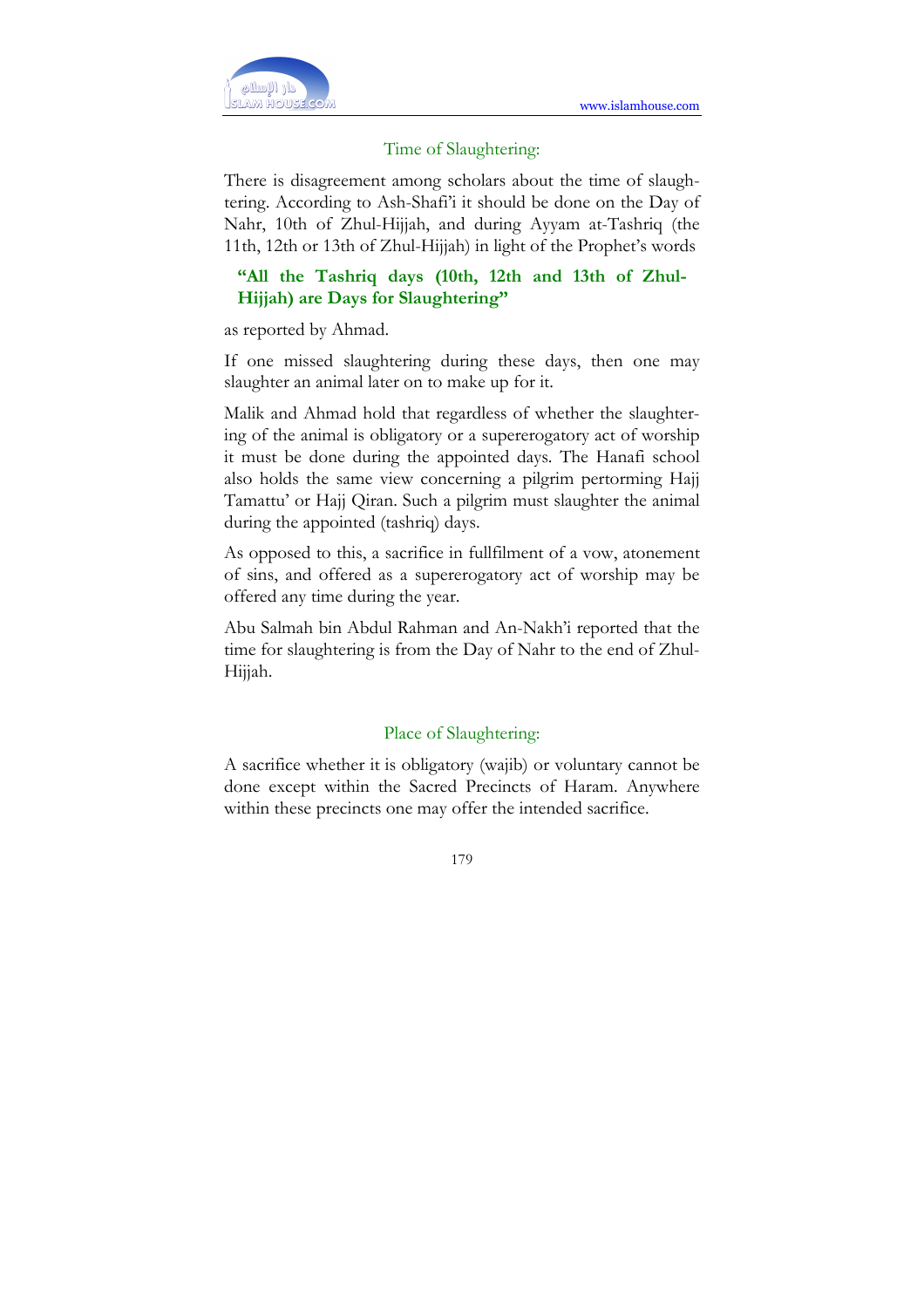

Jabir reported that the Prophet (peace be upon him) said,

"All Mina is a place for slaughtering, and the entire Muzdalifah is a place for spending the night; and all roads of Makkah are passageways and places to offer one's sacrifice."

This is reported by Abu Daw'ud and Ibn Majah.

It is preferable for a pilgrim, however, to offer his sacrifice at Mina. For a person performing 'Umrah it is preferable to offer his sacrifice near Marwah, as this is the place where pilgrims leave the state of ihram whether performing Hajj or 'Umrah.

Malik has reported that he was told that the Prophet ( peace be upon him) said at Mina,

"This is the place for offering sacrifice. All Mina is a slaughtering place."

And speaking about 'Umrah, the Prophet (peace be upon him) said,

"This - i.e. Marwah - and all roads and paths of Makkah are slaughtering places."

#### Slaughtering Camels in a Standing Position:

It is desirable to slaughter camels in a standing position with their left legs tied as in the following ahadith:

-1- Muslim reported from Ziyad bin Jubair that Ibn 'Umar came upon a man who was slaughtering a camel while it was sitting. He said to the man,

"Let it stand up, and tie its legs. This is the sunnah of your Prophet (peace be upon him)."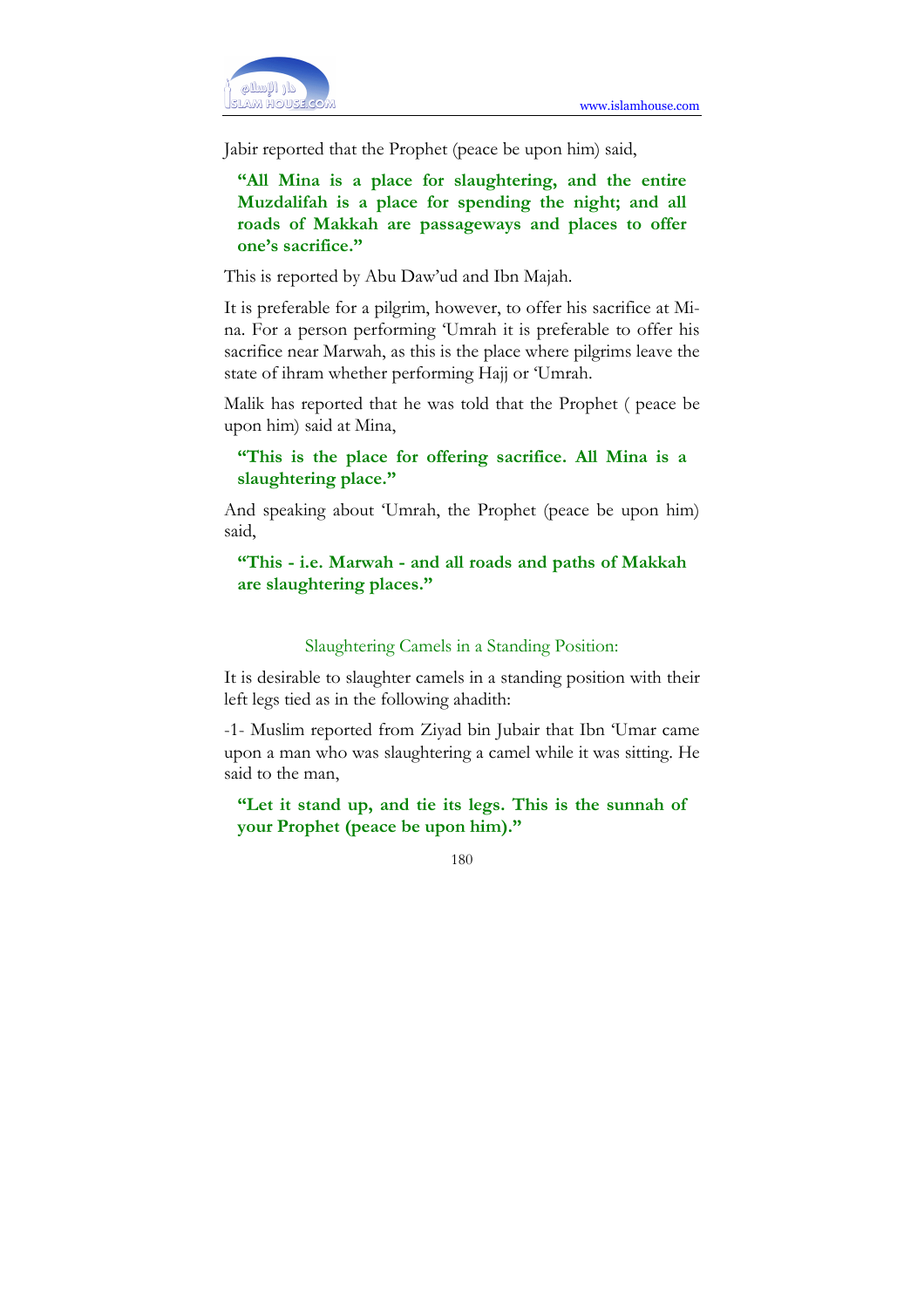

-2- Abu Daw'ud reported from Jabir that the Prophet (peace be upon him) and his companions used to slaughter their sacrificial camels with their left legs tied and standing on three legs.

-3- Hakim reported from Ibn 'Abbas concerning the Qur'anic verse (22.36)

## "then pronounce the name of Allah over them as they line up (for sacrifice)"

he interpreted it to mean

### "as they line up and stand on three legs."

As for cows and sheep it is preferable to slaughter them in a lying position. According to some it is disliked to slaughter an animal standing that is to be slaughtered lying down and vice-versa. Others disagree and hold it is not disliked. It is preferable to slaughter one' s animal with one' s own hands, if possible, otherwise one may assign someone else to do it on one's behalf, but one must be present there.

### Butcher's Wages out of the Sacrifice?

It is not permissible to give a butcher his wages out of the meat of the animal. A butcher may, however, be given a portion of the meat in charity. This is based on the statement of Ali who said,

"the Prophet (peace be upon him) ordered me to take care of his camels that were to be slaughtered and to distribute their meat, skins and everything else (among the needy people), but he ordered me not to give any portion of it to the butcher."

And then he said,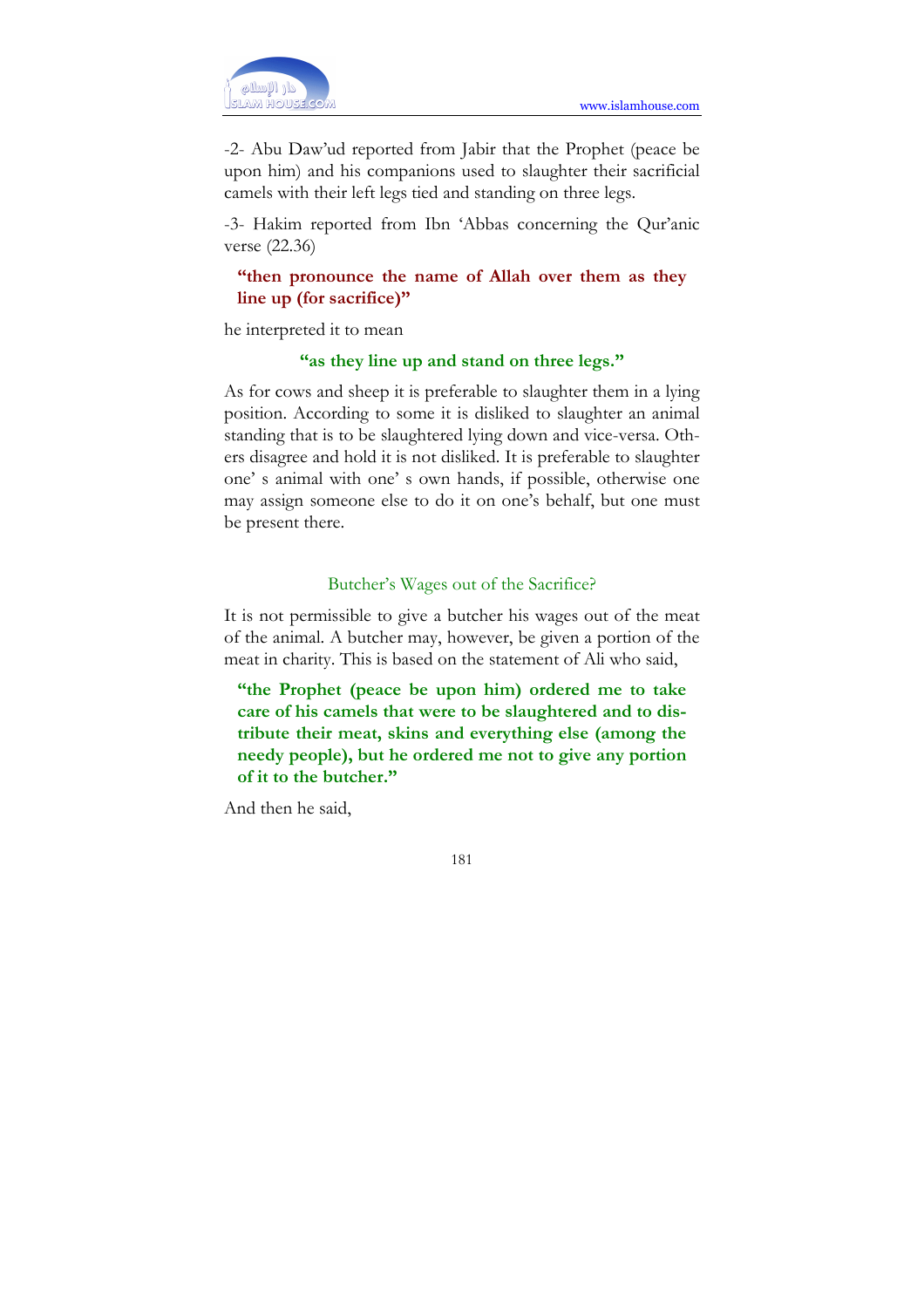

### "We shall give him from ourselves."

This is reported by the Group.

This hadith shows that one is permitted to designate someone else to slaughter the animal on one's behalf, distribute its meat, skin and other useful parts among others, but one is not permitted to give any portion of it in wages to the butcher. A butcher should, however, be paid for his work as the Prophet (peace be upon him) said,

### "We shall give him from ourselves."

It is reported that Al-Hasan said,

"There is no harm in giving the skin of the animal to the butcher."

### Eating the Meat of the Sacrificial Animal:

Allah commands Muslims to eat of the animals slaughtered in sacrifice:

## "...eat you thereof and feed such as (beg not but) live in contentment and such as beg with due humility." (Qur'an 22.36)

Apparently this commandment applies to both the obligatory and supererogatory sacrifice. There is some disagreement among the jurists on this subject. Abu Hanifah and Ahmad are of the opinion that one may eat of the sacrifice made for Hajj Tamattu' (In which Hajj and 'Umrah are combined with a break) or Hajj Qiran (In which Hajj and 'Umrah are combined without a break) or one that is offered voluntarily, but one may not eat of any other sacrifice.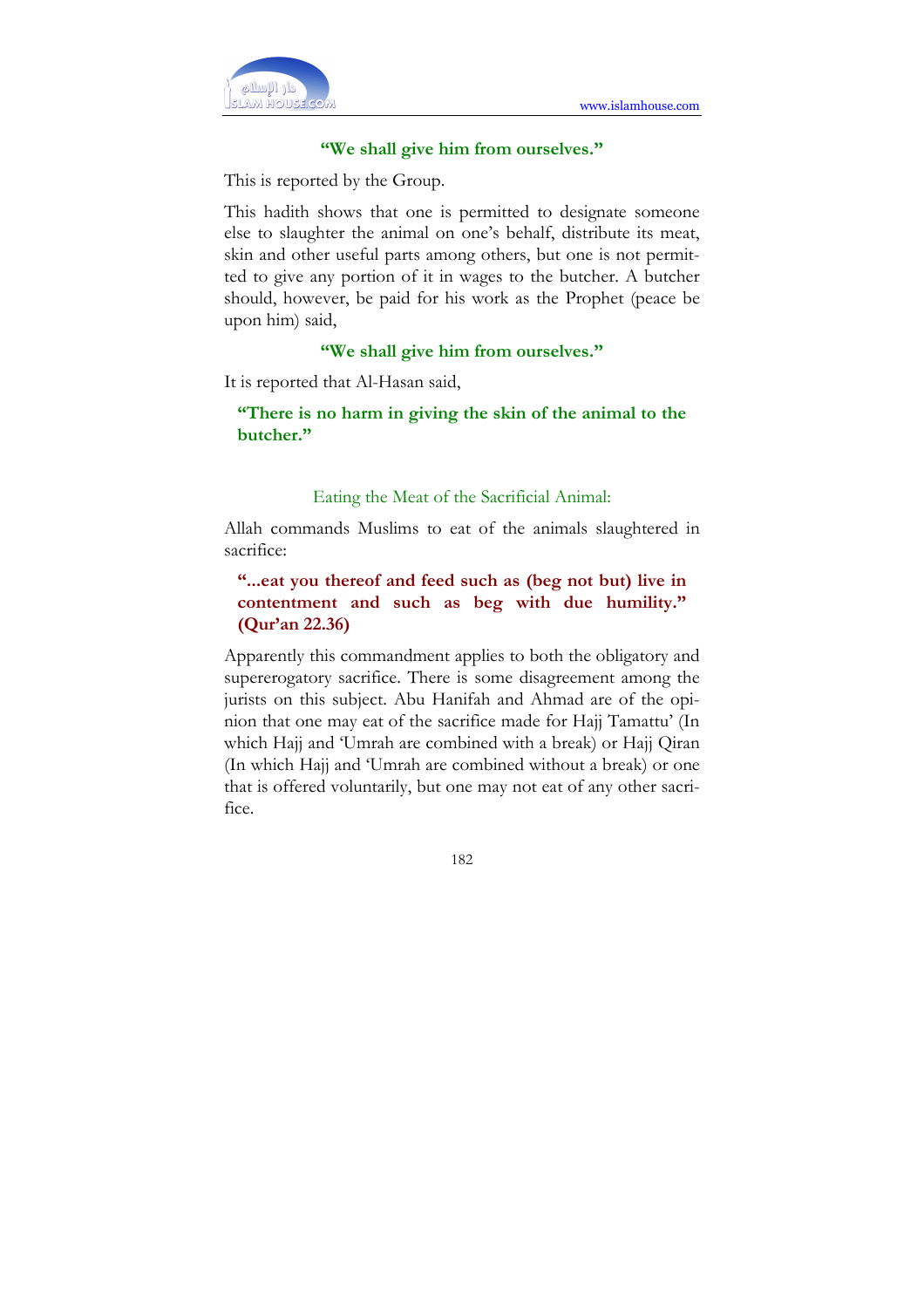Malik holds that one may eat of an animal sacrificed as a penalty for violating one's previous Hajj, or that which is sacrificed for missing one's Hajj, or a sacrifice offered by one performing Hajj Tamattu', or any other animal offered in sacrifice, except a sacrifice offered as an atonement for killing a game or one that is vowed for the poor, and that which is offered voluntarily except when (it is feared) the animal will be spoiled before arriving at its place of slaughter.

Ash-Shafi'i holds that one is not permitted to eat of an obligatory sacrifice, e.g. an obligatory sacrifice olfered in penalty, or a sacrifice made for killing a game, or one that is offered for spoiling one's Hajj, or one offered for Hajj Tamattu' or Hajj Qiran, and likewise that which one has vowed. In case of a voluntary sacrifice, however, one may eat thereof himself as well as give it to others.

### Amount of Meat to be Eaten of the Sacrifice:

A person offering a sacrifice may consume, without any restrictions, any amount of meat he may desire. He may likewise give away or offer in charity any amount he may wish. Some scholars said that one may eat half and give away the other half in charity, while others said that the meat be divided into three parts. Of these one may keep a part, distribute a part, and give in charity the third part.

### Shaving or Clipping Hair:

The practice of shaving or clipping hair is affirmed by the Qur'an, the Sunnah of the Prophet, and the consensus of the community. Says Allah: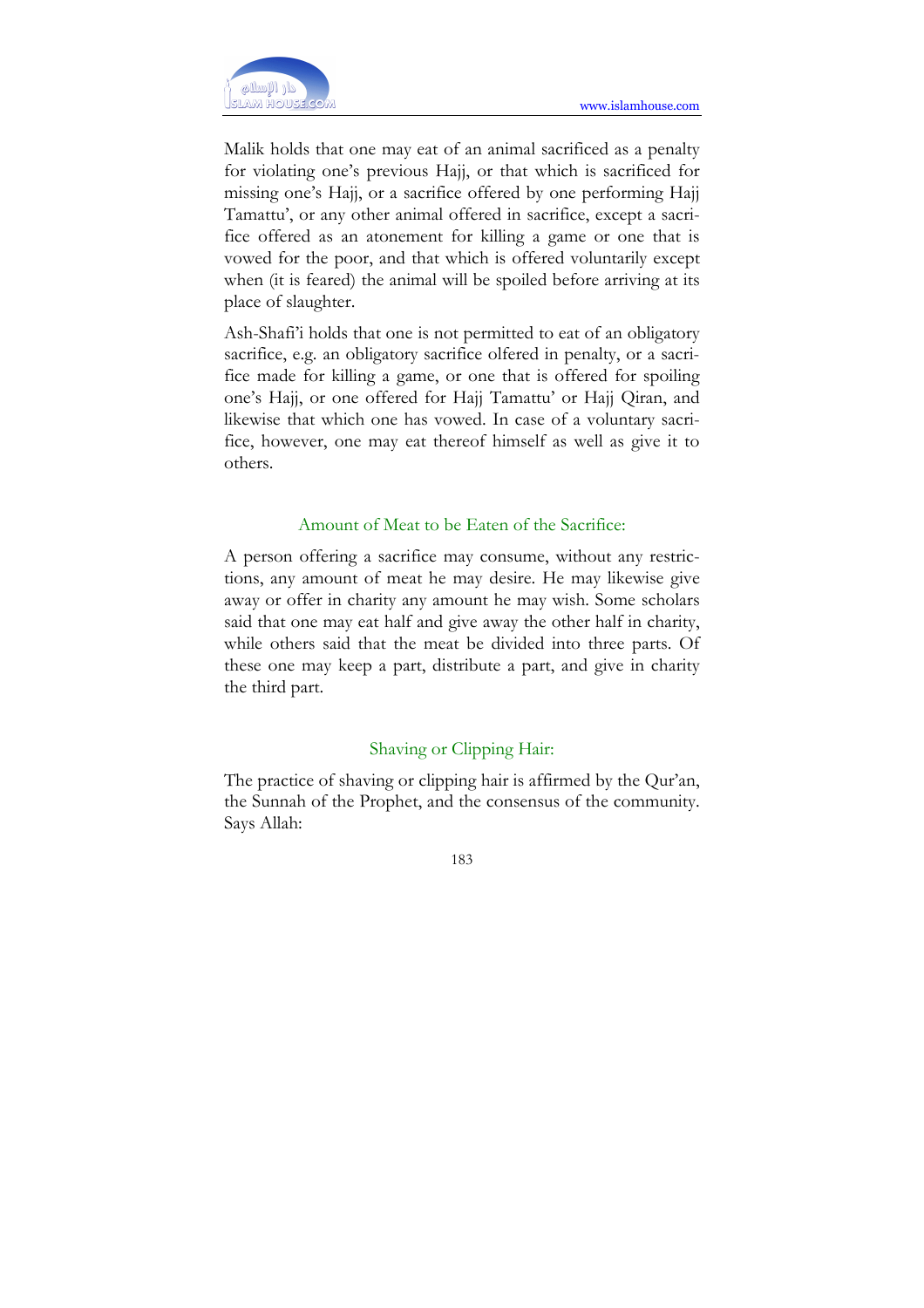

"Truly did Allah fulfil the vision for His Messenger: ye shall enter the Sacred Mosque, if Allah wills, with minds secure, heads shaved, hair cut short, and without fear." (Qur'an 48.27)

Both Bukhari and Muslim have reported that the Prophet (peace be upon him) said,

"May Allah bless those who shaved." The Companions asked him, "O Allah's Messenger, what about those who clip their hair short?" Thereupon the Prophet (peace be upon him) again said, "May Allah bless those who shaved." They repeated their question the third time, and again the Prophet said, "May Allah bless those who shaved." When they asked him for the fourth time, "O Allah's Messenger, what about those who clip their hair short?" He said, "And (may Allah bless) those who clip their hair short."

(It is said that the reason for repeating supplication for those who shaved their hair is obviously to encourage people to shave rather than cut their hair short only because by shaving off one's hair one demonstrates one's sincerity and humility to Allah without caring for one's physical appearance)

Both Bukhari and Muslim also report that the Prophet (peace be upon him) shaved his head, and so did a group of his Companions, while others only cut their hair short.

Shaving here means removing hair of the head with a razor, etc., or plucking them out. It suffices one, however, to remove only as many as three hairs. And cutting the hair short means cutting the length of one fingertip of the head's hair. The majority of jurists disagree concerning this issue.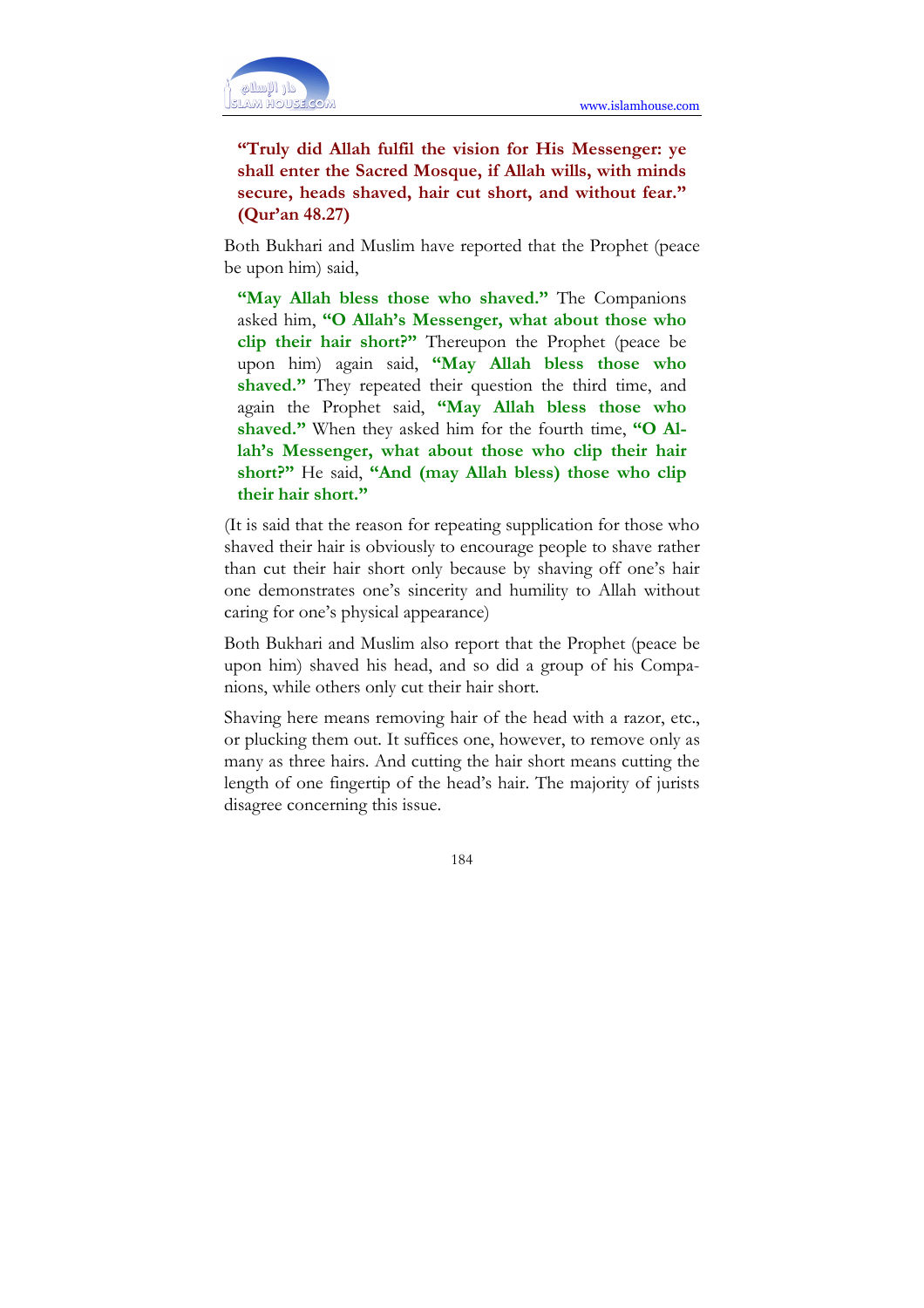Most scholars hold that shaving or cutting the hair short is obligatory, and one failing to do so must slaughter an animal to atone for this omission. According to the Shafi'i school it is an integral part of Hajj.

## Time of Shaving:

A pilgrim may shave or cut his hair short right after throwing the first pebbles at Jamarah Al-Aqabah on the Day of Nahr - the 10th of Zhul-Hijjah. If, however, a pilgrim has with him animals to be slaughtered then he can shave or cut his hair short only after having slaughtered these animals.

In a hadith reported by Ma'mar bin Abdullah we read that the Prophet (peace be upon him) slaughtered his sacrificial animal at Mina and said,

### "He has commanded me to shave (my head)."

This was reported by Ahmad and At-Tabarani.

The time to shave or cut one's hair short while performing 'Umrah is right after completing Sa'i - seven rounds - between Safa and Marwah. As for those who bring their sacrifical animals with them, they may shave right after they slaughter them.

At the time of shaving or cutting one' s hair short, according to Abu Hanifah and Malik, one must be in Haram (within the prencincts of the Sacred Mosque) and it must be during the Days of Nahrm - 10th, 11th, 12th and 13th of Zhul-Hijjah. A narration from Ahmad, based on the above hadith, supports this opinion.

Ash-Shafi'i, Mohammad bin Al-Hasan, and, according to his well known position, Ahmad, are of the view that shaving or cutting of one's hair short must be done within the Sacred Precincts of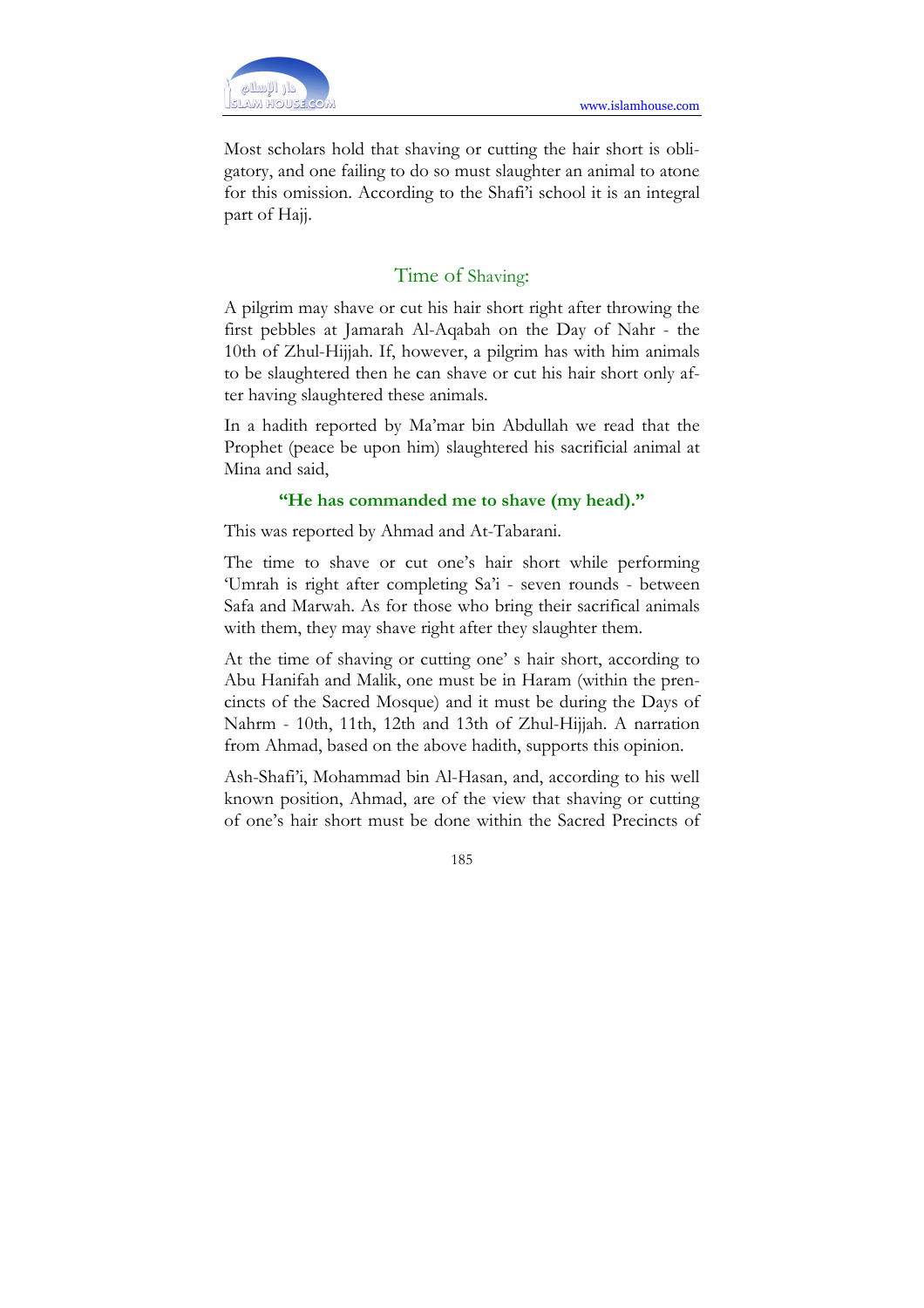

the Haram, but not necessarily during the Days of Nahr. If one delays shaving one's head until after these days one may do so without any harm or incurring any penalty.

### Etiquette of Shaving or Cutting Short One's Hair:

It is liked that while shaving the head one should first shave the right half, then the left side, while facing the direction of Qiblah, uttering Allahu Akbar, and offering a two rak'ah prayer at the end of it. Waki' said, "Abu Hanifah once told me: 'I was mistaken concerning five rites of Hajj and a cupper taught these to me and corrected me. This happened when I went to a cupper and asked him, "How much will you charge for shaving my head?" The cupper said, "Are you from Iraq?" I said, "Yes." The cupper said to me, "Sit down, this is a rite of Hajj, and on it no conditions must be placed." I sat down with my face slightly away from the direction of Qiblah. At this he said, "Turn your face toward the Qiblah." I turned the left side of my head to him to shave it first whereupon he said, "Turn over the right side of your head (that I may shave it first)." I turned the right side to him and he began shaving while I sat quiet. He again said, "Say takbir" which I did, until when I got up to leave, he said, "Where are you going?" I said, "I am going to my camp." He said, "Offer a two rak'ah prayer first, then leave." I asked him, "Where did you learn all this?" He replied, "I have seen 'Ata bin Abi Rabah doing this." This was reported by Al-Muhib Al-Tabari.

### Passing Razor over a Bald Man's Head:

The majority of scholars is of the opinion that in the case of a bald man, who has little or no hair at all, it is desirable to pass a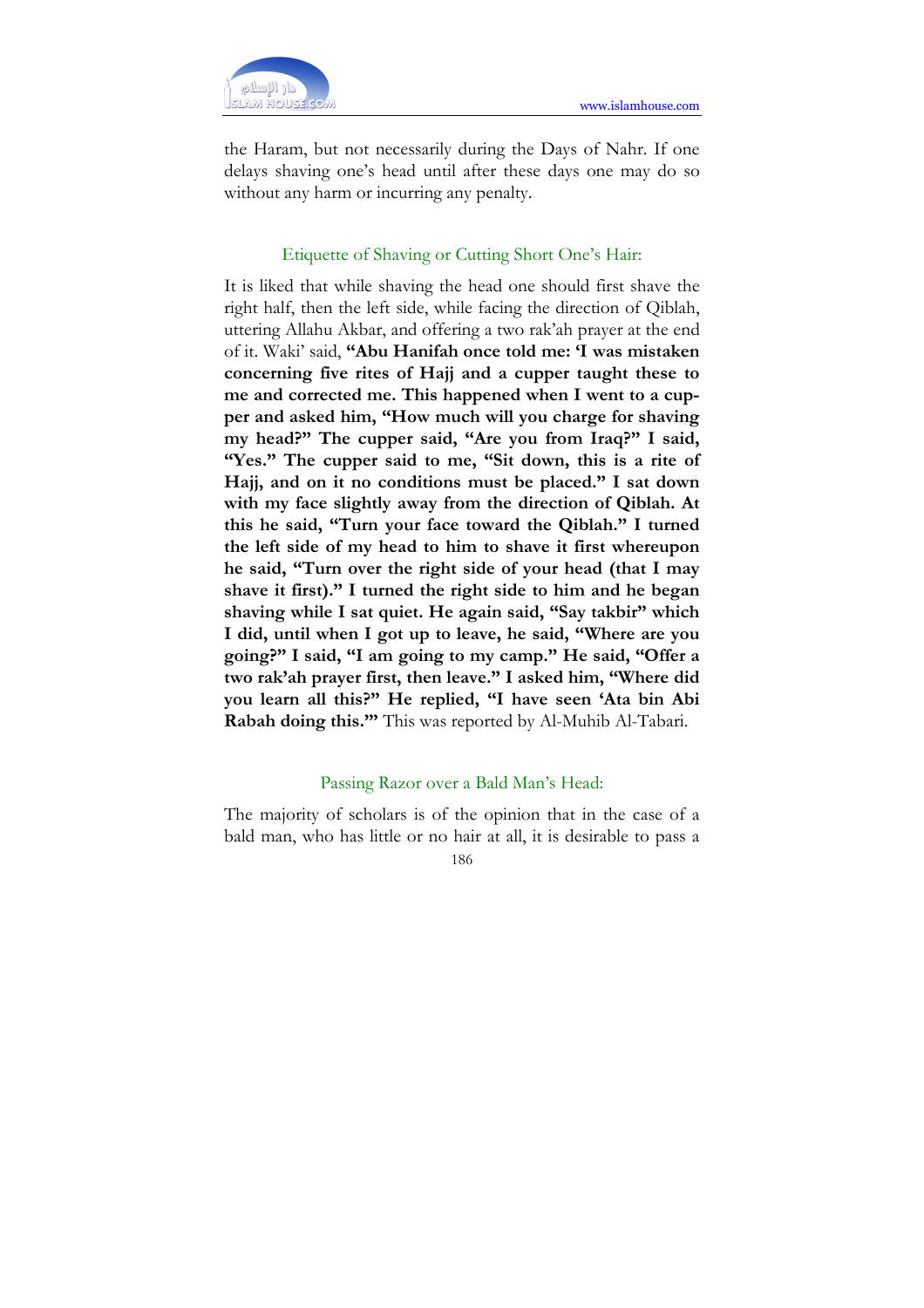razor over his head. Ibn-ul-Munzhir said, "All reliable scholars agree that a razor be passed over the head of a bald man." In Abu Hanifah' s opinion passing razor over the head of a bald man is obligatory.

### Clipping one's Nails and Shortening Moustaches:

It is desirable for those who shave or cut short their hair (as pilgrims) to also clip their finger nails and shorten their mustaches. Whenever Ibn 'Umar shaved or cut short his hair in Hajj or 'Umrah, he would always clip his finger nails and shorten his moustaches.

Ibn al-Munzhir said, "It is confirmed that when the Prophet (peace be upon him) shaved or cut short his hair he clipped his finger nails as well."

### A Woman to Shorten Her Hair but Forbidden to Shave:

Abu Daw'ud and others reported from Ibn 'Abbas that the Prophet (peace be upon him) said,

## "Women (pilgrims) do not have to shave (their heads); they may only shorten their hair."

Al-Hafiz considers this a sound hadith.

Ibn Al-Munzhir said, "There is agreement among the scholars on this, because shaving a woman's head is in fact a sort of punishment for her."

How Much of Her Hair a Woman is to Cut Off:

Ibn 'Umar said,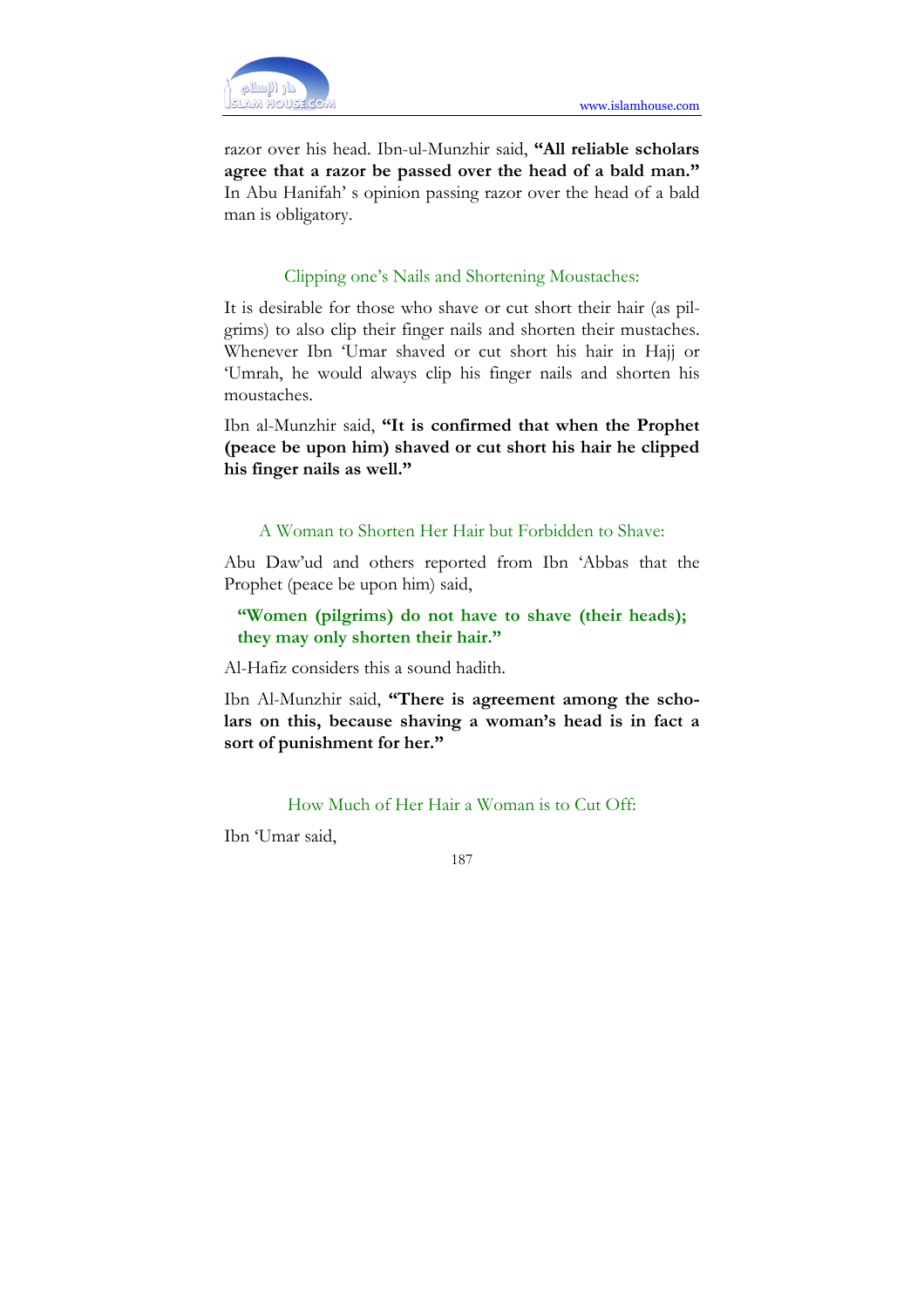

## "When a woman (pilgrim) wants to cut off her hair, she may hold her hair at the front and cut it off about the length of the tip of a finger."

In 'Ata's opinion, while cutting her hair, a woman should cut it off her sides, of the long hair as well as the short ones. This is reported by Sa'id bin Mansur. Others hold that there is no limit as to how much a woman may cut off her hair. The Shafi'i school holds that cutting as much as three hairs is enough for a female pilgrim.

### Tawaf Al-Ifadah:

There is consensus among the Muslims that Tawaf AI-lfadah is one of the essentials of Hajj, and if someone fails to observe it his Hajj is void. The Qur'an (22.29) says:

## "Then, let them complete the rites prescribed for them, perform their vows, and (again) circumambulate the Ancient House".

According to Ahmad a pilgrim must make a definite intention for its performance.

All the other three Imams hold that having the intention to perform Hajj covers and applies to all its rites including Tawaf Al-Ifadah.

The majority of scholars holds that Tawaf AI-lfadah is comprised of seven rounds of the Ka'bah. Abu Hanifah, however, is of the view that only four of the seven rounds are essential in Hajj, and if these (four) are missed the Hajj of a person becomes void. The remaining three rounds are necessary (wajib) but not essential. A pilgrim abandoning one or all of these three rounds misses a ne-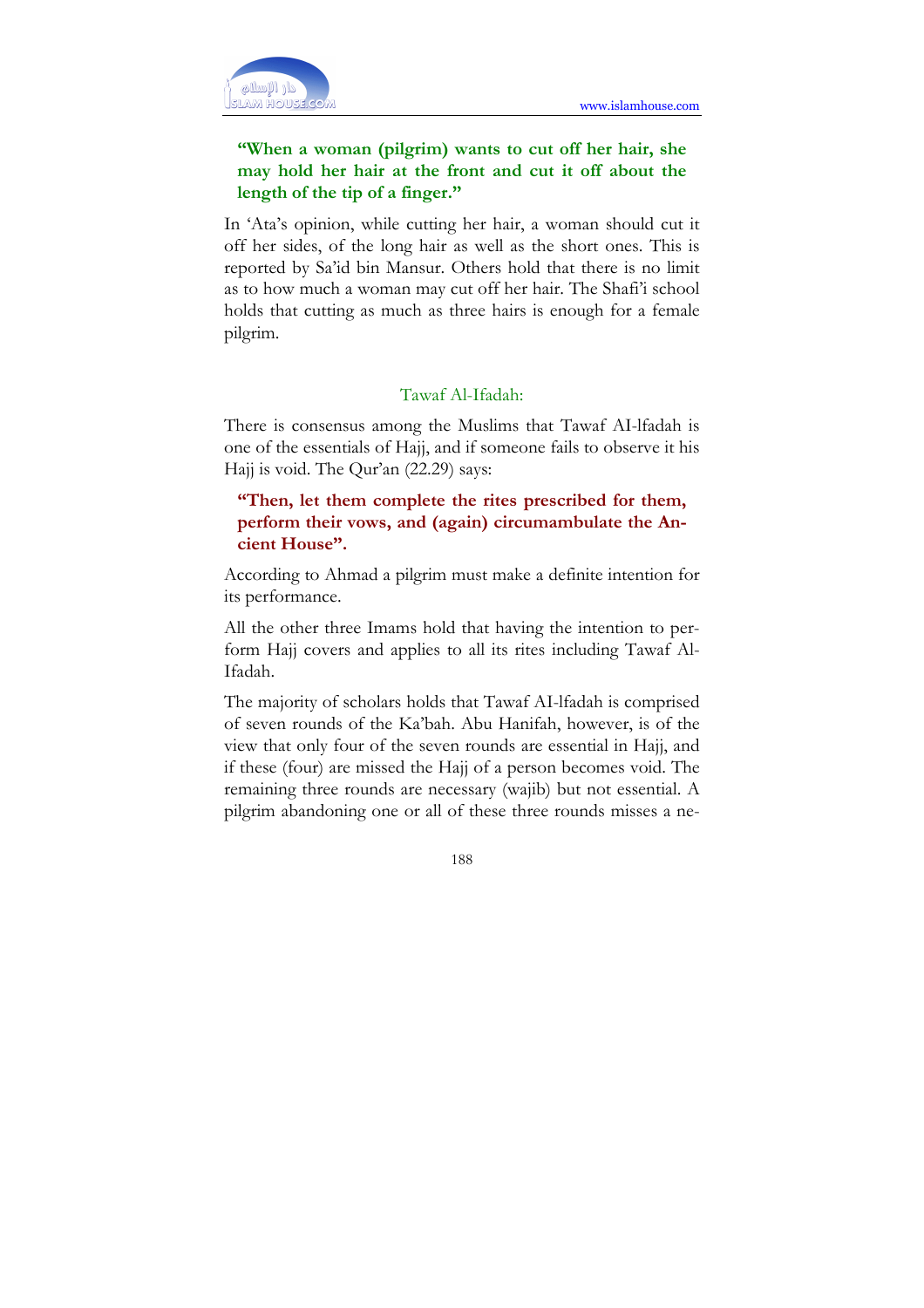

cessary part, but it does not invalidate his Hajj, although he is required to offer a sacrifice of an animal in atonement for it.

### Time for Tawaf Al-lfadah:

According to Ash-Shafi'i and Ahmad, the time for it is from the midnight of the Day of Nahr, the 10th of Zhul-Hijjah, and its end is indefinite. A male pilgrim is, however, not permitted to have sexual intercourse with his wife until after he completes Tawaf Al-Ifadah. Delaying it beyond the 11th, 12th and 13th of Zhul-Hijjah, does not obligate a person to slaughter an animal, but it is disliked.

The best time for performing this Tawaf is before noon on the Day of Nahr, the 10th of Zhul-Hijjah. According to Abu Hanifah and Malik its time is from the dawn on the Day of Nahr, though concerning its end there is disagreement among scholars.

Abu Hanifah holds that it must be performed during the Days of Nahr, but if a pilgrim delays it beyond these then he must slaughter an animal in atonement for it. Malik, on the other hand, is of the view that there is no harm in delaying this rite until after the 13th of Zhul-Hijjah, though doing it earlier (during the Days of Tashriq) is better. Its time is until the end of the month of Zhul-Hijjah, and if it is performed after it. then one must slaughter an animal in atonement. The Hajj of such a person will still be valid, for the whole month of Zhul-Hijjah, according to Malik, is included in the months of Hajj.

#### Women and Tawaf Al-Ifadah:

For women it is desirable to perform Tawaf Al-Ifadah early on the Day of Nahr, if they fear they will begin to menstruate. 'Ai-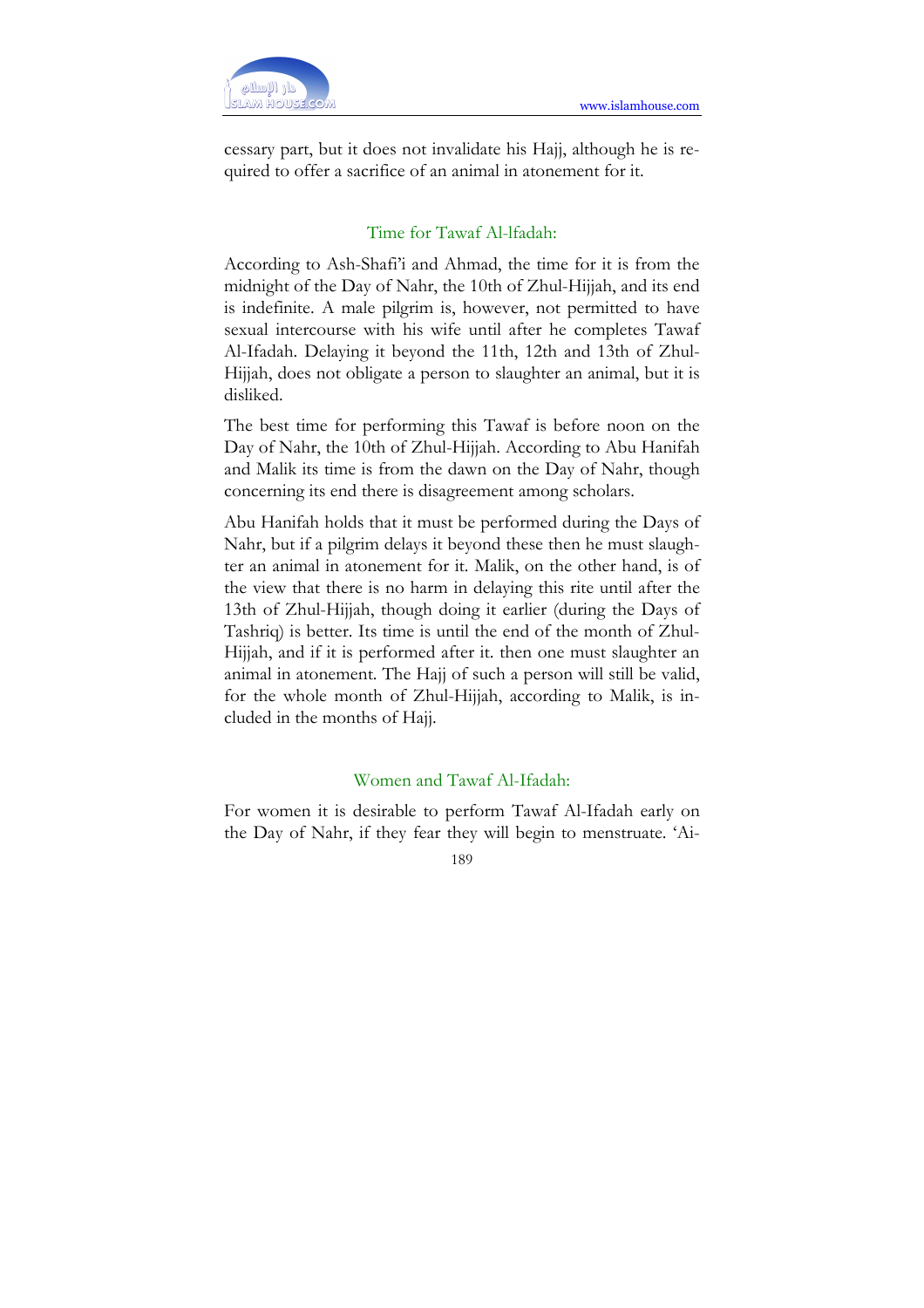

shah used to order the women (pilgrims) to perform it on the Day of Nahr - 10th of Zhul-Hijjah, as a precaution against the menses.

'Ata said, "If a woman (pilgrim) is afraid of her monthly period, she may perform the Tawaf of Ka'bah before throwing the pebbles at Jamarah Al-Aqabah, and even before her sacrificial animal is slaughtered."

There is no harm in a woman pilgrim using any medicine to delay her periods so as to perform this Tawaf. Sa'id bin Mansur reported that Ibn 'Umar was asked about a woman that takes some medicine to delay her periods. At this he said he saw no harm in it, and told them to use water of Arak instead.

Mohibbuddin Al-Tabri said, "If it can be delayed in this case then it can also be delayed in (determining) the period of 'iddah, and all other situations." On the same principle, medicines may be used to induce monthly periods.

### Staying in the Valley of Al-Mohasab:

It is established that the Prophet (peace be upon him) on his way from Mina to Makkah rested for a while at Al-Mohasab, where he offered Zuhr, 'Asr, Maghrib and 'Isha prayers. Ibn 'Umar would always do likewise.

There is disagreement among the scholars as to its desirability. 'Aishah said that the Prophet (peace be upon him) rested at Al-Mohasab because it was easier to do so, but it is not a sunnah. Hence, one may or may not do so.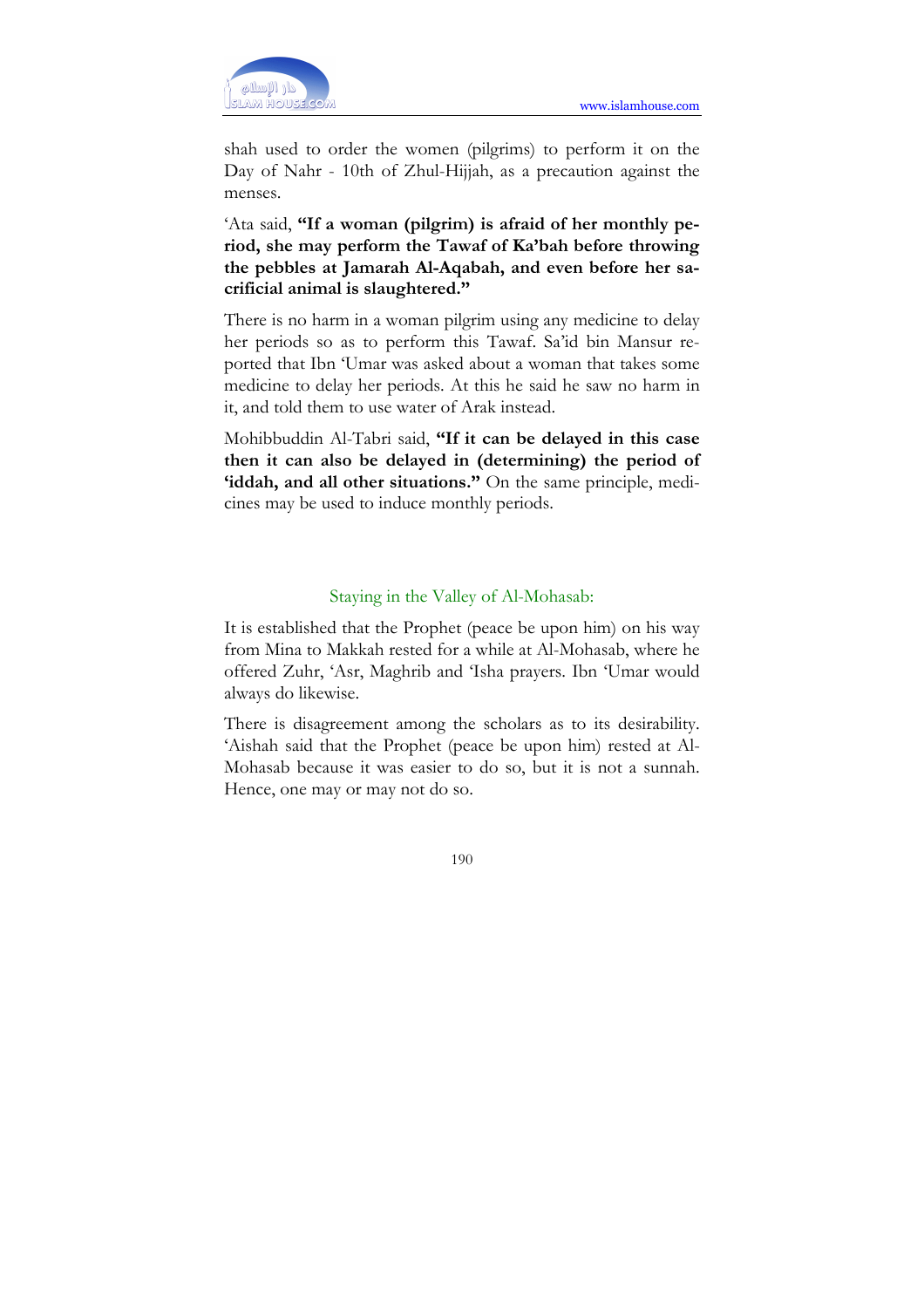

Al-Khattabi said that it was something practiced before but was later on abandoned. Tirmizhi said that some scholars liked to rest at Al-Abtah without treating it as necessary, except those who liked it.

The wisdom of resting at this place is to thank Allah for what He bestowed upon His Prophet (peace be upon him) in the form of victory over his enemies who boycotted Banu Hashim and Banu Al-Mutallib and foreswore that they will neither marry their women nor sell anything to them unless they hand over the Prophet (peace be upon him) to them.

Ibn Al-Qayyim said, "The Prophet (peace be upon him) intended to proclaim the rites of Islam at a place where disbelief, blasphemy, and hostility to Allah and His Messenger were dominant."

This was the usual practice of the Prophet (peace be upon him). He would use every opportunity to proclaim the Oneness of Allah at places once dominated by symbols of disbelief and polytheism. One such example is that the Prophet (peace be upon him) ordered that a Mosque in Ta'if be built in the same place where once idols of Lat and 'Uzza stood.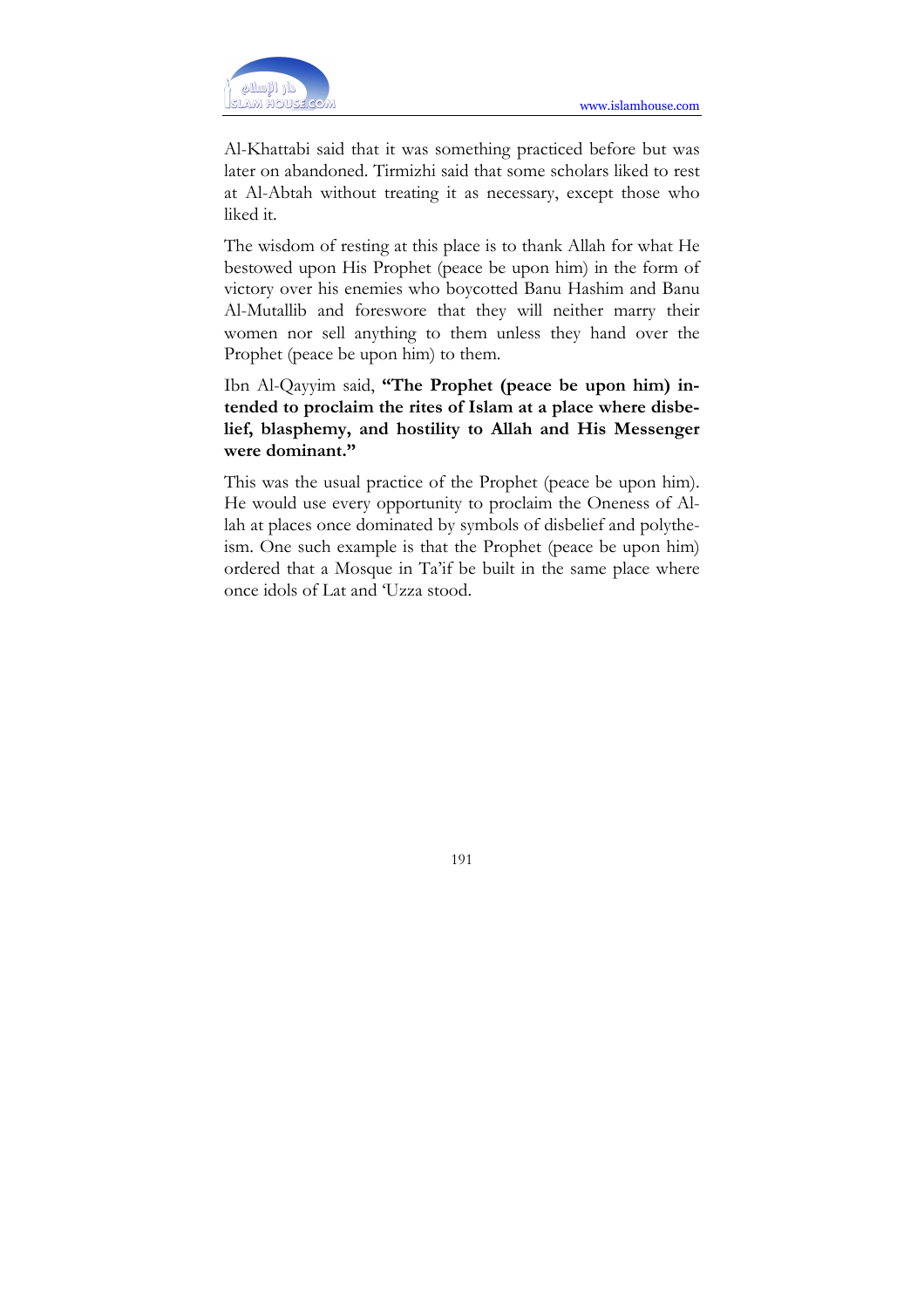

# Chapter Fourteen: 'Umrah

In Arabic the word 'Umrah is derived from al-i'timar which means a visit. Here it means paying a visit to Ka'bah, performing lawaf around it, walking between Safa and Marwah seven times, and then shaving one's head or cutting one's hair short. There is consensus among scholars that it is a prescribed worship. Ibn 'Abbas reported that the Prophet (peace be upon him) said,

## "An 'Umrah in the month of Ramadan is equal (in reward) to performing a Hajj."

 (This does not, however, remove from one the obligation of performing the obligatory Hajj) This was reported by Ahmad and Ibn Majah.

Abu Hurairah reported that the Prophet (peace be upon him) said,

## "From one 'Umrah to the next is an atonement for any sins committed in between, and the reward for an accepted Hajj is nothing but Paradise."

This was reported by Ahmad, Bukhari and Muslim.

### Repeated Performance of 'Umrah:

Nafi' said, "During the rein of Ibn Az-Zubair, Abdullah bin 'Umar performed an 'Umrah twice a year."

Al-Qasim said, "Aishah performed three 'Umrahs in one year." Some people asked if any of the scholars criticised her for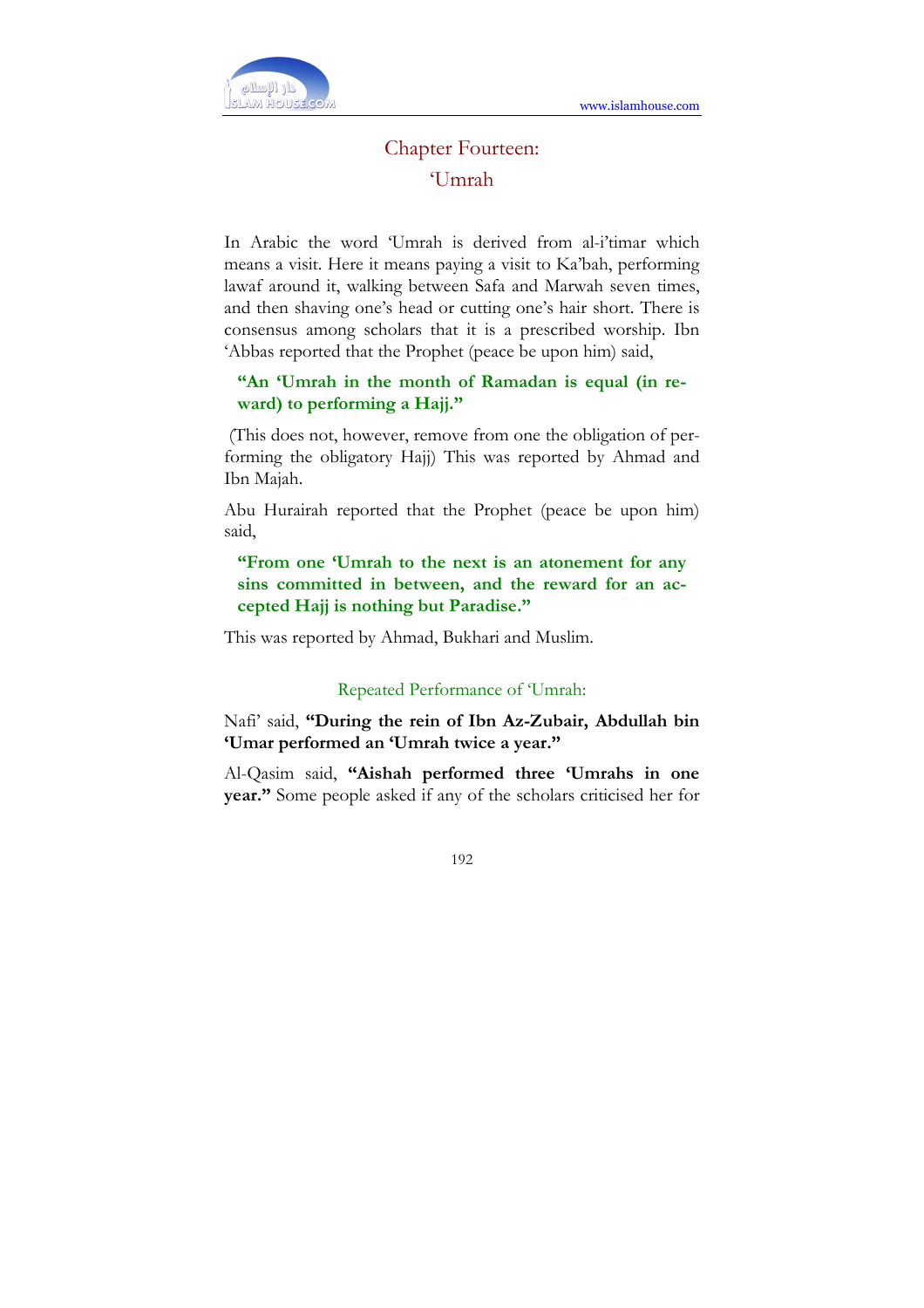

## this. He replied, "May Allah be blessed! (Criticise) the Mother of Believers?!!"

The majority of scholars supports this view. Malik, however, holds that the repetition of 'Umrah more than once a year is disliked.

## Umrah Before and During the Months of Hajj:

A person may perform 'Umrah during the months of Hajj, without performing Hajj. 'Umar performed 'Umrah during the month of Shawwal and returned to Madinah without performing Hajj. One may, like 'Umar, perform 'Umrah even before Hajj.

Taw'us said, "In the Days of Ignorance the Arabs considered performing an 'Umrah during the months of Hajj as one of the major sins. And they used to say, "When (the month of) Safar ends, and the camels are back, and wounds in their legs are healed, and when traces of footprints (of pilgrims) are effaced, then one wishing to perform 'Umrah may do so."

After the advent of Islam, the people were commanded to perform 'Umrah even during the months of Hajj. Thus, the 'Umrah was permitted during the months of Hajj till the Day of Judgement.

### Umrahs Performed By the Prophet:

Ibn 'Abbas reported that the Prophet (peace be upon him) performed four 'Umrahs in his lifetime: 'Umrah of Hudaibiyah, one that he performed to make up for another missed 'Umrah, a third that he performed going forth from Al-Ji'rannah, and the fourth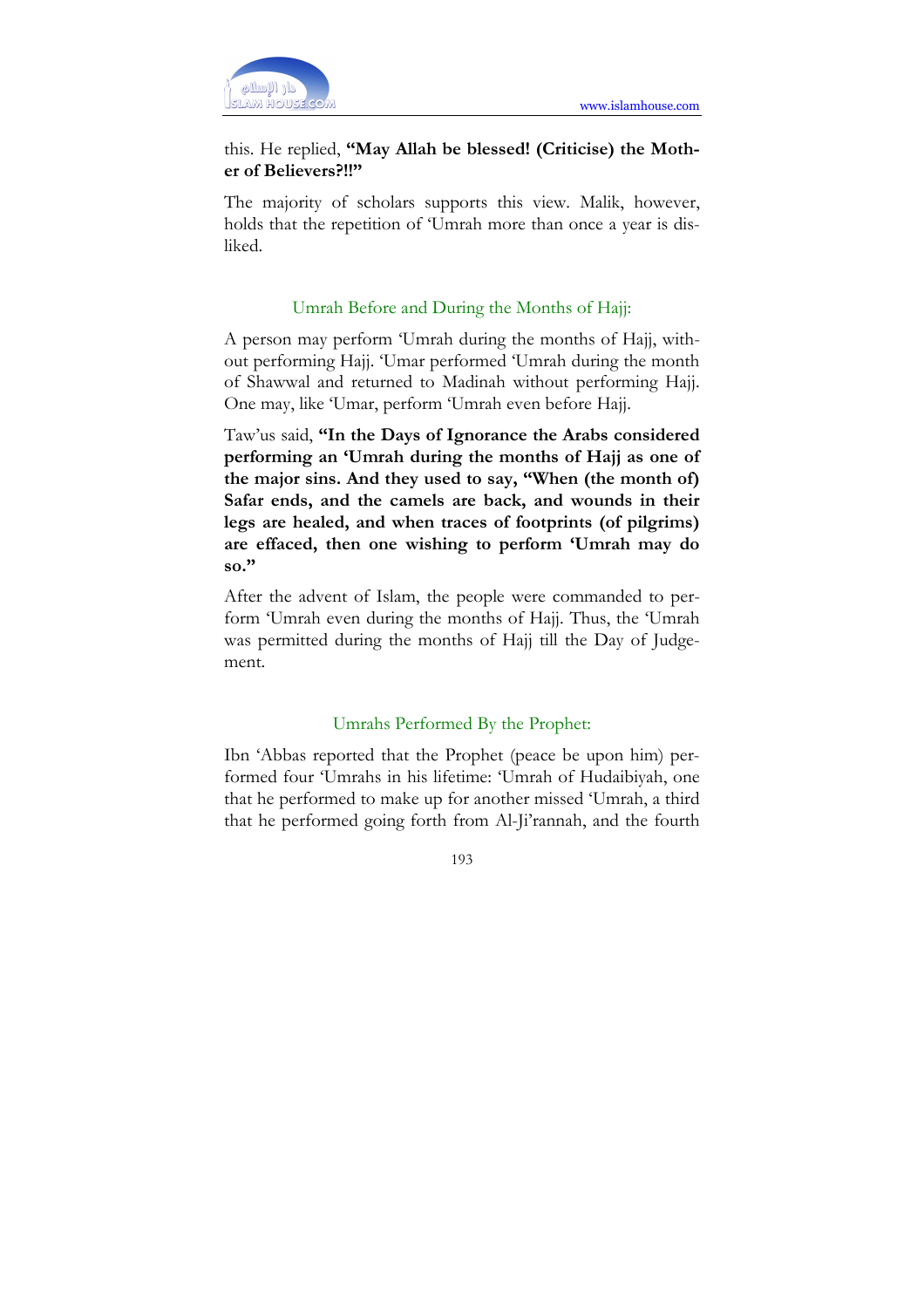

he combined with his Hajj. This was reported by Ahmad, Abu Daw'ud and Ibn Majah, with a sound chain of authorities.

## Its Legal Status:

According to the Hanafi school and Malik, 'Umrah is a sunnah, as described in this hadith reported from Jabir who said,

"The Prophet (peace be upon him) was once asked about 'Umrah, and whether it was obligatory (wajib), to which he replied, 'No, it is not, but it is better if you perform it."

This was reported by Ahmad and Tirmidhi who consider this a sound hadith.

The Shafi'i school, and Ahmad hold it to be obligatory (fard) in the light of the words of Allah (Qur'an 2.196)

## "And complete the Hajj and 'Umrah in the service of Allah."

In the above verse 'Umrah is mentioned along with Hajj, which is obligatory, which means 'Umrah must likewise be obligatory, even though the former is preferable.

The author of Fath ul 'Alam says, "On this subject no decision can be made on the basis of ahadith." Tirmidhi has reported that Ash-Shafi'i said, "There is no evidence concerning 'Umrah; it is only a supererogatory act of worship."

## Time for 'Umrah:

The majority of scholars is of the opinion that 'Umrah may be performed any time during the year. Abu Hanifah, however, is of

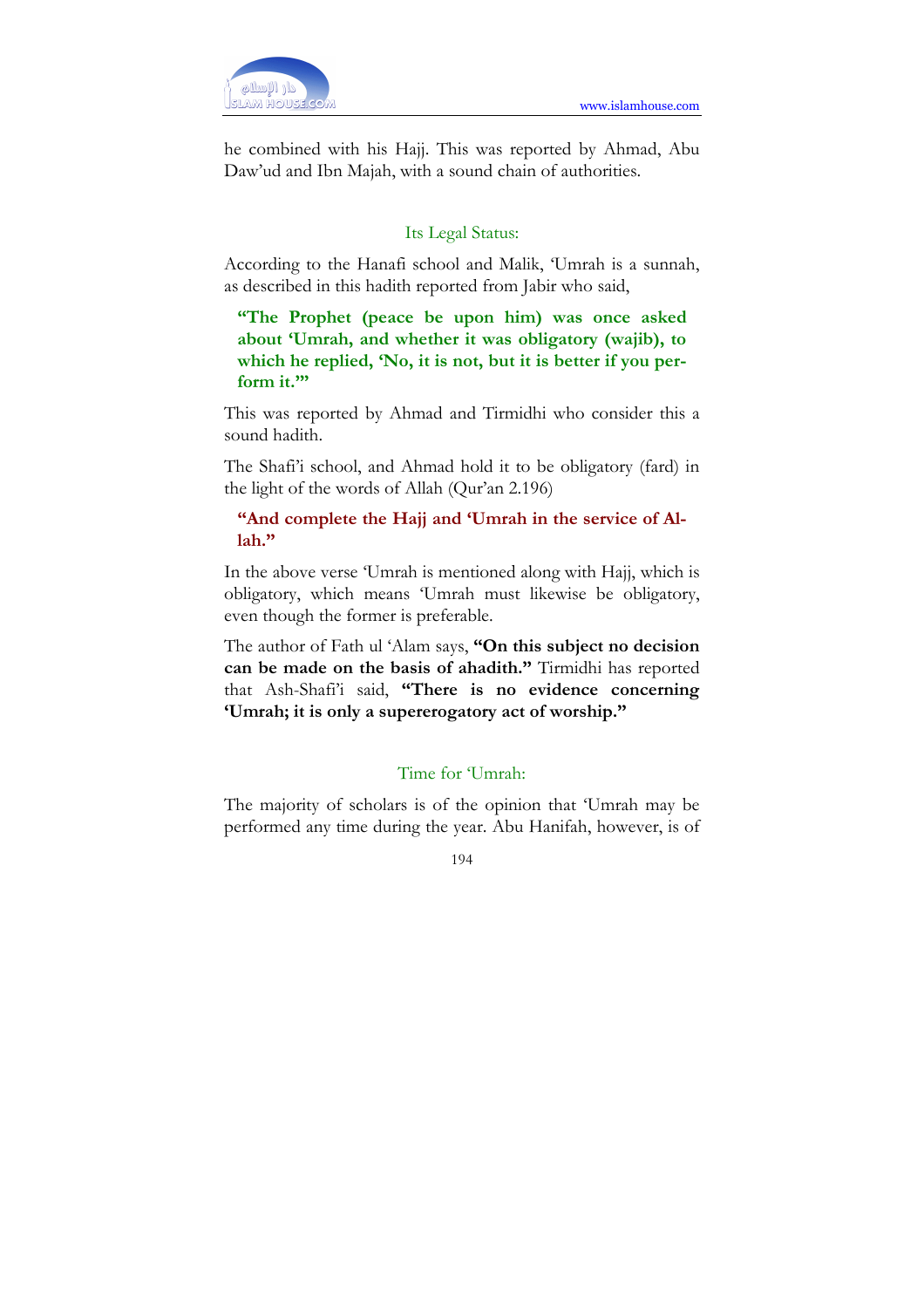

the opinion that it is disliked to perform 'Umrah on five days: the Day of 'Arafah, the Day of Nahr (the 10th of Dhul-Hijjah), and the three days of Tashriq (11th, 12th, and 13th of Dhul-Hijjah).

Abu Yusuf considers it disliked on the Day of 'Arafah, and during the three following days. All of them, however, agree on the permissibility of performing 'Umrah during the months of Hajj. Bukhari has reported from 'Ikrimah bin Khalid that he said,

## "I asked Abdullah bin 'Umar about performing 'Umrah before Hajj, whereupon he said, 'There is no harm in doing so, because the Prophet (peace be upon him) himself performed 'Umrah before the Hajj."

Jabir reported that 'Aishah's menstruation started while she was performing Hajj, but she performed all the rites of Hajj except tawaf around Ka'bah. When her period ended and she was clean, she performed the tawaf, and said,

## "O Prophet of Allah! Everyone has performed Hajj and 'Umrah together, but I have performed Hajj only."

Thereupon the Prophet (peace be upon him) commanded her brother Abdur Rahman to accompany her to Tan'im (in order to perform 'Umrah). So she performed 'Umrah right after Hajj in the month of Dhul-Hijjah. The best time to perform 'Umrah is during the month of Ramadan.

### Miqat for 'Umrah:

In case a person intending to perform 'Umrah is outside the miqat fixed for Hajj, it is not permitted for him to cross these miqats (places fixed for ihram) without declaring ihram.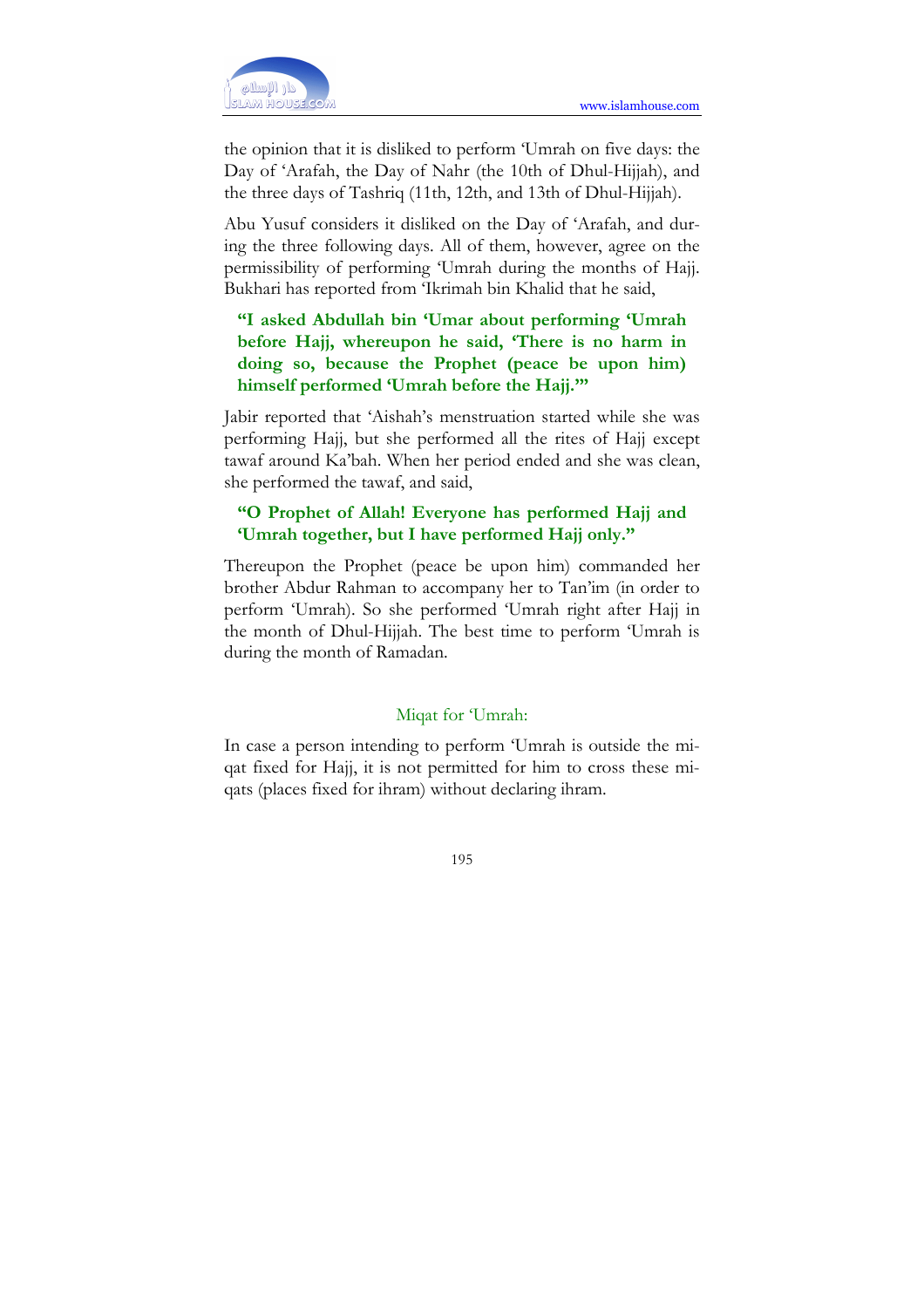

Bukhari has reported that Zaid bin Jubair came to Ibn 'Umar and asked him,

"Wherefrom should I declare my intention to perform 'Umrah?"

He replied,

"The Prophet (peace be upon him) has set Qarna as the miqat for the people of Najd (from where they must declare their ihram), and similarly for the people of Madinah he set Dhul Hulaifah, and for the people of Syria Al-Johfah as their miqats."

One who is already well within the confines of the miqat area even if one is within the Sacred Precincts of Haram itself - must go out to the miqat and declare ihram from there, as is obvious from the above hadith of Bukhari which says that 'Aishah was commanded by the Prophet (peace be upon him) to go to Tan'im (the miqat) and put on her ihram for 'Umrah from there.

### Farewell Tawaf:

This is called the Farewell Tawaf because by this a pilgrim bids farewell to Ka'bah, the House of Allah. It is also known as Tawaf As-Sadr (Tawaf Before Departing) because it marks the departing of pilgrims from Makkah. In this there is no jogging (ramal), and it is the last rite performed by a nonresident pilgrim in Makkah before leaving for his home. Malik has reported in Al-Muwatta that 'Umar said,

#### "The last rite of Hajj is tawaf around the Ka'bah."

As for residents of Makkah, and the menstruating women (pilgrims), they are not obligated to perform it, nor to pay any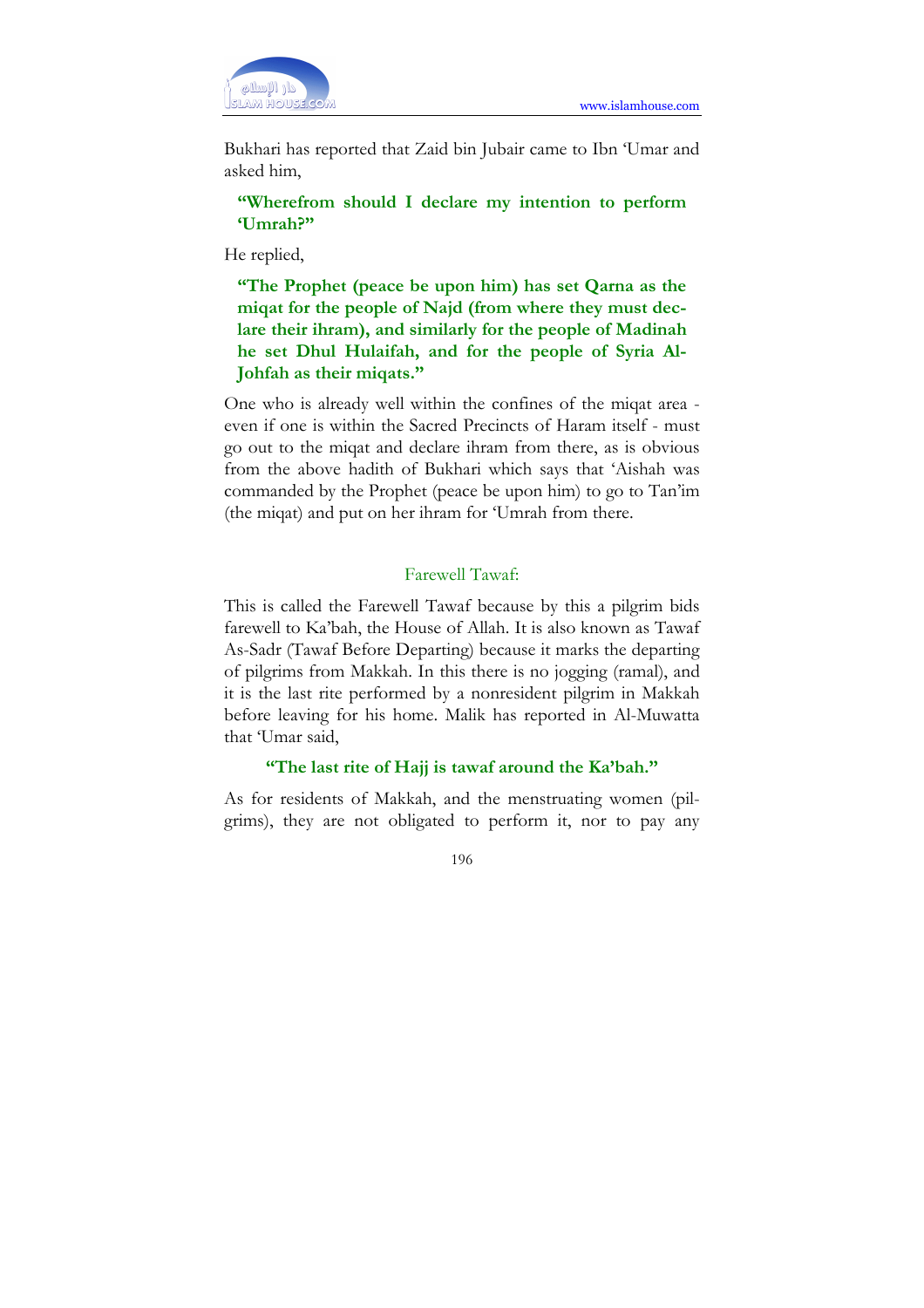

atonement for missing it. Both Bukhari and Muslim reported from Ibn 'Abbas that he said,

## "A menstruating woman (pilgrim) is permitted to depart (without performing the Farewell Tawaf)."

According to another report, he said:

"People were ordered to make the tawafof the Ka'bah their last rite; the menstruating women were, however, excused from it."

It is also reported by Muslim and Bukhari that Safiyah, the wife of the Prophet (peace be upon him) had her monthly period during Hajj. When the Prophet (peace be upon him) was informed about this, he said,

## "Is she going to hold us here (till she performs her rites of Hajj)?"

He was told that she had already performed all her Hajj rites except the Farewell Tawaf. The Prophet (peace be upon him) said,

### "There is no harm then, (let us go)."

### Legal Status of Farewell Tawaf:

There is agreement among the Muslim scholars that the Farewell Tawaf is prescribed by law. Both Muslim and Abu Daw'ud reported from Ibn 'Abbas that he said,

"The people (pilgrims) used to leave Makkah in every other direction (and haphazardly). Thereupon the Prophet (peace be upon him) said, 'Let none of you leave Makkah betore making a Tawaf around the Ka'bah, as the last of Hajj rites.'"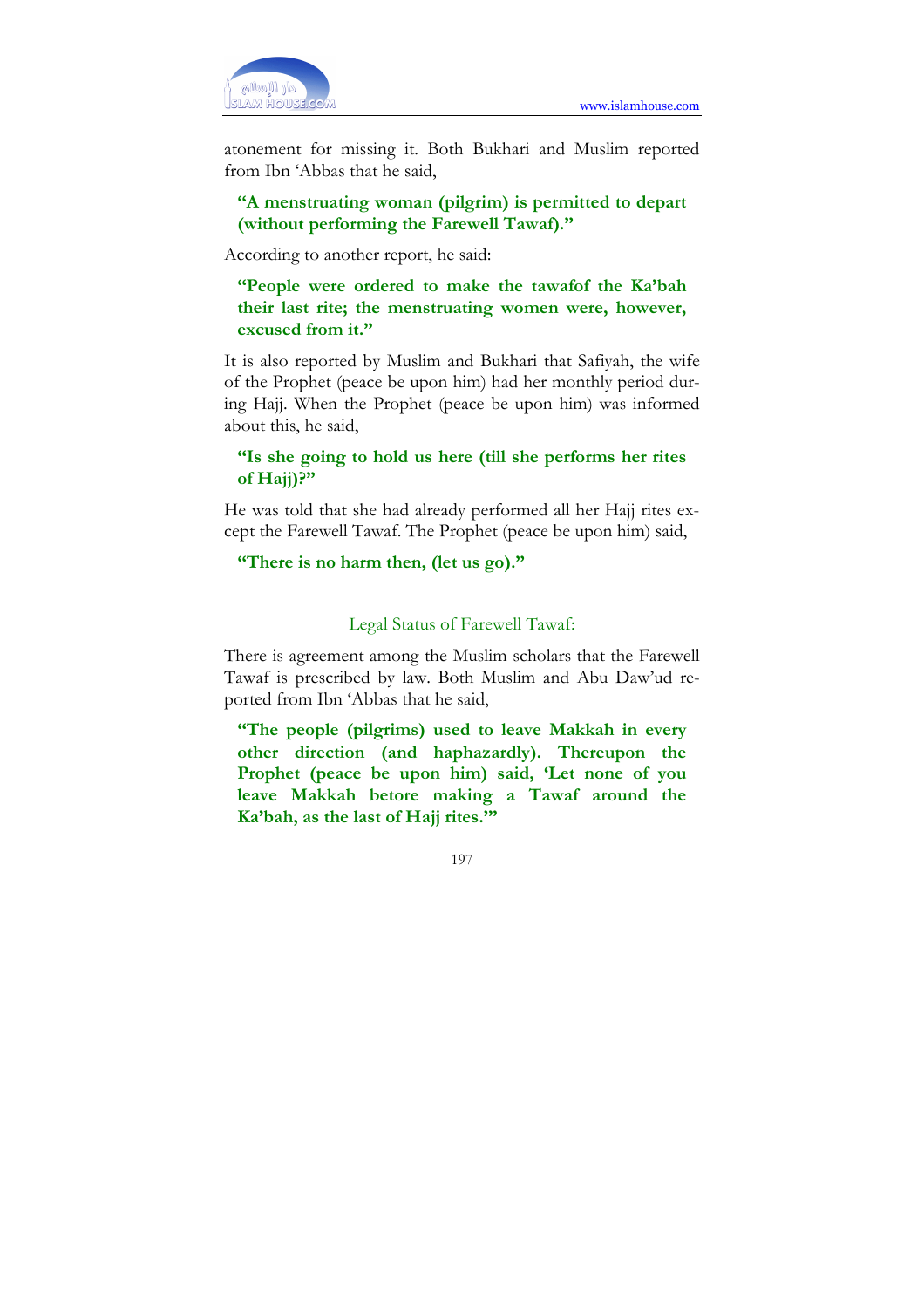There is disagreement, however, about its legal position. Malik, Dawu'd, and Ibn Al-Mundhir say it is sunnah and by leaving it one does not incur any penalty. Ash-Shafi'i is also of this view. The Hanafi and Hanbali schools, and, according to one report, Ash-Shafi'i, hold that it is obligatory, and a pilgrim who misses it must slaughter an animal to atone for it.

## Time for Farewell Tawaf:

One should perform this rite after finishing all other rites and just before leaving Makkah so that it is the last rite one performs as a pilgrim, as mentioned in the hadith given above.

After the completion of the Farewell Tawafa pilgrim must leave Makkah, without engaging in any selling or buying or staying on for long thereafter. A person engaging in any of these must repeat his Tawaf before leaving Makkah. One may, however, stop for a while in order to purchase necessary provisions. When departing, it is recommended that one should supplicate to Allah in these words as transmitted by Ibn 'Abbas:

Allahumma inni 'ahduka wa ibnu 'abdika wa ihnu 'amatika. Hamalatni 'ala ma sakhartali min khalqika wa satartanifi hiladika hatta ballaghtani-bini'matikailabaitika, waa'antani 'ala ada-i nusuki, fa-in kunta radita 'anni faz-dud 'anni ridan, wa illa fa-minal aana farda 'ani qabla an tan'a 'an baitika dari. Fa hadha awanu insirafi in azintali ghaira mustabdilin bika wa la bi-baitika, wa la raghibun 'anka wa la 'an baitika. Allahummafa-as-hebnil al 'afiyatafi badani wa sihatafi jismi wal 'ismata fi dini, wa ahsen munqalabi, warzuqni ta'ataka ma abqaitani, wajma' 1i balna khairai-dunyia wal akhirata, innaka 'ala kuli shai'in qadeer. "O Allah! I am your slave, son of

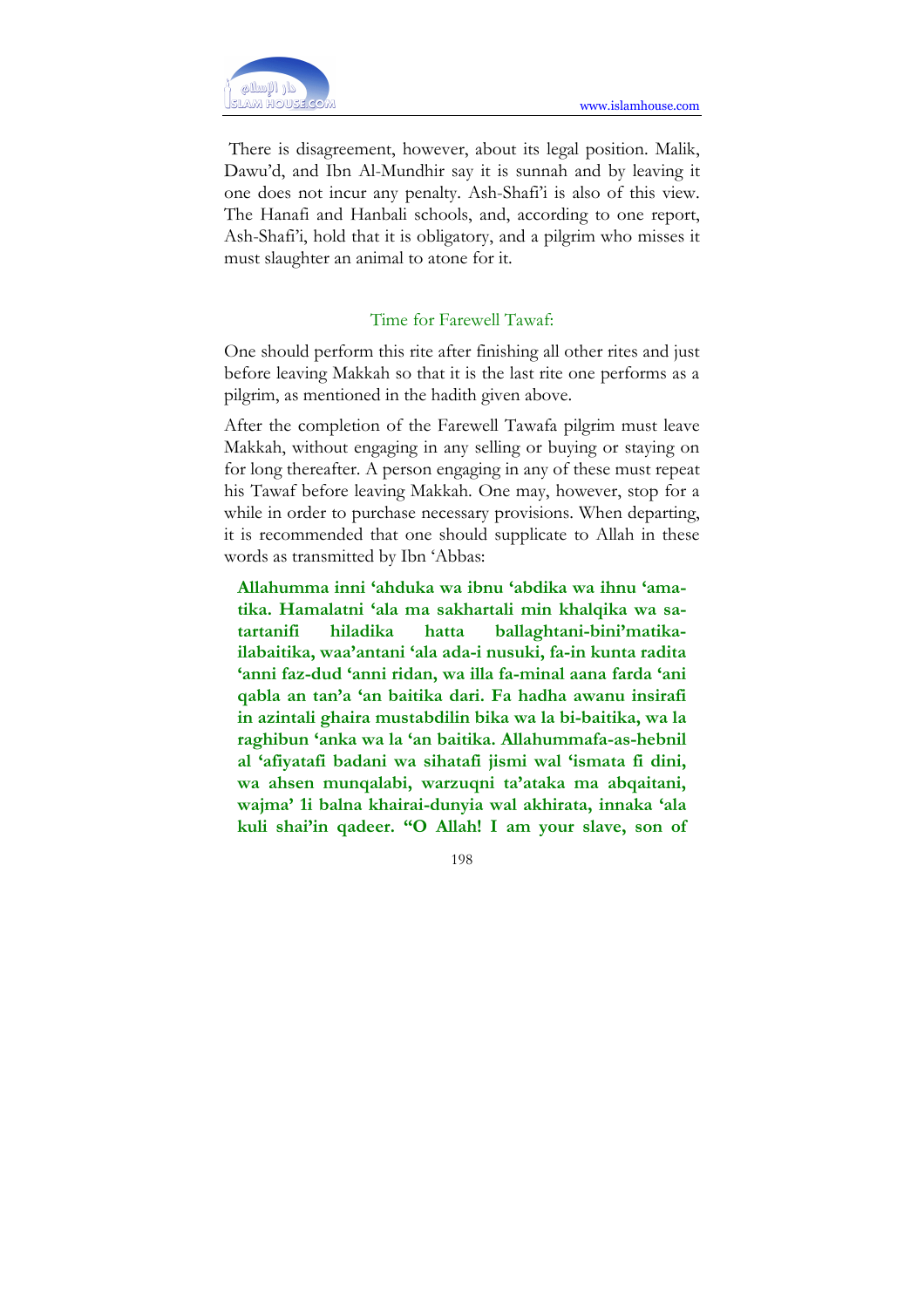

your slave, son of your maid slave. You enabled me to mount what You subjected to my service of Your creation. You protected me in this land of Yours, until You, by Your grace, brought me to Your House. You helped me perform rites of Hajj. O Allah! If You are pleased with me, increase Your pleasure with me. Otherwise, grant me Your pleasure before I depart from Your House. O Allah, now is the time for me to depart, by Your leave, without changing (my attitude) toward You and Your House, nor turning away from You or Your House. O Allah, grant me health in my body, purity in my religion, bless my return, and help me to obey You until You cause me to live, and combine for me the good of this world and the world to come. You have power over all things."

Ash-Shafi'i said, "I like that when leaving the House of Allah, a pilgrim should stand by Al-Multazam, and then make the supplication mentioned in the above hadith."

### On Performing Hajj and 'Umrah: A Brief Summary:

On approaching the miqat (the place fixed for taking on ihram), a pilgrim should trim his moustache, cut short his hair, clip his finger nails, and take a bath or make ablution, wear some perfume, and then don the ihram. He should offer a two rak'ah prayer, and then declare his or her intention to perform Hajj, or Hajj and 'Umrah, or 'Umrah only, as the case may be.

Wearing ihram and declaring intention for Hajj or 'Umrah is an essential part of both, and neither will be correct without these.

Specifying the kind of Hajj, whether it is if rad (Hajj only), tamattu ' (Hajj and 'Umrah combined with a break in between), or qi-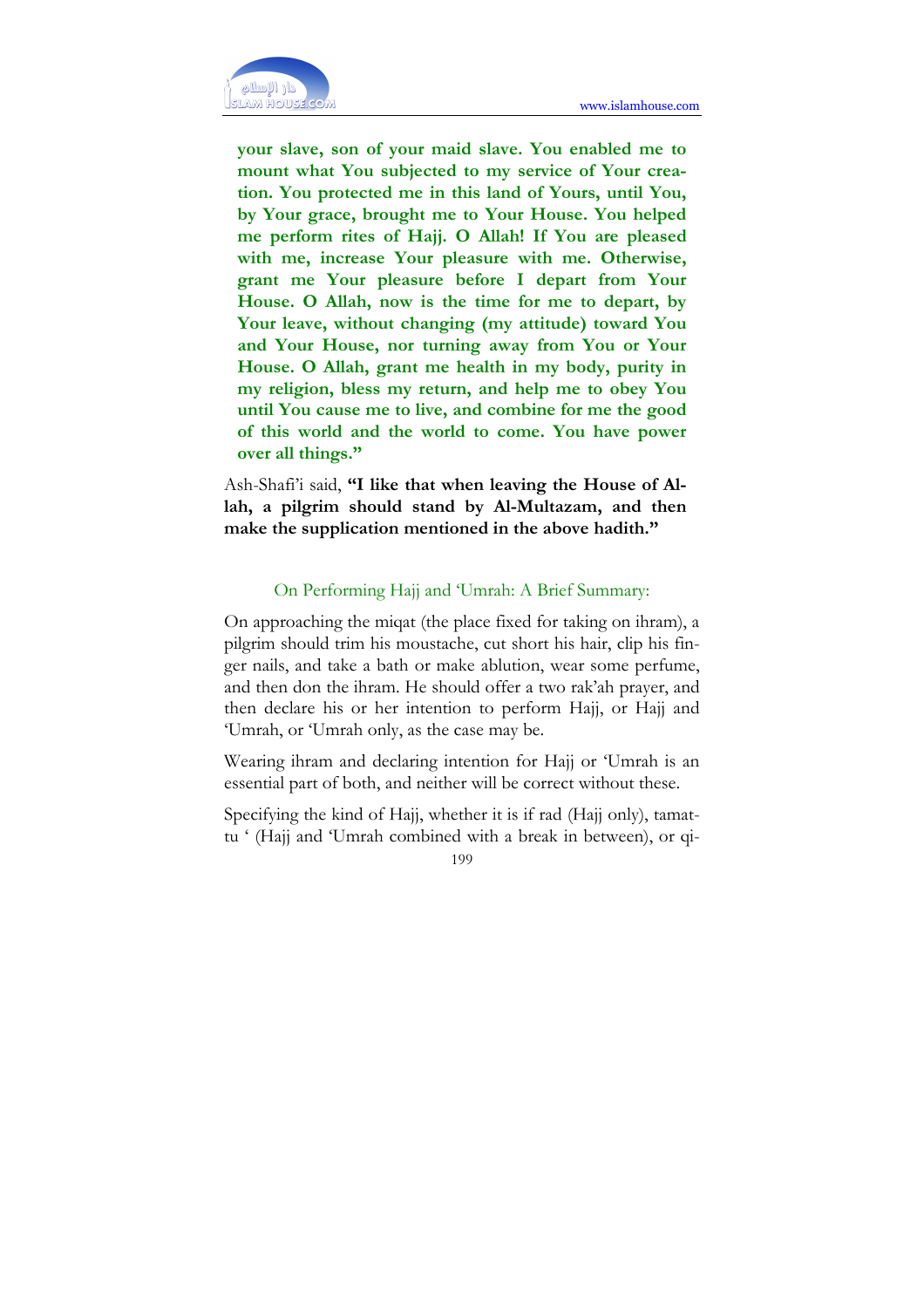

ran (Hajj and 'Umrah without a break), is not essential. If someone makes an intention of performing Hajj without specifying the kind, his ihram will still be valid, and he may perform any of the three kinds of Hajj.

As soon as he enters the state of ihram a pilgrim must utter talbiyah loudly, whenever he climbs a hill or goes down a valley, meets a group or a person, early in the morning, and after every prescribed prayer. When in a state of ihram, a person must avoid sexual intercourse and all things that lead to it; he must avoid wrangling and useless bickering, nor must he marry or join others in marriage. A muhrim must not wear any sewn clothes or shoes that cover his feet above his ankles. He must not cover his head, nor use any perfume, nor cut his hair or nails, nor engage in hunting any game, nor cut trees or grass within the Sacred Precincts of Haram.

When entering Makkah it is desirable that a pilgrim enter from its high iide. if possible. atter taking a bath at the Dhi Tawa well in Zahir. Then he should go to the Ka bah and enter the Sacred Mosque from the gate called Bab As-Salam, while uttering supplications of entry into the mosques and observing otheretiquette of entry with humility, fear, and talbiyah on his tongue.

On seeing the Ka'bah, he should raise his hands and supplicate to Allah for His bounties. Then he should directly proceed to the Black Stone, kiss it quietly or touch it with his hand and kiss the hand. If this is not possible and one cannot reach the Black Stone, one may just point toward it from a distance. After this one should begin his tawaf around the Ka'bah supplicating in words transmitted from the Prophet (peace be upon him).

In the first three rounds it is liked that the (male) pilgrim uncover his right shoulder and jog at a slow pace. In the remaining rounds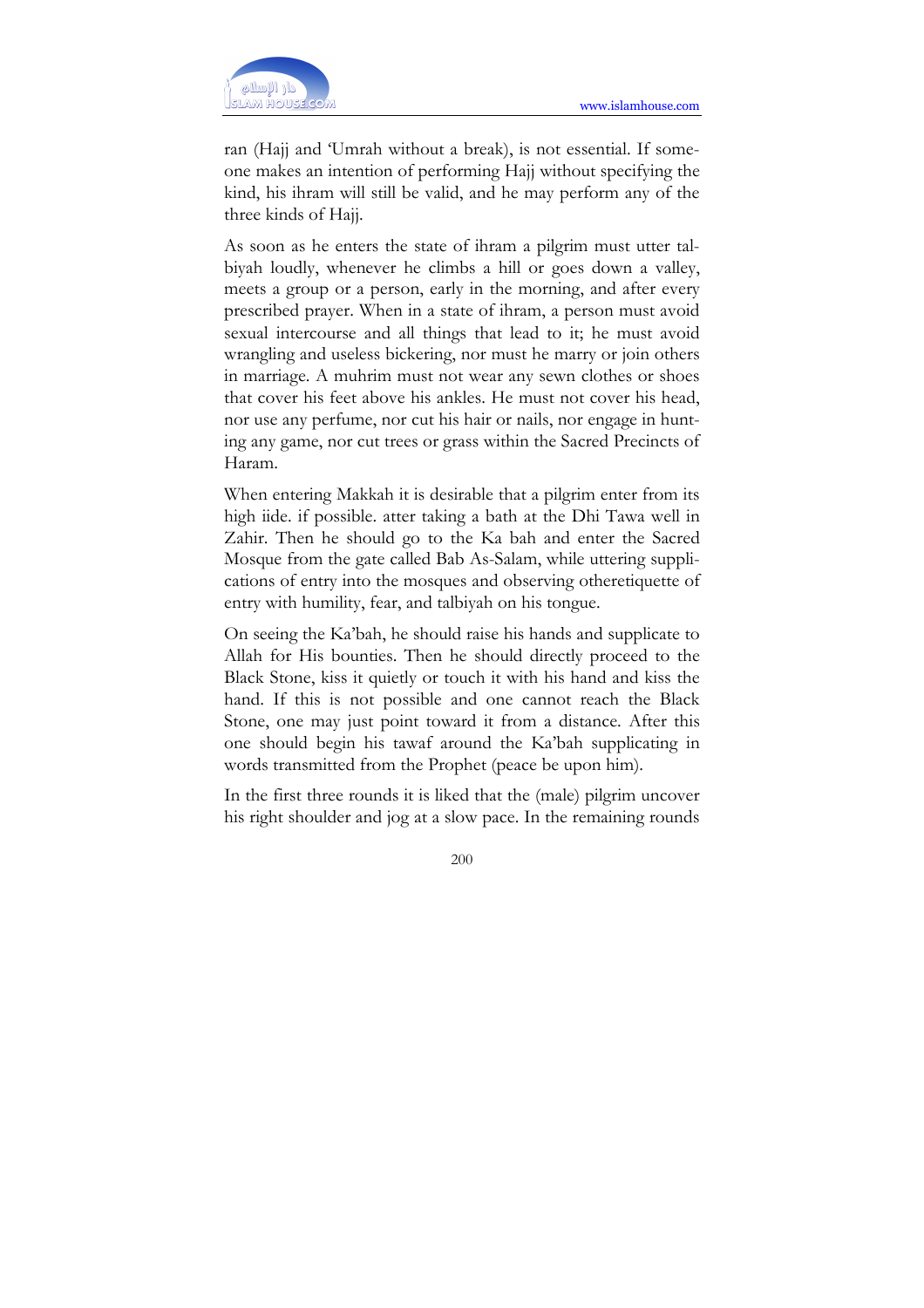

he may walk at a normal pace. It is sunnah to touch in every round the Yemeni Corner and to kiss the Black Stone. Atter completing (seven rounds of) the tawafthe pilgrim should go to the Station of Ibrahim in compliance with the command of Allah

## "And take the Station of Ibrahim as a place of prayer." (Qur'an 2.125)

There he should pray two rak'ahs of tawaf.

Now he should go to the well of Zamzam and drink of its water as much as possible. Thereafter the pilgrim goes to Al-Multazam and stands there and supplicates for himself to Allah for whatever good he may wish for in this world and the hereafter. After this he should (if possible) go to the Black Stone, and kiss it.

Then he should approach the (hill of) Safa through the As-Safa gate to begin his Sa'i in compliance with Allah's words

## "Behold! Safa and Marwah are among the symbols of Allah. So if those who visit the House in the season or at other times. should compass them, it is no sin." (Qur'an 2.158)

 He should climb the Safa, look towards Ka'bah. and then make supplication to Allah, using one transmitted from the Prophet (peace be upon him). After this he should climb down and start walking toward the (hill of) Al-Marwah as a start of his seven round walk between the two hills, while remembering Allah and supplicating to Him.

On approaching one of the two green markers, he should jog to the second green marker. And after that he should resume his normal walking speed toward Al-Marwah. Upon reaching Al-Marwah he should climb it, turn toward Ka'bah, and make supplications and glorify Allah. This will complete his one round.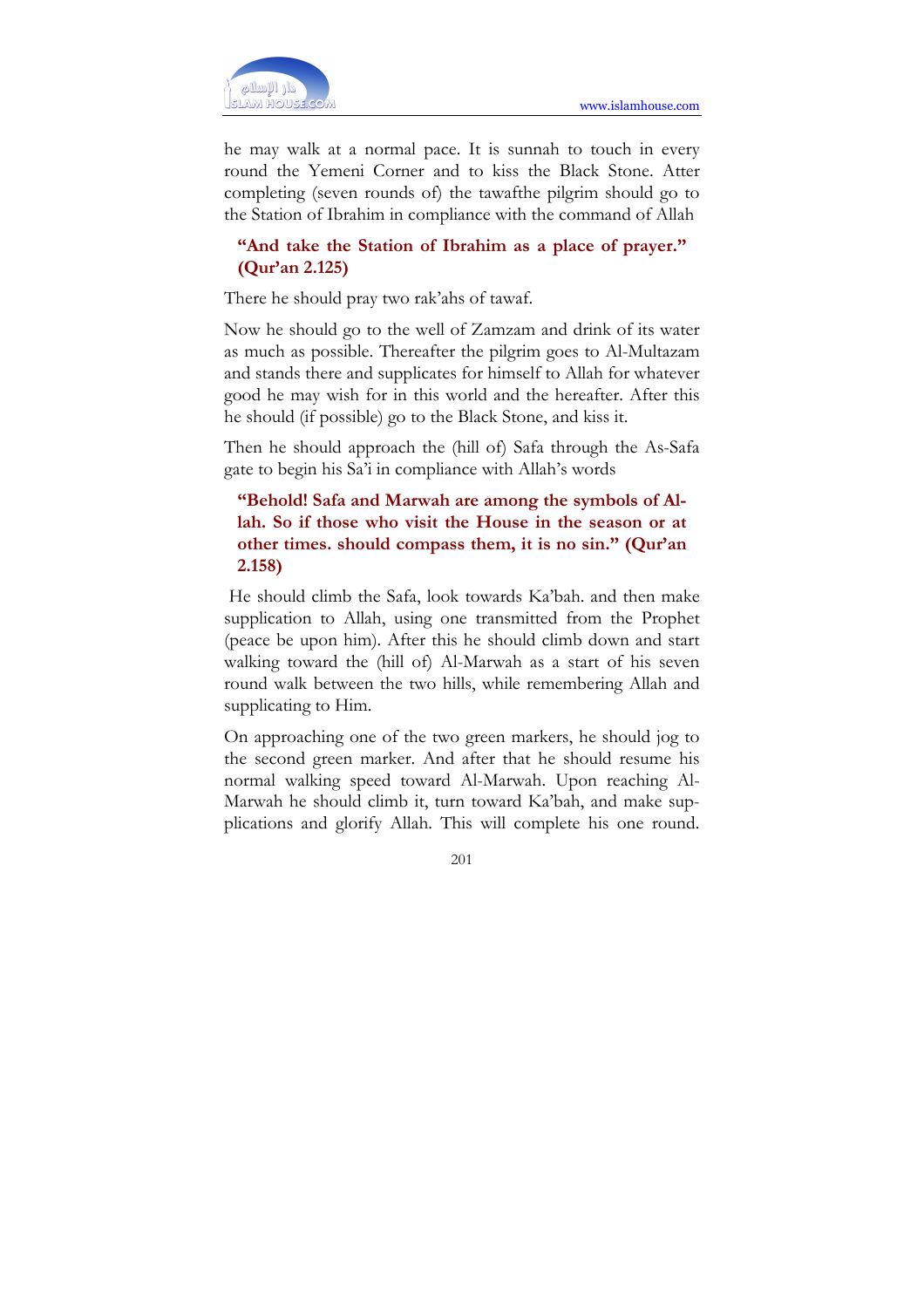

Then he should make the remaining six rounds in like manner, completing all seven rounds. This Sa'i is an essential (wajib) ritual of Hajj, and any pilgrim failing to perform it or a part of it must slaughter an animal to atone for this omission. Finally, if he is performing a Hajj Tamattu' (Hajj with an 'Umrah with a break between the two), he should either shave olf his head or trim his hair short. This would release him of all the restrictions of the state of ihram, and all things that were prohibited to him in that state become permissible for him, including sexual intercourse with his wife.

Those who intend to perform a Hajj Ifrad (Hajj only) or Hajj Qiran (Hajj and 'Umrah together without a break) they must continue in the state of ihram. On the 8th of Dhul-Hijjah those intending to perform Hajj Tamattu' will once more resume ihram from their residences and proceed to Mina, along with those who had continued in a state of ihram, and spend the night there.

At sunrise of the 9th of Dhul-Hijjah the pilgrims leave for Arafah, and (if possible) stay by the Mosque of Namira. There they take a bath and offer Zuhr and 'Asr prayers, making Qasr (shortening the prayers) and combining them at the earliest time behind an imam. If this is not possible then one may pray alone, as best as one can, combining and shortening the two prayers.

Pilgrims' stay at Arafah begins only atter the sun has passed its zenith. During this time one should stand by the rocks (of Arafah) or as close as possible, because this is where the Prophet (peace be upon him) used to take his stand. Staying at Arafah is the principal rite of Hajj, but climbing the Mount of Mercy is neither a sunnah nor should it be attempted.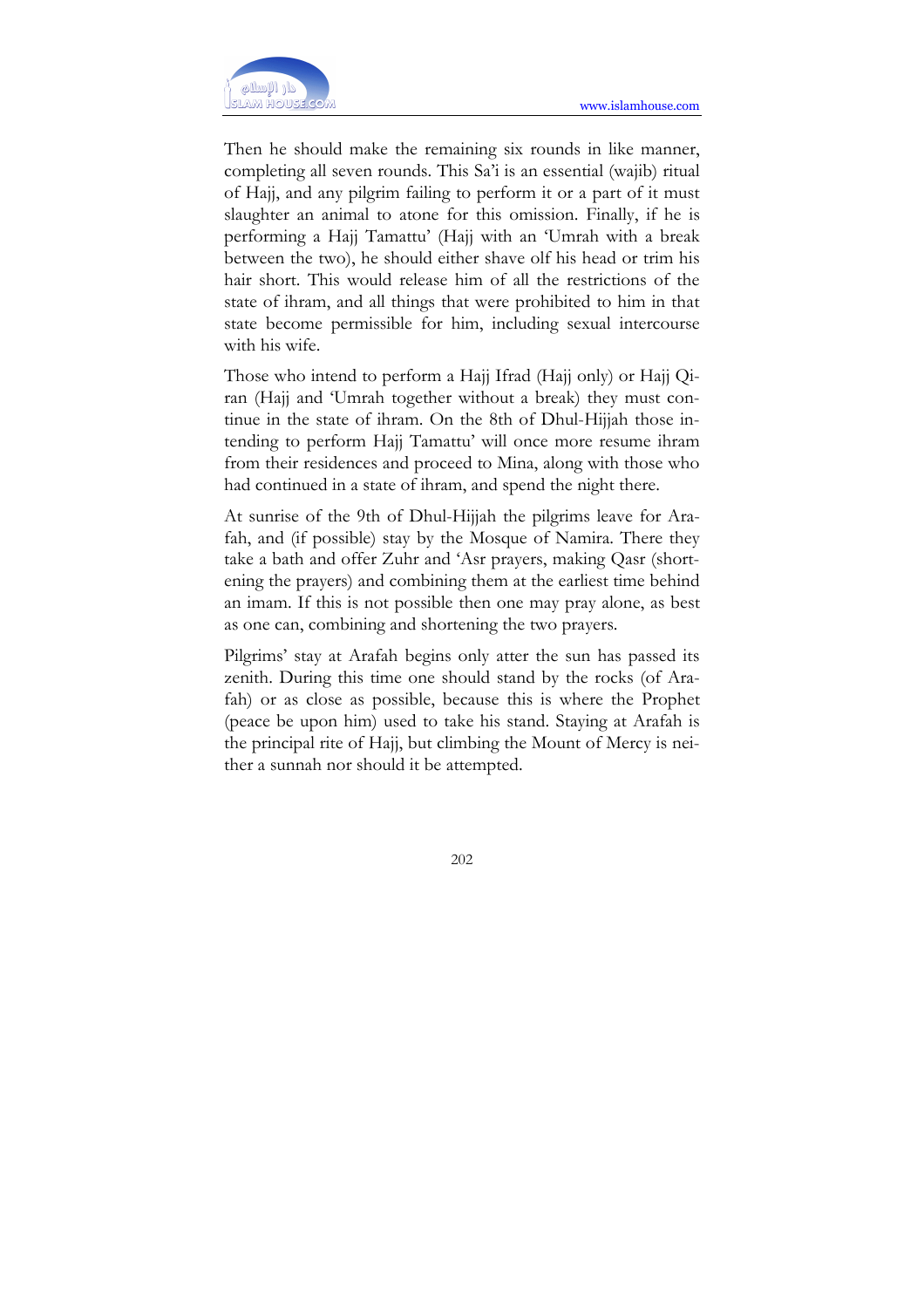

During this stay one should face the direction of Qiblah, glorify Allah and remember Him, and supplicate to Him as much as possible until nightfall.

After nightfall the pilgrims must leave for Muzdalifah, and reaching there, offer Maghrib and 'Isha prayers, combining them and offering them toward the the end of the usual time, and then spend the night there. At dawn the pilgrims stand by Al-Mash'ar al Haram (the Sacred Monument), and remember and glorify Allah until it is broad daylight. Thereafter they should return to Mina after picking up their pebbles from Muzdalifah.

Standing by the Sacred Monument is essential (wajib), and anyone failing to do so is required to offer a sacrifice in atonement.

After the sunrise, a pilgrim must throw seven pebbles at Jamarah Al-Aqabah. Then he should slaughter his sacrificial animal, if possible, shave off or cut his hair short. This will release him frolll the restrictions of ihram. and he may engage in any normal activity except sexual intercourse with his wite. He must then return to Makkah to perform Tawaf Al-Itadah an essential part of Hajj, and also known as Tawaf Az-Ziyarah. He should perform it in the same manner as he had earlier performed Tawaf Al-Qudum. If the pilgrim is performing Hajj Tamattu', he must perform a Sa'i after this Tawaf Al-Ifadah. For a pilgrim performing Hajj Qiran or Ifrad, this second Sa'i is not essential, if on arriving in Makkah he had performed a Tawaf Al-Qudum.

After this tawaf - Tawaf-Al-Ifadah - a pilgrim may engage in all normal lawful activities including sexual intercourse with his wife.

The pilgrim must now return to Mina and stay overnight there. This overnight stay at Mina is essential and for abandoning it one must atone by offering a sacrifice. After midday on the 11th of Dhul-Hijjah, the pilgrim must throw pebbles at the three Jama-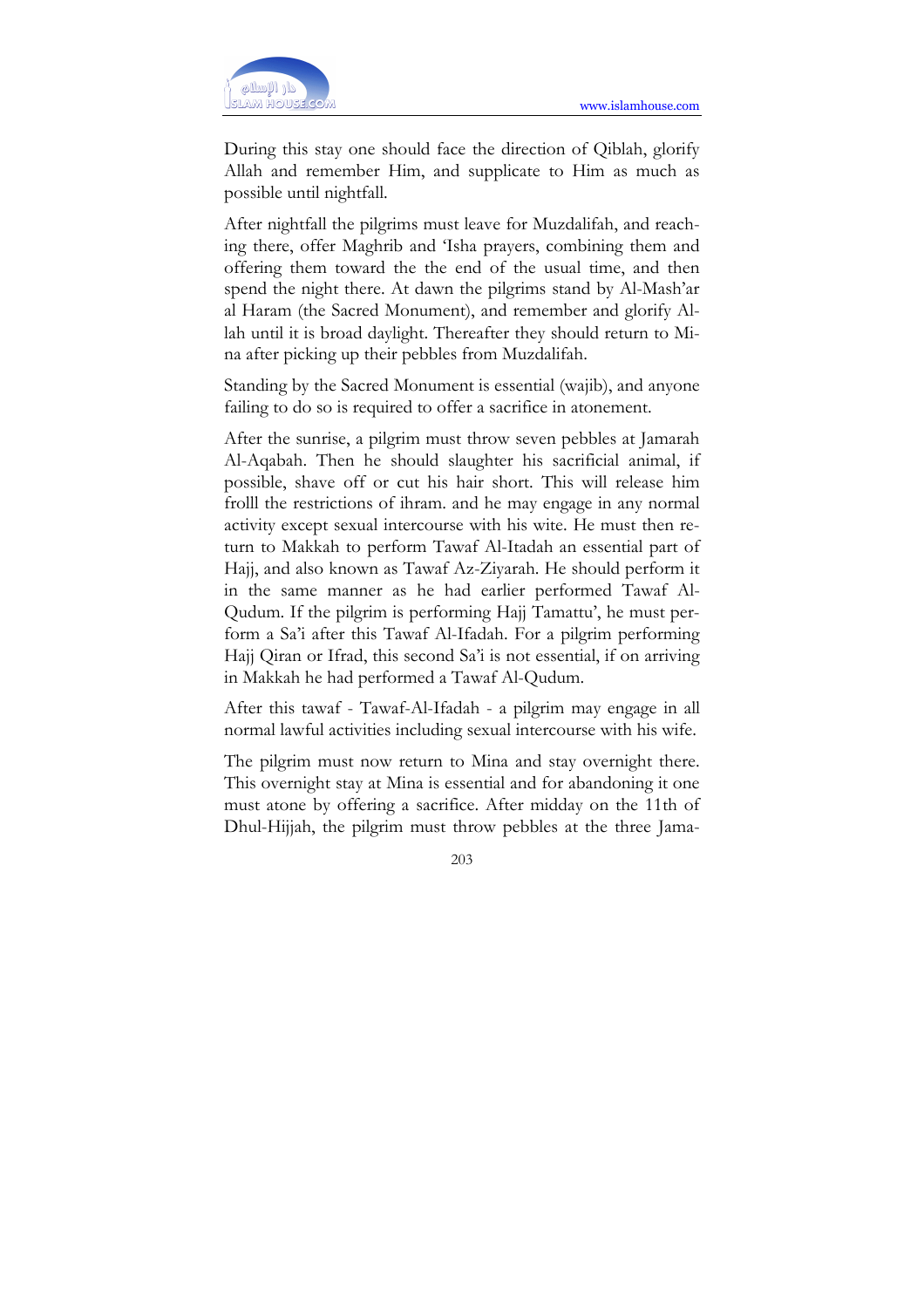

rahs, starting with the one nearest to Mina, then the middle one, and stand for a while invoking and supplicating to Allah. Then he should go to the last Jamarah, throw pebbles at it, and leave without stopping there. A pilgrim should finish throwing pebbles at the three Jamarahs well before the sunset. On the 12th of Dhul-Hijjah he should repeat the rites of the previous day.

Having thrown the pebbles a pilgrim is free either to return to Makkah before the sunset of the 12th of Dhul-Hijjah, or spend the 13th of Dhul-Hijjah as well in Mina, and throw pebbles at the Jamarahs. Throwing pebbles is an essential rite of Hajj and for failing to do so one must offer a sacrifice. After returning to Makkah if the pilgrim desires to return to his home country he must perform TawafAI-Wida' or Farewell Tawaf, which is also an essential rite of Hajj. In case he is unable to perform it, and if he has not crossed the miqat, he should return to Makkah and perform it, or else sacrifice a sheep. In short, the essential rites of Hajj and 'Umrah are: declaring ihram from miqat, tawaf, Sa'i, halq (shaving one' s hair) or qasr (or cutting one' s hair short). With these the rituals of 'Umrah are completed. In the case of Hajj one has to perform certain additional rites. The essential rites of Hajj are spending a Day at Arafah, throwing pebbles at Jamarahs, Tawaf Al-lfadah, staying in Mina, slaughtering an animal, shaving or cutting one's hair short. This is a brief summary of all the rites of Hajj and 'Umrah.

### Going Back Home After the Hajj:

Abu Hurairah reported that the Prophet said.

"Traveling is but a sort of torture. One is prevented from (properly) eating and drinking. So when one of you (travels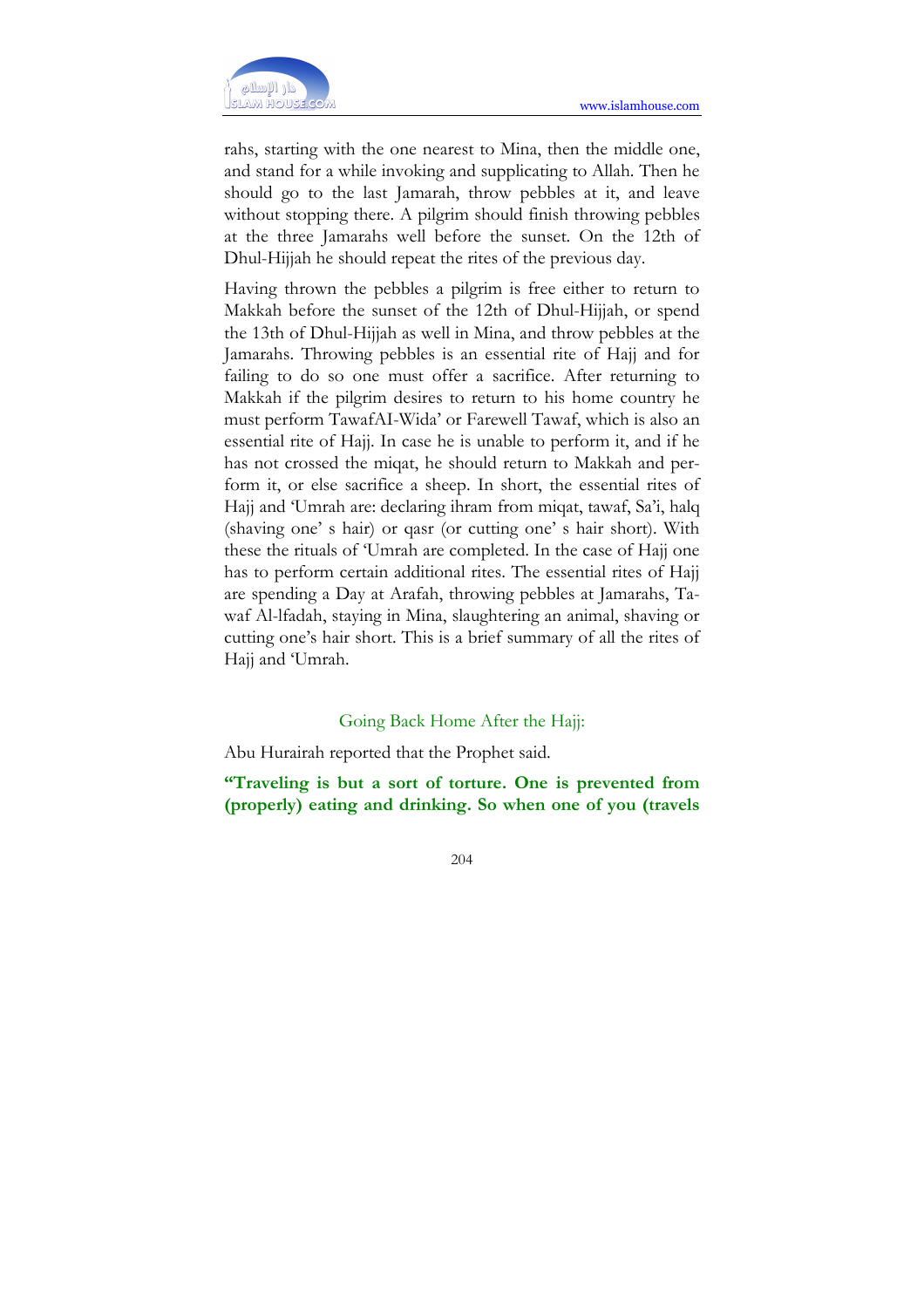

and) accomplishes his work, he must hasten back to his family."

This is reported by Bukhari and Muslim. 'Aishah reported that the Prophet (peace be upon him) said,

## "When one of you has performed Hajj, he should hasten back to his family, for that will increase his reward."

This was reported by Ad-Daraqutni.

Muslim has reported from Al-'Ala bin Al-Hadrami that the Prophet (peace be upon him) said,

## "A pilgrim from abroad may stay for three (days) after completing his Hajj."

#### Al-Ihsar (Or Blockading):

Al-Ihsar (as used in the Qur'an) means blocking the path to the House of Allah. Allah says,

## "And complete the Hajj or 'Umrah in the service of Allah. But if you are prevented (from completing it) send an offering for sacrifice." (Qur'an 2.196)

This verse was revealed at the time of Hudaibiah when the Prophet (peace be upon him) was prevented from visiting the Sacred Mosque. By implication it means being prevented from making tawaf in the case of 'Umrah, or spending the Day at Arafah and making Tawaf Al-lfadah in the case of Hajj. There is disagreement among the scholars, however, on what constitutes a state of prevention or blockading. Malik and Shafi'i hold that such a state refers to a blockade by an enemy, for the verse was revealed about the Prophet (peace be upon him) who was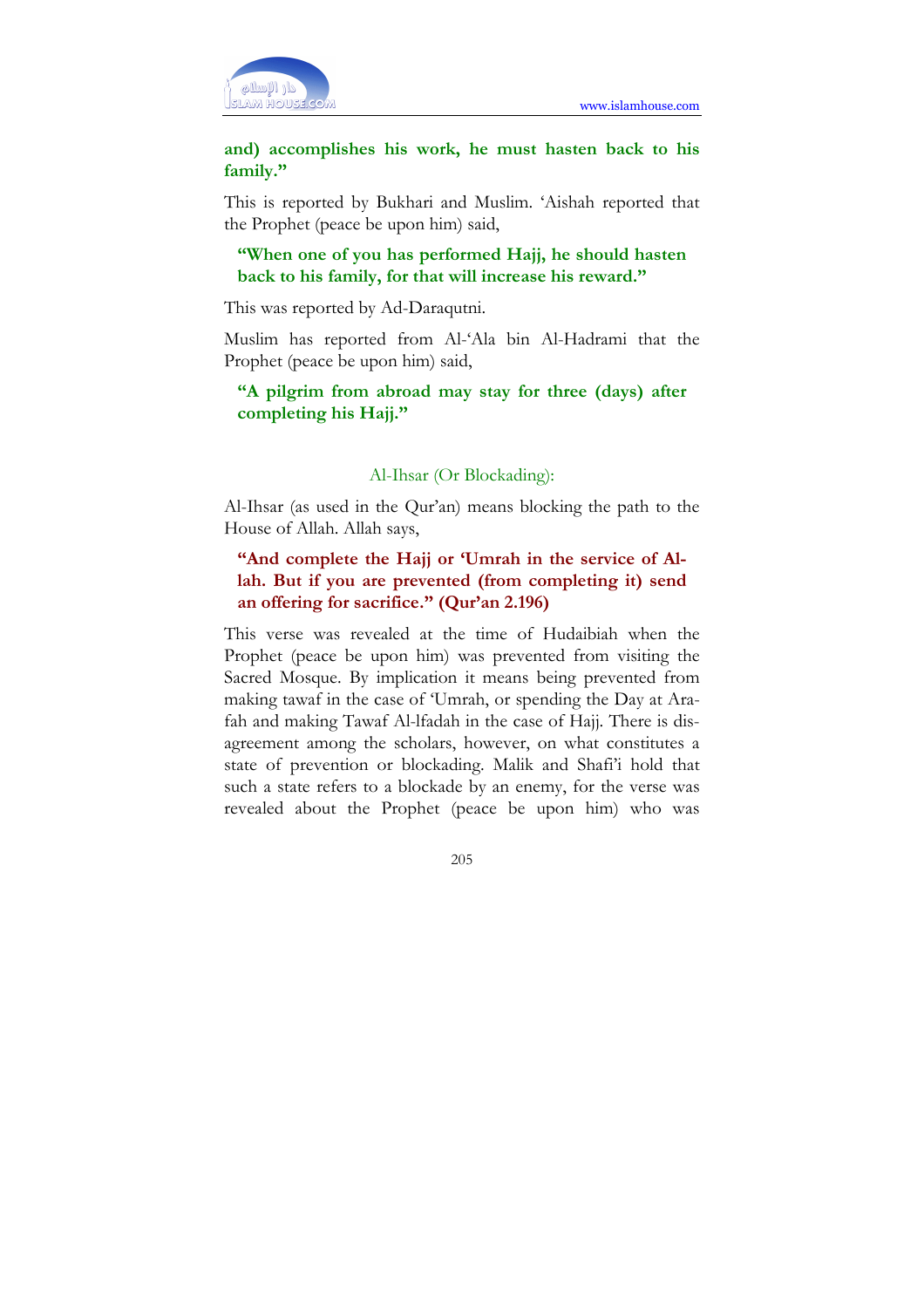

blocked from performing an 'Umrah. Ibn 'Abbas also holds a similar view.

Most scholars including the Hanafites and Ahmad, however, are of the opinion that a person is deemed blocked when he is prevented from approaching the House of Allah, by reason of an enemy force (A force of disbelievers or a rebel group) or a sickness which could worsen by motion or travel, a state of fear (and insecurity), loss of provisions, or in the case of a woman, the death of her mahram accompanying her, or any other similar cause. Ibn Mas'ud even gave a verdict that a man bitten by a snake is also considered among the prevented ones.

These scholars base their argument on the fact that the words "But if you are prevented" used in the above Qur'anic verse about the Prophet (peace be upon him) are general and are not limited to any specific cause of prevention. This is the strongest view on this subject.

### Prevented Person to Slaughter a Sheep or a Bigger Animal:

The verse is quite clear in that a prevented person may slaughter any animal he is able to afford. Ibn 'Abbas reported that when the Prophet (peace be upon him) was prevented from performing 'Umrah (by the Quraish) he shaved his head, consorted with his wives, and slaughtered his animal. The next year he performed an 'Umrah to make up for the year that he had missed. This was reported by Bukhari. The majority of scholars in light of this hadith hold the view that a prevented person must slaughter a sheep, a cow or a camel. Malik, however, differs with this opinion and says slaughtering an animal is not essential.

The author of Fath ul 'Alam remarks, "Malik is right in his opinion, because all the Companions of the Prophet (peace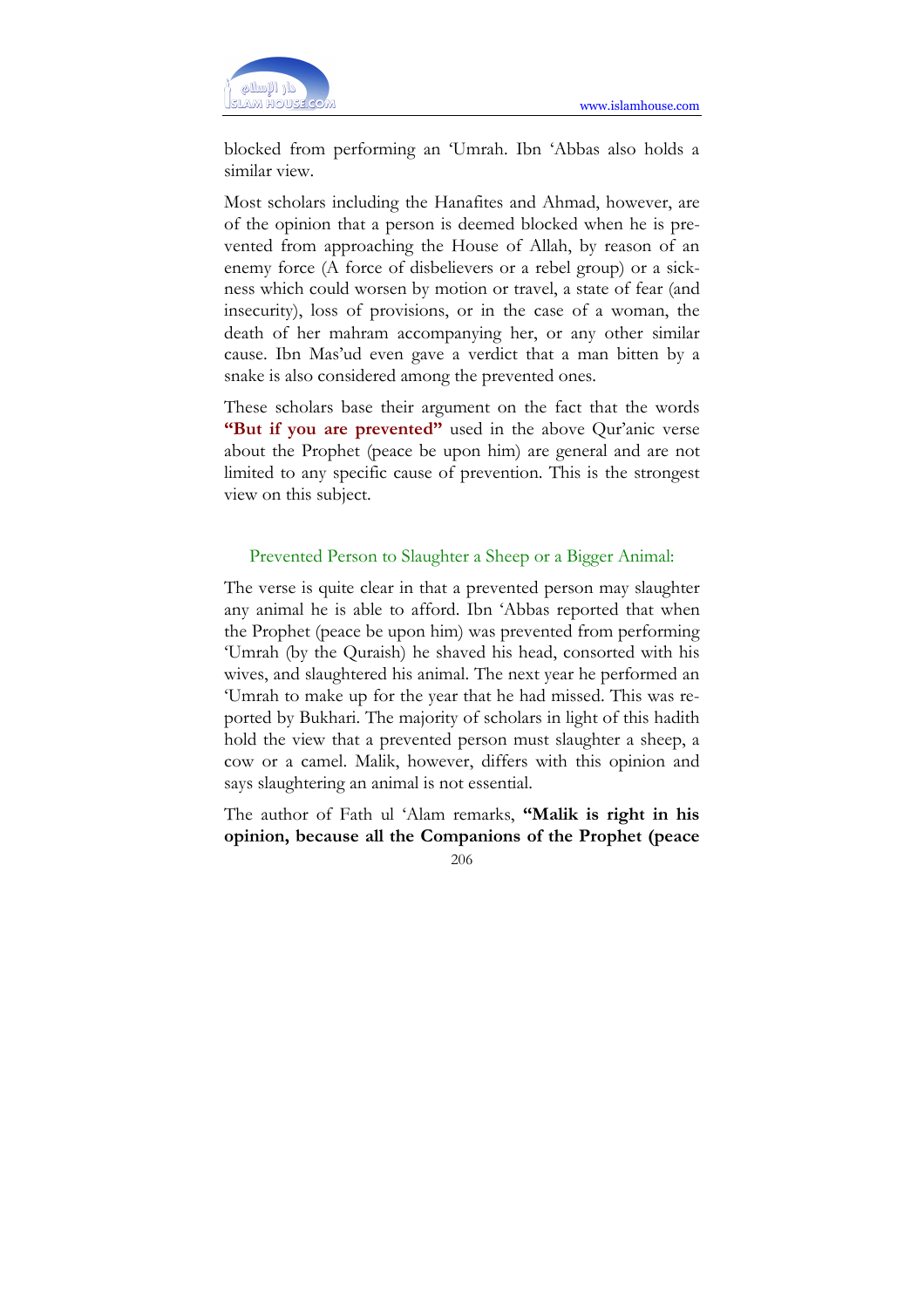

be upon him) who were prevented with him (at Hudaibiyah) did not have animals with them to slaughter after they were unable to perform 'Umrah. The Prophet (peace be upon him) slaughtered his animal which he had brought along with him from Madinah." There is no implication of any obligation in the verse. Rather, it is the Prophet (peace be upon him) who is referred to in the Qur'anic verse (48.25):

"They are the ones who denied revelation and hindered you from the Sacred Mosque and sacrificial animals."

#### Place for Slaughtering the Prevented Animals:

The author of Fath ul 'Alam says: 'The scholars disagree concerning the place of slaughter on the Day of Hudaibiah whether it was within or outside the Sacred Precincts of Haram.' Apparently the words of Allah

### "and they hindered you from the Sacred Mosque and sacrificial animals"

suggest that the animals were slaughtered outside the Sacred Precincts of Haram. There are various views concerning this. One view - the majority view - is that a prevented person may slaughter his sacrificial animal within or outside the Sacred Precincts of Haram. Another view, the view of the Hanafi School is that he must slaughter it within the Sacred Precincts of Haram. A third view, the view of Ibn 'Abbas and a group of scholars, is that if a prevented person is in a position to send his sacrificial animal to the Precincts of Haram he must slaughter it there, and only then terminate his ihram. If this is not possible then he may slaughter it at the place where he is prevented.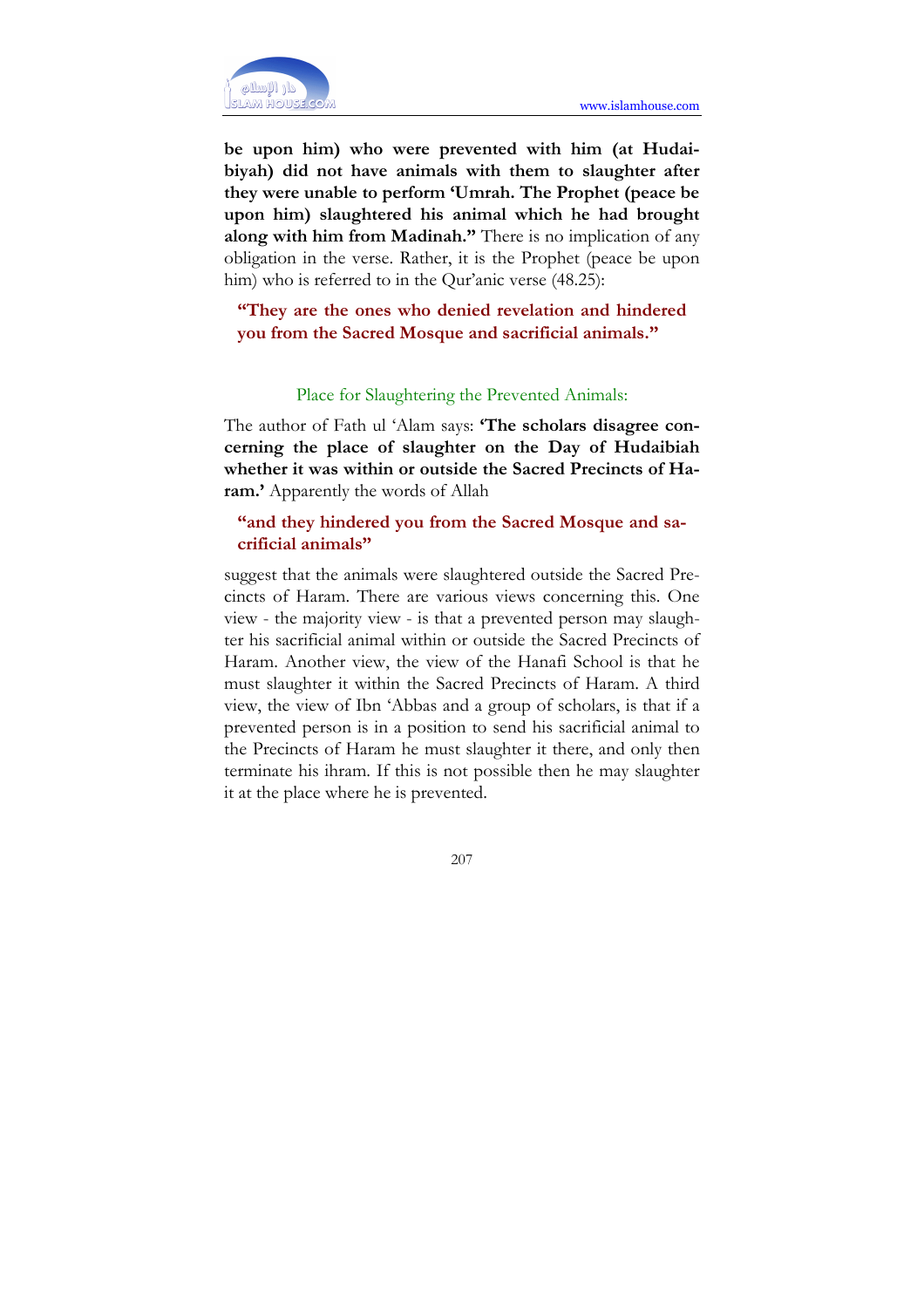

A Prevented Person Not Required to Repeat His Hajj Except the Obligatory Hajj:

Commenting on the Qur'anic verse

"But if you are prevented (from completing it) send an offering for sacrifice,"

Ibn 'Abbas said,

"If one intended to perform either Hajj or 'Umrah, but was prevented from approaching the House of Allah, then he must slaughter whatever animal he can afford, a sheep or a larger animal."

If a person intended to perform the obligatory Hajj (and he was prevented), he must make it up later, but if he was intending a supererogatory Hajj, he does not have to make up for it. Malik said that he was told that the Prophet (peace be upon him) and his Companions came to Hudaibiah, and there they slaughtered their animals, shaved their heads, terminated their ihram, and resumed their normal course of life, without having first made Tawaf of Ka'bah or without the sacrificial animals reaching the Ka'bah.

Likewise there is no record, according to Bukhari, that the Prophet (peace be upon him) ordered his Companions to make up for their (missed) 'Umrah or return to the Sacred Mosque to repeat it, although Hudaibiah is outside the Sacred Precincts of Haram. Ash-Shafi'i holds that a prevented person may slaughter his sacrificial animal at the place he is stopped and terminate his ihram and resume his norrnal life. He is not required to make up for what he missed, because Allah has not mentioned any such thing.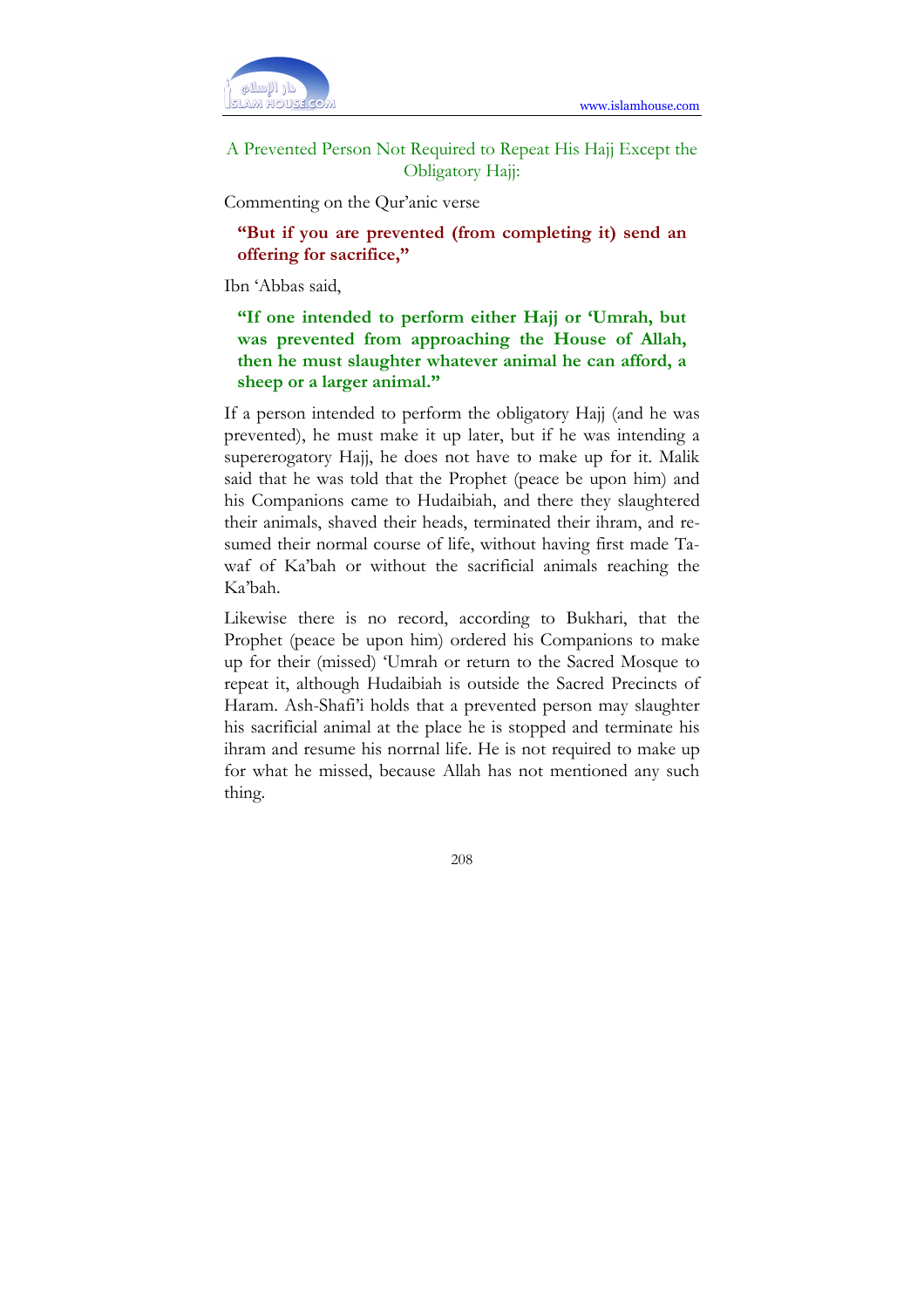

Ash-Shafi'i adds, "For we know from the recorded reports that some of the people who were with the Prophet (peace be upon him) at the time of Hudaibiah did not return the next year to make up for their missed 'Umrah. They were not forced to stay back for any excuse, sickness or worldly business. If making up for the 'Umrah were essential the Prophet (peace be upon him) would have certainly commanded them to join him and not to stay back."

Continuing, he further says, "This 'Umrah was called the 'Umrahtul Qada (or 'Umrah performed in order to make up for the missed 'Umrah) because of the the dispute between the Prophet (peace be upon him) and the Quraish, and not because it was essential (wajib) and had to be made up later by another 'Umrah."

## A Muhrim Terminating Ihram Because of Illness or Some Other Reason:

Many scholars hold it to be permissible for one to set a condition when entering the state of ihram that one will be relieved of it if one fell ill. Muslim has reported from Ibn 'Abbas that the Prophet (peace be upon him) told Daba'ah,

## "Perform Hajj but set a condition that you shall be relieved of the ihram whenever you are prevented (due to illness, etc.,)."

ln such a case if a pilgrim is prevented from performing Hajj or 'Umrah for any reason, illness or something else, he may terminate his state of ihram and not be required to slaughter any animal, or fast in atonement.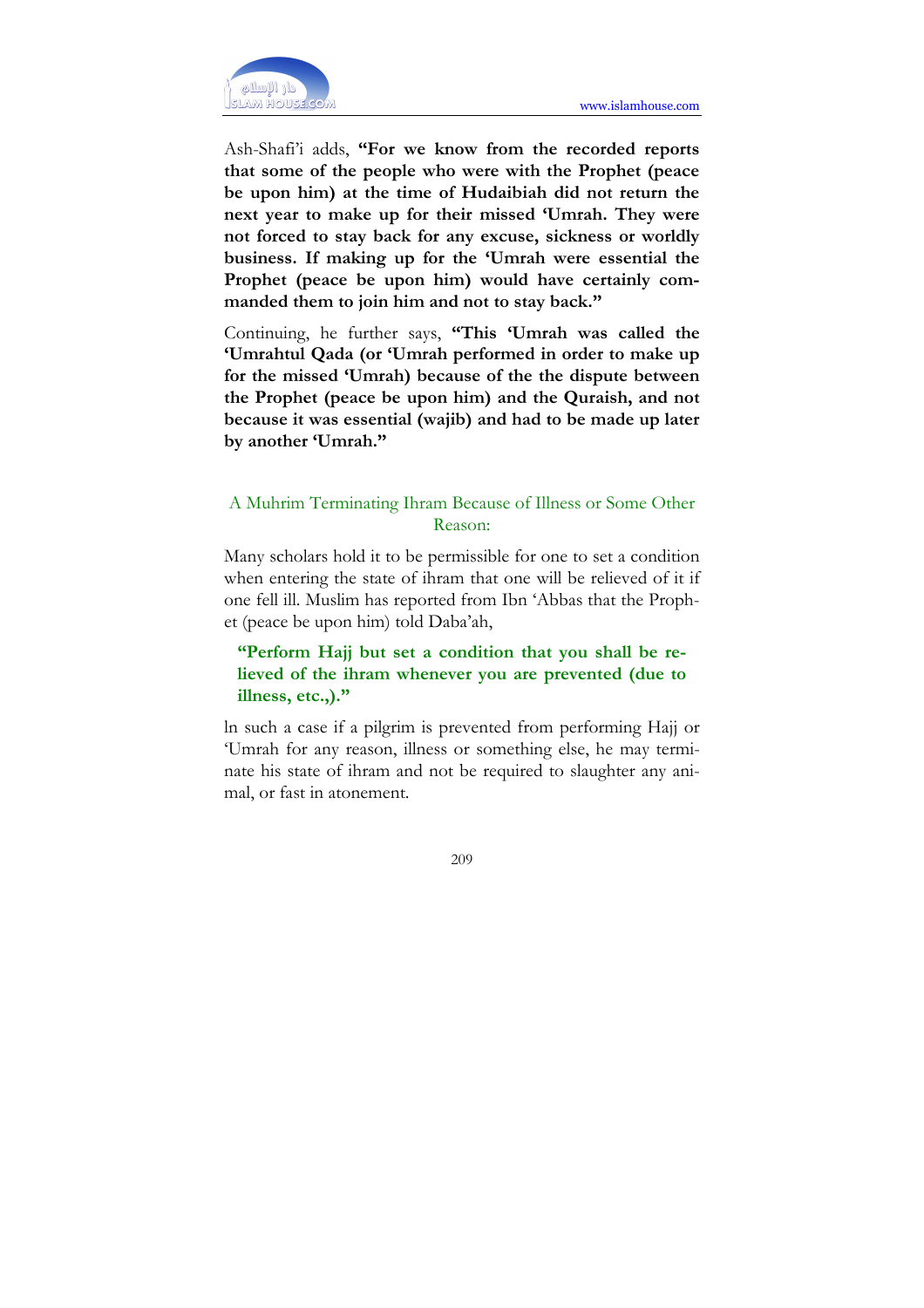

### Covering of the Ka'bah:

In the pre-lslamic period the Arabs used to cover the Ka'bah with a cloth covering. When Islam prevailed it retained this tradition. Al-Waqidi has stated that Isma'il bin Ibrahim bin Abu Habibah reported from his father that in the Days of Ignorance the Ka'bah was covered with rugs made of red skin. Later on the Prophet (peace be upon him) covered it with Yemeni cloth, while 'Umar and 'Uthman covered it with an Egyptian white cloth, Qabati. Hajjaj covered it with silk brocade. The first one to cover it was a man from Tubba' of Yemen called As'ad al-Himairi.

Ibn 'Umar used to choose the best and most expensive Qabati, Egyptian cloth, and send it as covering for the Ka'bah. This is reported by Malik. Al-Waqidi has also reported from Ishaq bin Abu Abd bin Abu Ja'far Mohammad bin Ali that he said, "The people used to send cloth coverings for the Ka'bah, and likewise they sent to it sacrificial camels loaded with Yemeni cloth."

Yazid bin Mu'awiyah covered it in silk brocade, and so did Ibn Az-Zubair afterwards. He used to delegate Mus'ab bin Az-Zubair to send a covering for the Ka'bah which was changed on 'Ashura (the 10th of Muharram). Sa'id bin Mansur has reported that

"Umar bin Al-Khattab used to take down the old cover of Ka'bah, every year, cut it into pieces, and distribute them among the pilgrims who used them as shelter from the heat of Makkah."

Perfuming the Ka'bah:

Aishah said,

"Perfume the Ka'bah, because this is a part of purifying it."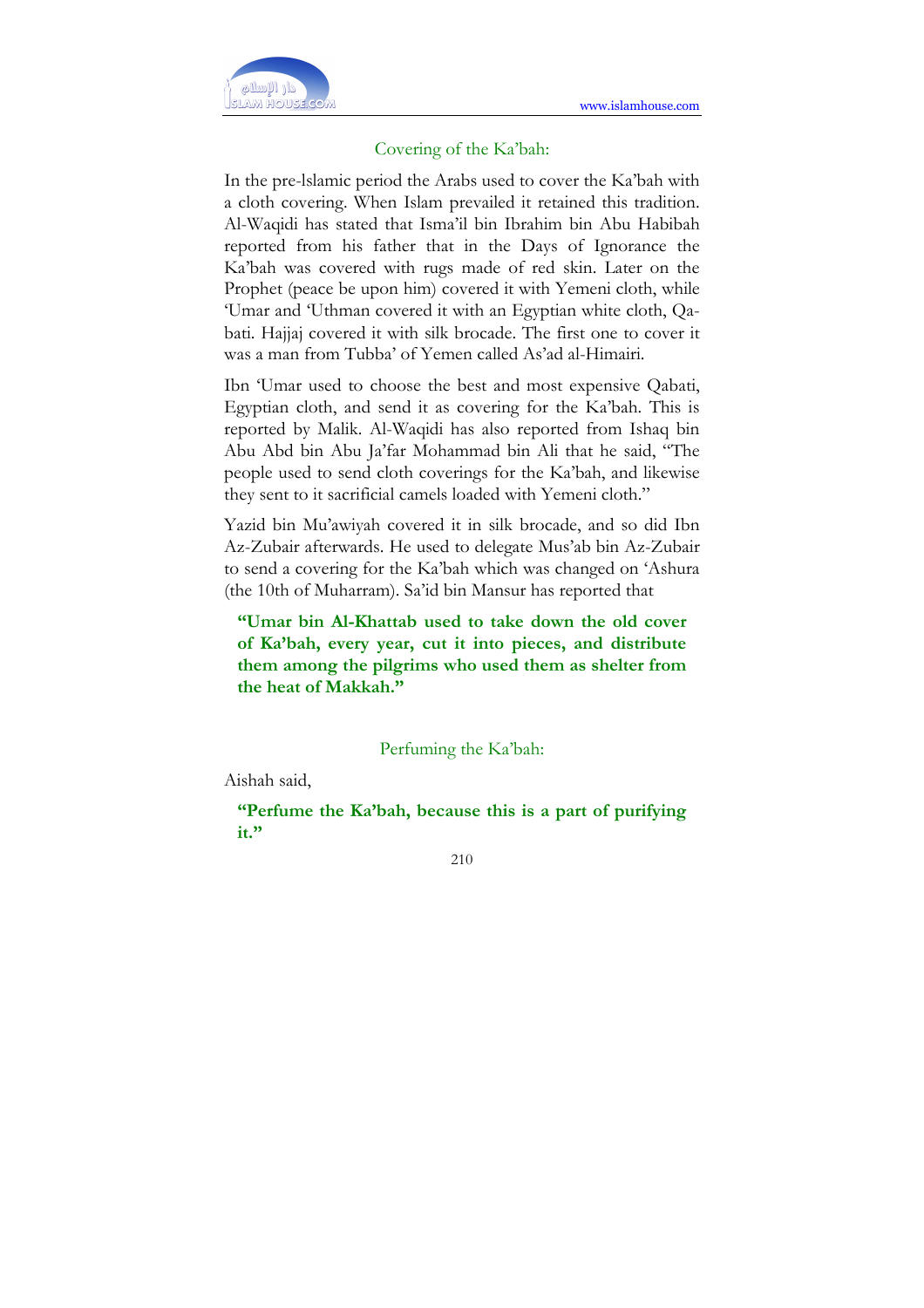Ibn Az-Zubair used to perfume the entire interior of the Ka'bah. He used to burn one pound of incense in the Ka'bah daily, but on Friday, he burnt two pounds of incense.

### Prohibition of Profane Acts in Haram:

Allah says in the Qur'an (22.25):

"And any whose purpose therein is profanity or wrongdoing, them will We cause to taste of a most grievous penalty."

Abu Daw'ud reported from Musa bin Badhan that he said, "I went to Ya'la bin Amayyah, who said, 'the Prophet (peace be upon him) said,

## "Hoarding food in the Sacred Mosque is committing an act of profanity."

Bukhari in his At-Tarikh Al-Kabir reported from 'Umar that he said,

## "Hoarding food is a profane act."

Ahmad reported that Ibn 'Umar came to Ibn Az-Zubair who was sitting in Al-Hijr (The area attached to Ka'bah and also called Hijr Isma'il) and said,

"O Ibn Az-Zubair! Be mindful of acts of profanity while in the Haram of Allah! I bear witness that I heard the Messenger of Allah (peace be upon him), saying, 'A man of Quraish shall violate its sanctity.'"

The words of another report are

"a man from the Quraish will commit acts of profanity in it. His sins will be equivalent to the sins of humans and

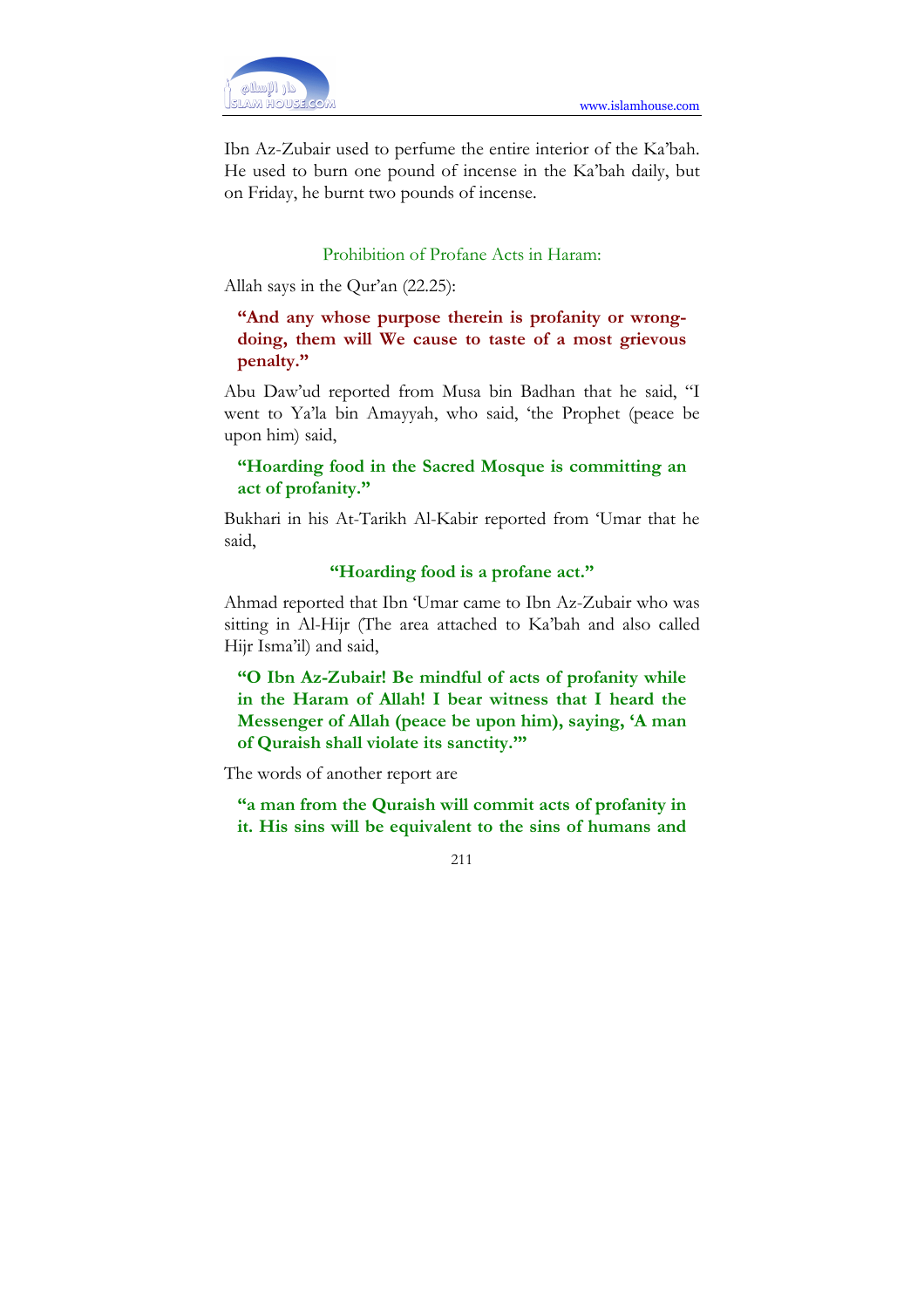

## Jinns combined, if weighed against them. Be mindful that you are not that man."

Mujahid said that good deeds multiply (many fold) in Makkah as do the sins. Ahmad was once asked,

### "Are the sins recorded more than once?"

He replied,

"No, except in Makkah because of the sanctity of that city."

## Invasion of Ka'bah:

Bukhari and Muslim reported from 'Aishah that the Prophet (peace be upon him) said,

"An army will attack the Ka'bah. When they reach a desert they will all be caused to be swallowed up by the earth, to the last man."

'Aishah asked,

"O Messenger of Allah, how is that, because among them there may be some pious and good people and others who are not with them?"

The Prophet (peace be upon him) said.

"They will all be swallowed up by the earth, but then they will be restored to life (on the Judgment Day) according to their intentions."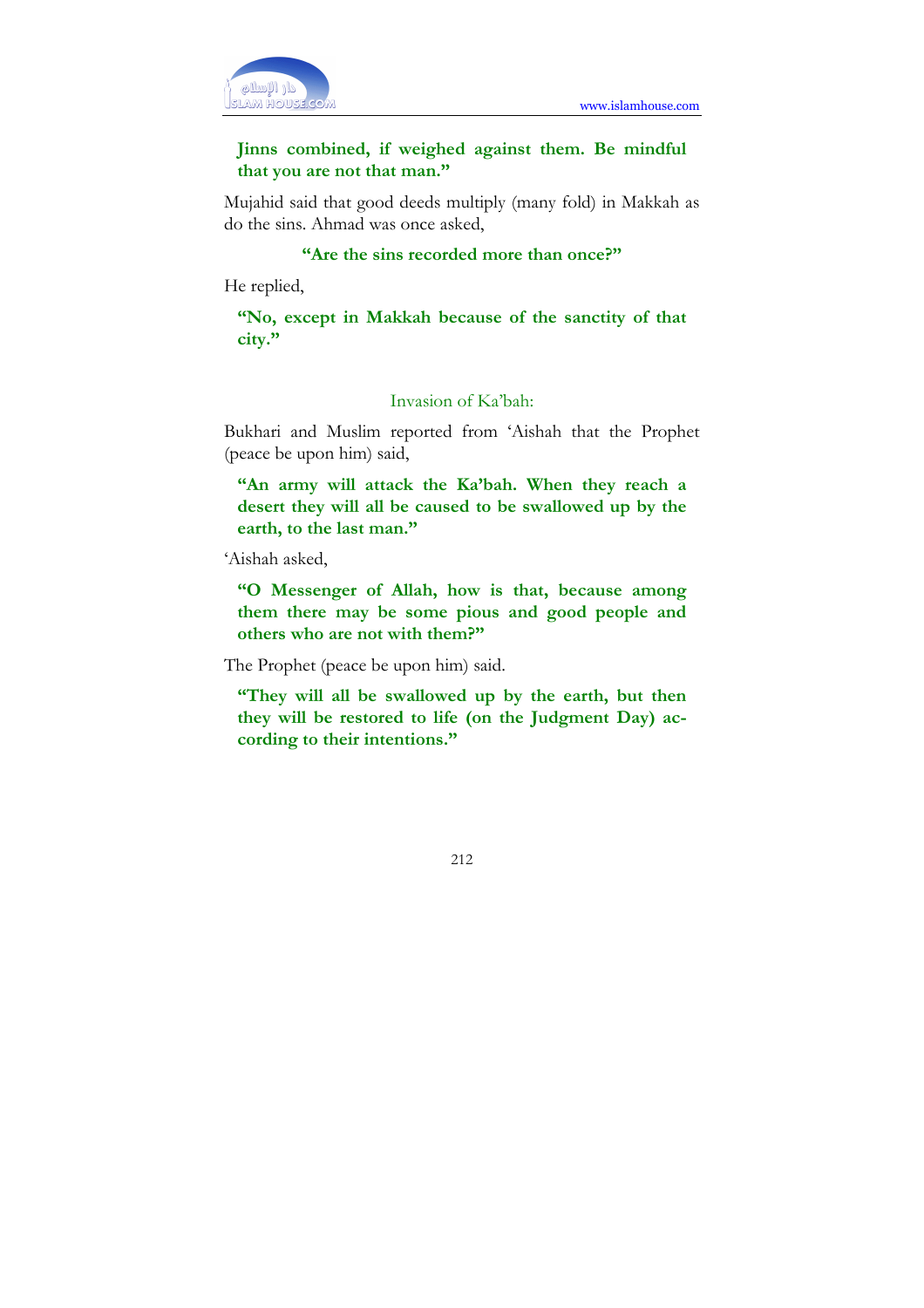

#### Traveling to Three Mosques:

Sa'id bin Al-Musayyib reported from Abu Hurairah that the Prophet (peace be upon him) said,

"You should not undertake a special journey to visit any place other than the three Mosques: the Sacred Mosque of Makkah, this mosque of mine, and Al-Aqsa Mosque (of Jerusalem)."

This is reported by Bukhari, Muslim, and Abu Daw'ud. In another natration the words are "For three mosques a special journey may be undertaken: The Sacred Mosque (Ka'bah), my mosque, and the mosque of Al-Quds (Jerusalem)."

Abu Dharr reported that he asked the Prophet (peace be upon him),

"O Prophet of Allah, which mosque was built first on earth?" The Prophet (peace be upon him) replied, "The Sacred Mosque of Makkah." Abu Dharr again asked, "Which was next?" The Prophet (peace be upon him) said, "The Al-Aqsa Mosque." "How long was the period between them?" Abu Dharr asked. The Prophet (peace be upon him) said, "Forty years. Apart from these, offer your prayers anywhere when it is time to pray, although excellence is in praying in these mosques."

Traveling to these three mosques is prescribed because of their special position in Islam. Jabir reported that the Prophet (peace be upon him) said,

"One prayer in this mosque of mine is better than 1,000 prayers offered anywhere else except the Sacred Mosque, and one prayer in the Sacred Mosque is better than a hundred thousand prayers in any other mosque."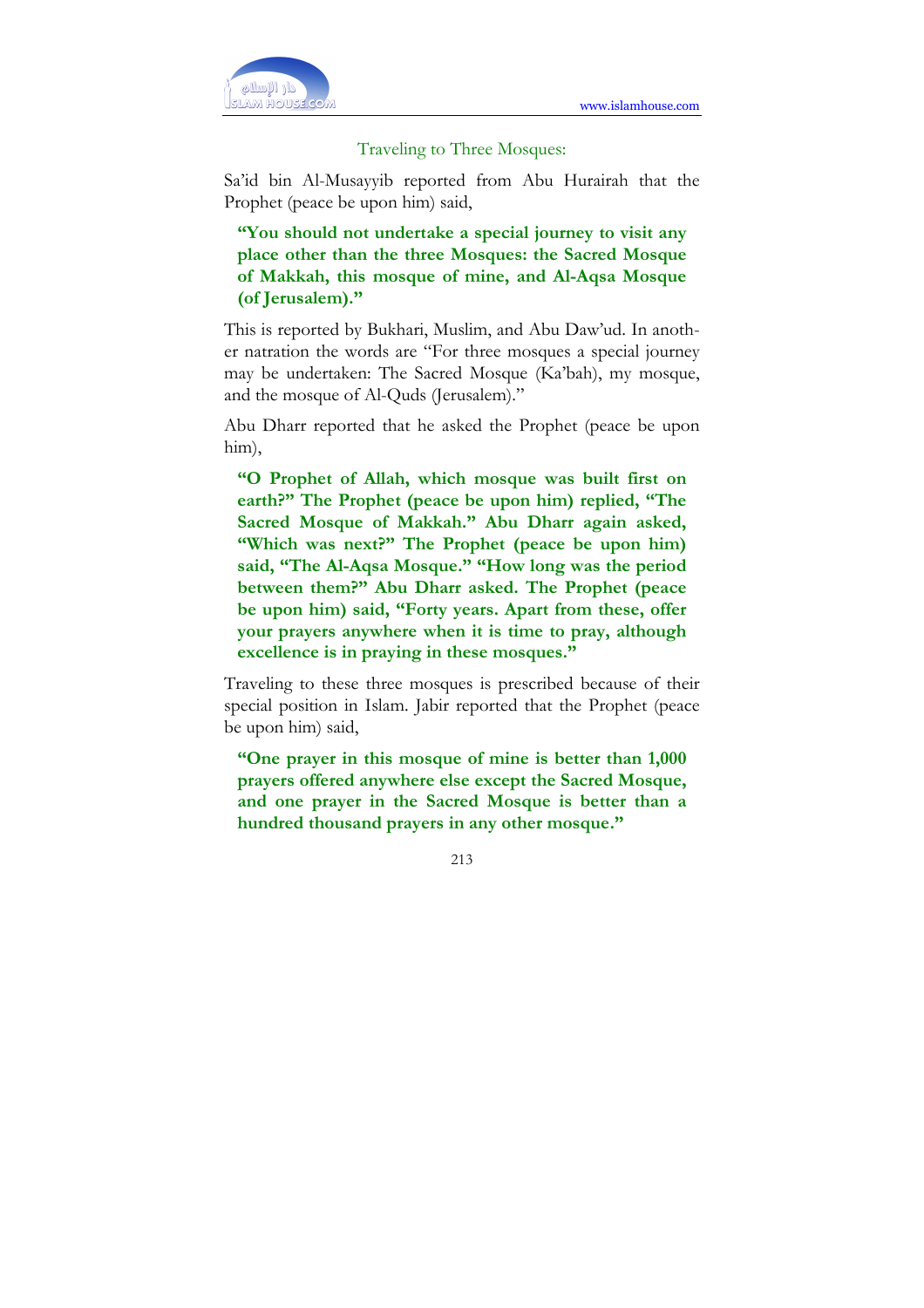

This was reported by Ahmad with a sound chain of authorities.

Anas bin Malik reported that the Prophet (peace be upon him) said,

"Whoever prays forty prayers consecutively in my mosque without missing any of the obligatory prayer, he will be removed from Hell, from punishment, and from hypocrisy."

This was reported by Ahmad and At-Tabarani with a sound chain. We read in various ahadith that a prayer offered in the AlAqsa mosque is five hundred times superior (in reward) to one offered in any other mosque, except the Sacred Mosque and the Mosque of the Prophet (in Madinah).

### Etiquette of Visiting the Prophet's Mosque and Grave:

1. It is recommended that one should approach the Prophet's Mosque calmly and with composure. One should wear perfume, put on a nice clean dress and enter the mosque with the right foot, and say, A'udhu billahil 'azeem wa bi-wajhihil kareem wa sultanihil qadeem minashaitanir rajeem. Bismillah, Allahumma salli 'ala Muhammadin wa aalihi wa sallam, Allahummaghfir li zunubi waftah li abwaba rahmatika. "I seek refuge with Allah the Supreme with His Noble Face and with His Eternal Dominion from the accursed devil. In the Name of Allah O Allah! Bless Mohammad his family and his followers. O Allah! Forgive my sins and open doors of Your mercy for me."

2. It is also recommended to go first to the raudah (According to a hadith raudah (literally, a garden) is the space in the Prophet's mosque between his grave and his pulpit. As is stated in the hadith below. The Prophet (peace be upon him) died in his house,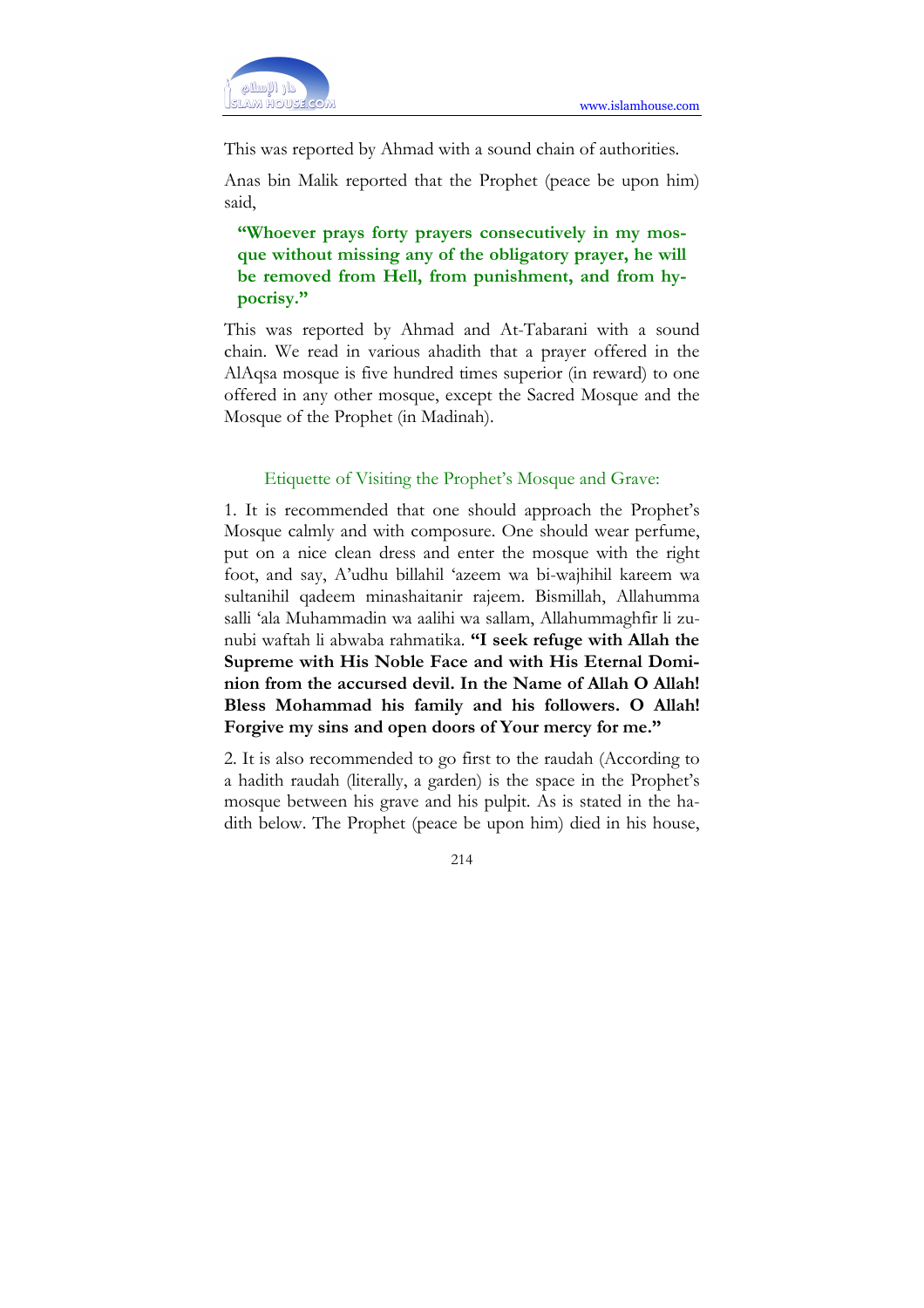

and that is where he was buried) and offer there two rak'ahs as greetings to the Mosque with calm and humility.

3. After this one should head toward the grave of the Prophet (peace be upon him) face it, and with the back to the Qiblah, give greetings of peace to the Prophet (peace be upon him), saying: Assalamu 'alaika ya rasulallah. Assalamu 'alaika ya nabiyallah. Assalamu 'alaika ya khiyrata khalqillah min khalqihi. Assalamu 'alaika ya khaira khalqillah. Assalamu 'alaika ya habiballah. Assalamu 'alaika ya sayyidil mursaleen. Assalamu 'alaika ya rasullallah rabal 'alameen. Assalamu 'alaika ya qa 'idal ghirril muhajjaleen. Ashhadu alla-ilaha illallah, wa ash-hadu annaka 'abduhu wa rasuluhu wa ameen uhu wa khiyratuhu min khcllyihi, wa ash-hadu annaka qad ballaghtar rasalata wa addaital amanata wa nasahtal ummata wa jahdta fillahi haqa jihadihi. "Peace be on you, O the Messenger of Allah. Peace be on you, O, the Prophet of Allah. Peace be on you, O, the chosen one of Allah's creation. Peace be on you, O, the beloved one of Allah. Peace be on you, O, the Chief of the Messengers of (Allah). Peace be on you, O, the Messenger of the Lord of the universe. Peace be on you, O, the Chief of the unique generation. I bear witness that there is no God but Allah, and I bear witness that you are His slave, messenger, trustee, and the chosen one of His creation. I bear witness that you indeed delivered the message (of Allah). discharged your trust, counseled the Muslim community, and strove hard tor the cause of Allah."

4. Now moving about a yard to the right, the visitor should offer his greetings to Abu Baker As-Siddiq, and then moving further another yard in the same direction, offer greetings to 'Umar bin Al-Khattab.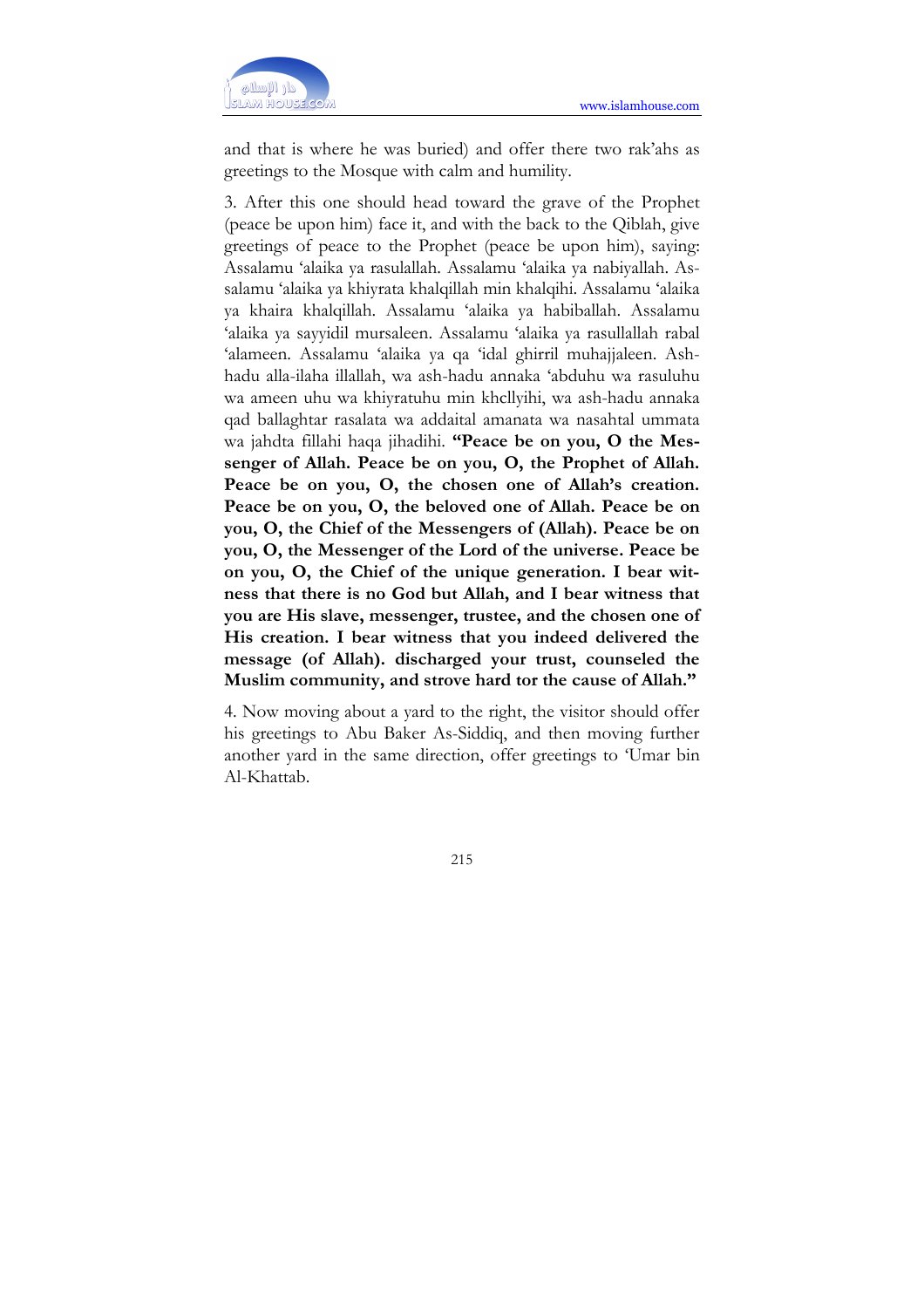

5. Then facing the direction of Qiblah the visitor should supplicate for himself, his family, friends, relatives, and the rest of the Muslims, and then leave.

6. A visitor should not raise his voice more than needed to hear himself. The people in charge should prevent others from raising their voices gently and politely.

It is reported that 'Umar bin Al-Khattab saw two men raising their voices in the Mosque of the Prophet (peace be upon him). At this he told them,

## "Had I known that you are from this city, I would have punished you."

7. Avoid wiping hands on the chamber (i.e., the grave of the Prophet), or kissing it. The Prophet (peace be upon him) has forbidden all such things.

Abu Daw'ud reported from Abu Hurairah that the Prophet (peace be upon him) said,

"Do not turn your houses into graves, nor make my grave a place of festivity. Send your greetings upon me, for your greetings are conveyed to me wherever you are."

Abdullah bin Hasan saw a man frequenting the grave of the Prophet (peace be upon him) and making supplications there. Thereupon he told him,

"O, so and so, the Prophet (peace be upon him) has said, 'Do not make my grave a place of festivity. but send your greetings upon me from wherever you happen to be, for your greetings are conveyed to me.' (In this respect) there is no difference between you and a man from (a distant country like) Andalusia."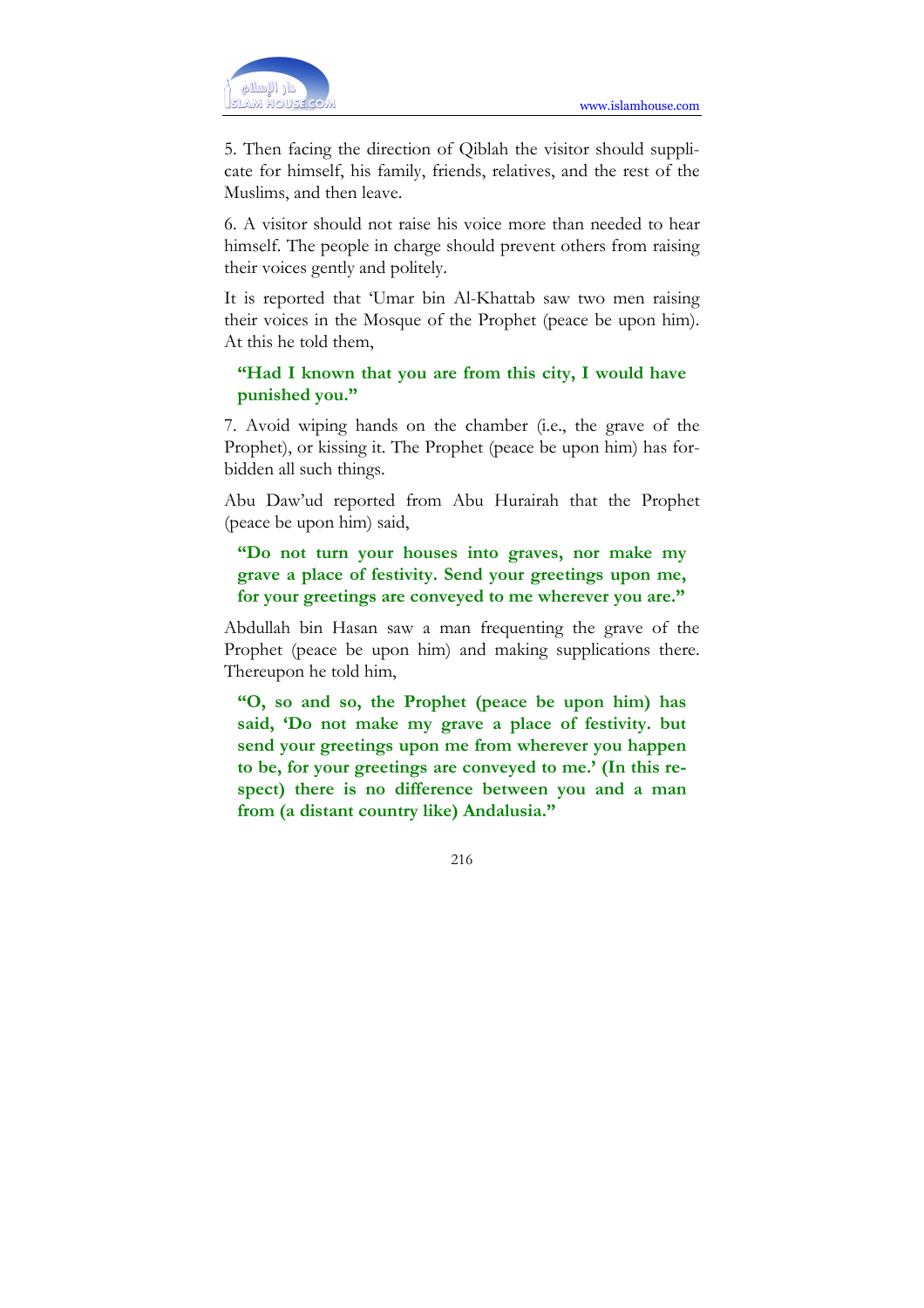٦



## Excellence of Prayers in Raudah:

Bukhari reported from Abu Hurairah that the Prophet (peace be upon him) said,

"The space between my house and my pulpit is (raudah) one of the gardens of Paradise, and my pulpit is at my Fountain."

## Offering Prayers in the Mosque of Quba:

The Prophet (peace be upon him) used to go there, riding or on foot, every Saturday and offer a two rak'ah prayer. He advised others to do the same, saying,

# "Whoever makes ablutions at home and then goes and prays in the Mosque of Quba, he will have a reward like that of an 'Umrah."

This was reported by Ahmad, Nasa'i, Ibn Majah, and Al-Hakim, who says it has a sound chain of narration.

## Excellence of Madinah:

Abu Hurairah reported that the Prophet (peace be upon him) said,

# "Verily, belief returns and comes back to Madinah as a snake returns and comes back to its hole (when in danger)."

At-Tabarani has reported from Abu Hurairah that the Prophet (peace be upon him) said,

217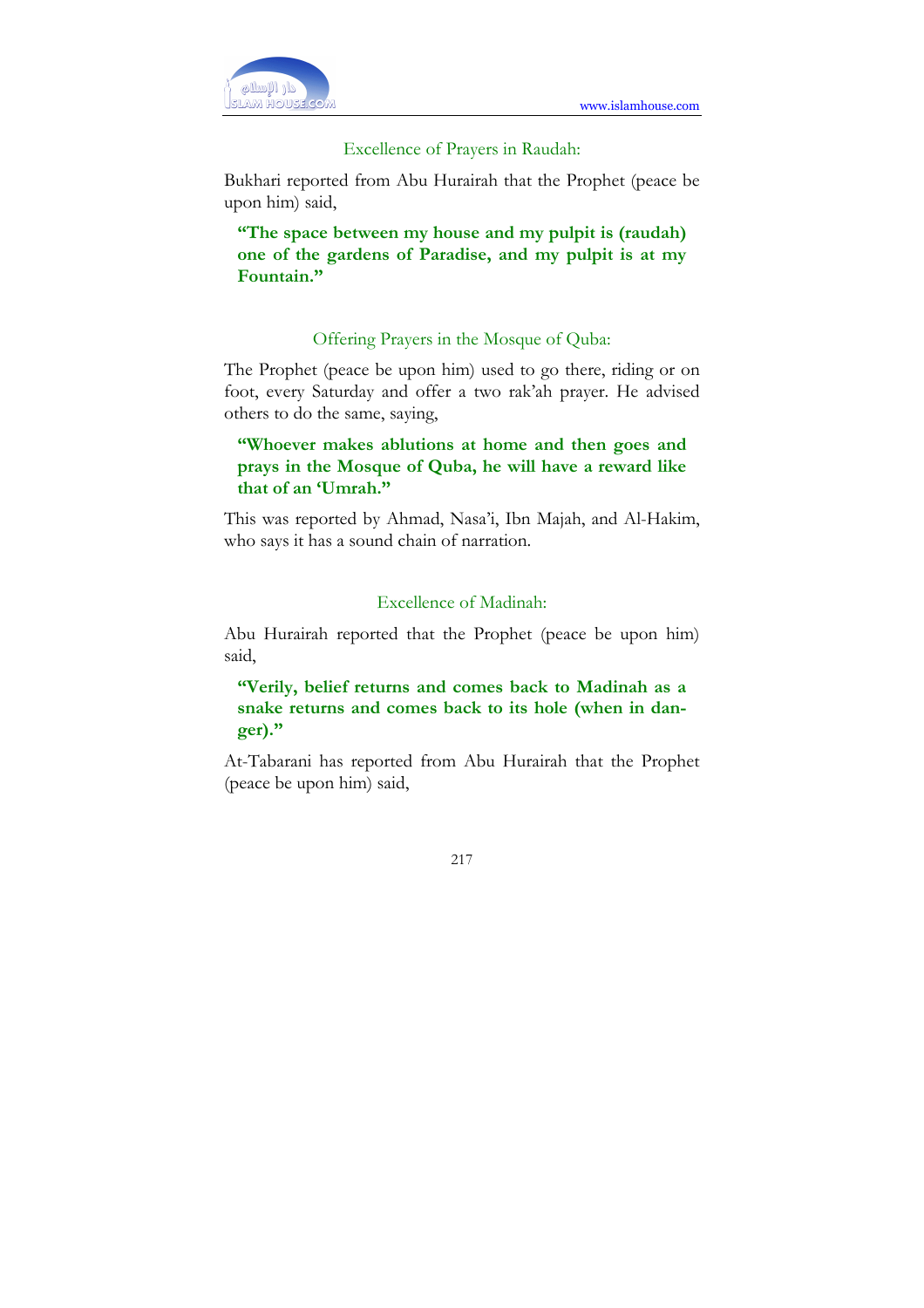٦



# "Madinah is the dome of Islam, the abode of faith, the land of migration, and the dwelling place of what is lawful and unlawful."

'Umar reported that when things became very dear in Madinah and the people suffered hardship, the Prophet (peace be upon him) said (to the people),

"Be patient (and of good cheer) and receive the happy news. I have blessed your measures, your Sa' and Mudd. So eat in groups together. One person's food shall be sufficient for two; two people' s for five; and food for four people shall be sufficient for five and six people. The blessings are upon the community. He who perseveres and is patient in its (i.e., of Madinah) times of hardship and difficulty, I shall be an intercessor and a witness for him on the Day of Judgement. And he who leaves it (i.e., Madinah) disliking what is therein (of hardships), Allah will replace him with someone better than him. Whoever intends evil against it, Allah will cause him to be dissolved (destroyed) like the salt is dissolved in water."

This was reported by Bazzar with a sound chain of narration.

#### Excellence of Death in Madinah:

At-Tabarani has reported with a sound chain of narration from a woman of Thaqif that the Prophet (peace be upon him) said,

"He amongst you who is able to stay until death in Madinah must do so, as I shall be a witness or an intercessor for him on the Day of Judgement."

218